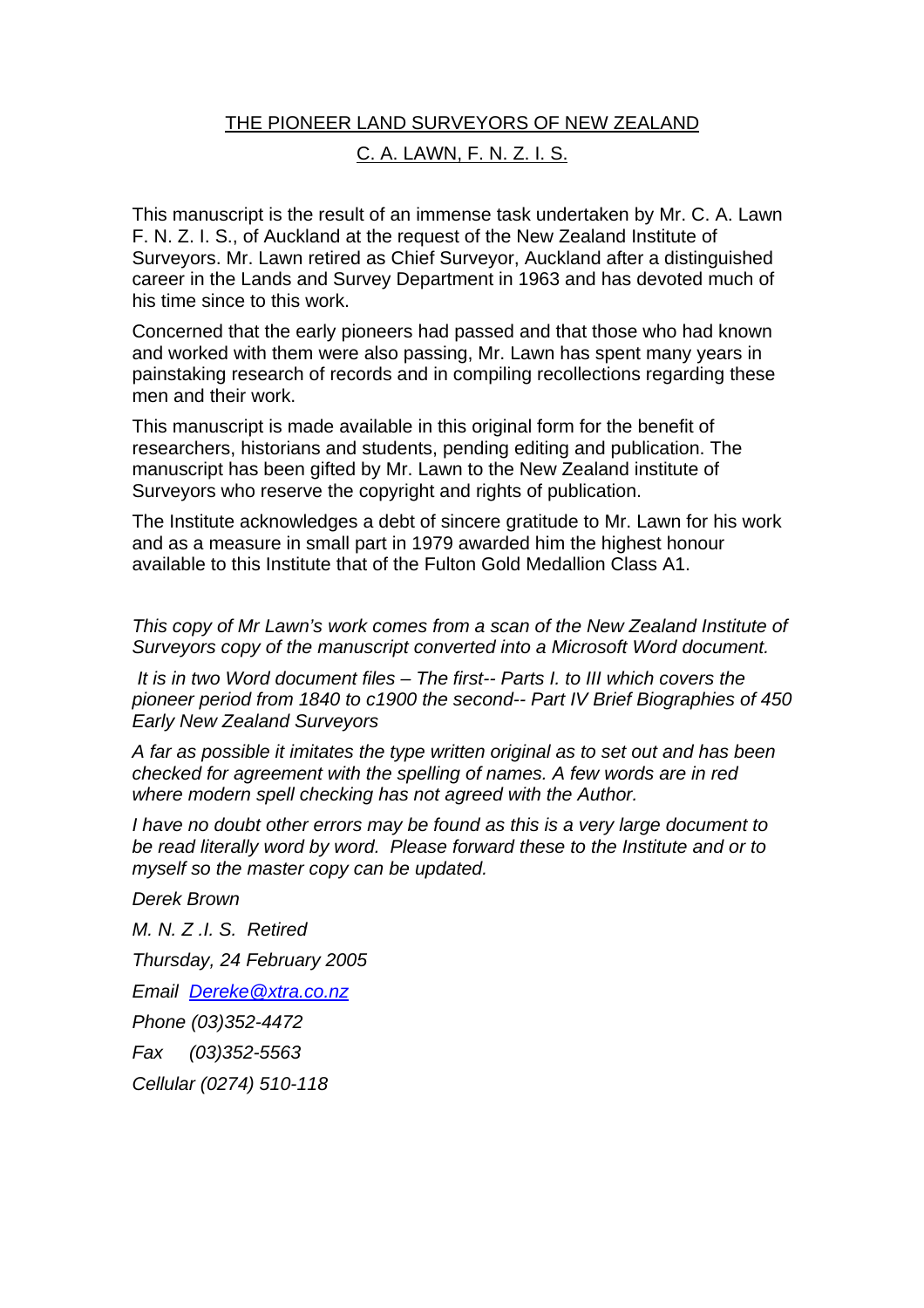## THE PIONEER LAND SURVEYORS OF NEW ZEALAND

Part I. 1840 - 1853 Chapters 1 to 8 Surveys under the Colonial Government and under The New Zealand Land Company

Part II 1854 – 1876 Chapters 9 to 20 Surveys during the Provincial Era Surveys for the Land. Claims Commission. Surveys for the Native Lands Purchase Department.

Part III 1877 - cl 1900 Chapters 21 to 33 The Establishment of the Department of Lands and Survey The Founding of the New Zealand Institute of Surveyors.

Part IV Brief Biographies of 450 Early New Zealand Surveyors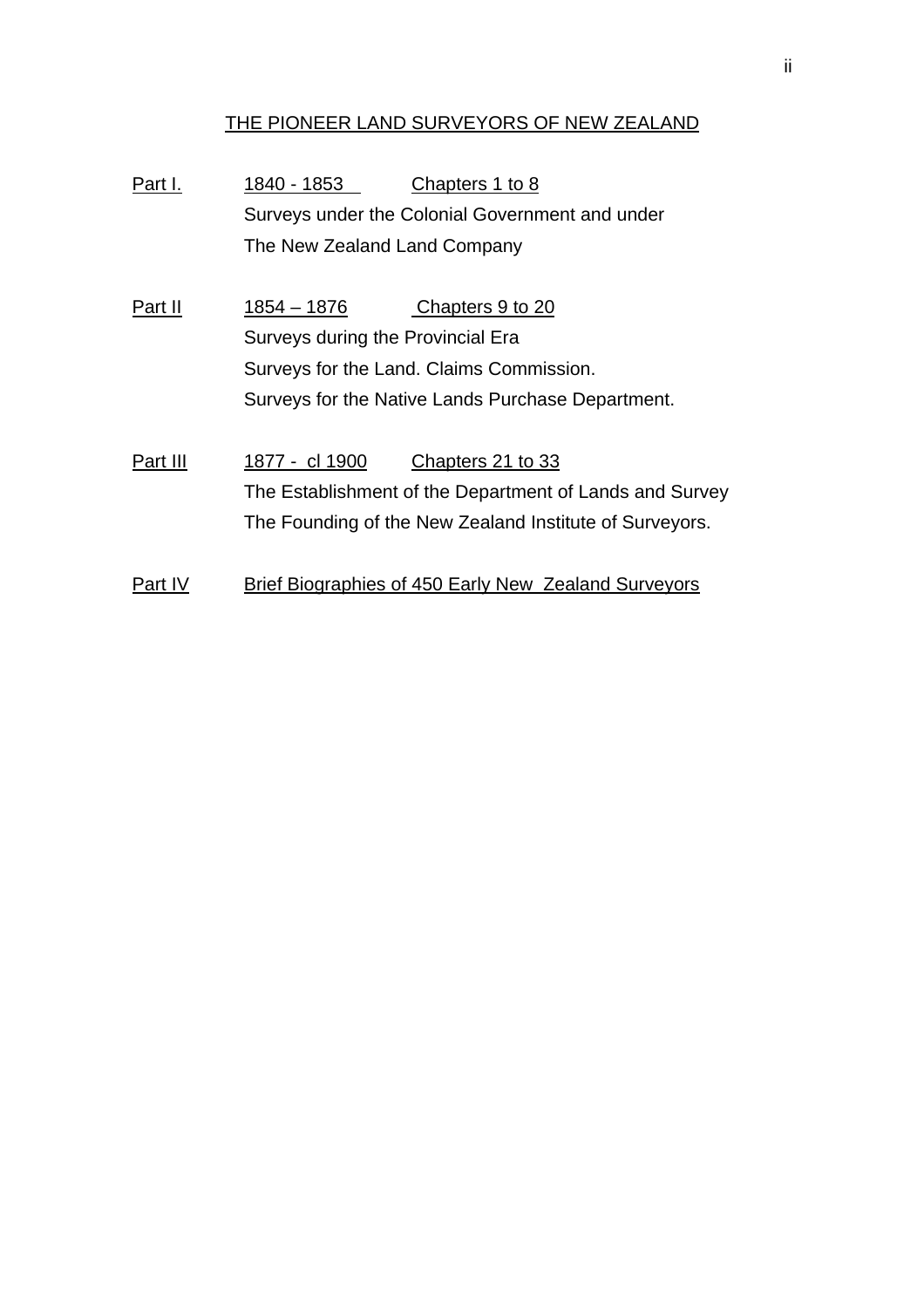Acknowledgments

The compilation of this history which embraces the work of the early surveyors for a period of Sixty or more years commencing in 1840, and the production of biographical sketches of the men concerned, has required the cooperation of a number of contributors. The task has been performed on a voluntary basis and the contributors have given their services gratis.

The project was first mooted by the New Zealand Institute of Surveyors in 1945 when it was proposed to collect as much information as possible from available sources so that an authentic history of the surveying profession in New Zealand could be produced. The membership of the Institute, which was founded in 1888, comprised professional men whose qualifications had been recognized by various Governmental authorities and who had been licensed to undertake surveys for various purposes.

Consequently, records of service were to be found in several separate repositories such as the archives of the New Zealand Company and of various Government agencies, such as the general Government Survey Department, the Native Land Purchase Department, the several Provincial Survey Departments and the Public Works Department.

With the dissolution of the Provincial Survey Departments in 1876 much of these earlier survey records was retained in the local offices. Unfortunately some of these offices were destroyed by fire and some of the records were lost. Some important records were lost with the wreck of S.S. White Swan at Castlepoint in June 1862, when being transported from Auckland to Wellington owing to the change the seat of Government. Many of the records of Hawkes Bay were lost when the Survey office at Napier was destroyed by fire following the earthquake in February 1931.

The task of compiling this history presented a very difficult proposition for a single researcher and inevitably the cooperation of a number of people was necessary. The task of collating the material they collected devolved on me and the assistance and cooperation I received is gratefully acknowledged. Unfortunately some of the older enthusiastic contributors have not survived to see the conclusion of their work. Among the latter were Messrs E. W .M. Lysons, Courtenay Kenny, J. S. Strawbridge, R. P. Fletcher, W. H. B. Buckhurst, A. H. Bogle, J .A .H .Vivian, H. Vivian and F. L. Davie.

Present members of the Institute of Surveyors who have contributed material are Messrs W. Traill, C. Allen, R. S. Fletcher, L. P. Lee, J. R. P. Lee, J. A. Parry, N. J. Gardiner, B. N. Alexander and L. E. Thompson.

The Lands and Survey Department has generously assisted by supplying from its records, information about the early surveyors and their work. The Ministry of Works and Development has been no less generous in researching its records and supplying information about the early surveyors who were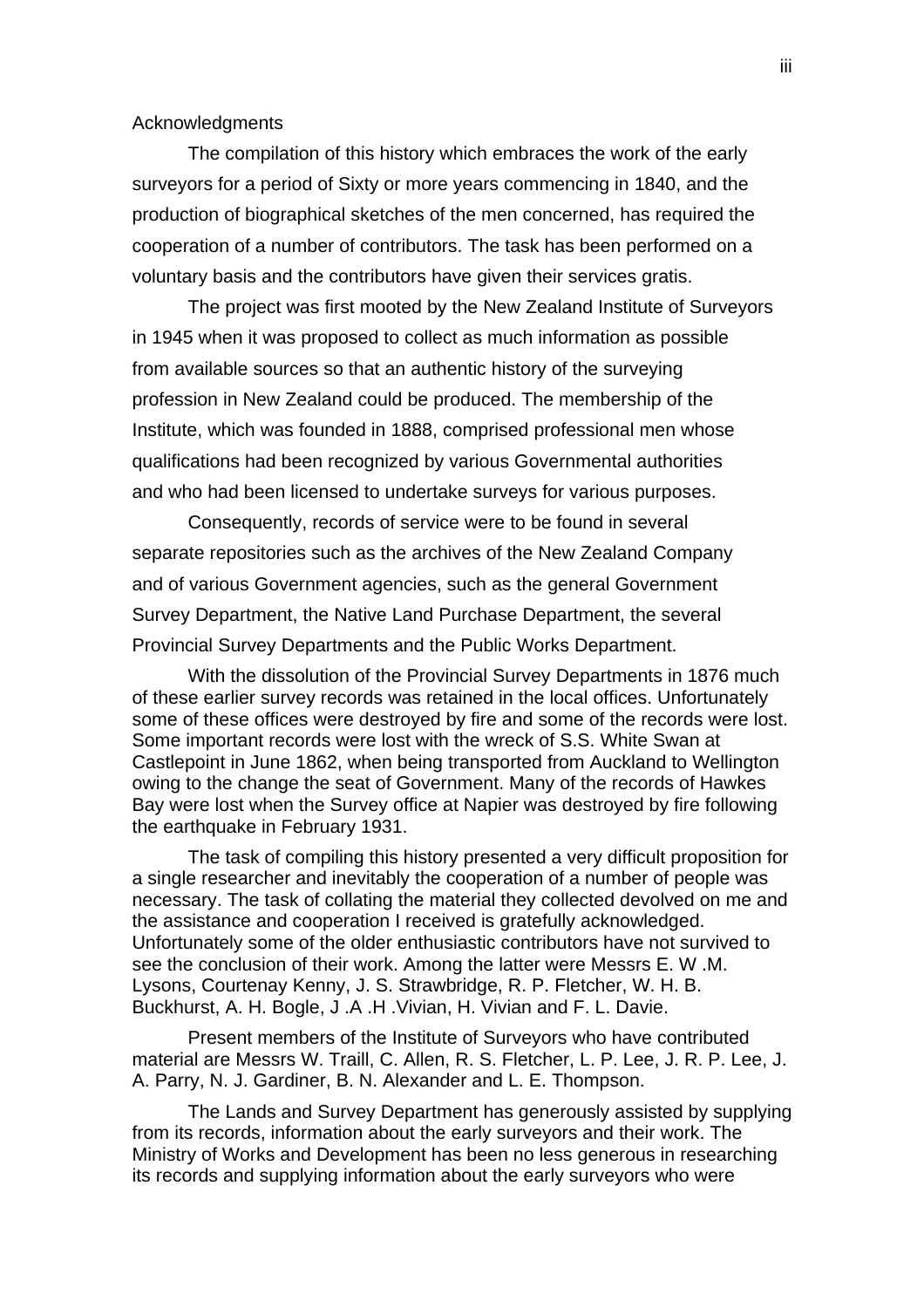engaged on public works. From time to time individual correspondents have contributed items of interest that have been helpful and have been gratefully appreciated.

In particular our thanks are due to Professor Joan Stevens of Victoria University; Mrs. Lesley Young; Mr. J. B. Haigh, Lands and Survey Department; Mr. J. H. Christie, Ministry of Works; Mrs. R. G. Symonds; Mrs. R. Blumont.

 Inevitably, because some of the early surveyors in this country were also civil engineers, the short biographies of their careers are included in the late F. W. Furkert's EARLY NEW ZEALAND ENGINEERS and are also to a great extent duplicated in the present work. The earlier researches of Mr. Furkert and his colleagues have been very helpful.

The NEW ZEALAND SURVEYOR, which commenced publication in 1889, has been a fruitful source of information about the early surveyors as has also the journal of the New Zealand Society of Civil Engineers which commenced publication in 1914.

Our thanks are due to Mr. M. G. Easton, a former President of the Institute, for arranging for the typing of the fair copies which were efficiently produced by Mrs. W. G. Nash and Miss M. Scanlen.

The financial support of the New Zealand Institute of Surveyors in defraying costs of stationery, postages and the production of the typescript is gratefully acknowledged.

Auckland. 14 October 1977. C. A. L.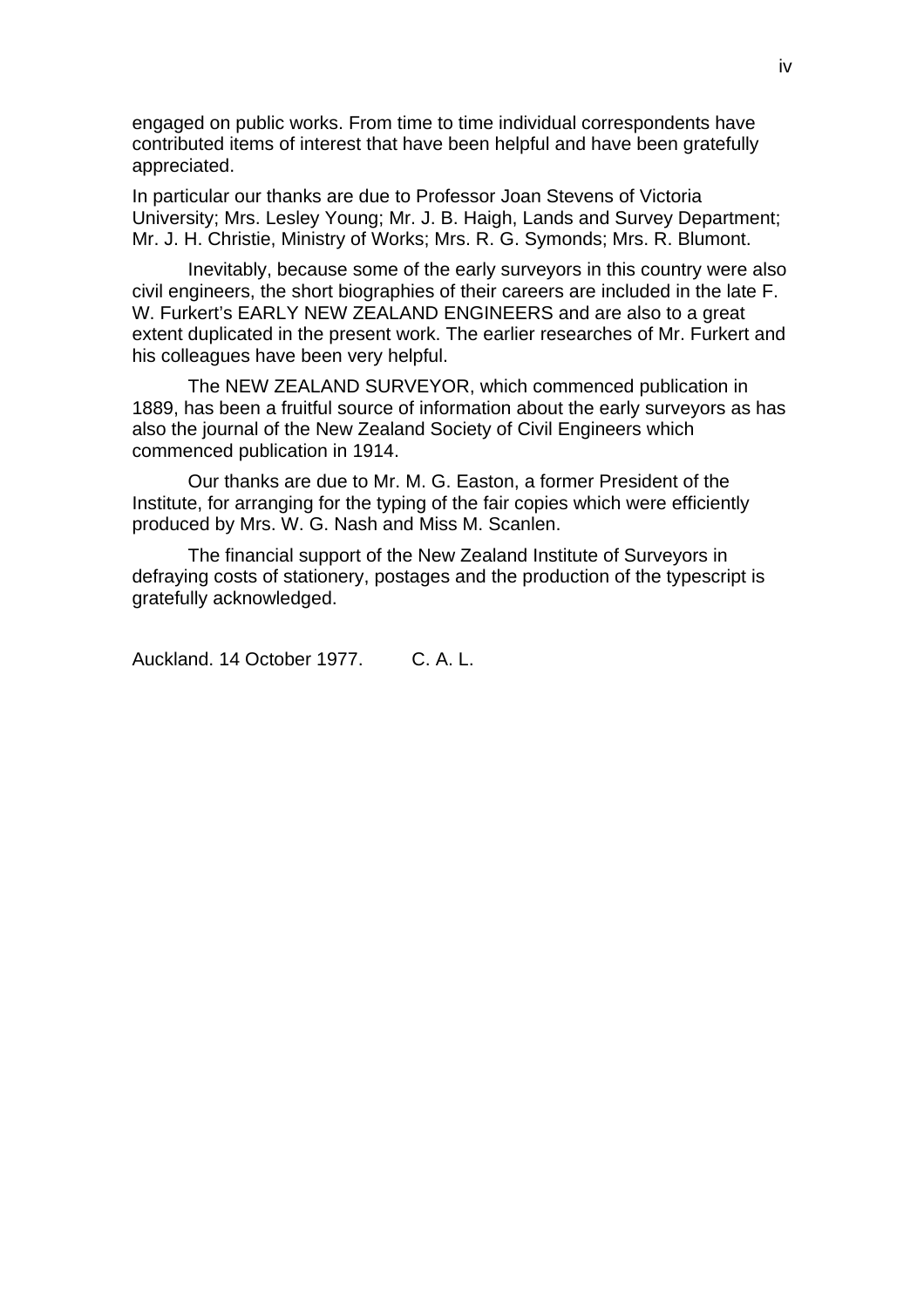# THE PIONEER LAND SURVEYORS OF NEW ZEALAND

# Part I

# Under The Colonial Government and the New Zealand Company 1840 to 1853.

Compiled by C. A. Lawn. F. N. Z. I. S.

| Chapter 1. | Genesis                                          | Page 1. |
|------------|--------------------------------------------------|---------|
| 2.         | First Survey Regulations, etc.                   | 7.      |
| 3.         | The Northern Settlements. Auckland               | 13.     |
| 4.         | The First Settlement of the New Zealand Company  |         |
|            | Wellington.                                      | 22.     |
| 5.         | The New Plymouth Settlement                      | 34.     |
| 6.         | The Second Settlement of the New Zealand Company |         |
|            | Nelson.                                          | 40.     |
| 7.         | The Otago Settlement.                            | 59.     |
| 8.         | The Canterbury Settlement.                       | 67.     |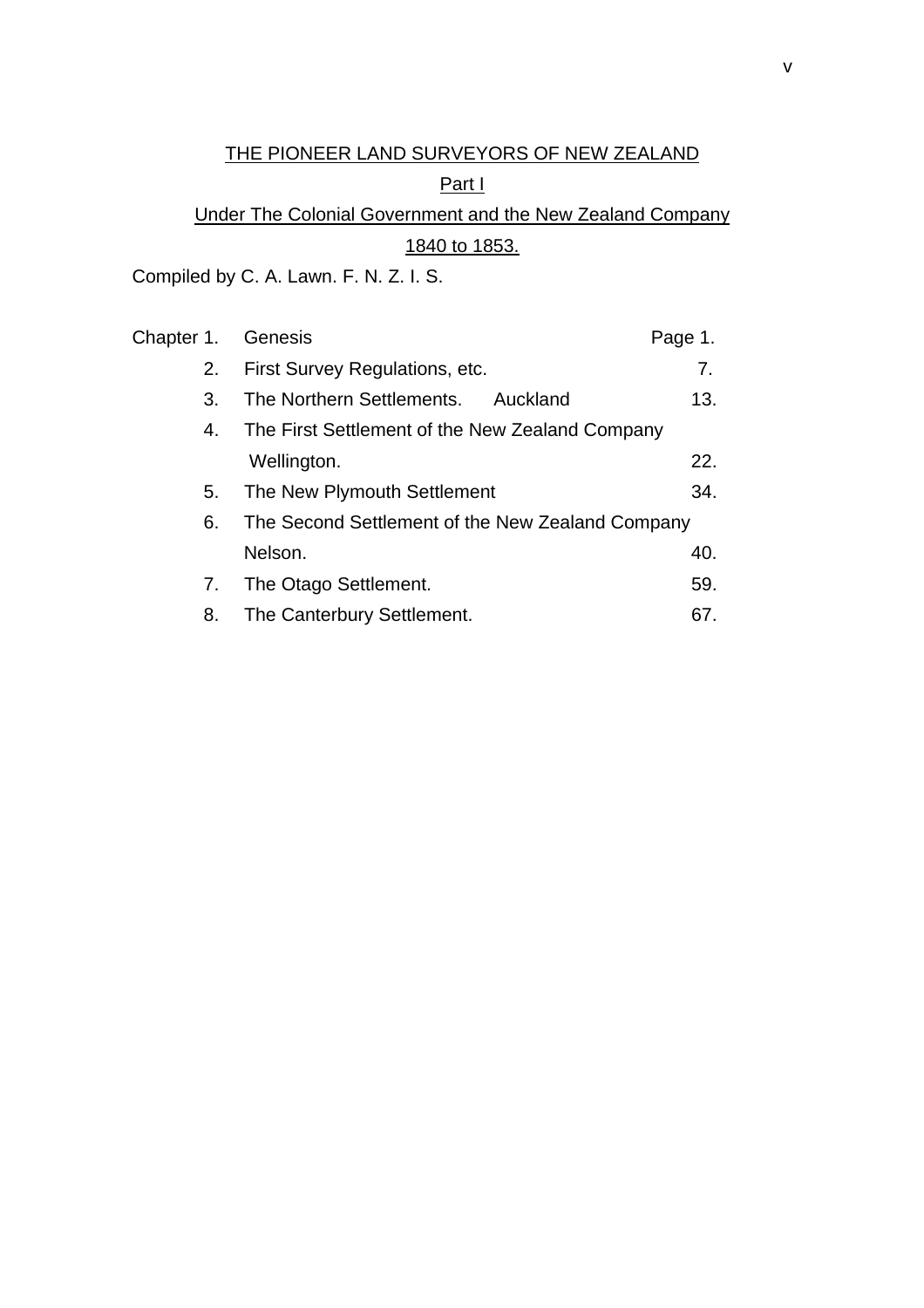#### THE PIONEER LAND SURVEYORS OF NEW ZEALAND

## Part I

Under the Colonial Government and the New Zealand Company

1840 to 1853

#### CHAPTER 1 GENESIS

References to the work of the pioneer surveyors of New Zealand can be found scattered through the numerous published histories, both local and national, in which the surveyors are named among the vanguard of European settlers in New Zealand. The need for the compilation of a comprehensive historical record devoted mainly to the superb contribution towards the development of this country by a small section of the community, comprising professional men and their loyal field and office assistants, has frequently been expressed by members of the profession and the New Zealand Institute of Surveyors. The production of this historical record serves as an acknowledgement of indebtedness to the pioneers who overcame not only the natural obstacles of their physical environment, but also surmounted the difficulties confronting them in the technical and political fields, as they laid the foundations of the highly efficient and economical system of land survey and title records that the nation enjoys today.

A shortcoming of some of the abovementioned local histories is that the narrative generally commences with the description of the arrival of the first body of settlers on the ground. In such cases there is little, if any, cognisance of the antecedent exploration, negotiation with the former Maori owners, the surveying of the boundaries following the purchase by the Crown, and the subdivisional surveys to make the land available to the settlers. It would be impracticable to include in the present work detailed information on such matters but available sources of the records of' the Land Claims Commission, i.e. the "Old land Claim"'; the prodigious compendium of "Maori Deeds and Purchases" compiled by H. H. Turton and first published in 1877 and generally referred to as "Turton's Deeds"; but mainly the Crown Grant Records of the Lands and Survey Department and of the Land and Deeds Department.

In the following pages the processes by which the land was acquired by the Crown and surveyed and prepared for settlement, (proceedings in which the pioneer surveyors were deeply involved) are depicted in general terms.

In appraising the work of the early surveyors the historians have spoken in the highest terms. The following typical excerpts summarise this evaluation.

"To blaze the trail for the farmer and the settler was a task that always involved difficulty and hardship and frequently danger. In the North Island the explorer and surveyor faced not only the difficulties presented by almost impenetrable forests, by swamps and rugged mountain ranges, but also by the danger from hostile natives. In the South the natural obstacles were even greater. The high alpine chain, that forms the backbone of the island, presented a formidable barrier to him who sought to cross from east to west. The search for low passes over which a road-line might be carried, involved long journeys into high difficult country where the bed of the mountain torrent usually presented the only practicable route."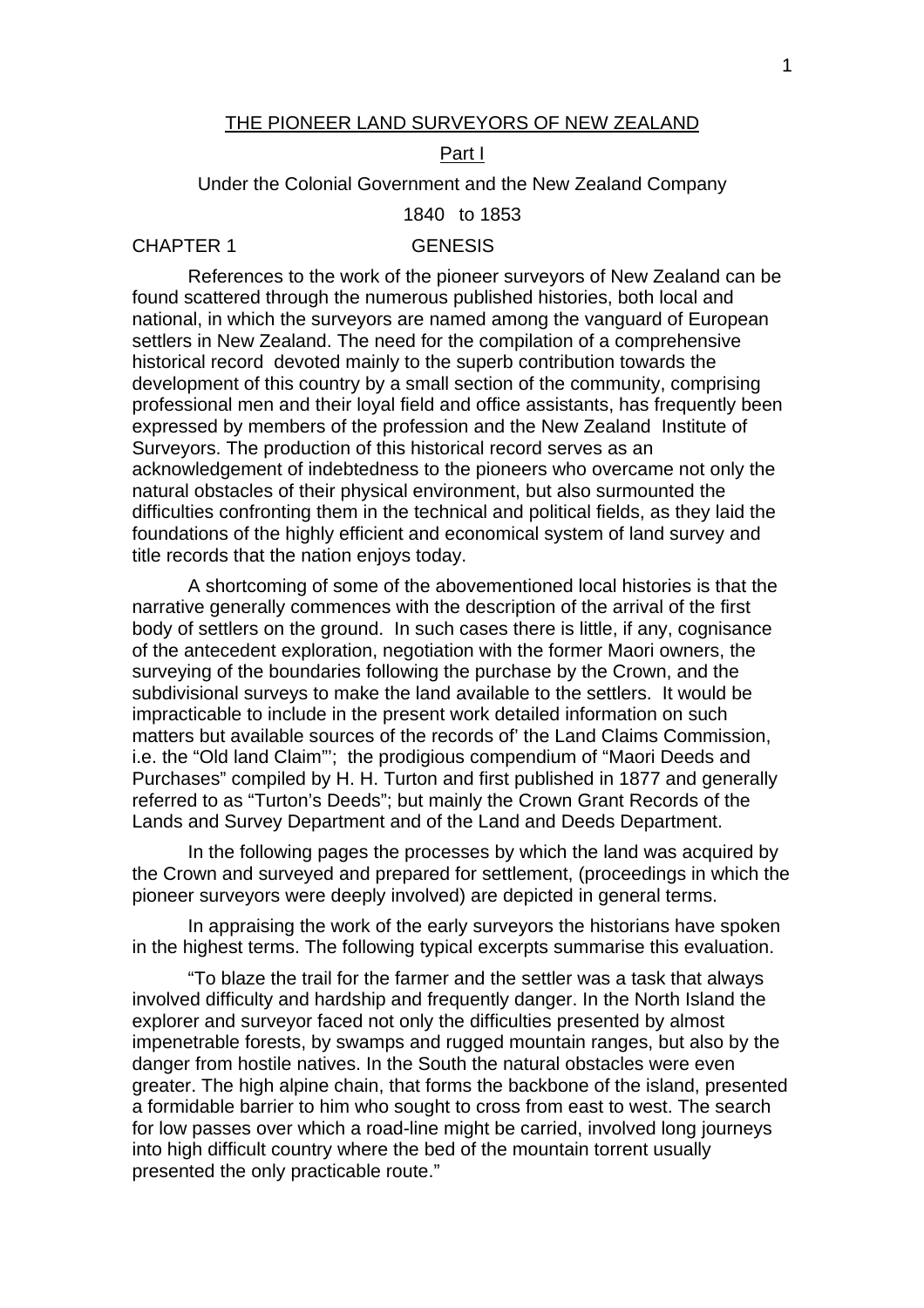"The ever present danger was that the creek or river which presented no obstacle and was easily forded today, might tomorrow, owing to sudden rains or the melting of the snows on the great divide, become a deep-rushing torrent, impassable to man or beast."

"Cut off from supplies amid the desolate mountains, the surveyors were often called on to face starvation. Death by drowning was the fate of many who risked the danger of swollen rivers in the endeavour to return to base for supplies. The pioneer surveyors of the New Zealand Government were endowed with the true instinct of the explorer, and faced year by year an arduous task without hope of honour or reward. The dangerous nature of their work and its extreme value to the Dominion were never adequately recognised, but it is certain that these men are not among the least of those who have built up a tradition which should summon the youth of New Zealand to high endeavour and cheerful self-sacrifice on behalf of the State….

It is well, nevertheless, that men should not forget the perils undertaken by the man who blazed the trail along which others marched to fortune. The roll of Pioneers of Empire is a long one, but on that scroll of fame the officers of the New Zealand Survey Department take a place not least in honour." <sup>1</sup>

The same high attributes were possessed by the surveyors of the New Zealand Company of whom the Surveyor General to the Company, Captain William Mein Smith in his first report to the Court of Directors in December 1840 said "but I cannot conclude my dispatch without stating that I am much indebted to the Gentlemen of my Staff for the great exertions they have always made to forward my wishes. I have never once heard a murmur from them tho' they have been constantly exposed to wet for weeks together and for many nights at a time have been obliged to sleep in the bush without any other cover than a blanket."<sup>2</sup>

Another historian says - "all over New Zealand these men were the true pioneers, not excepting even the gold prospectors, and how they accomplished the accurate work that they did under the prevailing conditions is a matter for wonder even to those who remember something of what those conditions were like and how people adjusted themselves to contend with them. That their work was accurate was proved by the result of later surveys made in connection with subdivisions and roading after the bush cover was gone and access was much easier. All honour to their memory. It is noteworthy that the average age of the first groups of surveyors, on their arrival in New Zealand, was in the early twenties, that few were more than thirty years of age, and only two or three of the senior officials had attained forty years. The survey cadets and "Improver" as some of them were called, were from seventeen to twenty years of age and fresh from the public schools and universities of Great Britain and they learned their profession from their seniors and from practical experience.

They were fortunate, as indeed was their adopted country, in the very able men who had been chosen as their leaders. Some were notable as artists, especially in the field of landscape painting, while others took an active part in the promotion of general education and helped to found and endow secondary schools and the University of New Zealand and to provide scholarships. Some were prominent in the promotion of scientific research and assisted in the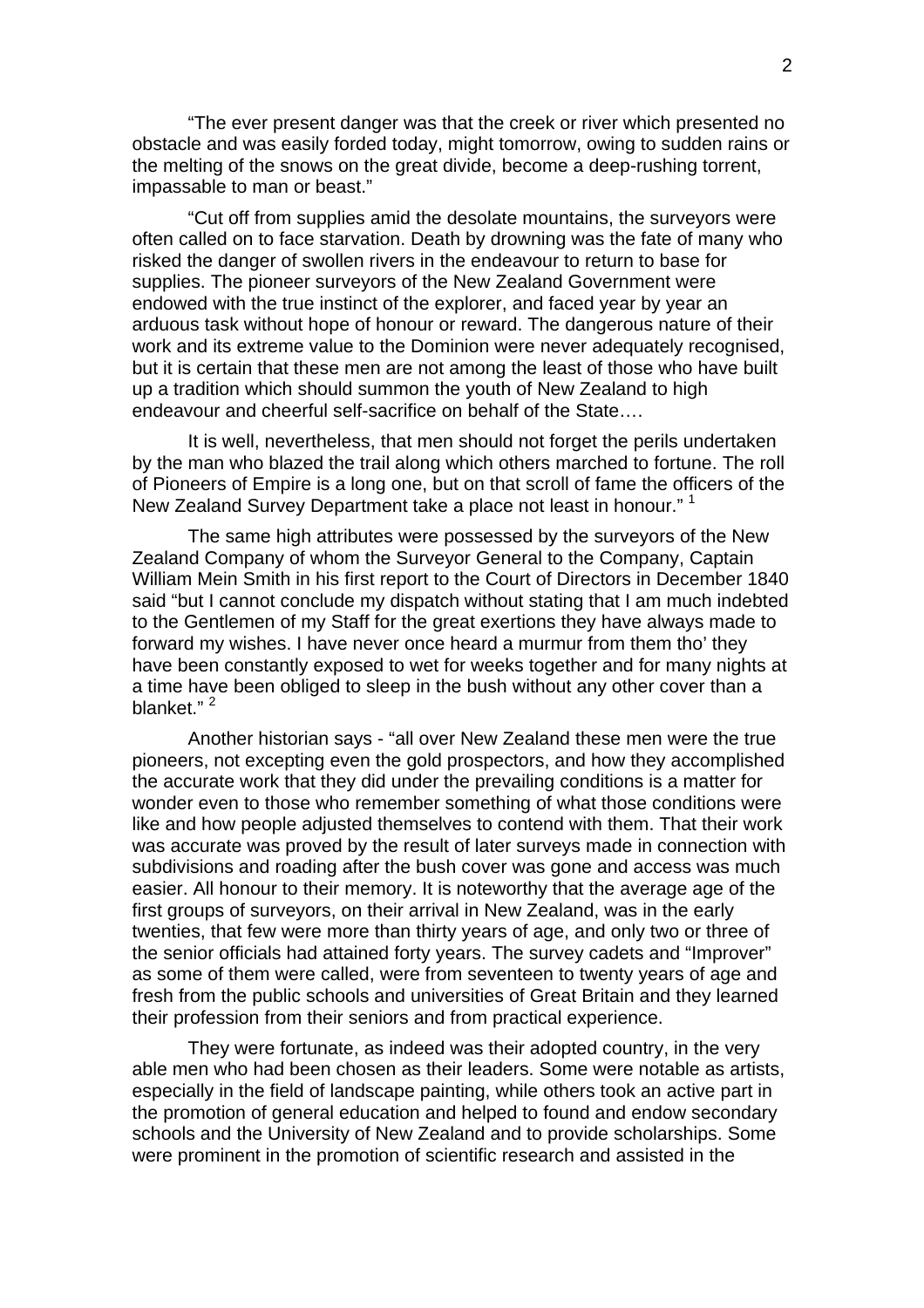founding of the institutions for the dissemination of the knowledge of scientific subjects.

In the course of time a number of them took part in public affairs and served on the Provincial Councils and the House of Representatives. Of necessity, during the New Zealand Wars, many of them served in the armed forces, some with marked distinction, as witness the sole Victoria Cross awarded to a member of the Colonial Forces and the New Zealand Crosses, equivalent of the Victoria Cross, of which four out of a total of twenty three were awarded to young surveyors, of whom three had been born and trained in New Zealand.

The greatest achievements of the surveyors however were in the fields of exploration, mapping, detailed surveying and development of the land. No undeveloped country of comparable size, it confidently can be asserted, has been as energetically and rapidly developed as New Zealand. This is a bold assertion, but on the evidence it appears irrefutable, and in every stage development the surveyors played a worthy part.

In the early part of the nineteenth century these fortunate Islands remained almost the last totally undeveloped country that climatically, and in other respects, was eminently suitable for settlement by Europeans at a time when, for various reasons, there was a strong desire on the part of many people in Great Britain and other European countries, to emigrate, and also at a time when science, technology and industry were beginning to surge forward in the development of the natural resources of the world.

This was a land with a vast potential, practically untouched by the hand of man, and very sparsely inhabited by the Maori people who, prior to the advent of the Europeans, enjoyed I a culture that was comparable only with that of the Stone Age.

Their tools and. weapons were of wood, stone, or bone. Agriculture was limited to the cultivation of only a few species of plants, and the land under cultivation was insignificant in comparison with the vast areas that were suitable for agriculture. Means of communication were very primitive, there were no formed roads, and, as one writer says – "even a regularly used highway, if we may use the term, in the Maori period was not a made path - way but was just the line of least resistance through the natural cover more or less dictated by the contour of the ground but subject to constant changes of a minor nature as growth encroached or fire cleared an alternative route.<sup>3</sup> Transport depended on the strong backs of the individual men and women, or on the dug canoes on rivers, lakes and sea. Architecture was limited to the construction of the mono-typical whare or Maori hut.

The greater part of the country was clothed in dense primeval rain forest or in almost impenetrable scrub, and there were numerous extensive swamps. Of animal life, mammals were almost nonexistent, there being no indigenous domestic animals, and no exotic ones with the exception of the rare Kuri or native dog introduced at the time of the Maori immigration and the pig introduced after 1769 during the visits of Captain Cook. Bird life was prolific, providing one of the mainstays in supplying the Maoris With the means of sustenance. Eels were plentiful and other types of fish and crustacea were to be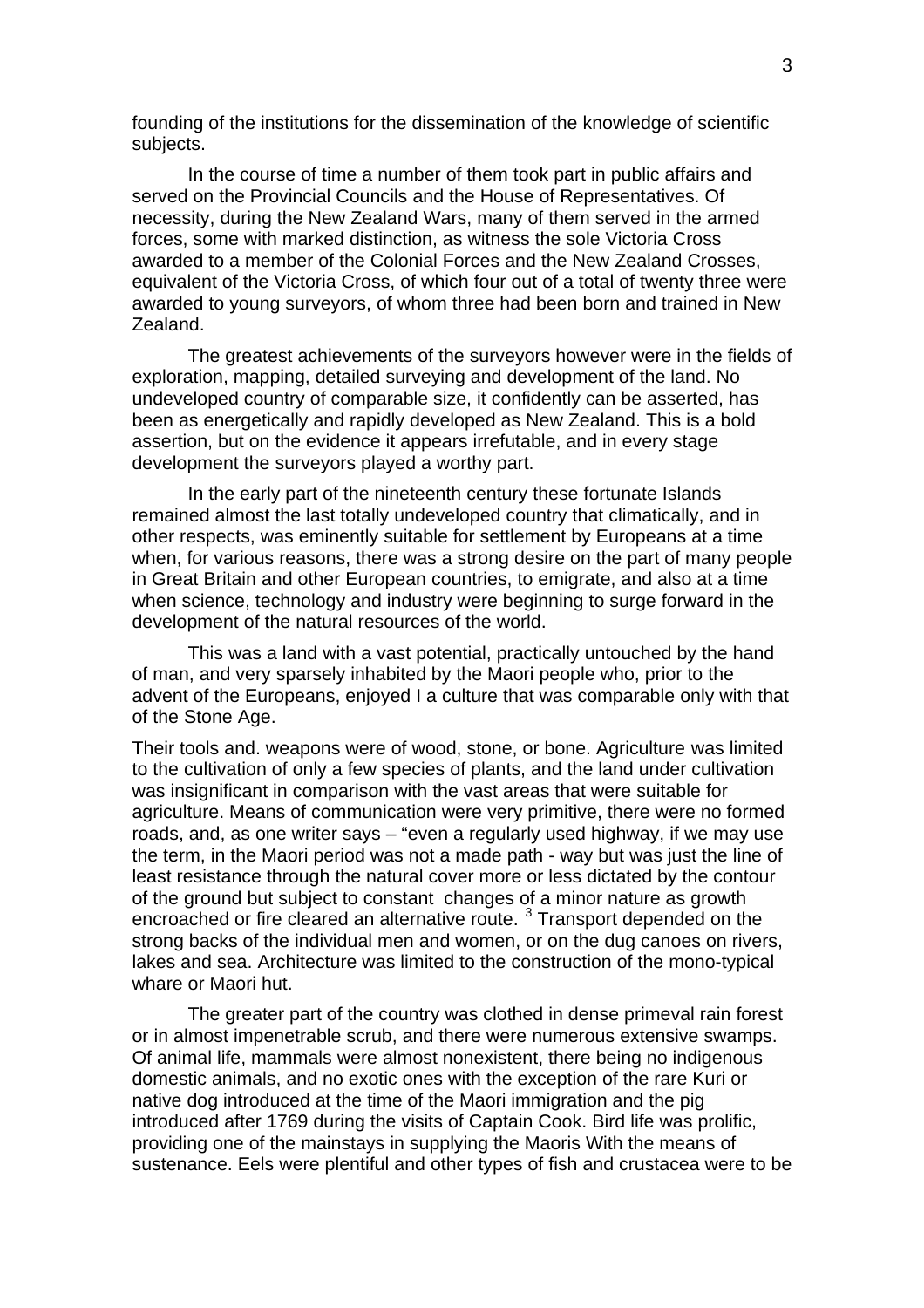found in the rivers and lakes, while on many parts of the coast sea foods were to be had in abundance.

Estimates of the Maori population in the year 1840 vary, as their settlements were scattered, mainly throughout the North Island, there being comparatively few in the South Island. Some estimates were as high as two hundred thousand, but W. Pember Reeves, in 1898, stated that during the period between 1820 and 1840, owing to the first contact with Europeans, about a quarter of the population had been wiped out by disease and inter-tribal warfare, and that in his opinion, at no time had the Maori population exceeded hundred and fifty thousands. <sup>4</sup> On these figures the density of population was less than one to the square mile.

Trading activities had commenced in 1792 when Captain Ebor Bunker in the whaling ship William and Ann visited Doubtless Bay. In 1794 Captain Brampton visited the Firth of Thames and Coromandel Peninsula and timber trading commenced. The sealing ships began to visit the shores of the South and Stewart Islands in 1792 and trading in flax commenced with the arrival of the brig Perseverance on the southern shores of the South Island in 1813.

Most of these activities were controlled by companies based in Australia and Great Britain, but there were numerous whaling ships from Nantucket in the United States of America and some from other nations.

Shore stations for whaling and trading were established, most of them small and transitory, and a number of them were abandoned when the industry they served declined. Kororareka was by far the most populous and James Busby, who had been appointed British Resident and stationed at Waitangi in 1833, reported that 150 vessels had visited New Zealand in 1839 and the value of the exports was estimated at £4,000,000 sterling.

Archdeacon Henry Williams estimated the European population in the North Island to be about 1,300 in 1839 and there were several hundreds in the rest of New Zealand.

Into this land of wilderness and solitude in the year 1840, when the British Government had decided, very reluctantly, to accept responsibility for colonisation, there began a flow of immigration, at first a mere trickle, but soon a steady stream that has continued to the present day. In the vanguard of the settlers and always on the frontiers of civilisation as the wilderness was gradually transformed, moved the surveyors. Entering the wilderness in advance of the amenities of civilisation they sometimes suffered severe privations when cut off from their sources of supplies by flooded rivers, dense forests or steep mountain ranges. The fate of some was death by drowning; some were killed by hostile Maoris; some suffered permanently impaired health from the privations they had endured. Their material rewards were often meagre, yet, as already has been stated, there existed among the surveyors and the members of their survey parties, some of the latter being Maoris, a sense of duty and abnegation of self that was amply demonstrated on many occasions.

The urgent need of the services of professional land surveyors was felt with the first impact of European settlement. Security of title and facility of land transactions were to depend on accurate surveys and well demarcated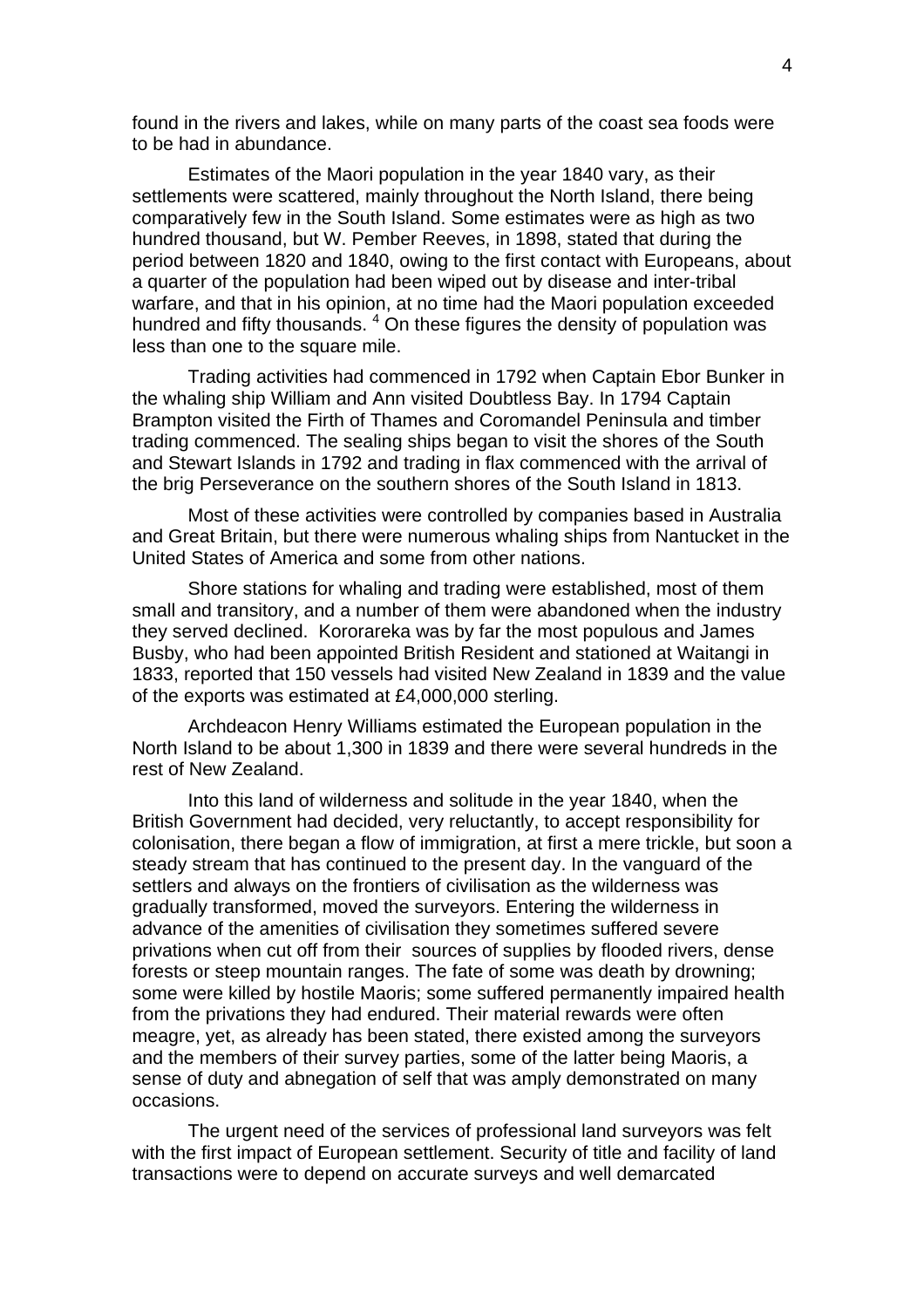boundaries. Sovereignty and land ownership were the two fundamental matters established by the Treaty of Waitangi under which New Zealand became a British Colony. The Treaty consists of three Articles, of which the second confirms and guarantees to the Maori people "the full exclusive and undisturbed possession of their lands and estates, forests, fisheries and other properties which they may collectively or individually possess, so long as it is their wish and desire to retain the sane in their possession; but the Chiefs yield to Her Majesty the exclusive right of pre-emption over such lands as the proprietors thereof may be disposed to alienate, at such prices as may be agreed upon between the respective proprietors and persons appointed by Her Majesty to treat with them in that behalf."

By this Treaty New Zealand became an adjunct of the Colony of New South Wales with Captain Hobson as Lieutenant Governor. One of the first Ordinances to be passed by the New South Wales legislature, concerning New Zealand, established the pre-emptive rights of the Crown in the purchase of Maori lands and prohibited the purchase by private negotiation; henceforth all acquisition of land was to be through the Crown. The Ordinance also nullified all previous private purchases unless the purchasers could satisfy a statutory tribunal, known as the Land Claims Commission, as to the authenticity of the purchase. The Ordinance also limited the Crown Grant, issued pursuant to a successful claim, to a maximum of 2,560 acres and stipulated that, in the case of a successful claim to an area in excess of that, the excess area reverted to the Crown not to the original Maori owners. This latter provision was a prolific cause of dispute in the following years. A further provision of the Ordinance required that a plan of survey be submitted with the statement of claim. As there were very few surveyors available the work of the Commission dragged on for many years, much to the frustration of many genuine settlers. The purchases of the New Zealand Company came within the scope of this legislation and because of this there was much friction between the Company and the New Zealand Government.

The first surveyors commenced their work in what was virtually a primeval wilderness. In 1769, when Captain James Cook British expedition and the French under de Surville were the first Europeans to set foot in New Zealand, they confined their exploration to the coastal fringes. They found the country sparsely settled by Maori tribal communities living in kaingas, or small villages, containing at the most a few hundred inhabitants.

The habitations were primitive as were also the stone or bone tools and artefacts. Agriculture was confined to the cultivation of a few vegetables such as kumara and taro, and there were no domestic animals. There were no roads and the rivers were unbridged. There was no written language and the codes or usages by which the tribes were governed were little better than "jungle law". Ownership of land was vested in the tribe and not in individual members. Intertribal warfare was frequent and cannibalism was practised. The Maoris were a militant people quick to avenge any real or imagined slight to personal mana or any breach of tapu.

Some land had been cleared and cultivated which, in the aggregate, amounted to an infinitesimal acreage in comparison with the size of the country. Fro time to time some thousands of acres of forest and scrub land had been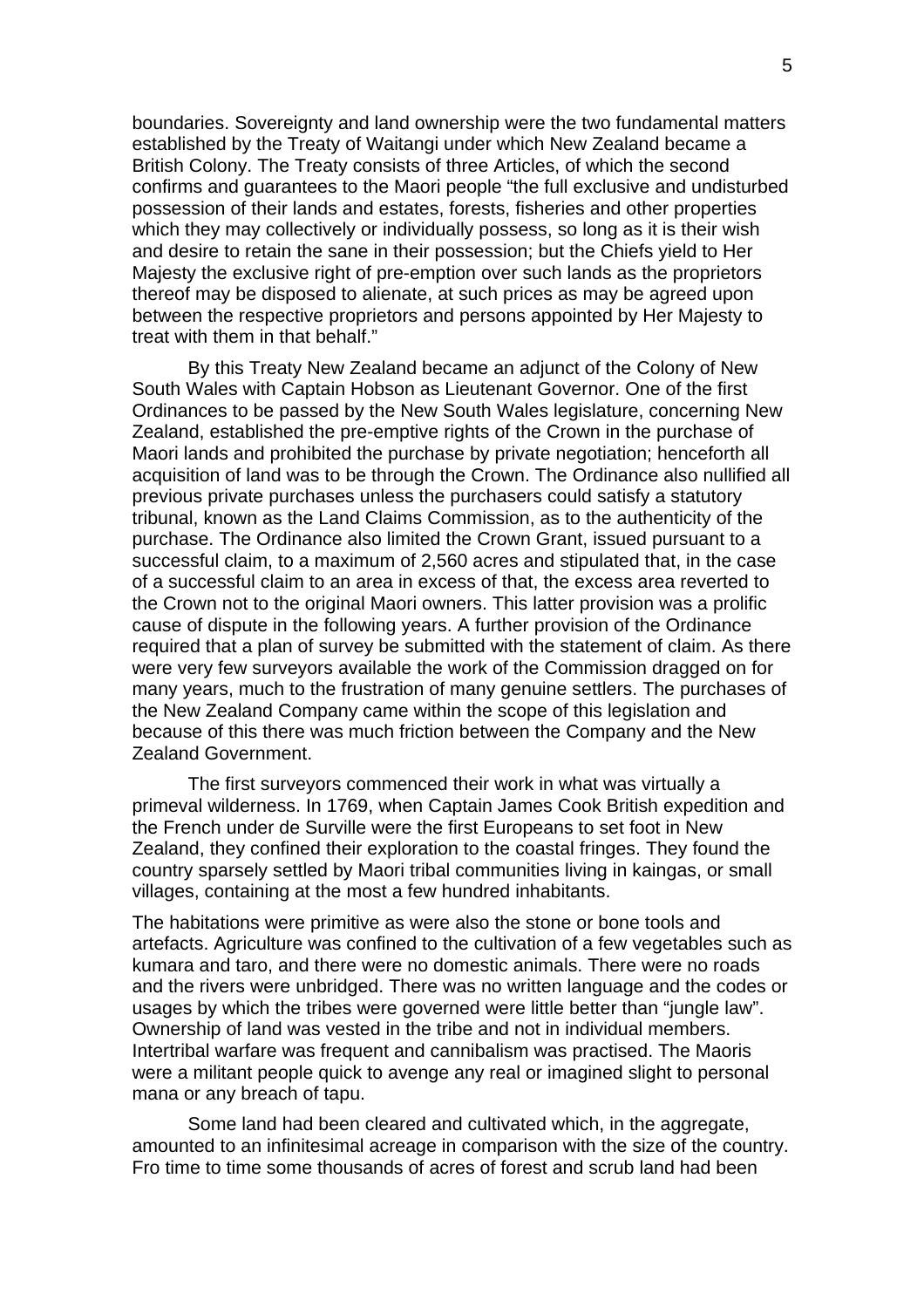devastated by fire, accidentally on most occasions but sometimes intentionally. There were some vast swamps and areas of barren mountain tops, but for the most part the land was covered by dense rain forest and scrub. Even the extensive plains, such as in Canterbury, were clothed with tall scrub, flax and tussocks, including the thorny and impenetrable "Wild Irishman" (Discaria Toumatou) and the "Spear Grass" or "Spanish Bayonet" ('Aciphylla Squarrosa). The unbridged rivers were often swift and treacherous and so many of the early settlers were drowned in attempting to cross them when in flood that death by drowning was regarded officially, for many years, as death from natural causes.

Such was the state of the country in 1840 when the Treaty of Waitangi was signed. Before that time the only survey work that had been accomplished was the charting o a few of the harbours and parts of the coast line from hydrographical surveys made by officers of visiting ships. The charts of Captain James Cook end other British Naval officers and officers of mercantile ships, and those of French expeditions, were available through the British Admiralty.

Based on these early charts and rough maps made in the course of their travels by Samuel Marsden and his missionary colleagues, a map of the northern part of the North Auckland peninsula was compiled and published in the Church Missionary Register in 1822. Thomas Macdonnell, a retired naval officer who had settled at Hokianga and who had been appointed a British Resident in 1834, was responsible for the production of a compiled map of New Zealand, erroneous in several respects, which was published by Wyld of Charing Cross, Landon, in 1834. At that time professional land surveyors began to practise in New Zealand. Probably the first to arrive was Thomas Florance who came to the Bay of Islands in 1834 and was responsible for several isolated surveys of small blocks that had been privately purchased from the Maoris. His survey plans appeared in due course in support of the relevant Land Claims.

It was because of the speculation in land that had commenced in New Zealand and the consequent dealings in Sydney and also the operations of the New Zealand Company which was selling land scrip in England for land in New Zealand which as yet the Company did not own, that the British Government was moved to take the steps towards colonisation that have already been recounted. The outcome was that for a number of years there existed in the young Colony two distinct survey authorities; in the north the Government was responsible for surveys while in the Company settlements the Company had its own survey staff. As a consequence it will be necessary to deal with the history of each of these authorities separately.

The work of the early hydrographical surveyors on the New Zealand coast has been adequately outlined by Rear Admiral J. 0'C. Ross, C. B., C. B. E. in his work — This Stern Coast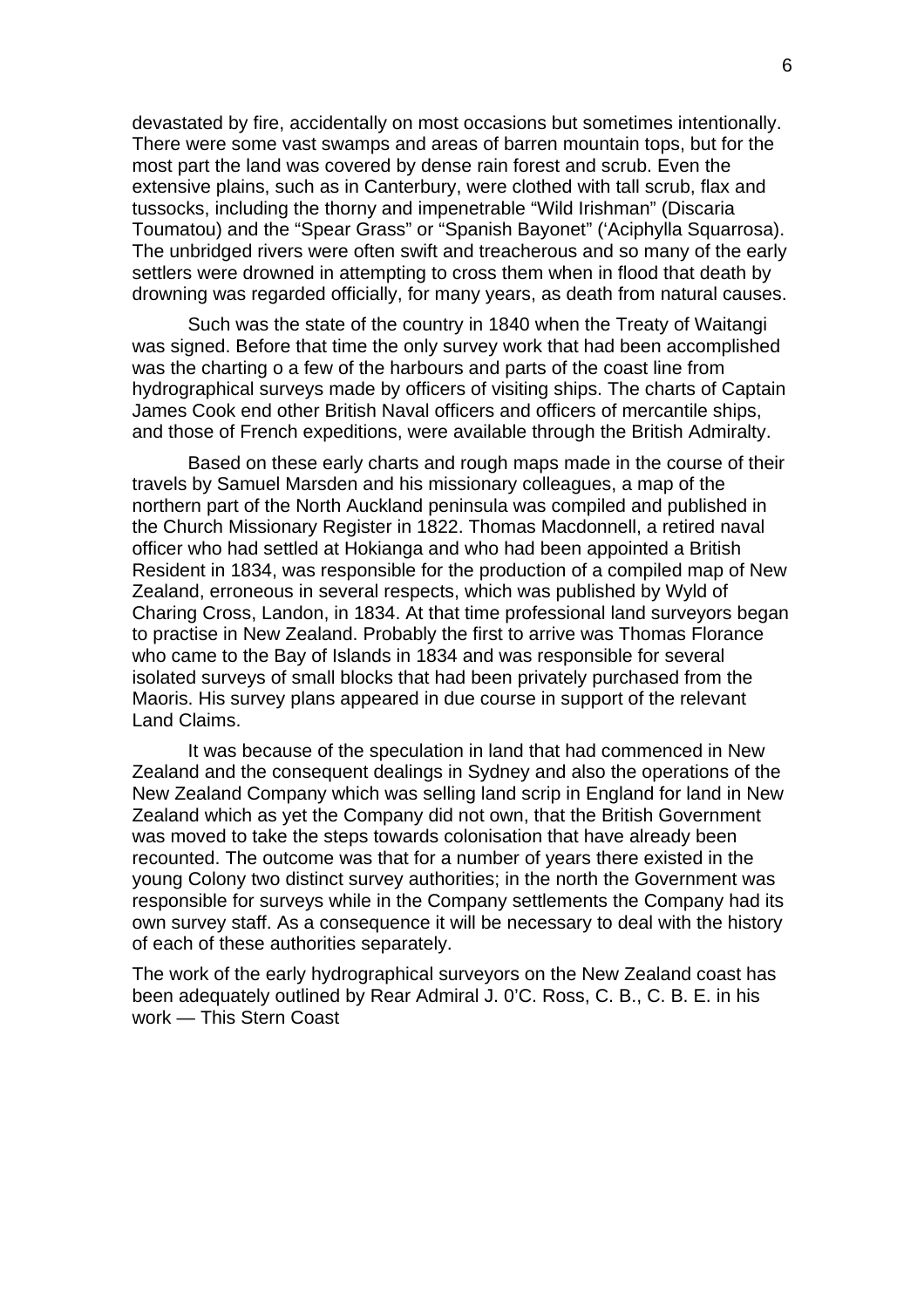#### CHAPTER 2

## FIRST SURVEY REGULATIONS, ORGANISATION AND METHODS.

When it became clear that the status of New Zealand was to be raised to that of a separate colony, with a measure of Self Government, steps were taken to frame a suitable constitution and to set up the necessary civil establishments. The Royal Charter and its incorporated Instructions was promulgated on 5 December 1840 and forwarded by the Marquis of Normanby, Secretary of State for War and the Colonies, to Captain Hobson, the Governor Designate. In the Instructions, Article 37 had to do with the management of the Waste Lands and with surveving and was as follows -

"37. And whereas by the said recited Charter, we have given and granted to the Governor of our said colony of New Zealand for the tine being, full power and authority, with the advice and consent of the executive council of our said colony (but subject nevertheless to such provisions as should be in that respect contained in any instructions which might from time to time be addressed to him in that behalf), by any proclamation or proclamations, to divide our said colony into districts, counties, hundreds, towns, townships and parishes, and to appoint the limits thereof respectively, and on our behalf under the public seal of our said colony, grants of waste lands to us belonging within the same, to private persons for their own use and benefit, or to any persons, bodies, politic or corporate, in trust for the public uses of our subjects there resident, or any of them; that nothing in the said charter contained shall effect or be construed to effect the rights of any aboriginal native of the colony to the actual occupation or enjoyment in their own persons or in the persons of their descendants, or any lands in the said colony then actually occupied or enjoyed by the said natives. Now we do hereby authorise and require you to cause a survey to be made, in the manner hereinafter mentioned of all lands within our said colony; and you are for this purpose from time to time to issue instructions to the Surveyor General f the time being of our said colony, and to divide and apportion the whole of the said colony into counties, each of which shall contain, as near as may be, 40 miles square, and to apportion each county into hundreds, of which each hundred shall, as near as may be, comprise one hundred (100) square miles, and again to subdivide each hundred into parishes of which each parish shall, as nearly as may be, comprise an area of 25 square miles, and you are to instruct the said Surveyor General that in making the division aforesaid of our said colony into counties, hundreds and parishes, he do have regard to all a natural divisions thereof as may be formed by rivers, streams, highlands or otherwise, and that whenever in order to obtain a clear and well defined natural boundary of any county, parish or hundred, it shall be lawful and necessary to include therein a greater or smaller quantity of land than is hereinbefore mentioned, he the said Surveyor General do make such deviations from the prescribed dimensions of such county, hundred, or parish as may be necessary for obtaining such natural boundary, provided that no such county, hundred or parish, shall in any case exceed or fall short of the dimensions before prescribed, to the extent of re than one third part of such dimensions. "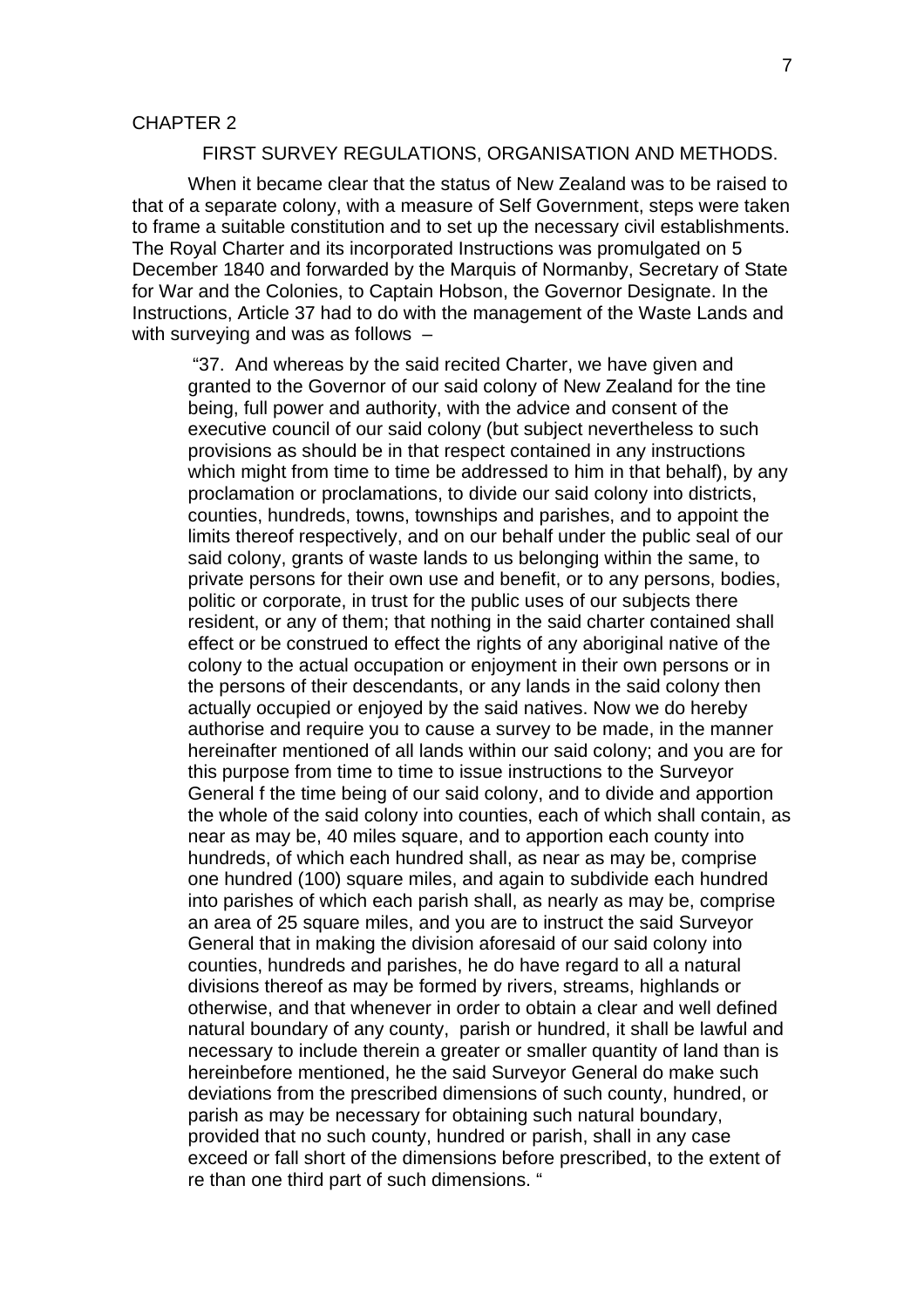For obvious reasons many years were to elapse before any Surveyor General found it possible to fully implement these Instructions. In the interim the Surveyor General at Auckland instituted a system of survey and registration for the Waste Lands other than the blocks belonging to the New Zealand Land Company, while the Company, in its settlements situated some hundreds of miles from Auckland, having its own survey staff, instituted its own system of survey and land title records for it settlements at Wellington, Wanganui, Nelson and New Plymouth

It was not feasible, nor was it financially possible, to make a comprehensive triangulation survey embracing the whole of the Colony so as to control the cadastral surveys efficiently. Other methods had to be adopted. On 22 December 1840 Captain Robert Kearsley Dawson, R. E. who was regarded as an authority on surveying under Colonial conditions, reported to the Right Honourable Lord John Russell his ideas on the economical mode of effecting the survey of New Zealand with general correctness but without minute accuracy. A few years later these ideas were incorporated in A Treatise on Practical Surveying , by Arthur Whitehead, a New Zealand Company surveyor, when he returned to England in 1845 after serving in New Zealand and New South Wales. He quotes Lieutenant Edward Frome, R. E., a former Surveyor General of South Australia, as saying "In an un-cleared country it would be useless to attempt a system of triangulation and in such cases the only mode of ensuring accuracy in extensive surveys is that which has been generally adopted in the construction of geographical maps. The latitude and longitude of a number of the principal stations are determined by astronomical observations. In surveying any extended line, in cases where the interior is not triangulated, no other method presents itself and Knowledge of practical astronomy therefore becomes indispensable in this as in all geodesical operations."

While the surveys at Auckland and at Wellington were based on the astronomical determination of the latitude, longitude and true meridian of one station within the framework of the triangulation, and while at New Plymouth bearings were laid off, using a theodolite, from a "false meridian" (the Devon Line), to which subsequent surveys were correlated, and at Nelson a somewhat similar system was adopted, nevertheless, most of the early surveys of the isolated blocks throughout the Colony were based on a local magnetic meridian and were merely compass surveys. In the latter case, since the latitude and longitude had not been determined, it was impossible to correlate those surveys. As a consequence the efficient demarcation of survey boundaries by placing permanent survey monuments became of paramount importance because, in the event of differences in bearings and distances being disclosed by subsequent surveys, or re - surveys, only the original monuments could be given legal recognition.

The methods to be adopted to ensure that survey monuments would be reasonably durable were set out in the first regulations issued for the conducting of surveys. These had special reference to contract surveyors engaged on Land Claims surveys and were published in the New Zealand Gazette on 28 September 1842. The following extracts are given because the methods then adopted were to become standard practice in New Zealand.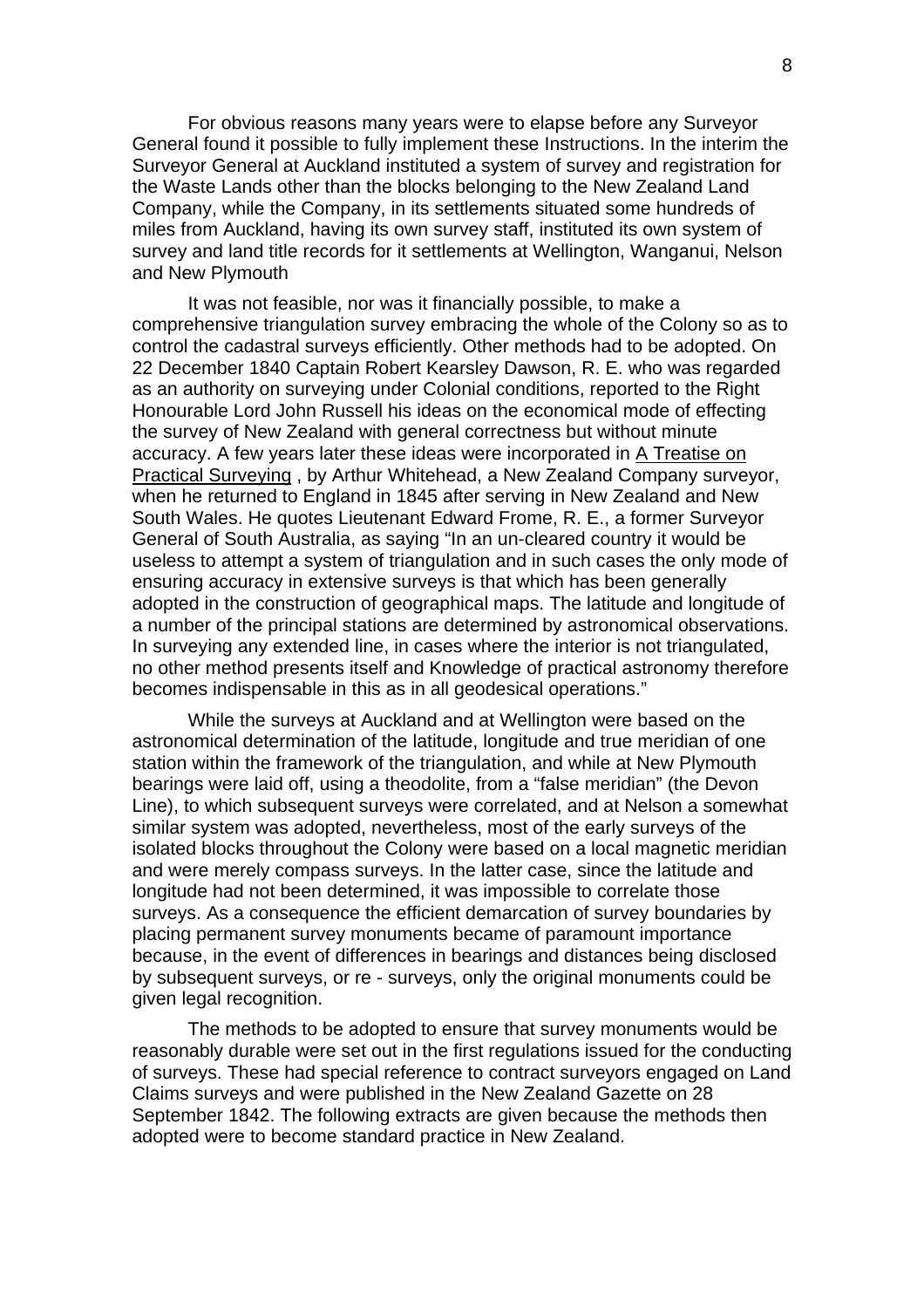"Terms and Conditions of Contract Surveys.

Any person desirous of contracting for surveys, will make application to the Surveyor General, who, after informing himself as to the qualifications of the applicant, will grant him a Licence.

when such Licensed. Surveyor is about to undertake a Survey his Licence will be deposited with the Surveyor General and will not be returned to him should his survey be found incorrect or defective.

The following clause of the 'Land Claims Ordinance' Session 11, No. 14, clause 5, will regulate the figure of the Block of Lands:-

5. The Land, to be granted at the recommendation of the Commissioners, may be selected by the person entitled to such grant out of the Land claimed by him; Provided the Land so selected shall be in one Block, to be as nearly as possible a rectangular figure, the breadth of which shall not be more than half its length; Provided also, that when the Block so granted shall be bounded by the sea, or a river, the rectangle aforesaid shall be so placed that the narrow side, or breadth shall be bounded by the sea, or any such river, as near as possible at right angles to their general direction.

The Land, selected by the claimant, is to be surrounded by a line cut through the existing fern, tea - tree, or tupaki, or other shrubs, as well as through woods, and not to be less than four feet wide; at every twenty chains upon such line a hole is to be dug, three feet deep and three feet in diameter: In the centre of such hole a picket is to be driven, and of such a height that its top shall be on a level with the surrounding ground. In fern land, a stake will have to be placed close beside the - picket, and of such a height that it shall be two feet, at least, above the fern on either side - the top to be painted white to the depth of two feet.

Diverging from such holes in the direction of the boundary lines, two trenches will have to be dug, three feet long, eighteen inches deep, and eighteen inches in breadth, so as to point out the course of the boundaries, thus –



When stones are conveniently to be procured, a heap of them will have to be placed over such holes, trenches, and pickets, at corners of the Blocks surveyed, so as to point them out, and preserve these landmarks from destruction.

Plan Scales: The surveys to be laid down on the following

scales according to their extent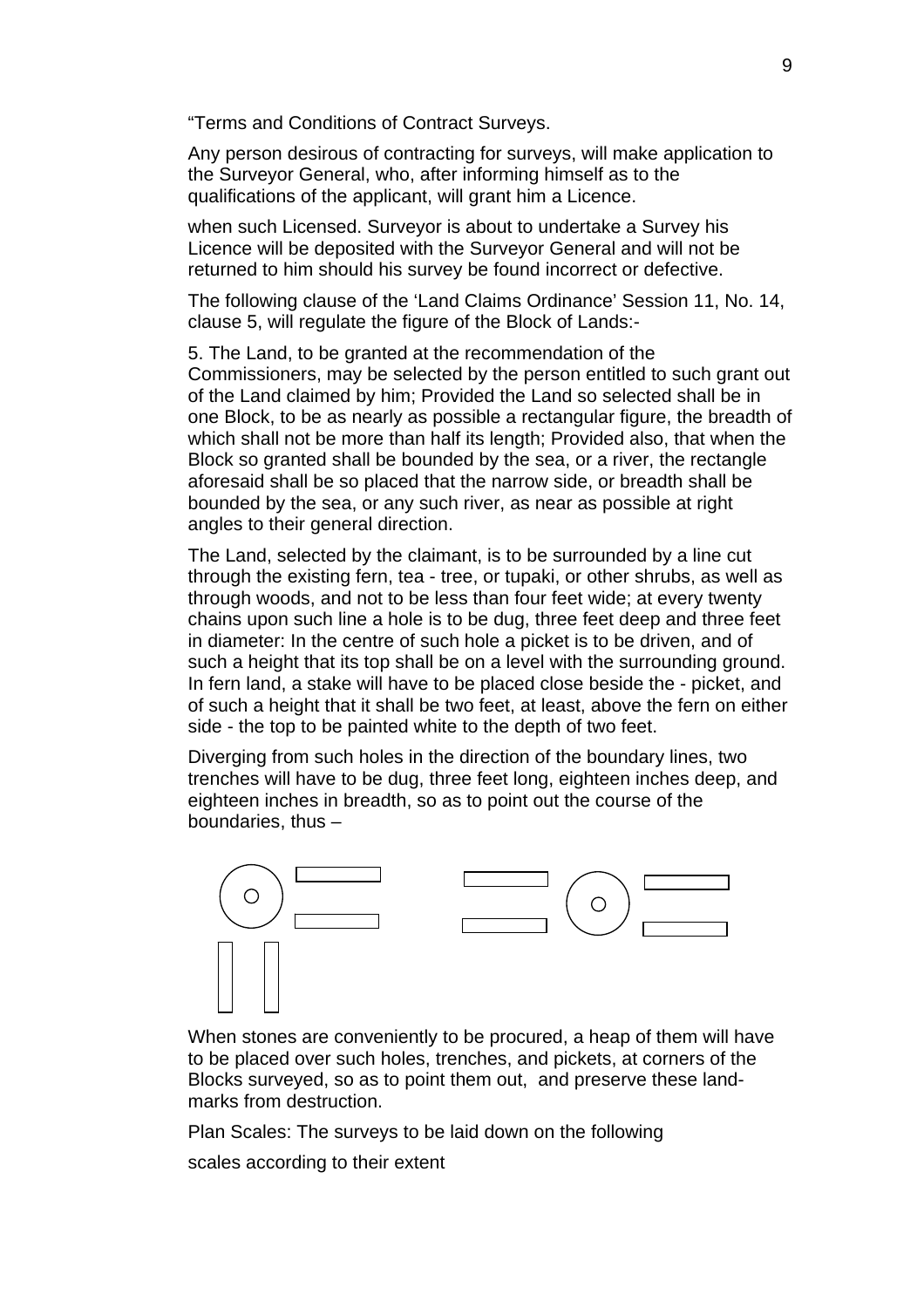Under 100 acres, 2 chains to the inch.

From 100 acres to 1,000, 5 chains to the inch.

From 1,000 upwards, 10 chains to the inch.

 Except in cases especially excepted by the Surveyor General, the Contracting Surveyor will be required to perambulate and describe the boundaries of the entire quantity of land proved before the Commissioner to have been purchased from the natives, such. description to be accompanied by a sketch, shewing the principal natural features of the country, in such a manner, that they may in future be recognised by the Government Surveyors, and also the position of the Block selected by the claimant.

The description of the Boundaries and Sketch of the Land surveyed, with Notice of the Nature of the Marks, duly declared to by the Surveyor, will be required to be lodged in the office of the Surveyor General as a Public Record."

Incorporated in these regulations was a schedule shewing the cost per

per acre for different sized blocks, averaging the cutting and surveying of one linear mile at three pounds (£3). The schedule ranged from £2-5-0 for 20 acres at 2/0 per acre, to £126 for 62,720 acres at about a farthing an acre.

From the beginning of organised settlement in 1840, the lack of harmony and the growing antagonism between the New Zealand Company's officials and the Colonial Government mainly on account of land policy, and also the constant importunities of the Company's settlers, who were forced to wait many months after their arrival in this country while the land for which they had paid before leaving Great Britain was being surveyed, all added to the difficulties of the surveyors who were too few and already were hard pressed and extended to the limits of their capacity.

The revenue from land. sales and from other sources fell short of expectations and the Colonial Government was soon in financial difficulties and not in a position to increase its survey establishment. The Company was in a similar plight b managed to bring out reinforcements for its survey staff. The Colonial Government had to depend on local recruitment and began to appoint trainees from among the local youths. Some of these were sons of missionaries and traders who had been educated in the Mission schools and who could understand and could speak the Maori language. They became of great assistance in negotiating the purchase of native lands.

The efforts of Governor Fitzroy to accelerate the purchase by suspending the pre-emptive rights of the Crown and in other ways to increase the revenue were disapproved and invalidated by the Imperial Government. The allegations by the Company of neglect of the interests of its settlers by the Colonial Government increased the acrimony between Company and Government. Fitzroy had refused to side with the Company in the disputes with the Maoris that had arisen in each of the Company settlements, at Wellington, Wanganui, New Plymouth and Nelson.

Many of the leading Maoris began to repudiate sales, or alleged sales, of land to the Company. They were also cognisant of the difference between the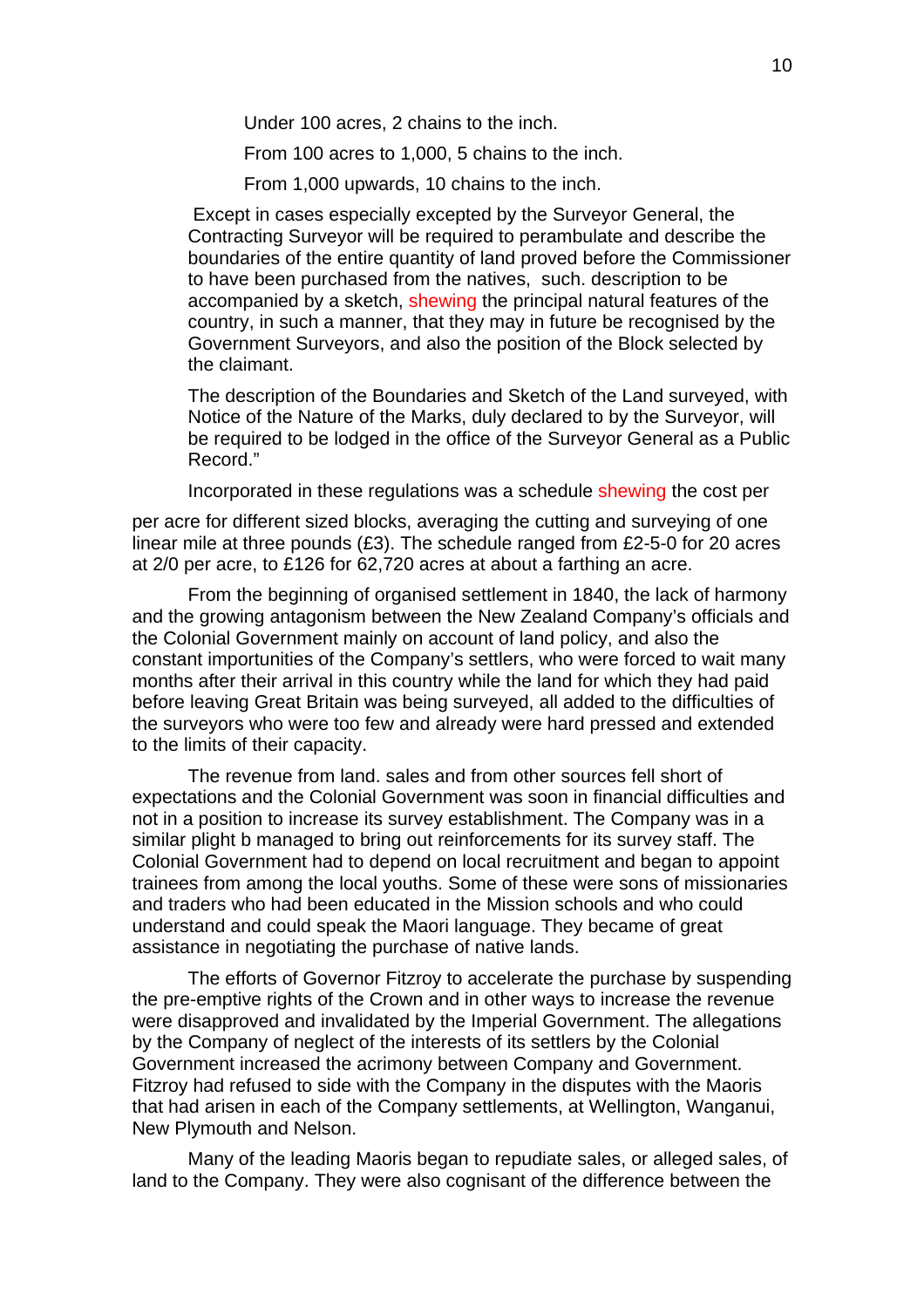price they had received from the Company and the Government and the price being charged to the settlers for the same land. A crisis was looming and a clash was inevitable.

Among the Maoris the ownership of land was communal and the private, individual, and e ownership, as practiced by Europeans, was to them a new concept. They began to realise that the extension of the surveyed boundaries into hitherto wilderness land was gradually diminishing tribal dominion and having an erosive effect on the mana of chiefs and tohungas. This loss of prestige was symbolised by the survey monuments and the cut boundary lines. The surveyor and his theodolite and chain were the demons who were the agents of this deprivation. The presence of the survey party on the ground portended a change of ownership and trouble began when the surveyors, in their ignorance of tribal customs and history, began to encroach on urupas and other hallowed land. In protest those Maoris who felt they had been unjustly treated and who denied the sale of their land, attempted to disrupt the work of the surveyors or to prevent the surveys. At night they would remove the survey pegs and in other ways try to obliterate the surveyor's previous days work.

Recognising the necessity to protect the rights of the natives over certain occupied land and to respect urupas and other sacred places, as stipulated in Clause 37 of the Charter Instructions, appropriate clauses were included in the survey regulations, making it imperative that the surveyors should ascertain the existence and position of all such places which were to be excluded from alienation and become Native Reserves.

Officers designated Protector of Aboriginals whose controlling officer was the Colonial Secretary, were appointed to assist in the work of the Land Claims Commission and in the dealings with the natives such as the work of the Land Purchase Commissioners. Later a Land Purchase Department was established, firstly under the Colonial Secretary (Dr. Andrew Sinclair) and subsequently under a Chief Commissioner (Mr. Donald McLean). A number of Assistant Commissioners, most of whom were surveyors, were appointed to operate in specified districts, and the department controlled its own survey work.

The New Zealand Government Act passed by the Imperial Government in 1846, produced a new Charter of which Chapter XIII incorporated all of the provisions of section 37 of the 1840 Charter relating to the settlement of waste lands and for surveying. Also provision was made for the establishment of a Land Registry for the purpose of registering title and for a Land Court to investigate titles to land. Provision was made for the regulating of land surveys; for the registration of land transactions and for the disposal of Crown Lands.

The Act provided for the division of the colony into provinces, each to have a measure of Self Government. By Proclamation dated 10 April 1848, two provinces were established. <sup>6</sup> Pursuant to New Zealand Government Act 1846, Clause 3 The boundary between the northern province, New Ulster, and the southern, New Munster, was a line – "commencing at the centre of the mouth of the River Patea where it joins the sea, and running thence due east until it reaches the East Coast of the said Island..." Although there were two provinces, ostensibly Self Governing, the authority for surveying and for the disposal of Crown Lands remained with the General Government under the Governor-in-Chief, and was exercised by the Surveyor General through the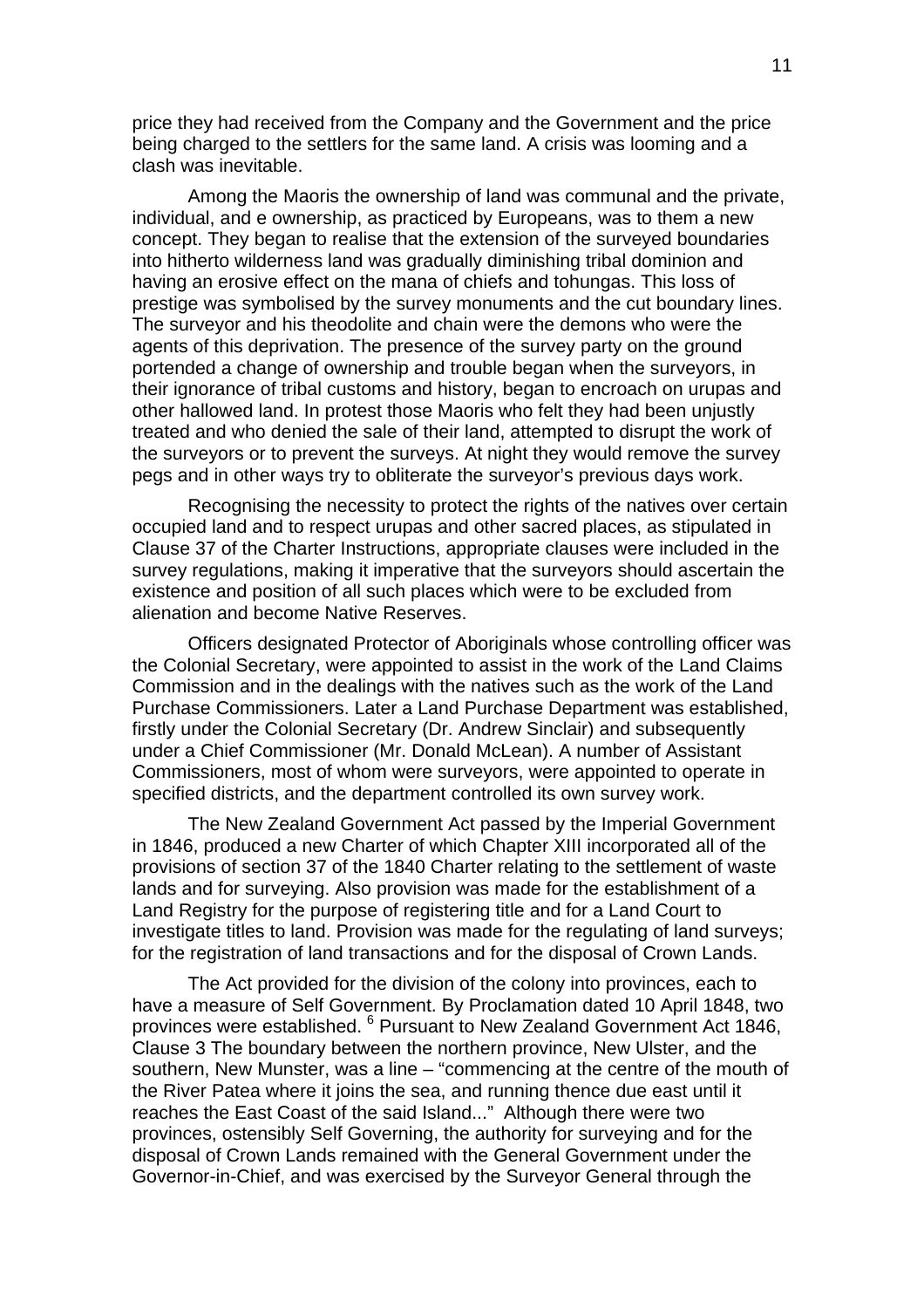Waste Lands and Land Purchase Depart over all land except such as had been vested in the Company by the New Zealand Company's Colonisation Act, 1847, where the Company conducted its own survey operations.

In 1853, pursuant to the New Zealand Constitution Act of 1852, the colony was divided into the provinces of Auckland, New Plymouth, Wellington, Nelson, Canterbury and Otago. Each Provincial Council was empowered to establish its own Waste Lands Department and Survey Department. This Provincial control remained until the dissolution of Provincial Government in 1876 when the General Government established the Lands and Survey Department. The office of Surveyor General of New Zealand was held by Charles Whybrow Ligar until 1857 when he went to Melbourne to become Surveyor General of the State of Victoria. The office was not again filled until John Turnbull Thomson was appointed to organise the Lands and Survey Department, but Theophilus Heale, Inspector of Surveys, who was stationed at Auckland, was adviser to the Government on survey matters from 1867 to 1875.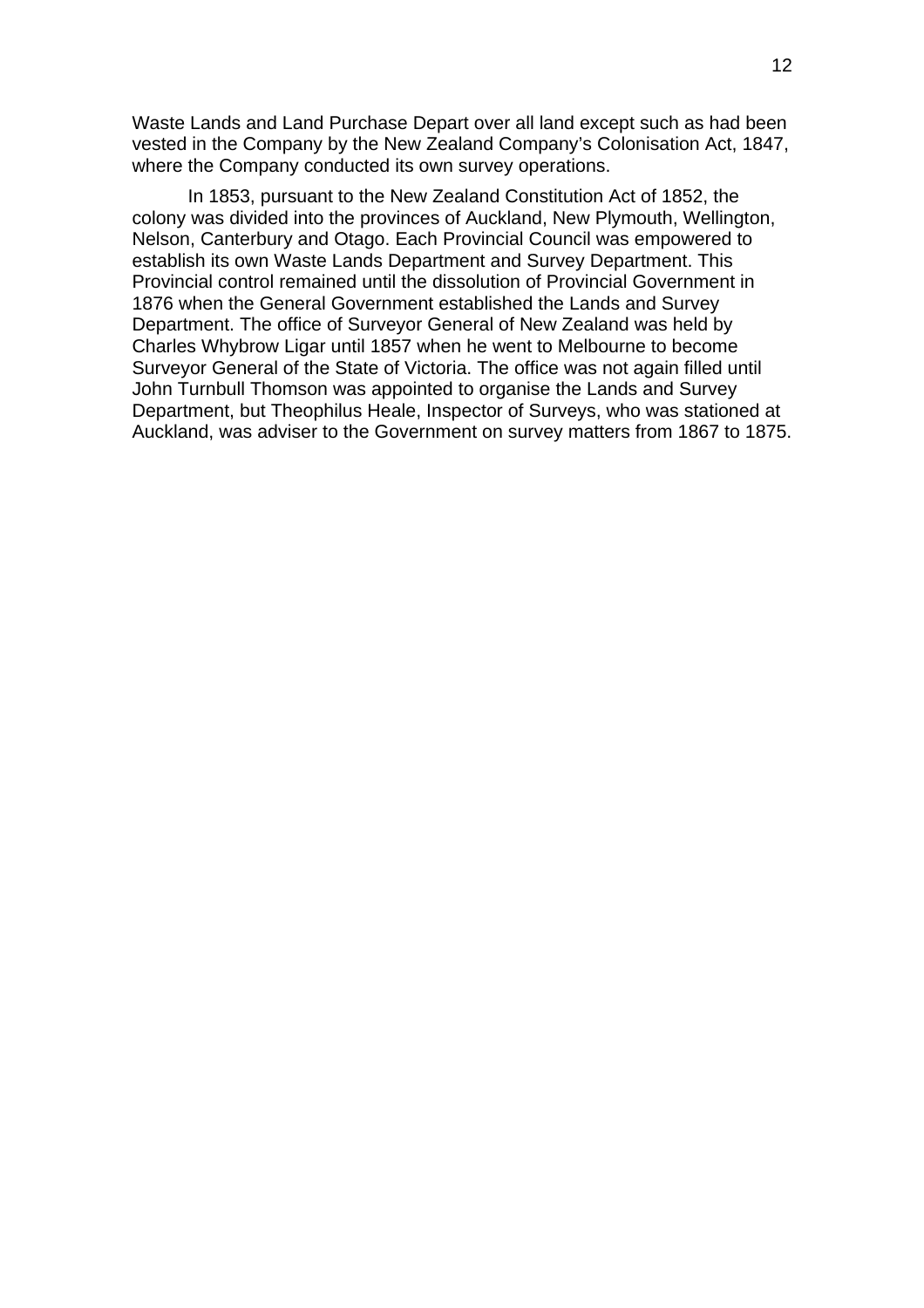#### CHAPTER 3.

#### THE NORTHERN SETTLEMENTS AND AUCKLAND.

Captain William Hobson, R. N, on being appointed Consul at New Zealand, chose the Bay of Islands as his base of operations and there on 29 January 1840 he took office, relieving James Busby, the British Resident, who was stationed at Waitangi. Hobson choice was dictated by the fact that Kororareka was the largest settlement of Europeans in the country and that the Residency at Waitangi and the Church Mission establishments at Paihia and Kerikeri were within easy reach. Also it was the northern Maori chiefs who had been foremost in requesting the protection of the British Government against the possibility of hostile foreign domination. Hobson was also familiar with the environments and some of the residents, having called there in his ship H.M.S. Rattlesnake in 1837, at the request of the British Government, to investigate and report on the state of affairs in New Zealand.

On his appointment his instructions from the Secretary of State for the Colonies, dated 14 August 1839, included the following: "the selection of the individuals, by whom such offices are to be borne, must be made by yourself, from the colonists either of New South Wales or New Zealand., but upon the full and distinct understanding that their tenure of office, and even the existence of the offices they are to hold, must be provisional, and dependent on the future pleasure of the Crown. Amongst the officers thus to be created, the most evidently indispensable are those of a judge, a public prosecutor, a protector of Aborigines, a colonial secretary, a treasurer, a surveyor-general of lands, and a superintendent of police…."

"The system at present established in New South Wales regarding land will be applied to all the waste lands which may be acquired by the Crown in New Zealand. Separate accounts must be kept of the land revenue, subject to the necessary deductions for the expense of surveys and management, and for the improvement, by roads and otherwise, of the unsold territory; and, subject to any deductions which may be required to meet the indispensable exigencies of the local government, the surplus of this revenue will be applicable, as in New South Wales, to the charge of removing emigrants from this kingdom to the new colony."<sup>7</sup>

The principle of using land revenue for building roads and public works and to assist immigration was thus established and the administration of the Waste Lands Department and the Immigration Department were closely linked.

Felton Mathew, who was chosen by Governor Gipps and Captain Hobson to be Acting Surveyor General for New Zealand, had been trained in England as a surveyor and had had ten years of colonial experience in Australia and in 1839 was Town Surveyor of Sydney. He sailed with Hobson and was accompanied by only one Assistant Surveyor, J. J. Galloway, who, owing to ill health, returned after a few months to Sydney, One of Galloway's tasks was the erection of a flagstaff near Kororareka and it is probable that this was the first of the flag staffs that figured so prominently in colonial history a few years later when they were destroyed by Hone Heke and his followers.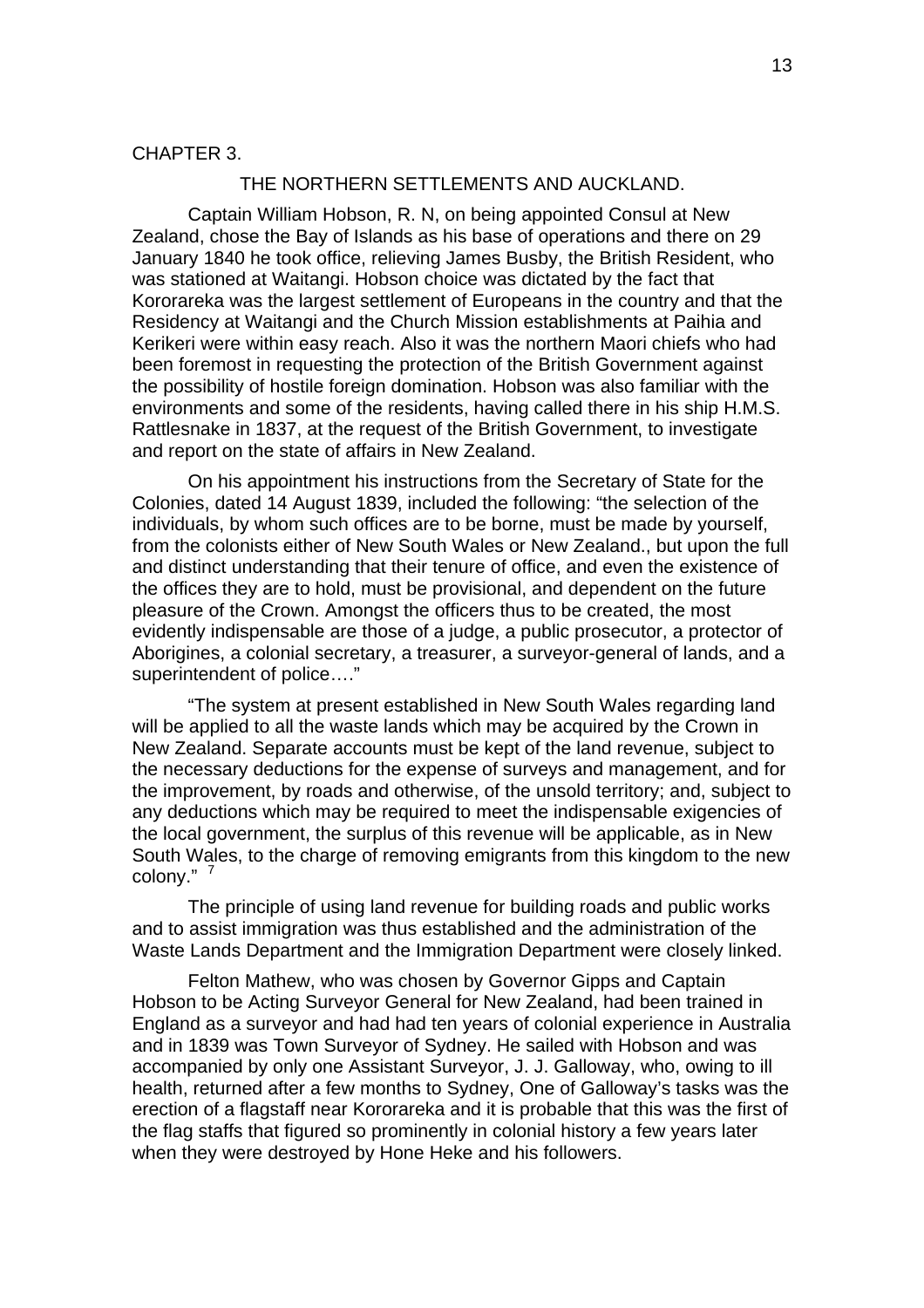Mathew had to depend on engaging such surveyors as were already in the country, and there were very few available. Several were acting as agents for absentee owners or were themselves engaged in land speculation. Among them were two young French surveyors who were watching French interests. They were Jean (John) du Moulin, who subsequently joined Mathew's survey staff, and J. A. Duvauchelle who later joined his compatriots at Akaroa.

Captain William Cornwallis Symonds, 96 Regt, was the representative of the New Zealand, Manukau and Waitemata Land Company that was interested in land at the Auckland isthmus. Hobson appointed Symonds to be Assistant Surveyor General and Chief Police Magistrate.

Another surveyor, Horatio Nelson Warner, after fulfilling some private engagements, joined Mathew's staff. Some years later he became Deputy Commissioner of Waste Lands.

Other surveyors employed on a contract basis from time to time and noted in Mathew' s journals were Thomas Florance, John Campbell, J. Haile, Stuart, Brydon, Hall and Hughes. Little is known today of some of them except that plans of surveys executed by them were presented to the Land Claims Commission in support of various claims.

The first signatures of Maori Chiefs to the Treaty of Waitangi were obtained at the meeting at Waitangi on 6 February 1840. Hobson then went to Hokianga where further signatures were affixed. He then commissioned Captain Symonds and several of the leading members among the missionaries of the Church Missionary Society to visit the Maori kaingas in the North Island to negotiate with the chiefs. Most of the tribal chiefs signed the Treaty but a few who were invited refrained.

Major Bunbury, 80 Regt, was despatched in H.M.S. Hazard (Capt Nias) on a similar mission to South ad Stewart Islands.

Sovereignty by right of discovery was proclaimed over Stewart Island on 5 June, and over the South Island on 7 June.

In anticipation of the successful conclusion of these missions, Hobson, on 21 May, had proclaimed "the full sovereignty of the Islands of New Zealand, extending from 34 degrees 30 minutes North. South to 47 degrees 10 minutes South latitude, and between 166 degrees 5 minutes to 179 degrees of East longitude, vests in Her Majesty Queen Victoria, her heirs and successors, for ever."

The first task for the Surveyor General was the selection of a suitable site for a town to be the seat of Government of the new colony. A temporary capital had been established at the Bay of islands where the trading station of Captain James Reddy Clendon at Okiato, a few miles south of Kororareka, was purchased and occupied by Governor Hobson and his staff. A township was laid out and named Russell. However, this site was abandoned after a few months when the Governor and his staff moved to the site chosen on the Auckland isthmus. The buildings at Russell were accidentally destroyed by fire and the name Russell was transferred to the township at Kororareka.

The shores of the Firth of Thames and Hauraki Gulf were explored by Mathew and ultimately a site on the Auckland isthmus was chosen which had all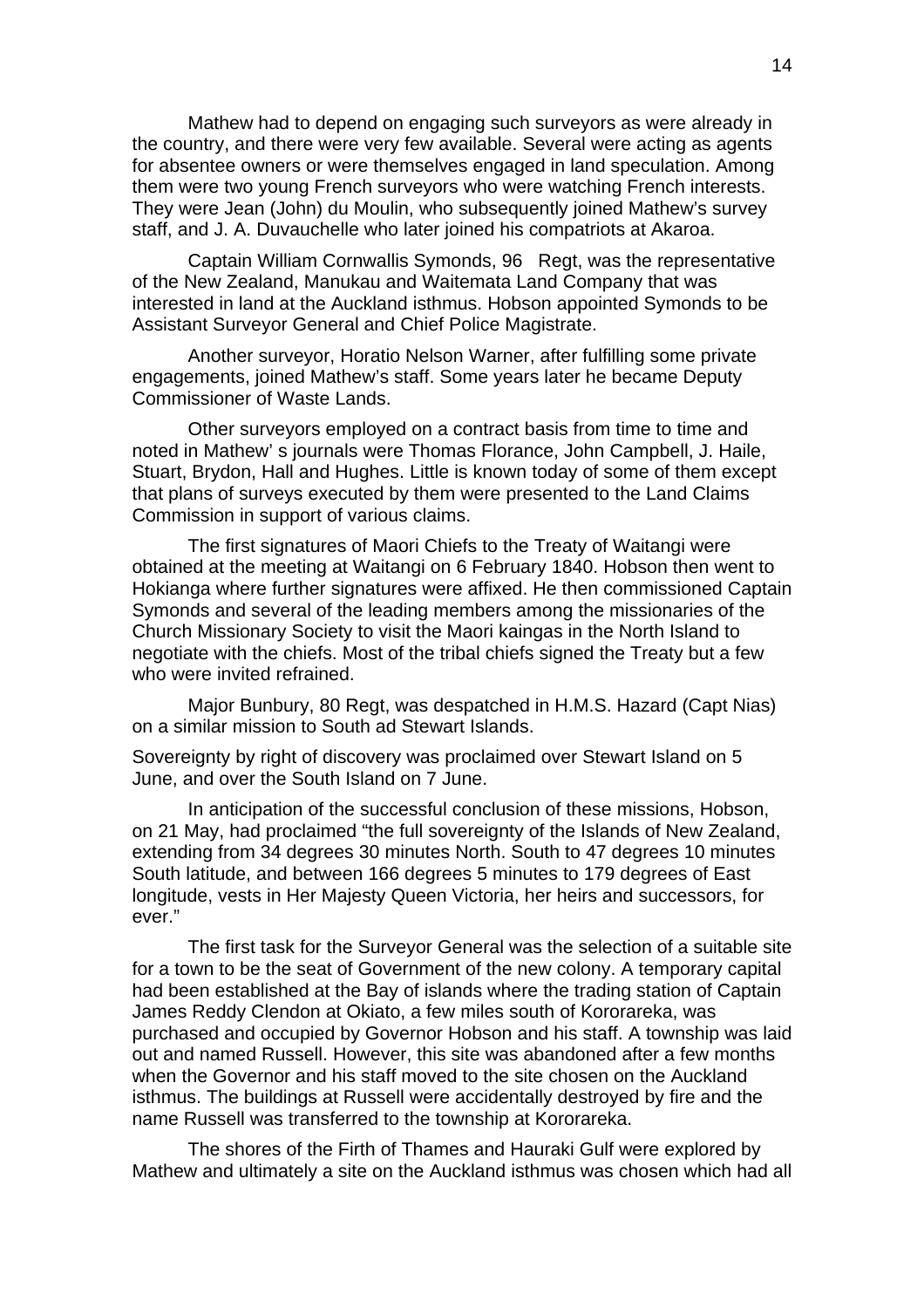of the physical and geographical attributes required of a great port and capital city. After successful negotiations with the Maori owners some 3,000 acres were purchased and the advance party of government officials and workmen took possession on 18 September 1840.

Surveys encompassing the isthmus and Waitemata Harbour were immediately commenced. The town, which is today the heart of Auckland City, was laid out and the first sections sold at a Public auction on 19 April 1841.

New Zealand had become a separate colony on 16 November 1840, by charter providing for its administration as such, as from 1 July 1841, and Hobson was appointed Governor with all necessary powers for the "regular conduct of affairs " without reference to the Government of New South Wales.

The Charter authorised the establishment of Departments of State, including those necessary to administer the purchase of land by the Crown, the sale and leasing of Crown Lands, the management of reserved land, the collection and disbursal of land revenues, the recording of land titles and land transactions, and the surveying of Crown and Maori lands.

The Ordinances of the New South Wales legislature affecting New Zealand, including those concerning the right of pre-emption over Maori land and the establishment of a Land Claims Commission, were re-enacted by Governor Hobson. The Colonial Office appointed William Spain to be the first Commissioner and he was despatched to New Zealand where he arrived in December 1841.

It was immediately evident that there were too few surveyors available to cope with the work necessary to satisfy the requirements of the Land Claims Commission, the subdivision of Crown Lands for sale to the settlers and the peripheral surveys of the sizable blocks of Maori lands that were being purchased. The services of contract surveyors were not always readily available and sometimes Mathew had to carry on almost single-handed. Appealing to Governor Hobson for more field staff he was critical of colonisation without due preparation and preliminary surveys, and on 5 October 1840, he wrote, "in a country such as this where the demands for land are likely to be numerous and extensive, and where the local difficulties are of a nature so trying and severe, it is not to be expected that the labours of a solitary individual, however well directed his efforts, or however sustained his exertions, can be attended with important results or in any degree keep pace with the wants of a daily increasing community. . . . " "I would submit that the immediate employment of a numerous and efficient field survey force is an object of primary importance first as providing the means of instant occupation for the Emigrants (sic), and secondly, as producing an immediate extensive source of revenue.... " "I am of opinion that ample and most useful employment may be found for a dozen efficient surveyors, and although such a force may be supposed to entail on a young colony an expense it is scarcely calculated to support, yet I am satisfied that an immediate outlay of that description would speedily afford the means of filling the coffers of the Treasury, and would be found essentially the most economical measure that could be adopted. "<sup>8</sup>

The colony however, was in financial straits and the income from land sales and from customs duties was insufficient to defray administration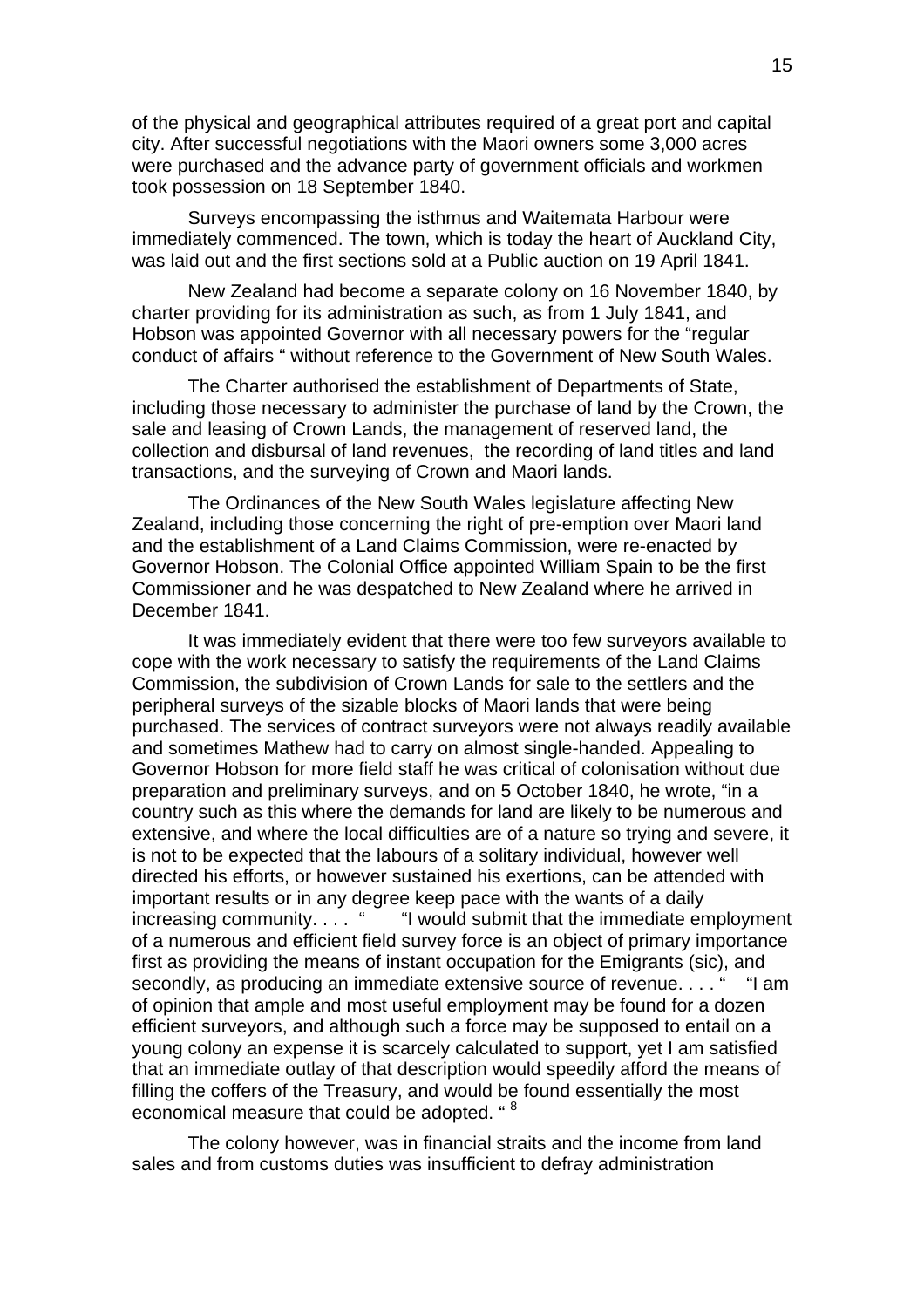expenses and provide a surplus for the purchase of more land for settlement. In 1841 an additional 13.000 acres surrounding the original purchase at Auckland had been acquired and settlement was expanding into what are today the older suburbs of the City.

At this time little was known of the interior of the North Island. Few Europeans, and those mainly Anglican and Wesleyan missionaries, had traversed it. Much of it remained terra incognita except to the resident Maoris.

In October 1831 the missionaries Henry Williams and Thomas Chapman with Philip Tapsell, a trader resident at Maketu had left that place and visited the Maori kaingas at Ohinemutu and at Mokoia Island in Lake Rotorua and returned to Tauranga the following month. In 1833 traders and missionaries had ventured up the Waihou River as far as Matamata. In February 1834 the missionaries A. N. Brown and James Hamlin set out from the Bay of Islands on a journey of almost five months. Travelling mainly by Maori canoe they went via the Kaipara and Manukau harbours and thence to the Waikato River and on to Ngaruawahia. They returned to the coast at Whaingaroa and went on to Kawhia. Next they went inland as far as Mount Kakepuku which they climbed. From there they went down the Waipa river to Ngaruawahia and travelling down the Waikato to the junction with the Maramarua they went up that river and then crossed over to Whakatiwai on the Firth of Thames and on to the Mission Station at Pururi.

Between 1835 and 1838 a number of mission stations, both Anglican and Wesleyan, had been established in the localities they had visited. However there was still a great deal of unrest and intertribal warfare which was discouraging to any thought of European settlement.

Early in 1839 a Sydney merchant J.C. Bidwill, who was interested in. botanical exploration, visited the Bay of Islands and, having heard of the complex of volcanic mountains in the centre of North Island decided to explore them. At the mission station at Tauranga, with the help of the missionaries, he organised an expedition and set out on 17 February, going first to Rotorua and thence to Lake Taupo and on to Lake Roto Aira. On 3 March he ascended Mount Ngaruahoe despite the fact that to do so was a serious breach of tapu. The mountain was a sacred burial ground of the great chiefs and Bidwill and his companions were fortunate to escape with their lives when the paramount chief, Te Heu Heu let them off with a fine and a severe caution.

The New Zealand Company's ship Tory with the Company's officials sent out to establish its first settlement in New Zealand sailed into Port Nicholson on 20 September 1839. Two months later Henry Williams arrived there in the Church Mission's vessel with the object of establishing a mission station somewhere in the vicinity. Otaki was chosen as the site for the mission and Octavius Hadfield was left to set up the station. Williams decided to return overland to Tauranga on his way to the Bay of Islands. Setting out on the 5 December he travelled to the mouth of the Wanganui River. Ascending the river to Pipiriki be passed around the eastern side of what is today the Tongariro National Park, and arrived at the eastern shore of Lake Taupo. He went on via Rotorua to Tauranga where be shipped for the Bay of Islands.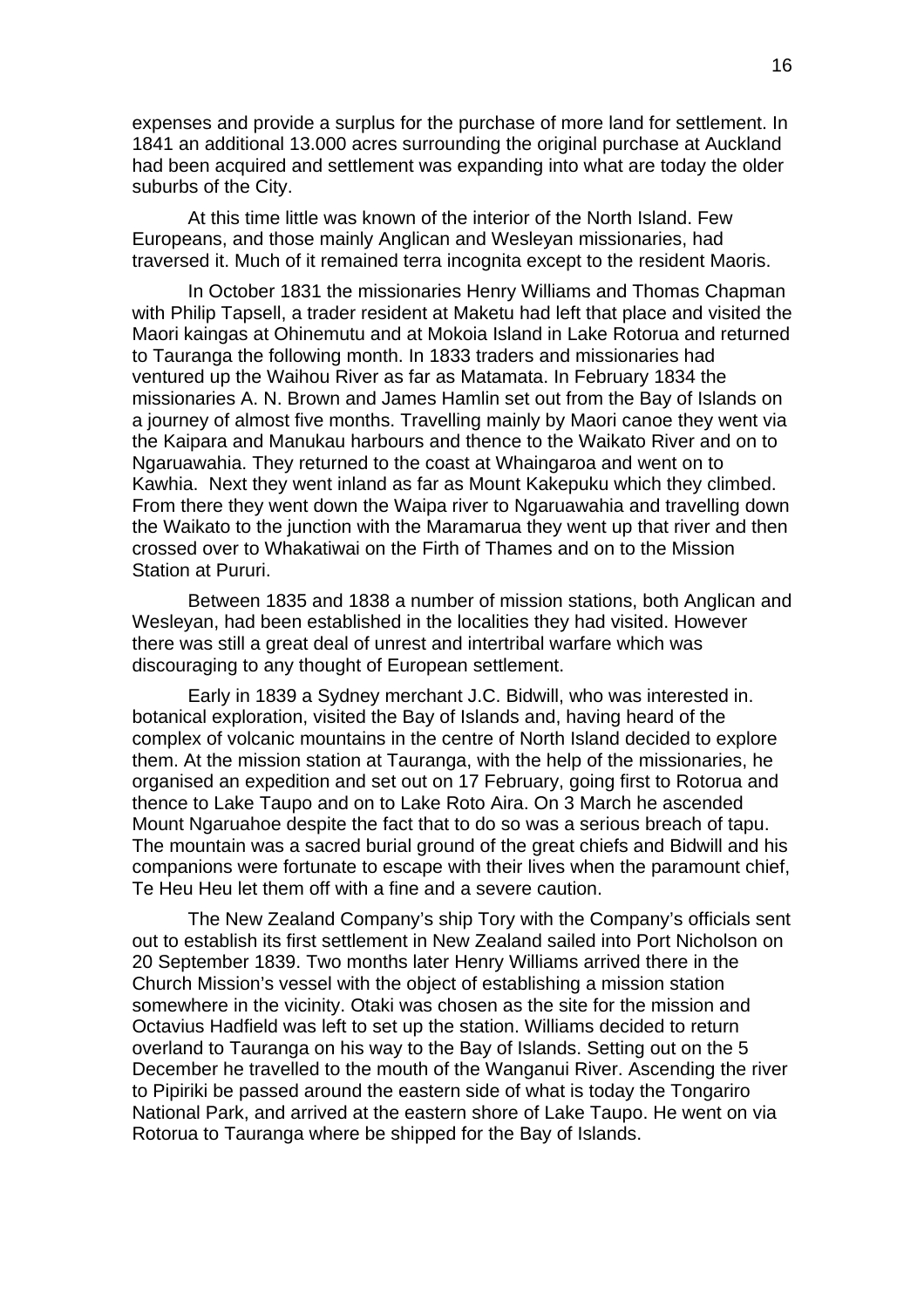Simultaneously with Henry William's journey James Buller of the Wesleyan mission had travelled from Kaipara to Port Nicholson. From Kaipara he went overland via Manukau. Harbour to Kawhia. Crossing to the Waipa river he then followed a native track to Lake Taupo where he arrived on the northern shore on New Year's Day 1840, the day on which Williams had reached the eastern shore, but neither was aware of the presence of the other. After crossing the lake Buller traversed much the same ground as Williams had done as far as Pipiriki and he then canoed down the Wanganui and followed the coast to Port Nicholson.

An expedition for the purpose of assessing the prospects for future settlement left Auckland on 1 April 1841, under the leadership of Captain W. C. Symonds, Chief Police Magistrate and Assistant Surveyor General. Other members of the party were Dr Ernst Dieffenbach, a German trained surgeon and naturalist who had come to New Zealand with officials of the New Zealand Company in the Tory in 1839, Lieutenant Abel Best, 80 Regiment, a corporal and a private of the Mounted Police, and a number of Maori guides and bearers.

The party travelled to Kawhia, crossing Manukau Harbour and the Waikato river en route. From Kawhia they went inland to Te Rore and Otawhao via Mount Pirongia which was climbed by Dieffenbach and Best. Next they crossed overland to Mount Maungatautari whence they followed the course of the Waikato river to Lake Taupo. On 17 May, Lieutenant Best, whose leave had expired, left the party to return to Auckland. He went down the Waikato until he reached the vicinity of Maungatautari where he crossed overland to Matamata and went down the Waihou river to Kauaeranga (Thames) and on to Auckland. Symonds and Dieffenbach went from Taupo to Rotorua and then to the mission station at Tauranga. They then went overland to Matamata and following the same route as Best, arrived back at Auckland on 8 June. During the expedition Symonds had visited numerous Maori communities and had discussed with the chiefs the implications of the introduction of British law. <sup>9</sup>

C. W. Ligar, of the British Ordnance Survey Department, was appointed Surveyor General of New Zealand by Lord John Russell of the Colonial Office on 5 February 1841. With his survey staff, including Thomas Cass and Samuel Hewlings, he arrived at Wellington in the brig Antilla, on 8 December after an eventful voyage. The Land Claims Commissioner William Spain was a fellow passenger. They had left Portsmouth on 21 April in the New Zealand Company's ship Prince Rupert. On 4 September this ship was driven ashore and wrecked on the rocks at Mouille Point, near Capetown, with the loss of one life. Those of the survivors who were bound for New Zealand were brought on by the Antilla.

Felton Mathew, having been superseded, was appointed Police Magistrate and subsequently, Deputy Postmaster General. In failing health he left New Zealand in 1847 to return to England via the Panama Isthmus. He had hoped to view the terrain of the Isthmus to gain some impression of the prospects of cutting a canal. However, when his ship called at Lima in Peru, Mathew was seriously ill and he died there on 26 November 1847.

During 1841 the population of Auckland had grown to several hundreds, most of whom had come from Australia. The triangulation survey of the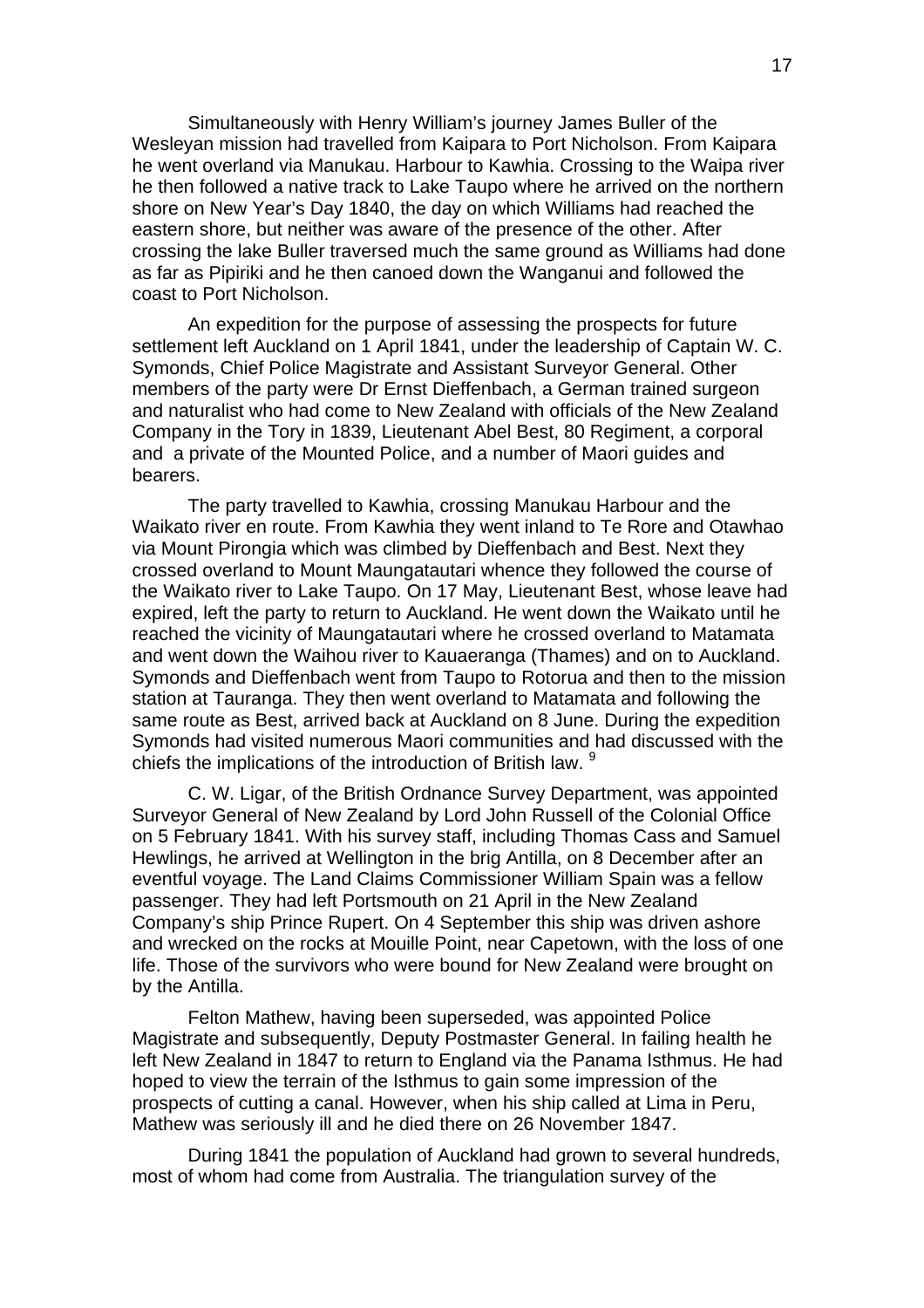Waitemata Harbour and the isthmus had been completed and the subdivisional surveys of the town and of the suburban and rural sections were proceeding.

The barque " Brilliant" bringing the first settlers of the New Zealand Manukau and Waitemata Land Company (hereafter called the Manukau Company) arrived at Puponga Point on the Manukau harbour on 29 October 1841 after a voyage of ten months from the Clyde. Many of the intended settlers had left the ship at ports of call en route because they feared the un-seaworthy state of the ship. Only 27 passengers, several of them children, arrived in New Zealand.

The Manukau Company's prospectus was similar to that of its contemporary, the New Zealand Company. Land was to be divided into 100 acre sections and in addition each purchaser was to get one town lot for each rural lot he purchased; the price paid being £101 for each rural plus town lot. An elaborate scheme plan for a town to be called Cornwallis (after Lord Cornwallis of Indian fame) had been drawn up but no survey had been made at that time. In fact the site for the town was rugged and clothed with kauri forest. It was intended that initially the settlement was to be sustained by the timber trade and it was considered that Manukau harbour was favourably situated for trading with the Australian market.

On arrival the colonists found that the town had not been laid out, but a few Maori whares had been built to shelter them. There was no road, nor even a pack track to the nearest township, Auckland, many miles distant. To make matters worse the Company's Agent, Captain W. C. Symonds, was drowned on 26 November when attempting to cross the harbour to Orua on an errand of mercy. <sup>10</sup> Soon after this tragedy the two other ships sent out by the Manukau Company arrived in New Zealand; the "Osprey" which brought out the steam saw-milling equipment and the mechanics to install and operate it, and the "Louisa Campbell "with further immigrants.

Captain Theophilus Heale, who had been master of the "Aurora" the first of the New Zealand Company's ships to land immigrants at Port Nicholson in 1840, was appointed Agent for the Manukau Company in New Zealand. Subsequently he was to take a prominent part in the surveying profession in New Zealand and for a while during the Provincial era he was virtually Surveyor General.

The Manukau Company's officials were tardy in presenting claims before the Land Claims Commission and although more than 19,000 acres were claimed only 1927 acres were awarded. Not one of the settlers occupied the sections awarded to them. The prospects were fairly hopeless; rugged forest clad terrain, no available markets, no roads or other amenities.

Although the Manukau Company's settlers had no claim on the Government they received generous treatment under its settlement scheme. Briefly, for every £1 the settlers had paid the Company for their Land Orders, each of them who remained in New Zealand was able to obtain from the Treasury £4 of scrip credit which entitled him to purchase without any cost, land to the value of the credit at special rates advertised from time to time for land claimants.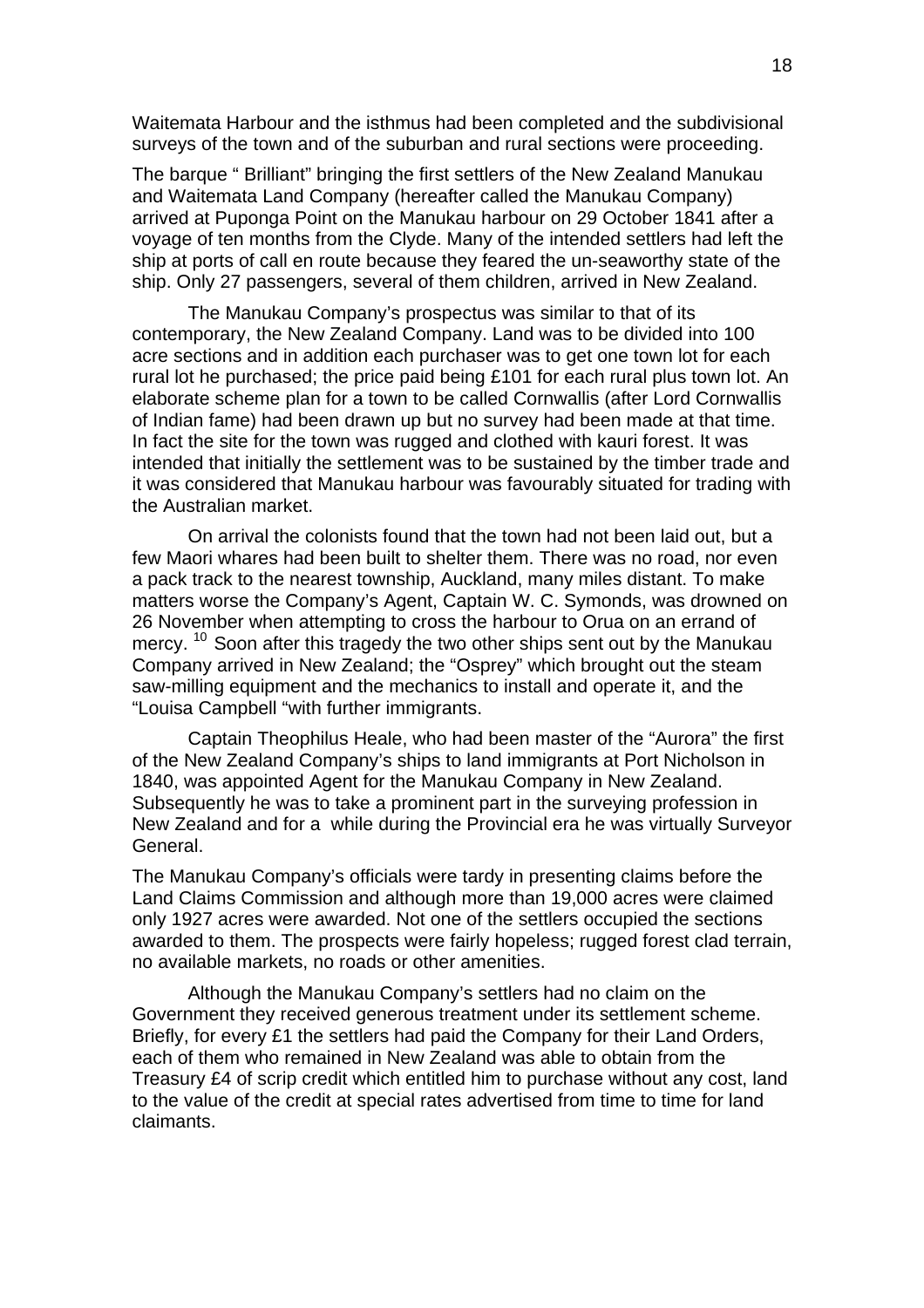The first organised party of immigrants for Auckland arrived in the ships Duchess of Argyle and the Jane Gifford on 10 October 1842. There were upwards of 600 prospective settlers needing building sites and land.

The first sale of town allotments, held on 19 April 1841, had given Auckland a propitious start. A total of 116 lots covering forty four acres had realised £21,000. The sale of suburban allotments, held on 1 September, proved equally lucrative. For totally undeveloped land the prices were fantastic and undoubtedly were induced by the operations of land speculators. As a consequence the Government, for a brief period, was able to expand its land purchasing programme, but the boom was short lived and before long there was insufficient revenue to maintain the essential development activities. There was insufficient population to sustain a buoyant local market; the labour force was inadequate for the great demands on its services; there was insufficient capital or ready cash available in the community. Relations with the Maoris, who numerically formed the predominant section of the community, were deteriorating.

After the removal of the seat of government to Auckland there was trouble in the Bay of Islands, mainly due to the Customs Ordinance, the effects of which fell more heavily on the residents of Russell (Kororareka) and particularly on the Maori population. As a consequence there followed the flagstaff incidents and the insurrection led by Hone Heke. In an attempt to mollify them Governor Fitzroy repealed the Ordinance which he replaced by a rate on property. In March 1844 he waived the Crown's Pre-emptive rights over the purchase of Maori land but imposed a fee of ten shillings an acre on all purchases of Maori land. There was such strong objection to this measure that be reduced the fee to no more than a penny an acre. The British Government however, disallowed the Governor's measures and the Crown's pre-emptive rights were restored. All purchases that had taken place in the interim were subjected to the provisions of the Land Claims Ordinance.

The insurrection in the Bay of Islands in 1845 led to the evacuation to Auckland of the European settlers from Russell and Whangarei and the sacking of the former township. The immediate result was that British military and naval forces were brought to New Zealand to quell the revolt. The colonists realised the peril of a general uprising but there was great relief when many tribes remained loyal to the Crown and were prepared to protect the settlements. A force, 400 strong, comprising detachments of the 58 and 96 Regiments, was dispatched from Auckland to the Bay of Islands on 27 April 1845. Attached to this force was a company of forty Auckland Militia ((Volunteers) under Lieutenant Reader Gilson Wood, who in private life was an architect and surveyor practising in Auckland. This company acted as pioneers for the force and is reputed to have been the beginnings of New Zealand's Army, having by one day anticipated the coming into force of the New Zealand Militia Act of 1845. Lieutenant Wood was mentioned in dispatches and received the New Zealand War Medal. Another notable surveyor who received the medal was Thomas Cass who served during the campaign as Mate on the Government brig Victoria. The campaign concluded with the capture of Ruapekapeka pa by the British on 11 January 1846. The Government was magnanimous in its treatment of the rebel tribes and there has been little trouble in the country north of Auckland since that tine.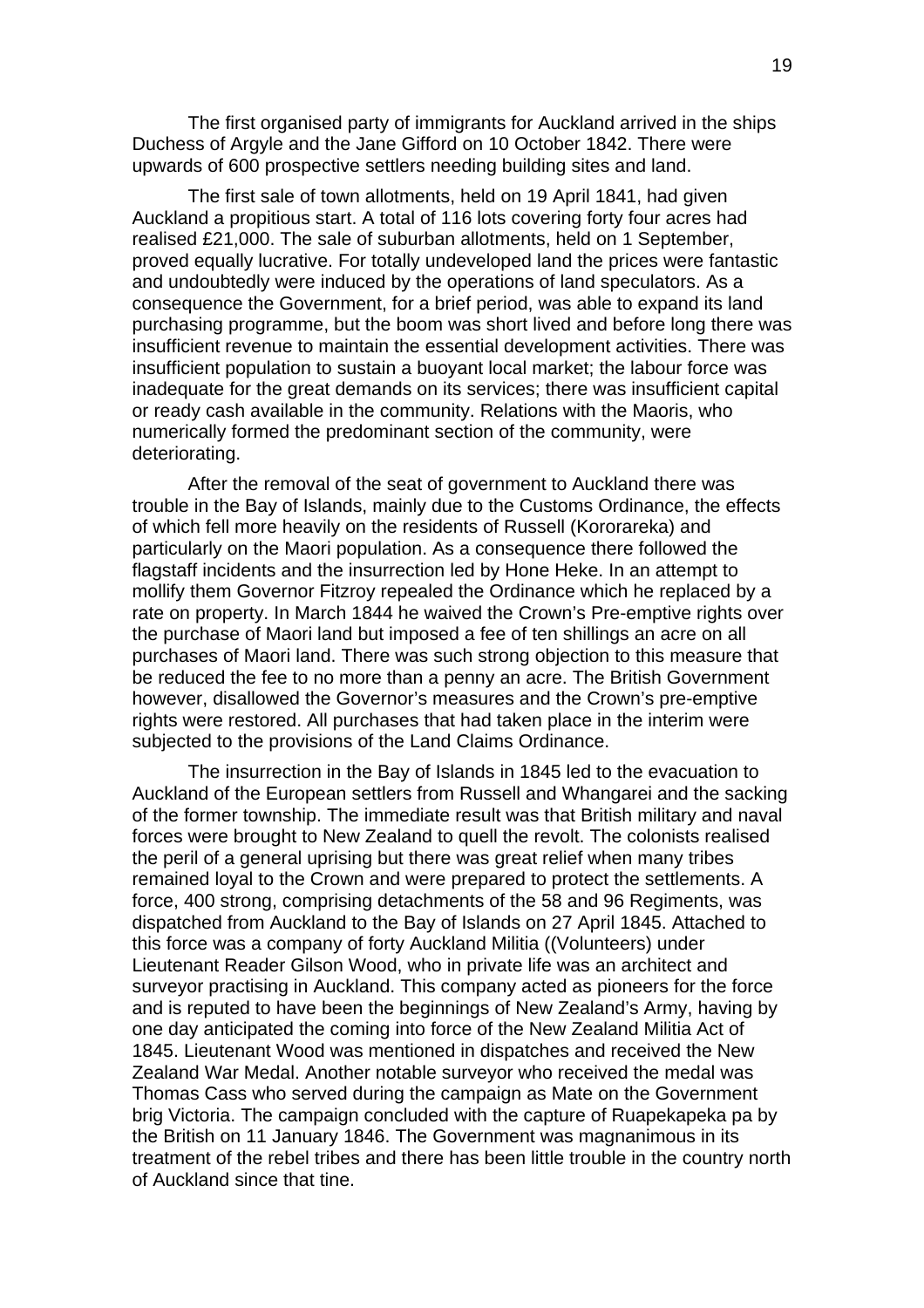In 1846 the first step toward Self Government for the colony was taken by the division into the provinces of New Ulster and New Munster. The former embraced all of the North Island north of a line running due east from the mouth of the Patea River and consequently the New Zealand Company's New Plymouth Settlement was included. New Munster comprised the remainder of the North Island and the whole of the South Island and included the Company's settlements at Wellington, Wanganui and Nelson, and subsequently Otago and Canterbury.

The seat of Government of the Colony and New Ulster was Auckland and that of New Munster was Wellington.

Under the new administration the control of surveys remained virtually as before; the Surveyor General directed operations in the Colony and in New Ulster. The New Zealand Company continued to control surveys in its own settlements.

The Wairau incident of 1843 and the sacking of Russell in 1845 were followed by incidents in. the Wellington settlement and at Wanganui, which had to be quelled by military action. As a result there was a serious setback to colonisation and the Colonial Government was obliged to adopt a policy of holding out inducements to stimulate immigration.

In 1846 the Imperial Government, at the request of Governor Grey, arranged for the establishment, in the vicinity of Auckland, of several Military Pensioner Settlements as part of the Colonial defence system. The intention was that the Corps, designated New Zealand Fencibles, was to comprise six companies of about 500 men. Pensioners of good character and physically fit who were not more than 48 years of age, formed the main part of the corps but non-pensioners who had served not less than seven years in the military forces were specially selected and were in the ratio of one to every four pensioners. Enlistment was for a period of seven years and although the men would not be constantly on military duty, the corps was under military discipline and commanded by a staff of officers on permanent pay. The men were free to engage in civil employment provided they attended the prescribed number of parades per annum and maintained efficiency and were available for instant mobilisation in any emergency.

Each officer was to be provided rent free with a house and fifty acres of land of which ten acres was to be cleared and ready for cultivation. Of other ranks, each man was to be provided with a cottage and an acre of land, of which a quarter was cleared and ready for cultivation. At the expiration of seven years the houses, cottages and land, were to become the property of the occupants, provided each had fulfilled the terms of engagement.

Between 5 August 1847, and 15 December 1852, a total of 593 men, 518 women and about 1,000 children were brought to Auckland under this scheme. The Fencibles provided a welcome addition to the labour force at Auckland.

The strategically sited villages were selected and surveyed at Onehunga, Howick, Otahuhu and Panmure. In 1846 most of the district in which the villages were sited was owned by a few settlers who had ac the land during the period in which Governor Fitzroy had waived the Crown's right of pre-emption. Their claims were examined by the Land Claims Commission and subsequently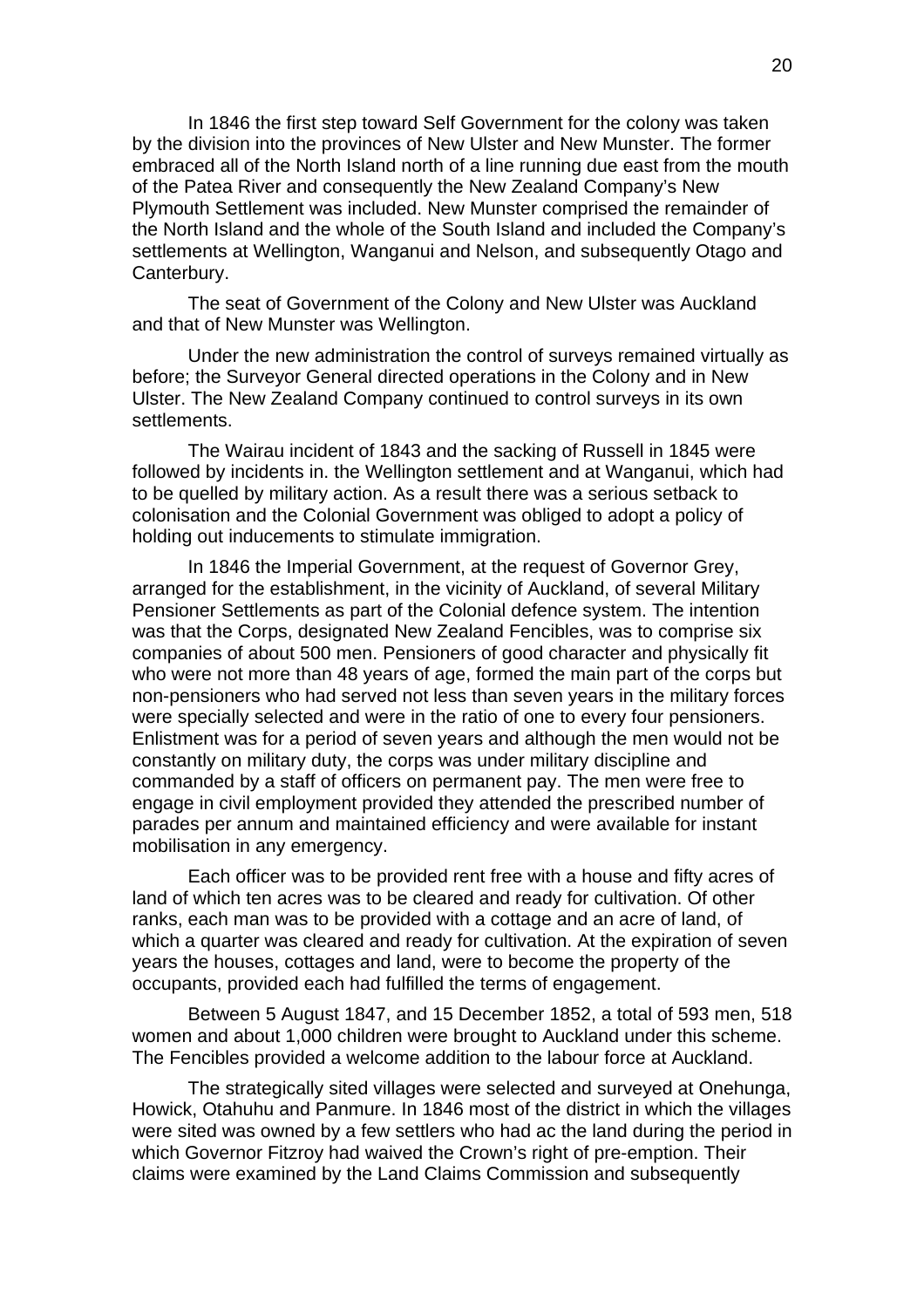substantially reduced. The "surplus" land was taken for the pensioner settlements. One of these claimants was George Owen Ormsby, a surveyor who was the first European resident at Onehunga.

The site of the first village surveyed in 1846 was that part of the Borough of Onehunga bounded by Princes Street; Quadrant Road; Grey Street; Alfred Street and the shore line. As further detachments of Fencibles arrived the boundaries were extended. The surveys of the villages were superintended by Surveyor General Ligar and carried out by contract surveyors and members of the corps of Royal Engineers. Today little remains, either of working survey plans or official records, to identify the surveyors of the first pensioner settlement, but it is known that George Graham of the Royal Engineers was actively engaged in superintending military works at that time. The surveys for the extension of the Onehunga settlement were carried out by Sergeant William Blackburn, formerly of the Royal Engineers, who was a competent surveyor and a non-pensioner member of the Fencibles who arrived at Auckland on 16 June 1849, with the detachment aboard the Berhampore. Subsequently he became a Government staff surveyor. Another Fencible who was a surveyor was Patrick Joseph Hogan who arrived with the detachment aboard the Oriental Queen on 18 September 1849. He was an accomplished artist and much of his work which depicts scenes of early Auckland is today of great historical value. He also became a Government staff surveyor.

The Fencible scheme was extended in June 1849 to include a company of friendly Maori chiefs and warriors who had not taken part in the insurrection. A force of about seventy Maoris was supervised by British officers but otherwise served on the same terms as their British counterparts. This force was settled on land at Mangere, strategically situated on the southern side of the arm of the Manukau harbour that stretches from Onehunga to Otahuhu.

After the establishment of the Auckland province in February 1853, the administration and control of Waste Lands of the Crown was delegated to a Commissioner of Waste Lands who was directly responsible to the Superintendent of the province. The control of surveys remained with the Surveyor General, appointed by the General Government, until about 1857, after which a Provincial Surveyor was appointed from time to time to control the surveys of the province. This officer was the equivalent of our present Chief Surveyor.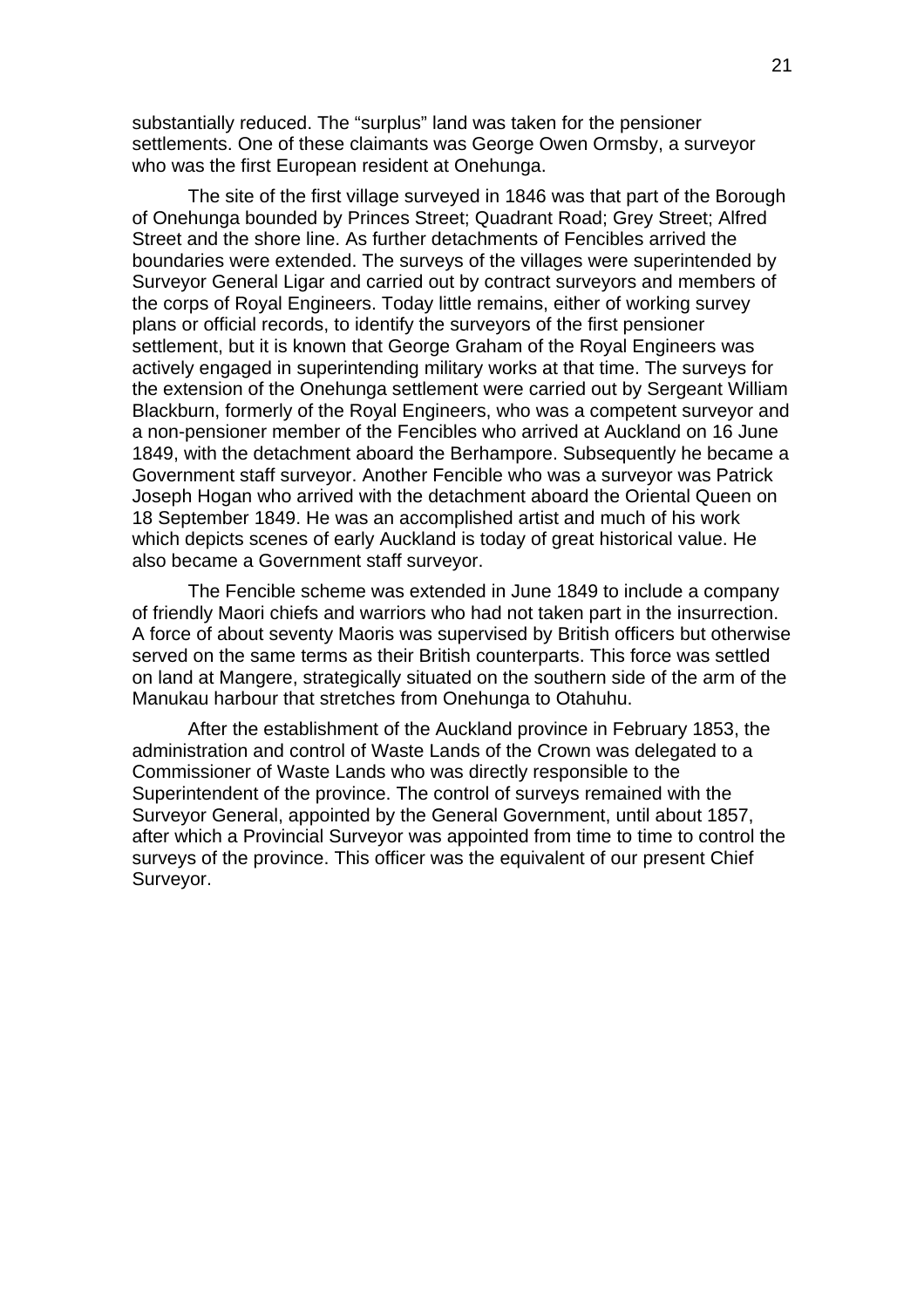## THE FIRST SETTLEMENT OF THE NEW ZEALAND COMPANY, WELLINGTON.

The original Company organised in Great Britain for the purpose of colonising New Zealand was set up in 1825. The following year an expedition was despatched in the ship Rosanna commanded by Captain James Herd who already had had some experience of navigating in New Zealand waters where, as a competent hydrographical surveyor and master of the ship Providence, he had surveyed and charted Hokianga Harbour in 1822.

The Rosanna, accompanied by the cutter Lambton (Captain Thomas Barnett), brought out sixty prospective settlers and the first port of call in New Zealand was Port Pegasus in Stewart Island, which was an early haunt of the whaling fraternity. The expedition next spent a week at Otago harbour while Captain Herd made a rough chart, and then spent several weeks at Port Nicholson which was surveyed by Captains Herd and Barnett and given its name. They then went on to Hokianga, calling at Waiheke Island and the Bay of Islands en route. A small block of land was purchased for the Company at Herd's Point, near Rawene, but fierce intertribal warfare was raging in the vicinity at the time and most of the intended settlers had second thoughts about settling among such savage neighbours. A few remained in New Zealand but most went on, either to settle in Australia or return to Great Britain.

Thoughts of colonising New Zealand were revived in 1837 and eight of the directors of the original Company were on the directorate of the new one, founded in 1839, which acquired the assets of the original Company. One of the prime movers of the new Company was Edward Gibbon Wakefield who had been a companion of Lord Durham during the latter's brief sojourn as Governor of Canada. Wakefield had gained some knowledge of colonial conditions in Canada and Australia and became a strong advocate of organised colonisation, advocating a system that was to be radically different from the haphazard methods that had prevailed in the earlier British colonies.

Briefly, the system visualised and expounded by Wakefield was the purchase by the Company of large tracts of Maori land which were to be subdivided into rural sections, suburban allotments and town allotments and sold at a "sufficient price" high enough to discourage land aggregation by large capitalists, and also high enough to be beyond the means of the labourers to become land owners during their first years in New Zealand when their services would be required to develop the properties of the capitalists, some of whom would be absentee owners. The settlers were to be selected from applicants of good education and character. Each applicant was to subscribe for, and ultimately receive, at least one allotment. In the case of Wellington Settlement an allotment comprised a hundred acres of rural land and a town allotment of an acre. Part of the profits of the sale was to be used by the Company for the benefit of the settlers and for the promotion of further settlements. Worthy artisans and labourers who lacked sufficient capital, but whose services would be needed in the colony, were to be sponsored by the Company and granted a free passage to New Zealand. All professions and trades were to be represented and it was intended that each community would represent a typical cross-section of the British people and of British institutions.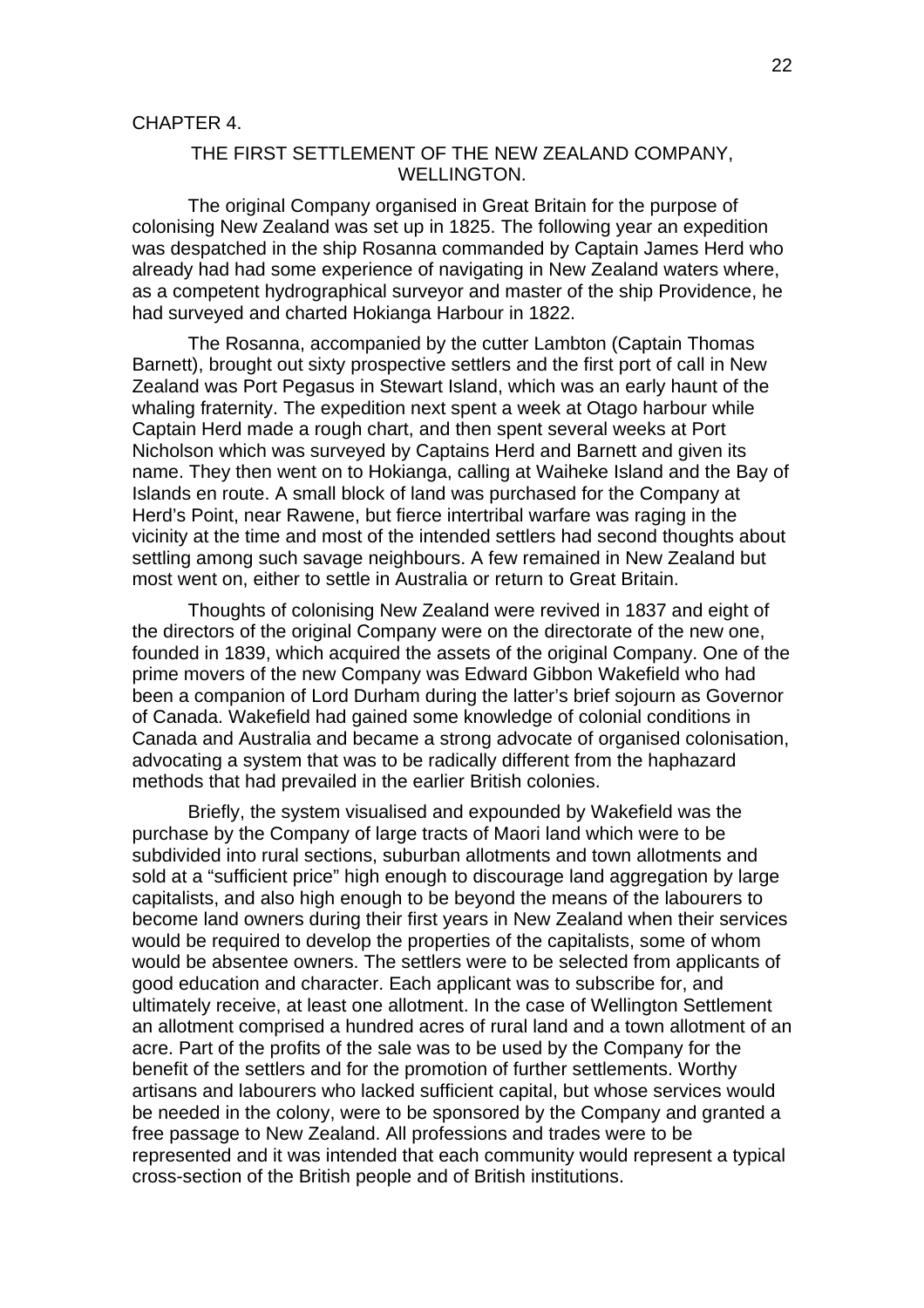Negotiations between the Company and the Imperial Government were protracted and the Government did not appear to be sympathetic towards the colonisation of New Zealand. In the end the Company, evidently fearing that further delay would jeopardise its prospects of obtaining cheaply from the Maoris the land it required, decided to dispatch its agents and surveyors without waiting for Government sanction.

At this stage all that the Company owned in New Zealand was the few hundred acres near Rawene purchased by Captain Herd, yet the Company sold in Great Britain land orders, or scrip, for many thousands of acres still to be acquired by the Company in New Zealand. It was imperative therefore, that sufficient land should be purchased, surveyed and subdivided before settlement commenced. The Company, however, made the same mistake in New Zealand as had been made by Wakefield and his associates in 1836 in connection with the settlement of South Australia; namely, the settlers arrived on the ground on the heels of the surveyors, long before the surveys were completed and before the Company was in a position to put them in secure possession of the land they had purchased. In New Zealand, to make matters worse, the native title to the land had not been satisfactorily extinguished before settlement commenced; the Company's title was not yet supported by the issuing of a Crown Grant. Because it failed in these respects the Company eventually faced insuperable difficulties and the New Zealand Government, in 1852, took over the responsibility of the Company with regard to providing a secure title to the land purchased from the Company by the settlers.

The Company's ship, Tory, commanded by Captain E. M. Chaffers, R. N. sailed from Plymouth in May 1839 and some accounts of the departure give the impression of urgency and stealth. The principal passengers were Colonel William Hayward Wakefield, aged 36, the Principal Agent; Edward Jerningham Wakefield, the 19 years old son of Edward Gibbon Wakefield, as Assistant Agent; Dr Ernst Dieffenbach, an expatriate German scientist; John Dorset, surgeon; Charles Heaphy, aged 19, .the official draughtsman and artist who was later to become a noted soldier and one of the foremost surveyors of the Colony.

The Tory arrived at Queen Charlotte Sound on 17 August and Colonel Wakefield immediately commenced making arrangements to purchase land. He was fortunate in securing the services of one of the whaling fraternity, one Richard (Dicky) Barrett, as interpreter and pilot. Barrett's wife was a high caste Maori, related to some of the leading chiefs in the vicinity of Cook Strait and on the west coast of North Island between Port Nicholson and Kawhia. After nearly a month in the Sound, during which he negotiated with the local chiefs the purchase of some thousands of acres of land on the south side of Cook Strait, Colonel Wakefield moved to Port Nicholson where the Tory arrived on 20 September. There he found several Maori pas with an aggregate of about 800 inhabitants. Alter spending several days inspecting the surroundings and travelling some distance up the Hutt River in a native canoe, he decided that the district was suitable for the proposed colonisation, and negotiated the purchase of a vast territory for which he bartered goods to the value of about £400.  $^{12}$ One of the inducements held out to the chiefs was that eventually, when the land had been surveyed and subdivided into town and rural allotments, one tenth of the town lots and of the rural lots would be returned to the vendors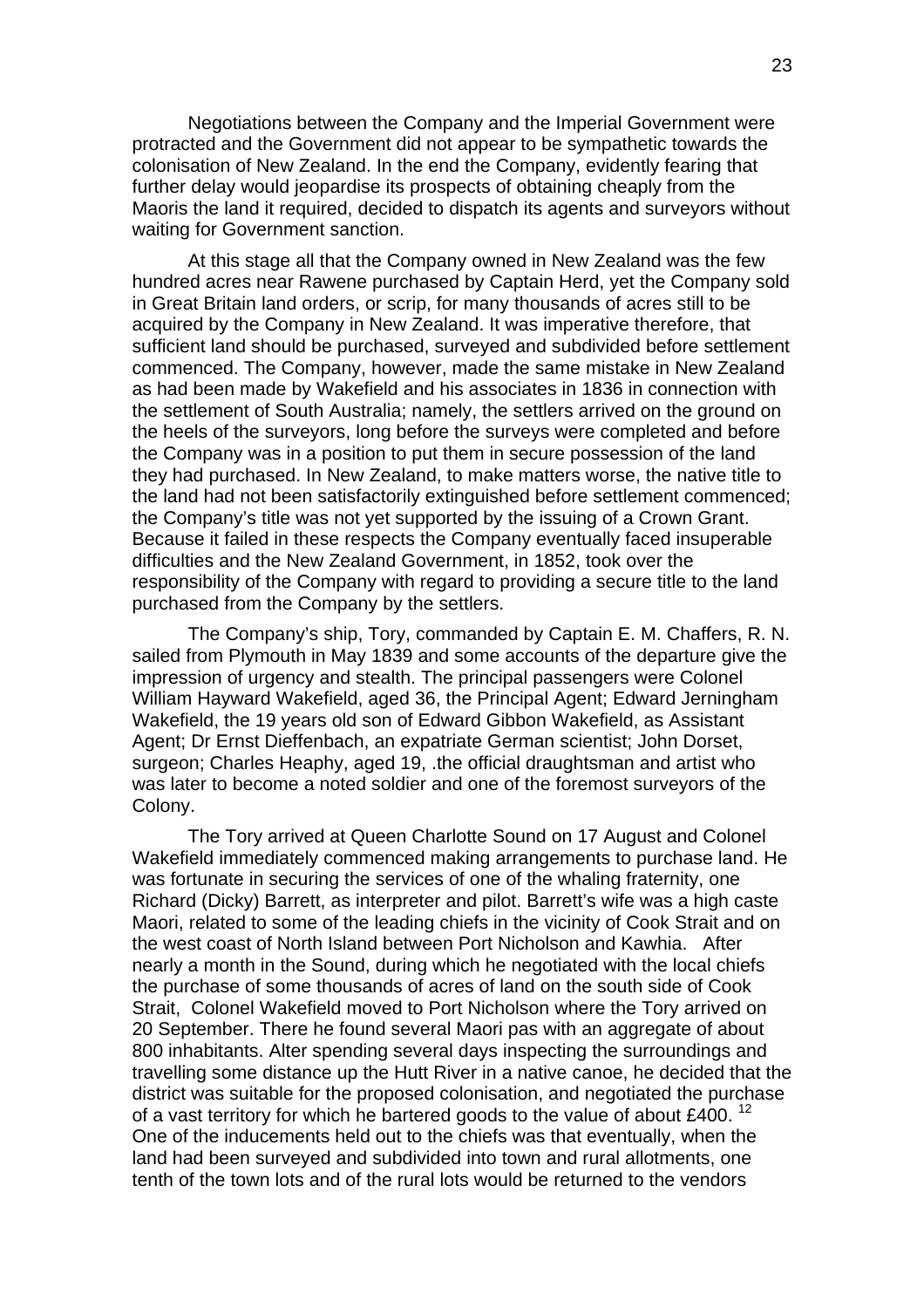without cost. The Company plans included the elevation of the leading chiefs to the status of landlords and capitalists in common with their European counterparts.

 Writing of these events Jerningham Wakefield said - "it was extremely difficult - nay almost impossible - to buy a large and distinct tract of land, with fixed boundaries, from any native or body of natives of this part of New Zealand, perfectly unused as they were to any dealing in land according to our notions. These people ( the Port Nicholson Maoris )had no distinct boundaries marked when they received cession from the Ngatimutunga, and would have been puzzled to walk round or point out accurately any particular limit between the waste land under their jurisdiction and that at the disposal of another tribe. The Kawhia tribe (the Ngatitoa) indeed laid claim to this neighbourhood, also without exact boundaries. The Ngatiawa chiefs knew that they had a right to occupy any portion of the land near Port Nicholson, because Pomare had told them to do so, and because they maintained by their own gallantry and strength their rights to clear new patches where they pleased and to live un-rejected by their enemies. But they knew not of any further right to a district covered with primeval forest, far too vast for the use of any descendants of their tribe whom they could look forward to, and likely, as far as they thought, to remain both unvisited and Useless for ages to come. No hunting ever led to disputes concerning limits in the forest, there being no beasts to hunt; and the only disputes respecting land which had yet occurred between the natives themselves arose from the invasion of lands already clearly or likely to be wanted soon, or the taking of trees from a forest already marked out by another savage for a supply of canoes or house timber. The first clearer became the acknowledged owner of a tract of hitherto intact land; the first axe-men in a primeval forest laid claim to the surrounding trees. But a claim to waste land beyond this natural one of seizure and occupancy was us among them at this time"  $13$ 

Colonel Wakefield, having now learned something of the intricacy of Maori land ownership, next decided to visit the Kaipara and Hokianga harbours and inspect the land owned by the Company. He sailed on the 11th November and called for a few days at Kapiti Island and at Ngamotu (the Sugar Loaf Islands) at Taranaki where he left Dicky Barrett to commence negotiations for the purchase of Taranaki land. Hokianga was reached on the 1st December and shortly afterwards Colonel Wakefield inspected the property at Herd's Point purchased by the original Company in 1826.

The Tory left Hokianga on the 16th December for Kaipara and on the 18th went aground on the bar at the entrance to that harbour. It was obvious that the recovery and repair of the ship would take several weeks and Colonel Wakefield had to change his plans. The Cuba, with the Company's survey staff, was expected to arrive at the appointed rendezvous, Port Hardy D'Urville Island) towards the end of December, so Colonel Wakefield in an endeavour to keep the appointment, took one of the Tory's boats to the head of navigation of the Wairoa River and from there walked overland to the Bay of Islands where he had the good fortune to be able to charter a small brig, the Guide, in which he sailed to Port Hardy. Here on the 11th January he learned that the Cuba had already sailed for Port Nicholson. On arrival at Port Nicholson, Wakefield immediately dispatched the Guide to Kaipara with instructions for Dr Dorset and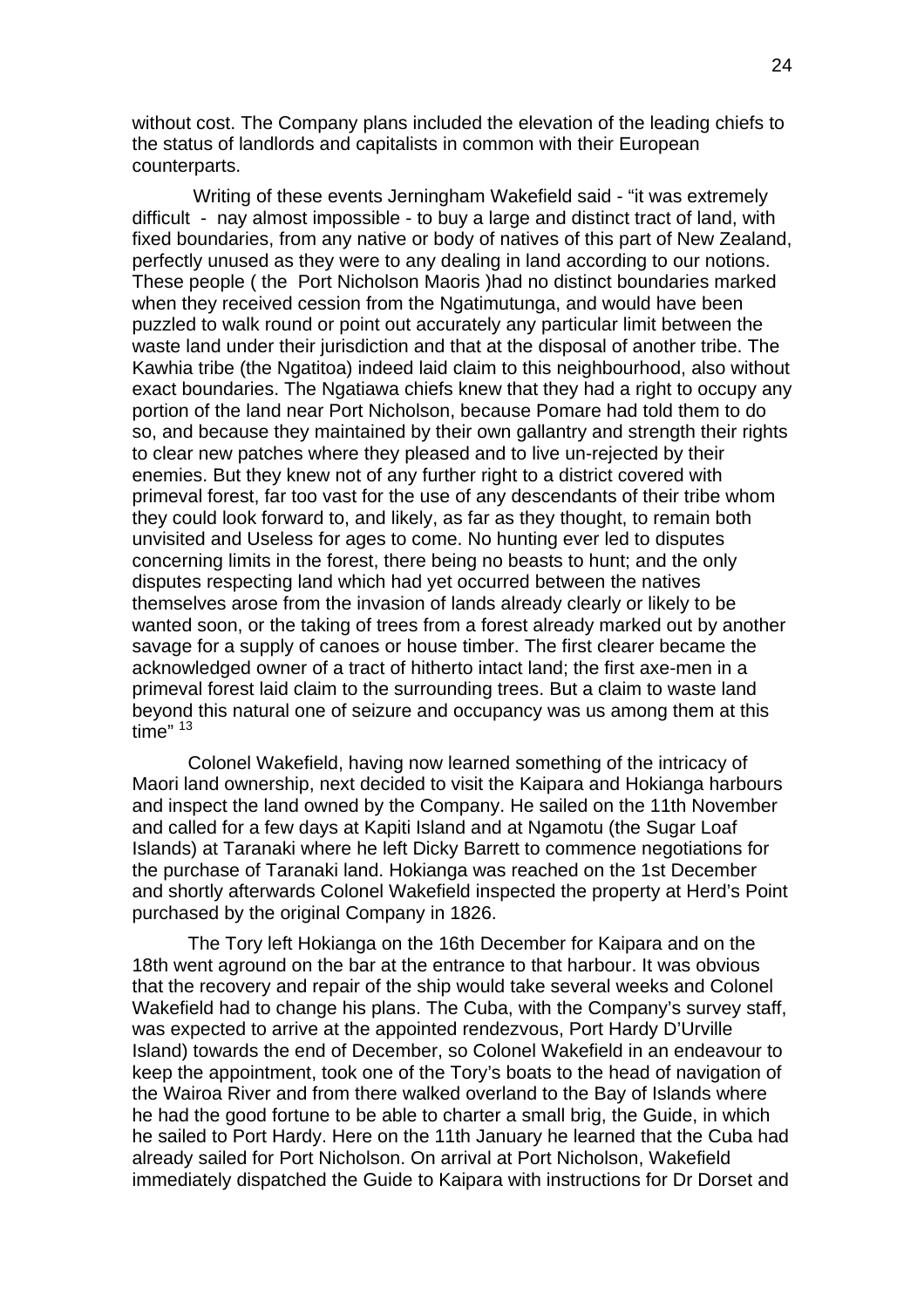Jerningham Wakefield to proceed in the Guide to Ngamotu to complete the purchase of the Taranaki land and to bring Dr Dieffenbach and Dicky Barrett back to Port Nicholson.

The Guide reached Ngamotu on the 1st February 1840, and on the 15th the land purchase was concluded with the Maori leaders who had assembled at Moturoa, on shore immediately opposite the Ngamotu anchorage. For the Company the signatory was Dr John Dorset and for the Maoris there were seventy six who signed or made their mark. There were two separate deeds for adjacent blocks of land. The first was signed by the resident Moturoa Maoris of whom forty seven signed. The second was for the land to the south of Ngamotu. According to Jerningham Wakefield — "the two purchases extended from a spot halfway between the mouth of the Mokau River and the Sugar Loaf Islands (Ngamotu), to the river called Wangatawa, south of Cape Egmont; and inland, to the summit of' the Mountain Egmont and thence to a spot on the banks of the Wanganui River, high up its course-.<sup>14</sup> Only the coastal boundaries had been seen by the purchasers; the interior, most of which was heavily forested and practically uninhabited, was almost entirely unknown to them. The purchase price was goods to the value, at that time, of about £500. From the area described above, two small parcels of land were to be excluded; firstly a hundred acres at Moturoa which had been given by the local Maoris to the Wesleyan Maori Missions by an arrangement concluded on 13 January, for the purpose of establishing a mission station; secondly an area at Moturoa for Dicky Barrett and his wife and children in recognition of his claim in connection with his whaling operations. Both areas had yet to be defined by survey.

Chartered by the Company and commanded by Captain J. Newcombe, the Cuba with the survey staff left Plymouth on 9th August 1839 and made landfall near Kaipara on 23 December and went on to Port Hardy to look for Colonel Wakefield. There Captain Newcombe was directed to proceed to Kapiti Island and thence to Port Nicholson where the Cuba arrived on 4 January 1840. Awaiting the arrival was a whaler known as 'Yankee' Smith whom Colonel Wakefield had left at Port Nicholson in charge of the Company's property and to hand on the Colonel's instructions to the Company's Surveyor General, Captain William Mein Smith, R. A.

His professional staff comprised Messrs Wellington Carrington aged 25, First Assistant Surveyor, who had visited the Bay of Islands in 1835; Robert Park aged 27, Assistant Surveyor; Robert Stokes aged 29, Assistant Surveyor: Also on board were R.D. Hanson, Company Agent, and twenty survey hands, all young men, some of whom were to do well in the new colony as founders of business enterprises.

Colonel Wakefield's instructions as to the siting of the town were indefinite but it was thought he favoured the south west side of the harbour designated Lambton, where there were a few hundred acres of fairly level to easy undulating land. Most of this land however, was already occupied y several pas and native plantations. In the absence of the Principal Agent, and having in mind the many thousands of acres needed for the urban and rural allotments and for market places, industrial sites and adequate public reserves, and also the kind of town envisaged and described in the prospectus of the Company, Captain Smith decided to commence the laying out of the town on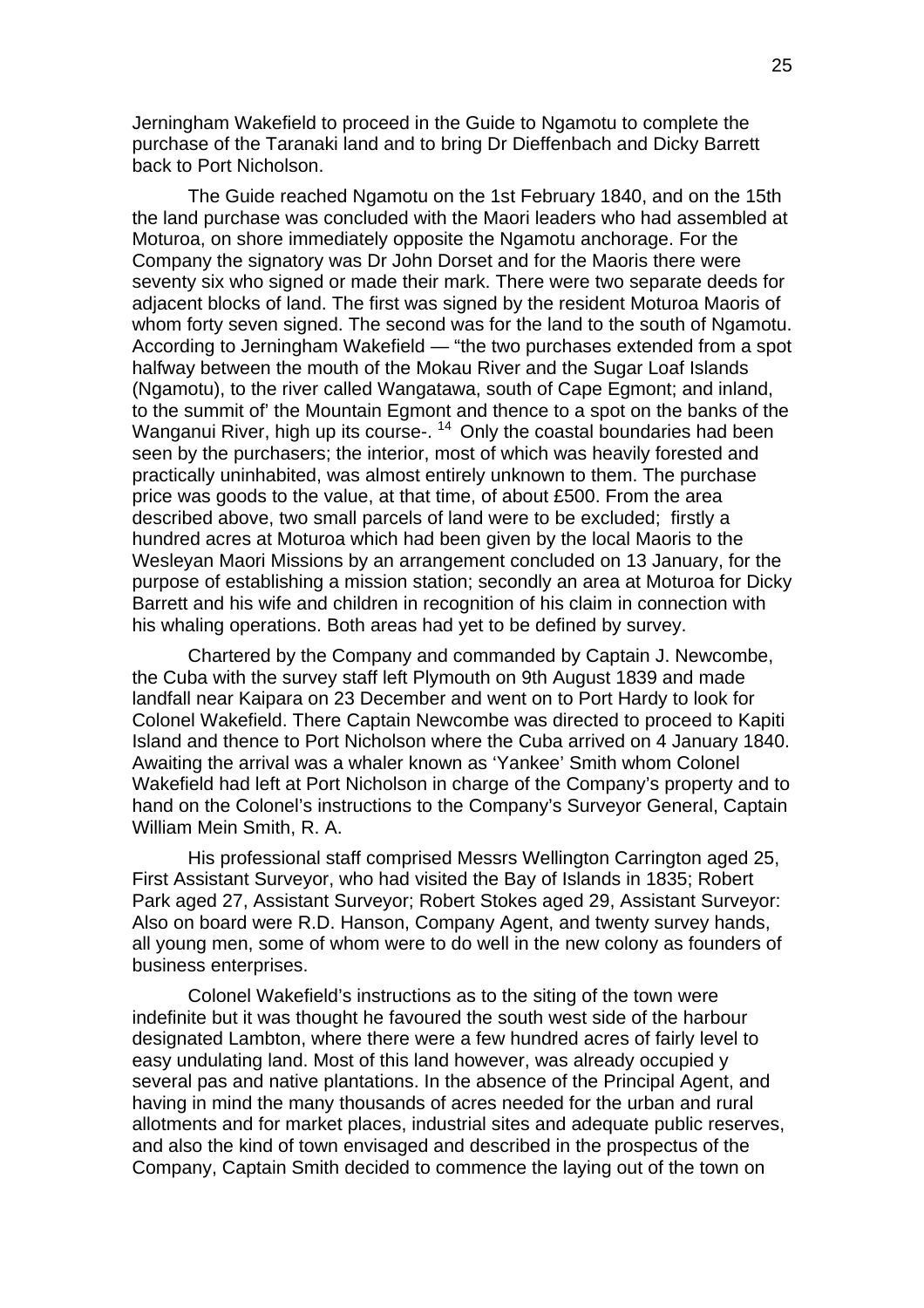the more extensive flat land at Petone lying between the Heretaunga (Hutt) River and the Waiwhetu River.

His instructions as to the size of the town and district to be surveyed were specific. The town was to consist of eleven hundred sections of an acre each, together with ample reserves for public purposes such as cemeteries, market places, public buildings, wharves etc, and such public amenities as parks, botanical gardens and broad "boulevards" etc. Surrounding the town, and served by roads radiating from the well planned centre, were to be a hundred and ten thousand acres of good agricultural land divided into hundred acre farms, and, intervening between town and farm land was to be a broad green belt of public domain. Such was the picture that had been given as an inducement to prospective settlers. Captain Smith soon realised that by no stretch of the imagination could he achieve the desired result on the site chosen at Port Nicholson.

He had been assured by some of the local Maoris that there was no great danger from river floods but, early in March, floods of alarming proportions had occurred in both rivers. To make matters worse, some hundreds of immigrants had already been landed, with their goods and chattels, on the Petone beach, where inadequate makeshift accommodation had been prepared for them.

Colonel Wakefield, after consulting Captain Smith, ordered the abandonment of the survey at the Hutt and that the town be laid out at Lambton despite the fact that much of the land there was occupied by Maori homes and plantations. A start was made on 9 April but before long, when the survey began to encroach on the pas and gardens, the Maoris began a forceful resistance on the grounds that this land had not been included in the original sale.

On 7 March, to celebrate the arrival of some hundreds of immigrants, Colonel Wakefield had awed the Maoris by a show of force when six large armed immigrant ships had paraded on the harbour letting off salvos and broadsides from time to time to impress the natives.

During the ensuing weeks, when the surveyors were threatened with physical violence, Colonel Wakefield armed the survey parties with pistols and swords and requested Captain Smith to proceed with the surveys "with as little collision as possible". The Maoris whose homes and cultivations were being invaded continued to resist by all means short of actual warfare and did their utmost to prevent the completion of the surveys. In the end they realised the futility of their efforts and opposition ceased. Ultimately they received some sort of compensation when they were awarded a tenth part of the surveyed allotments although the ones they received were much inferior to the land they had given up.

To Captain Smith, however, the opposition of the Maoris was less frustrating than the presence of hundreds of immigrants clamouring to be put into possession of their land. He reported – "by this time a large body of settlers had arrived in the Aurora, Oriental, Bengal Merchant, Duke of Roxburg, Glenbervie and Adelaide. They had expected to find the Town ready for them on their arrival and I was urged towards giving out the Town Sections with more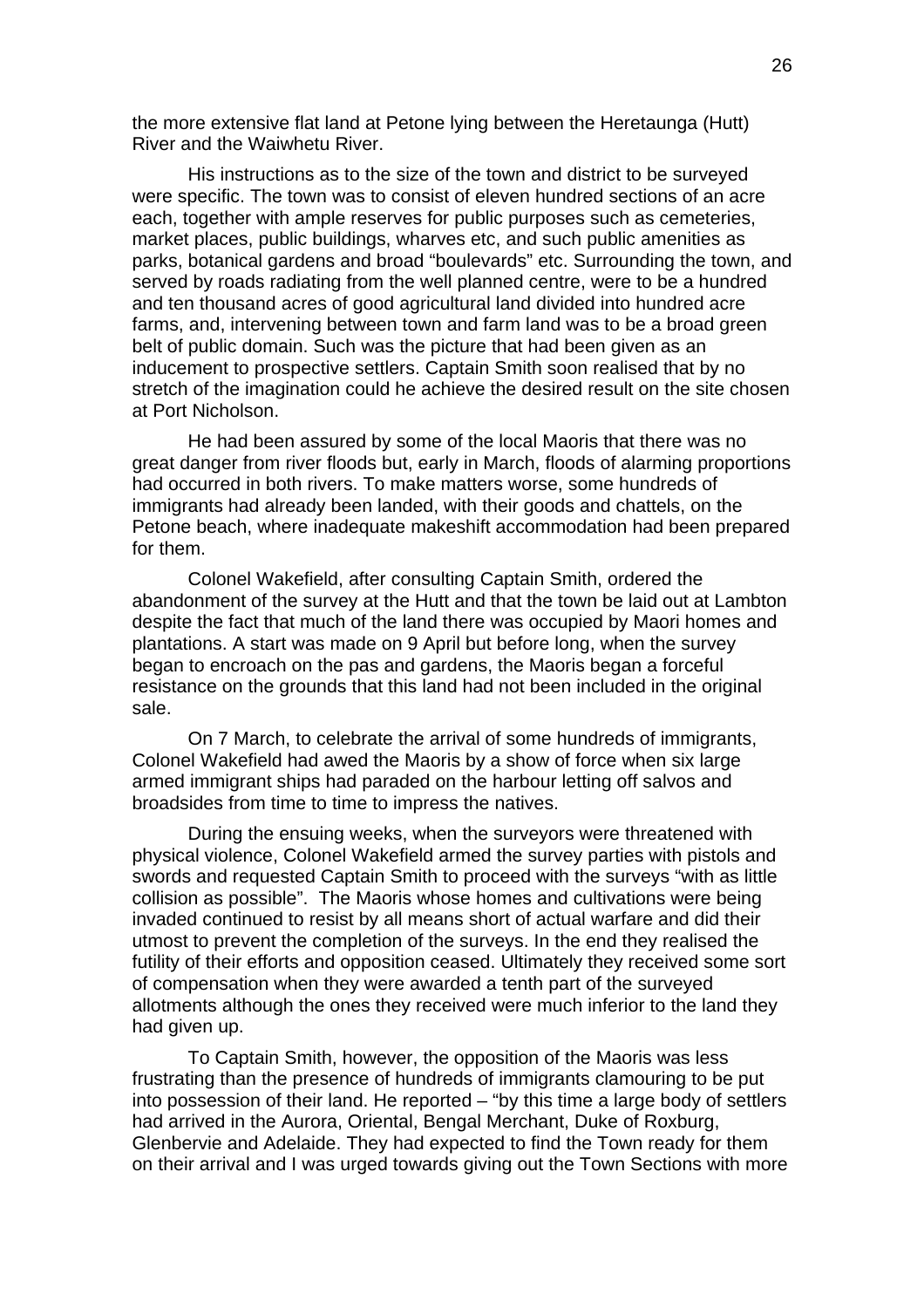speed than I thought prudent. I wished to have compared the plan with the ground, as some alterations might be found necessary; but this I had not time to do. 15 The survey was carried out expeditiously and the first plans were open for public inspection on 28 July, the order of choice having previously been determined by ballot in England.

It was soon realised that there was insufficient arable land in the surrounding district to satisfy the requirements for the rural sections. In August, Messrs Stokes and Park, accompanied by Charles Heaphy and William Deans and six survey hands, were sent on an expedition to explore the coastal 'region between Porirua Harbour and Ngamotu in Taranaki. They set out on foot, each man carrying a pack which at the outset weighed up to sixty pounds. Fording the smaller rivers and being ferried across the larger ones in Maori canoes, the party averaged about twenty miles a day and completed the journey of about 650 miles in eight weeks. Some of the party arrived back in Wellington in an exhausted condition.

Their report confirmed Jerningham Wakefield's appraisal of the Wanganui district as suitable for the agricultural allotments. In May he had been sent to Wanganui to negotiate the purchase of a block of land. His account of the proceedings indicates his lack of experience and underestimation of the acumen and of the sense of Justice of the untutored savages with whom he dealt. He disparaged the efforts of members of the Church Missionary Society and of Government officials who wished to ensure that the Maoris received a fair deal. Worst of all he failed to ensure that all of the rightful owners were among those who received payment for the land. These same rightful owners repudiated the sale and a few years later were in open conflict with the settlers.

On 9 December at a public meeting in Wellington, Colonel Wakefield announced his intention of opening the country in the neighbourhood of Wanganui for selection to holders of land orders in the Secondary List and of carrying on the survey conjointly with that of the preliminary Sections at Wellington. Mr Wellington Carrington was immediately sent to commence the surveys at Wanganui. At this time the first of the rural allotments in the Hutt Valley were made available for selection.

The frustration of the hundreds of settlers was no greater than that of the Surveyor General who was desperately short of survey staff. On his application for more staff he was permitted to recruit from among the settlers such as had some knowledge of surveying and in 1841 he appointed as Assistant Surveyors, Messrs R.J. Harrison, C. H. Kettle, A. Thomson, Captain 1. Thomas (ex 87 Regt.), W. Connell (who shortly afterwards was appointed Postmaster General of the Colony) and R. Nankeville. Messrs Mewburn McDonald and Copps were appointed as Surveyor - Engineers and a Mr Burt as Draughtsman - Clerk.

The inadequacy of the buildings supplied as the survey office was a serious cause of complaint. As was to be expected the first of these was a Maori built raupo whare which was most unsuitable for map work. The second was one of the temporary buildings erected to house immigrants. Of this Captain Smith complained "I have been long suffering much inconvenience and my business has been much delayed for want of proper offices and drawing room. I have not the means of protecting either my instruments or plans from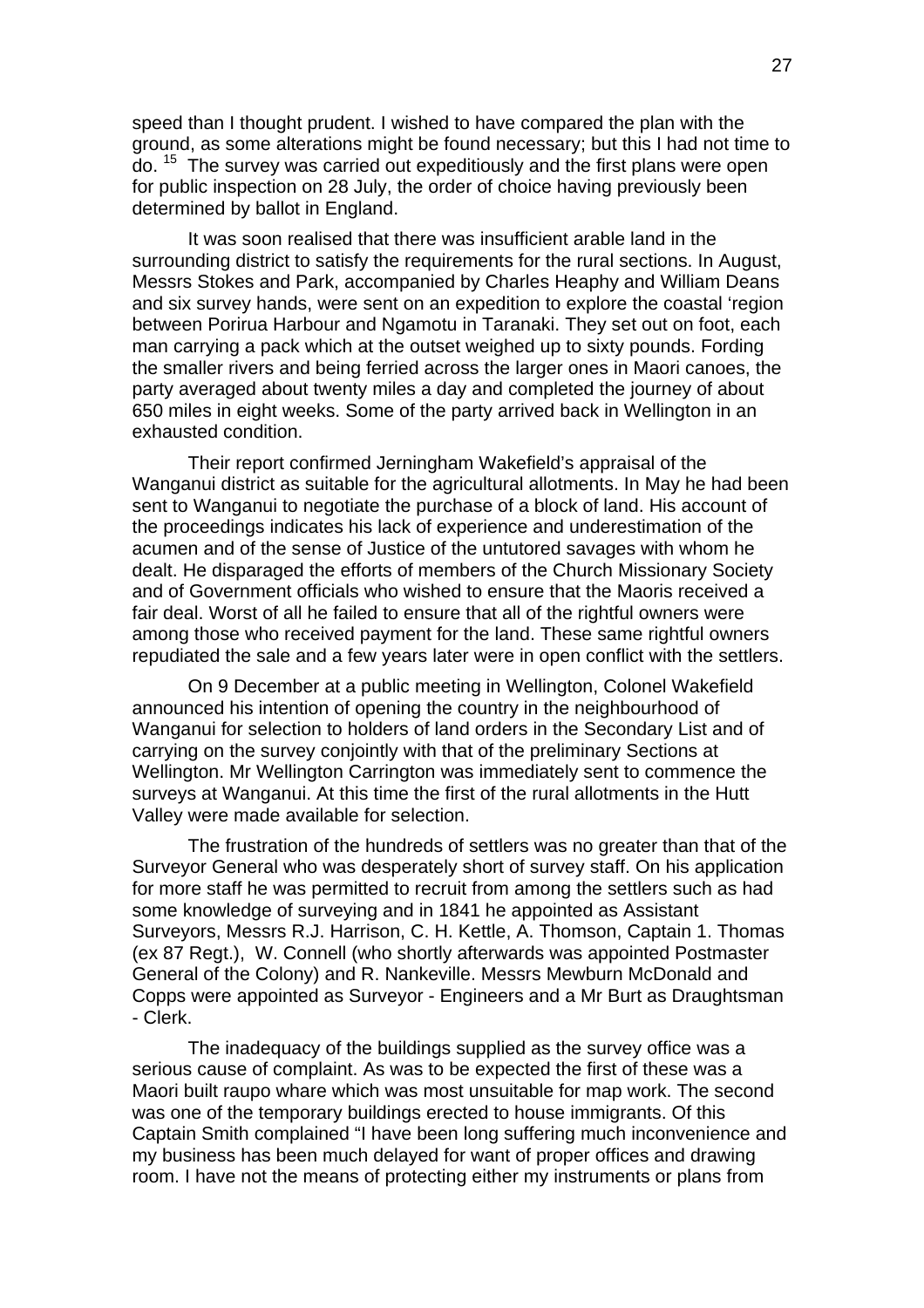the wet or the dropping of pitch, with which the roof of the building I occupy is covered, in dry weather. If I am not speedily removed to some better house I feel that serious expense and great inconvenience will be entailed on the Company." <sup>16</sup>

Uncomfortable as was the office accommodation, the plight of the field parties was much worse. Forced to continue with field operations during that first severe winter, the men wore continually wet and cold and at night often had no cover from the weather except their blankets. Before long Captain Smith reported that a number of his men were incapacitated through illness. Soon however, the pioneer surveyors were adapting themselves and their methods to their new circumstances and developing ways and means of coming to terms with their environment. Succeeding generations of New Zealand surveyors were to benefit from their experiences.

When the surveys began to extend beyond the town and suburban sections the surveyors began to look for the best lines for the construction of roads towards Porirua and the Hutt Valley. Until these roads were available the Company could not readily fulfil its obligations to the settlers with regard to providing sections of good agricultural land.

In August, while the party under Park and Stokes was exploring the possibility of extending the Company's settlements along the west coast, the New South Wales legislature had enacted the New Zealand Bill which had the effect, much to the consternation of the Company and the settlers, of limiting the settlement to a compact block of 110,000 acres surrounding Port Nicholson, much of which was unsuitable for agricultural purposes.

A public protest meeting was held in Wellington and a deputation despatched to confer with Governor Gipps. A few months later, on 3 May 1341, New Zealand was proclaimed a separate colony and after a conference with Governor Hobson, Colonel Wakefield notified Captain Smith of the removal of the restrictions. To expedite the surveys at Wanganui, Captain Thomas was sent to assist Mr Wellington Carrington who was surveying the town and rural sections.

Carrington, who had been on a visit to Wellington, travelled up the coast with Captain Thomas, and on this journey they learned something of the practice of tapu by the Maoris. Captain Thomas was delayed at Otaki for three days during which a whaleboat had been upset and four Europeans and a high caste Maori had been drowned. In accordance with Maori custom, following a drowning fatality, a rahui (prohibition for a period of time) bad been placed on the coast between Otaki and Wanganui so that no one was permitted to pass. Before the expiration of the prescribed period however, the survey party sought permission to proceed but permission was granted only after the payment of a fine of 75 pounds of tobacco.

Carrington had reported that the Wanganui surveys were delayed because of the intervention of a large body of Taupo Maoris (Ngati Tuwharetoa) who insisted they owned the land being surveyed and for which they had not been paid. 17 Captain Smith visited Wanganui in September and at his request two members of the Church Missionary Society, Messrs Hadfield and Mason, spoke to the natives who agreed that the survey on the eastern side of the river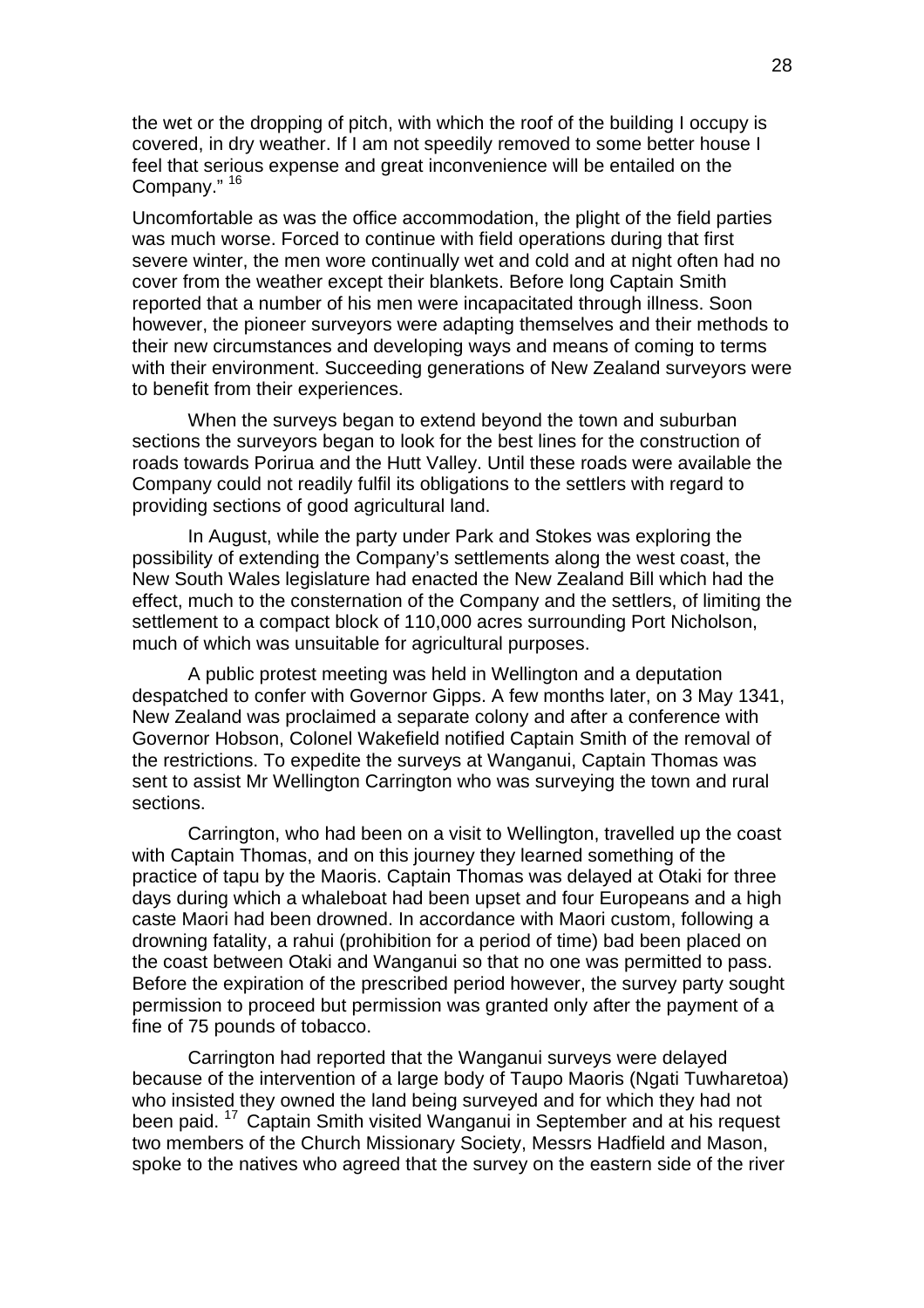might proceed but protested against the permanent occupancy of the land until it was paid for. On 21 September Captain Thomas crossed the river for the purpose of surveying near St Mary Lake (Kaitoki) but a body of natives would not permit him to proceed, claiming that the land had not been sold. This was the beginning of trouble that was to afflict the Wanganui settlement for several years and which was not settled without some bloodshed. In the interim the progress of surveying and settlement was seriously retarded.

To augment the acreage of agricultural land available closer to Wellington, Colonel Wakefield and Captain Smith next turned their attention to the Manawatu district, which the Colonel considered had been included in the original purchase negotiated at Port Nicholson, but the sale of which was disputed by the local tribesmen, as was the case of all the land between Wanganui and Porirua. On 1 December Captain Smith, accompanied by Assistant Surveyors Harrison and Kettle and sixteen survey hands, set out from Wellington. At Porirua Harrison received an accidental gun - shot wound in his right arm and had to return to Wellington. After a conference with the leading chiefs at Otaki, who were the principal owners of the land they were about to explore, the party went to the mouth of the Manawatu River, which they reached on 5 December and a reconnaissance survey was immediately commenced. On 8 December the party was joined by some of the Wellington settlers, including Messrs Edmund Halswell, Protector of Aboriginals for the district, and Samuel Revans, editor of the New Zealand Gazette. The negotiations with the resident Maoris were not entirely harmonious but the outcome was that a Company depot was established and Charles Kettle remained to complete the survey. Accompanied by Mr Revans, Captain Smith set out for Wellington on the last day of 1841, taking an inland route skirting the foothills of the Tararua Range and examining the land about Lake Horowhenua while making for Otaki. Shortly after his return he dispatched Robert Nankeville to survey the pasture lands between Manawatu and Horowhenua, and, on his recovery from his wound Mr Harrison went to assist in the Manawatu surveys.

The barque Brougham which arrived on 9 February 1842 from England, brought reinforcements for the survey staff. The Principal Surveyor, Samuel Charles Brees, was to replace Captain Smith whose leave of absence from his regiment was to expire on 1 July. Among the new arrivals were men who, together with their colleagues who had arrived earlier, were to take a prominent and worthy part in the development of the new colony.

 Assistant Surveyors were Messrs Henry S. Tiffen, Frederick A. Sheppard and his brother Robert Sheppard, Andrew Wylie, Arthur Whitehead and William Nicholas Searanke. The Cadets were Messrs Alfred Wills, Albert J. Allom, Edward Norman, Thomas H. Smith, Horace Charlton, Edward Jollie and his brother Francis Jollie, John Tully, Samuel M. Scroggs and (Sir) Richard Nicholson.

The Company's Court of Directors had decided that the town of Wanganui was to comprise two thousand sections of a quarter of an acre. On 2 March Frederick Sheppard was sent to Wanganui to replace Mr W. Carrington who had left to join his brothers Frederick and Octavius who had commenced the surveying of the town of New Plymouth for the Plymouth Company. Cadets Nicholson and Hunt and six survey hands accompanied Mr Sheppard.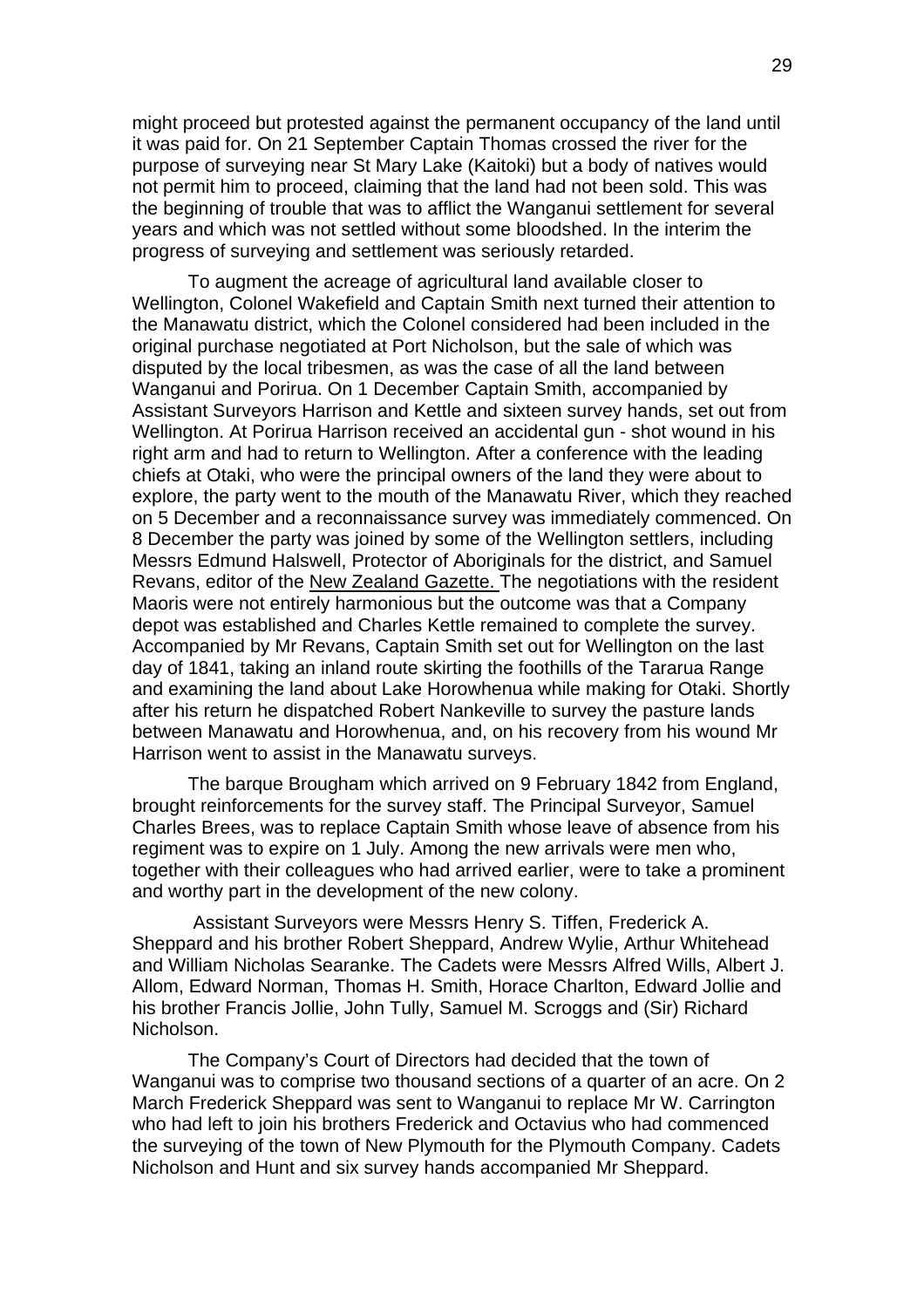In May Mr Robert Sheppard, accompanied by Cadet Norman, went to take charge of the surveys at Manawatu and Captain Thomas was withdrawn from Wanganui and sent, with Mr Mewburn as assistant, to explore the country inland of Porirua with the object of finding practicable lines of communication that would open up good agricultural land.

Charles Kettle set out from his base camp at Karekare, on the Manawatu River, on 5 May to ascend the river and pass through the gorge and then turn southwards to explore the Wairarapa country and find a pass through the Rimutaka ranges that would give access to Wellington. His party comprised Alfred Wills, survey cadet, and five survey hands, including Donald Cameron senior and his son Donald, a lad of fifteen years, and Alexander Grant who became seriously ill on the journey. There were also seven Maoris in the party, i.e. six canoe - men and Te Ahu Karamu, a Ngatiraukawa chief. The journey was accomplished under very difficult conditions in the depth of winter. The terrain was virtually unknown to Europeans and their Maori guides had little knowledge of the country through which they passed and which was occupied, although sparsely, by the Ngati Kahungunu, their traditional tribal enemies. The party carried blankets but no spare clothing. They had to subsist mainly on a supply of potatoes they carried and such wild pigs and birds as fell to their guns en route. Kettle's diary records, for 26 May, " - this valley is over-run with wild pigs, and the land for miles together, is completely ploughed up by them. The dog that we have with us caught a small one, which will be useful as our potatoes will not last much longer...." On the same day they forded the Waiohine river which was in flood. The crossing was effected with the use of poles, each man being in the icy cold water up to his armpits. Kettle wrote, "I have not had dry clothes on for the last three days and was bitterly cold after crossing". On 4 June he wrote, "this morning the weather was so bad that none but persons like ourselves with the fear of starvation before them would ever think of leaving a shelter. We struggled on through the bush for six miles.... Nearly all the men are in very bad spirits today, and. seem quite worn out from constant exposure to the dreadful weather. Two days later, having crossed the Rimutaka range, they reached the home of a settler on the banks of the Heretaunga (Hutt) River, and on 8 June arrived in Wellington. Kettle's successful leadership, at twenty-two years of age, led to his appointment four years later as Chief Surveyor, responsible for laying out the Otago settlement.

Capt Smith completed his term as the Company's Surveyor General at the end of March. He resigned his commission and retired on half pay to remain in New Zealand. His services were retained by the Company and he was sent firstly to the Chatham Islands to report on the practicability of settlement there, and on his return to Wellington was sent to investigate and report on the harbours on the east coast of the South Island, with a view to future Company settlements. Leaving Wellington on 16 September in The Brothers, a cutter little bigger than a whaleboat, he spent almost three months on the voyage which took him as far south as Stewart Island. Parties were landed at suitable spots along the coast and hills were climbed in an endeavour to see as much of the interior as possible. Captain Smith made brief reconnaissance surveys of the harbours at Otago, the Bluff and New River (Invercargill). On the return journey, when The Brothers was entering Akaroa Harbour, it was upset in a sudden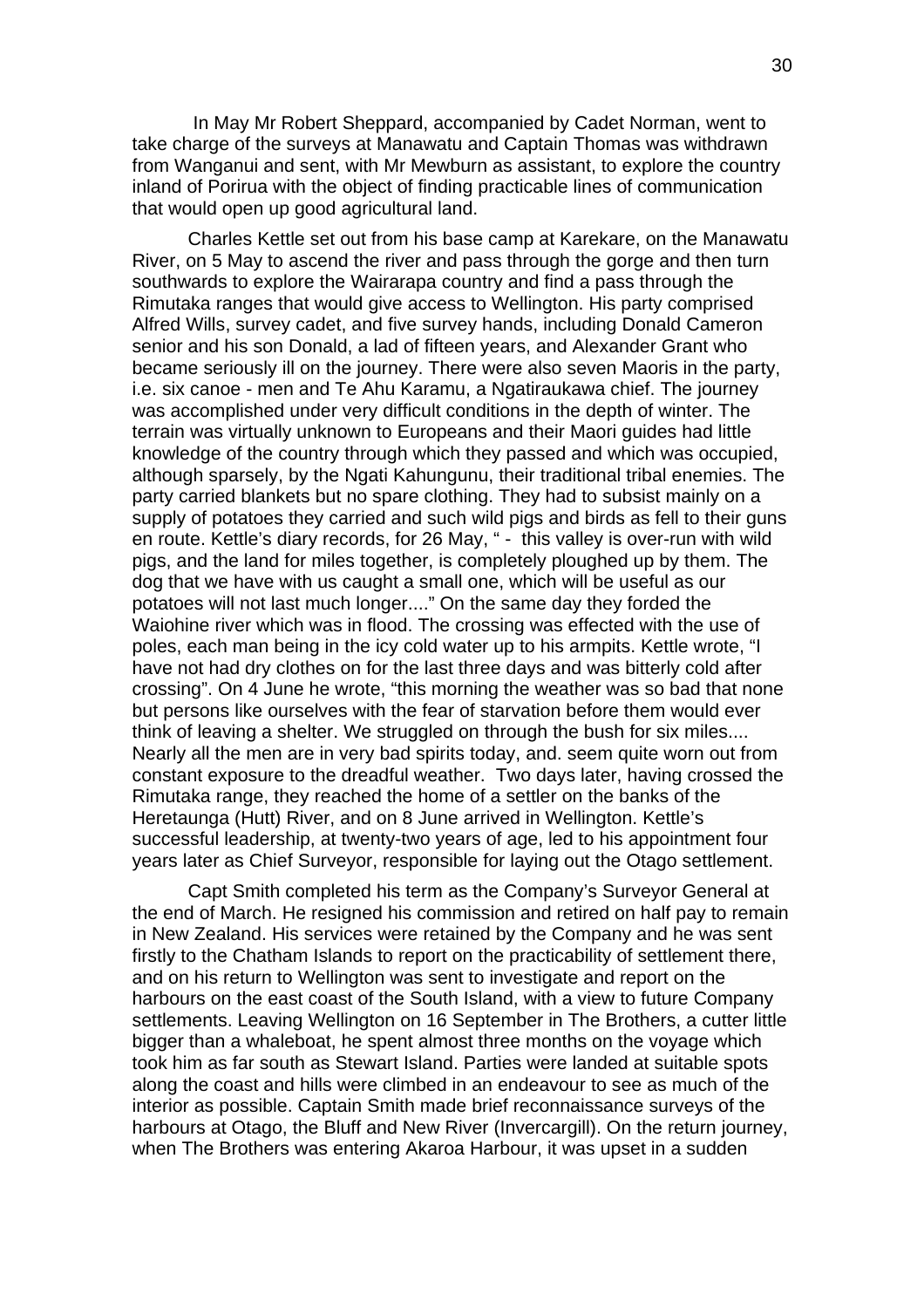squall and Capt Smith lost all of his field books and instruments. Subsequently he had to compile his report from memory.

The first selections of' town and rural sections at Wanganui took place at the Resident Surveyor's office on 16 June 1842. Mr Gilbert F. Dawson, Police Magistrate, under instructions from Governor Hobson, was in attendance to see that justice was done to the Maoris, in apportioning allotments for their use. He had occasion to lodge a protest against the unfairness of the proceedings, in that no allotments were being reserved for the natives. Mr Brees, Principal Surveyor, responded that his instructions from the Principal Agent were that "as the stipulated portion of the district has been, or will be, reserved for the natives in the Country Sections, you will not choose any Town Sections for them" and that if the Company desired subsequently to give the natives Town Reserves, they would be taken from the selections now being made by the Company. It was therefore apparent that, despite the stipulation in the Deed of Sale which entitled the vendors to a tenth part of the allotments after subdivision by survey, the natives were to be deprived of the right of participation in the ballot for order of priority in the selection of the allotments.

At Wellington the activities of the survey staff were now concentrated mainly on road location and construction. Roads to Karori and Ohariu were under construction and routes from Ngahauranga along the foot of the hills into the Hutt Valley, and from Porirua towards the Hutt Valley, were being surveyed.

Mr Whitehead had the task of extending the road into the upper Hutt with the object of ultimately finding a route across the Rimutaka ranges into the Wairarapa country that had been traversed by Mr Kettle. An extract from the Principal Surveyor's report for October concerning the Hutt surveys gives some indication of the hardships faced by these early surveyors.

"The great difficulty connected with the undertaking consists in conveying rations. The ration carriers pass along the west side of the gorge where they wade across the river, a rope being stretched from one bank to the other to support them against the current but the flood increases the height of water so much that the men are frequently prevented from crossing."

Assistant Surveyor Robert Stokes had made the first traverse of the Rimutaka Range in November 1841. With a small party he set out from Petone and several days later reached a point on the crest of the range overlooking Lake Wairarapa. Descending to the lake via a small stream he explored the country around it and then made the return journey through the country between the lake and the foot of the range. Reaching Palliser Bay the party skirted the coast to Wellington.

Early in February 1843, the Principal Surveyor with a party of eight Europeans and five Maoris) went up the Hutt Valley to Pakuratahi and from there crossed over the Rimutaka Range to Lake Wairarapa. Returning by Stoke's route they accomplished the entire journey in eight days. Brees reported favourably on the Wairarapa country as a future prospect for settlement by the Company. The Company however, owned no part of the Wairarapa.

In 1843 a crisis was looming in the affairs of the Company and Colonel Wakefield decided on a policy of retrenchment. This involved a reduction in the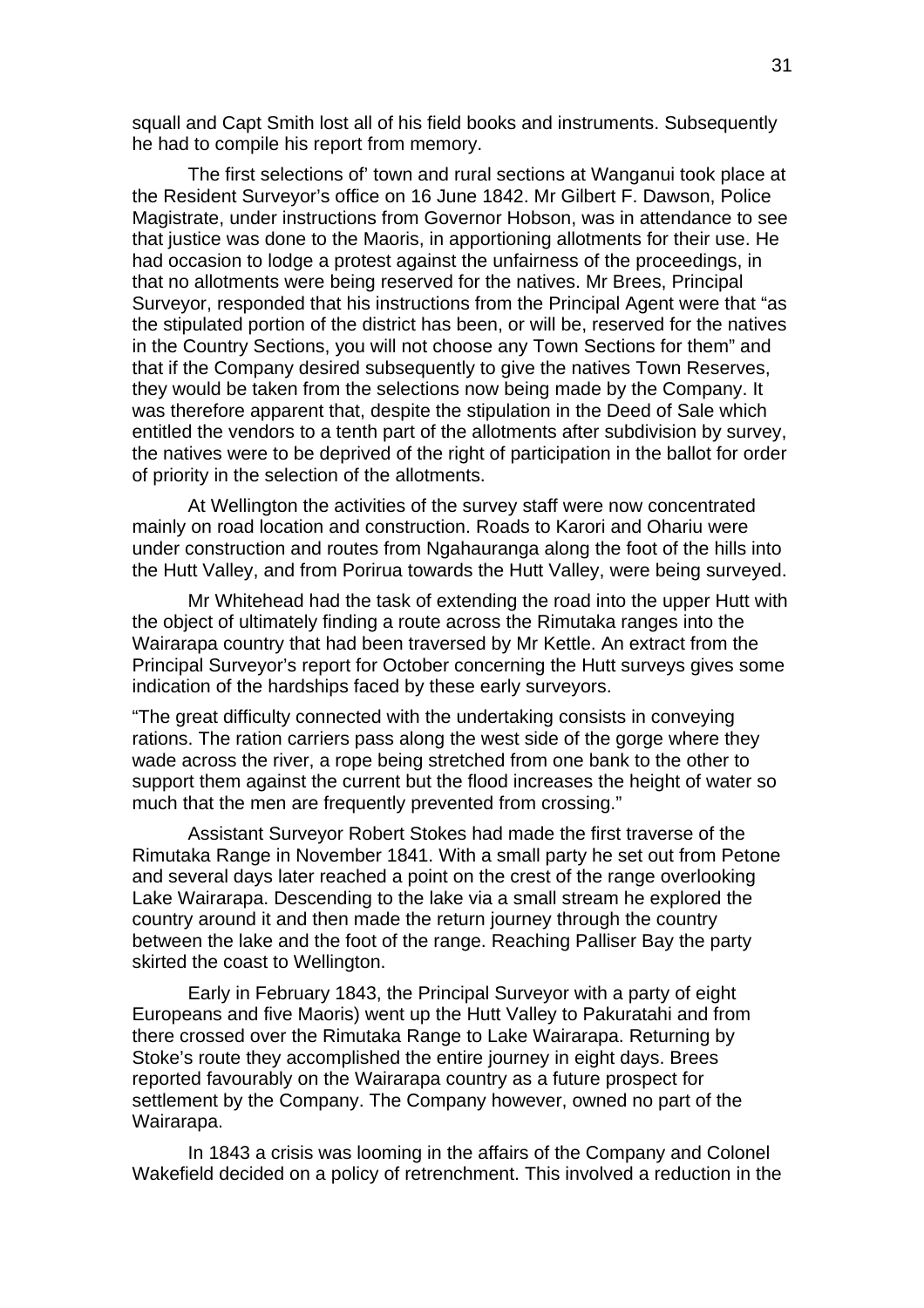survey staff and the services of Messrs Kettle, Harrison, Thomas and Nankeville were dispensed with. None of Captain Smith's original staff surveyors now remained in the Company's service. Wellington Carrington had joined his brothers in Taranaki; Robert Park resigned on January 1841 to become the first Town Surveyor at Wellington; Robert Stokes resigned a year later.

Under pressure from the settlers who were impatient to gain possession of their land, some of the surveys had been hastily executed. In some instances the expedient had been adopted of pegging only the frontages of the sections and short direction lines for the sides, sufficiently to identify the allotments on the ground and permit the selection from a scheme plan of the subdivision. Among the first tasks of the staff under Mr Brees were the correlation of the surveys by triangulation of the whole of the Company's block and the cutting and pegging of the lines previously omitted.

By this time sufficient town and rural sections had been surveyed at Wellington, Wanganui and Manawatu to satisfy the immediate requirements of the first settlement. Members of the survey staff now became involved with the Second Settlement, at Nelson, and with developments at New Plymouth where the New Zealand Company had taken over the commitments of the Plymouth Company.

At Manawatu the Company became involved in disputes with the Maoris concerning the title to the surveyed land. There was similar unrest in the Wellington and Wanganui settlements. The Land Claims Commissioner, Mr Spain, investigated the Company's land purchases and in the case of the Manawatu ,he awarded only 900 acres as against the 25,000 acres claimed by the Company.

In the Porirua and Hutt districts, owing to serious collisions between settlers and Maoris, detachments of several Imperial regiments were sent to garrison barracks and block-houses built at strategic points so as to protect the settlers. On 23 July 1846 Te Rauparaha, the leading chief, was captured and held in custody by the Government. After a brief campaign the recalcitrant

Maoris, who were led by Rangihaeata, were driven into the mountainous interior where they remained until peace was restored.

At Wanganui for the first three years the settlers occupied only the town sections and there was little friction with the Maoris. Trouble began when they tried to occupy the rural allotments and were opposed by the natives. In August 1845, the settlers, threatened with attack, applied to the Government for protection. The Government was fully engaged in quelling the disturbances in the Bay of Islands and it was not until March 1846 that Governor Grey was free to visit Wanganui where he met the leading chiefs of the district to discuss the land question in the hope of reaching a basis of settlement. The Land Purchase Commissioner, Donald McLean, and surveyors Alfred Wills and John Waite, were appointed to arrange with the chiefs the boundaries of the land to be transferred to the Europeans and also of the land to be reserved for the natives.

The proceedings were abortive and Captain J. J. Symonds,

secretary to the Governor, broke off negotiations. In 1846 a military garrison was established and fortifications erected to protect the town. Soon the outlying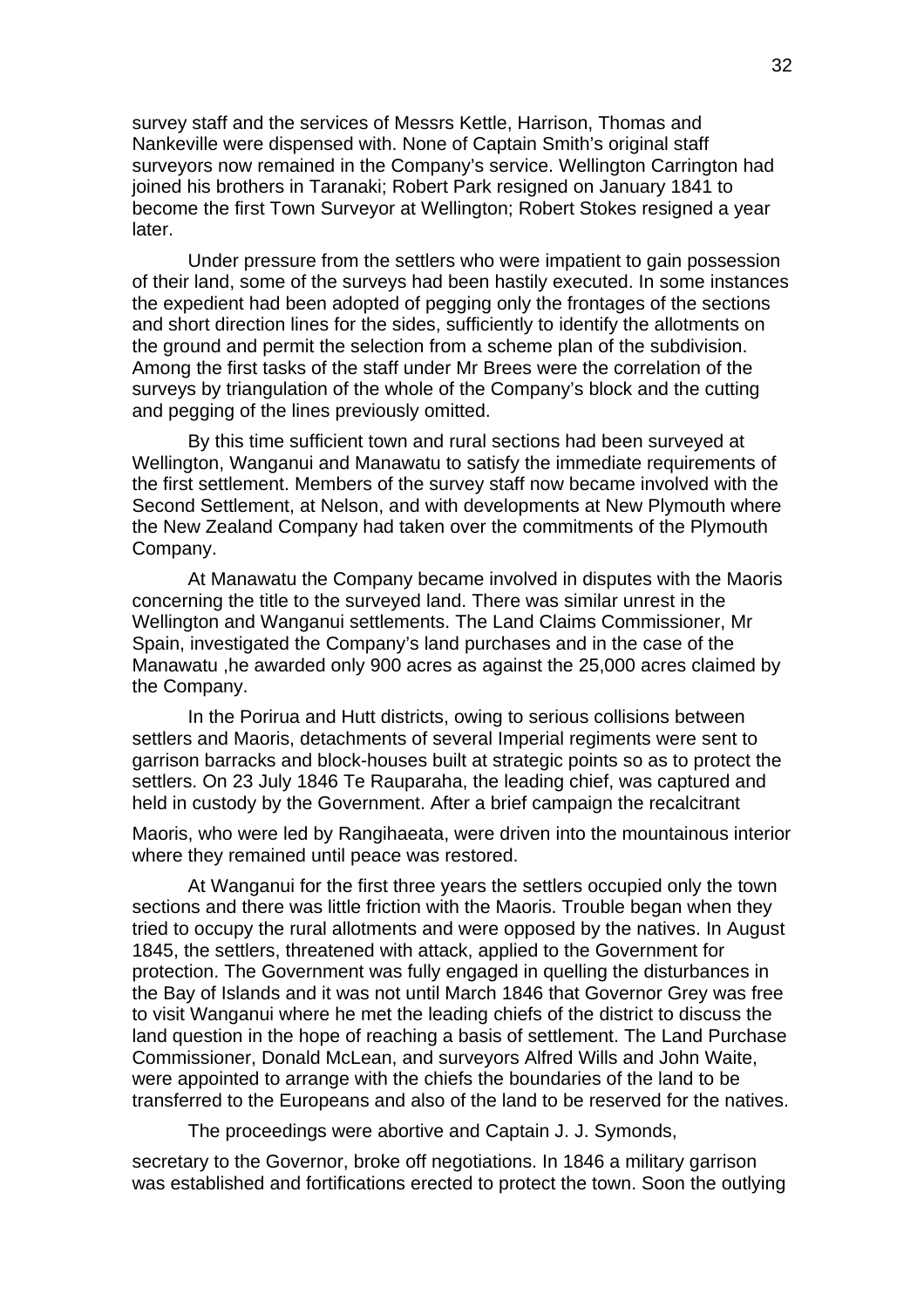settlers were driven in to the protection of the stockades and there were casualties and loss of life on both sides. The town was virtually in a state of siege until in January 1848 Governor Grey again visited the district and after further discussions with the native chiefs the way was cleared for a settlement of the land question. Donald McLean with surveyors Wills and White spent three weeks marking the proposed boundaries on the ground and the negotiations concluded by the payment of £1,000 when the Maori owners signed the deed of sale.

As the Company's survey operations at Wellington and Wanganui diminished, members of the survey staff who remained in its service were transferred to Nelson, Otago and Canterbury where new settlements were being established by the Company. With the winding up of the Company in 1852, when the Colonial Government took over its responsibilities, the Government became the sole authority for surveys. The Wellington province was established in 1853 pursuant to the New Zealand Constitution Act of 1852 and thereafter, until the abolition of Provincial Government in 1876, had its own Survey Department controlled by a Chief Surveyor.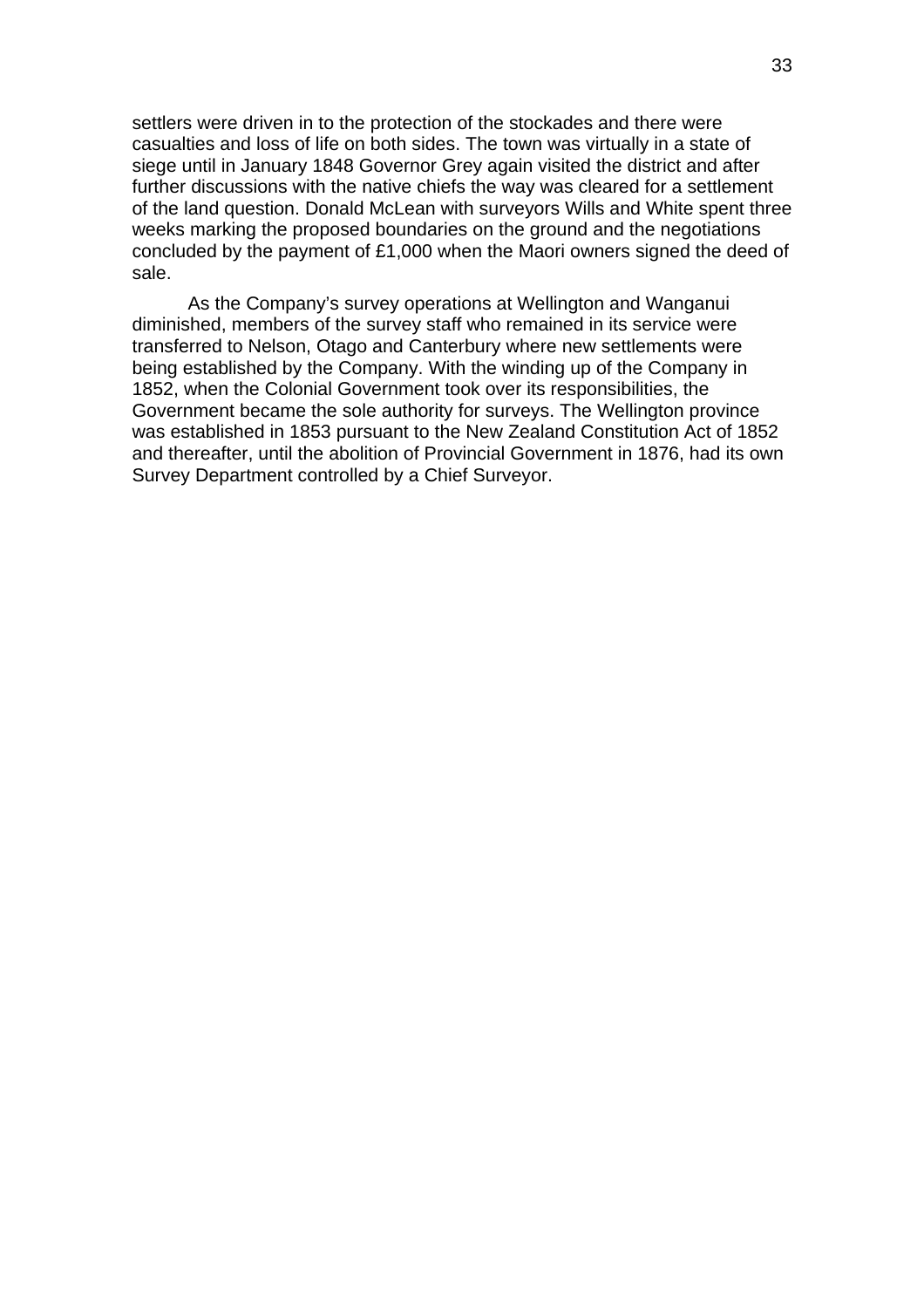### CHAPTER 5. THE NEW PLYMOUTH SETTLEMENT

The Plymouth Company, which founded the New Plymouth settlement, originated at a public meeting held at Plymouth, England, on 25 January 1840. The Earl of Devon became the Governor of the Company and his supporting Directors were influential men of Devon and Cornwall. The Company's aims were similar to those of the New Zealand Company and it was hoped that the settlement would provide some relief of the unemployment then prevalent in the West of England. The purchase of a block of 11,000 acres from the New Zealand Company was arranged. This was to be selected out of the land presumed to belong to that Company. Land reserved for the New Zealand Company 'a first settlement, at Port Nicholson was not available for selection and a condition of sale was that ten per cent of the land in the New Plymouth settlement was to be reserved for the original Maori vendors. The New Zealand Company's claims to land purchased in New Zealand had not yet been investigated or determined by the Land Claims Commission when the Plymouth Company arranged for the purchase of a further 50,000 acres on 26 August. Early in January 1841, at a public meeting in Wellington, the settlers requested that the Wanganui lands be retained for the purposes of the Wellington settlement. This reduced the choice of sites for the New Plymouth settlement to either Taranaki or the northern end of the South Island.

The Plymouth Company's prospectus planned for 2,200 town sections of a quarter of an acre and 1,150 rural allotments of 50 acres each. Land orders or scrip, was on sale in England before the site had been decided or the land surveyed. The order of priority of selection was decided by ballot.

The site for the settlement was to be selected by the Company' a Chief Surveyor and for this important task Frederick Alonzo Carrington aged 33, an able surveyor and official of the Ordnance Survey Department in England, was chosen. The terms of his appointment were, a salary of £300 per annum, fourpence per acre on all land surveyed, as soon as it was sold or leased, and one per cent commission on all land sold. Also he was to be supplied with instruments, tents and rations.

He sailed from Gravesend, in the ship London, on 13 August 1840, and arrived at Port Nicholson on 12 December. The survey staff in the charge of the First Assistant Surveyor, who was Carrington's brother Octavius, sailed in the Slains Castle which arrived at Port Nicholson on 25 January 1841.

Colonel Wakefield placed the barque Brougham and the services of Barrett as guide and interpreter at Carrington's disposal, and Carrington sailed for Taranaki on 7 January and arrived at Ngamotu (the Sugarloaf Island) the following evening. After landing and inspecting the country in that vicinity he next examined the Taranaki coast and then sailed for Port Hardy, D'Urville Island. He cruised along the coast of Tasman Bay and visited Queen Charlotte Sound before returning to Wellington. He decided to establish the New Plymouth settlement at Taranaki despite the fact that there was no suitable harbour for ocean going vessels on that coast. In justifying his choice Carrington said " if I had chosen a Harbour I could not have had land with it - in New Zealand it is useless seeking these two desirables together (at least the part I had to select from). I consider the best Harbour in the world of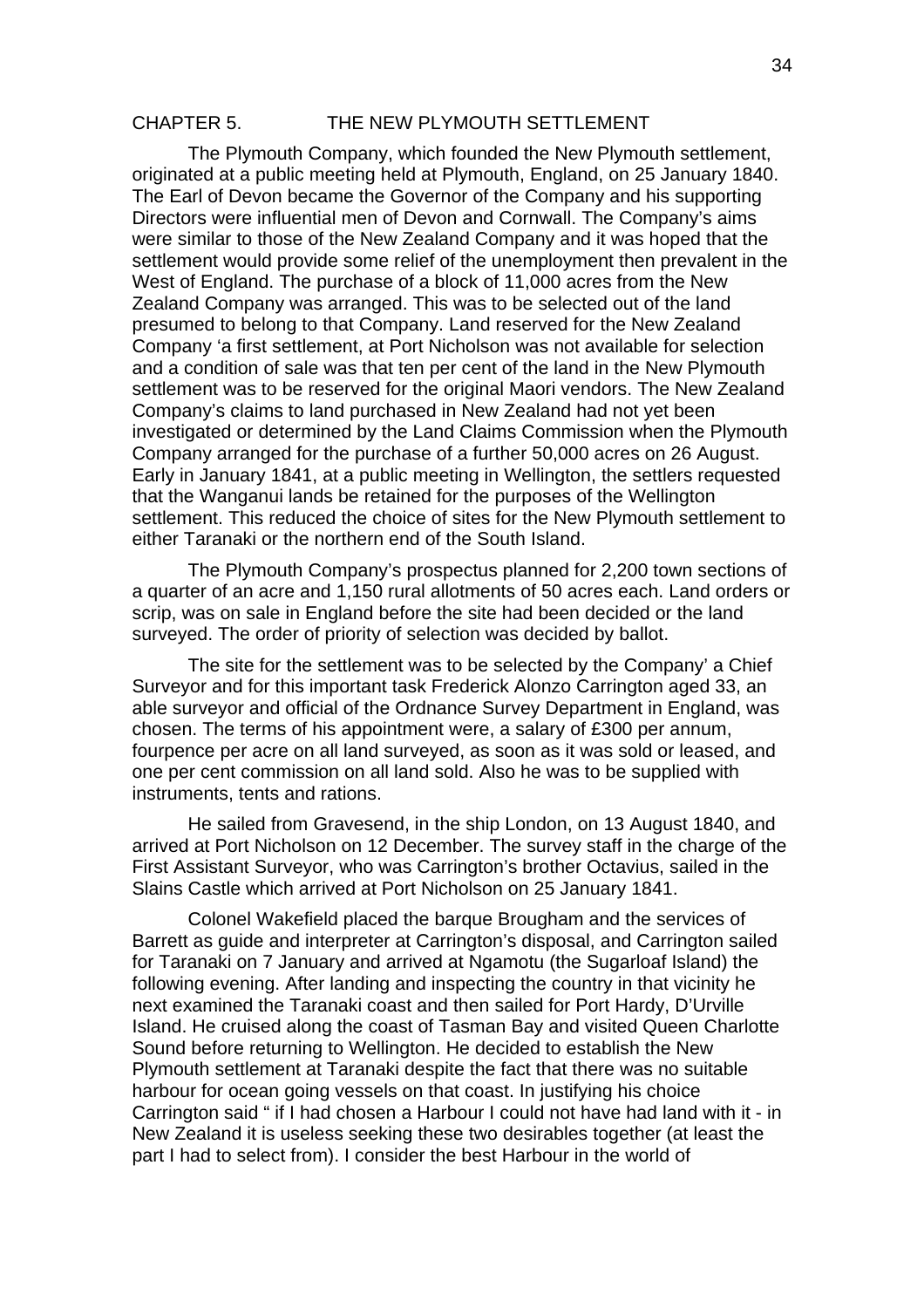comparative little value if you have no export." He was confident that in time a suitable harbour could be built.<sup>18</sup>

The survey party which arrived at Ngamotu in the Brougham on 12 February, was comprised as follows –

| Chief Surveyor,             | Frederick Alonzo Carrington, (with wife and                                        |
|-----------------------------|------------------------------------------------------------------------------------|
|                             | children).                                                                         |
| First Assistant Surveyor,   | Augustus Octavius Croker Carrington,<br>(familiarly known as Octavius Carrington). |
| Second Assistant Surveyor,  | John Rogan.                                                                        |
| Draughtsman,                | George Duppa.                                                                      |
| Gentleman Assistant (cadet) | Harcourt Richard Aubrey.                                                           |
| Surveyor's Assistants.      | John P. Baines, (Promoted Assistant                                                |
|                             | Surveyor 18/10/1841).                                                              |
|                             | Gardner Levitt, James Dingle, Samuel                                               |
|                             | Teague, Samuel Harris, Charles Nairn.                                              |
| Storeman,                   | William Lukeman,<br>(with wife).                                                   |
| Labourer,                   | William Pote,<br>(with wife).                                                      |
| Guide and Interpreter,      | <b>Richard Barrett.</b>                                                            |

To select the site for the town the surveyors systematically explored the coastal strip from the Ngamotu anchorage to about eight miles beyond the Waitara River in one direction and several miles south westward of Ngamotu in the other. This was to constitute, roughly, the seaward boundary of the 60,000 acres. The landward boundary was as yet unknown except for one point, i.e. the summit of Mount Egmont.

The district immediately fronting the anchorage was known as Moturoa. It was occupied by a Maori pa, or kainga, and by Barrett's whaling station which was a foul smelling establishment operated mainly by his Maori employees. Also there was the beginning of the Wesleyan Mission station where the resident missionary, the Reverend Charles Creed, had arrived on 14 January only a month ahead of the surveyors.

Carrington was tempted to lay out the town on the banks of the Waitara River and utilise the river mouth as the port, but decided against it considering that a sheltered roadstead was better than a bar harbour where only comparatively small vessels could enter. A boat accident on the bar which almost led to a fatality, probably helped to decide the issue. After careful consideration he decided on the land lying between the Huatoki and Henui streams as the site for the capital town. His scheme of operations appears to have been to lay out a town in quarter acre sections with appropriate provision for public reserves, the town being surrounded by a town (green) belt, then the suburban sections of fifty acres, and beyond that the rural sections of a hundred acres.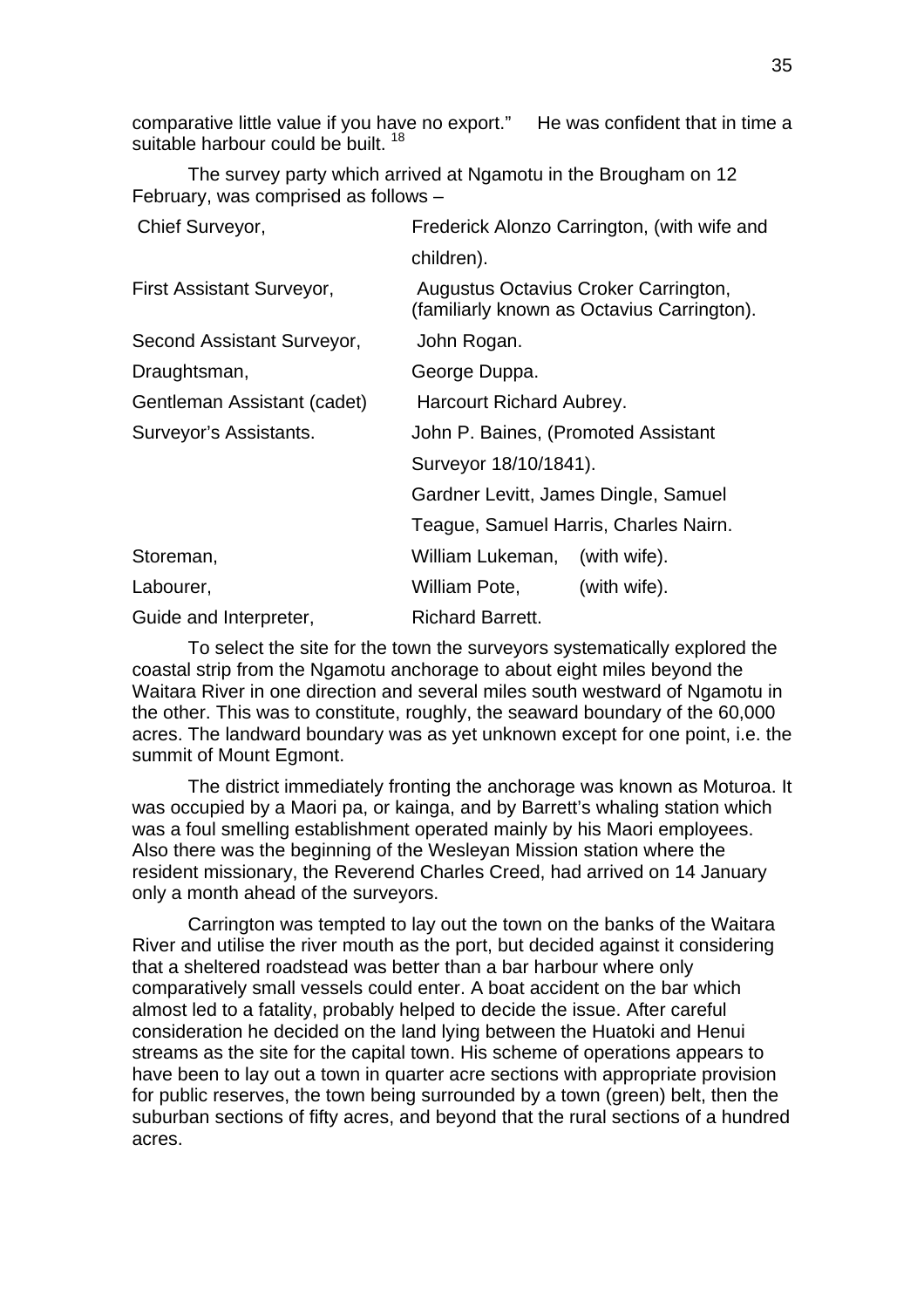He at once commenced the preliminary survey but was greatly hindered by the dense vegetation, chiefly bracken fern, the height of which he estimated at from 15 to 20 feet. He tried burning it but nearly succeeded in burning himself and his brother Octavius. All survey lines had to be cut laboriously through fern, scrub and forest. He began to employ some of the local Maoris who were not used to such tasks or working long and regular hours, but later proved to be very adaptable. They demanded more payment and he was forced to appease them by promises of goods, chiefly blankets, which payment was never made because the boat bringing the goods from Wellington was lost. Barrett also was troublesome when he put in a claim to any part of the country he chose to select, despite the fact that his Maori father-in-law had signed the agreement made with the New Zealand Land Company.

Carrington kept the surveys progressing except for a break in March and April occasioned by the arrival of the first of the immigrant ships, the William Bryan. All available labour was required to erect temporary accommodation for the settlers who were obliged to await the completion of the surveys and the allocation of their land. In September he wrote to Captain King, the Company's local agent, concerning remarks that had been made about the slow progress of the surveys. He pointed out that in face of the difficulties he had to contend with he had done remarkably well, and he drew Captain King's notice to the trouble he had had with regard to accommodation, labour and inclement weather.

Shortly after commencing operations the Plymouth Company became involved in financial difficulties brought about by the failure of its bankers, Messrs Wright and Company, of London. This led to the merging of the Plymouth Company in the New Zealand Company under a deed of agreement dated 10 May 1841. Although the Directors of the Plymouth Company continued to act as the West of England Board for the New Zealand Company, there was a change of management and officials in the New Plymouth settlement under which Carrington found it difficult to carry on the surveys owing to almost intolerable restrictions and impositions he had to endure. He was deprived of a reasonable share of the labour force and was not provided with suitable accommodation. Relations between the surveyors and the Company officials were strained.

At the end of September 1841, Wellington Carrington who was engaged in laying out the town of Wanganui, resigned from the New Zealand Company staff and joined his brothers at New Plymouth. Subsequently Messrs W. N. Searancke and Copps who previously had been working on the Wellington surveys, also joined the New Plymouth survey staff.

Toward the end of 1841 the Chief Surveyor reported the completion of the base line from which to lay out the sections. Known as "Devon line", with a length of about 20 miles, it became Devon Street, the principal street of the town, and its extension, Devon Road. The line was used as a "false meridian" assumed to have a bearing of 360°, and all surveys were co-ordinated in terms of this origin. Subsequently, when Taranaki was triangulated and the true meridian determined by astronomical observations, it was found that the true bearing of "Devon line" was  $68^{\circ}$  43'.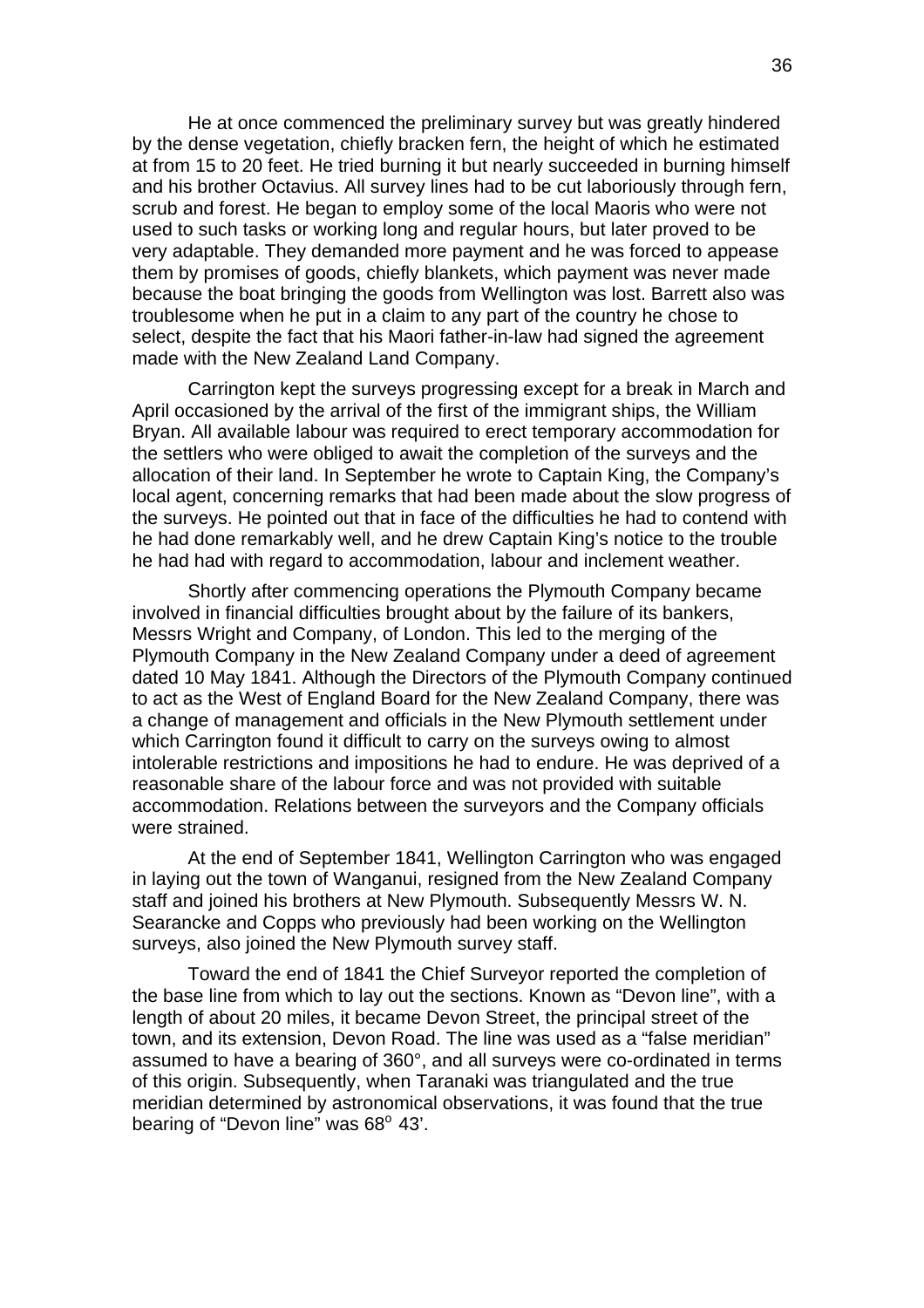The allocation of the town allotments took place between 15 and 21 November 1841; most of the suburban allotments were allocated before the end of April 1842, and the rural allotments were allocated in June.

The Plymouth Company's Agent, Captain Henry King R. N., was succeeded by Captain Liardet R. N. but the latter, only ten days after taking office, was temporarily blinded and almost killed by a misfire while testing a cannon from the schooner Regina which had been wrecked on the Moturoa beach. He was invalided home to England and Carrington took the opportunity of forwarding to the Court of Directors of the Company various maps of the settlement and some mineral specimens, Including coal from Mokau and Taranaki iron sand. The coal had been obtained by a surveyor named Copps who had been sent to explore the Mokau basin and had reported the existence of two large coal seams and deposits of limestone and that the river was navigable by small craft for several miles.

 J. T. Wicksteed arrived unannounced at Now Plymouth to replace Captain Liardet. In the absence of official notice Carrington, who had been directed by Liardet to deal directly with Colonel Wakefield, was at a loss to know how to act. Wicksteed commenced a policy of retrenchment that seriously affected the survey operations. Almost from the beginning of their association there was friction between the new Agent and the Chief Surveyor. Before leaving England Carrington, at the request of the Company, had obtained a boat which he brought out for survey work purposes, but it was used mainly on Company work other than surveying. It was in consequence of this and of the long distances he had to walk when supervising the survey work that Carrington obtained from Captain Liardet permission to import a horse and saddle from Sydney. These arrived after Liardet' s departure and Wicksteed refused Carrington the use of the horse which was sold at a loss and Carrington's allowances were docked to make up the deficit. Another sore point was the ration allowance. Labourers on the survey parties received two shillings per day; Chief Surveyors at Wellington and Nelson, seven shillings per day; the First Assistant Surveyor (his brother Octavius) five shillings per day, while Carrington received only two shillings and nine pence. Also the Company's agent disallowed the fourpence per acre for surveys of leased land. In 1842 Carrington requisitioned additional theodolites as he had five assistant surveyors and only two serviceable instruments while two others, privately owned, were out of repair. The instruments were not forthcoming and shortly afterwards the services of two of the surveyors were dispensed with. At the end of March 1843 the Chief Surveyor and the other members of the professional staff received notice through Wicksteed that their services with the Company would terminate on 31 March 1844.

Writing to a relative in England, Frederick Carrington expressed the opinion that he had been brought to New Zealand under false representations; promises to him had not been kept; the authorities, he feared, had tried to badger him into resigning. However, the confidence and esteem of his fellow settlers is demonstrated by the fact that a few years later they elected him Superintendent of the Province and their Representative in Parliament.

At the termination of his engagement with the New Zealand Company Frederick Carrington estimated that 26,000 acres had been surveyed and subdivided. On 8 June 1844 Commissioner Spain awarded the Company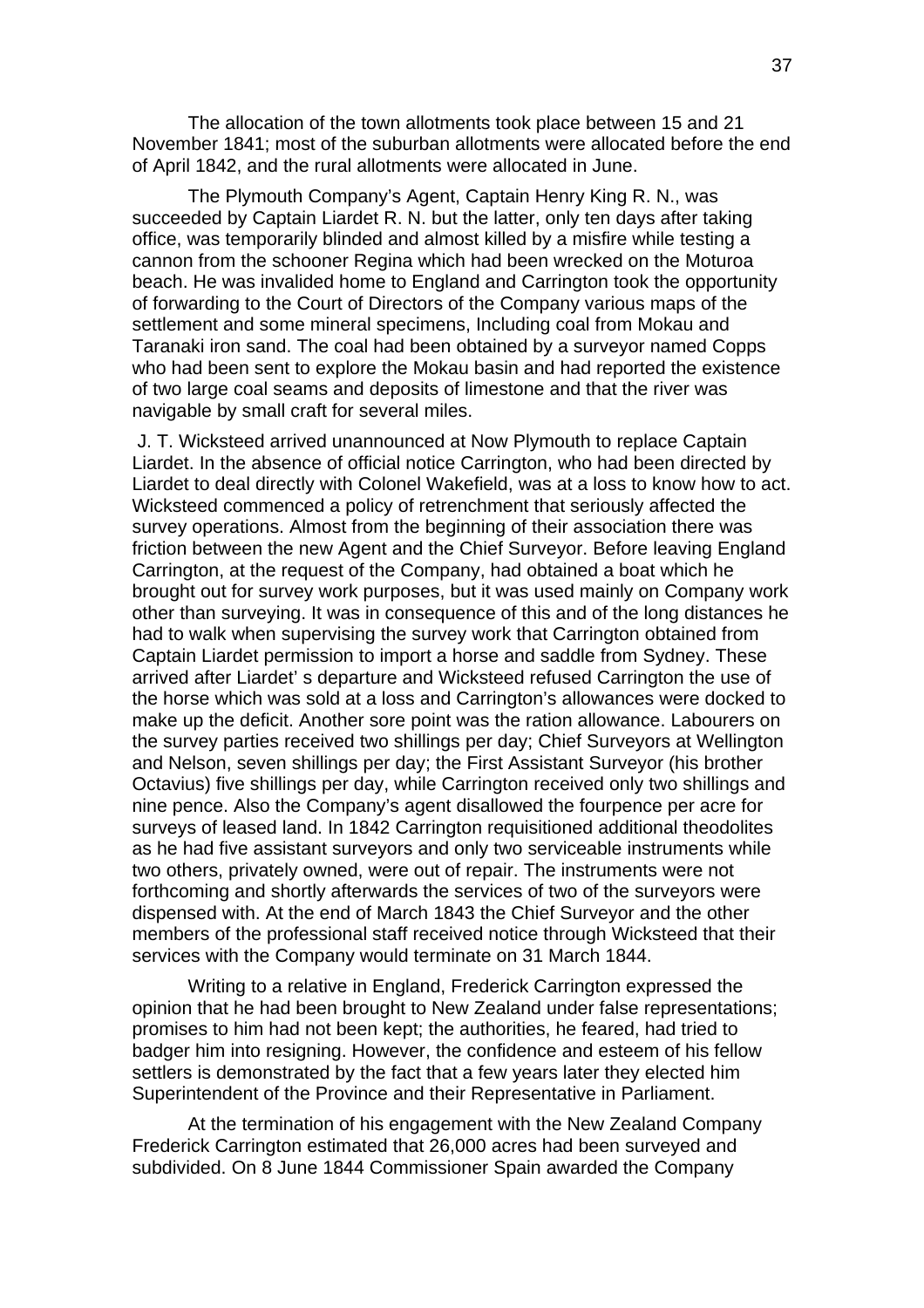60,000 acres, excluding all pas, native villages and cultivation; excluding also Sections 23 and 27 as reserved for Richard Barrett and 100 acres at Moturoa for the Wesleyan Mission Station.

The first dispute between the Maoris and the New Zealand Company over ownership of land in Taranaki arose towards the end of 1841 when a large body of armed Waikato warriors descended on the New Plymouth settlement demanding payment for the land which they claimed by right of conquest. In 1831, under the paramount chief Potatau Te Whero Whero, they had conquered the Taranaki tribes, many of whose tribesmen they still held in bondage. Captain Liardet hastily sent a messenger to Captain Hobson in Auckland, requesting Government protection for the settlers. Captain Hobson, to prevent bloodshed, acceded to Te Whero Whero's demand for payment) and purchased all rights of the Waikato tribes to land in Taranaki for the sum of £150 plus two horses and a hundred blankets.

A short time later the Waikato tribes, having been converted to Christianity, freed their slaves who made their way back to their erstwhile homelands in Taranaki. About the same time the Ngatiawa tribesmen who had been living in exile in the Port Nicholson district, commenced a migration back to their ancestral lands in Taranaki. On their arrival the ex-slaves and exiles found European settlers in possession and there was dissension and conflict when the settlers on the northern side of Waitara River were evicted from their allotments. To quell the disturbance Wicksteed called on Captain Cooke the Police Magistrate at New Plymouth, to swear in as special constables, 26 members of the survey parties. Armed with cutlasses and muskets they were sent to Waitara and Wicksteed reported "as I fully expected, this demonstration had the desired effect. A long talk with the natives ended in their entire submission and promise of good behaviour in the future". <sup>19</sup>

The matter did not rest there however, the aggrieved Maoris sought the protection of the Governor (FitzRoy) and his assistance in retaining the land they claimed. On 8 November 1844, believing that the Company had no valid title to the 60,000 acres, or that the rightful owners had not be en recompensed , he set aside the Commissioner's award and forfeited the whole block but induced the Maori claimants to accept payment of £350 in goods, cattle and money, for 3,500 acres at and around the town. For the next three years all settlement was confined to this FitzRoy Block. The settlement languished, surveying and immigration ceased and the settlers were frustrated and depressed.

The New Zealand Company refused to accept Governor FitzRoy's ruling and referred the matter to the Imperial Government. Eventually FitzRoy was recalled and was succeeded by Captain George Grey. In the hope of being able to keep faith with the Company's settlers, Governor Grey decided to negotiate with the Maoris. His instructions to Mr Donald McLean, Land Purchase Commissioner, included the following items:-

 " 5. Every effort should be made to acquire for the European population those tracts of land which were awarded to the New Zealand Company by Mr Spain; and where blocks are reserved for the natives within those limits, portions of land of equal extent (greater, if possible) must be purchased without the limits for the New Zealand Company..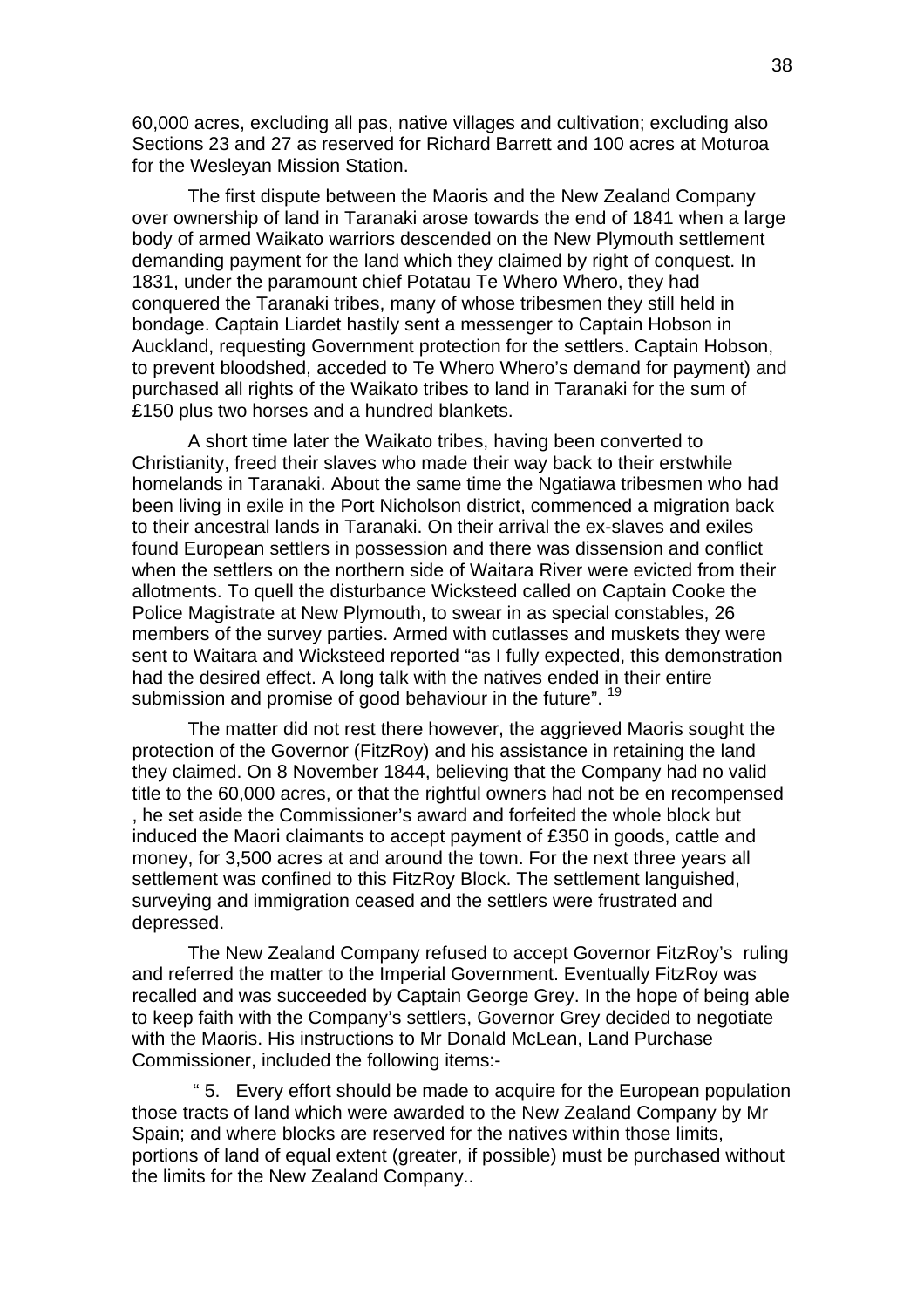6. If possible, the total amount of land resumed for the Europeans should be from 60,000 to 70,000 acres; a grant of this tract of land will then be offered by the Government to the Company.

7. The price paid for any portion of land should not, under any circumstances, exceed 1s 6d per acre, and the average price should be below this amount. The greatest economy on this subject is necessary.

8. No time should be lost in completing these arrangements.

9. Two surveyors and parties, upon the most economical scale, must be engaged for the purpose. The police should, in as far as practicable, be employed on it. ….

14. In reserving the blocks intended for the natives, the surveyed lines of the Company should, in as far as practicable, be observed; but, whenever there is a necessity for a departure from this course, the lines must be run as Mr McLean thinks proper."

### 5 March 1857. G. Grey."

In May the Tataraimaka Block of approximately 4,000 acres was purchased; in August the Omata Block of 12,000 acres and in October the Grey (Ngamotu) Block of 9,770 acres. Of these only the Grey Block was within the area covered by Spain's award. The others were adjacent to the southern boundary of the awarded land.

The Government next appointed Mr Francis Dillon Bell, who had succeeded Mr Wicksteed as Company Agent at New Plymouth, to negotiate with the sub-tribe of the Ngatiawa at Mangoraka for the purchase of the Puketapu land, which was part of Spain's award. It immediately became apparent that there were two opposing factions among the Maori owners. Those who wished to sell were led by Rawiri and the non-sellers by Katatore. The first attempt to subdivide the land between the two parties led to violent conflict and bloodshed. Rawiri's party who tried to cut a boundary line was attacked by Katatore' a party. Although Bell]. managed to purchase about 2,000 acres, it was not possible to place settlers on the Block until 1853, owing to the fierce internal tribal feuding that continued for several years during which both leaders and sixty of their followers were killed.

On 31 March 1844 all members of the Company's survey staff had been dismissed. Frederick Carrington returned to England but the others elected to remain in New Zealand. Octavius Carrington was appointed Chief Surveyor, without pay, which in effect placed him in charge of the Company's survey records and to receive payment for surveys as they were required. The surveying of the blocks acquired by the Land Purchase Department was carried out by Messrs Wellington Carrington and John Rogan. Octavius Carrington visited England in 1846 and returned to New Plymouth in 1848. In the interval Wellington Carrington was in charge of surveys in Taranaki. When New Plymouth became a province in 1853, Octavius Carrington was appointed Provincial Surveyor. In 1858 the province was renamed Taranaki.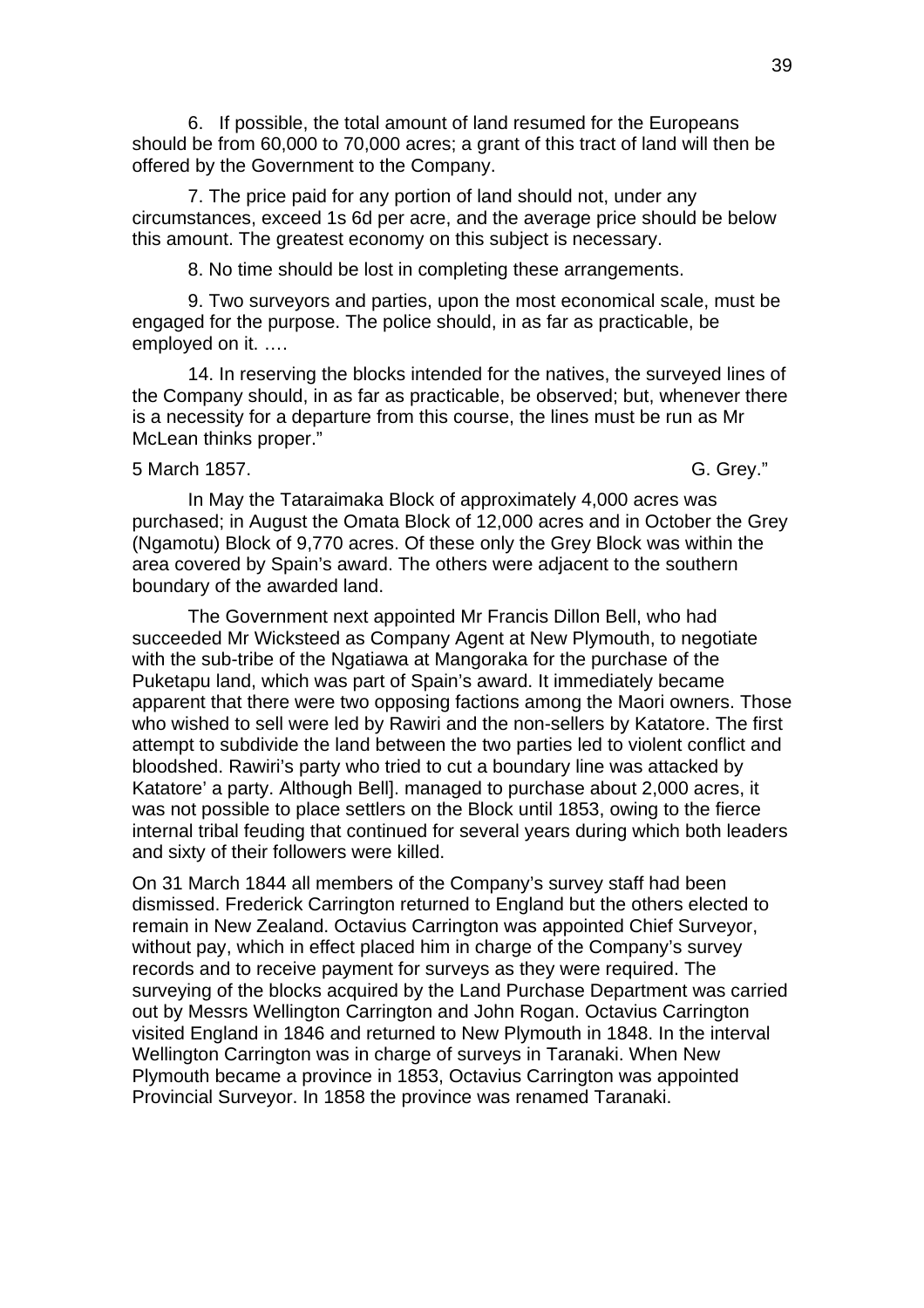# THE SECOND SETTLEMENT OF THE NEW ZEALAND LAND COMPANY, NELSON

Colonel Wakefield's over optimistic early reports from New Zealand, concerning his successful purchases of Maori land, claimed for the Company about twenty million acres. The location of this land was roughly as follows. The northern boundary was a line approximately from a point on the West Coast near the mouth of the Mokau River to a point on the East Coast at about 41 degrees South latitude (Castle Point) and the southern boundary was approximately the parallel of latitude at 43 degrees South.

Encouraged by these reports and by the reports of progress at the First settlement at Wellington the Company began to plan it Second settlement. Realising the unsoundness of its land titles and that the Treaty of Waitangi and the Land Claims Ordinance seriously threatened its claims the Company approached the Minister for the Colonies and the British Government and after protracted negotiations during 1840 the Company, by a new charter dated 12 February 1841, became virtually an agency for the colonisation of New Zealand and the basis of compensation for its activities in New Zealand was laid down. The all important point, concerning the validity of the Company' a title to land in New Zealand, had not yet been determined and, notwithstanding its Charter, the Company's claims were not supported by the very necessary Crown Grants.

For the Second colony, scrip, or Land Orders, were to be sold in Great Britain for an aggregate of 201,000 acres. There were to be 1,000 allotments of 201 acres each. An allotment comprised one town section of an acre, plus a suburban section of 50 acres, plus a rural section of 150 acres. The order of right of selection was to be determined by ballot in London, before the site of the settlement had been finally decided and even before any plan of survey delineating the sections was available. The price of an allotment was £300, irrespective of the quality of the land. Half of the proceeds were to be used to assist the immigration of suitable labourers who would not be land owners. In addition to the land to be provided for the settlers the Company was under an obligation to provide 100 allotments as part payment to the Maori vendors. The Second settlement was therefore to comprise no less than 221,100 acres.

Captain Arthur Wakefield, R. N. who was a member of the organising committee chosen as the leader of the expedition to go to New Zealand to develop the new colony. A brother of Edward Gibbon and Colonel William Wakefield, he was 42 years of age with a distinguished record in the Royal Navy and he resigned his command of the frigate Rhadamanthus to take up his position with the Company. It was probably his influence that brought about the naming of the new colony after Admiral Lord Nelson.

The carefully selected survey staff comprised one principal surveyorengineer, six assistant surveyors and ten youths as Improvers, or survey cadets. The Principal Surveyor, who was also second in command of the expedition, was Frederick Tuckett, who, at 34 years of age had had an extensive training and experience of his profession. The Improvers, who were well educated and of respectable family background, were mostly in the late teens and the assistant surveyors, were not much older. The First Assistant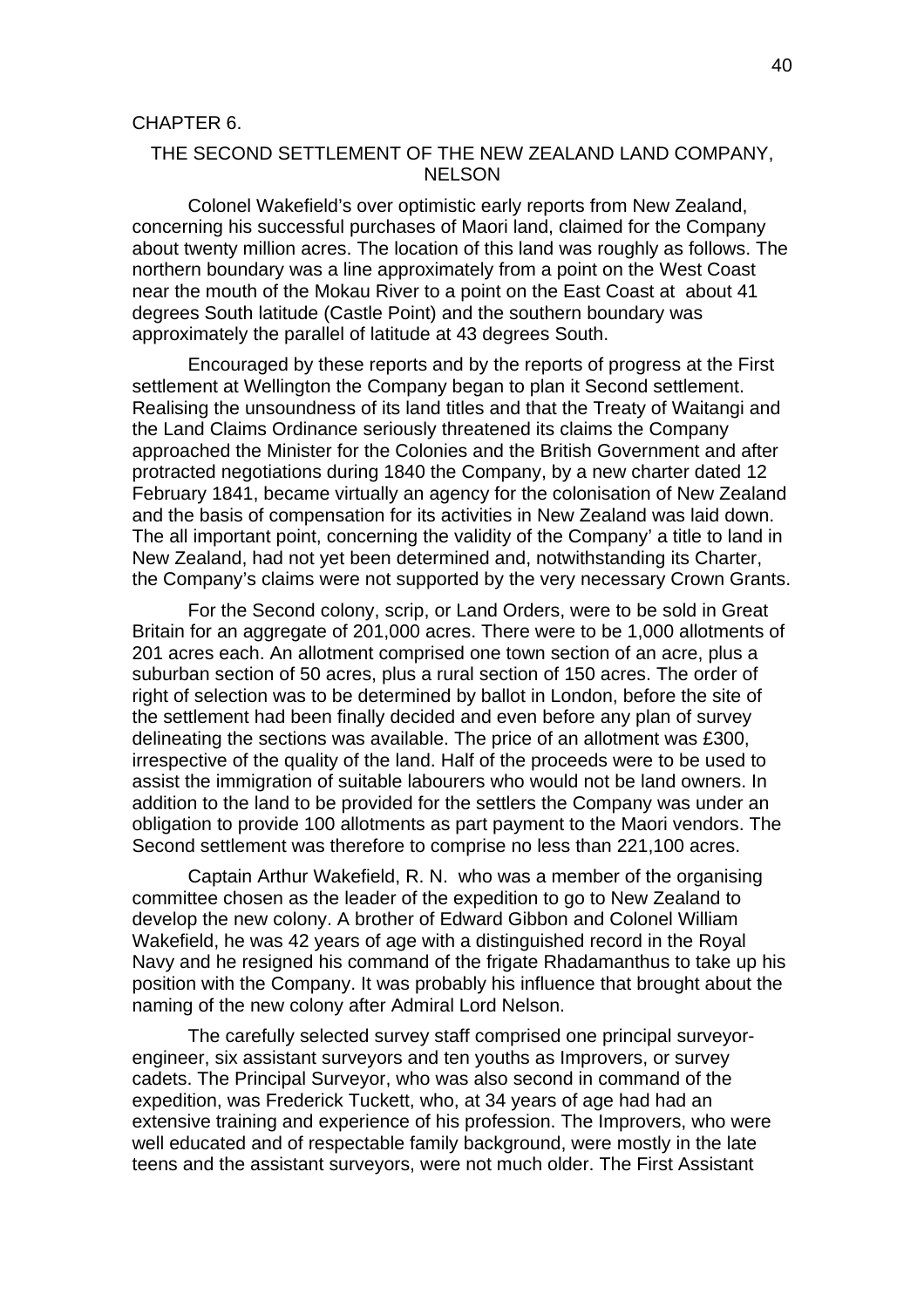Surveyor was Samuel Stephens and the others were William Budge, Thomas Duffy, William Davison, Thomas Musgrave, and Charles Fowell Willett Watts. The Improvers included Charles Obins Torlesse, who was a nephew of Captain Wakefield, Thomas Brunner, A. R. Arnold, J.C. Boys, Browne, J.C. Drake, F. Moline, C. L. de Pelichet, W. E. Wilkinson and J. W. A. Watts.

 Also selected were six foremen and sixty labourers, all married men of good repute and under 30 years of age. The terms of their engagement were two years from date of embarkation at a wage of £1-8-0 per week. The foremen received a little more. Their dependents were to receive a free passage to New Zealand with the main body of the expedition which was to leave England about four months after the advance party of officials and surveyors who sailed from Gravesend in the barques Will Watch and Whitby on 27 April 1841, followed by the store ship Arrow on 21 May.

The Arrow arrived at Port Nicholson on 8 August and the Will Watch and Whitby on 8 and 18 September, respectively. Fortuitously the Government brig Victoria, with Governor Hobson on board, also arrived on 8 September. The approval of the site for the new colony had been left to the discretion of the Governor, by the Colonial Secretary. The Company had been given the alternatives of purchasing suitable blocks of land from the Crown at a considerable discount or of utilising land previously purchased by the Company and for which it could reasonably be expected to establish a good title.

Although Colonel Wakefield strongly advocated placing the colony in the vicinity of Port Cooper (Lyttelton Harbour) the suggestion was firmly opposed by Captain Hobson, partly because of the unresolved dispute with the French Nanto- Bordelaise Company over the ownership of Banks Peninsula, but mainly because of the distance from the seat of Government at Auckland of the proposed colony, Captain Hobson foresaw the possibility of having to provide military protection for the settlers and considered it best that the settlement should be closer to Auckland. He offered Crown land at Mahuranga to the north of Auckland and at the Firth of Thames to the south-east. The Company officials, fearing the loss of its labour force, which had been brought out at considerable expense, to the more attractive earlier established settlement at Auckland, declined the Governor's offer. After consultation with Te Rauparaha and other leading chiefs at Kapiti Island, Colonel Wakefield decided to place the colony on land at Blind Bay (Tasman Bay) that had previously been purchased by the Company, the sale of which was now unreservedly acknowledged by the Maori vendors.

Little was then known about the district that had been chosen for the settlement. Frederick Alonzo Carrington, Principal Surveyor for the Plymouth Company, who had been charged with the task of selecting out of the land owned by the New Zealand Company a site for the New Plymouth settlement, had visited Taranaki, Tasman Bay and the Marlborough Sounds during January 1841. His inspection of Tasman Bay was cursory and he had not been aware of the existence of the natural harbour at Wakatu Nelson). He had chosen Ngamotu In Taranaki for the site of his settlement.

The expedition under Captain Wakefield arrived at Astrolabe Bay (a few miles north of Riwaka) on 9 October 1841 and survey parties were sent ashore at various places along the coast to explore the hinterland. One of the more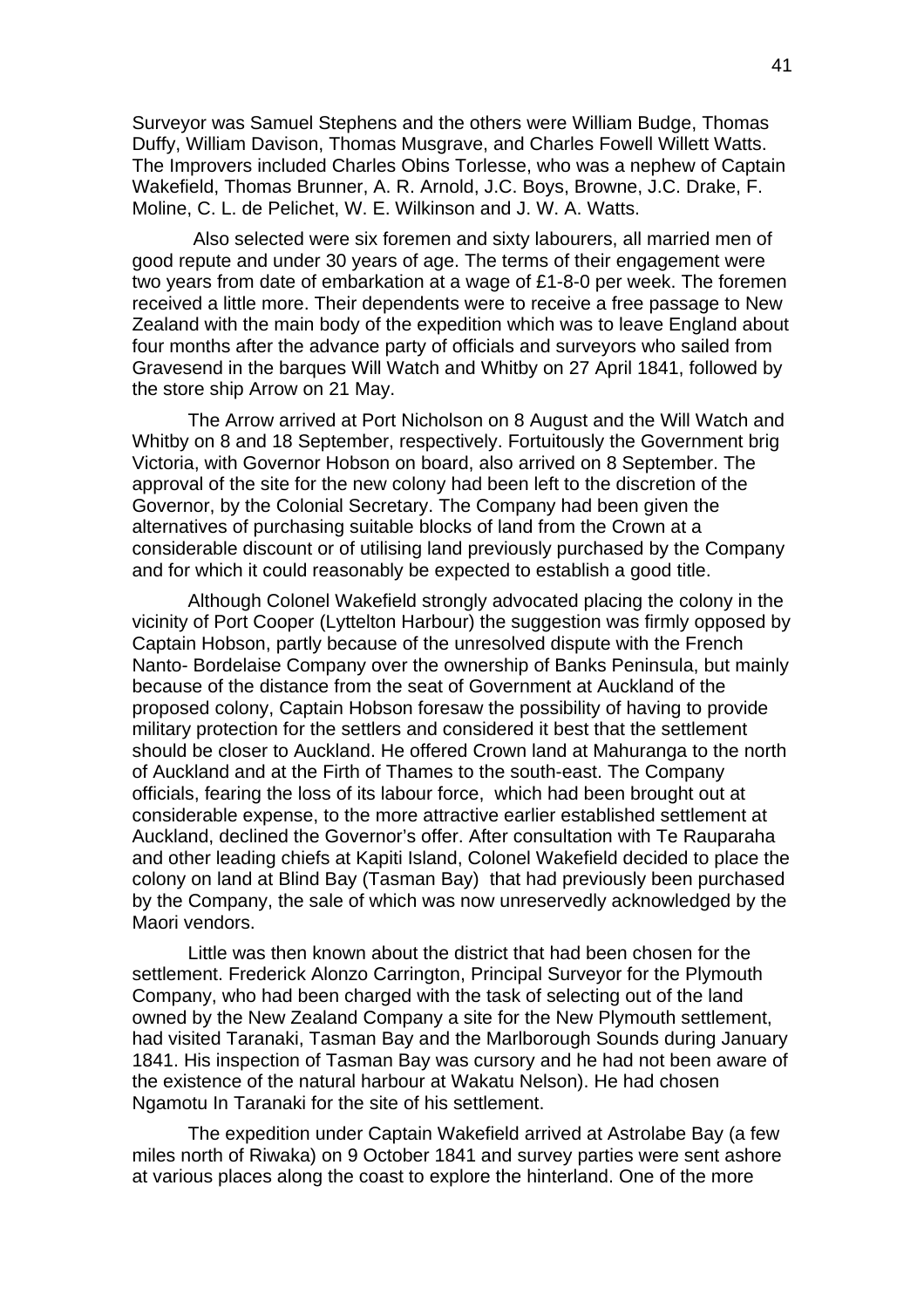active explorers was Charles Heaphy who had joined the expedition at Wellington as draughtsman-surveyor. It was not until 20 October that Captain F. G .Moore, pilot of the expedition, discovered the Boulder Bank and the natural harbour of Wakatu. The site for the settlement was now confirmed although both Captain Wakefield and Frederick Tuckett had misgivings about the availability of sufficient good agricultural land to satisfy the ambitious plans that had been drawn up in London without any knowledge of the local conditions.

The land on which the settlement was to be founded was known to the Maoris as Taitapu and it had been included as part of the South Island land sold to Colonel Wakefield by Te Rauparaha and his allied North Island chiefs who claimed ownership by right of conquest. The few hundred South Island Maoris residing on the land soon let Captain Wakefield know that they disputed the right of Te Rauparaha and his colleagues to sell the lend. At a conference arranged with the local chiefs from Wakapuaka, Waimea and Motueka, Captain Wakefield was able to placate them with gifts of goods of a total value of about £440.

Subsequently the chiefs from Massacre (Golden) Bay were also presented with goods to the value of about £500 to satisfy their claims. All were also to be compensated by the setting aside of native Reserves in the settlement.

There were no further objections to the commencement of the surveys. Governor Hobson was informed of the choice of site and Colonel Wakefield sent Charles Heaphy to England with maps and charts and information for the Court of Directors concerning the locality. Heaphy's optimistic report, which extolled the site chosen for Nelson and which eulogised the country and the work of the Company in New Zealand was published soon after his arrival in England in 1842.  $20^{20}$ 

At Wakatu the survey of the town of Nelson and on the Waimea plains the surveying of the "accommodation" or suburban sections were commenced and proceeded as expeditiously as the arduous cutting of tracks and boundary lines through bush, scrub and marshy land would permit. The trying conditions under which the men worked in the damp bush and marshy land, sometimes having to wade knee deep for days on end, caused much suffering from bad legs, colds and rheumatism but there was no let up in the prosecution of the surveys, the completion of which was so urgently needed.

One factor that had not been given sufficient consideration in the Company's plans was that the allocation of the allotments could not commence until all of the holders of land orders, or their agents, had had an opportunity to inspect the land as well as the plans before making their selections. Because the order of precedence of choice had been determined by ballot in London the Company had of necessity to delay the allocation of allotments until the scrip holders or their agents were present and in a position to nominate their preferences. Many months were to elapse before the Company was in a position to allocate sections and meanwhile Captain Wakefield was perforce obliged to permit the earlier arrivals, both labourers and scrip holders, to "squat" or build temporary dwellings on land that had not yet been surveyed or allocated. This caused some complications when the land was subsequently selected by someone other than the "squatter".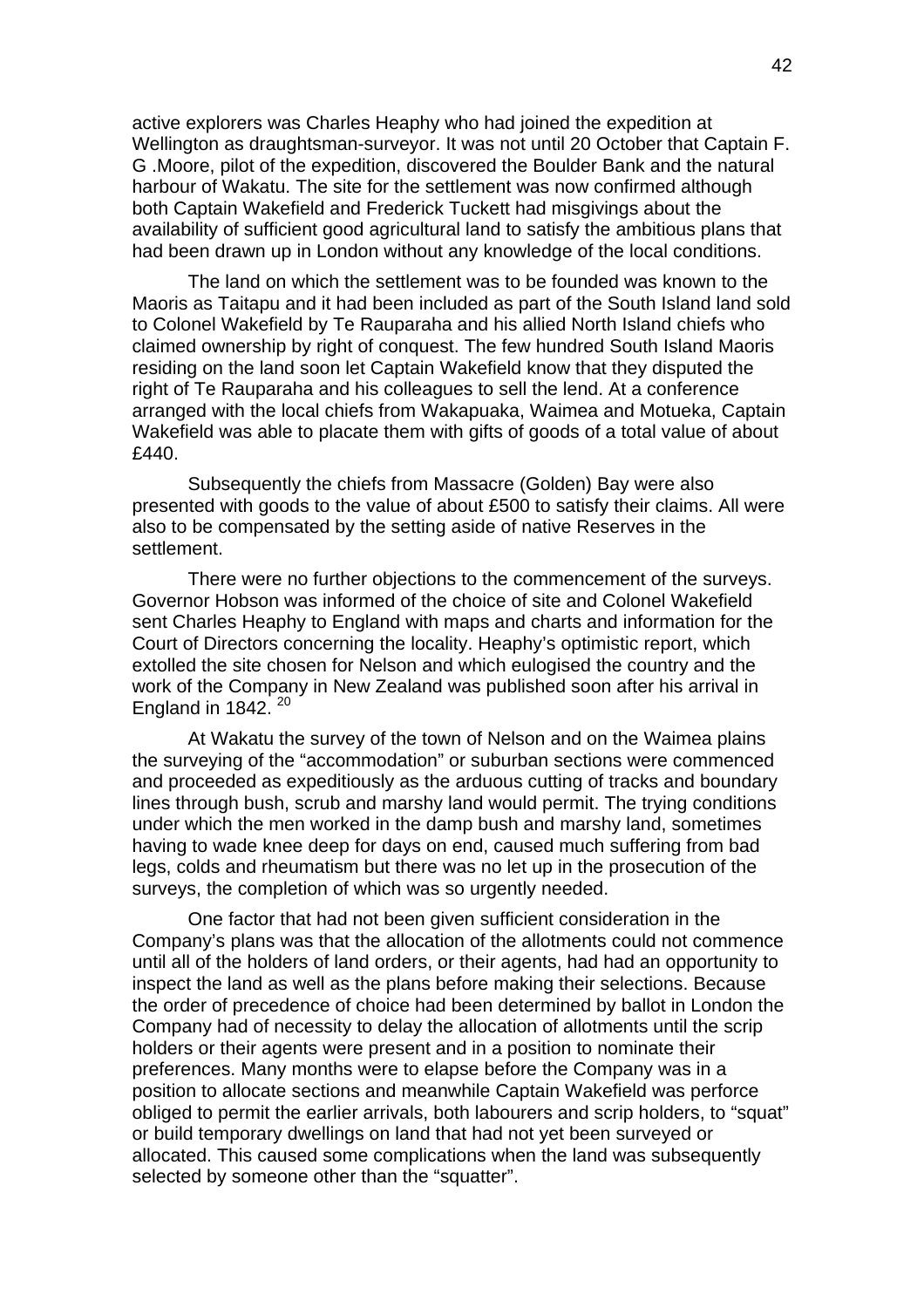Another complication was the insistence of Governor Hobson on the provision of adequate reserves for public purposes before the sections were numbered and allocated. These reserves were in addition to the 1,100 town lots required to satisfy the scrip holders.

The fears of Captain Wakefield and Frederick Tuckett, that there was insufficient arable or good agricultural land in the Tasman Bay and Taitapu Block to satisfy the Company's commitment for the rural sections, were soon confirmed. They also realised that the residue of the block, comprising bushclad ranges and lofty mountains, was mainly suited for pastoral farming and that due to the almost total lack of local markets and the distance from other countries the future success of the colony would depend largely on the export of the products of a pastoral industry.

The Immediate problem however, was to find no less than 220,000 acres of good agricultural land to fulfil the Company's obligations to the holders of land orders.

It was discovered that in the tracts around Tasman and Golden Bays there were about 70,000 acres of suitable agricultural land, sufficient to satisfy all of the requirements for the 50 acre " accommodation" sections and a few of the 150 acre rural sections.

The survey of the town, comprising 1,100 building sections plus the public reserves, was completed and the selection and allocation of lots commenced on 11 March 1842 and the registration of the selections occupied the succeeding four days. Tuckett had completed the preliminary explorations in March when he had visited Golden Bay. On his return to Nelson he drew up his plans for the settlement. All of the "accommodation" sections were to be located on the tract fronting Tasman Bay lying between Wakapuaka in the east and Sandy Bay in the west. He outlined and designated eight survey districts of various sizes conforming to the configuration of the country. These were;

1. Suburban North, between Nelson and Wakapuaka.

2. Suburban South, extending from Nelson to a little beyond Stoke.

3. Suburban East, comprising nineteen lots to the east of the town.

4. Waimea East, between Suburban South and the Wairoa and Waimea Rivers.

5. Waimea West, on the west side of Waimea and Wai-iti Rivers.

6. Waimea South, between the Waimea and Wai-iti Rivers, extending south from their junction.

7. Moutere, to the west of Waimea West comprising the Upper Moutere.

8. Motueka, comprising the Lower Moutere and including Riwaka and small areas at Kaiteriteri and Sandy Bay.

To expedite the availability of the sections Tuckett dispensed with the making of a triangulation survey which would eventually have to be made for control and co-ordination purposes. Instead he required that in each of the survey districts the surveyor concerned should lay down a long base line for the purpose of bearing control and from this rectangles measuring 75 chain by 69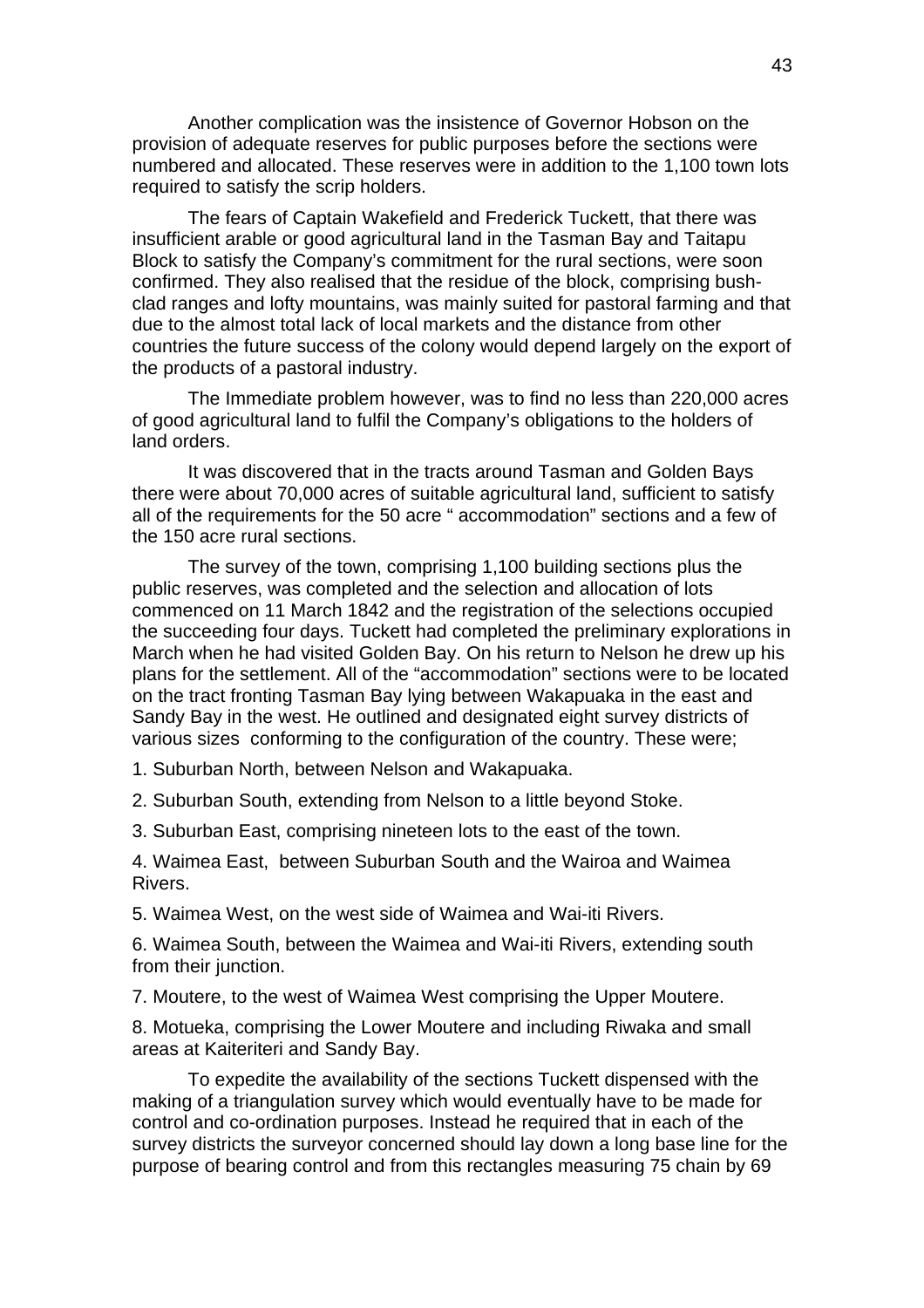chains were to be laid off. Each of these rectangles was to be subdivided into 50 acre sections. Where rivers or steep hills prevented regular straight line boundaries for these sections adjustments had to be made to fit in with the terrain. Provision was made for roads. An allowance for probably errors of up to 2½% was made. Roads running north and south were to be 60 links wide and those running east and west were to be 75 links in width. This difference in width was an expedient sometimes used during the pioneering period where roads were cut through standing bush and scrub and which roads would remain unmetalled for many years. The vegetation had to be cut back to a sufficient width to admit the maximum amount of sunlight to the clay roads so as to help to keep the surface dry. At a later date a standard width of a chain became a statutory requirement in New Zealand.

The survey work was apportioned among his survey staff and three contract surveyors. The latter were Messrs J. W. Barnicoat, T. J. Thompson and J. S. Cotterell all of whom contracted to complete their surveys at a price of a shilling an acre, and agreed to lay out the necessary roads.

Thomas Duffy was responsible for the surveys in Suburban North, Musgrave surveyed Suburban South and the surveyors of Suburban East were Budge, Watts and Davison, all of the Company s survey staff.

Barnicoat and Thompson in partnership, contracted to survey 12,000 acres in Waimea East while Cotterell contracted for 8,000 acres in Waimea West. Samuel Stephens, the First Assistant Surveyor, with several Improvers (survey cadets) and twelve survey hands, set out on 2 May for the Motueka district. At that time this district was the centre of the Maori population and Stephens met with some opposition to the commencement of the survey but was able to placate the Maoris by giving assurances that a tenth of the surveyed sections would be reserved for them and that their potato grounds and other plantations would not be disturbed. Stephens established his first survey station on the banks of the Atua stream near the present site of Riwaka. He returned to Nelson and brought a second survey party to Motueka where he established a second station on the bank of the Motueka River.

Despite severe wintry weather the surveys were pushed ahead. Heavy floods and severe frosts caused much suffering to those working in the extensive un-drained swamps while those working in the bush on the higher land found that the dense wet undergrowth and high fern interlaced with supplejack and bush lawyer made life no less arduous or miserable. Stephens, who became seriously ill as a result of exposure and the privations they endured, made a comment that surveying in England, which was hard work at the best of times, was child's play in comparison.

Cotterell completed his contract, amounting to 8,350 acres, on 16 July. Barnicoat and Thompson, who accounted for 11,253 acres, completed theirs on 27 July. It was not until 18 November that the surveys in the Motueka valley, supervised by Stephens, were completed. The surveys in the other districts except Waimea South and Moutere had already been completed.

Anxious to place as many settlers as possible on the land by early spring Captain Wakefield decided not to wait for the completion of all the surveys but to permit the selection of sections to commence as soon as about half the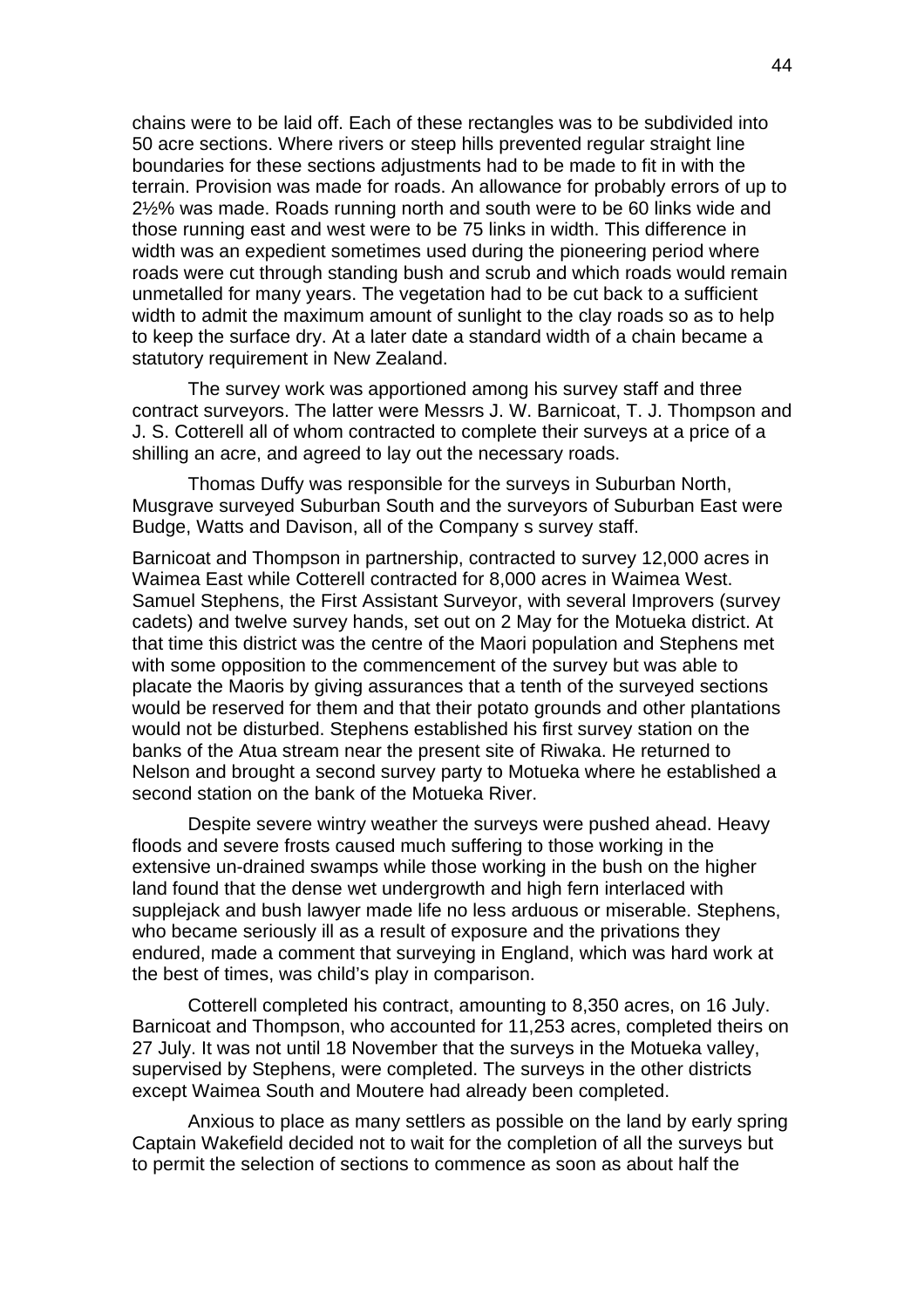required number were available. Scrip holders were notified of this decision early in August and there was a certain amount of opposition by a few who wanted to wait until all the sections were available to selectors.

The objectors were over-ruled and the selections commenced at the survey office at Nelson on 22 August and by noon on 24 August all but 15 of the sections offered had been allocated. About 25,000 acres had been made available and the settlers set out to take possession. Due to the high proportion of absentee owners and to a lack of capital, the development of only about a quarter of these sections was put immediately in hand. This sporadic development was a serious drawback to the rapid progress of the settlement as a whole.

In August the contract for the surveying of the Waimea South district was undertaken by Cotterell and the surveys of the Moutere were undertaken by Messrs Barnicoat and Thompson. Cotterell completed his contract in November but the Moutere surveys were not completed until late in December.

The second selection, comprising 1,100 "accommodation" sections took place on. The requirements of the scrip holders so far were concerned were now satisfied but there found and surveyed 1,100 rural sections of 150 acres each .A few such rural allotments had been surveyed in the Golden Bay district but the disposal of these was postponed while the surveyors sought additional suitable land.

During the progress of the surveys of the 50 acre sections the immigrant ships continued to arrive. The choice of selection of allotments for these later arriving immigrants, in numerous cases, had been exercised by proxy. Many of them were greatly disappointed to find their town lots or accommodation sections included a considerable amount of un-drained swamp or rough hill land covered in bush and scrub and to find that access roads were nonexistent. The greatest disappointment most had to face was that their town lots and accommodation lots were situated many miles apart and that, as yet, there was no knowledge whatsoever of where the rural sections would be located. It was obvious however, that the rural sections would be situated many miles from the town of Nelson.

Mountain ranges reaching heights of five to six thousand feet were barriers to progress. To the east and south was the Richmond Range, to the south St Arnaud Range and to the west rose the Lyell Range and the Tasman Mountains. According to the reports of the local Maoris, extensive open plains were to be found beyond these mountain ranges. Survey parties were sent to find practicable routes across the mountains to these desirable plains.

On 17 November 1842 Cotterell led an exploring party southwards. Accompanied by Richard Peanter he reached and explored Lake Rotoiti. All hope of finding suitable land to the westward and southward were now abandoned. Ascending the upper reaches of the Wai-iti and Motueka Rivers, Cotterell discovered a pass that gave access to the Wairau valley. This became known as Tophouse Pass.

Descending the Wairau River the party reached the sea at Cloudy Bay and returned in a whaleboat to Nelson which they reached on 11 December. Cotterell reported that the Wairau valley contained more than 172,000 acres of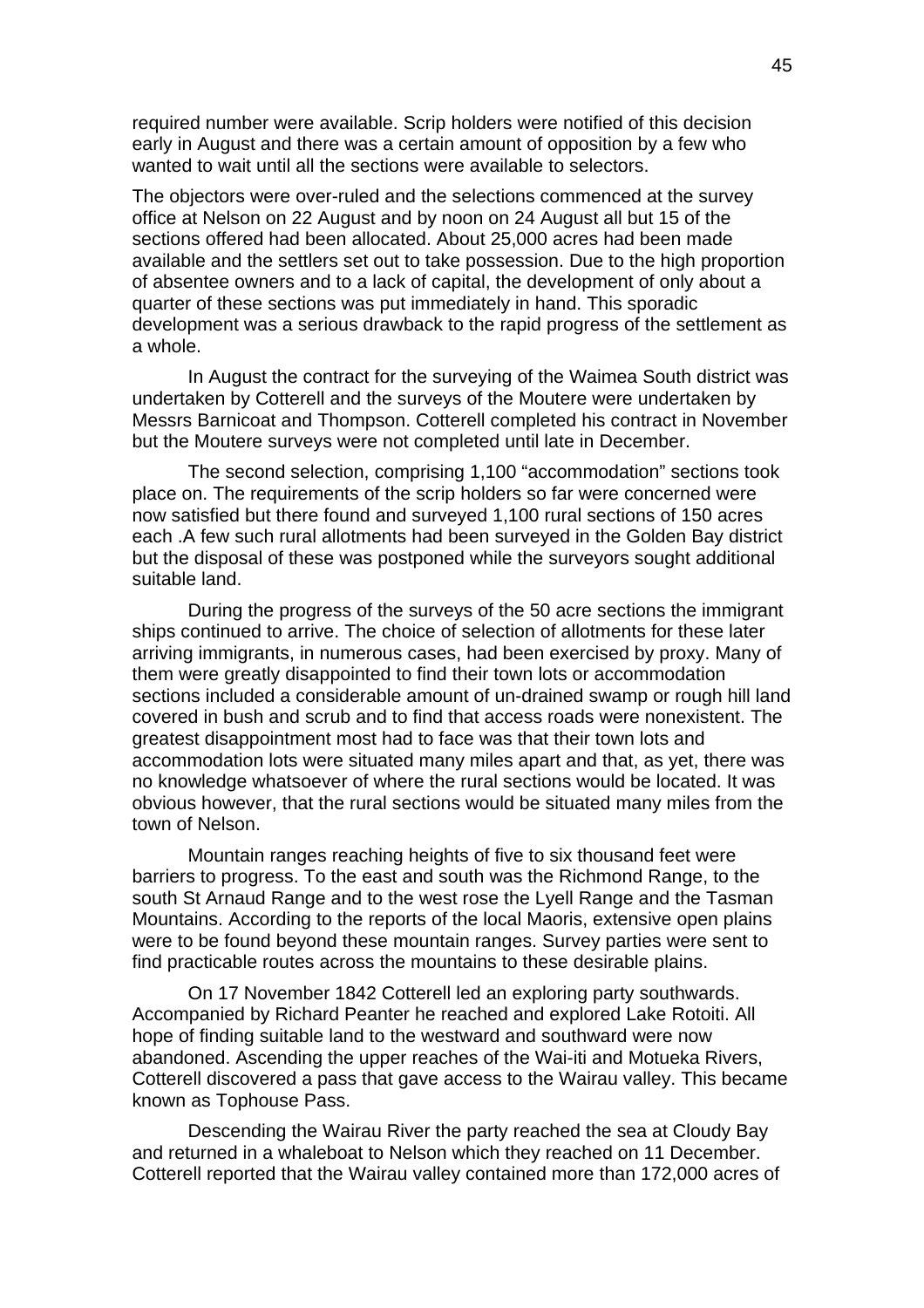which a great part was an extensive plain in good natural pasture immediately available for grazing and that the district was easily accessible to Nelson by sea. Tuckett traversed the valley in February 1843, and confirmed that the extent of land suitable for the rural sections was approximately 200,000 acres.

Captain Wakefield lost no time in requesting his brother, Colonel William Wakefield, as Principal Agent for the Company in New Zealand, to take steps to make the Wairau land available for the Nelson Settlement. The Colonel considered that the Wairau tract was part of the land included in his South Island purchases of 1839. Also it was specifically the land for which he had taken the trouble of purchasing for the Company the supposed interests of the widow of John Blenkinsop, who held deeds of an alleged sale of this land to her husband prior to 1839.

The Land Proclamation of 20 January 1840, made it imperative that before the Maori title could be fully extinguished and a Crown Grant issued to the Company, the Company should establish to the satisfaction of the Land Claims Commission the validity of its claims. As yet the Company a claims to the Nelson Settlement lands and to the Wairau valley had not been adjudicated by the Commission. The Company had taken the risk of proceeding with the Nelson Settlement at Tasman Bay only after consultation with those Maoris who were most likely to raise objections to its claims. In the case of the Wairau land no such consultation took place. Tuckett had returned to Nelson on 5 March and a few days later tenders were called for the surveying of the Wairau land. The two year term of engagement of the Company's staff surveyors had now terminated and they were not being re-engaged.

Most of the surveyors, including some of the staff men, went to look over the Wairau district with the object of tendering for contracts. Their presence was soon known to the Ngati Toa chiefs, Te Rauparaha and Rangihaeata, residents of Kapiti Island, who asserted that they were the principal owners of the Wairau and that it had not been included in the sale of South Island land to Colonel Wakefield. A party of Ngati Toa led by Rauparaha and Rangihaeata immediately went to Nelson and met Captain Wakefield, Tuckett and the Resident Magistrate, H. A. Thompson, and vigorously objected to the sending of the surveyors to the Wairau before ownership had been determined by the Land Claims Commission. The interviews held at the Survey office and at the Company's office were acrimonious and uncompromising. Rauparaha said that he would not allow the surveys to proceed while Rangihaeata stated even more vehemently that he would kill Cotterell if he caught him in the Wairau and that the surveyors would be removed forcibly if necessary. Captain Wakefield replied that if the surveyors were molested a strong force of constables would be sent to arrest the culprits. He also refused the request that the dispute be referred to Commissioner Spain.

Barnicoat in a whaleboat left Nelson for Cloudy Bay on 15 March and although pursued by Rauparaha managed to elude him and returned safely to Nelson on 29 March. A second deputation of Ngati Toa, residents of Cloudy Bay, arrived at Nelson on 17 March and again enjoined Captain Wakefield not to proceed with the surveys until the question of ownership had been finally decided by the Commission. This deputation also affirmed that the Wairau land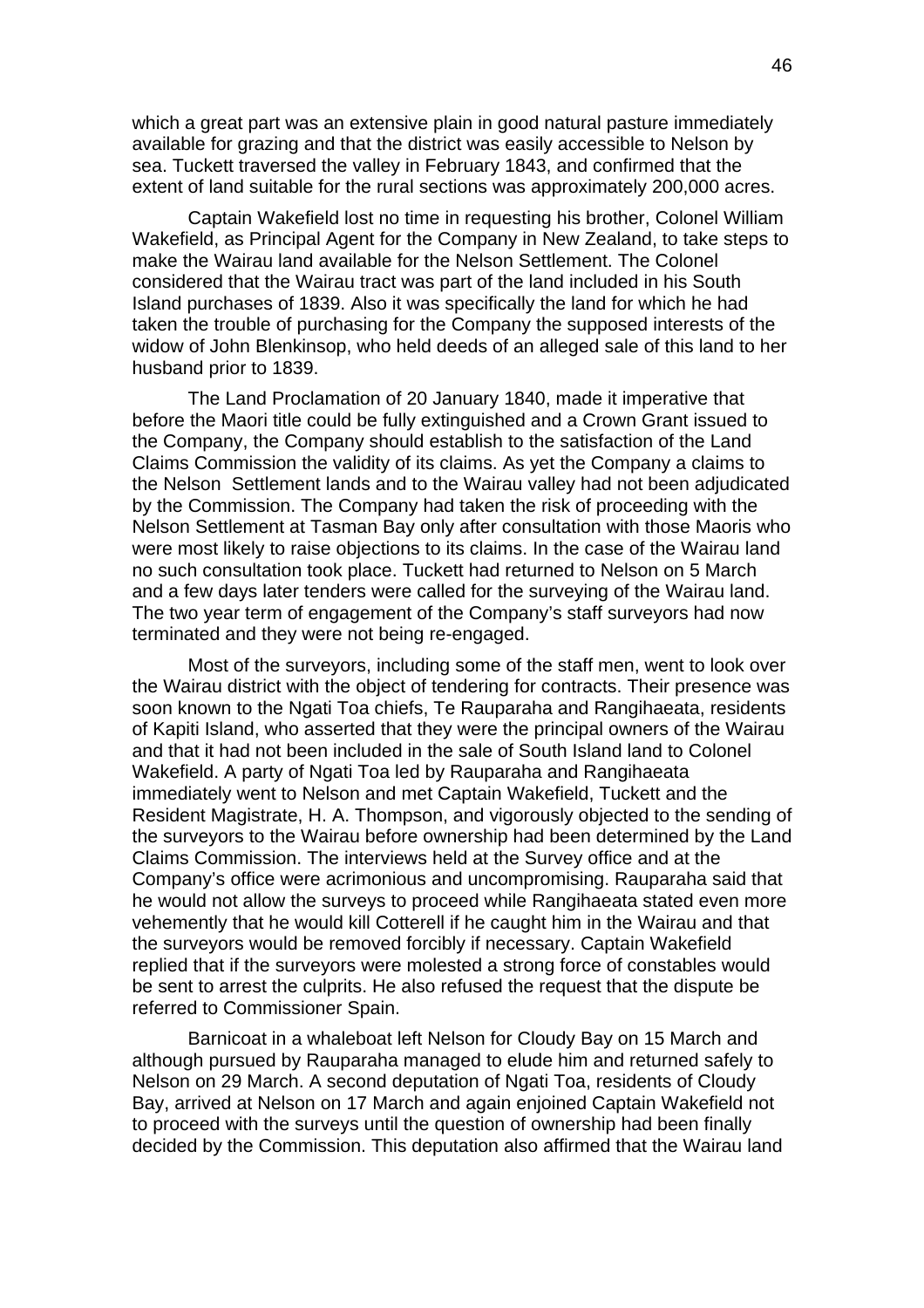had not been included in any sale and declined all offers of presents for their consent to permit the surveys to proceed.

Three survey parties aggregating 43 men set out by boat from Nelson for Cloudy Bay on 15 April. The contractors were Messrs Barnicoat and Thompson, in partnership, for the Marshlands district on the east side of the Wairau River, and S. Parkinson and J. S. Cotterell for a block each on the west side of the river. Their stormy reception by the local Maoris left them in no doubt that there was serious trouble ahead. During the ensuing weeks the Maoris did everything they could, short of personal violence, to prevent the work from proceeding. Cotterell left for Nelson on 2 May and informed Captain Wakefield of the state of affairs. He arrived back on 13 May with instructions that the surveyors should proceed as best they could without themselves provoking a breach of peace. They would be indemnified in the case of personal injury or damage to property and the Company would take steps to apprehend the offender. The survey work proceeded with some interruptions until the end of May.

The chiefs of the Ngati Toa sought out Commissioner Spain at his court at Porirua on 12 May and implored him to go at once to Cloudy Bay and settle the dispute or instruct that the surveys be discontinued until the question of ownership had been decided. He replied that he would not be available until after the June session of his court at Wellington and that meanwhile he wished the surveys to continue undisturbed. The chiefs then decided that, failing an injunction from Commissioner Spain, they would themselves stop the surveys but would do so without personal injury to the surveyors. They went in force to the Wairau and in turn rounded up each of the survey parties and conveyed them in canoes with all their personal gear, instruments and chattels to the pa at Cloudy Bay. In the process care was taken that none of the survey party received personal injury. In turn each party was dispatched by whaleboat to Nelson. The Maoris proceeded to destroy by burning all of the huts, ranging poles and pegs which were made of indigenous materials growing on the land and which they considered to be their own property.

Tuckett arrived on the scene on 3 June just as Cotterell's party, the first to go, were leaving for Nelson. The surveys were nearing completion and, in fact, Thompson had finished his contract and with his party had already returned to Nelson. Tuckett besought Te Rauparaha to permit the surveys to be completed but the Maoris, who considered that their ease would be prejudiced and they might lose their land, refused to accede to his request and he returned to Nelson on 11 June.

At Nelson, on 12 June, a bench of magistrates with L. A. Thompson, Resident Magistrate presiding, heard the depositions of Cotterell and others and considered what action should be taken against those who bad disrupted the surveys. The other members of the panel were Captain Wakefield, Captain Richard England (12 Regt.) and Alexander McDonald (bank manager) all of whom were Justices of the Peace. They decided that the only tenable course open to them was to lay a charge of arson against the accused. Thompson, who was only 28 years of age and of an irascible and somewhat irrational temperament, enlisted a force comprising some of the gentlemen, the few constables available, and impressed the services of about twenty of the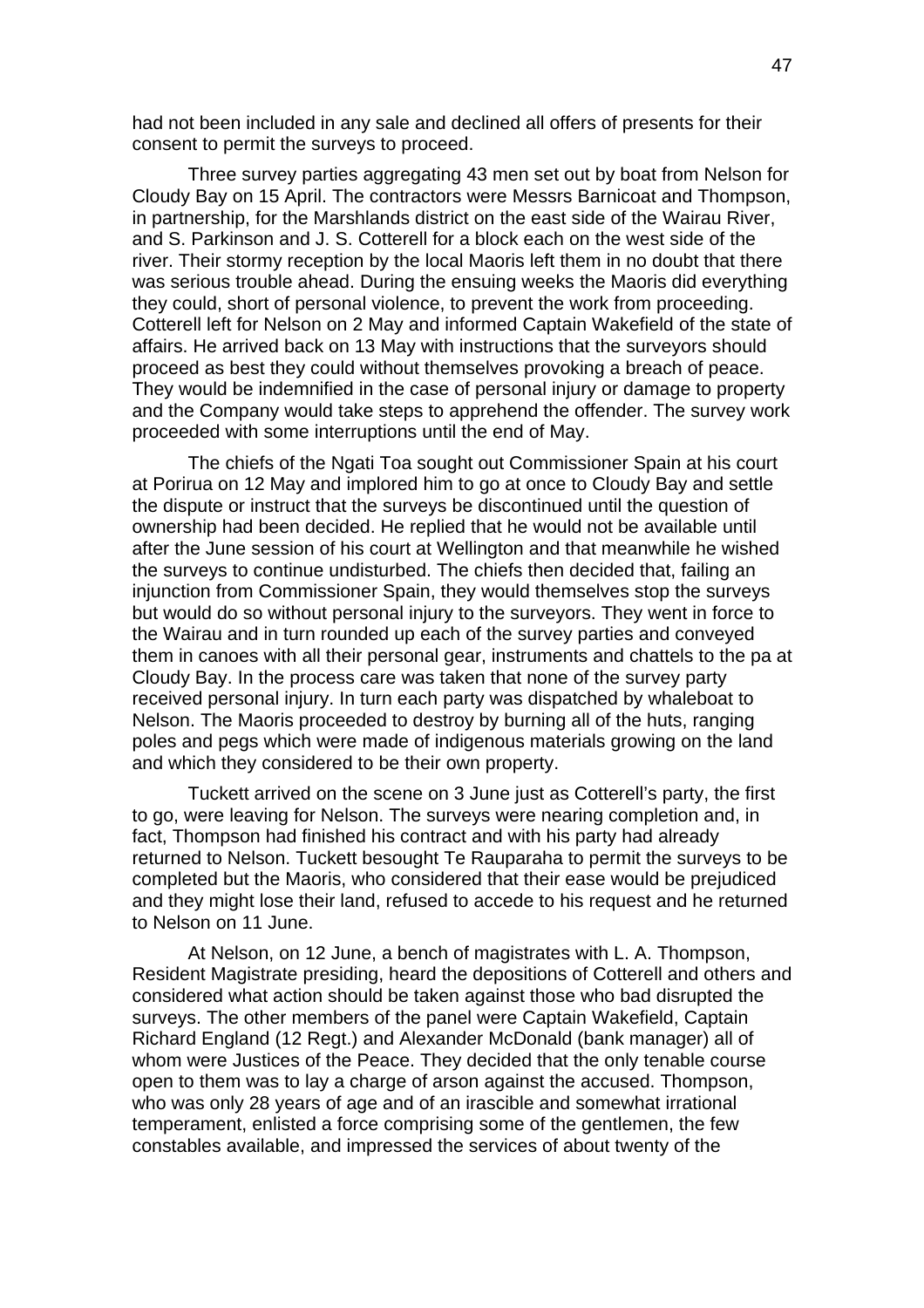Company's labourers, most of whom were sworn as special constables although some were reluctant to so act.

The intention was that the Maoris would be brought to submission merely by a show of force. On previous occasions such proceedings had been sufficient to overawe the Maoris. One such occasion had occurred less than seven months earlier when, on 17 November, Thompson, Captain Wakefield and J. S. Tytler, with an escort of about 25 of the Company's labourers as special constables armed with swords and cutlasses, set up a court at Takaka landing place to try the local chief, Puakawa. He was charged with destroying the lime kilns and some casks belonging to some Europeans who had commenced coal mining and lime burning on land the ownership of whish was disputed by the Maoris and of which the Land Claims Commission had yet to adjudicate. The Maoris had effectively stopped these operations by removing the property of the miners but without doing them any personal injury. Puakawa, who refused to appear before the court, was subjected to the great indignity of being hand-cuffed and hauled before the court. The Maoris, who resented this treatment of their chief, would have retaliated but for the presence of the armed constables. Thompson, who was in the unique position of holding both offices, as Police Magistrate and also Protector of Aborigines, considered he was letting the chief off lightly with a fine of only £1 and he extracted promises of future good behaviour from the Maoris. Thereafter the miners were unmolested but they earned the lasting resentment of the Maoris.

With this previous success in mind, Thompson and the leading settlers, with their escort of special constables, sailed for Cloudy Bay in the Government brig which conveniently happened to be at Nelson on a visit. On the way they met Tuckett's boat returning to Nelson and he and his party were taken aboard and obliged to go back to Cloudy Bay where they arrived on 15 June.

Next day the party assembled on shore and a variety of arms and accoutrements was issued from the Company's store. Included were 33 muskets of the old Tower variety, with flintlocks, many of which were almost useless. Most of the men had had no training in the use of firearms and were given little instruction before being actually faced with a situation in which their lives depended on such knowledge and experience. Those without firearms were issued with cutlasses excepting Tuckett and Cotterell who, being "Quakers", adhered to the tenets of the Society of Friends and carried no arms whatsoever. With the reinforcements from the survey parties the small force now numbered forty-nine and on 17 June the advance up the west bank of the Wairau River commenced. The first Maoris they met were a small body under an influential chief named Puaha. When he learned the nature of the mission he urgently advised Thompson to return to Port Underwood and promised to bring Rauparaha and Rangihaeata to confer with him there. Thompson insisted that the two chiefs were to be arrested and taken aboard the Government brig for trial. Before he left Puaha promised to inform Rauparaha and Rangihaeata of the nature of the mission and that he would advise them to submit to trial but he warned Thompson that it was most probable that the chiefs, on being confronted by an armed party, would naturally assume that an attack was about to be made upon them. Having noticed how well the Maori party was armed many of the Europeans now began to doubt the wisdom of going on to confront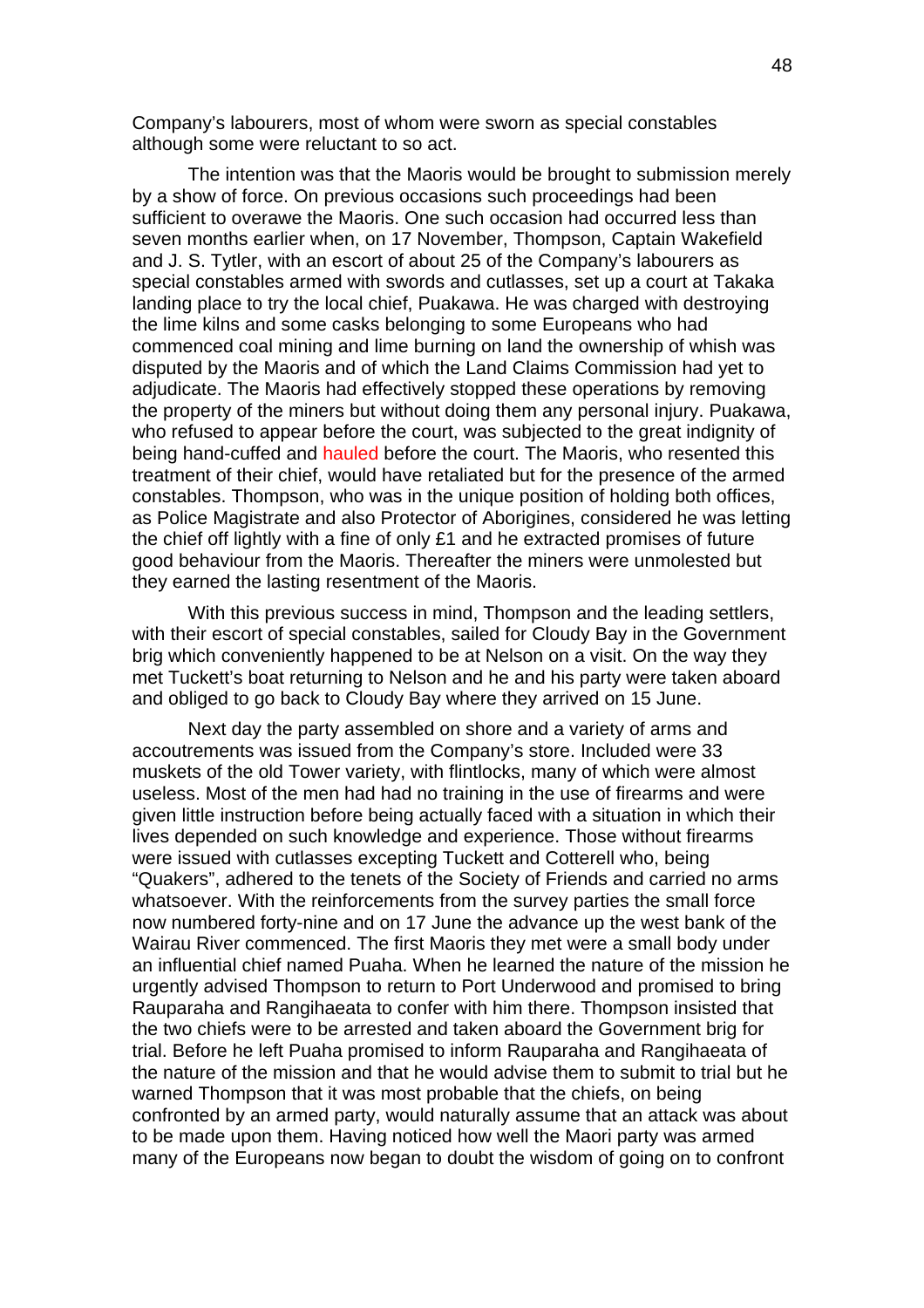Rauparaha and Rangihaeata and would have withdrawn but for Thompson's persistence.

That day, l7 June, the Nelson party found the Maori encampment on the right bank of the Tuamarina stream, a tributary of the Wairau river. There were at least eighty warriors, about half of whom carried firearms, and there were some women and children. Puaha and his followers, who were Christian converts, were also present and they were anxious to avert a conflict.

Thompson halted his men a short distance from the stream, which was too deep to ford, and ordered them to keep back and on no account to open fire unless ordered to do so. Divided into two parties, one under Captain England and the other under Mr Howard, an ex Navy man, they took up their positions facing the Maoris across the stream. Thompson and Captain Wakefield then crossed over in Puaha's canoe. They were accompanied by Tuckett and Cotterell - surveyors, W.R. Richardson - the editor of the Nelson Examiner W. B. Patchett -land agent, John Brooks -interpreter, and Thomas Maling-the chief constable.

Through the interpreter Thompson informed Rauparaha that he came in the name of the Queen to arrest the two chiefs on a charge of arson and that they were to accompany him to the Government brig where the trial would be held.

Rauparaha hotly repudiated the charge, maintaining that they had merely burnt some of their own property which was the product of their own land. He refused to attend any trial but said that if Mr Spain and Mr George Clarke, the Chief Protector of Aborigines had been present he, Te Rauparaha, would have consented to go and have the issue of ownership of the Wairau decided. Under existing circumstances he would remain where he was until that business was settled by Mr Spain.

Thompson then declared that the matter of arson did not concern Mr Spain, nor did it concern the question of ownership. The destruction of Cotterell's whare was the matter at issue. The Maoris refused to believe that an armed party would come all the way from Nelson over such a trivial matter and were convinced that it was the land dispute that brought them there.

The debate became acrimonious and tempers frayed. Puaha tried to intercede but was roughly told by Thompson not to interfere. The latter then ordered Rauparaha to submit to arrest or be compelled to do so. He ordered the handcuffs to be produced. Both sides were now shouting angrily and some of Thompson's companions implored him to be cautious, while a group of Maoris took up a defensive attitude. Te Rangihaeata became defiant and declared that he was on his own land and that on no occasion had he gone to England to interfere with Englishmen. Impetuously Thompson thereupon ordered Captain England to bring his men forward. To assist them Captain Wakefield placed Puaha's canoe across the stream. Several had crossed when a shot was fired which was immediately followed by a volley from both sides. At the subsequent enquiry it was not definitely established who fired the first shot but the weight of evidence was that it was an accidental discharge of one of the Englishmen's muskets.

Several on each side fell at the first volley but it was soon evident that the Maoris held a decided advantage. The war hardened warriors were more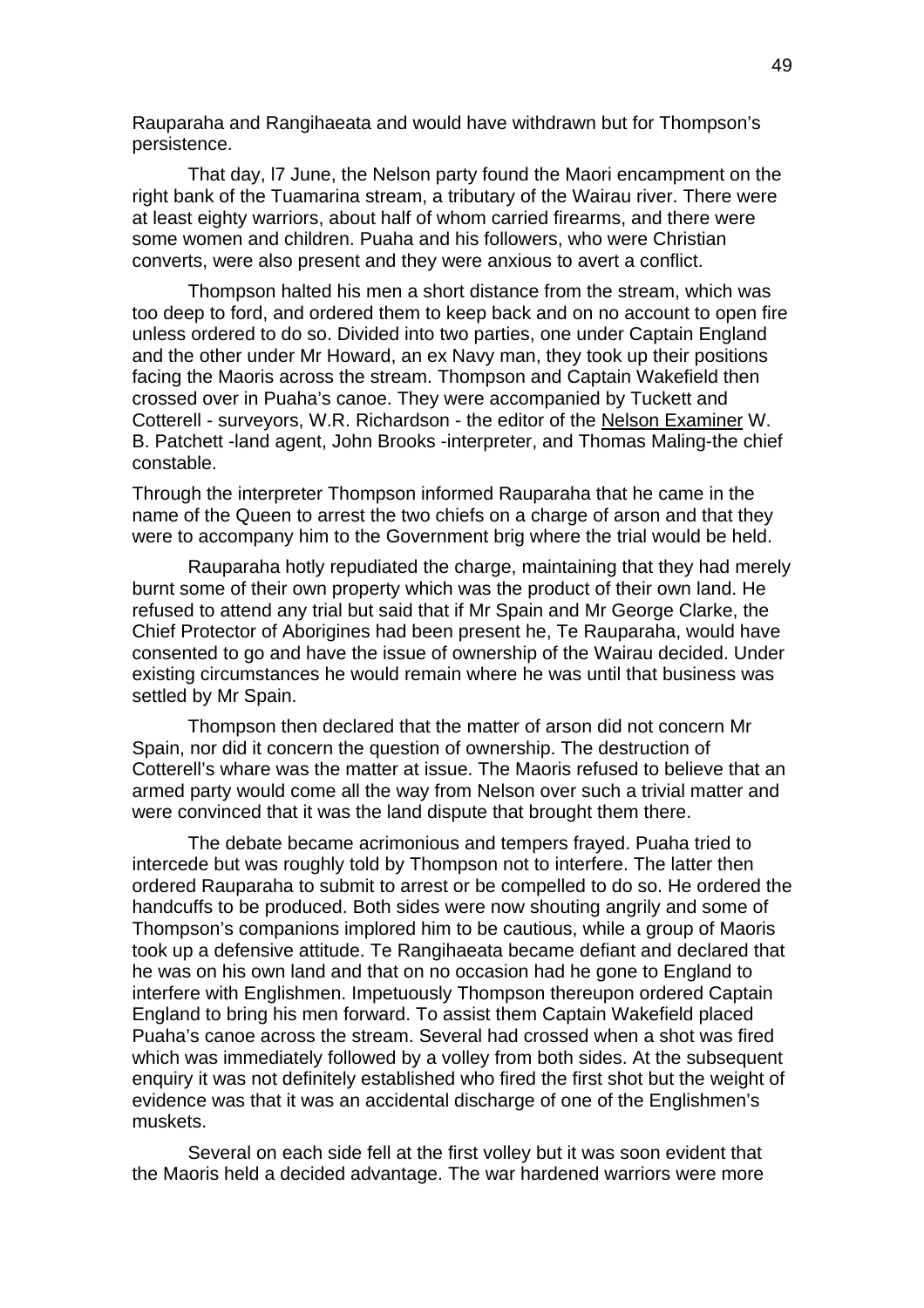than a match for the untrained Europeans who were in an exposed position and were being fired on by unseen enemies who made the best use of the available cover. In the retreat a group of twelve, including Thompson and Captain Wakefield, were separated from their companions. Realising the hopelessness of their position Captain Wakefield advised surrender and they raised a flag of truce and laid down their arms. Unfortunately for them one of the first Maoris to be killed was Te Rongo, the daughter of Rauparaha and wife of Rangihaeata, and the latter, invoking all of the doctrines of ancient Maoridom, insisted on immediate retribution and would not be restrained by his companions. All of the twelve were tomahawked, most of them by the hand of Rangihaeata.

The rest of the Europeans, after a running fight, made their way back to Cloudy Bay and Nelson in scattered groups, most of them being nearly a fortnight on the way with almost nothing to eat and suffering severe hardships.

The European dead numbered 22, of whom twelve were massacred after capture and the others were either shot down or died of wounds when trying to escape.

Those who died were:-

Massacred:- Captain Arthur Wakefield. R. N., Henry Augustus Thompson,

George Ryecroft Richardson, Captain Richard England, 12 Regt,

John Coster, Ely Cropper, James Howard, R. N., William Gardiner, James

McGregor, Thomas Pay, John Brooks, and John Sylvanus Cotterell (surveyor).

Shot and killed during the affray or died of wounds:- Henry Bumforth,

Thomas Maling, William Northam, William Bennett Patchett, Isaac Smith,

Edward Stokes, Thomas Tyrrell, and three survey hands, John Burton,

William Clanzie, and Thomas Ratcliffe.

Wounded who escaped:- Robert Crawford, Bernard Gapper, James Henry

Smith, and two survey hands, John Bumford and Richard Burnett. Those who escaped unwounded were three surveyors - Messrs Frederick Tuckett, John Wallis Barnicoat, and Eugene Bellairs - nine survey hands, Messrs William Chamberlain, James Grant, Thomas Hannam, John Miller, Joseph Morgan, William Morrison, Richard Peanter, Henry Richardson, and Henry Wray - and nine others, Messrs William Burt (or Bird) James Fergusson, John Gay, Samuel Goddard, John Kidson, William Maunsell, John Noden, Abraham Vollard and Richard Warner. The Wairau affair caused great alarm in the scattered settlements throughout New Zealand and was a serious setback to the New Zealand Company. After considering all the circumstances, the official enquiry that was instituted by the Acting Governor, Lieutenant Shortland, decided against taking any punitive action. It was considered that the Maoris had acted under extreme provocation at having indicated their willingness to have the cause of the dispute decided by a properly constituted authority. This view was also maintained by the new Governor, Captain Fitzroy, after his arrival in New Zealand in December. In any case had the decision been to the contrary, the Government, through lack of a sufficient military presence or any other means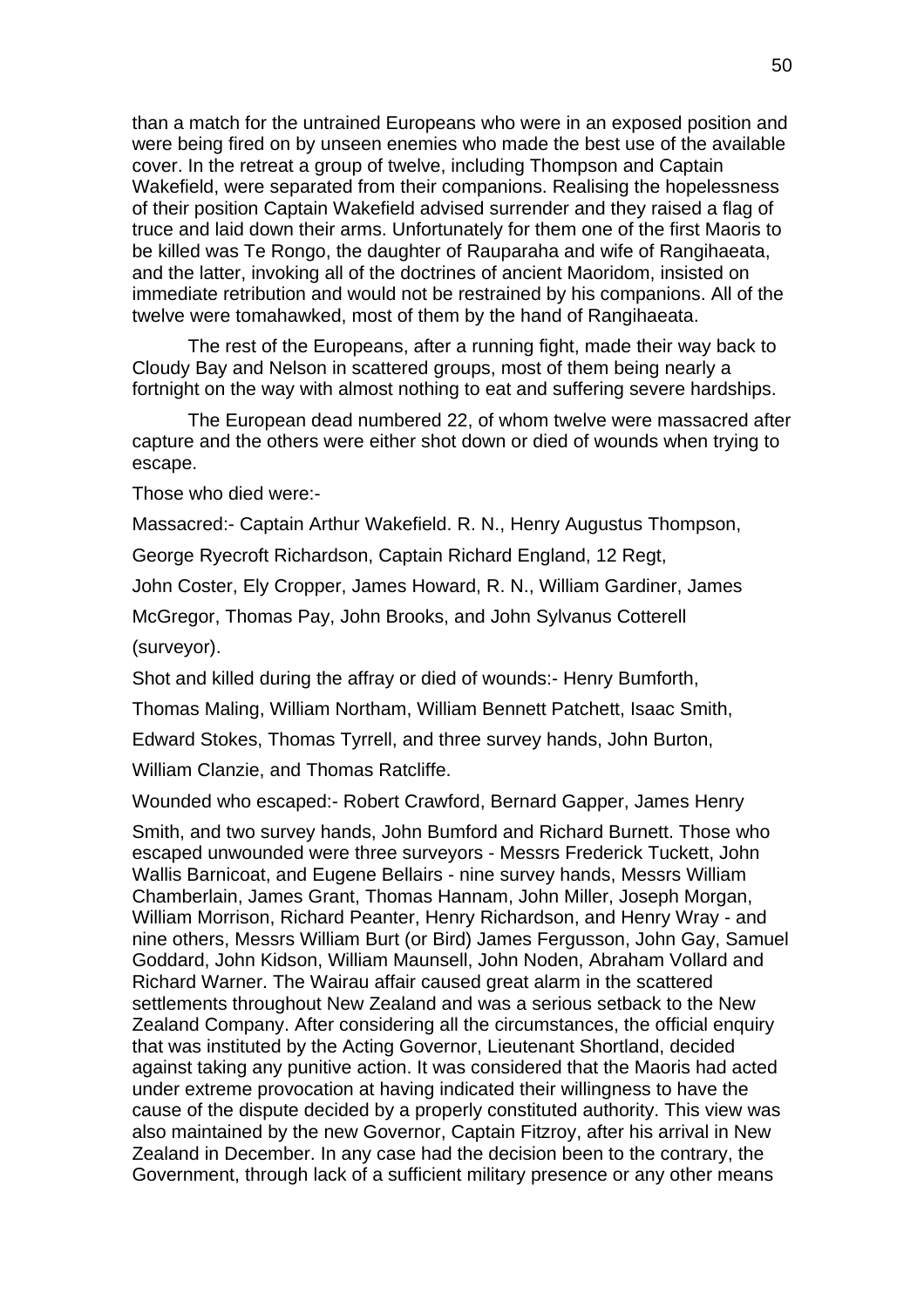of imposing its will, was not in a position to safeguard the scattered settlements if a general uprising of the dissident tribes, which was a distinct possibility, had occurred. As it was, during the ensuing twelve months, several incidents of aggression on the part of the Maoris occurred at the Bay of Islands and in the vicinity of the Wellington settlement. The Government had to send for British troops who were brought to New Zealand to protect the settlements and quell the incipient rebellion.

Nelson suffered a staggering blow; not only had the community lost its leading men but a number of the colonists, having already waited interminably for the land they had purchased, and despairing of any possibility of an early settlement, took the earliest opportunity of shipping to Australia or elsewhere where the prospects seemed brighter. Any expectations that the Wairau land would soon become available for the rural sections were dashed when, in August, Parkinson on his own initiative, in the hope of completing his survey

contract, went to the Wairau without the consent of the Company which had given the Government its assurances that the surveys would not be completed. Again the Maoris objected and would not permit the work to proceed. The Company would not go to his assistance and he was ordered to withdraw. The district then remained almost uninhabited.

No less disastrous to the Company's affairs was the effect of the news of Wairau in England where prospective emigrants were dissuaded from going to New Zealand. Although three years had elapsed since the beginning of settlement in Nelson the Company had yet to provide the rural sections necessary to fulfil its obligations to the colonists. The Company was not in a position to allocate land in its other settlements for the benefit of the Nelson colonists and its colonising activities had to be suspended until, with the help of the Government, it was able to make headway against its difficulties.

It was not until August 1844 that William Spain arrived at Nelson to investigate the Company's claims in that district. To ensure more amicable relations between the Maoris and the settlers Colonel Wakefield now paid to the local Maoris a further £800 which, together with the sums previously paid by Captain Wakefield and the reserves to be set aside for the Maori vendors, was more than sufficient to satisfy Commissioner Spain that the Company's claim to the Nelson land was equitable. The blocks at Wakatu, Moutere, Waimea, Motueka and Golden Bay were awarded to the Company and a Crown Grant for 151,000 acres was issued. At this time however, the Company did not press for an investigation of its Wairau claims.

Captain George Grey who, in November 1845, succeeded Captain Fitzroy as Governor, solved the Wairau problem by purchasing for the Crown a large tract embracing the Wairau valley and the surrounding hill country and selling to the Company the land it needed to fulfil its obligations. The Surveyor General, C. W. Ligar, arrived at Nelson in February 1847, and with William Fox, the Company's agent, went to the Wairau via Top House. After his inspection he recommended the purchase by the Crown of 320,000 acres. The sale was negotiated with the Ngatitoa owners and the deed of sale was signed at Wellington by all of the leading chiefs except Rauparaha, who was held in captivity by the Government as a precaution against subversive activities, and also Rangihaeata who was a fugitive hiding in the forest where, with his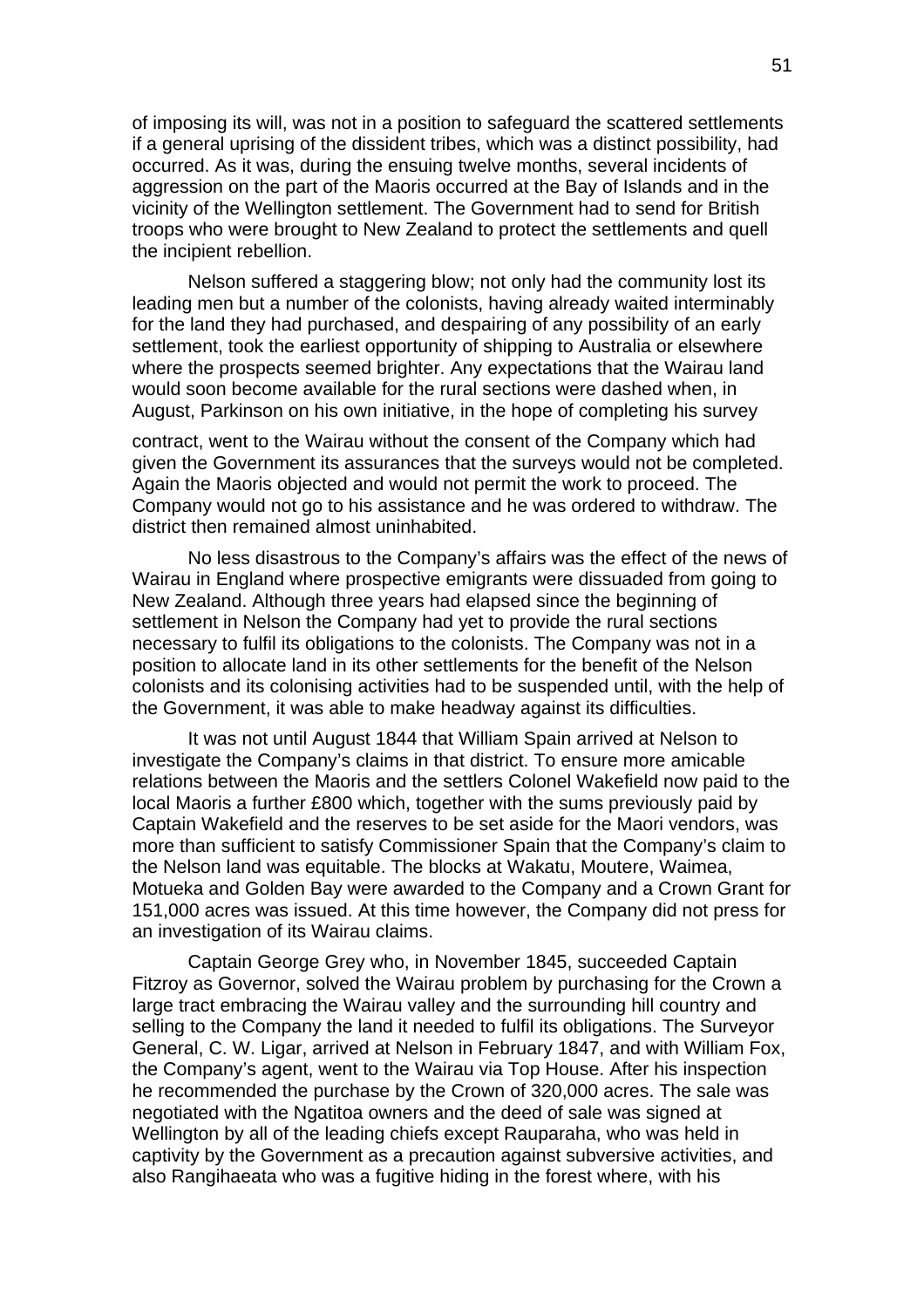followers, he had been driven by the British troops who had been brought in to quell the rebellion in the Wellington district.

Sufficient of the Wairau land was sold to the Company to provide the rural sections it needed and the balance was retained by the Crown to provide Native Reserves and other purposes. A fresh Crown Grant was issued to the Company in 1848 to include the Wairau lands with those previously awarded by Commissioner Spain in the Nelson district.

Immediately after the Wairau debacle the responsibility of managing the Company' a affairs at Nelson had fallen on Frederick Tuckett whose duties as Principal Surveyor were then combined with those of Local Agent. He found it a thankless task, particularly as he was immediately beset by labour troubles. Owing to the considerable speculative element in the Company's land sales procedures, whereby the majority of the purchasers of land orders had remained in Great Britain while the management of their Nelson properties was placed in the hands of agents who represented them in New Zealand, the immigrant labourers greatly outnumbered the resident land holders. Because the rural sections were not yet available, the agricultural work for which the labourers had been brought to Nelson was as yet very limited and the Company was obliged to employ most of them on public works for which, owing to the unforeseen circumstances, its financial resources were insufficient. The men were paid a pittance, barely at sustenance level, and hence the labour troubles. The maintenance of such a large labour force for such a length of time had not been anticipated and the Company was soon in financial difficulties and in 1844 had to suspend operations. William Fox became its agent at Nelson and Frederick Tuckett was released to undertake the task of selecting a suitable site for the Scottish Free Church settlement which was being organised in Scotland under the aegis of the New Zealand Company. Samuel Stephens replaced Tuckett as Principal Surveyor.

The Nelson surveyors had not been idle, for the search for suitable agricultural land still went on. They again turned to the south and west, having been told by the local Maoris that suitable tracts were to be found beyond the ranges.

Some more rural allotments were laid out on the indifferent agricultural land lying beyond the existing accommodation sections. By this time a number of the disappointed settlers had left Nelson and the survey staff had been reduced by the departure of some of the surveyors and Improvers. Surveys were conducted in the Moutere district by Barnicoat and Brunner, in the Upper Motueka Valley by Davison and Boys and at Golden Bay by Budge and Watts. By August 800 of the required 1,100 rural sections had been laid out and this left a further 45,000 acres of good agricultural land still to be found. The connecting road lines had been surveyed and several miles of road bad been formed as part of the Company's programme of relief works.

As an incentive to explorers the Company offered bonus payments for the discovery of suitable tracts of land or a more practicable route over the mountains to the Wairau plains. Acting on persistent statements by the local Maoris that vast plains lay beyond the mountains, attention was again turned southwards and westwards from the Nelson settlement. In August 1843 Thomas Brunner, a young improver in Samuel Stephens' survey party in the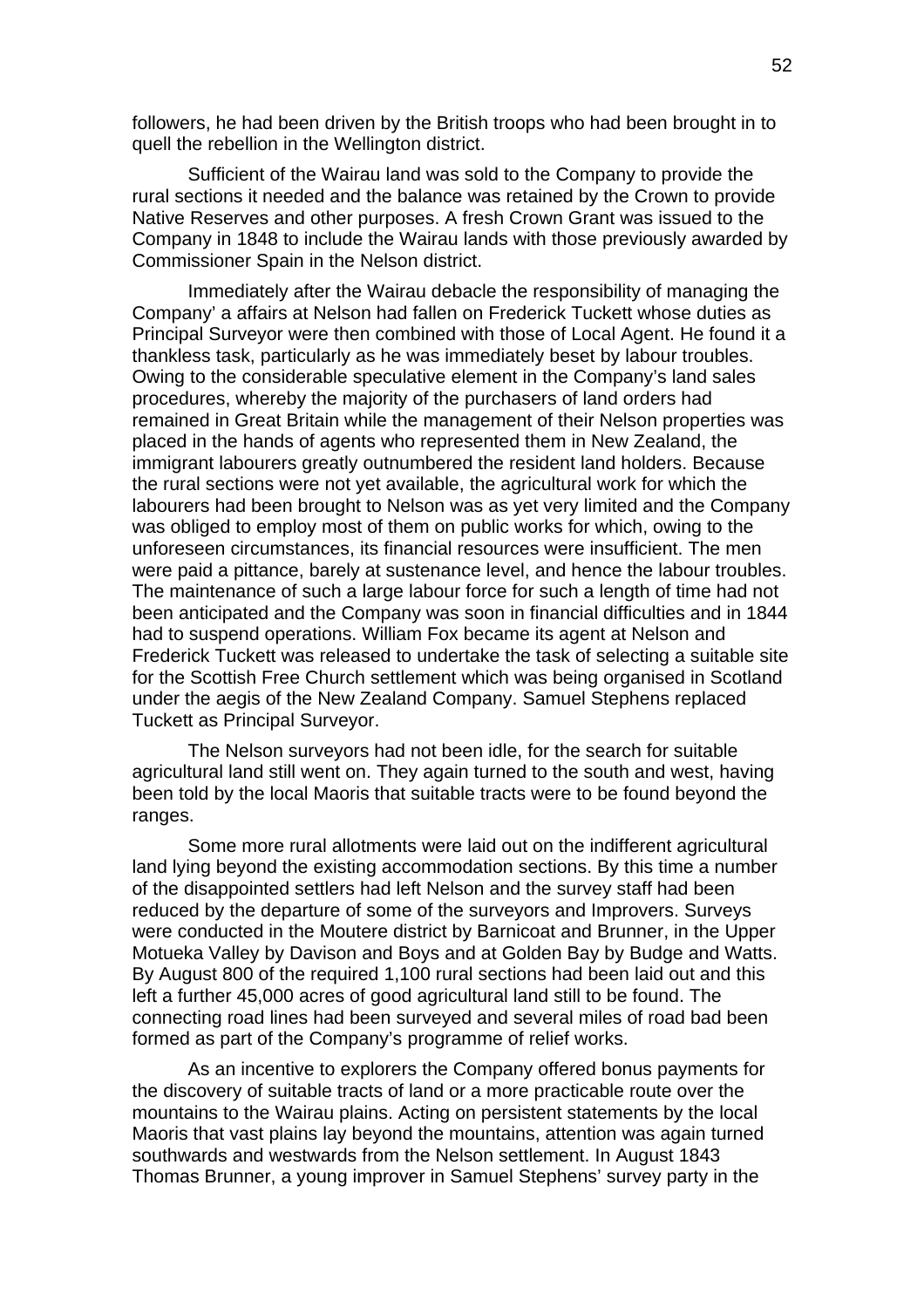Motueka district, traversed the Motupiko river to its source near Lake Rotoiti, only to discover that it led to the Wairau pass already explored by Cotterell.

In November the surveyors, Samuel Parkinson and Charles James Drake, discovered the Maungatapu route to the Pelorus River. In January 1844 Drake, with a party which included W. Bishop and C.F. Watts, again crossed the Maungatapu and went down the Pelorus River to the Sound and then went up the Kaituna River to within a short distance of the Wairau River. This new route, although much more difficult, became an alternative to the longer Tophouse route.

Invariably the Nelson explorers were faced with what was literally uphill work, finding a way through and over the mountains that beset the settlement. The scope of each expedition was limited by the amount of food that the men could carry on their backs as it was rarely possible to use horses in the trackless forest and scrub that clothed the land they had to traverse, and the country they explored was virtually uninhabited.

After his return from England, where he had been sent to convey to the Company's directors first hand information about developments in New Zealand, Charles Heaphy became one of the most active of the explorers. He had strongly advocated that more attention should be given to exploration and mapping before further settlement projects were undertaken by the Company in New Zealand.

On 8 November 1843, accompanied by a fellow surveyor J. S. Spooner and a small party, Heaphy set out with the intention of exploring the terrain lying between Lake Rotoiti and the west coast. From the Lake they followed the course of the Kawatiri (Upper Buller) River and had covered no great distance when they met J.C. Boys and his survey party who had explored southwards from the survey base at Motueka. Combining forces they continued down the Buller river and it soon became evident, after they had passed through a steep gorge which they named 'the Devil's Grip', that further search in that direction was in vain.

As opportunity offered further expeditions were arranged, mainly on an unofficial basis owing to the Company's drastic retrenchment of its survey staff after the expiration of the two year term of contract of the professional men. Heaphy made several less extensive expeditions during 1844, visiting the ranges above Takaka and Riwaka and beyond the Aorere valley. Also he investigated some of the country lying between Nelson and the Marlborough Sounds. On 5 March 1845, accompanied by Charles Christie, Heaphy again tried to penetrate the country beyond Lake Rotoiti but floods caused them to turn eastwards and explore the ranges in that direction. On their provisions running out they returned to Nelson which they reached on 20 March. In February the following year Heaphy returned to the attack determined to find the large lake (Rotoroa) to the west of Rotoiti and from there seek the elusive "extensive plains". On this expedition he was accompanied by Thomas Brunner and the Company's local agent William Fox. They had with them a Maori guide named Kehu who had been with Brunner' on his earlier expeditions. Leaving Nelson on 2 February they succeeded in reaching Rotoroa on the 11th and the fortuitous discovery of a Maori canoe enabled them to pleasantly explore the lake on the 12th. On the 13th they resumed their travels on foot, leaving the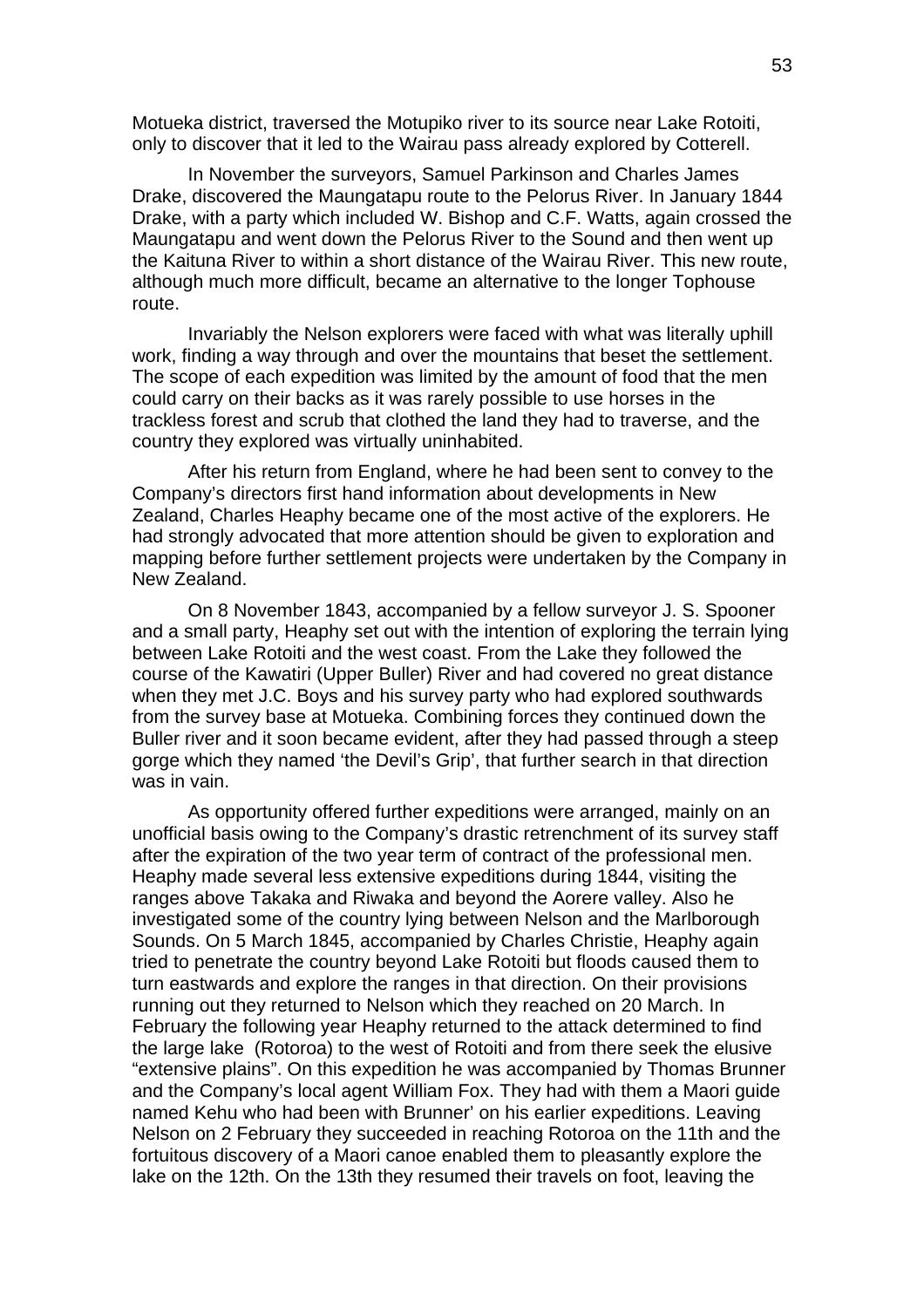lake and crossing over a pass that led to the head of the northern branch of the Tutaki river. Travelling down the river bed they reached the junction with the Buller river and on the 18th discovered the open country of the Matakitaki valley. The following day they reached a point where the Buller again became confined in a narrow gorge surrounded by high mountainous bush clad country. Shortage of provisions prevented them from continuing and they made their way back to Nelson which they reached on 1 March.

Encouraged by their discovery of promising country in the Matakitaki valley, Heaphy and Brunner decided that on their next expedition they would explore the west coast from Cape Farewell to the mouth of the Buller River. At that time very little was known about the coast which was uninhabited except for a few Maoris at Arahura.

Heaphy, Brunner and Kehu the Maori guide, set out from Nelson on 17 March 1846, and by the 24th had reached Pakawau near the western end of Massacre (Golden) Bay. Despite bad weather Heaphy walked to Cape Farewell on the 26th and on his return to the pa at Pakawau another Maori named Etau, who had some knowledge of the district they were about to traverse, was engaged as an additional porter and guide. During the journey southwards along the coast from Whanganui Inlet they traversed an extremely rugged shoreline and only by the construction of rafts were they able to cross three major rivers; the Karamea, the Buller and the Grey; and there were numerous lesser streams, dangerous in times of flood, that they had to ford. The food supplies with which they had set out were soon exhausted and for the greater part of the expedition they had to support themselves with whatever they could obtain in the bush, swamp, river or sea beach. The Maoris were excellent foragers, adept at snaring birds and catching fish, and knew where to seek and how to obtain shell fish and crustacea and which were the edible plants to be found in the bush and swamp.

Owing to the very inclement weather and having to live off the land, their progress was very slow. They reached the mouth of the Buller on 30 April and nineteen days later came to the small Maori kainga at Kararoa. There they stayed for two days recuperating on good cooked food after a period of semi starvation. On 27 May they reached the mouth of the Arahura River, the southernmost limit of their journey. The return journey, in the depth of winter, was even more arduous. The severe weather and the lack of sufficient food and a suitable diet brought on attacks of dysentery. Reaching Whanganui Inlet, and adequate food supplies, at the beginning of August, they arrived back at Nelson on the 18th, exactly five months after they had set out.

Despite the disappointing reports on the nature of the country they had seen their exertions were highly commended. Their material rewards however, were practically nil. At the time Brunner, aged 25 years, and Heaphy, aged 24 years, were no longer in the employment of the New Zealand Company. With the majority of the survey staff they had been dismissed as soon as the contract term of engagement had expired. The Company was suffering severe financial straits. William Fox, the Company's agent, in forwarding to Colonel Wakefield the reports of the expedition and the map showing the physical features the explorers had named, said, "I have thought it a proper memorial to their exertions to affix their own (names) to two of the rivers (the Whakapoai which I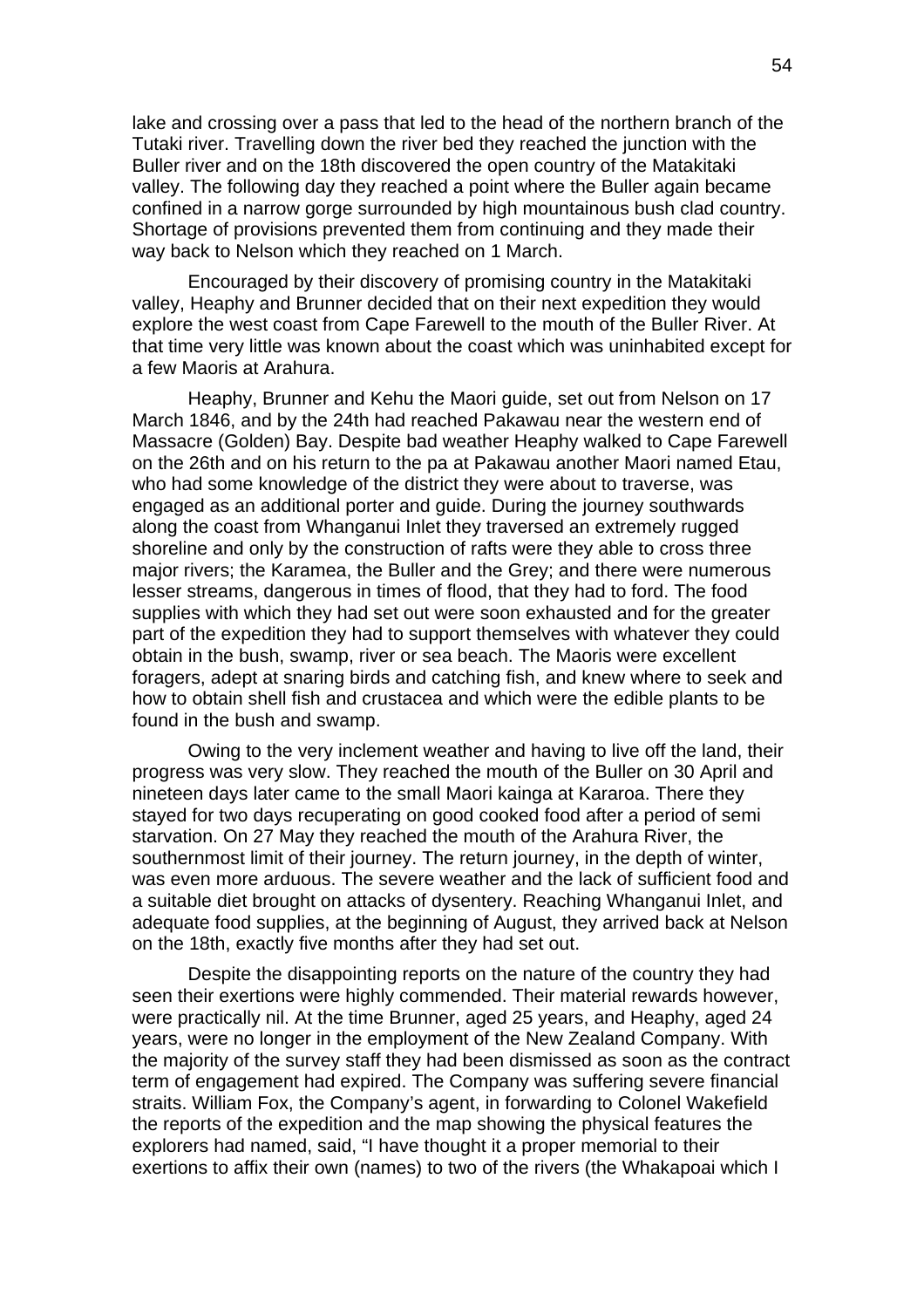have named the 'Heaphy' and the Arahura, the furthest limit of their journey, the 'Brunner'

Brunner and Heaphy had learned a great deal about the interior of the island from the Maoris and of the existence of a pass over the Southern Alps that led to the extensive plains to the eastwards and to Port Cooper (Lyttelton Harbour). Brunner was determined to learn more about the country and decided to complete the traverse of the Buller River from the point on the Maruia tributary which he had reached, in company with Fox and Heaphy during their earlier expedition. He proposed then to explore the coast from the mouth of the Buller to Milford Haven (Sound), and then return to the mouth of the Taramakau River which he would follow up to its source near which was to be found the pass that led to the plains and Port Cooper.

To equip this expedition William Fox advanced the sum of £30. Brunner' s companions were) his faithful henchman Kehu, who this time was accompanied by his wife, and another Maori, Pikiwati, whose wife also joined the party. Pikiwati had previously been a companion of J. S. Cotterell on his exploring expeditions.

On 3 December 1846 the party set out from Nelson on what has come to be recognised ed as New Zealand's most famous journey of exploration. Brunner's journal recounts the almost incredible hardships they had to endure and overcome in very rugged country clothed in the densest of rain forest, intersected by fast flowing rivers, and subjected to an intensely rainy climate with periods of severe storms.

Once again progress was slow, dictated by the weather and the necessity to hunt for food. Delayed by foul weather and bouts of illness brought on by an inadequate diet, the party reached the Maruia and struggled down the Buller Gorge in the beginning of winter. Sometimes being able to construct a raft, but usually having to ford or swim the swollen rivers, they were perpetually wet and hungry. Food was so scarce that Brunner was induced to kill his dog Rover for the sustenance of the party. The unpleasant conditions occasionally brought on ill temper and wrangling among his Maori companions and was the cause of further delays. The coast was not reached until the end of April and in July the party reached the Taramakau River where food and shelter were available from the local Maoris. On his companions refusing to continue the journey during the winter months, Brunner had of necessity to remain at Taramakau until 12 October when the journey was resumed. On 19 November Brunner had a severe fall while attempting to pass around the rocky shoreline at the foot of Tititera Head. He suffered a crushed foot and sprained ankle that detained him in the vicinity for several days. He decided to turn homewards but it was not until 11 December that he was able to set out. He abandoned the idea of crossing the Island to Port Cooper and decided to travel up the Mawhera (Grey) River on the return journey to Nelson.

Hampered by Brunner's lameness the party slowly made its way back to the Mawhera (Grey) River where the Christmas season was observed with the local Maoris. Some days were spent in the locality recuperating and preparing for the journey up the river. Four canoes were available and on 26 January 1848 a start was made. The following day a large tributary, the Kotukuwakaho, (Arnold) was reached and a diversion of several days duration was made while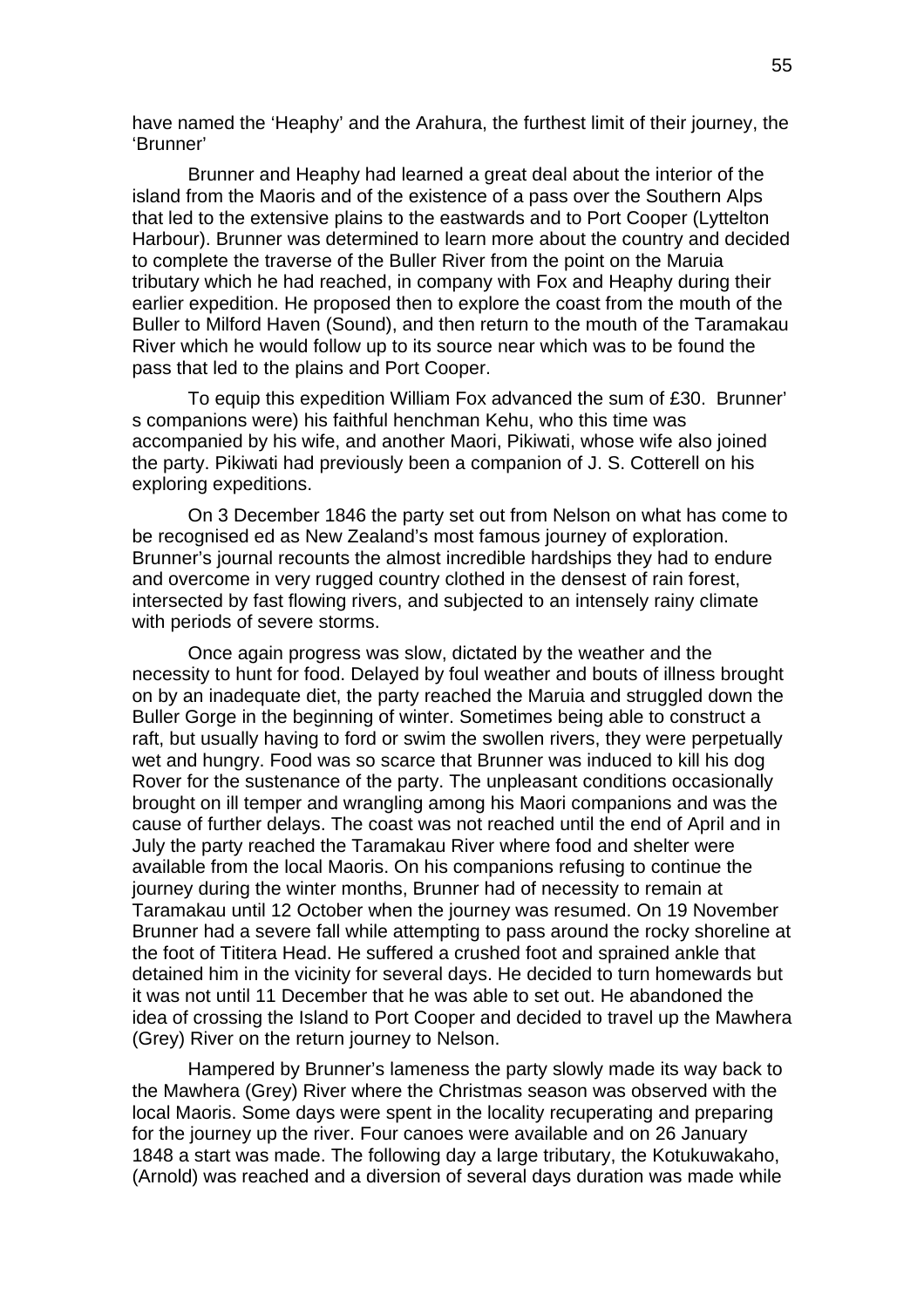this was explored. They passed through a large lake (Lake Brunner) before returning to the Mawhera on 31 January. Brunner discovered an extensive coalfield in this district. From there the Mawhera Maoris returned to their homes leaving one of their number to guide Brunner's party up the river and later to return the canoe to Mawhera. The junction of the Arahura was reached on 2 February but the party was detained by bad weather and their guide left them. The rest of the journey was to be made on foot. From time to time, while his companions were engaged in foraging, Brunner was able to do some exploring of the adjacent country. Occasionally they came across tracts of open country but for the main part the land was covered in dense trackless forest and the travellers had no alternative to m their way up the river beds. The rainfall was frequent a sometimes torrential and there were few really fine days.

Brunner's supply of clothing and footwear was almost depleted and he was reduced to using flax (phormium tenax) sandals made in a few minutes from that fairly prevalent plant. His feet became hardened and he covered many miles of the latter stages of the journey barefooted.

Each night they had to build a rough shelter from the rain where they could light a fire and dry their clothing which was wet from the continual fording and swimming of the river and from the constant dripping from the trees in the dense sunless forest. At times, owing to the scarcity of birds and fish, they were reduced to subsisting on the rather unpalatable fern-root.

The party journeyed up the Mawhera to the junction with the Mawheraiti which they ascended to its source and then crossed over the divide to the Inangahua River which they followed down to its confluence with the Buller. The country they had traversed was trackless and rugged. Pikiwati was troubled with lameness and on 15 April Brunner was stricken with paralysis down one side and could not move for several days. In the belief that Brunner would not recover, Pikiwati and his wife went on their way leaving the loyal Kehu and his wife to look after the unfortunate invalid. A week later when he could manage to stand on one leg, Brunner made a determined effort with the aid of his two companions, to resume the journey. On 25 April they overtook Pikiwati and his wife who had been denuding the country of all ground birds before them. The following day they reached the familiar country at the Maruia. During the ensuing weeks the weather was bad, including falls of snow, and the party was delayed by Brunner's illness. Working their way through the rugged Buller gorge they found the ascent

much more difficult than had been the downward journey when they could use rafts.

At length, on 15 June, they reached the old survey station on the Motupiko River and that night reached civilisation in the shape of a shepherd's hut on Edward Stafford's sheep run at the Motupiko - Motueka junction.

This long and arduous expedition produced little of value for the Nelson settlement agriculturalists and did not discover the promised land, but much had been learned about the remoter regions and some useful coal measures had been found. The hardships he had under gone had permanently impaired Brunner' a health and probably shortened his life. His report concluded with the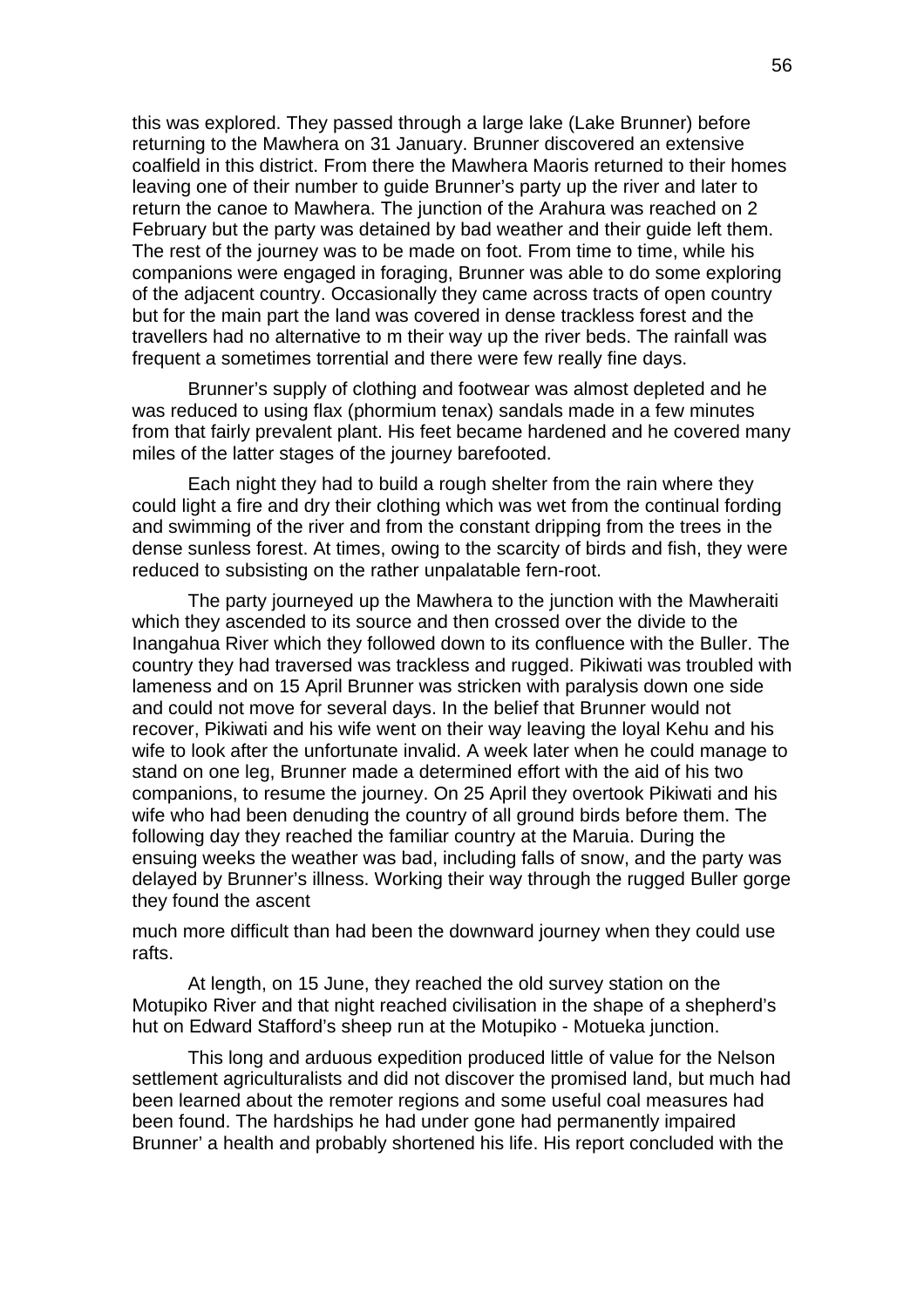eloquent words - "but to Kehu I owe my life - he is a faithful and attached servant".

The material rewards to the explorers were again parsimonious. The Company subscribed £25 towards a public testimonial which was augmented, mainly by a small flock of sheep donated by his fellow settlers. Kehu and Pikiwati received the equivalent of £9 each.

Although settlement of the Wairau lands had been suspended pending negotiations with the Maori claimants, the surveyors continued the search for a better route from Nelson through the intervening mountain ranges. Cyrus Goulter, with two companions, explored the watershed between the Motueka and Wairoa valleys in March 1846 and what he saw on that occasion encouraged him to make a further expedition a year later when, with his fellow surveyor Joseph Ward, and Henry Redwood, Ward's pass was discovered.

Following the Company's purchase of Crown land in 1847, William Budge proceeded to lay out the rural allotments (150 acre allotments) in the Awatere and Wairau valleys for the Company's claimants, some 34,219 acres being allotted to the various purchasers by 31 March 1848.

By Proclamation dated 10 March 1848, pursuant to the New Zealand Constitution Act of 1846, New Zealand was divided into two provinces, New Ulster and New Munster. As a result the Nelson settlement, situated within the New Munster province, was given a measure of local government and a status similar to that enjoyed by the Wellington settlement, when Major Matthew Richmond was appointed Superintendent, with limited powers, to administer the Nelson district. The surveying of the Crown lands in the province was now the function of the Government while the New Zealand Company was still responsible for surveys of the lands for which it had obtained a Crown Grant.

In November 1848 Thomas Brunner was sent by the Government to examine all of the known overland routes between Nelson and the Wairau and to make sure that no practicable alternative had been overlooked. His report favoured the pass originally discovered by Cotterell as being the most practicable route. However, as no easy overland access had been discovered, it was decided to look for the site for a suitable port to serve the Wairau settlers. Early in 1845 William Fox, and Samuel Stephens the Principal Surveyor, had gone by boat to Waitohi (now Picton) at the head of Queen Charlotte Sound and discovered that there was comparatively easy access from there to the Wairau valley. In 1850 Messrs Goulter and Ward, under contract to the Company, laid out the township of Waitohi (Picton) which was to be the port and principal town for the Wairau and Awatere settlers.

Shortly afterwards the New Zealand Land Company surrendered Its Charter to the Crown. The purchasers of land from the Company were now able to obtain an indefeasible title when Crown Grants were issued on proof of their claims.

When the last of the allotments needed to satisfy the Company's obligations to the Nelson settlers had been surveyed the services of the Company's surveyors were no longer required in the Nelson district and those retained by the Company were transferred to work in the Company's other settlements, particularly in Otago and Canterbury. Of those who left the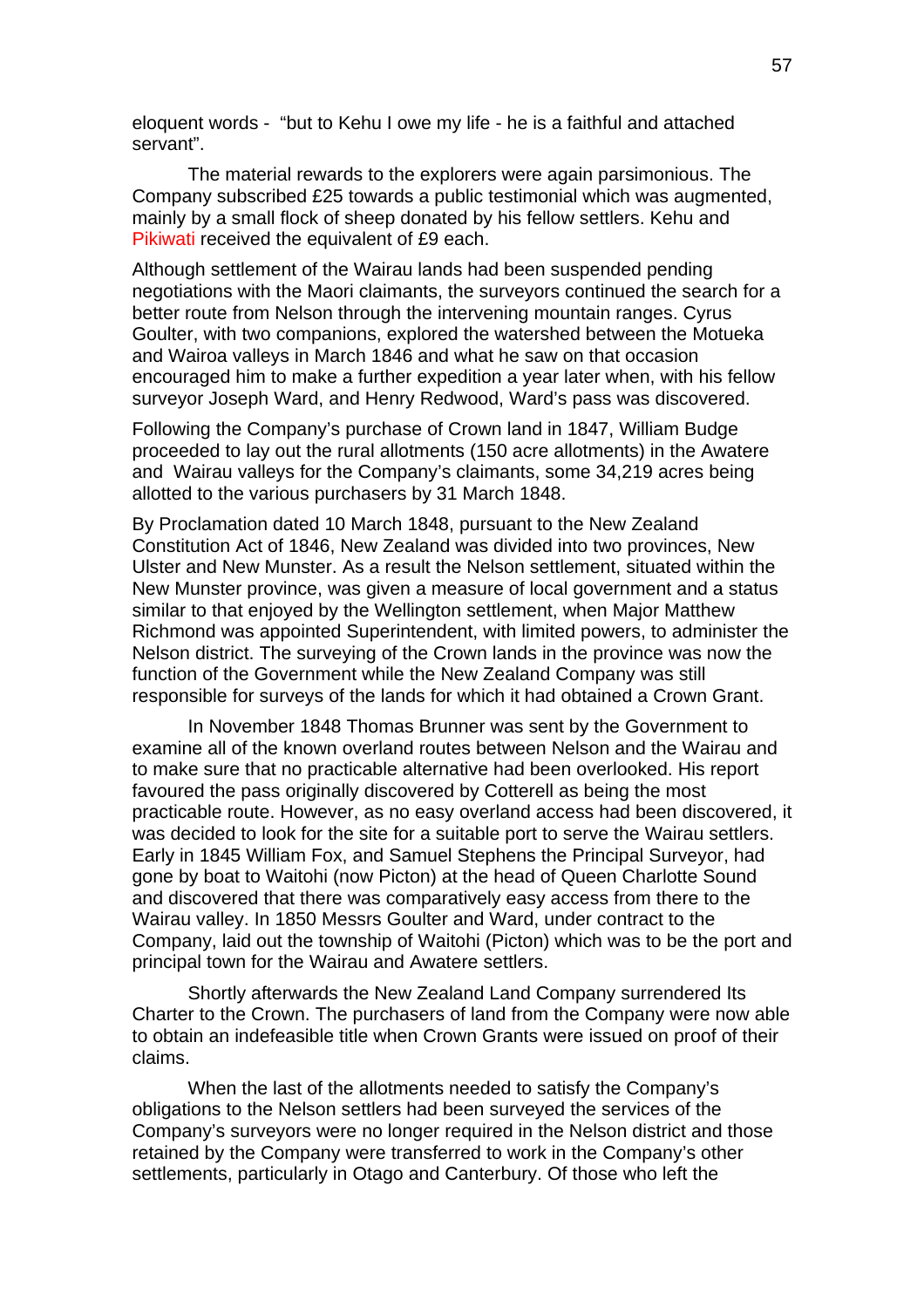Company's service, a few returned to Great Britain and the others, as land holders, became farmers and graziers, engaging in surveying as opportunity offered.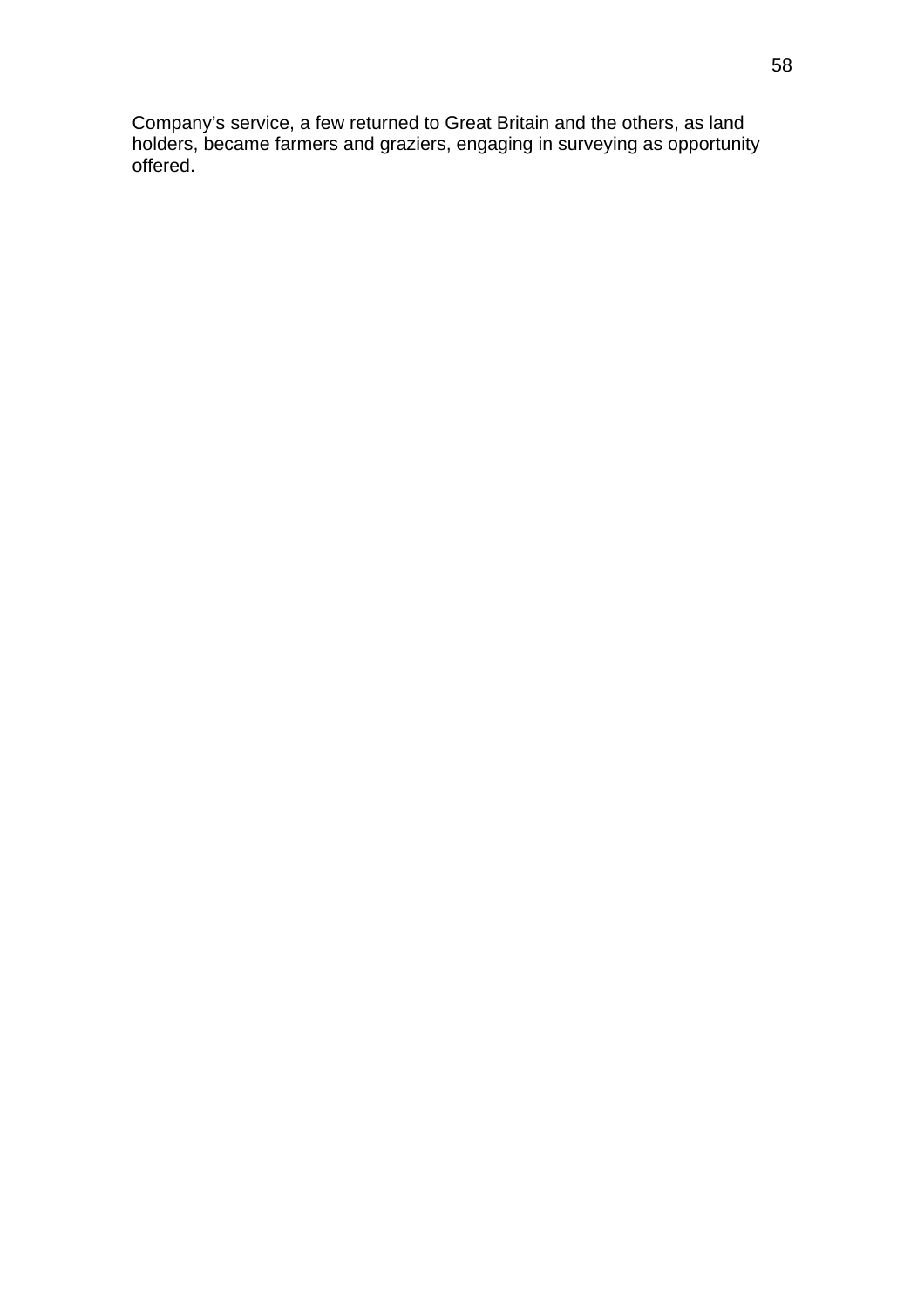## CHAPTER 7. THE OTAGO SETTLEMENT.

Gravely disturbed by the Land Claims Commission's award, which amounted to only a small percentage of the twenty million acres that Colonel Wakefield claimed to have been purchased, the Directors of the New Zealand Company in February 1844 informed Lord Stanley, Secretary for the Colonies, of the critical state of the Company's affairs and proposed that the Government should take over the Company's assets and liabilities or alternatively, should guarantee a loan of £100,000 to be made to the Company. These proposals were rejected by the Government and consequently the Company commenced a campaign in Parliament to achieve its objects. On 17 June 1845 the House of Commons commenced a debate on New Zealand that lasted three days and thoroughly explored the affairs of the colony. On 30 July during a further debate it as indicated that a settlement of the differences between the Colonial Office and the Company was pending. On 24 June the following year a bill "to authorise a loan from the Consolidated Fund to the New Zealand Company" was read a third time and on 3 August received the Royal Assent. It provided for a loan of £100,000 to be expended as follows: £8,000 for outstanding claims, £25,000 towards placing the Company's establishments in a state of efficiency, and £67,000 towards the purchase of land in New Zealand and for satisfying native claims. In July 1847 the House of Commons agreed to advance the Company a further £136,000.

Negotiations were then under way for the settlements of Otago and Canterbury, or rather, settlements in New Zealand sponsored by the Free Church of Scotland and by the Church of England, under the aegis of the New Zealand Company. Arising out of the negotiations of the Colonial Office and the Company was the division of New Zealand into two provinces, namely New Ulster and New Munster. The settlement of New Munster was to be the prerogative of the Company, while the settlement of New Ulster was the responsibility of the New Zealand Government. The Company was to be duly recompensed for its colonising work.

The first step taken in New Zealand towards the settlement of Otago was the exploration of the harbours on the east coast of the South Island by the Company's Surveyor General, Captain W. M. Smith, in 1842. Little was known of the interior and the first to attempt such an exploration was Dr Edward Shortland. As Protector of Aborigines and Interpreter, he had accompanied the Land Claims Commissioner, Colonel Godfrey, to Otago harbour in September 1843 to investigate land claims in the southern region.

One of the principal claimants was John Jones of Waikouaiti, proprietor of several whaling stations, who had founded a settlement at Waikouaiti in March 1840 with forty immigrants from Australia. Also at Waikouaiti a Wesleyan Mission station was established in June. At the conclusion of the Commissions business Dr Shortland decided to explore as much of the district as possible. Part of his mission was to take a census of the native population. He accompanied Jones on a visit to the southern whaling stations calling at a number of planes including Bluff, Riverton, Jacob's river, Ruapuke Island and Stewart Island. On his return to Waikouaiti he decided to travel overland to Banks Peninsula, a journey that as yet no European had attempted. He set out on 10 January 1844 with a party of Maoris. They had difficulty In crossing some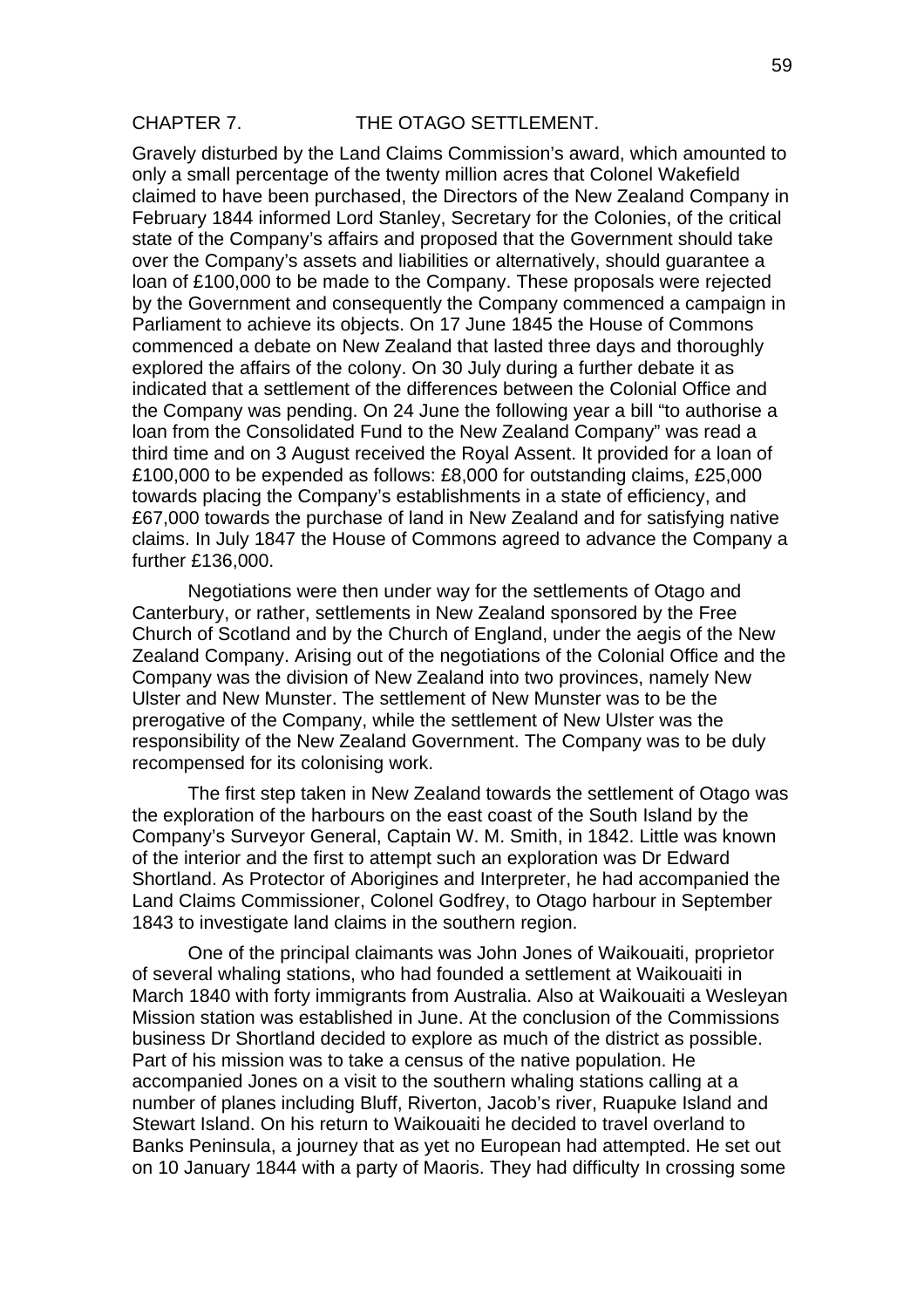of the larger rivers which were in flood, and were subjected to much delay. By an extraordinary coincidence, in the midst of the wilderness near the Waihao River, they met on 16 January a party of Maoris led by Bishop Selwyn, who was making the first overland journey by a European from Banks Peninsula to Otago. From the Maoris Dr Shortland had gleaned much useful information about the interior of the southern districts.

The land for the settlement of Otago, and subsequently that for the Canterbury settlement, was purchased in co-operation with the New Zealand Government. Captain Robert Fit R. N. who became Governor in December 1843, had received instructions from Lord Stanley, Colonial Secretary, authorising him to assign to the Scottish promoters, and at Port Cooper, Banks Peninsula, provided a better site was not available elsewhere in the South Island. Colonel Wakefield pressed for the purchase of the Port Cooper land and Governor FitzRoy was agreeable but made one important proviso, namely that in order that the rights of the Maoris be adequately safeguarded, a Government official should proceed to Banks Peninsula to see that a valid purchase was effected. The Government appointee was Captain John Jermyn Symonds. He was to superintend and to assist the Company's agent in the purchase of not more than a hundred and fifty thousand acres and was enjoined not to countenance any, even the smallest encroachment on, or infringement of, existing rights or claims, whether native or other, unless clearly sanctioned by their legitimate possessor.

Colonel Wakefield chose Frederick Tuckett, the Company's Chief Surveyor at Nelson, to represent the Company. Tuckett had already proven to be professionally competent and decisive in his opinions. As the basis of his acceptance of the assignment, Tuckett insisted on freedom of choice in the selection of the site for the proposed settlement.

On 3 April 1844 Tuckett set out in the schooner Deborah (Captain Thomas Wing) from Port Nicholson. With him were Captain J. J. Symonds, Assistant Surveyors J. W. Barnicoat and W. Davison, and five boatmen and survey hands. Other passengers were, three Nelson settlers - Dr David Munro and Messrs Wilkinson and Withers; the Rev. Charles Creed a Wesleyan Missionary who was going to relieve the Rev. James Watkin at Waikouaiti; and the Rev. J. F. H. Wohlers of the German Missionary Society who was going to establish a mission station at Ruapuke Island. Captain Wing was a competent hydrographic surveyor and as opportunity offered he made coastal surveys during the expedition.

The Deborah called first at Port Cooper where Tuckett viewed the extensive plains from the summit of the Port Hills. He crossed the plains as far as the Waimakariri river before returning to the port. He formed an unfavourable opinion of the locality owing to the lack of suitable access to the port and considered the plains were more suitable for pastoral farming than for agricultural purposes. His quest was to find a tract of good agricultural land.

The schooner sailed for Moeraki Bay which was next investigated. At Waikouaiti the Deborah was sent on to Otago harbour while Tuckett and members of the survey party walked overland. Not yet entirely satisfied Tuckett decided to continue to explore to the southward. At the mouth of the Taieri river he and Dr Munro disembarked and with three Maori guides made their way to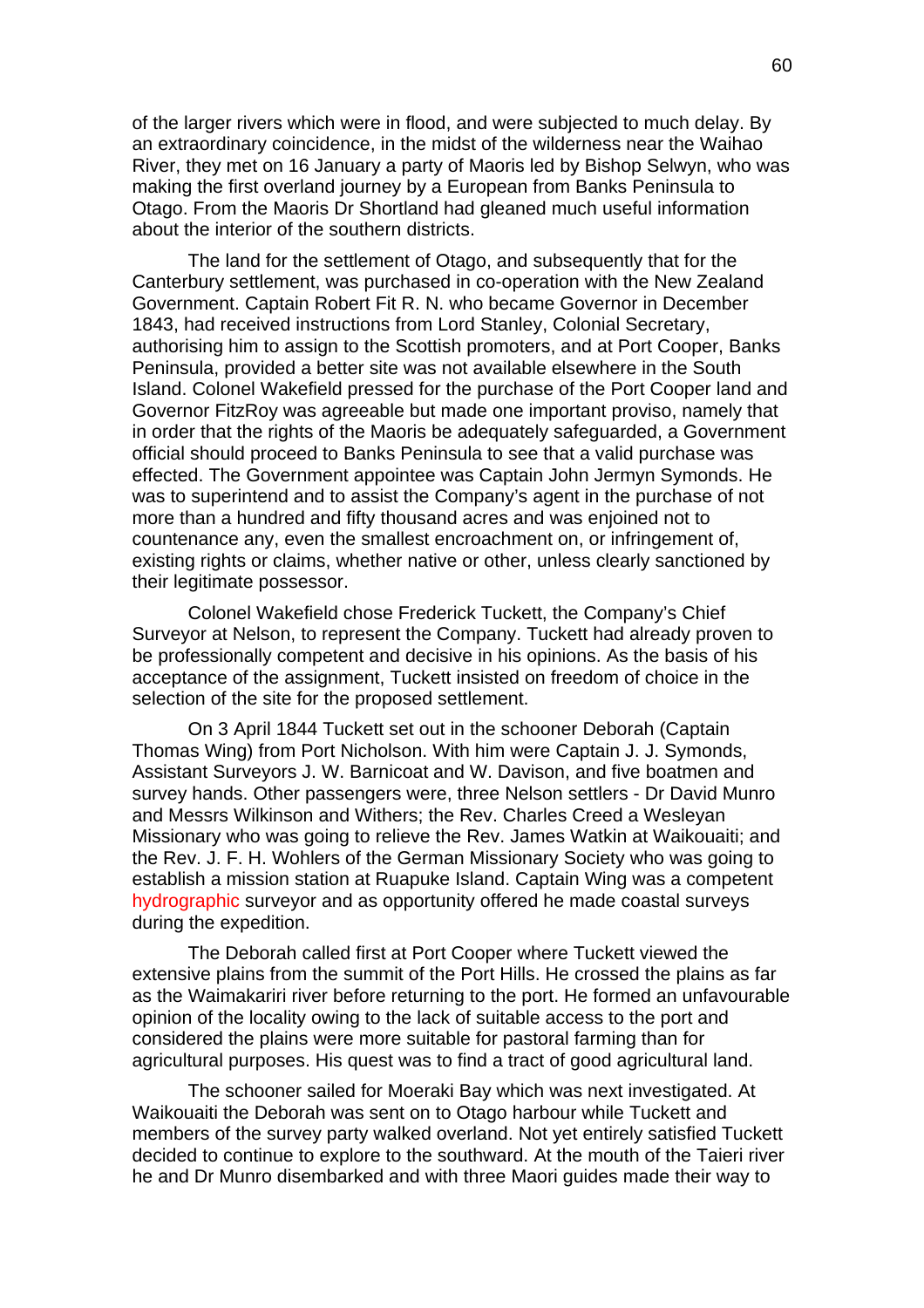the mouth of the Molyneux (Clutha) river over country so rugged that it took them three days to cover thirty miles.

They found evidence of a valuable coalfield near Kaitangata. From the hilltops they saw the plains stretching westward to the high ranges fifty miles away. The expedition continued southwards as far as Stewart Island making a number of excursions ashore at various places. On the homeward journey Tuckett, Munro, Barnicoat and Davison left the ship at Molyneux on 1 June and with three Maori guides set out on an overland journey to Otago peninsula. Travelling through primeval country in the depth of winter was arduous and unpleasant. They suffered all the hardships that were experienced by early pioneer explorers; sleeping on the ground, their blankets encrusted with rime; wading through icy cold streams and extensive swamps; making lengthy detours to avoid having to struggle through the tangled undergrowth in bush and scrub. The journey took much longer than had been anticipated and towards the end they ran out of food. Before they reached their destination the Europeans were reduced to a ration of a handful of rice per day while the Maoris survived on some blubber taken from the remains of a stranded whale and on a kiore (native rat) which their dog had caught.

Tuckett was now satisfied that the region surrounding the Otago harbour and including the Taieri and Molyneux plains would fulfil the requirements for the settlement. He commenced negotiations with the Maori owners in June. Soon afterwards he was joined at Koputai (Port Chalmers) by Colonel Wakefield who was accompanied by William Spain the Land Claims Commissioner, Captain J. J. Symonds, and George Clarke the official interpreter. On 31 July a large number of Maori owners assembled at Koputai and the negotiations concluded with the sale of a block of about 400,000 acres for the sum of £2,400. The block extended from Taiaroa Point in the north to Nugget Point in the south, and for several miles inland. From this Colonel Wakefield selected the 150,000 acres for the Scottish settlement and the rest became Crown land.

Anticipating the need for additional survey staff at Otago, Colonel Wakefield sent cadets Richard Nicholson and Albert Allom with seven experienced bushmen in the schooner Carbon which left Wellington on 26 June. Severe storms were encountered and shipwreck was narrowly averted when the schooner sought shelter on the uncharted coast. The voyage lasted a month and the ship's food stores were exhausted before Otago harbour was reached. The newcomers surveyed part of the harbour under Tuckett's direction and commenced the survey of the town of Port Chalmers.

The Company was now in straitened circumstances and was negotiating a loan from the Imperial Government. In November the surveys ceased and the survey staff at Otago was withdrawn except for William Davison who remained to look after the Company's interests until such time as the Company was in a position to recommence the surveys. In December Frederick Tuckett left the Company's service and returned to England.

The preparations by the Association of Lay Members of the Free Church of Scotland for the settlement at Otago were delayed while the New Zealand Company negotiated with the Imperial Government for a loan and a new Charter. Eventually the Crown Grant to the Company, dated 13 April 1846, was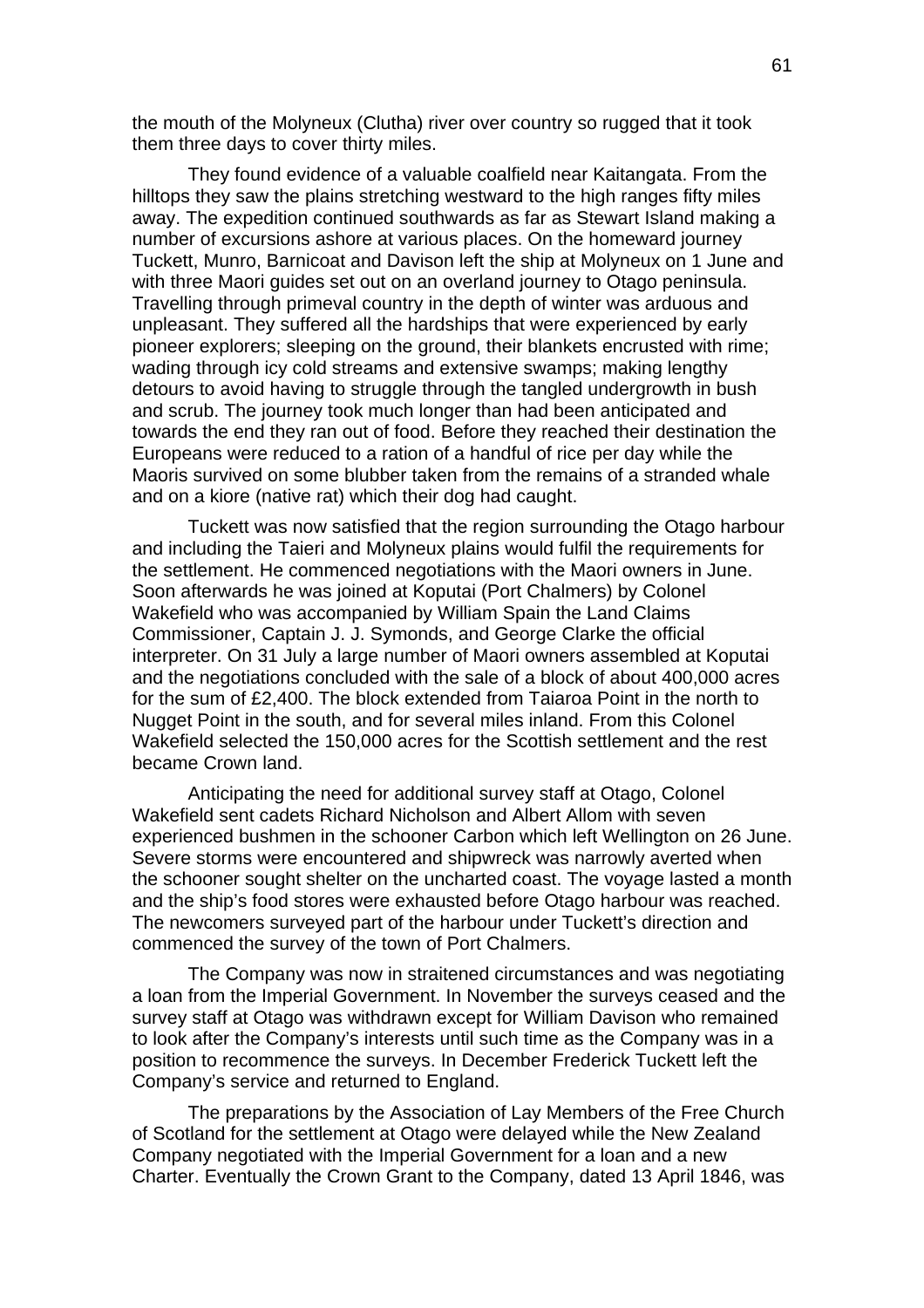for the whole 400,000 acres except certain specified un-surveyed reservations for the Crown and for the natives. In its Twenty Second Report, dated 14 May 1847, the Court of Directors published its arrangements designated "Terms of Purchase" for the establishment of a settlement and for the disposal of the lands of the New Zealand Company, at Otago. The following items affected the surveys:-

"4. The site of the settlement to be at Otago, in the Middle Island of New Zealand, on the land granted to the Company by a Deed under the Seal of the Territory, bearing date 13 April 1846.

5. The settlement to comprise one hundred and forty—four thousand six hundred acres of land, divided into two thousand four hundred properties; and each property to consist of sixty acres and a quarter, divided into three allotments; namely, a town allotment of a quarter acre, a suburban allotment of ten acres, and a rural allotment of fifty acres, be the measurements more or less.

6. The 2,400 properties to be appropriated as follows, namely:- 2,000 properties, or 120,500 acres, for sale to private individuals. 100 properties, or 6,025 acres, for the estate to be purchased by the Local Municipal Government. 100 properties, or 6,025 acres, for the estate to be purchased by the Trustees for Religious and Educational Uses. And, 200 properties, or 12,050 acres, for the estate to be purchased by the New Zealand Company.

7. The price of the land to be fixed in the first instance at forty shillings an acre, or £120-10-0 a property to be charged on the Estates of the Municipal Government, of the Trustees for Religious and Educational Uses, and of the New Zealand Company, in the same manner as on the 2,000 properties intended for sale to private individuals - and the purchase money, £289,200, to be appropriated as follows, namely:- Emigration and supply of labour (three-eighths) £108,450 Civil uses, to be administered by the Company, viz - Surveys and other expenses of founding the settlement, roads, bridges, and other improvements, including steam (transport) if hereafter deemed expedient and if the requisite funds be found available. (twoeighths) £72,300

Religious and educational uses, to be administered by Trustees.

(one-eighth) £36,150

The New Zealand Company, on account of

its capital and risk. (two—eighths)

£72,300....

10. [This section reserved coal and minerals to be dealt with as agreed upon between the Company and the Association.]

11. Reservations to be made, so far as it may be practicable, of the sites of villages and towns, with suburban allotments adjacent, in the several parishes and hundreds, to be laid out in accordance with the Government Regulations on this head.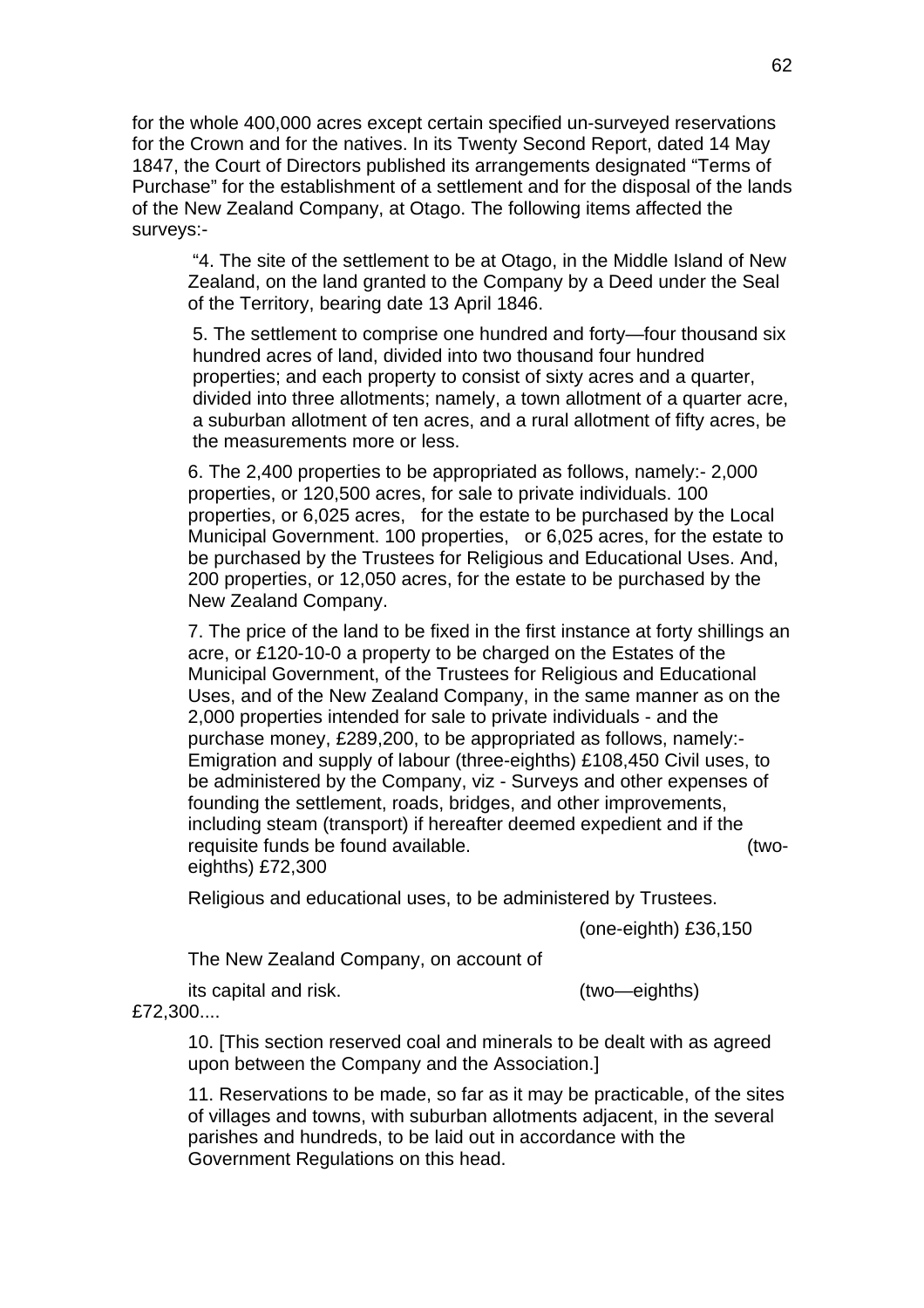12. In laying out the chief town of the settlement - to be named 'Dunedin' due provision to be made for public purposes, as fortifications, public buildings, sites for places of public worship and instruction, baths, wharfs, quays, cemeteries, squares, a park, and other places for health and recreation; for all of which, instructions have already been given to the Company's Principal. Agent....

30. William Cargill, esq. to be recognised as the Company's Agent for the settlement of Otago....

On the conclusion of his service with the Company's survey staff at Wellington in 1843, Charles Kettle had returned to England where he had met George Rennie and other leaders of the Scottish Free Church Lay Association. When the way was cleared for the surveys at Otago to proceed, Kettle who was strongly recommended by Colonel Wakefield and Captain W. M. Smith, was appointed Chief Surveyor for the Otago settlement, although he was not yet 26 years of age. His appointment was for a term of three years at £400 per annum and ration allowance of five shillings a day. He sailed for New Zealand

in the Mary Catherine on 11 September 1845 and on arrival at Port Nicholson he advertised for contract surveyors and survey hands. Much of the surveying of the 2,400 properties was to be done under contract and the tenders were to be at prices per acre for town sections; per acre for the 10 acre suburban allotments; per acre for the 50 acre rural allotments. The survey hands agreed to serve, initially, for a minimum period of three months at a wage of 14/- per week with weekly rations of 10 pounds of flour, 10 pounds of salt pork, 1½ pounds of sugar and ¼ pound of tea.

Having assembled eleven surveyors and twenty-five survey hands he sailed for Otago in the Mary Catherine which arrived at Koputai (Port Chalmers) on 23 February 1846. They were welcomed by William Davison.

Kettle and the contract surveyors lost no time in making a reconnaissance survey of the 150,000 acre block. He decided on geodetic control of the operations by triangulation survey and that the work be divided into five separate contracts. His specifications provided for the delineation of boundaries and road lines and staking and numbering of the sections, the contractors being required to complete at least forty of the 50 acre allotments per month. The prices for contracts varied according to the terrain and vegetation, and terms and conditions were finalised on 30 April. The rural allotments varied from 3d to 1/9 per acre and extra cutting from 3d per linear chain in open country to 1/6 per chain in bush.

The work was arduous and the conditions were exacting, owing to the difficulty in supplying the survey camps so remote from headquarters. Provisions were transported by whaleboat to the nearest point to the surveys and thence "swagged" (carried by the men) over the intervening hills and rivers to the camps. When there was much stormy weather the survey parties almost starved and had to make f or the main camp which was first situated at Port Chalmers and subsequently at Dunedin.

All of the Otago surveyors had had previous experience in the Company's survey staff. Robert Park and William Davison were appointed to be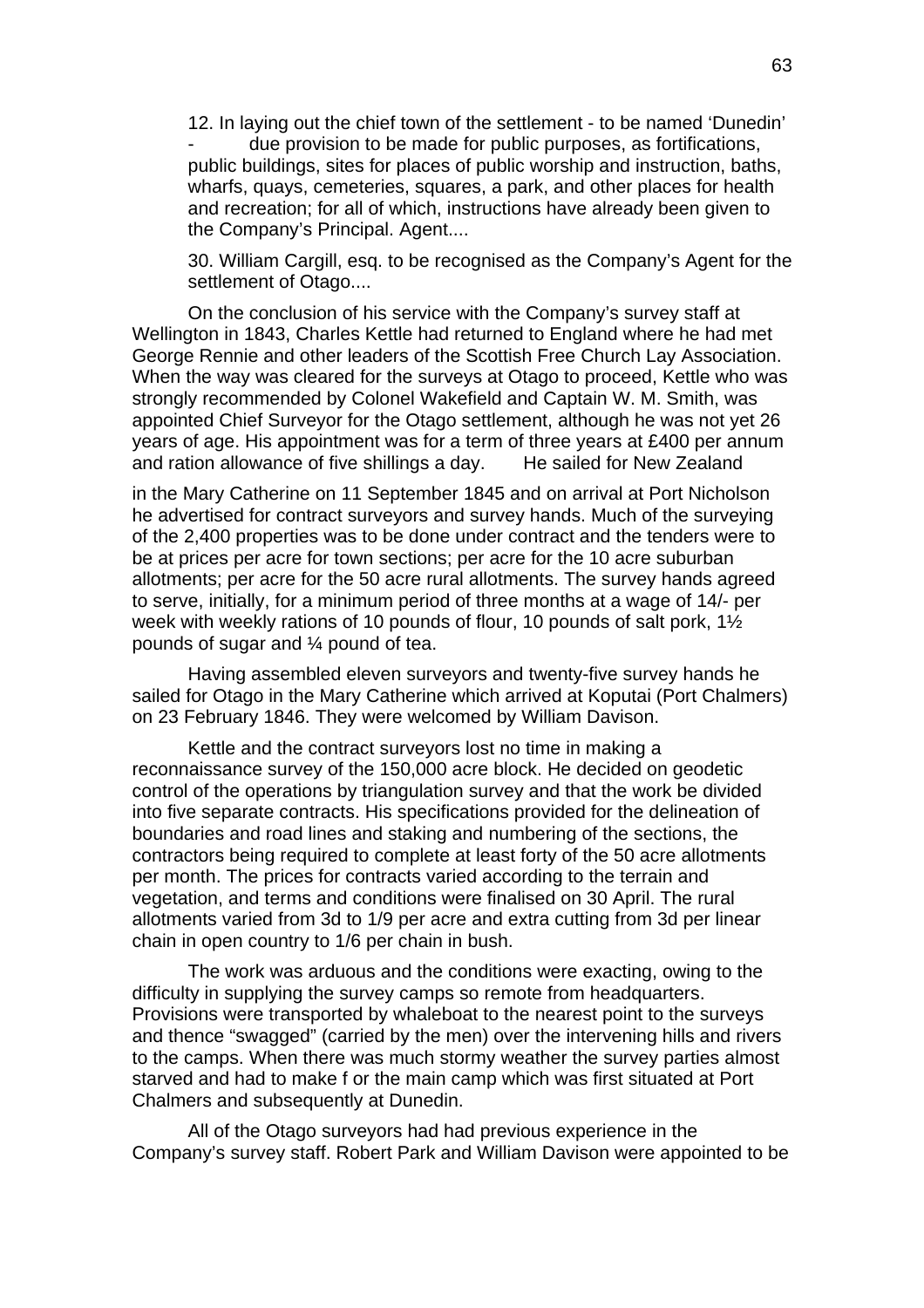Kettle's staff surveyors, as was Charles de Pelichet when he arrived in Otago in November 1847. The contracts were allocated as follows:-

1. The first contract included land on the right bank of the Molyneux river, the Clutha, Balclutha, Kaihiku, Puerua and Waiwera districts and was allotted to Messrs Andrew Wylie, Alfred Wills and Edward Jollie.

2. This extended between the Molyneux and Tokomairiro rivers and was taken by Captain Joseph Thomas and Mr R.J. Harrison.

3. This was between the Tokomairiro and Taieri rivers and the Waihola and Waipori rivers and was undertaken by Messrs Charles James Drake and John Tully.

4. This extended northwards from the Taieri river and included the Taieri plain. This was taken by Messrs Sydney M. Scroggs and Edward Immyns Abbott.

5. This included Anderson's Bay and to the south of Cape Saunders, Kaikai Point, Sawyers Bay and the lower Kaikorai. This was taken by Mr Horace Chariton.

During his lonely sojourn Davison had spent the tine making a survey of Otago harbour and parts of the southern coastline. The survey of the town of Port Chalmers was completed by the staff surveyors by September and the survey of the town of Dunedin was then commenced by Davison and Park. Towards the end of the year Kettle established his headquarters at Dunedin. In designing the "New Edinburgh" an attempt was made to produce a replica of old Edinburgh, or at least some of its principal features. This had been the original intention but the topography of Dunedin was inimical to such a scheme. Kettle himself was critical of the resultant layout which involved steep gradients for some of the streets and serious problems of reclamation and drainage of some of the low-lying areas.

The contract surveyors had completed their assignments by the middle of 1847. The surveying of the town of Dunedin was not completed until shortly before the arrival of the first immigrant ship on 22 March 1848. The lines cut through the bush and scrub marked the lines of the streets but no work had been done towards cutting and forming the roadways. Because Kettle received instructions to prepare temporary accommodation and facilities for the reception of the settlers less than a week before the first ship arrived, the newcomers found themselves in the same predicament as that which had been faced by the earlier settlers at Wellington, New Plymouth and Nelson.

The Company extended Kettle's term of office in 1849 for an indefinite period. Also Governor Grey appointed him to be one of the four magistrates (Justices of the Peace) for the Otago settlement. Because he was a Sassenach and devoted Anglican, Kettle lost favour with the resident agent Captain Cargill, and other Scottish leaders. Cargill's term as resident agent terminated when the Company surrendered its Charter on 8 July 1850, but Governor Grey appointed him Commissioner of Crown Lands for Otago. Friction grew between Cargill and Kettle and eventually the former brought a Court action against Kettle who had refused to hand over the keys of the survey office because, as he maintained, he was still responsible for the custody of the maps and land registers. Kettle pointed out that on one occasion during his temporary absence, some unauthorised person had made an entry in the register and even issued a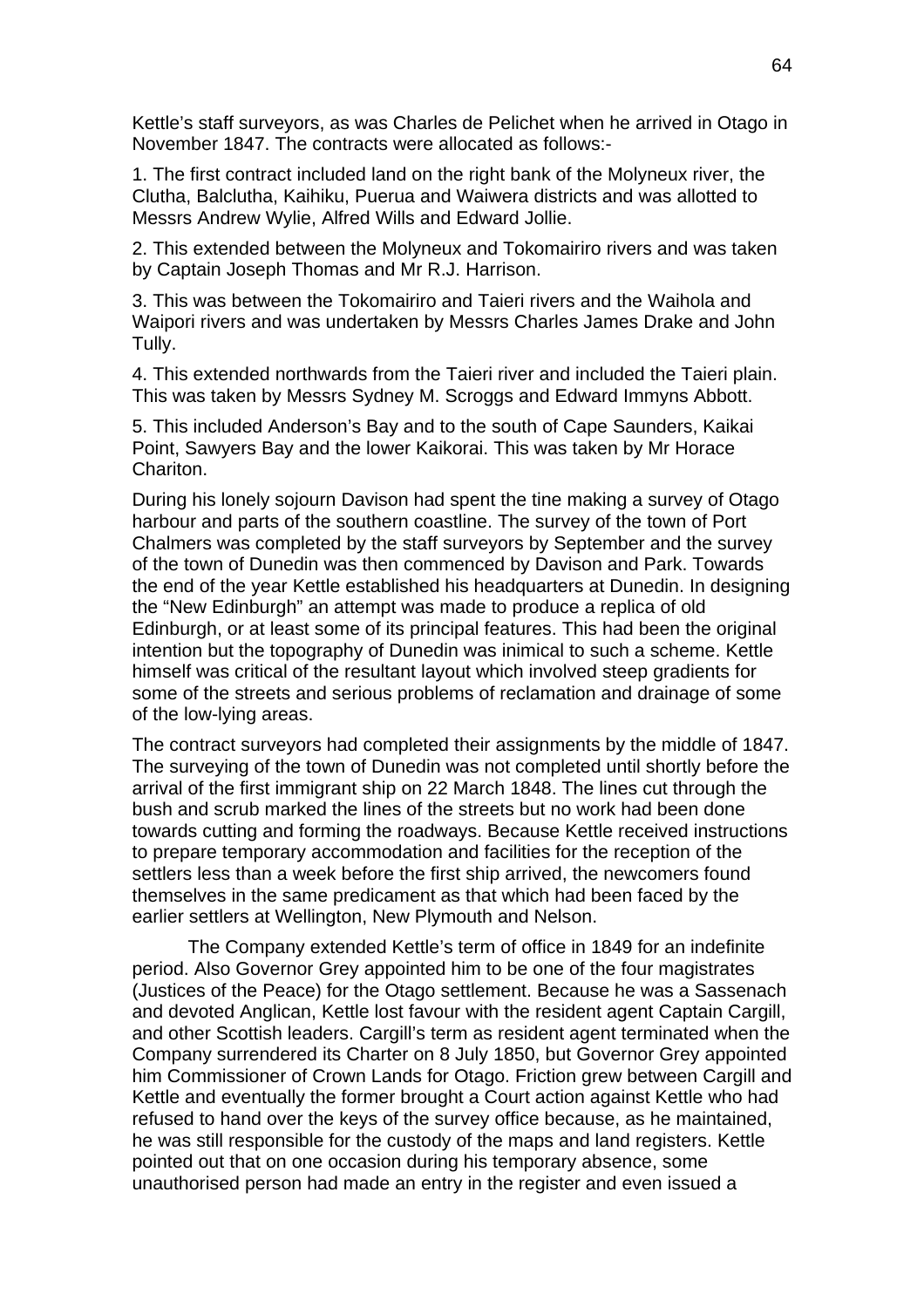certificate. Although the action resulted in Cargill's favour, he was in turn censured by both the Company Directors and by Governor Grey; by the former because he had brought the action without their sanction and by the latter because Cargill had overlooked the fact that he was no longer an officer of the Company but was a Government servant. Subsequently in February 1852, Kettle was appointed Government surveyor f or Otago. In the previous year Cargill's term as Commissioner was concluded.

When the first settlers arrived in Otago, the interior beyond the surveyed block had yet to be explored and mapped. When the surveys were suspended in November 1844, William Heaphy, one of Tuckett's survey staff employees who had previously assisted in the early surveys at Wellington and Nelson, had sought Tuckett's permission to attempt the overland journey from Otago to Nelson. He was provided with a compass, a rough sketch map of the coast line, and a letter of introduction to the Deans brothers who had settled at Riccarton. In November he set out alone on his epic journey through North Otago and Canterbury but although he added little to existing information about Otago, his observations on Canterbury were a valuable contribution to the knowledge of that province.

Another member of Tuckett's staff, James Charles Drake, a young Improver who had assisted in the Nelson surveys and had accompanied Tuckett to Otago, was entrusted with the surveying of the land awarded to John Jones by the Land Claims Commissioners in December 1844. The award was for 8,650 acres and Drake's 1845 survey was the first to be made in Otago.

All the land northward of Kaiapoi had been alienated from Maori ownership when, on 20 June 1848, in anticipation of the settlement of Canterbury, Henry Tacy Kemp of the Land Purchase Department negotiated the purchase of all Maori land extending from Kaiapoi to the Otago block, but e certain native reserves which were to be defined by survey. W. B. D. Mantell of the Land Purchase Department, accompanied by Alfred Wills the surveyor, set out in August to negotiate with the local Maoris and to define the reserves. They went first to Kaiapoi and then worked southwards. In the course of their assignment they arrived south of the Waitaki in November and reserves were surveyed at Kakanui and Moeraki. In December they were in Dunedin whence Mantell returned to Akaroa to complete the business of the purchase.

The hydrographic survey of the New Zealand coast, directed by Captain John Lort Stokes, R. N. of HMS Acheron, commenced at Auckland in 1848. By an arrangement between the Admiralty and the New Zealand Company, which paid his salary and expenses, W. J. W. Hamilton, a young man who could speak the Maori language and who had been secretary to Governor FitzRoy, was attached to the ship's company as draughtsman-surveyor. The Acheron arrived in Akaroa harbour in February 1849 and Captain Stokes and Hamilton attended the meeting with the Maoris when Mantell finalised the purchase of the Canterbury land.

In March 1850 the Acheron was stationed in Foveaux Strait during survey operations. In April Hamilton examined Bluff harbour and soon afterwards he accompanied Captain Stokes in a six-oared whaleboat on an expedition of about thirty miles up the Oreti river. Next Hamilton and Lieutenant Spencer, on a journey that lasted several days, walked up the Aparima river as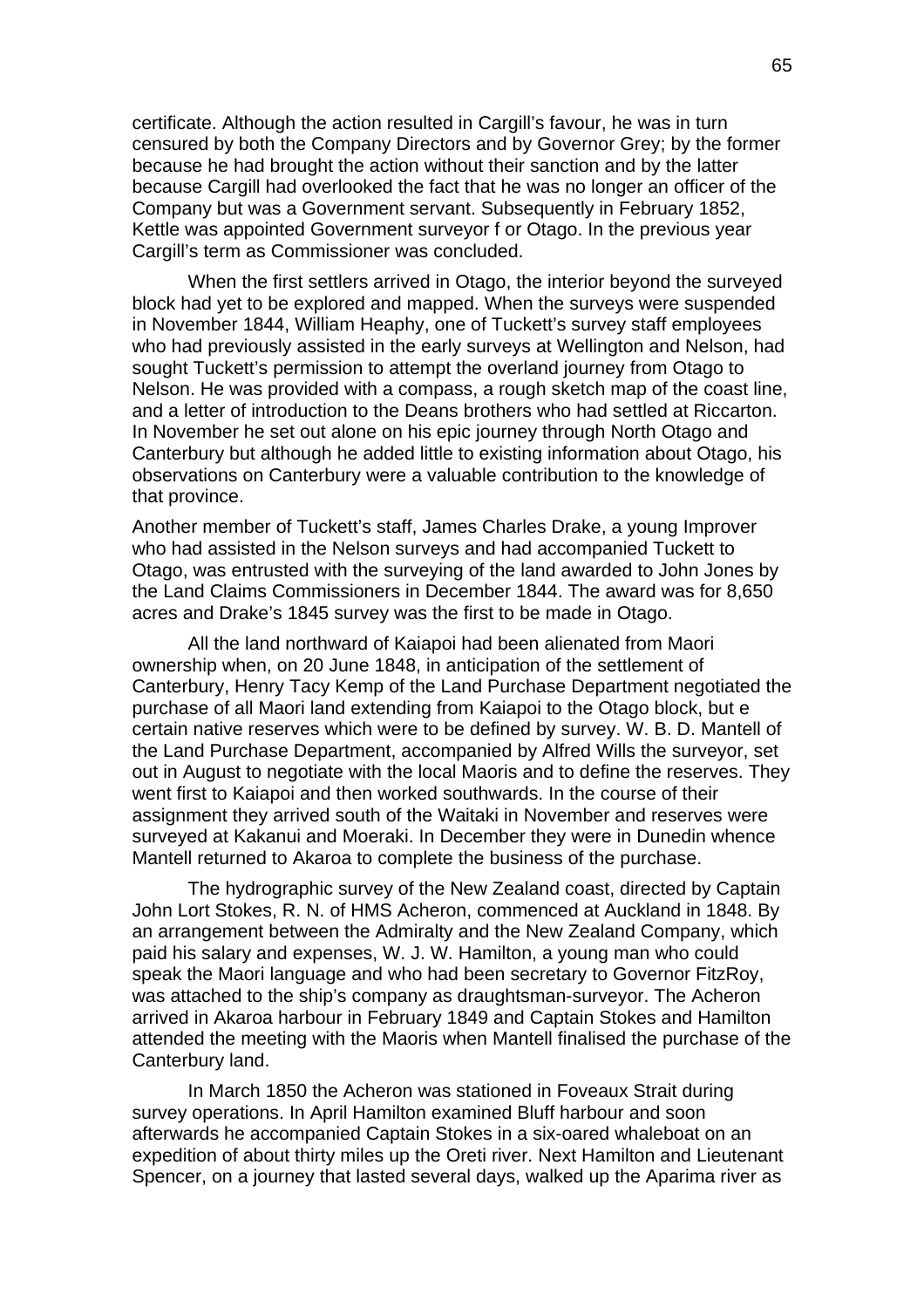far as Otautau before returning to Bluff. Early in May, accompanied by several Maoris, they set out to travel overland to Dunedin. Their inland route passed close by the site of the present town of Mataura. Hamilton made a careful reconnaissance survey of the country through which they passed, and made copious notes about the terrain and concerning the information he elicited from the local Maoris. In his eulogistic report to the Company he suggested that the Murihiku country (Southland) could be purchased for £2,000, but the Company was then in the process of closing down.

The Company had found it impossible to continue its operations and acting in accordance with the provision in its 1847 agreement with the Imperial Government, the Company commenced negotiations for the relinquishment of its Charter. This was effected in July 1850 when it was arranged that the Company should relinquish its claims to all lands in the colony; that the loan of £236,000 from the Government should be deemed liquidated; and that the New Zealand Government should pay a further £268,000 to reimburse the Company's shareholders and defray the Company's liabilities. In 1852 the Otago Association also failed and ultimately the Company's land reverted to, and became vested in Her Majesty, as part of the demesne lands of the Crown, subject to any subsisting contracts in regard to the said lands.

The Crown Lands Amendment and Extension Act of 1851 brought Otago under the provisions of the Ordinance of 1849 which was previously limited to the province of New Ulster. This enabled the Commissioner of Crown Lands to grant Runs up to an estimated carrying capacity of 25,000 sheep or its equivalent, one cattle beast being rated as six sheep. A deposit of £20 was lodged and the runholder was given a fixed time to stock the run and effect certain specified improvements. The licence was for an initial period of 14 years, subject to cancellation if the land was required for closer settlement. The annual fee was £5 with an additional fee of £1 for every thousand sheep above 5,000. In 1851 Walter Mantell had succeeded Captain Cargill as Commissioner of Crown Lands. The new legislation set in motion the search in Otago for grazing properties beyond the confines of the Otago Association's block.

Under the New Zealand Constitution Act of 1852, Otago became a Self-Governing province and, subject only to certain over-riding powers of the General Government, controlled its own civil establishments which included a Waste Lands and a Survey Department. Charles Kettle was appointed the first Chief Surveyor for the province of Otago, and Captain Cargill was elected its first Superintendent.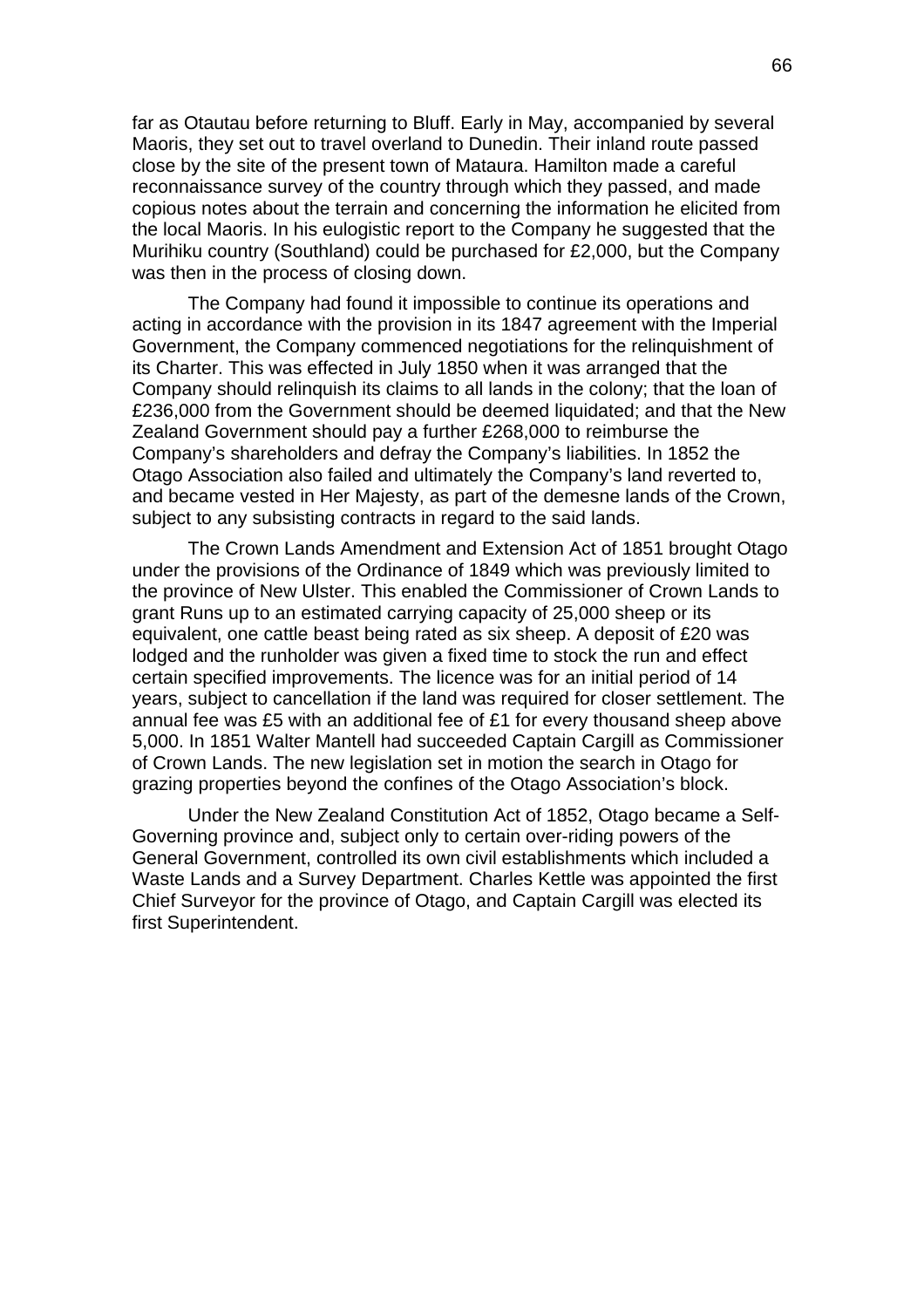### CHAPTER 8. THE CANTERBURY SETTLEMENT

European ships began visiting the Canterbury coast, mainly at the harbours of Banks Peninsula, in the second decade of the nineteenth century. Port Cooper (Lyttelton Harbour) and Akaroa were much frequented by whaling ships and in 1837 Captain George Hempleman set up a shore station at Peraki and in 1839 Captain W. B. Rhodes established a station near Akaroa. Several of the whaling companies ostensibly purchased large tracts of land from the Maoris and these purchases were subsequently investigated by the Land Claims Commission.

One of the claimants was George Weller of Sydney whose claim of 63,000 acres was eventually disallowed as were those of other claimants except Hempleman who, after protracted litigation, was granted 250 acres at Peraki. Weller had disposed of 5,000 acres to James Herriot and 2,560 acres to the Reverend William Purvis. It is in connection with the surveying of this land that we learn of the first surveyors on the Canterbury plains. The presence of the survey party was mentioned in a report by Captain Stanley of HMS Britomart who was at Akaroa in August 1840. The survey party from Sydney had accompanied Herriot and McGillivray, Purvis' farm manager, to the site at Putaringamotu, the present site of Riccarton, in April 1840. The land was surveyed and faming operations commenced but the site was abandoned about eighteen months later when it was discovered that none of the claimants was likely to be granted a secure title.  $21$ 

Among those who frequented the harbours of Banks Peninsula were a number of French whalers and in 1837 the Heroine, a French naval corvette (Captain J. B. Cecille) was in New Zealand waters to protect French interests. In 1838, Cecille spent some time in Port Cooper, Port Levy and Akaroa Harbour. Captain Langlois, one of the whalers at Port Cooper in 1838, paid the local Maoris a small sum, presuming to purchase the whole of Banks Peninsula. In France the following year, to exploit his purchase, Langlois was able to induce several financiers and Government officials to form a corporation, entitled the Nanto-Bordelaise Company, and to obtain the sanction of the French Government to establish a settlement at Banks Peninsula.

The French expedition comprised the Naval sloop L'Aube (Captain C. F. Lavaud) and the immigrant ship Compte de Paris (Captain Langlois). The former sailed from France on 19 February 1840, and the latter on 20 March. L'Aube arrived at the Bay of Islands on 11 July and Captain Hobson was informed of the French intentions. British sovereignty had already been proclaimed over the whole of the South Island (New Munster) but to forestall any difficulties that might arise with the French Government, Hobson took the precaution of dispatching Captain Owen Stanley In HMS Britomart to Akaroa to establish British authority. The Britomart arrived at Akaroa on 10 August and L'Aube on 15 August. The Compte de Paris, with sixty- three immigrants and the Company's agent, P. J. de Belligny, arrived on the 17th.

Faced by a very uncertain future the immigrants landed and on 22 Aug the site for the town was chosen and surveying commenced. The streets and plots were measured out in metres, evidently by the ships officers, as there is no record of a surveyor among the immigrants. The first survey comprised 107 acres available for selection by the immigrants. The majority of the rural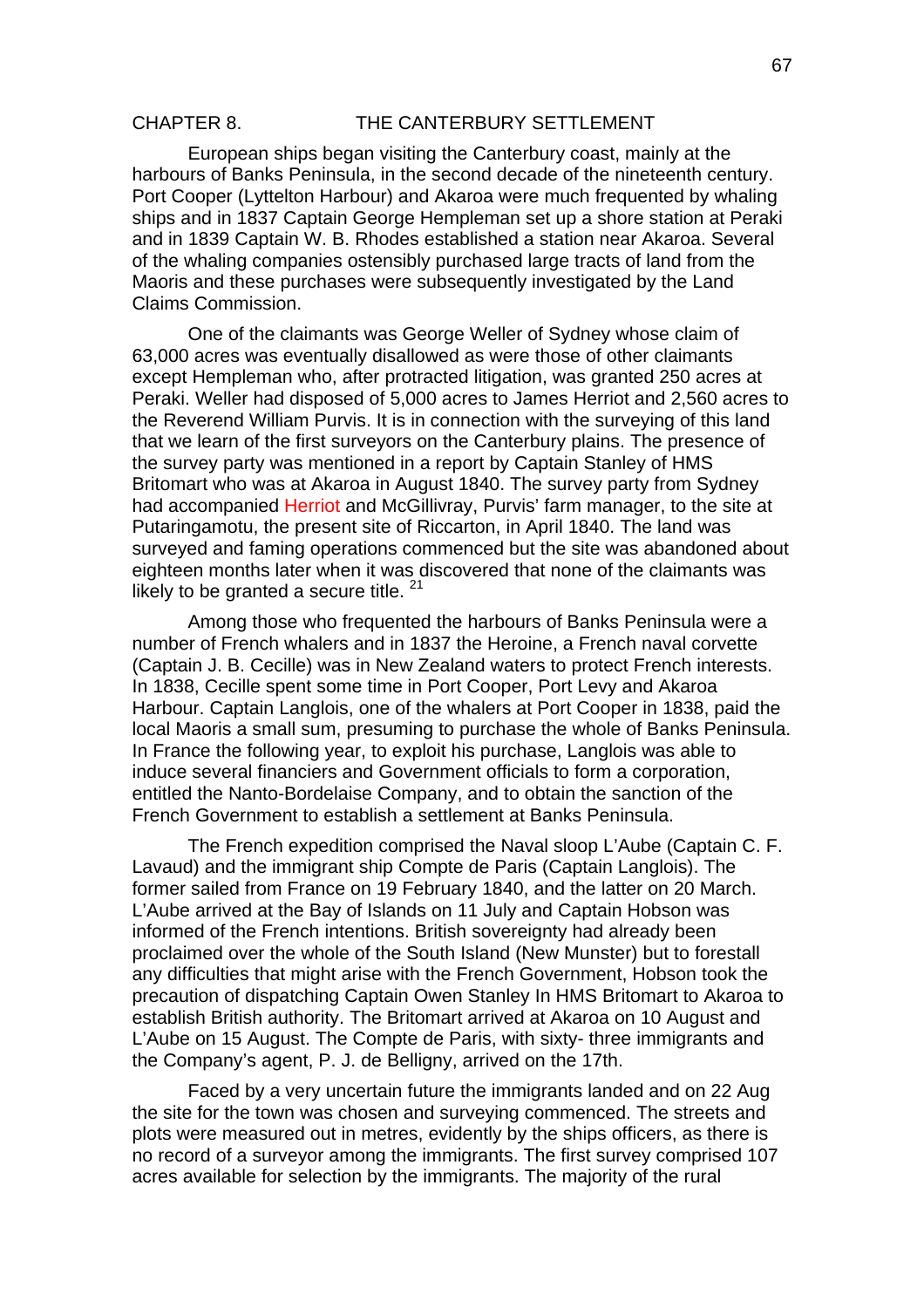sections were of ten acres or less. There were few men of means among the immigrants. In September Bishop Pompallier arrived from the Bay of Islands, with two French priests and also a French surveyor, J. A. Duvauchelle, who had been engaged in surveying the land claimed by several Frenchmen in the Bay of Islands. Duvauchelle had come to Akaroa as agent for Messrs Rateau and Cafler who claimed to have purchased the interests of Captain Clayton who alleged he had purchased Banks Peninsula prior to Langlois' purchase. When these claims were disallowed by the Land Claims Commission, Duvauchelle decided to throw in his lot with the French settlers. He acquired land from the Nanto-Bordelaise Company at the head of the harbour in the bay that still bears his name.

Negotiations between the British and French Governments and the Nanto-Bordelaise Company were very protracted. Governor Hobson visited Akaroa in September 1841 and discussed the proceedings with Captain Lavaud. The frustrating suspense and the lack of a local market were discouraging to the settlers and to the colonising efforts of the Company.

On the decision of the British Government the Nanto-Bordelaise Company was treated as if it were a British concern and was required to submit Its claims to the Land Claims Commission. The Commission, comprising Colonel E. L. Godfrey and Major M. Richmond, sat at Akaroa in August 1843 when several claims were dealt with. The report on the French claim was submitted to Lord Stanley, Secretary of State for the Colonies, and the outcome was that the Company was awarded 30,000 acres at Banks Peninsula. It was not until late in 1845 that Governor Grey received instructions to grant the land to the Company and in February 1846 he accordingly informed Captain Berard, who had succeeded Captain Lavaud as French commandant in the South Pacific. At this time the Company had no accredited agent in New Zealand and the matter of defining the boundaries of the Company's land was left in abeyance. The Company had lost interest in promoting further settlement at Banks Peninsula and ultimately, on 30 June 1849, with the knowledge that the plans of the Canterbury Association for the settlement at Port Cooper and the adjoining plains were well advanced, the Nanto-Bordelaise Company transferred its interests in New Zealand to the New Zealand Land Company for the sum of £4,500.

During the search for a suitable site for the New Zealand Company second settlement (Nelson) the land in the vicinity of Port Cooper was investigated by Captain Edward Daniell and George Duppa in August 1841. Besides examining Port Cooper and Port Levy, Duppa went by boat several miles up a river, most probably the Avon. Although their report was favourable, the use of the site for the proposed settlement was vetoed by Governor Hobson, partly because of the unsettled claims of the Nanto-Bordelaise Company at Banks Peninsula and other unsettled claims in the vicinity and also because he wished to concentrate European settlement closer to Auckland.

William Deans was an enterprising settler who had assisted with the first surveys at Wellington. He was still searching for suitable land to satisfy his agricultural land orders when in July 1842 he took passage on the cutter Brothers which periodically serviced the southern whaling stations. The voyage took him as far south as Jacob's River in Foveaux Strait, visiting Port Cooper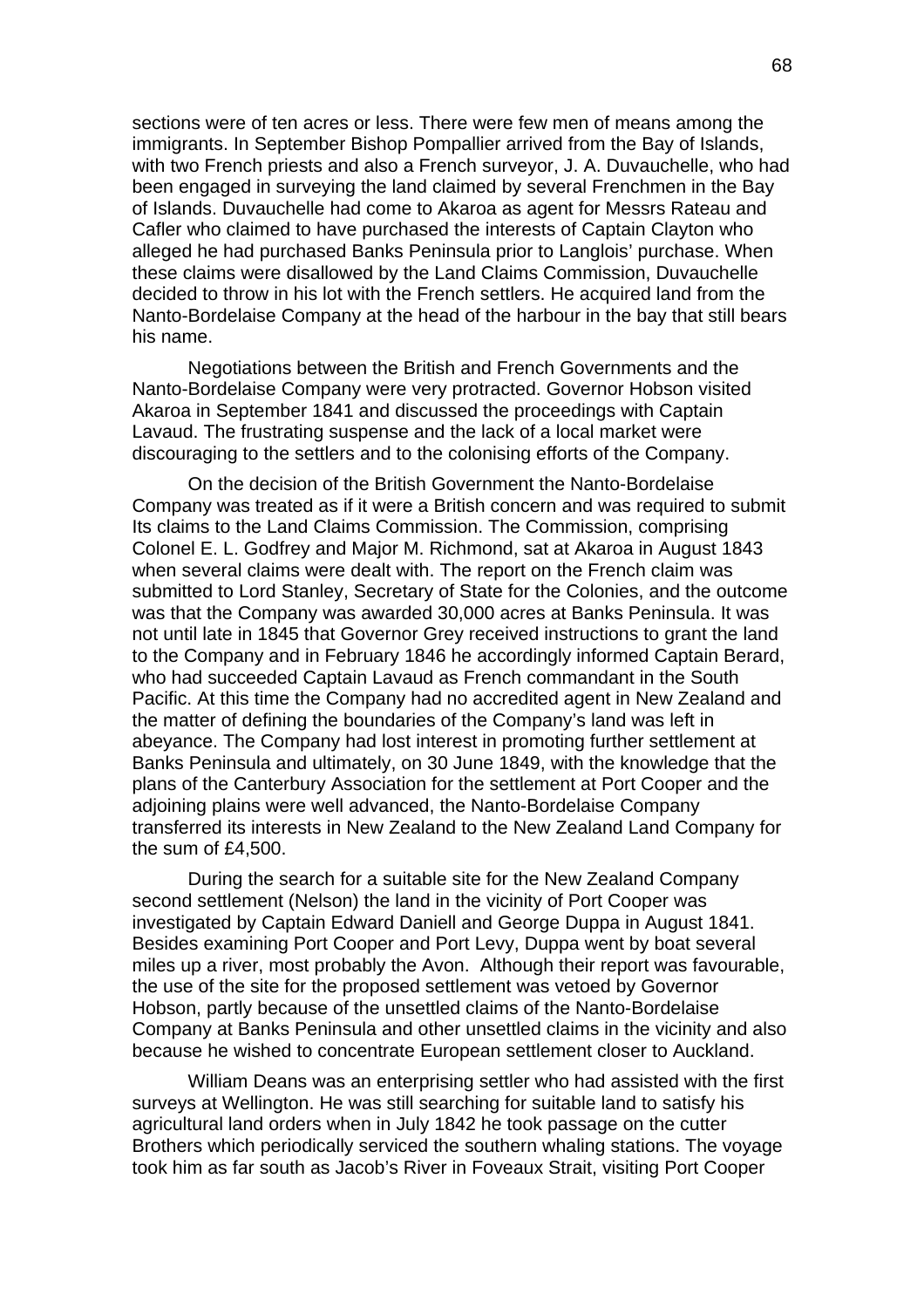and Akaroa harbour en route. His report on the districts he had visited was published in the Wellington newspapers in September and subsequently several Wellington settlers moved to Port Cooper to endeavour to acquire land there. William Deans moved to Port Cooper in February 1843, and with some assistance from the Government was able to arrange a lease from the Maori owners of the land at Putaringamotu previously occupied and subsequently abandoned by Herriot and Purvis.

As previously mentioned, the New Zealand Company's Surveyor General, Captain W. M. Smith, made his southern voyage in the Brothers, leaving Wellington on 16 September 1842. On 10 November on the return voyage, at the entrance to Akaroa harbour during a severe storm, the cutter was swamped and sank with the loss of three lives. Captain Smith lost the charts and field notes of his southern surveys as well as his instruments. Nevertheless he went on by boat to examine Pigeon Bay, Port levy and Port Cooper, at all of which he made sketches and took notes before returning to Wellington.

The next official appraisal of the Port Cooper plains was made by Frederick Tuckett during his brief visit in April 1844 prior to the purchase of the Otago block. Returning from Otago, one of Tuckett's party William Heaphy, in his attempt to reach Nelson overland and travelling alone, had reached Deans' brothers homestead at Riccarton in December 1844. This was the first attempt by a European to penetrate North Canterbury and the following record of his experiences was published by Dr David Monro in the Nelson Examiner of 5 July 1845 shortly after Heaphy had reached Nelson.

"After refreshing a week (at Riccarton) he started on his route to Nelson, in the direction as marked on the chart furnished him by Mr Tuckett (i.e. in the direction of Wairau Pass); but after penetrating some distance into the Interior, he found the country so very rugged and mountainous that he was forced to change his course more northerly, and finally to give up all idea of being able to make Nelson through the interior. However, in getting down from one of the rugged hills, he fell from the top to the bottom, nearly killing himself. After lying for some time in a state of insensibility, having sustained very serious injury, Heaphy managed to proceed, and very soon found himself on the banks of a very large river which proved to be the Waihau ( Waiau ) which empties itself into the sea south of Kai Kora ( Kaikoura ) Upon the banks of this river he constructed a mogi (mokihi ), and in this frail craft he committed himself to the current. The river is quite unfit even for boat navigation, but it passes through two very fine patches of land, one six miles by three, and the other about fifteen miles square. The violence of the stream proved nearly fatal to poor Heaphy, upsetting his mogi he himself making a narrow escape from drowning. His provisions too were exhausted; his only subsistence at this time being wild cabbage or sow thistle. After incredible fatigue and suffering he at length reached the island of Motuno ( Motunau ) nearly dead. He was in fact so far gone the day before, that he laid himself down exhausted in as open a space as he could pick out, placing his pocket—book and chart in a conspicuous situation, with no hope of ever rising again, and with the very so-so satisfaction that some passer-by might see his body or his bones, and make out whose bones they were from the pocket-book and chart. After dozing the day and night, strange to say when he awoke he managed to proceed."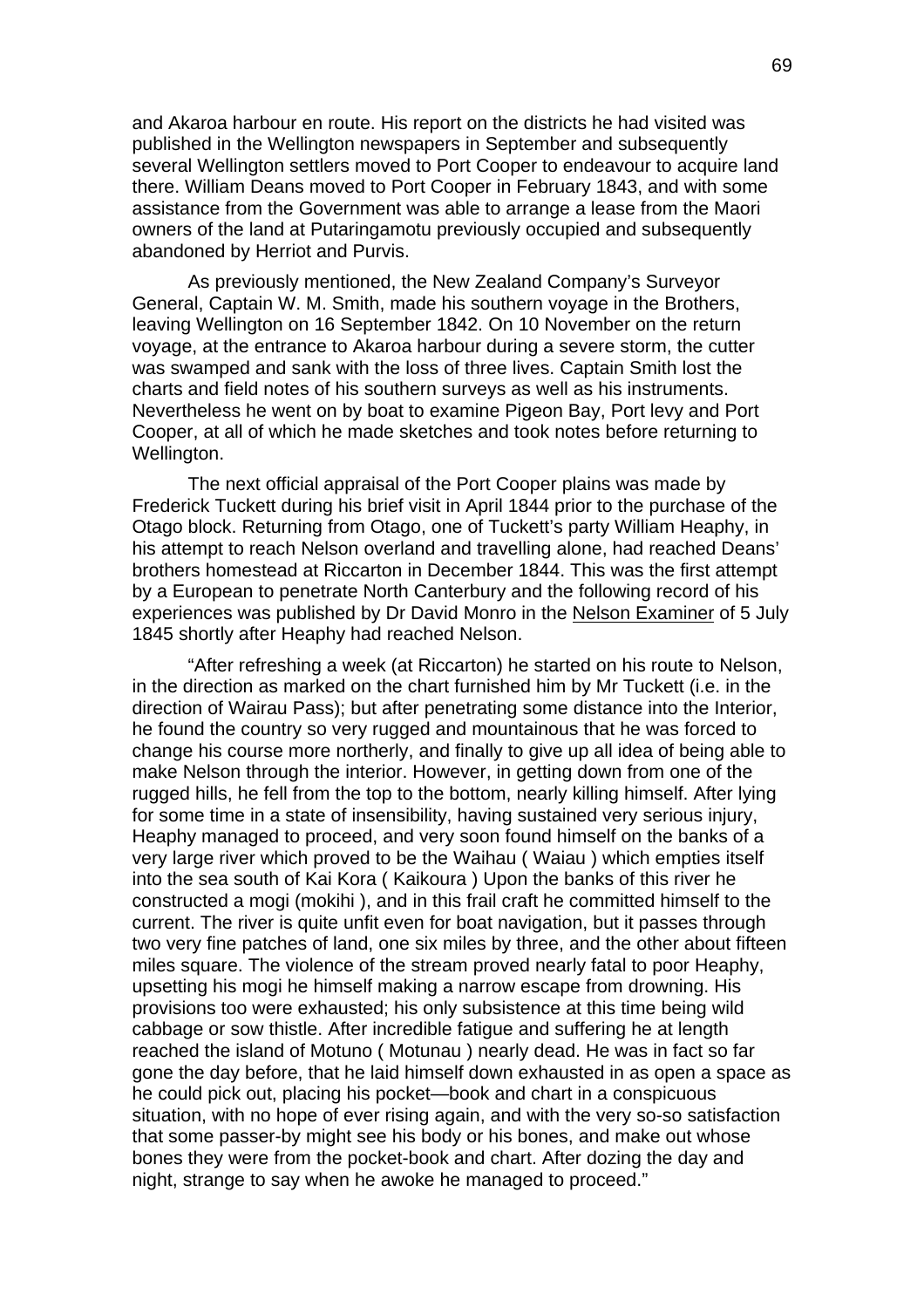Monro also reported that after resting some days at Motunau whaling station, Heaphy returned to Riccarton and then took ship from Port Cooper to Nelson.

The first step towards further European settlement in the South Island was the extinguishment of the Maori title. The purchase of large tracts was facilitated by the very small total of indigenous population and the few tribes that had to be consulted. The enormous size of the tracts however, presented problems when it came to defining the boundaries and the reservations. The purchase of the Otago block had been followed by the purchase of the Wairau block in March 1847. The latter purchase was to extinguish all claims of the Ngatitoa to land in the South Island, and was presumed to extend from the Wairau to as far south as the old Kaiapohia pa, near the Ashley river, the southernmost limits of the territory formerly conquered by the Ngatitoa.

Appointed Governor in Chief on 1 January 1848, Sir George Grey visited Banks Peninsula in February and learned that the Ngai Tahu chiefs were agreeable to selling the tribal lands to the Crown, provided adequate reserves were set aside for the use of the Ngai Tahu people. It was left to the newly appointed Lieutenant Governor, E. J. Eyre, to negotiate the purchase. For this purpose the Protector of Aborigine's, H. Tacy Kemp, was sent to Akaroa where he was joined by Charles Kettle, whose task was to be the definition of the boundaries of the purchased block and of the reserves.

The tribal leaders assembled at Akaroa and "Kemp's Deed" as it came to be called, was signed on 12 June. The deed of sale included about twenty million acres, extending from old Kaiapohia in the north to the boundary of the Otago block in the south.

All pas and Maori plantations were expressly excluded from the sale as was Banks Peninsula which was presumed to have been already alienated from Maori ownership by previous sales.

Owing to the vastness of the purchased territory, the surveying and defining of the boundaries of the block and of the reserves, was deferred. In August, Walter Mantell as Lend Purchase Commissioner, and Alfred Wills as surveyor, set out to locate and survey the reserves.

They went first to the district northward of Banks Peninsula and surveyed reserves at Tuahiwi and the old pa site at Kaiapohia and a small reserve of five acres on the north bank of the Waimakariri ( Kaiapoi ). The northern Maoris however, protested that no land to the north of the Waimakariri river had been included in their sale, and that their interests in such land had yet to be purchased. Mantell and Wills then went south to survey reserves at Taumutu, Arowhenua, the Umukaha river, Timaru, and on the north bank of the Waitaki river. Their expedition which ended at Dunedin, constituted the first official exploration of the South Canterbury district.

The Canterbury Association strongly supported by Anglican churchmen, was founded in London in March 1848. The Directors chose Captain Joseph Thomas, 87 Regiment, who had had previous experience of surveying in New Zealand, to be Chief Surveyor to the Association, and gave him the responsibility of selecting the site for the settlement. The choice of site however,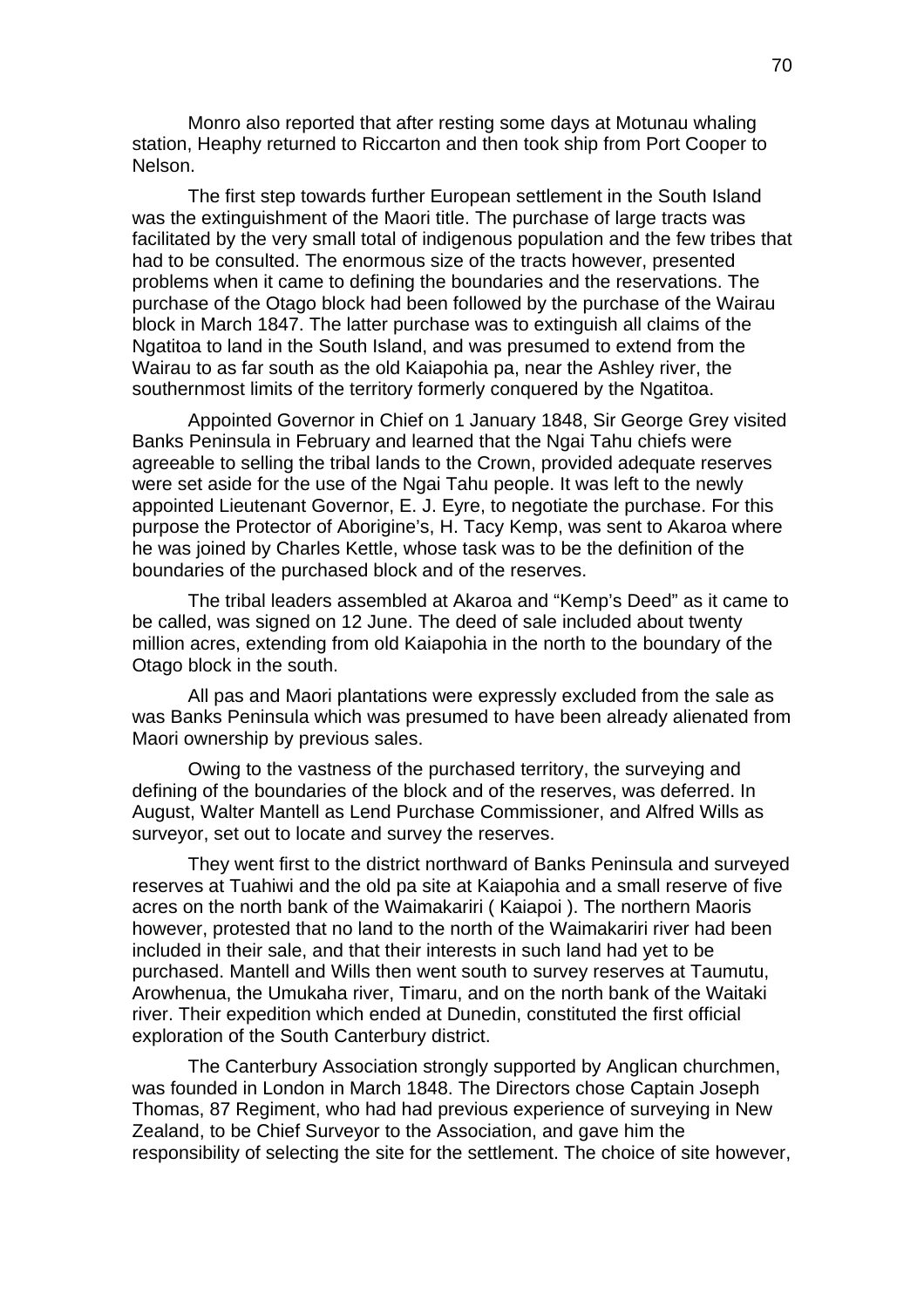was to be subject to the approval of the Governor, Sir George Grey, and of Bishop Selwyn.

The Manawatu, Wairarapa and Hawkes Bay districts were under consideration but Captain Thomas was already acquainted with those localities and having heard good reports of the Port Cooper plains he considered it advisable to explore them before making a final decision. The cutter Fly sailed from Wellington for Port Cooper on 12 December with Captain Thomas and his assistant surveyors, Messrs Thomas Cass and Charles Obins Torlesse and five survey hands. Accompanying the survey party was Mr (later Sir) William Fox, Principal Agent of the New Zealand Company who had recently succeeded Colonel Wakefield who had died at Wellington on 19 September. On 15 September the Fly anchored in Purau Bay on the southern side or Port Cooper ( Lyttelton Harbour) where the Rhodes brothers had acquired the homestead originally built by the Greenwood brothers in 1843. On 16 September William Heaphy walked the forty miles through the bush from Akaroa and joined the survey party. The following day, leaving Thomas Cass and his field assistants to commence the survey of Lyttelton harbour, Captain Thomas accompanied by Fox and Torlesse, walked around the head of the harbour and crossed the hills to the Deans brothers' homestead at Riccarton. On 19 September the party set out to explore the region to the north of Riccarton and during the next few days went as far as the Ashley river and at Kaiapoi met the Maori leaders who again claimed that their interests in the land to the north of the Waimakariri had not been included in the sale. The party went inland as far as the Waimakariri gorge before returning to Riccarton on Christmas eve.

On 29 December Torlesse commenced the topographical survey of central Canterbury which embraced the territory between the Ashley and Rakaia rivers and between Riccarton and the Torlesse Range. Captain Thomas was joined by Alfred Wills who, with Walter Mantell, had arrived at Akaroa a few days before, and they set out to make a topographical survey of the plains to the westward of Lake Ellesmere and as far south as the Ashburton river. These preliminary surveys were completed by the end of January 1849 and on 26 February the mapping of about a million acres was sufficiently advanced to enable Captain Thomas to leave for Wellington and Auckland to obtain approval of the site for the Canterbury settlement.

Thomas Cass, who was making a hydrographical survey of Lyttelton harbour and the estuary at Sumner, was left in charge at Port Cooper, and Torlesse was sent to extend the reconnaissance survey as far south as the Waihao river.<sup>23</sup>

William Fox accompanied Captain Thomas to Auckland where approval of the site was finally obtained from Governor Grey on 14 May with the understanding that Port Cooper would be excluded from the land awarded to the French. This land had yet to be defined by survey.

The survey ship HMS Acheron arrived at Port Cooper early in March to commence the hydrographical survey of the coast. Captain Stokes and several of the officers, including W. J. W. Hamilton, went on an expedition inland which culminated with the climbing of Mount Grey. The following month Hamilton explored the country northward of the Ashley river as far as the Hurunui and Waiau rivers, noting the existence of broad expanses of open plains. In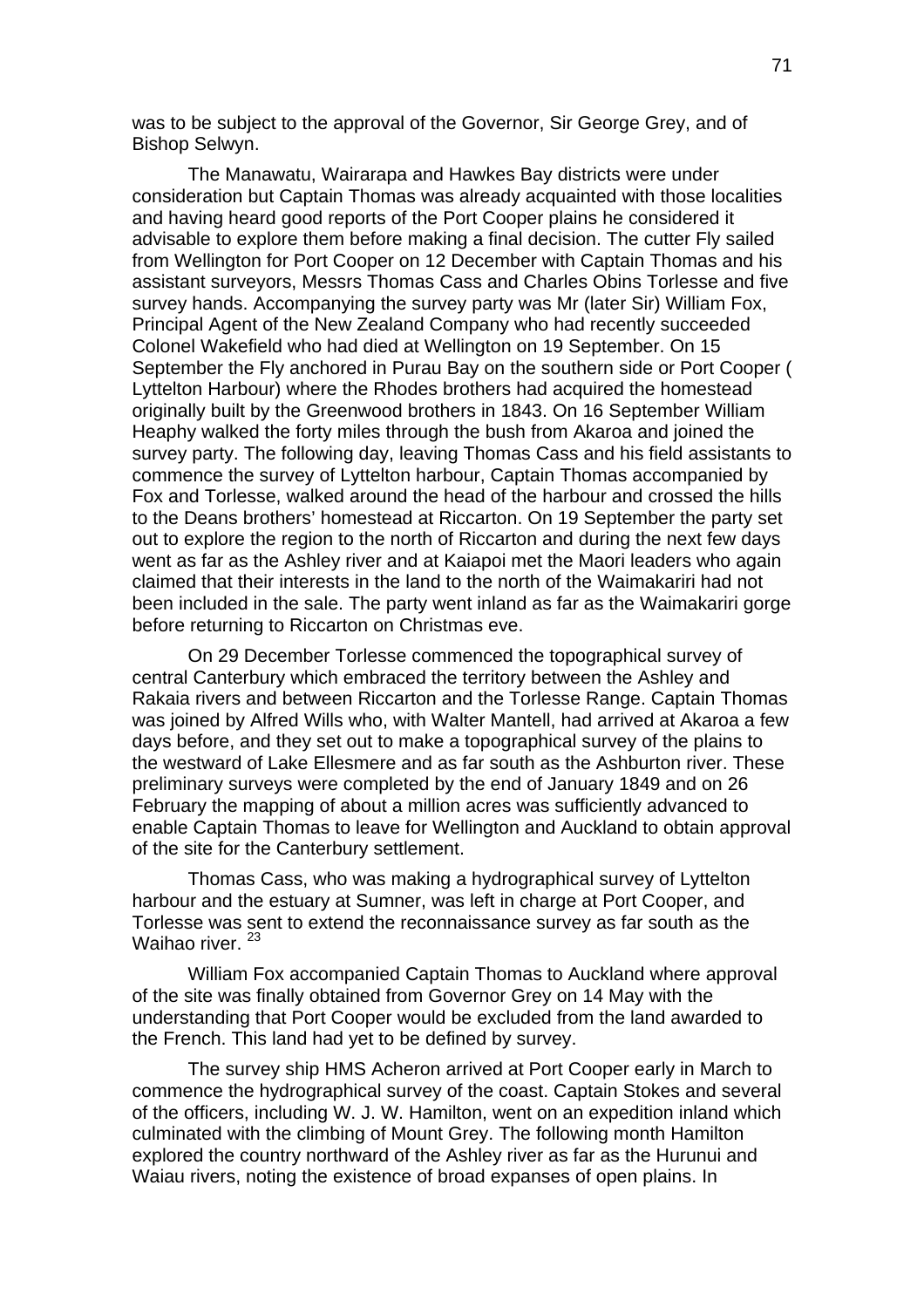November Hamilton and Lieutenant Governor Eyre, who had a distinguished record of exploration in Australia, set out on an expedition to attempt to discover a practicable route from the Wairau Plains to the Canterbury Plains. Sailing from Wellington accompanied by J.D. Ormond, Eyre's secretary), they went to the Wairau and having obtained a party of Maoris as guides and bearers, they went up the Awatere river. Having reached a point below Mount Tapuaenuku, the highest peak in the Kaikoura range (9,465 feet), Eyre decided to climb to the summit in the hope of obtaining useful knowledge of the route ahead. While Hamilton remained at the snowline, Eyre and Ormond and some of the Maoris pushed on up the icy slopes and reacted the summit late in the day after thirteen hours climbing. On the way down an accident occurred which resulted in the death of Wiremu Hoeta who slipped and roiled some hundreds of feet into an inaccessible ravine. As a consequence the expedition to Canterbury was abandoned.

The Government allocated a million acres to the New Zealand Company for the purposes of the Canterbury settlement. To secure Port Lyttelton (previously known as Port Cooper) for the settlement, it was necessary to finalise the definition of the Nanto-Bordelaise block and also to finalise the payment for the remainder of Banks Peninsula amounting to about 250,000 acres and to define and survey the native reserves. Lieutenant Governor Eyre commissioned Walter Mantell to determine these boundaries and he commenced negotiations with the Maoris in June 1849 and purchased the Port Cooper block of 59,000 acres in August. He then purchased the Port Levy block comprising 121,000 acres. Next, with the assistance of Octavius Carrington, he defined the boundaries of the Nanto-Bordelaise block of 30,000 acres that had been transferred to the New Zealand Company. There now remained about 80,000 acres of Banks Peninsula, land designated the Akaroa block. In negotiating its purchase Mantell ran into difficulties with the Maoris who objected to the proposed reserves which they considered to be inadequate. The purchase was held in abeyance and in June 1856 John Grant Johnson, surveyor and Deputy Land Purchase Commissioner, was sent from Auckland by Chief Commissioner Donald McLean, to continue the negotiations. He also was unsuccessful in coming to terms with the Maoris but in August W. J. W. Hamilton, with Cyrus Davie as surveyor, was successful in concluding the purchase on the lines suggested by Johnson.

The Canterbury Association obtained a Royal Charter in November 1849 and soon afterwards entered into an agreement with the New Zealand Land Company which undertook to reserve two and a half million acres for the Association's settlement, subject to certain specified conditions which if not fulfilled the Association would forfeit control over the land which would revert to the New Zealand Company. The main terms of purchase and the definition of the Association's powers to dispose of the land in the Canterbury block of 2,500,000 acres were set out in the Canterbury settlement's Act of 14 August 1850. The block extended from the Waipara river to the Ashburton river and from the sea to the "Snowy range of hills". Land previously sold by the Nanto-Bordelaise Company was not at the disposal of the Association. The "sufficient price" was fixed at £3 per acre and the proceeds from sales were to be applied as follows; one third to ecclesiastical and educational purposes, one third to immigration, one sixth to surveys and incidental expenses of the Association,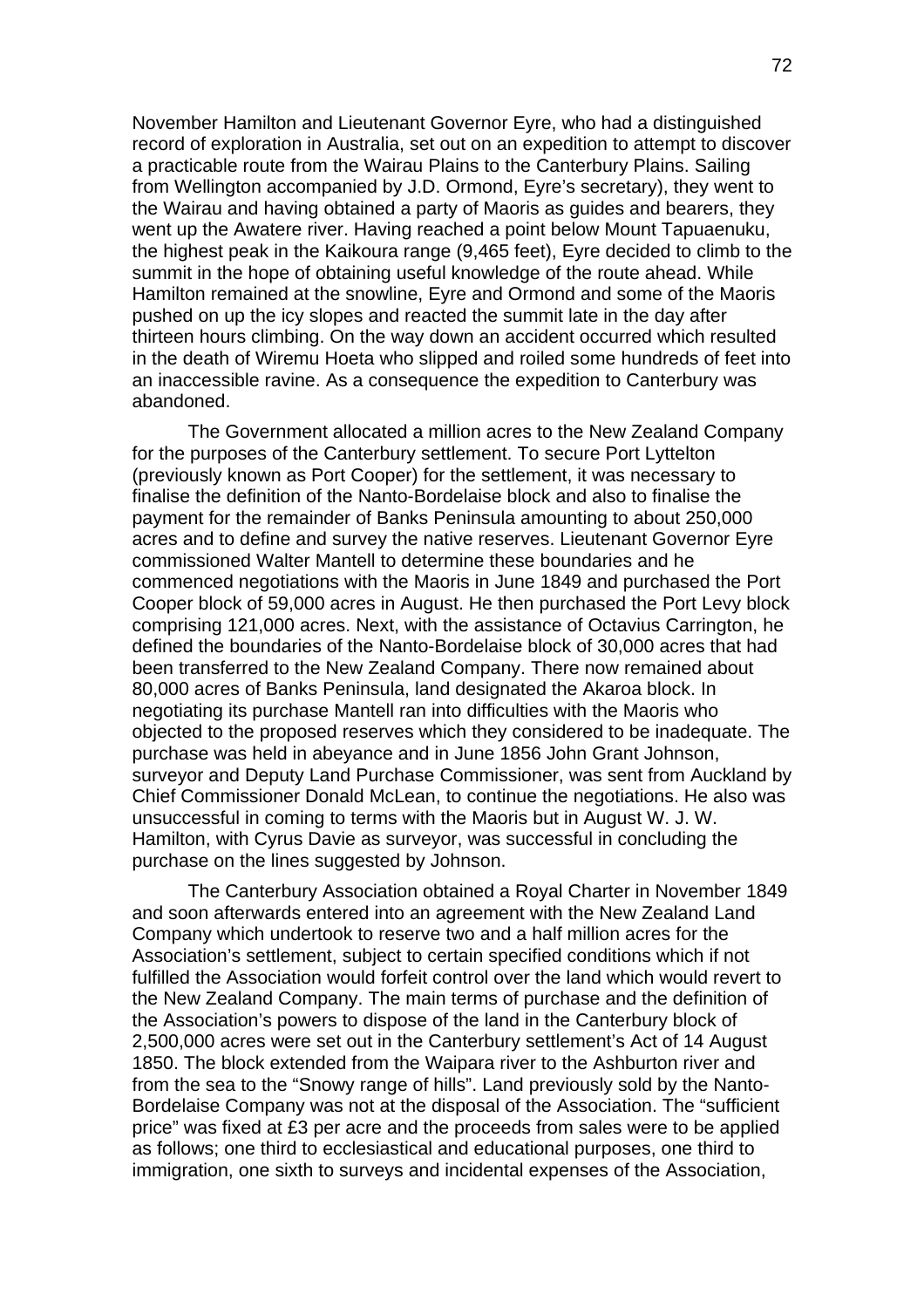one sixth to the New Zealand Land Company for the land and to cover the outlay and risk of loss incurred in its colonising activities.

The Association's terms of purchase differed in some respects from those that had pertained in the New Zealand Company 'a earlier settlements. Land orders were sold in Great Britain providing for rural allotments of fifty acres and upwards at £3 per acre and for town sections in the principal town Christchurch) at £24 per half acre, and for town sections at the port town (Lyttelton ) at £12 per quarter acre. Each member of the body of immigrants who was the purchaser of rural land was to receive an allotment in the principal town or in the port town for each £150 worth of rural land he had purchased. The order of choice of allotments was decided largely by the order of receipt of the letters of application which were received unopened, numbered and registered and on a specified day were opened in the presence of the applicants and the committee of the Association. It was recognised that provision should be made for pastoral pursuits as well as agricultural farming and accordingly unsold lands were to be open under licence for pasturage at twenty shillings a year for every hundred acres. The land purchasers of the first body of immigrants were to be allowed five acres of pasturage for every acre of land purchased at a special rate of 16s 8d per year for every hundred acres, and their licences carried pre-emptive rights. Every purchaser of land was given the right to nominate persons eligible to become assisted steerage passage emigrants, "proportional in number to his contribution to the Emigration Fund" i.e. a third of the value of his land purchase.

The difficulties experienced by the New Zealand Company in the earlier settlements had demonstrated that the greatest mistakes that had been made were in failing to send the surveyors to New Zealand well ahead of the settlers and in failing to ensure that the native title had been properly extinguished before the settlers were put into possession of the land. The importance of these matters was emphasised by Edward Gibbon Wakefield in a letter he wrote on 22 June 1849 to John Robert Godley, the Association's principal, agent in New Zealand, when he said "I will only repeat the expression of my confident trust that you have sacrificed everything else to the one essential thing - the survey, the survey, the survey. Every other defect could be remedied when the colonists arrived, save only that of a deficient survey".

For the Canterbury settlement a different procedure was devised for surveying and allocating the rural allotments than had pertained in the earlier settlements. This was due to some extent to the advocacy of Felix Wakefield, a surveyor member of the family who had been one of the principal agents in England for the sale of land orders and who was the author, in 1849, of a work on Colonial Surveying with a view to the Disposal of Waste Land .

From the reconnaissance surveys Captain Thomas was able to locate his principal town and his port town and he also sited a town at Sumner as an auxiliary port. Inland he reserved several sites for rural townships at places where it was obvious that development would occur, such as landing places at the head of river navigation, fording places on the rivers, junctions of the projected main roads, and possible posting houses on the main highways. These reserves and road-lines were projected on the selection maps. The whole of the selection territory was covered by a triangulation survey to facilitate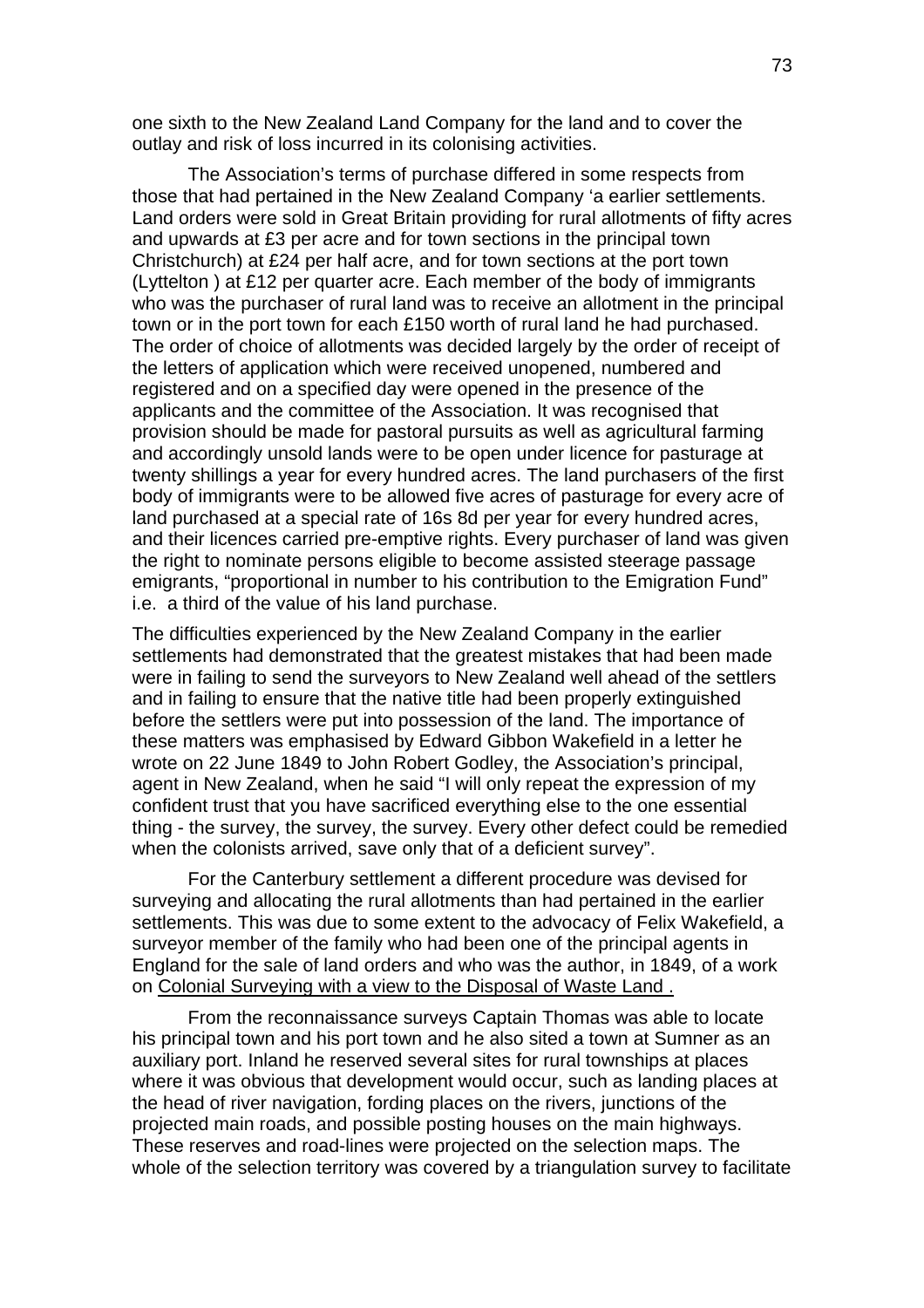the location of the rural allotments. Holders of land orders could select rural land anywhere outside the reserves and in the event of there being more than one selector of the same parcel of land the right of priority was decided by reference to the number recorded in the register of applications previously mentioned. On selection the area was surveyed, plotted on the Record Hap, given the next consecutive Rural Section number and registered. As a result of this recording system, which is peculiar to the Canterbury Land District, consecutively numbered Rural Sections can lie as much as a hundred miles apart.

Having obtained approval of the Port Cooper plains as the site for the settlement Captain Thomas returned to Wellington to arrange contracts for surveying and engineering works. Several surveyors and a number of labourers were engaged and the total complement of thirty-five sailed in the Fair Tasmanian and reached Port Cooper on 2 July. Besides Captain Thomas, the surveyors were H.J. Cridland, Donald Gollan, who had been appointed Works Overseer, and Sydney M. Scroggs. Cridland had previously gone to Port Cooper in HMS Acheron, having been commissioned to prepare estimates for roading and other public works, and was now returning as Superintendent of Works. Also on board were Walter Mantell and Octavius Carrington, who were to deal with the Banks Peninsula land claims and to survey the native reserves and the Nanto-Bordelaise block of 30,000 acres.

The triangulation survey of the settlement lands was put in hand Immediately and in August the base line was selected a short distance westward of Riccarton and carefully measured and re-measured by Thomas, Cass and Torlesse. The latter commenced the survey of the town of Lyttelton while Cridland and Gollan commenced the construction of a jetty and explored a line of road from Lyttelton to Sumner. Scroggs surveyed a road-line from Sumner to the site of Christchurch. Edward Jollie and Thomas Brunner arrived from Nelson on 12 August. Jollie assisted in the surveying of Lyttelton, Sumner and Christchurch. Brunner was appointed Clerk of Works.

The extension of the triangulation survey commenced in September. Thomas Cass, having established his headquarters at Riccarton, was responsible for extending it over the territory southwards of the Waimakariri river while Torlesse was responsible for the northward extension. In October Torlesse was joined by John Cowell Boys, his collaborator in the work in the northern districts.

In September also, the first contract surveys were allocated. Samuel Hewlings undertook the survey of the Heathcote Valley to the boundary of Christchurch town. John and Thomas Hughes in partnership, and Robert Nankeville, were engaged to make detailed topographical surveys under the supervision of Torlesse and Boys in the northern district.

The surveyor mainly responsible for laying out the towns at Lyttelton, Sunnier and Christchurch was Edward Jollie. The Lyttelton survey was completed by the end of September and Sumner by the end of November 1849 and the Christchurch survey on 18 March 1850. Despite delays caused by some opposition from the Maoris, when Torlesse and Boys attempted to survey land to the north of the Ashley river, triangulation of some 230,000 acres, comprising a strip of land about ten miles wide between the Ashley and Selwyn rivers, was completed by the end of January 1850.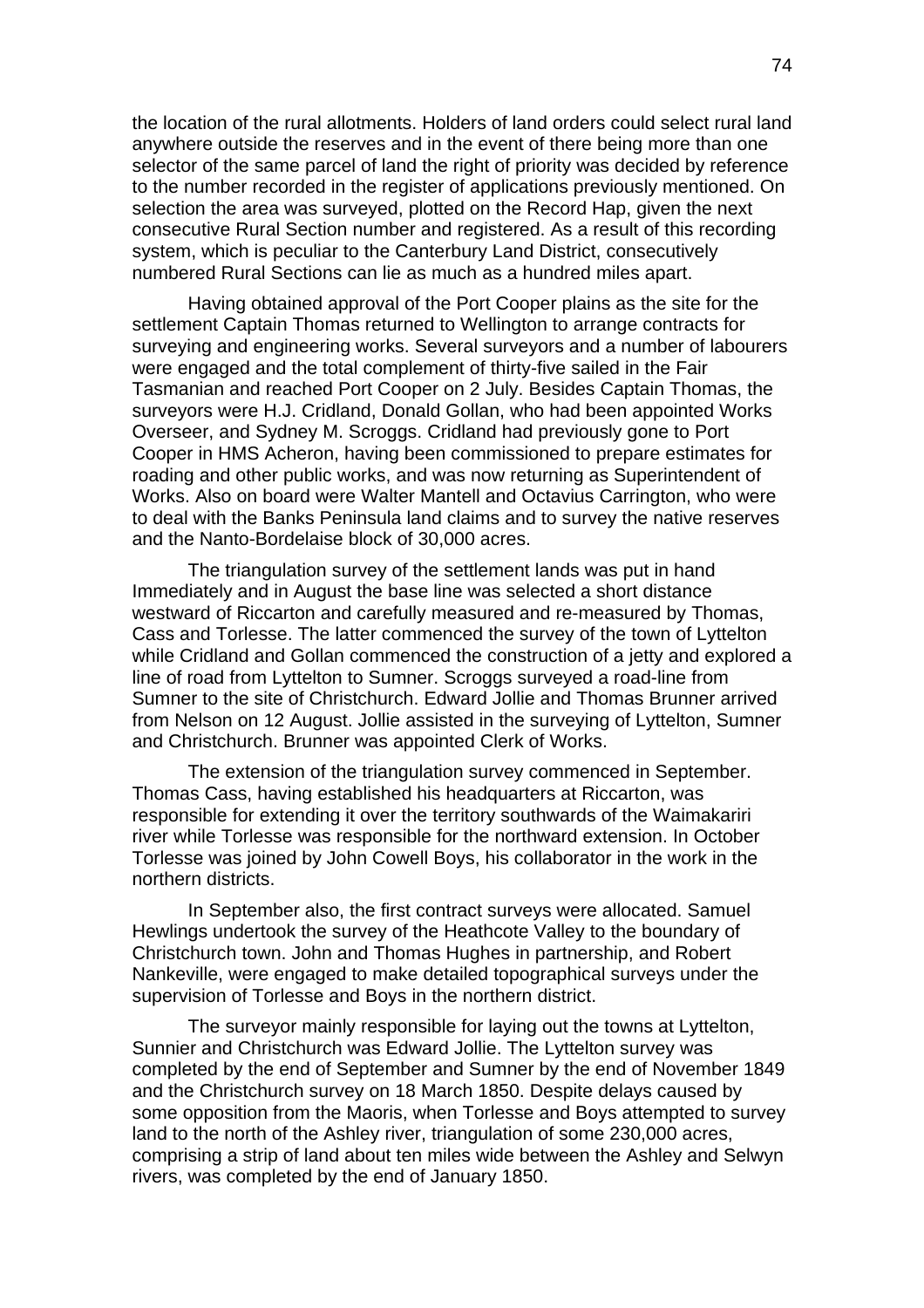By this time the Company's allocation of £20,000 for preliminary surveys and public works was almost exhausted and Captain Thomas was forced to retrench severely, dismissing most of the employees and suspending all operations except necessary maintenance work. He had to apply to the Company's Chief Agent, William Fox, for a further £3, 500 with which he hoped to complete essential works before the arrival of the immigrants. Such was the state of affairs when the Association's Resident Chief Agent, John Robert Godley, arrived at Lyttelton on 12 April. He had no funds to enable the work to be resumed and it was not until early in November that by pledging his personal credit he obtained for the Association a loan of £5,000 from the Union Bank which enabled the resumption of the work of the survey office, The road to Sumner could not be finished in time so Edward Jollie surveyed an alternative road, the Bridle Track, which Gollan's road gang constructed over the hill from Lyttelton to Heathcote Valley. On 16 December the first of the immigrant ships, the Charlotte Jane, arrived and was soon followed by the Randolph, the Sir George Seymour and the Cressy, bringing a total of 773 passengers.

When the New Zealand Company had surrendered its Charter in 1850 Captain Thomas and his survey staff had become servants of the Canterbury Association. Disappointed with the turn of events Thomas resigned on 20 January 1851 and was succeeded as Chief Surveyor by Thomas Cass.

Among the newly arrived settlers were three engineer surveyors who were to play leading roles in the new settlement. They were Edward Dobson, Richard Harman and Cyrus Davie.

By the end of 1851 the preliminary surveys were completed. Some 3,000 immigrants had landed and some 25,000 acres of freehold land had been allocated and occupied and about 400,000 acres of pasturage had been leased. Live stock was being imported from Australia but greater numbers were needed and efforts were being made to discover practicable overland stock routes from Nelson and the Wairau plains where stock was available.

Starting from the Wairau plains in April 1850, Captain W. M. Mitchell, E. Dashwood and a whaler named Harris, with their horses, had penetrated with great difficulty the labyrinth of mountains and valleys and reached the Canterbury plains in the vicinity of Motunau towards the end of May. Later in the year E. J. Lee, mounted and travelling alone, had followed much the same route and had found a way through. In March and April the following year Lee and Edward Jollie the surveyor took 1,800 sheep from Nelson to Canterbury. Reconnoitring ahead Jollie had discovered a practicable pass for a stock route and by judiciously burning off some hundreds of acres of impenetrable scrub the sheep were successfully brought through. Two years later Mr (later Sir) Francis Weld discovered a more direct route from the Wairau to Jollies Pass, via Tarndale.

Pursuant to the New Zealand Constitution Act of 1852, Canterbury became a Self Governing province and at the election held on 4 March 1853, J. E. Fitzgerald was elected Superintendent and the twelve Councillors included Thomas Cass and W. J. W. Hamilton.

The Canterbury Association had reached a settlement and terminated its connection with the New Zealand Company and finally, under the Canterbury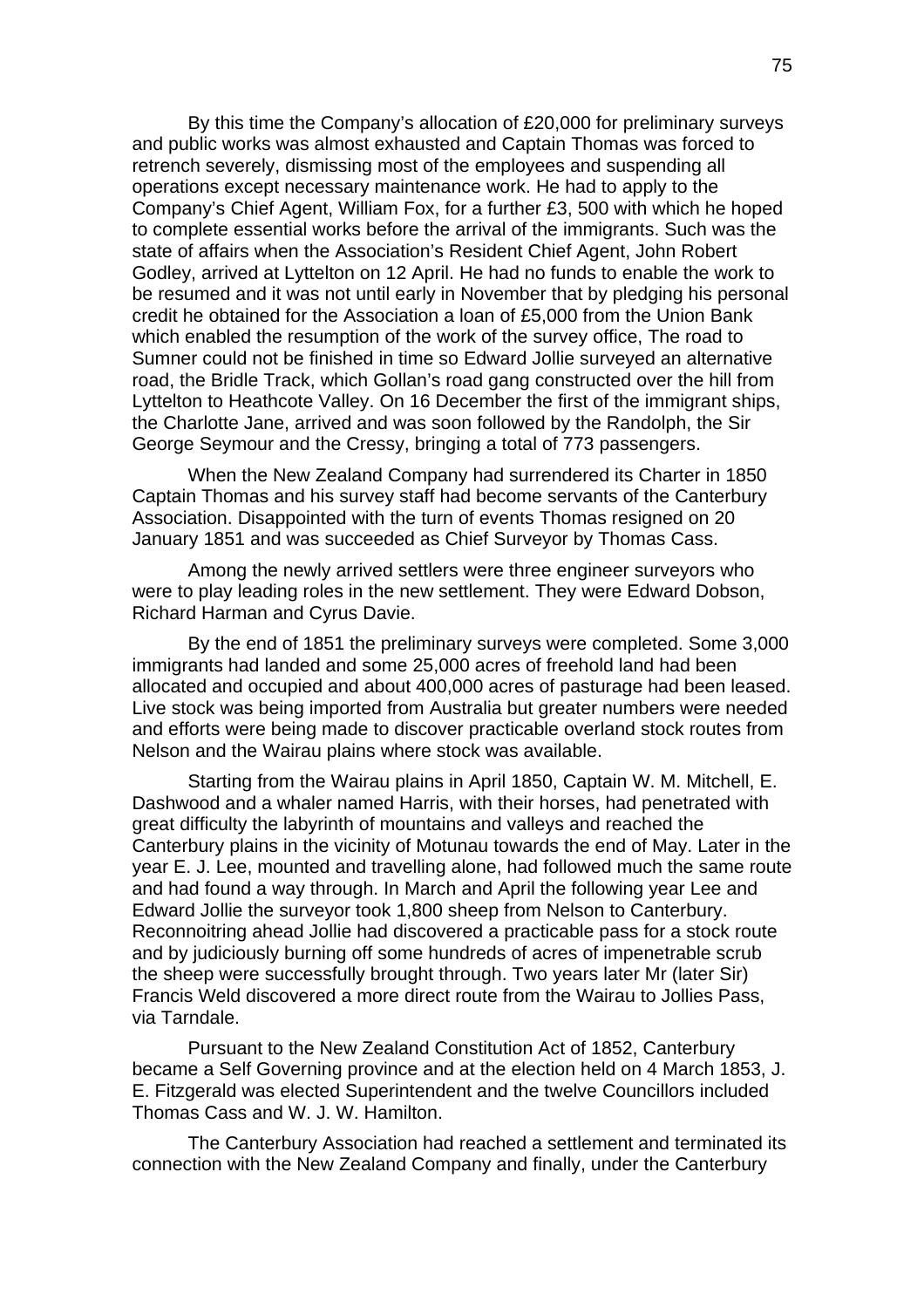Association Ordinance passed by the Provincial Council in 1855, it had arranged to transfer the remainder of its assets to the Council which had also taken upon itself the Association's liabilities. The Council had its own civil establishments which included a Waste Lands and a Survey Department, with Thomas Cass as Chief Surveyor.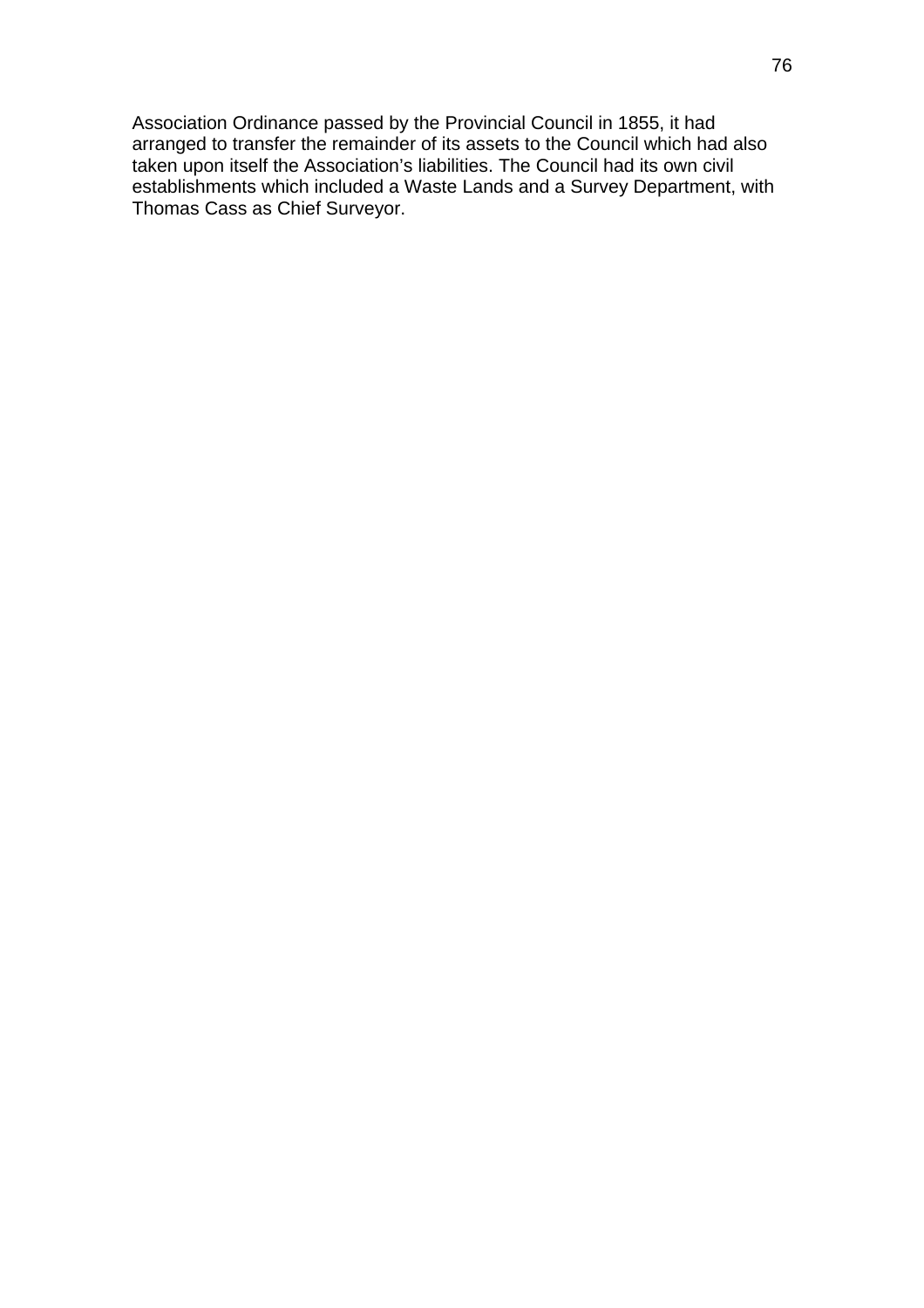## PART I NOTES AND REFERENCES

1. The Pioneers Explore New Zealand J. R. Elder — 1929. p.33 etc.

2. Captain W. M. Smith to the Secretary of the New Zealand Company 12 December 1840. Letter Book of Surveyor General (N. Z. Company) December 1839 to April 1843.

3. They Chose This Valley ( Ararimu Centennial 1867 – 1967 ). p.7.

G. McDonald - Editor.

4. The Long White Cloud W. Pember Reeves - 1898.

5. Lieutenant Edward Frome. R. E. replaced the noted Australian explorer, Captain Charles Sturt, as Surveyor General of South Australia in 1839. Sturt held the office for only a few months having succeeded Colonel William Light.

6. This new division was made pursuant to the New Zealand Government Act - 1846 - clause 3. Previously the North Island was called New Ulster; the South Island was New Munster and Stewart Island was New Leinster.

7. British Parliamentary Papers - Foreign Office Correspondence relative to New Zealand - No. 16 - The Marquis of Normanby to Captain Hobson R. N. 14 August 1839.

8. Founding of New Zealand (from Journals of Felton and Sarah Mathew). Edited by Professor J. Rutherford - 1940.-p.179.

9. Journal of Ensign Best, Edited by Nancy Taylor - 1966. P.283 et seq. covering 1 April to 31 May 1841.

10. Mrs Hamlin, the wife of the missionary stationed at Orua Bay became ill and the services of Dr Ellison of the immigrant ship Brilliant were sought. In the absence of the doctor, Captain Symonds procured some medical supplies and with four companions in the ship's boat set out to cross the Manukau harbour. A sudden squall upset the boat and only one of the five, a Maori reached the shore. See also Journal of Ensign Best. p.328.

11. A. J. H. R. 1862. Report of Land Claims Commissioner ( F. Dillon Bell ) D No. 10.

12. For copy of Deed of 8 November 1839, see A. J. H. R. 1861. C No. 1. Report of the Land Purchase Department.

13. Adventure in New Zealand E. J. Wakefield - 1845. Abridged edition by Joan Stevens - 1955. Chapter III, p.35

14. For copy of Deed of 15 February 1840, see A. J. H. R. 1861. C No. 1. Report of Land Purchase Department.

15. Captain W. M. Smith to Secretary of New Zealand Company, 12 December

1840. Surveyor General's Letter Book (as in 2 above).

16. Captain W. N. Smith to Colonel Wakefield, 2 November 1840.

Surveyor General's Letter Book (as in 2 above).

17. Tuwharetoa, J. Te H. Grace - 1959. Chapter 46.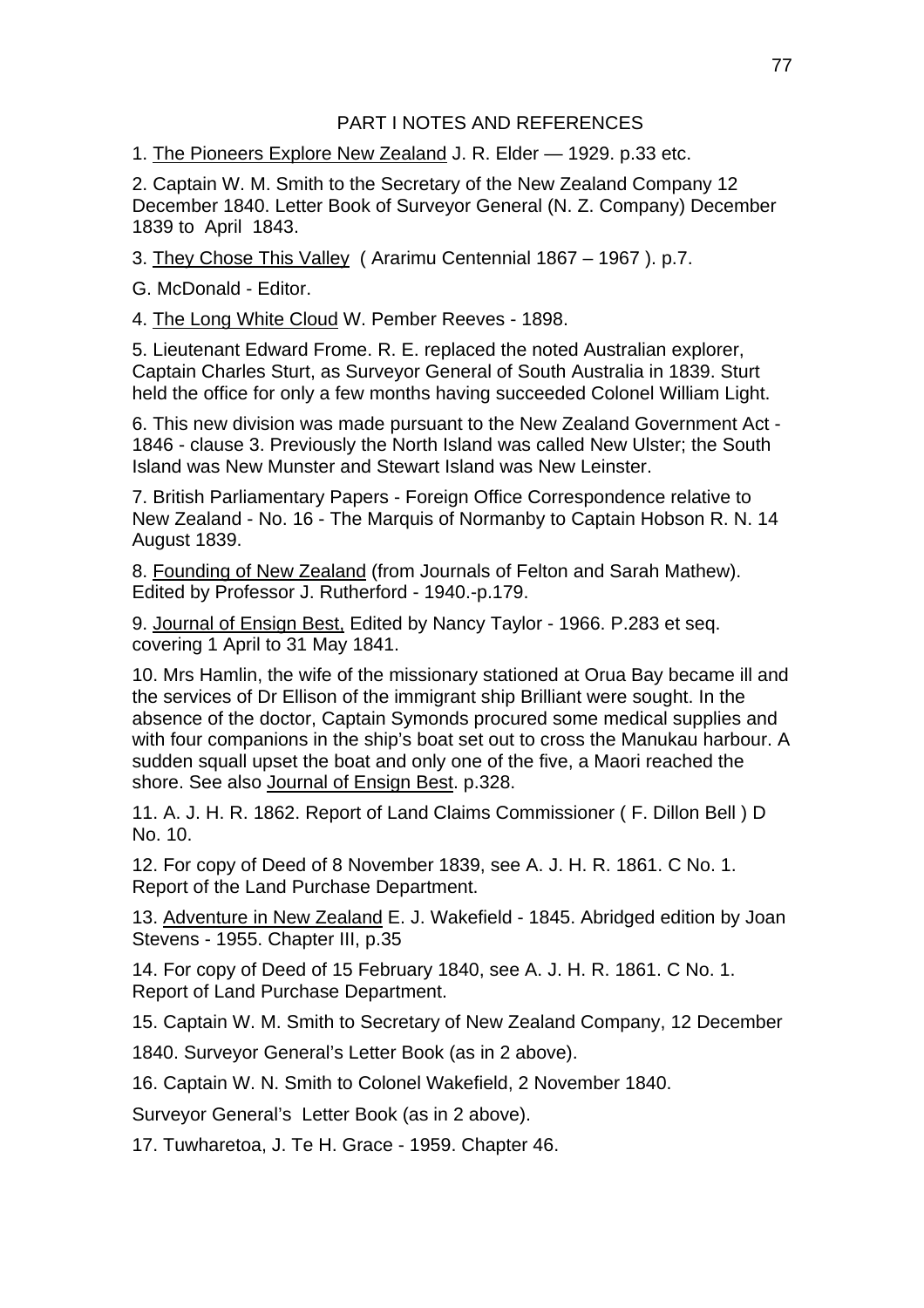18. F. A. Carrington to Thomas Woollcombe, Managing Director of Plymouth Company - 14 October 1841 - Carrington Papers

19. Wicksteed to Colonel Wakefield - 8 July 1841. N. Z. C. 3/21.

20. Narrative of a Residence in New Zealand, Charles Heaphy - 1842.

Hocken Library Facsimile No. 7. University of Otago 1968.

21, History of Canterbury, Volume I. J. Hight and C.R. Straubel. - 1957. Chapter IV. Also Pioneers of Port Cooper Plains, 3. Deans - 1964. Chapter 2.

22. William Heaphy was an employee of the New Zealand Company survey staff as was also Charles Heaphy. William assisted with the first surveys at Wellington, Nelson, Otago and Canterbury. Subsequently he settled at Lyttelton.

23. The Torlesse Papers (1848 - 1851) Edited by P. B. Maling - 1958. Chapter 3.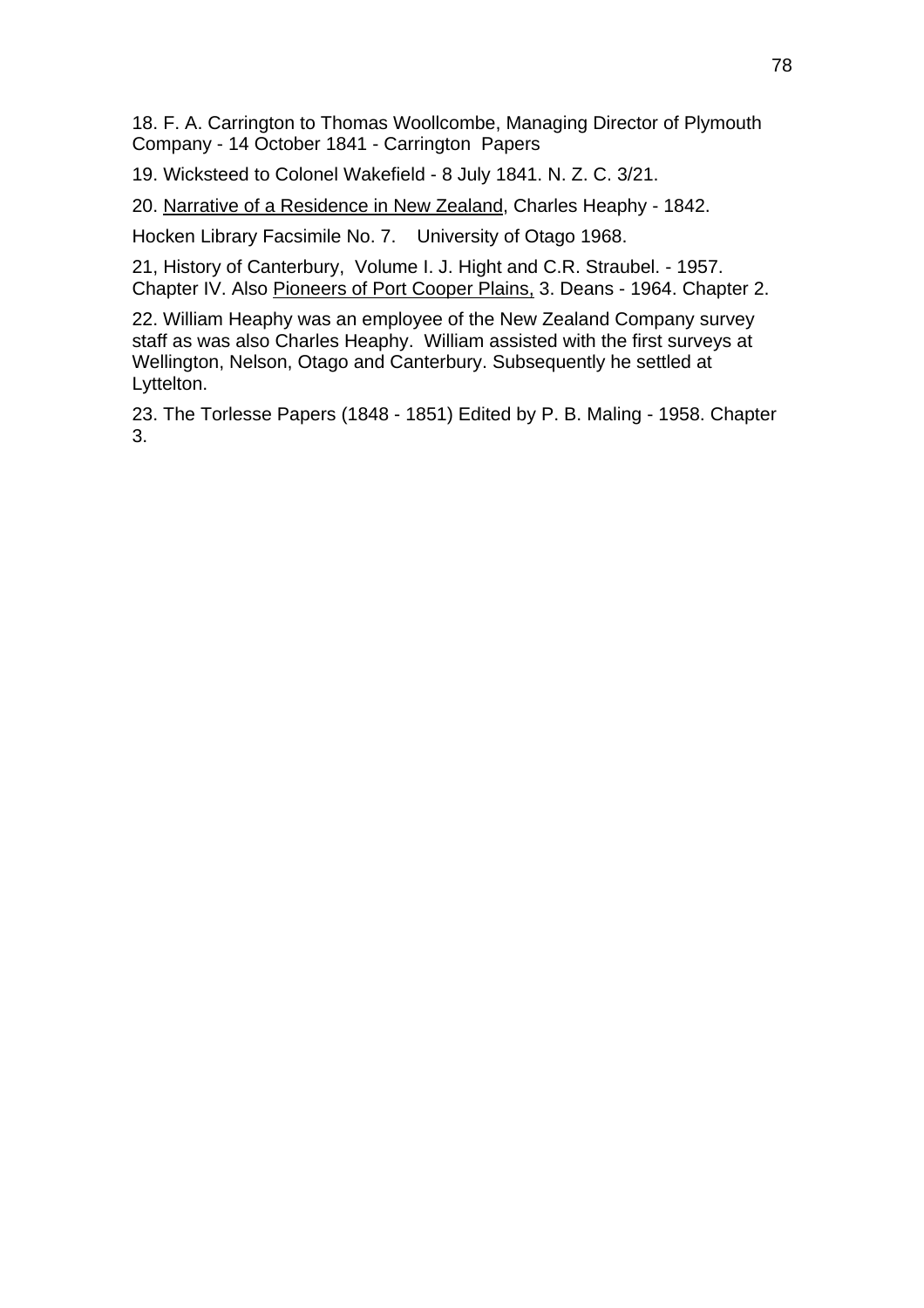# THE PIONEER LAND SURVEYORS OF NEW ZEALAND PART II (Chapters 9 to 20, inclusive.)

## SURVEYS DURING THE PROVINCIAL ERA. 1854 – 1876.

#### SURVEYS FOR THE LAND CLAIMS COMMISSION.

## SURVEYS FOR THE NATIVE LAND PURCHASE DEPARTMENT

|                                                            | Page No. |
|------------------------------------------------------------|----------|
| Chapter 9. Surveys for the Land. Claims Commission and     |          |
| for the Native Land. Purchase Department.                  | 80.      |
| Chapter 10. Auckland Provincial Surveys I.                 | 88.      |
| Chapter 11. Auckland Provincial Surveys. II The East Coast |          |
| <b>Districts</b>                                           | 109.     |
| <b>Chapter 12. Wellington Provincial Surveys.</b>          | 114.     |
| Chapter 13. Hawkes Bay Provincial Surveys.                 | 126.     |
| <b>Chapter 14. Taranaki Provincial Surveys.</b>            | 134.     |
| Chapter 15. Nelson Provincial Surveyors.                   | 148.     |
| <b>Chapter 16. Marlborough Provincial Surveys.</b>         | 159.     |
| <b>Chapter 17. Canterbury Provincial Surveys.</b>          | 163.     |
| <b>Chapter 18. Westland Provincial Surveys.</b>            | 177.     |
| <b>Chapter 19. Otago Provincial Surveys.</b>               | 182.     |
| <b>Chapter 20.</b> Southland (including Stewart Island)    |          |
| <b>Provincial Surveys.</b>                                 | 194.     |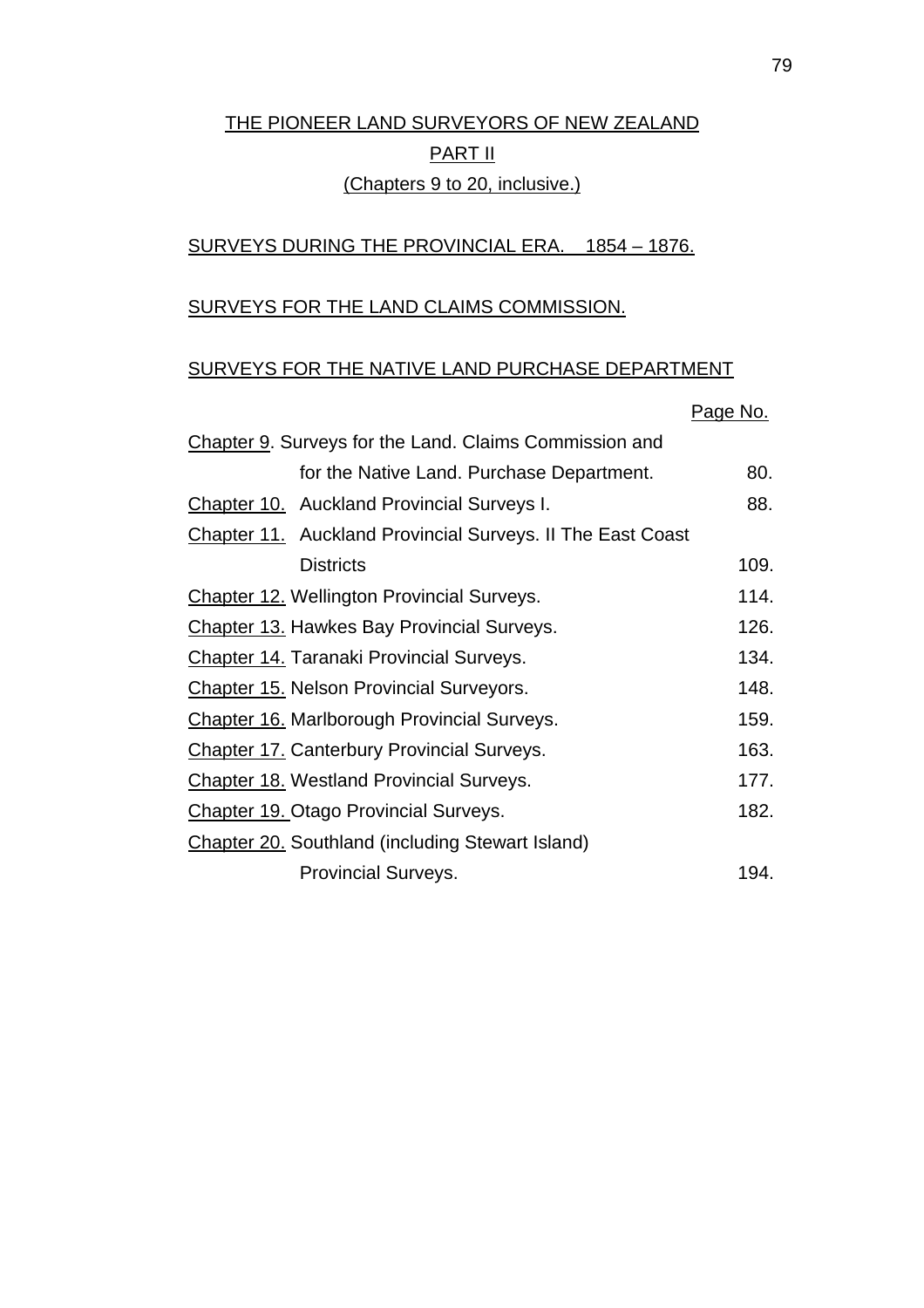#### CHAPTER 9

### SURVEYS FOR THE LAND PURCHASE DEPARTMENT AND FOR THE LAND CLAIMS COMMISSION.

The probationary period under the New Zealand Company's Charter of 1847 expired on 5th April, 1850. The Company was Insolvent and entered into negotiations with the British Government to surrender its Charter. Briefly stated, the arrangements now entered into with the Government was that the Government pay to the Company the sum of £268,000 in respect of its activities as agent for the Government in land settlement, and thus enable the Company to reimburse its shareholders and defray Its liabilities.

This arrangement was the subject of Clause 74 of the 1852 Constitution Act which provided for the appropriation of a quarter of the proceeds of sales of Crown Lands to discharge the debt to the Company.

In 1852 the Otago Association failed and the following year the Canterbury Association also failed. The Company's land thereupon reverted to and became vested in Her Majesty as part of the demesne lands of the Crown in New Zealand, subject to any contracts subsisting in regard to any of the said lands. The debts of the Company were apportioned against the provinces of Nelson, Otago and Canterbury. After 1852 the power of disposal over the waste lands comprised in the Company's settlements reverted to the Crown to be administered in general conformity with Clause 72 of the Constitution Act.

Each province set up under the Act had its own Survey Department but Provincial Councils were debarred by sub-clause 10 of Clause 19 of the Act from making any law or ordinance affecting lands of the Crown or lands of which the title of the aboriginal native owners had not been extinguished.

The General Government retained control over the purchase of Maori Lands and over legislation concerning Crown Lands. Of necessity, the Native Secretary's Department and the Land Purchase Department were closely linked.. The purchase of Maori land was one of the functions of the office of the Surveyor General. To assist him Land Purchase Commissioners were appointed from time to time to negotiate with the Maori vendors. Occasionally the appointee was also a Protector of Aborigines, i.e. an official of the Native Secretary's Department. In some cases the appointee was a surveyor.

The statutory requirements concerning the extinguishment of native title necessitated the services of all three, a Commissioner who represented the Crown, a Protector of Aborigines who was a competent interpreter and who was required to act as a referee and official witness to maintain equity and justice in dealings with the Maoris, and a surveyor to correctly define the boundaries of the purchased areas and of the reserves. Proceedings were often very protracted. Before negotiations were concluded the usual procedure was that the appointed representatives of the vendors would perambulate the boundaries with the surveyor and when It was ascertained that these boundaries were acceptable to all parties, including adjoining hapus and tribes, and that appropriate reserves for the vendors had been agreed upon, the responsible representatives of all of the vendors were assembled to sign the deed of sale and receive payment.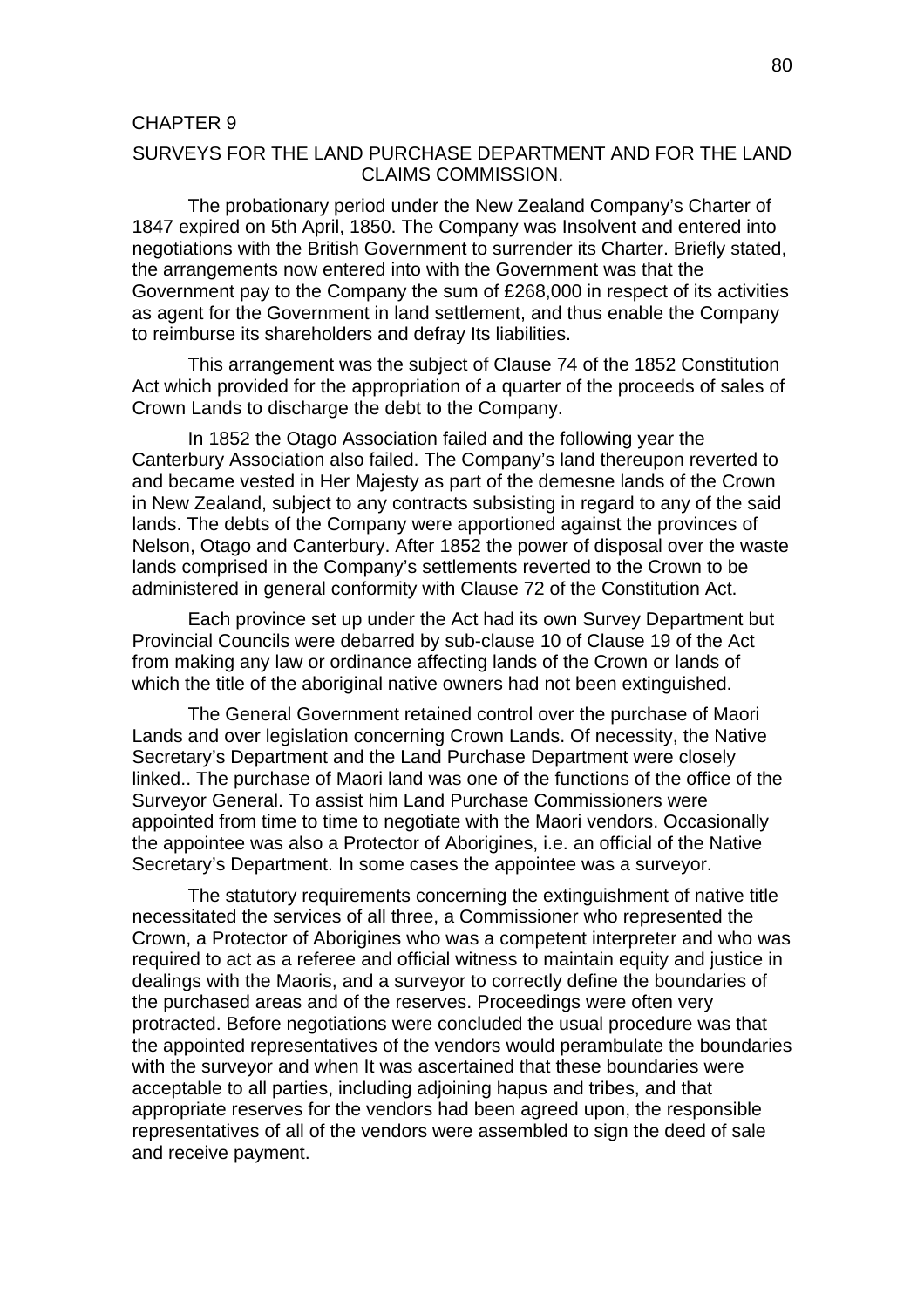Among the first appointees was Mr. (later Sir) Donald McLean who came to exercise a powerful influence over Maori affairs and the acquisition of Maori lands. Arriving in New Zealand in 1840 when he Was twenty years of age, he was the representative of a Sydney based firm interested in the kauri timber trade. He soon acquired fluency in the Maori language and in 1843, through the influence of the then Colonial Secretary Dr. Andrew Sinclair, he was appointed as clerk and interpreter in the office of the Protector of Aborigines (Native Affairs). His exceptional ability was recognised by Governor Grey who In 1847 appointed him, youthful as he was, as a special envoy to investigate the state of affairs in Taranaki and to endeavour to reconcile the differences that had arisen between the Maoris and the New Zealand Company over conflicting claims to ownership of the Waitara lands. Subsequently his services were called upon wherever and whenever difficulties arose over Maori lands. He was remarkably successful in negotiating the purchase of vast tracts of land and in 1854 at the request of the Governor he established the Land Purchase Department with headquarters at Auckland. The whole management of the purchase of native lands was transferred from the Surveyor General to him as Chief Land Purchase Commissioner. Two Assistant Commissioners were also appointed; Messrs. Henry Tacy Kemp, previously Protector of Aborigines, and John Grant Johnson, a surveyor<sup>(1)</sup>

The Land Purchase Department was organised with several Districts in the North Island, each with a Commissioner with whom there was associated a surveyor or survey staff.

By 1854 the activities of the Department in the South Island were insufficient to warrant a resident Commissioner but special appointments were made as the occasion required. Some of the South Island purchases were made by District Commissioners from the North Island.

 In 1858, however, James Mackay of Nelson was appointed Assistant Native Secretary under Donald McLean, and Land Purchase Commissioner for the South Island. In 1859 Mackay completed the purchase of the Kaikoura Block after providing for the appropriate Native Reserves. The following year he purchased the remaining Maori interests in Westland, amounting to about seven and a half million acres exclusive of the Native Reserves. These purchases virtually completed the acquisition by the Crown of all available Maori lands in the South Island.

During its comparatively brief existence the permanent staff of the Department comprised a number of District Commissioners whose main fields of activity were as follows:

| Bay of Islands          |
|-------------------------|
| Whangarei and Auckland  |
| Kaipara and Whaingaroa  |
| <b>Thames and Piako</b> |
| Taranaki                |
| Ahuriri (Hawkes Bay)    |
| Wellington              |

of Islands **Henry Tacy Kemp** John Grant Johnson John Rogan George W. Drummond Hay. **Robert Parris** George S. Cooper William Nicholas Searancke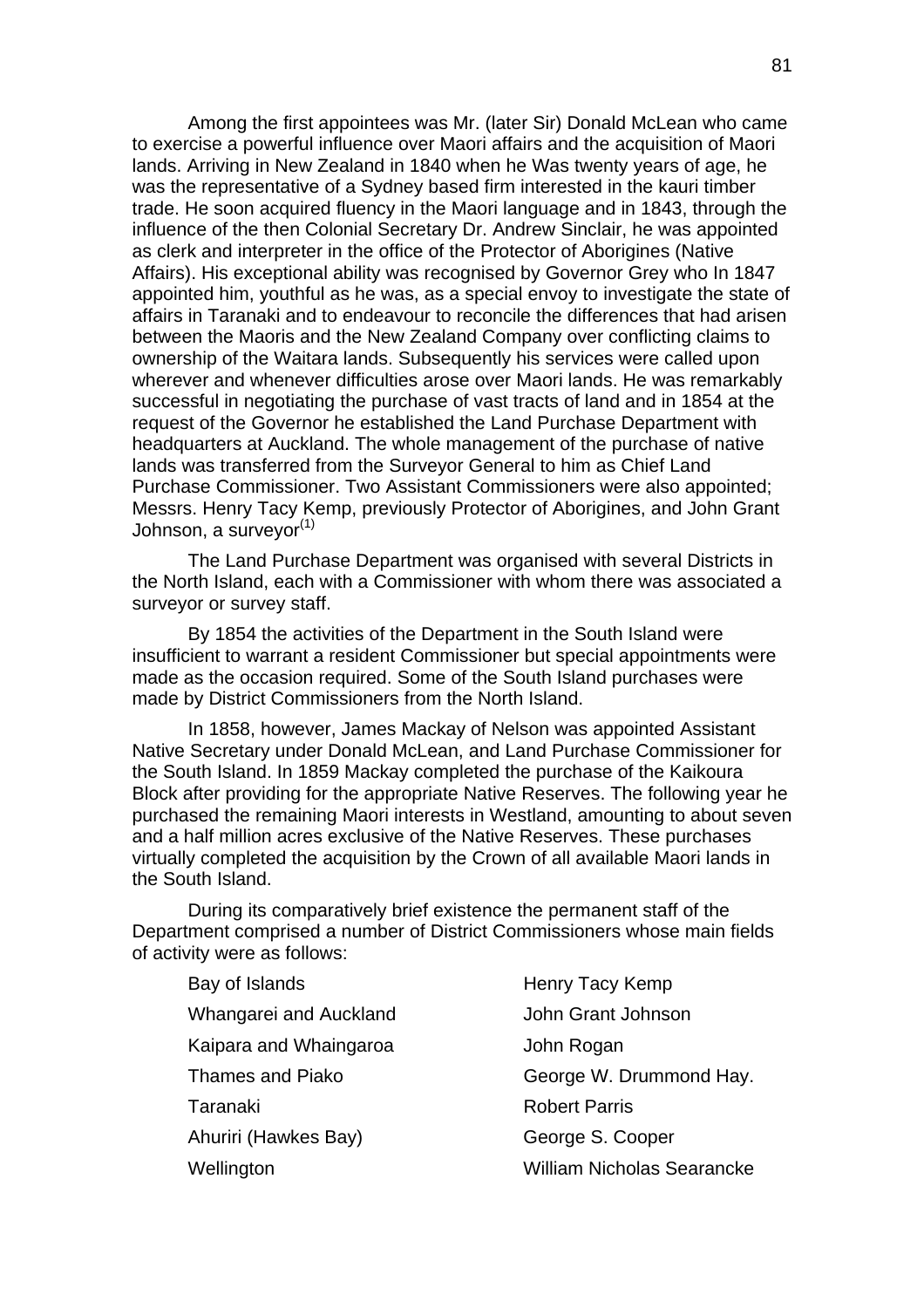| Coromandel   | James Preece |
|--------------|--------------|
| South Island | James Mackay |

With few exceptions these officers were surveyors with previous experience in New Zealand and most of them were competent Maori linguists.

The Department's small permanent survey staff comprised Messrs. Andrew Sinclair, <sup>(2)</sup> Stephenson Percy Smith, Malcolm Fraser, and a Maori cadet named Wirihana. In those Districts where the Commissioner was not a surveyor he was assisted by the local Government Surveyor. For the Bay of Islands the surveyor and Resident Magistrate (equivalent of modern Justice of the Peace) was W. B. White; at Auckland, Edwin Fairburn; at Coromandel, District Surveyor Charles Heaphy; in Taranaki, Messrs. Octavius and Wellington Carrington; at Wellington, Captain W. Mein Smith and Messrs. George Smith, D. Porter and J. T. Stewart.

As Native Secretary and Chief Land Purchase Commissioner, Mr. McLean was responsible only to the Governor and he wielded an influence that led to adverse criticism by the then Premier, Mr. William Fox who wrote to Governor Grey on the 8th October, 1861, after the beginning of hostilities in Taranaki, commenting on the administration of his predecessor, Governor Browne; "the result is, that while on all other subjects the Responsible Ministers are the sole advisers of the Governor, and exercise the entire executive functions of the Government, on Native Affairs, the Governor has, in addition to his Ministers, another Adviser, his Native Secretary, who is not a responsible Minister nor under the control of responsible Ministers, but who exercises (subject only to instructions from the Governor himself) all of the Executive functions of Government in relation to Native affairs.

In 1856 the two departments were amalgamated by the union of the two offices of Native Secretary and Chief Land Purchase Commissioner, in the person of Mr. McLean. A prominent result of this union of the political function of the Government with its Commercial function as land purchaser, has been the creation in the native mind of a suspicion that all the acts of the Government originate in a desire to get possession of their land. They have learned to look upon the Government as a gigantic land broker, and every attempt made by it either to improve their social condition or to control them by the necessary restrictions of law, is supposed to have for its ultimate object the acquisition of territory. This feeling, to a great extent lies at the foundation of the unsatisfactory relations at present existing between the Natives and the Government.

"The House of Representatives, on two separate occasions in t he last two Sessions, unanimously condemned the fusion on of the two departments ……

"Ministers are bound to state that they regard the existence of the Native Secretary's Department, free as it is from all control on t he part of the Responsible Ministry, as a very serious evil ....."

At the ensuing Parliamentary session a voluminous report of the Land Purchase Department relative to the extinguishment of Native title was presented to both Houses of the General Assembly. It covers the activities of the Department from its inception in 1854 and includes numerous copies of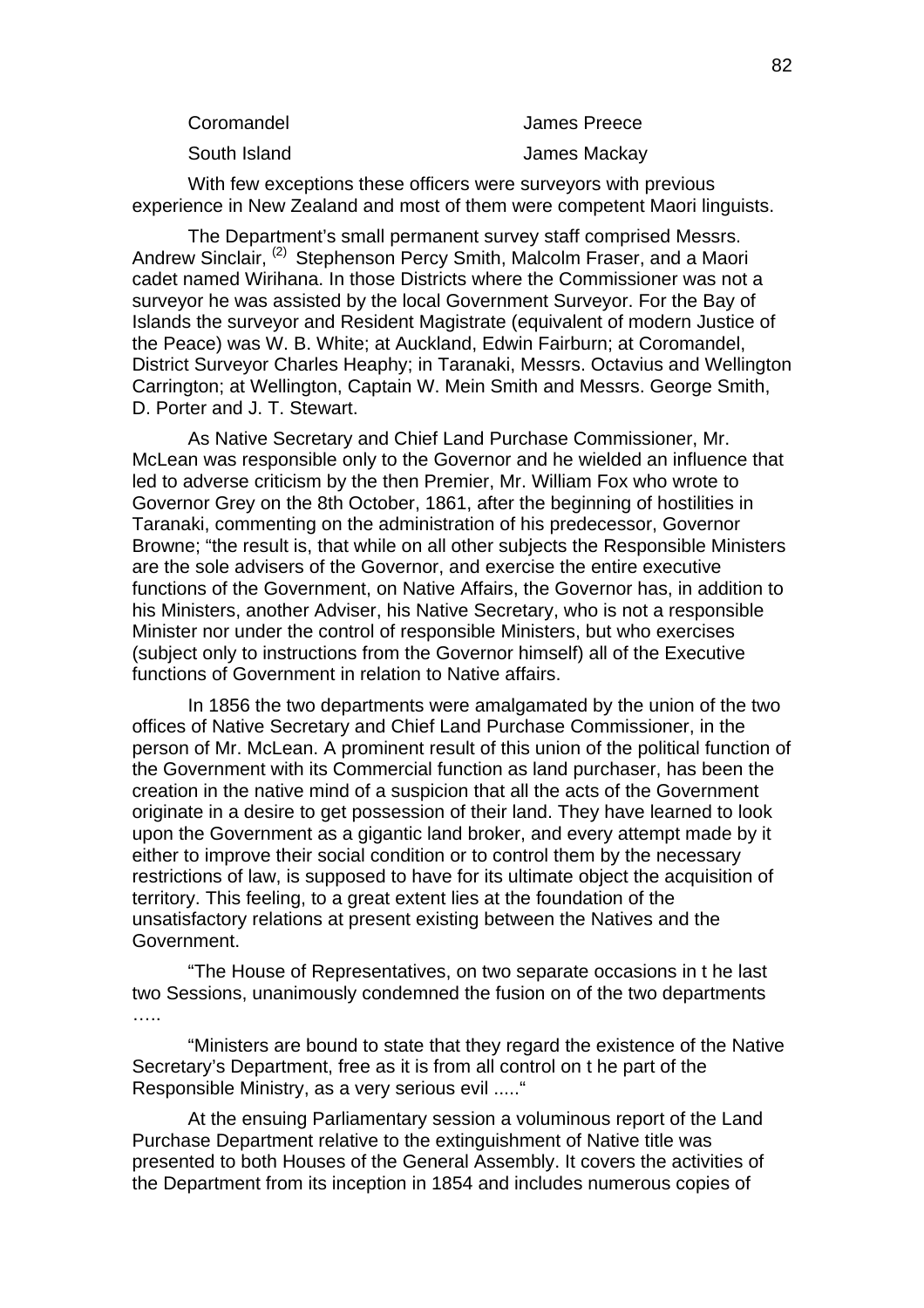correspondence and relevant document s concerning the purchases in Taranaki and Wanganui by the New Zealand Company that were the subject of investigations by Mr. Donald McLean prior to  $1854<sup>(3)</sup>$ 

Officials of the Land Purchase and Native Departments were implicated in a major degree in the events leading to the war in Taranaki. The fierce and bloody feud between the sellers and non-sellers of the Puketapu block which commenced in 1854 and disturbed the New Plymouth settlement for several years has already been mentioned. The opposition of many Maori leaders to further land sales was hardening and in May, 1854. an important meeting of Maori tribesmen was held at Manawapou in South Taranaki when, according to reports about 2,000 attended the meeting. Following this meeting there was a marked decline in the amount of land offering and a decided stiffening in the opposition to land sales on the part of many influential Maori leaders. One outcome was the prolongation of the Puketapu feud.

The unhappy state of affairs in Taranaki was aggravated in March, 1859, when, following a meeting with settlers and Maoris at New Plymouth, Governor Gore Browne decided to accept the offer for sale of a block near Waitara by a minor chief named Teira. The right of Teira to sell the land was hotly disputed by the paramount chief, William King (Wiremu Kingi Te Rangitaaki) and others who had an interest in the block. The ensuing controversy over the principles involved implicated not only the Maori disputants but also political leaders, Government officials and some of the Colony's leading dignitaries. Among the leading European protagonists who opposed the action of the Governor in accepting the sale was the former Chief Justice of New Zealand, Sir William Martin, who disputed the legality of the proceedings, and Archdeacon (later Bishop) Octavius Hadfield, who deplored the neglect of a proper regard for ancient Maori customary and proprietary rights. The Governor, however, was influenced by his political advisers and the importunities of a considerable body of settlers who were eager to gain possession of the land.

A meeting of the Executive Council called by the Governor, and attended by the Officer Commanding the Troops in New Zealand, the Colonial Secretary, the Attorney General, the Colonial Treasurer and the Hon. Mr. Tancred, was held at Auckland on 25th January, 1860. The following is an extract from the minutes:

"The Governor submits to the Council the question of the completion of the purchase from the Native Chief Te Teira of a certain block of land situated in the Province of Taranaki, on the south and left bank; as a preliminary to which a survey of the land is necessary.

The Council, after a full consideration of the circumstances of the case, advise :

1st. That Mr. Parris (Lana Purchase Commissioner) be instructed to have the land surveyed in the ordinary manner, and to take care that the Native Chief, William King, be indirectly, but not officially, made aware of the day on which the survey will be commenced.

2nd. Should William King or any other native endeavour to prevent the survey, or in any way interfere with the prosecution of the work, in that case the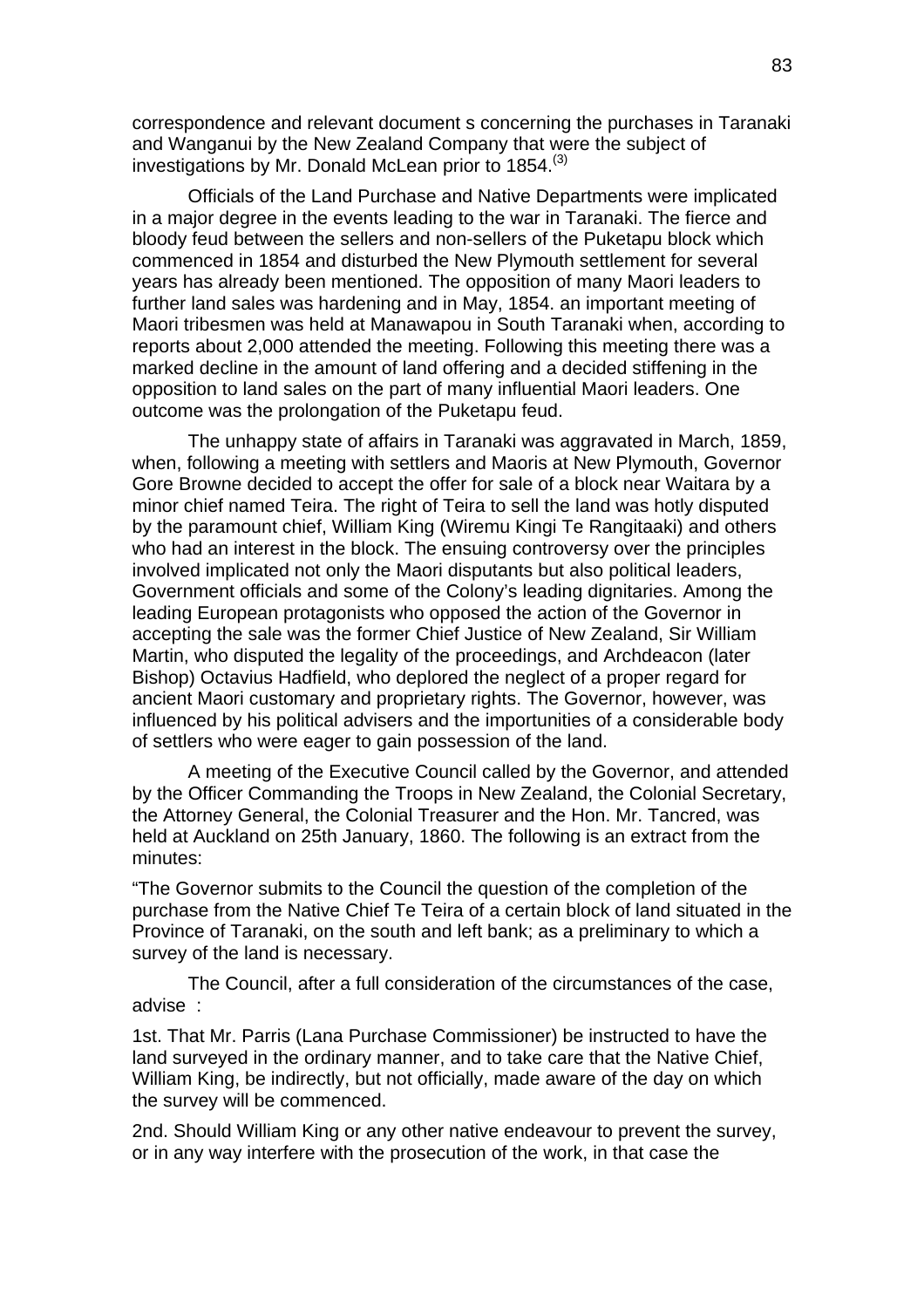surveying party be protected during the performance of their work by an adequate Military

force under the command of the Senior Military Officer; with which view power to call out the Taranaki Militia and Volunteers, and to proclaim Martial Law, be transmitted to the Commanding Officer at New Plymouth.

3rd. That when the survey shall have been completed, the Officer commanding at New Plymouth shall, until further instructed, keep possession, by force if necessary, of the said land, so as to prevent occupation of, or any act of trespass upon it by the Natives.

 $4<sup>th</sup>$ . That the Civil Authorities at New Plymouth be instructed to assist and cooperate, by every means in their power, with the Military Authorities in carrying out these instructions.

And the Honourable Colonel Gold and the Honourable C. W. Richmond are to give the necessary directions accordingly." (Paper E, p.11).

The outcome of the expedition was reported in the "Taranaki News" on February 23rd, of which the following is an extract :

"On Monday (20th February) Mr. Parris, with Mr. (Octavius) Carrington and Mr. C. W. Hursthouse, of the Survey Department, and one of the armed police force, proceeded to Waitara. The party was met at various points of the road by parties of natives, but no obstruction was offered to their progress.

"Arrived at the land to be surveyed, a large number of natives, of men and women, were found assembled, and a party, apparently appointed for the purpose, attempted to obstruct unpacking the instruments without success; but when the chain was thrown out, and taken by Messrs. Parris and Carrington, they effectively prevented their making use of it. The obstruction was managed in the least objectionable way possible; there was no noisy language, and no more violence was used than was necessary to prevent the extension of the chain; they laid hold of the middle of the chain, and so disturbed the measuring; and the survey party, finding it vain to persist further, forth with returned to town. Subsequently a communication from the authorities was made, giving the Waitara Chief twenty four hours to apologise for the obstruction offered by his people and to notify his relinquishment of the opposition to the survey. To this a answer was received, to the purport that he, Wiremu Kingi, did not desire war; that he loved the white people very much, but that he would keep the land, and that they (that is, he and the Government) might be very good friends, if the survey were relinquished."

The Proclamation of Martial Law was published by Colonel Murray, on the 22nd February but it bore the date of  $26<sup>th</sup>$  January, the day on which it was signed j the Governor, at Auckland. It was as follows :

"Whereas Active Military Operations are to be undertaken by the Queens Forces against Natives in the Province of Taranaki, in arms against Her Majesty's Sovereign Authority, Now I, the Governor, do hereby PROCLAIM THAT MARTIAL LAW will be exercised throughout the said Province from the publication hereof within the Province of Taranaki until the relief of the said district from Martial Law by public Proclamation."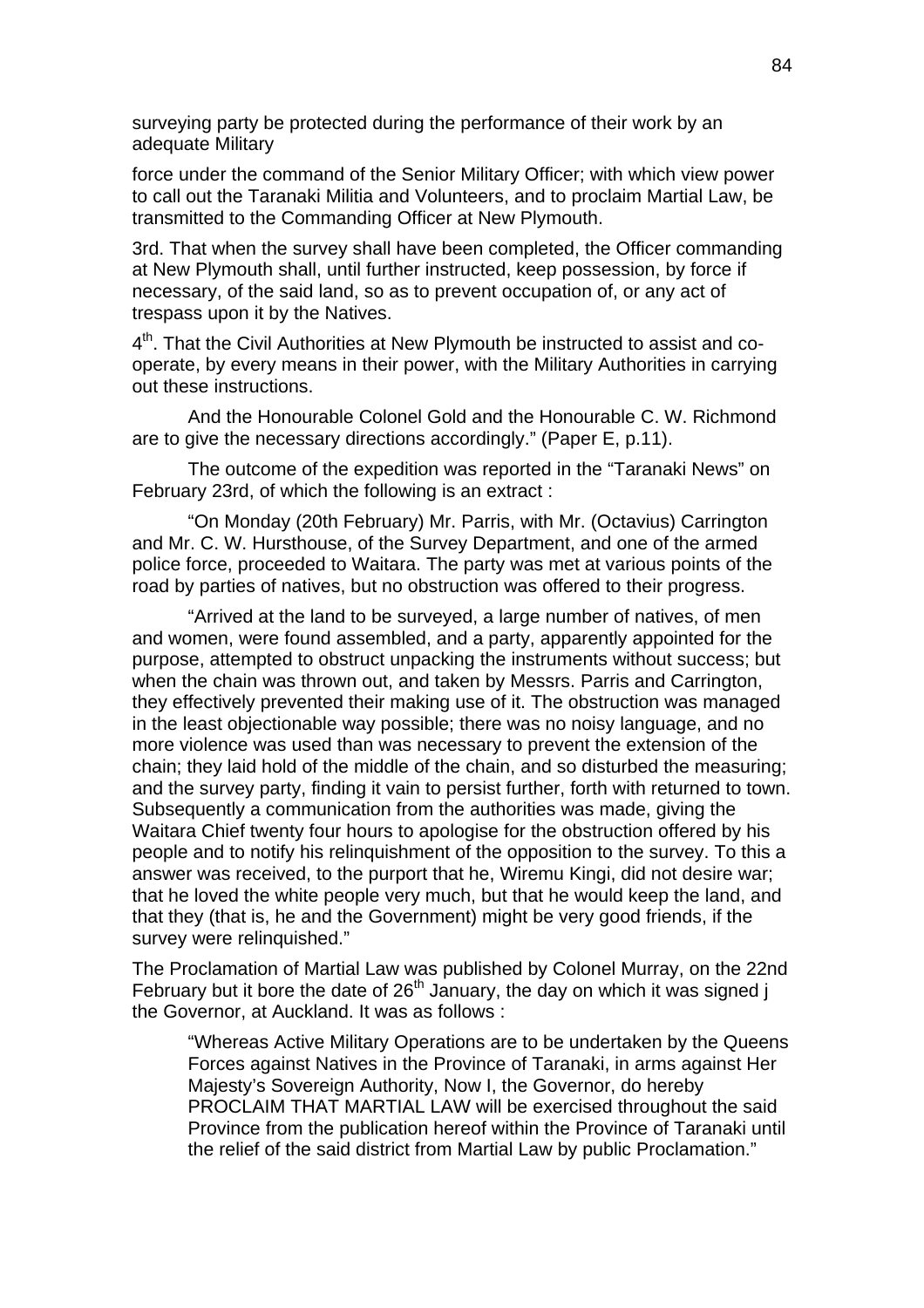The outbreak of hostilities brought about the commencement of a complete review by the General Assembly of the whole administration of Native land purchases from the beginning of colonisation. In addition to the reports of the Land

Dillon Bell, in 1862 presented the first really comprehensive report of the Land Claims Commission. (4) The Commission had been functioning for twenty years and there still remained some unsettled claims. The chief causes of delay were the necessity to have the land surveyed and the prevailing shortage of surveyors. Also the reversion of the "surplus lands to the Crown instead of to the original vendors was the cause of much controversy.

By an Ordinance of 1840 Sir George Gipps, Governor of New South Wales, had restricted the area that could be granted to any claimant to a maximum of 2,560 acres. On becoming a separate Colony the first Ordinance of the Legislative Council of New Zealand adopted the laws of New South Wales. The second Ordinance established the pre-emptive rights of the Crown and incorporated the same restriction of 2,650 acres in respect of land claims. All purchases made or claimed previous to this ordinance were declared null and void and had to be proved before a grant was issued. On establishing proof of claim, an area was awarded which, after survey, was granted by the Crown to the claimant.

Although many claimants established a valid claim to more than 2,560 acres, all land in excess of that area reverted to the Crown as waste land available for disposal. In accordance with Schedule B to the Ordinance the cash value of the purchase was calculated and the Commission made its award. The basis was sixpence per acre f or land purchased between 1815 and 1825 and increased by stages to between four shillings and eight shillings per acre for land purchased in 1839. Where the claimant was an absentee or had no resident agent, his claim was reduced by a third. Goods bartered for land were assessed at three times selling value at Sydney at time of purchase. If the subsequent survey disclosed that the area alienated by the Maoris exceeded the area awarded by the Commission, the surplus reverted to the Crown, but could be purchased from the Crown by the claimant. Inevitably this procedure led to dissension and was one of the primary causes of the growing distrust of British law by the Maoris.

A brief summary of Bell's 1862 report is as follows

Total number of claims :

1050 Old Land Claims

250 Pre-emptive Claims

58 Miscellaneous claims

18 Half-caste Claims.

Area claimed in all classes, 10,322,453 acres, of which the greater part was bought between 1837 and 1839.

| Value of payments to Maoris | $=$ £95,215.  |
|-----------------------------|---------------|
| Acreage surveyed            | $= 474, 146.$ |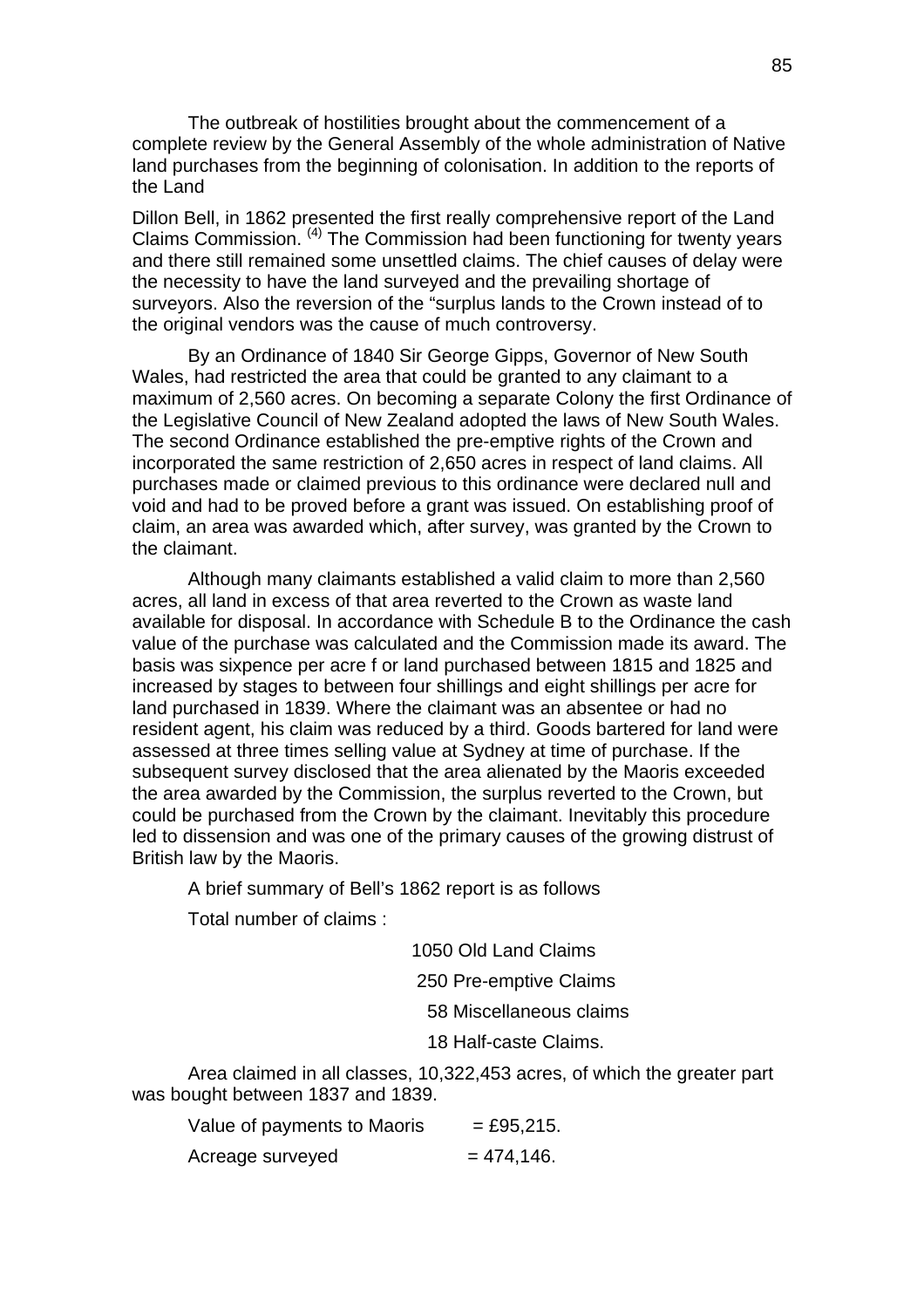| <b>Total granted</b><br>claimed) | $= 292,475$ (less than 2% of land                      |
|----------------------------------|--------------------------------------------------------|
| Surplus reverting to Crown       | $= 204,000$ acres, plus 50,000 not then<br>proclaimed. |
| Total available for settlement   | $= 254,000$ acres.                                     |
| Fees, payment of natives         |                                                        |
| and cost of surveys              | $=$ £131,000.                                          |
| Average cost of land to          |                                                        |
| original purchasers              | $= 5/6$ per acre.                                      |
|                                  |                                                        |

An important outcome of the review by the General Assembly in 1862 was the passing of the Native Lands Act. It was realised that hitherto there had existed no judicial body competent to settle disputes over Maori land ownership. Also, since the Crown was implicated as a quasi interested party, there existed no independent Court of Appeal. The 1862 Act provided for something in the nature of a Titles Court under the presidency of European magistrates. Its functions were primarily to investigate the titles of Maori customary lands and to issue Certificates of Title therefore. This type of tribunal proved to be too limited in its scope and the Act was repealed by the 1 865 Native Lands Act which established Maori Land Courts presided over by Judges appointed for the purpose.

The efficacy of the Courts thus established has been assessed by a leading authority who says"... it v be correct to say that, in the beginning, the Maori Land Court was constituted for the following principal purposes :

(a) To settle and define the property rights of the Maoris inter se in the lands held by them under customs and usages.

(b) To convert the Maori customary title into a title cognisable under English law.

(c) To facilitate dealings with Maori lands and the peaceful settlement of the country.

(d) To remedy the invidious position occupied by the Crown. " "It could hardly be said that the Act of 1865 achieved all these objects; and the position of the Crown, although improved, was not what it was hoped to be …

"There was then no authority for the Court to exercise control over the alienation of Maori Lands, or the terms upon which such alienations were made …

"Their (the Maoris) cupidity was tempted and its growth encouraged by the sight of things that, money could buy, and the ease by which to acquire them by the simple process of selling land. Grave abuses resulted as the pre-emptive right was waived and revived from time to time, and in 1870 the first Native Lands Frauds Prevention Act was passed in order to confer protection on the Maoris in their land transactions with Europeans The Act invalidated all alienations of Maori Lands by Maoris made contrary to equity and good conscience, or in consideration of the supply of liquor, arms or ammunition, or which left insufficient land remaining f or the support of the Maoris alienating. Trust Commissioners were appointed, and no instrument of alienation was to be valid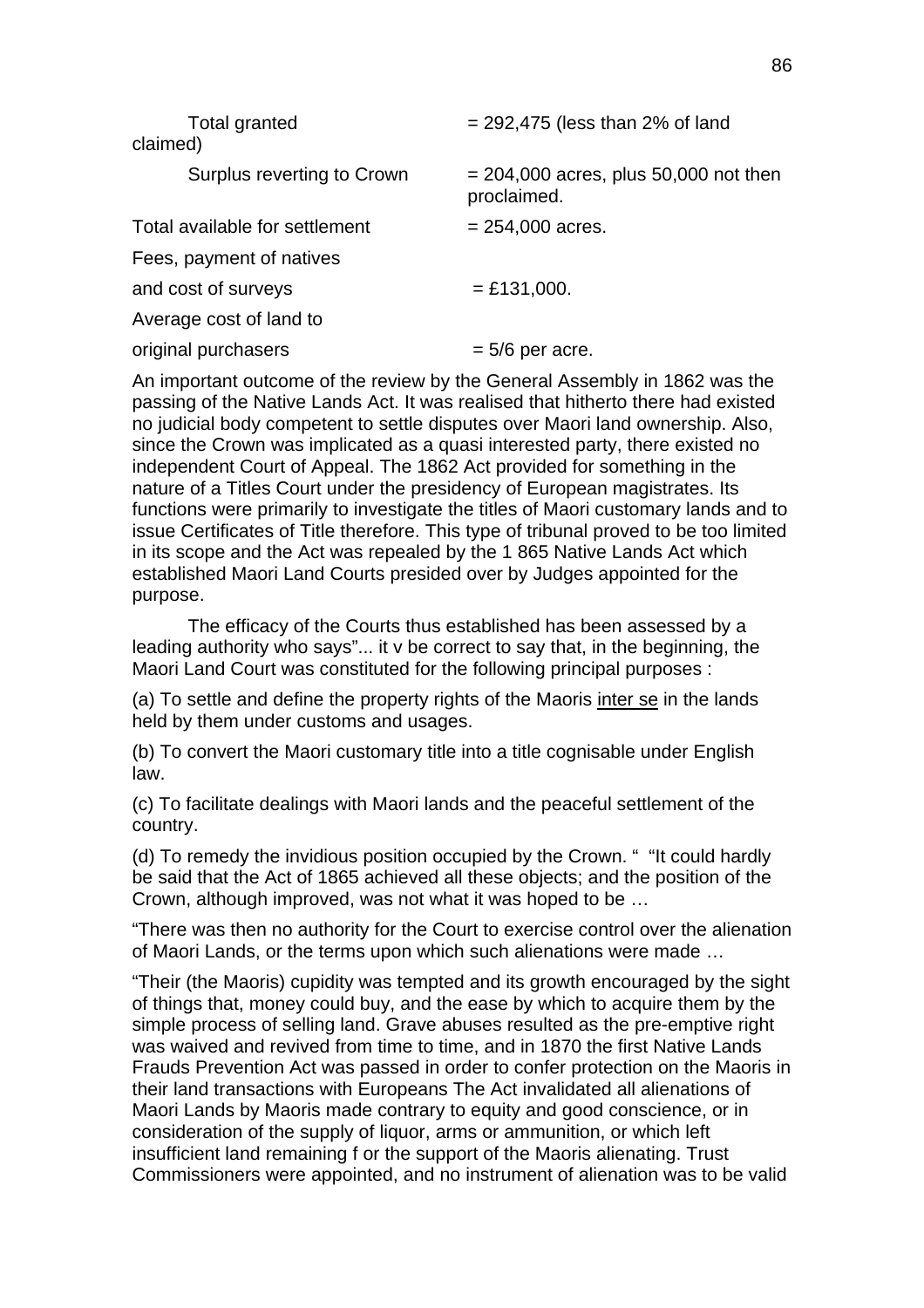unless endorsed by a Commissioner that the alienation was in conformity with the Act. The policy of the Act was to prevent improvident dealings and frauds with respect to alienations of land by Maoris. This Act was repealed by the Native Lands Frauds Prevention Act, 1881, which remained in farce until the Native Land Court Act, 1894 which in turn took away from the Trust Commissioners the power of confirming alienations and conferred that iurisdiction upon the Maori Land Court. $\mathbf{r}^{(5)}$ 

A concomitant of the 1865 Act was the regulation of surveys affecting Native Lands. Clause XXV provided that applications and dealings coming before the Court be accompanied by a survey plan correctly defining the land concerned, and that the survey be made by a surveyor licensed to do so under the Act. To obtain a licence the surveyor had to present his credentials to the licensing authority, designated Inspector of Surveys. The first appointee to this office was Mr. Theophilus Heale who was stationed at Auckland.

In 1866 Regulations governing the survey of Native Lands were drafted by Mr. Andrew Sinclair, who became Chief Surveyor to the Native Department. These Regulations were in most respects similar to, and an extension of, those affecting the surveying of Land Claims and of Crown Lands. As the Colony lacked any overall control survey, by triangulation or otherwise, most of the surveys were isolated or uncoordinated. In 1870 Theophilus Heale took the first steps towards instituting a proper geodetic triangulation survey for the overall control of all survey work. The initial station for this survey was situated on Mount Eden at Auckland.

The first Judge to be appointed to the Native Land Court was John Rogan, the former surveyor and Land Purchase Commissioner. Among the earlier appointments as Judges were several surveyors, including Theophilus Heale, Charles Heaphy and George Thomas Wilkinson, while William Australia Graham became a leading advocate for the Maoris in settling questions concerning land that bad been confiscated as a consequence of the operation of certain punitive clauses of the New Zealand Settlement Act of 1863.

With the establishment of the Department of Lands and Survey in 1876, when Provincial Government was abolished, the supervision of surveys of Maori lands and the purchase of Maori lands by the Crown became functions of that Department. Land Districts were set up whose boundaries coincided with the old Provincial boundaries. The controlling officer in each District was Commissioner of Crown Lands. For the next 60 years the appointees to Commissionerships were professional surveyors who were experienced in surveying under New Zealand conditions and also in the administration of Crown and Native lands. To them is due in a very great measure our excellent system of land administration.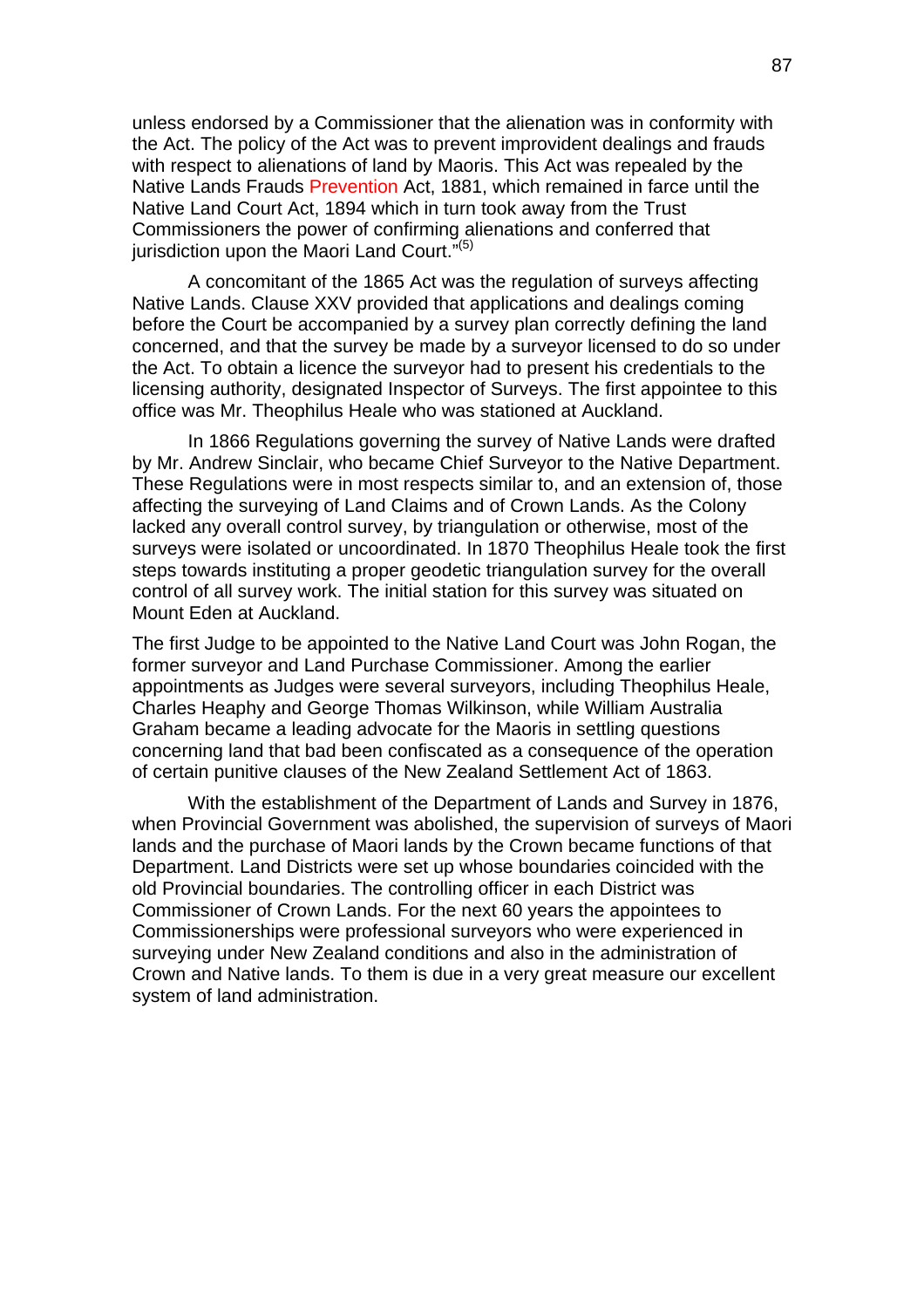#### AUCKLAND PROVINCIAL SURVEYORS

In March, 1853 to stimulate immigration Governor Grey issued General Land Regulations which provided incentives for prospective settlers. Crown land of fair agricultural quality, previously sold at a fixed rate of £1 per acre, was now to be available at 10 shillings per acre, and inferior land at 5 shillings per acre. Special concessions were granted to retired officers of the naval and military forces who desired to settle in the colony and came to New Zealand for that purpose. The amount of land that could be selected was proportional to the grantee's previous rank and to the amount he had expended on emigration. These concessions were subsequently extended to the rank and file of Her Majesty's Forces who desired to settle in New Zealand. These concessions were included in the Auckland Provincial Waste Lands Act of 1858 which also included a special concession which enabled the issuing of land orders to school teachers to select 80 acres of general country land and obtain a Crown grant therefore when the teacher had been for five years teaching in a public school in the Province.

The naval and military settlers were usually settled in districts having a tactical military advantage and the teachers in the districts where their services were most needed.

The Auckland Land Regulations of 1855 granted to civilian immigrants concessions somewhat similar to those available to naval and military settlers. The immigrants received money certificates in proportion to their actual outlay on emigration. These ranged from £8 to £16 for each child under seven years to between £20 and a maximum of £40 for each person over fourteen years of age. The certificates could be offered towards the purchase of Crown lands. The Auckland Waste Lands Act of 1855 expanded these concessions to permit the issuing of land orders for 20 acres for children between five and eighteen years and for 40 acres for persons above that age. The orders remained in force for five years during which time the grantees had to occupy and improve the land awarded to them. In 1869 the conditions were slightly altered and a few years later all con- cessions were repealed, when legislation for the establishment for Special Settlements was introduced.

(Owing to the loss of valuable early records in two disastrous fires in the Survey Office, the first in 1842 and the second in 1873, the complete record of early controlling officers has been difficult to ascertain).

The Land Purchase Department, under General Government control, and the Provincial Waste Lands Department, had each its own survey staff and each also engaged contract surveyors. Until 1863, while Auckland remained the seat of Government of the Colony, there existed some duality, and consequently, some confusion in the control of the surveys in the Province. In 1852 R. G. Wood was appointed Assistant Surveyor General and in 1855 became one of the Waste Land Commissioners for Auckland, a position he relinquished the following year to enter private practice. His successor was Cormac Patrick O'Rafferty, who had been appointed Provincial Surveyor in 1855 and who was appointed Commissioner of Crown Lands at Auckland in 1857. Evidently O'Rafferty acted as Surveyor General for a while after C. W.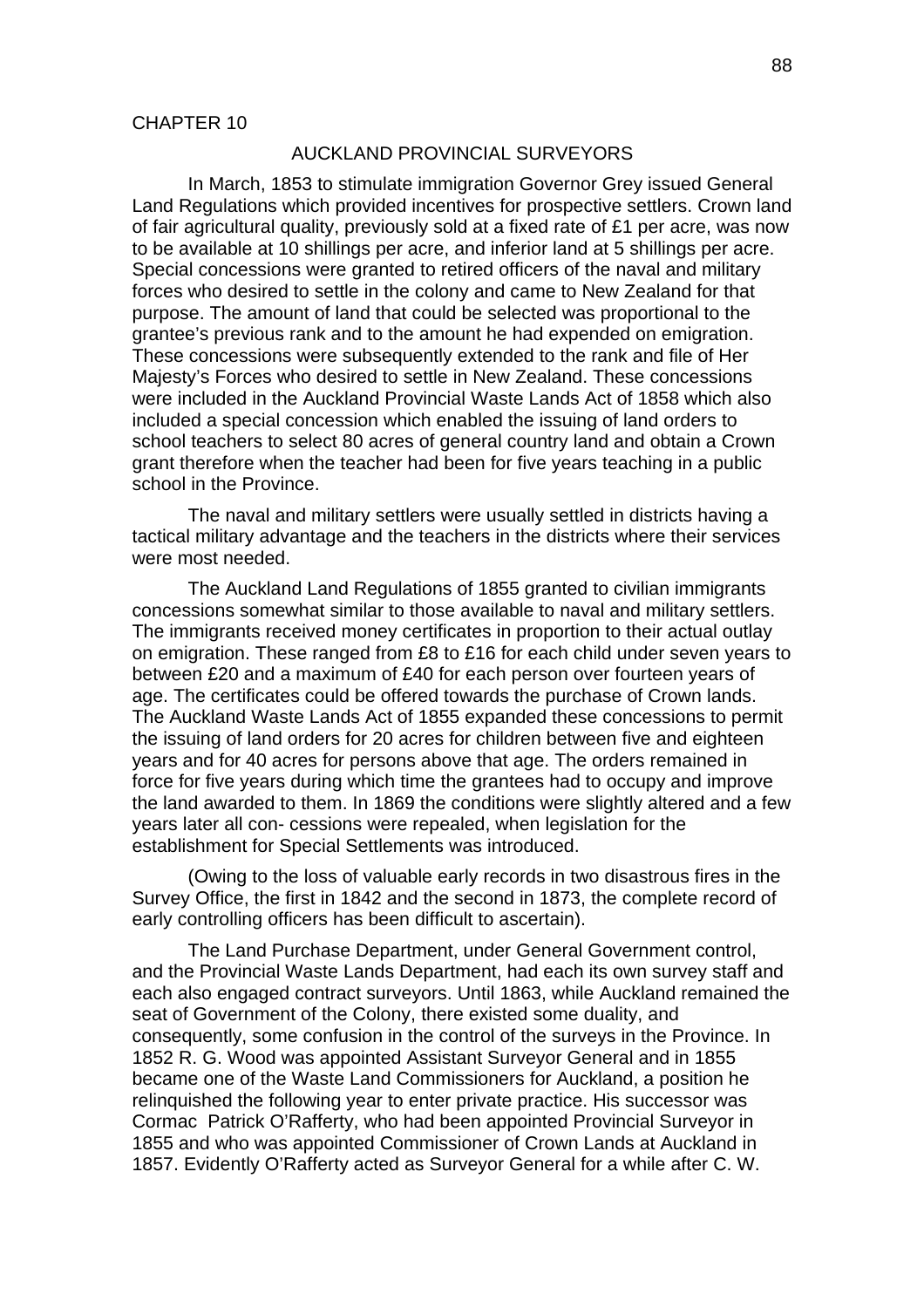Ligar resigned in 1857. GO. Ormsby was also appointed a Waste Lands Commissioner in 1 855, and was also Provincial Road Surveyor.

Most of the field work was done by the contract surveyors whose work was supervised by two or three District Surveyors, employees of the Provincial or the General Government. One of these was Charles Heaphy who was at one stage a Provincial Surveyor and subsequently District Surveyor under the General Government.

When the Austrian "Novara" expedition visited Auckland, in 1859, Ferdinand von Hochstetter, the leader, was requested by the Provincial Government to make a geological survey of the southern districts of the Province. His assistant, Julius von Haast, later remained in New Zealand to carry out extensive surveys in the South Island. Haast re marked on the dearth of survey data and topographical information available and the very limited extent of the Colony that had been surveyed at that time. To quote Haast's biographer – "except for the nautically surveyed coast lines, the southern part of the Auckland Province had only been sketched from information from the missionaries and a few officials who had travelled through it. Nowhere had an instrument been used to fix any point. But even this imperfect knowledge of the interior of the Province was in most cases confined to the Maori path which extended from Auckland as a postal track along the Waikato River and Lake Taupo to Ahuriri (Napier) on the east coast and thence to Wellington, while the region from the west to the east coast, in particular from Kawhia Harbour to Lake Taupo, was entirely unknown. Hence Hochstetter had to make a complete topographical survey as well as a geological map of the whole, and fix the heights of more than two hundred peaks.

"The northern part of the Province was better known, as Haast had been informed that Captain Drury (or HIM. Survey ship 'Pandora') would shortly be sending to London a map of this part to complete the coast line that he had fixed by astronomical observations, but Haast heard from other quarters that much would be left uncertain in it."<sup>(1)</sup>

During the expedition extensive topographical and geological surveys were made, reaching from Whaingaroa (Raglan) Harbour and Mokau on the west coast to Maketu and Tauranga on the eastern coast, and including Mounts Tongariro and Ruapehu, and Lakes Taupe, Rotorua and Rotomahana with the geysers, terraces and other thermal phenomena. Luckily for Hochstetter, the Maoris, who were suspicious of land speculators and who placed all sorts of obstacles in the way of the Provincial Surveyors, on learning that he was a foreigner spending only a short time in the country, gave him every assistance. Visits were also made to the Waikato coal-fields and to the Coromandel Peninsula, and the volcanic regions of the Auckland Isthmus. As guides, interpreters and topographers, District Surveyors Charles Heaphy and George W. Hay had been attached to the expedition and of them Haast remarked that their exploits in field and forest were reminiscent of Fenimore Cooper's "Deerfoot' and "Pathfinder" and they lost nothing in comparison with Cooper's fictitious characters. Not long afterwards the mettle of both was to be tested during the Maori Wars which broke out in Taranaki and spread to the Waikato and Bay of Plenty and thence to the East Coast and Hawkes Bay. As officers in the Colonial Defence Forces Major Drummond Hay was the trusted envoy of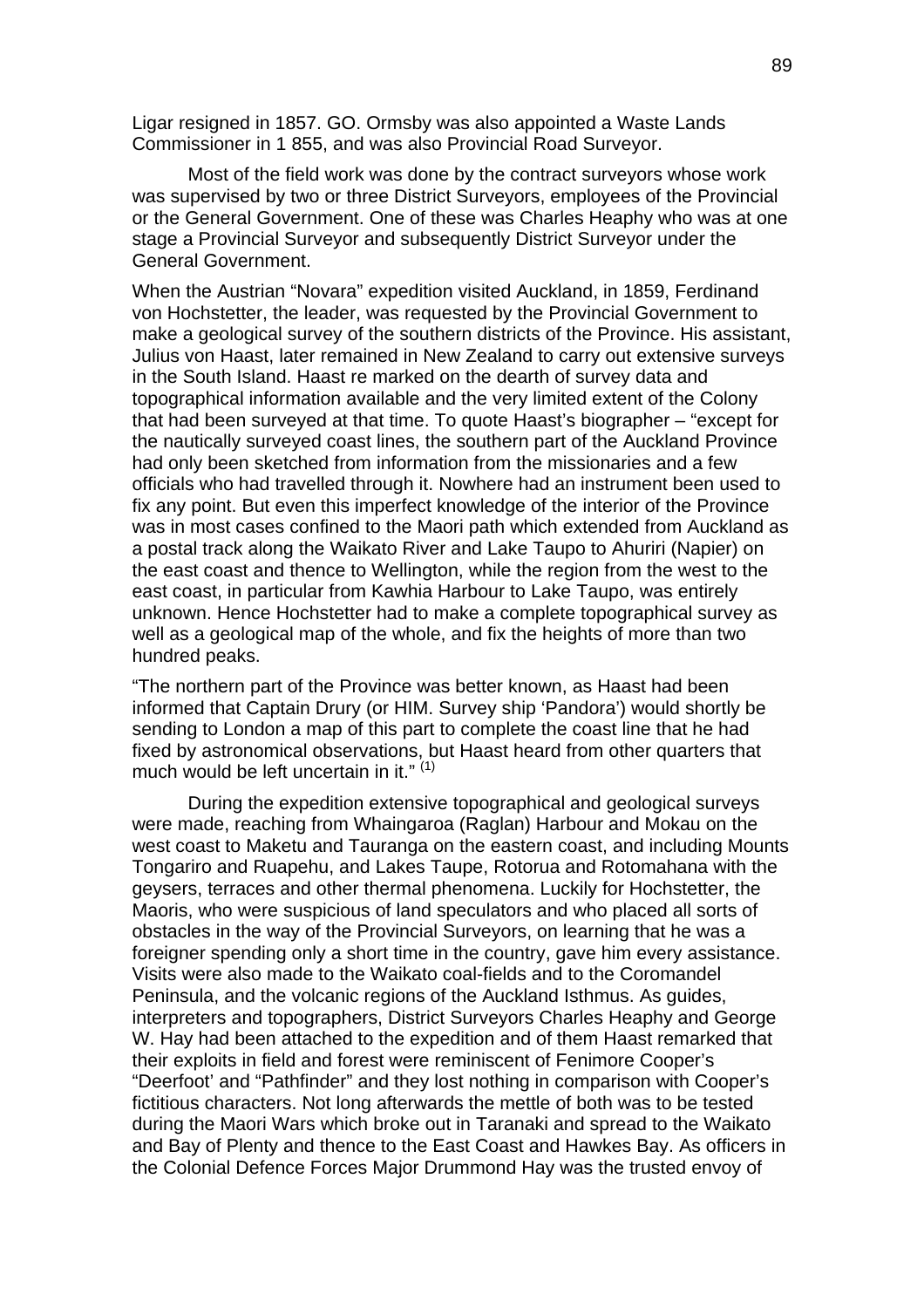General Pratt in negotiations for peace in Taranaki and Major Heaphy was the recipient of the Victoria Cross for gallantry in action, during the Waikato campaign.

Hostilities, which commenced in Taranaki in 1860 and which were sympathetically supported by the growing Kingite movement in the Waikato, threatened an invasion of the Auckland settlement which was the seat of the Colonial government as well as of the Province. Under its assisted immigration policy the Provincial Government had several settlements in hand and now made strenuous efforts to accelerate the surveying and settlement of available Crown lands. Those already under way were all to the north of Auckland and had been designed as a barrier to the powerful northern tribes who had led the insurrection of 1845

These settlements were made pursuant to the Auckland Provincial Waste Lands Act of 1853 and subsequent amendments. The first settlement was cantered on Waipu, just to the south of Whangarei, and the first settlers arrived in 1854 Provincial Surveyor, Charles Heaphy, was instrumental in the selection of the site of the "Albertlanders" settlement which eventually embraced all the land between Kaipara Harbour and the east coast. The first settlers arrived here in 1862. At the same time settlement commenced around Helensville and in 1863 a special settlement of Bohemians commenced at Puhoi. Although these settlements had been surveyed and provision made for internal roading, there was no road connection with Auckland and the settlements depended on coastwise shipping. Most of the land was heavily forested, with dense undergrowth and some good timber trees.

To the south of Auckland isthmus some settlement had been accomplished as far as Tuakau. The Mangatawhiri river was regarded as the frontier. Most of what is today the City of Manukau and also the northern part of Franklin County had been purchased by the Crown and surveying and settlement was proceeding. Drury was the principal centre south of Auckland and the Imperial Forces stationed at Auckland had begun to construct a wagon road towards the frontier at Mangatawhiri. Besides Mangere, the principal Maori settlements in the locality were Tuamata, Kirikiri and Maketu, within three miles of Drury, and at Pokeno and Waiuku.

In 1860 Imperial troops and the Auckland militiamen established a military encampment at Otahuhu which became the headquarters for the Waikato campaign. The Maoris had become very excitable and but little provocation would be needed to cause a conflict. The Auckland community was greatly alarmed when the body of Eriata, a Patumahoe Maori, was found in the bush and his death from a gunshot wound was apparently accidental. His gun was found alongside the body and some of the Waikato Maoris attributed his death to murder by a European whose identity was unknown. Messrs. Donald McLean and John Rogan of the Land Purchase Department, in their capacity as Magistrates, and accompanied by Archdeacon Maunsell and Dr. Giles, went to Patumahoe where an inquest was held with a European jury. A verdict of death from accidental causes was returned, but the proceedings were fraught with considerable danger to the European party.

On a number of occasions the officers of the Land Purchase Department were called upon by the Government to act as intermediaries in disputes with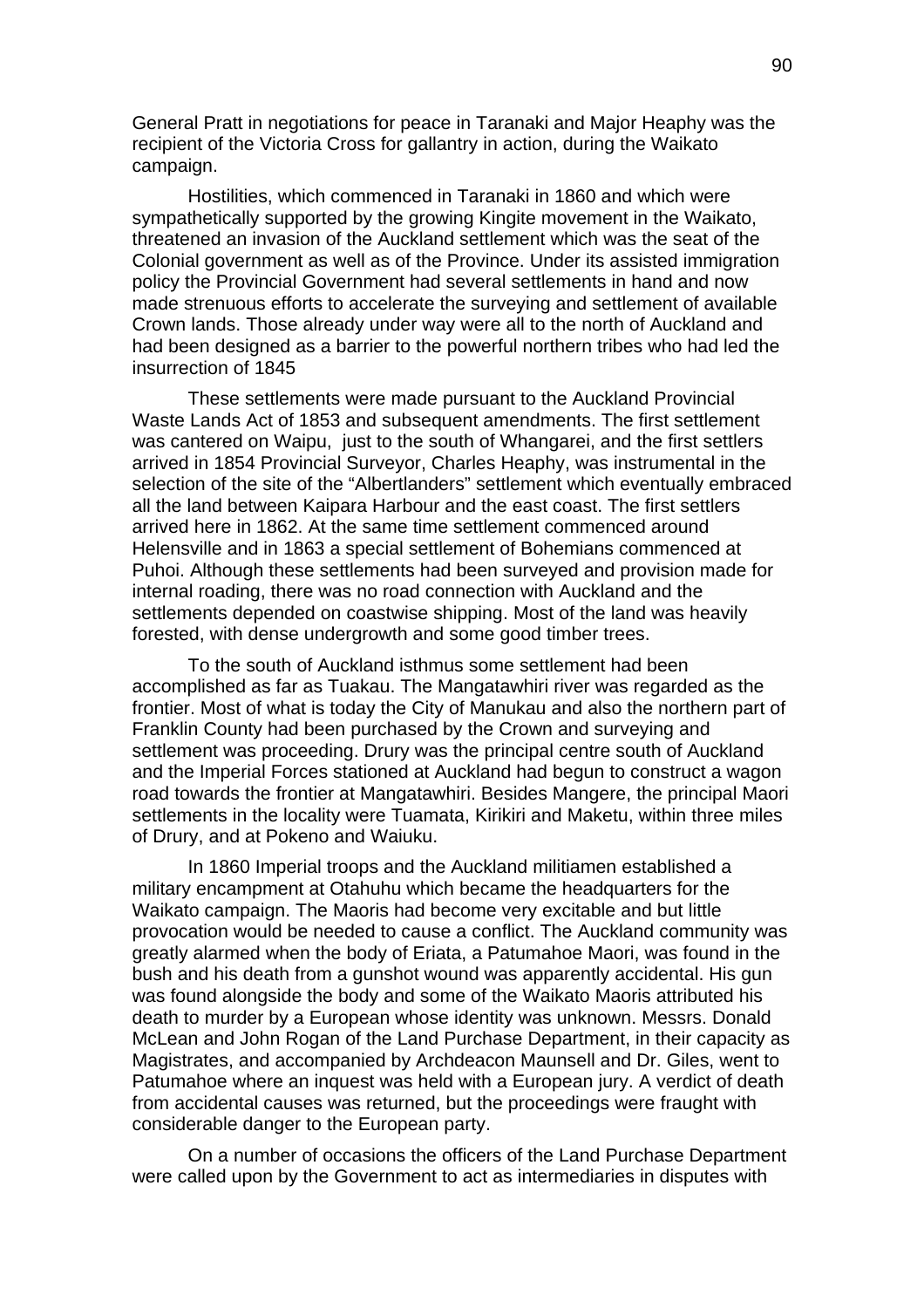the disaffected tribes and as liaison officers with the friendly ones. In April, 1860, when Auckland was threatened with invasion, a very able young surveyor, Stephenson Percy Smith, who was but twenty years of age, but whose integrity and prestige among the Maoris among whom he had worked was highly regarded by the authorities, was sent as an emissary to the Ngatiwhatua solicit their assistance in the defence of Auckland in the event of an attack by their erstwhile enemies, the Waikato tribes.

When the fighting in Taranaki ceased in 1860, it was John Rogan as head of the Land Purchase Department who was sent by Governor Grey to implement the terms of an arrangement that the Governor had made with the fighting chief, Hapurona, for the peaceful settlement of the dispute and also to arrange for the necessary surveys to be carried out. However the Maori leaders remained obdurate in their determination to prevent any further encroachment by the surveyors or any Europeans on the land they claimed h never been alienated. A kind of armed truce existed until on the 4th May, 1863, a party of two officers and seven men were shot down by an ambuscade at Oakura. In an attempt to avert further bloodshed the Government sent John Rogan, at the risk of his life, with a letter to the Maori King Matutaera (Tawhiao) at Ngaruawahia, detailing events at Taranaki and asking whether, in the opinion of the King, the deed was or was not murder. The Kingites were divided in their opinions but the stronger elements of the party considered the Oakura affair was an act of war, not of murder. Shortly afterwards the Waikato war began.

At the time of the Patumahoe affair Stephenson Percy Smith was surveying land near the Waikato Heads and he refers in his private journal to the perilous nature of the meeting in the bush, as follows :

"October 18, 1860. Messrs. McLean and Rogan returned from Waiuku, and I hear they had a very narrow escape from being murdered (at Patumahoe). It all depended upon the "Tangata Whero" (the spearman who advanced to challenge a party of visitors) as to how he would throw his spear. But thanks to Ihaka Takanini (the chief of Ngati Tamaoho) the man was forcibly prevented from throwing it, or they, together with every white man present assuredly would have been killed. The Maoris have agreed to let the supposed murder pass by this time, but in the next incident or the kind they 'will not require anyone to go and investigate the matter' ".

The Waikato tribesmen, however, were not satisfied with the outcome, and decided to make their own investigation. A warlike force, several hundreds strong, canoed down the river from Ngaruawahia towards Patumahoe. Their presence caused consternation and the outlying settlers were withdrawn to the safety of the defences of Auckland. Peace was maintained only by the intervention of one of the leading chiefs, Wiremu Tamihana, but events in Taranaki and in the Waikato were inevitably leading to war.

With the lowering of war clouds over the Waikato all surveyors in common with all physically fit men between the ages of sixteen and fifty were drawn into the defence forces of the Colony, some as members of the local volunteer corps and the rest as militiamen. Prominent among them Charles Heaphy was a Captain in the Auckland Rifles Volunteers; Drummond Hay was a staff officer and Aide-de-camp to the Governor; Daniel Henderson Lusk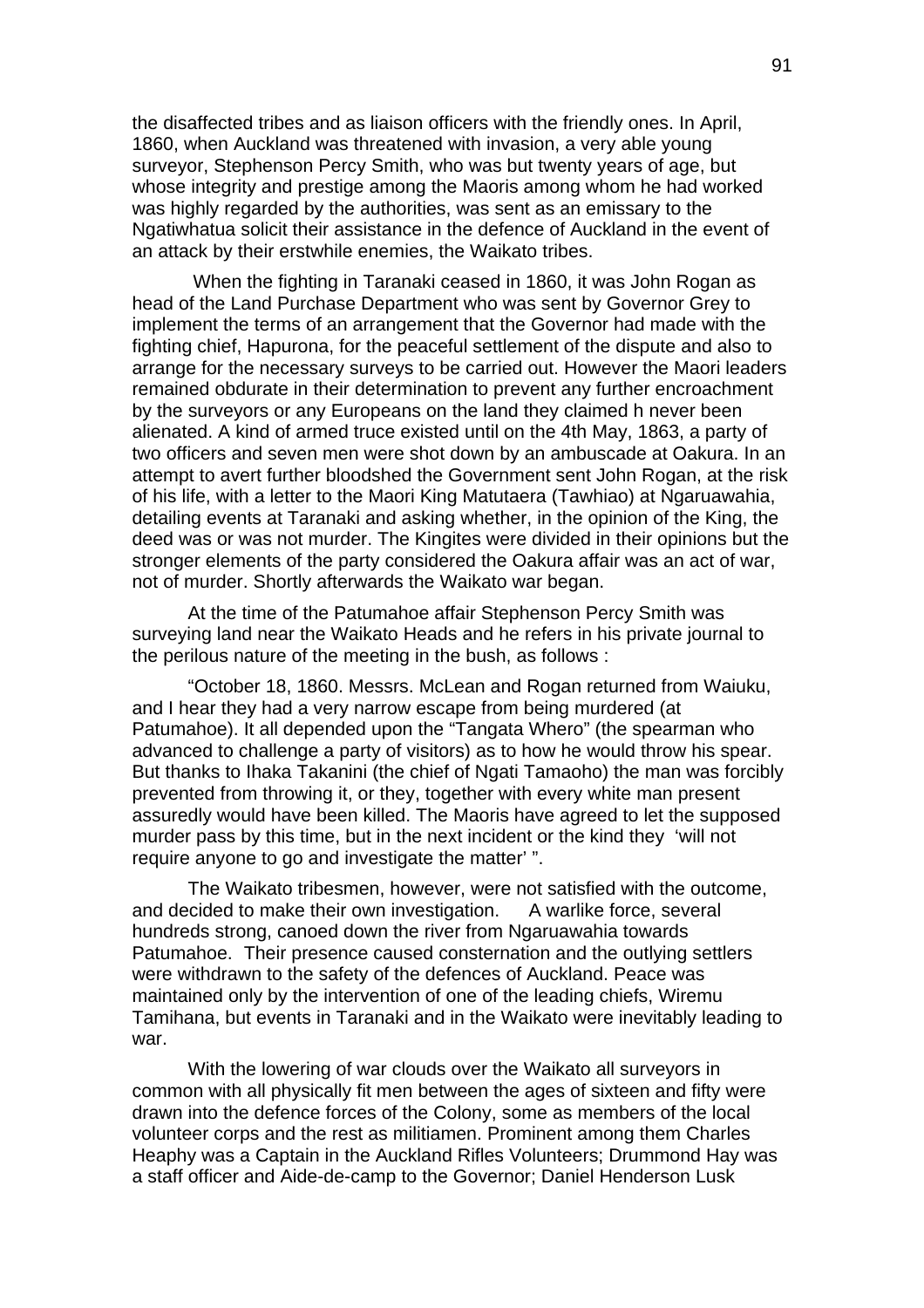organised a company of volunteers known as the Forest Rifles based on Mauku, a company that fought with distinction. In the ensuing campaign the surveyors performed an important role. It is significant that the only Victoria Cross awarded to a member of the Colonial Forces was to Major Charles Heaphy, more particularly because this decoration was reserved for members of the regular forces. A special decoration, equivalent to the Victoria

Cross, and designated the New Zealand Cross, was instituted for members of the Colonial forces. Of the twenty three New Zealand Crosses eventually awarded, four were to surveyors, namely Sergeant Arthur Wakefield Carkeek, Captain Christopher Maling, Captain Gilbert Mair and Lieutenant Henry C.V. Wrigg.

During his first term of office, Governor Grey had initiated a policy of selecting the best of the Maori, or part Maori, pupils from the Mission schools and training them for posts in the Civil Service where their services would benefit the Maori people. Several were selected for the Survey and Land Purchase Departments. Among these was James Fulloon, a young surveyor who proved to be an able intelligence officer, but who eventually lost his life as a victim of the Hau Hau rising.

 A feature of the New Zealand wars was the use of the military to build roads. The country where the fighting took place was un-roaded and to a great extent unmapped. Following the campaign in the north, in 1845-46 the New Zealand Government appealed to the war Office for an increase in the military establishment and eventually the War Office decided on a re-deployment of the British regiments in the Colonies which would allow an increase of a few hundred men in New Zealand. The then Commander in Chief, the Duke of Wellington, had suggested, inter alia, that as a defence measure carriage roads (virtually dray roads) should be constructed in likely trouble spots in New Zealand. The responsibility was to be divided between the civil and military authorities. Troops not engaged on active service were to be used to construct roads for which they were to receive extra pay. The Wellington-Porirua road, in 1845-46, and the Auckland-Waikato road, in 1861-63, were constructed under the supervision and with the help of troops. In later years the Armed Constabulary, a Colonial force, built many miles of the frontier roads while stationed in the outlying districts.

In 1863, two hundred acres for the site of Cameron Town had been purchased alongside Ngati-tipa territory, known as Pura Pura, south of Shepherd's Hill, Puna, for the purpose of establishing a military stores depot on the northern bank of the Waikato river. The major problem then jeopardising any advance along the Waikato River was supply. Not only was land traffic along the Great South road subject to ambush but the wettest winter on record had converted much of the military highway into a quagmire. An additional route was an urgent necessity and the obvious answer was water transport. A portage way linking the sheltered waters of the Manakau Harbour and the Waikato was surveyed and cleared, but the rapid advance of the troops and the clearing of the district rendered it superfluous. James Stewart, who was an engineer and surveyor, was sent by the New Zealand Government to Australia where he arranged for the construction of a gunboat which he had designed. This was the Koheroa which was built in sections at Sydney and transported to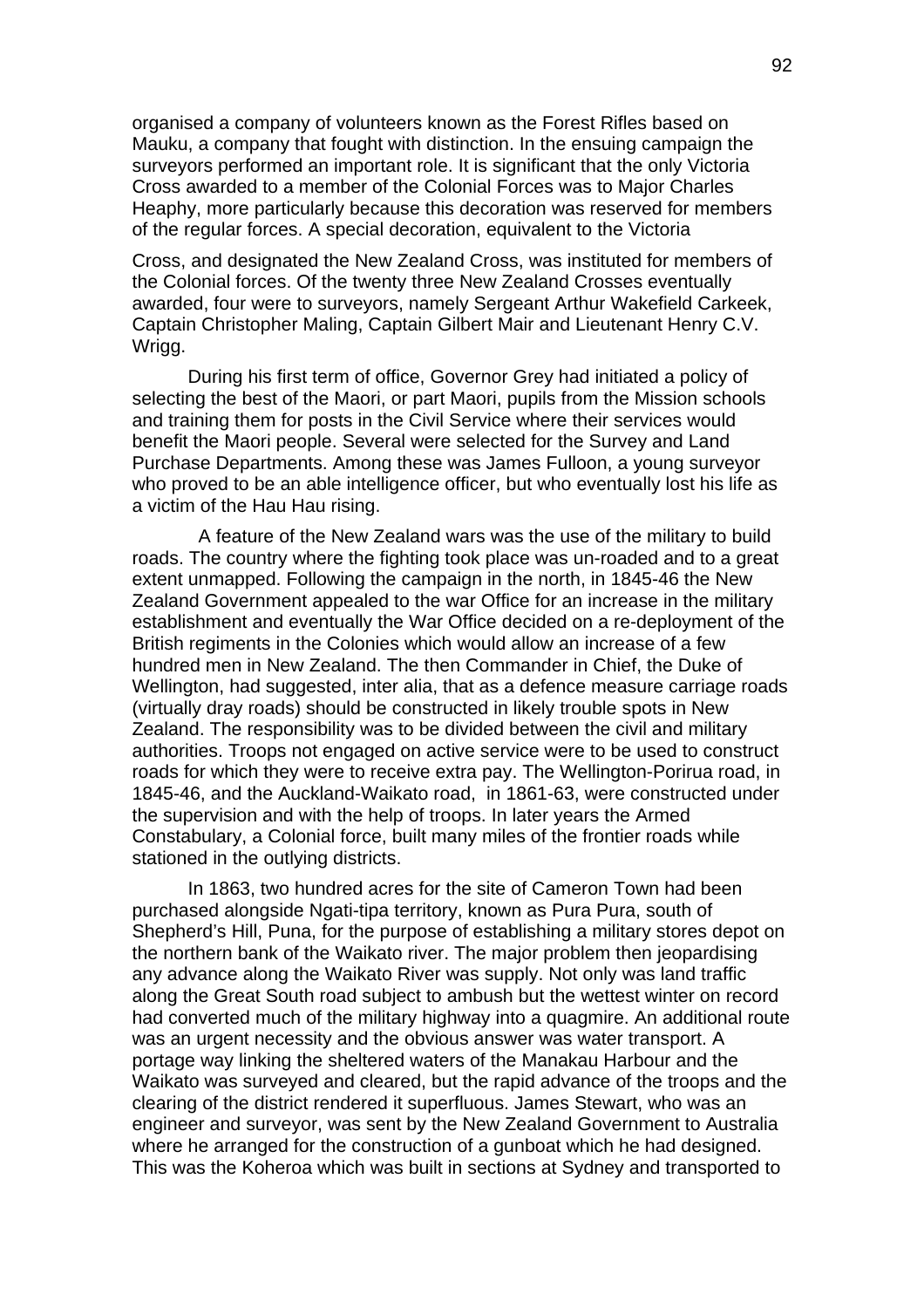Port Waikato where it was assembled at a specially built shipyard. He also purchased two river steamers, the Avon and the Pioneer, which were fitted with bullet-proof turrets, and used on the Waikato River as gunboats and tugs to tow barges.

For all of these works surveyors and engineers were needed to supplement the detachments of Royal Engineers. A number were recruited in the United Kingdom and Australia and attached to the forces to carry out reconnaissance surveys and act as guides and scouts. (2) Captain Charles Heaphy of the Auckland Militia was seconded to General Cameron's staff and attached to the flying column commanded by Sir Henry Havelock V. C. Those surveyors who had been trained in New Zealand before the war, most of whom were conversant with the Maori language and had some knowledge of the country beyond the confines of European settlement, provided a readily available source of military intelligence. This is well illustrated by reference to the report and map produced by Charles Heaphy, assisted by Andrew Sinclair, surveyor to the Land Purchase Department, at the time of the first Taranaki campaign and presented to the House of Representatives early in 1861. (Vide A. J. H. R. 1861. E No. 1c) This map conveys at a glance the situation in the North Island at that time.

In anticipation of war in the Waikato, several Volunteer corps had been formed in the districts to the south of Auckland. These were supernumerary to the Auckland Militia which had been disbanded temporarily on the cessation of hostilities in Taranaki in 1861. Daniel Henderson Lusk, a settler who had been a surveyor on the New Zealand Company's staff in Canterbury, was responsible for forming a company designated the Forest Rifles. Of him, James Cowan the historian says - "he was a frontiersman of the best kind, energetic and observant, used to the bush, and endowed with a natural gift for leadership. To him more than any other settler-soldier the credit was due of placing the district west of the Great South Road in a state of defence. He had organised local Volunteer corps (in that district) during the first Taranaki War. When that campaign ended in 1861 many settlers imagined that fighting had definitely ceased in New Zealand, and most of the rifles at Mauku were returned to the Militia Store at Auckland. However Mr. Lusk was firmly of opinion that there would be war in the Auckland district, and early in 1863 he was the principal means of forming three companies of Forest Rifles - one at Waiuku, one at Mauku and one at Pukekohe East. <sup>(4)</sup> The forest Rifles took part in several engagements and acquitted themselves well and efficiently, particularly at the engagement at Titi Hill, Mauku, on 23rd October, 1863, when confronted by a numerically much superior force of Kingite Maoris, and held their own in a desperate encounter until reinforcements arrived and routed the Kingites. (Note: The Forest Rifles corps is not to be confused with the Forest Rangers, another well known corps organised in August, 1863).

The Waikato campaign commenced on 12th July, when, following a series of incidents which included the eviction of Mr. John Gorst resident Civil Commissioner of the Upper Waikato, from his station at Te Awamutu, General Cameron ordered the advance of the Imperial forces across the Mangatawhiri river. The New Zealand Government which was embarking on a policy of "self reliance" decided to augment the military forces by recruiting four Colonial regiments whose personnel on the termination of the war, would become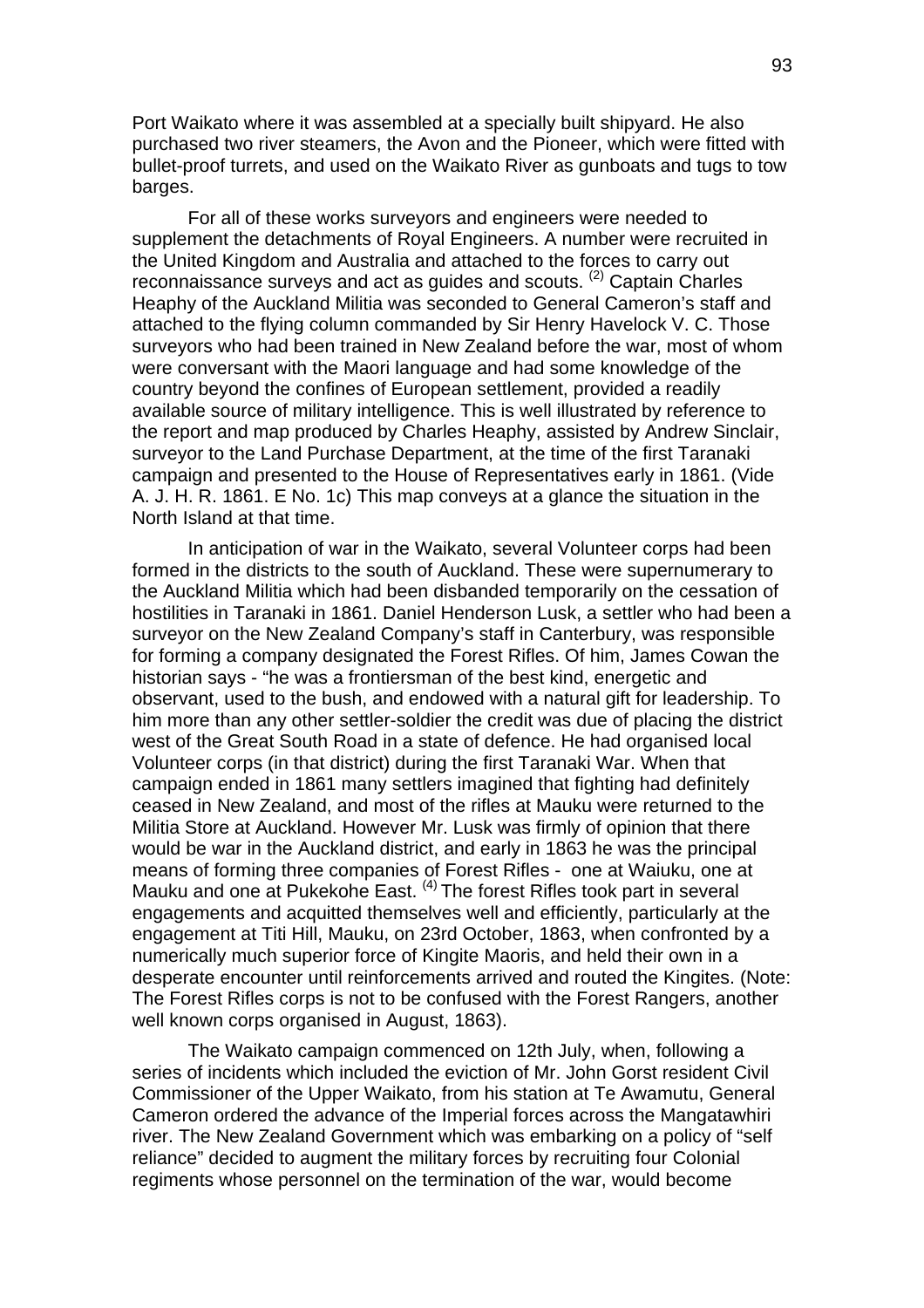permanent settlers in the conquered territory and help to maintain law and order. They were recruited mainly in the South Island and in Australia. The terms of engagement, which were Gazetted on 5th August, included a free grant of land to each officer, non-commissioned officer and private who fulfilled the conditions. The land grants were on a sliding scale according to rank, rising from fifty acres for a private to four hundred acres for field officers. In addition, irrespective of rank, each was to get a town section of one acre.

It was foreseen that a number of surveyors would be needed to survey the settlements and lay out the roads. The inducement of the land grants together with the opportunity of professional practice brought a number of surveyors into the Waikato regiments in which most of them became commissioned officers.

As a preliminary defence measure, to protect the out lying settlements and the lines of communication, a number of redoubts and blockhouses had been built and manned at strategic positions along the frontier and along the new military road from Drury to the Mangatawhiri River and along the north bank of the Waikato from the Mangatawhiri confluence to the s ea. Heavy transport for the campaign was carried on shallow draught river steamers built for the purpose of navigating the Waikato and Waipa rivers. Above the Mangatawhiri confluence the army was entirely dependent on these river steamers. A fortified depot had been established at Waikato Heads.

At Raglan on the Whaingaroa Harbour there was a small European outpost and it was Richard Todd, the Government surveyor, who took charge of the work of fortifying the small wooden building used as Government offices and converting it into a blockhouse and surrounding it with entrenchments and riflepits.

The surveyors attached to the Imperial staff were in demand not only as the eyes and ears of the forces but occasion ally were called upon to act as the mouthpiece also. A typical occasion was the conclusion of the battle of Rangiriri on 21st November when the remnant of the Kingite defenders were surrounded and in a hopeless position. It was the surveyor, (later Captain) W. J. Gundry who was sent forward to discuss terms of capitulation with the Maori chiefs.

The action for which Charles Heaphy eventually received the Victoria Cross took place on 11th February, 1864 He was reconnoitring near Te Awamutu when some men of the 40th Regiment were ambushed near the Waipa river. In charge of a small detachment Captain Heaphy went to their assistance and succeeded in extricating them from a perilous situation. During the course of the brief encounter Heaphy had been instrumental in the life of a seriously wounded soldier by attending to his wounds while himself being fired upon and wounded, although slightly, in several places.

It was in February, also, that the river steamer Avon sank in the Waipa river blocking the channel and disrupting the supplies to the advanced forces. Captain D. H. Lusk, who was then attached to the Transport Corps, succeeded in keeping the army at Te Rore supplied by using a Militia company to rapidly cut a pack track through the forest from Raglan to the Waipa river, a prodigious task.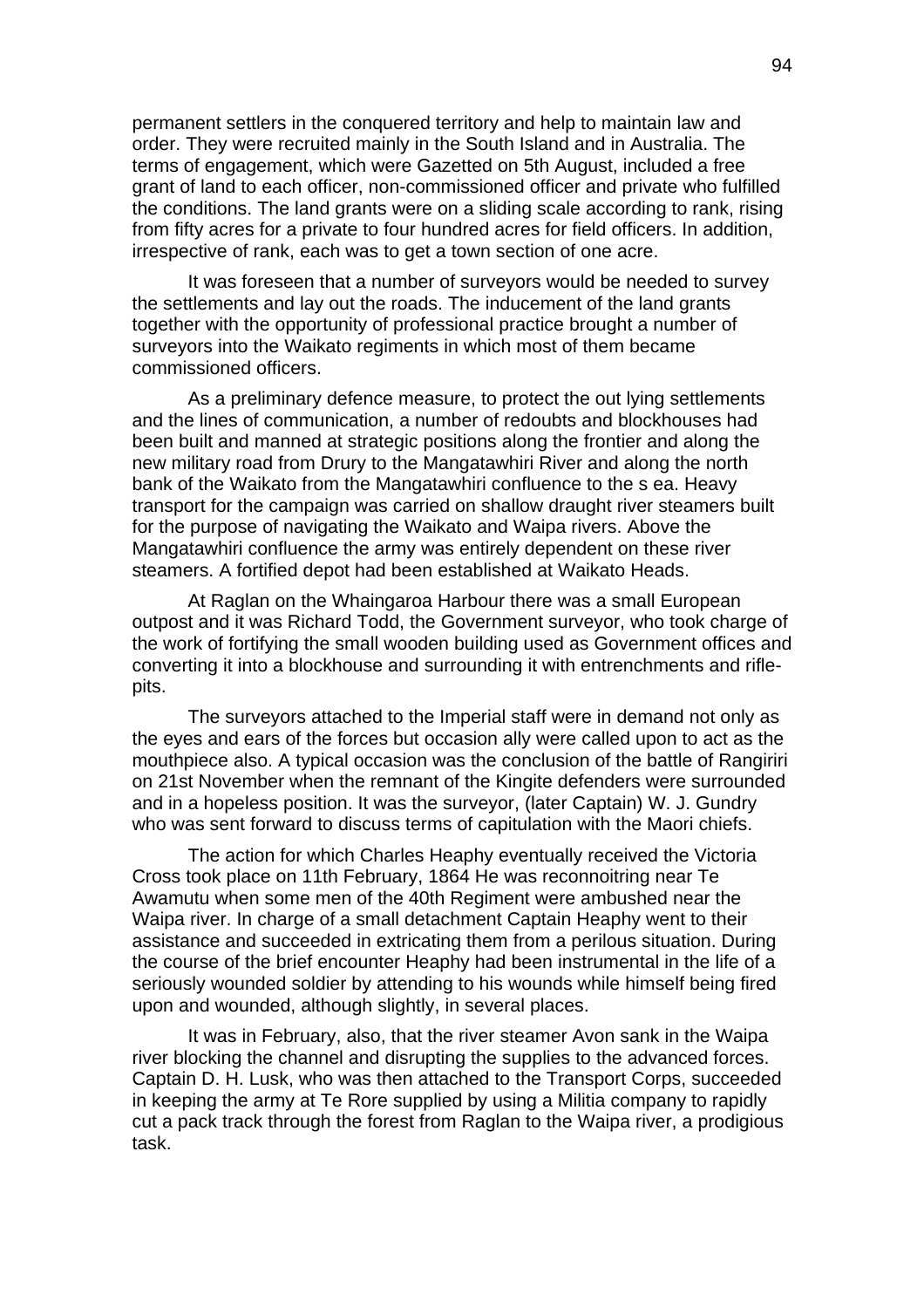On the 30th March, 1864, the surveyors, W. J. Gundry and G. T. Wilkinson, were reconnoitring from a position to the east of Kihikihi and taking observations with a theodolite when they saw and reported the presence of a large body of Maoris working at entrenchments at Orakau. At the same time Captain Lusk also reported the presence of the Maoris. The following day the pa was surrounded by the British forces and during the next three days an epic battle was fought which ended in the retreat of the surviving Maoris beyond the Puniu river, where they were relatively safe from any further southward advance by the Imperial forces. However to the north east there still remained the Ngati Haua, under Wiremu Tamihana, and their allies from the Bay of Plenty, who had fortified a pa at Te Tiki o te Ihingarangi, near Maungatautari. Faced with the advance of General Cameron's forces this pa was abandoned and the Ngati Haua and their allies withdrew to Peria, near Matamata, where they remained relatively quiescent.

In May, 1865, George Graham, a former officer of the Royal Engineers and Member of Parliament for Newton electorate at Auckland, who for some years had been on friendly terms with Wiremu Tamihana, made a journey at the risk of his life into hostile territory and met Tamihana whom he persuaded to cease fighting and come to terms with the Government. Tamihana met Brigadier General Carey at Tamihana on 27th May, and formally acknowledged his submission to the law of the Queen. The terms of the agreement between General Carey and Tamihana were drawn up and signed at Tamihana at the survey camp of George Graham's surveyor son, W. A. Graham. The Waikato campaign was virtually now at an end.

Shortly after the commencement of the Waikato campaign the Government passed the New Zealand Settlements Act, 1863, which provided, inter alia, for the confiscation of the districts occupied by the so-called "rebel" Maoris. Provision was made for compensation in the case of those tribesmen who, on appeal, could prove they had not borne arms against the Government or in any way assisted the rebellion. Part of the land was to be used for the settlement of about 5,000 militiamen and the remainder to be used for the settlement of about 18,000 assisted immigrants and for the sale as ordinary Crown lands to help to defray the cost of the war.

The confiscation of territory in the Waikato, comprising about 1,217,000 acres was proclaimed on 17th December, 1864., and a further proclamation allocating this between civil and military settlements was promulgated on 29th December.

The main centres for the military settlements were chosen in strategic positions at the head of navigation of the rivers so as to control the movements of the dissident tribes. Although the lower Waikato had been subjugated a chain of redoubts and blockhouses had to be built and manned along the new frontier to protect the settlers from the danger of raids of the dispossessed and still militant former owners who had withdrawn to the surrounding mountainous country and forest fastnesses of the interior.

On the 2nd of March, 1864 the shallow draught gunboats, Koheroa and Pioneer, steamed up the Horotiu (upper Waikato) from Ngaruawahia to the native Kainga at Kirikiriroa, the site of the present city of Hamilton, and the following day the Koheroa proceeded upstream s far as she could go with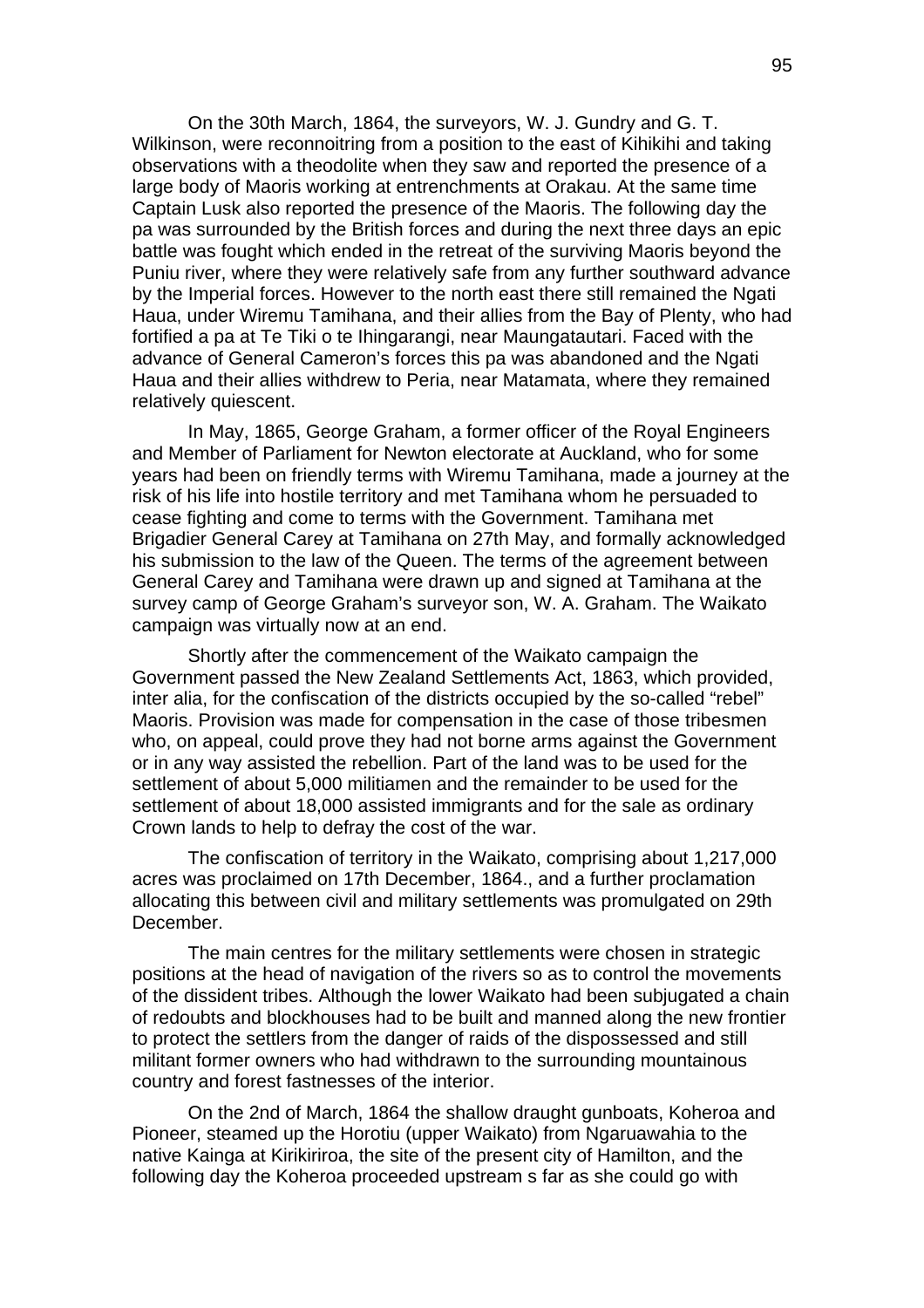safety, and finally anchored not far from the site of Cambridge. The party which landed was led by Captain Boulton, R. N., Captain Bulkley of the 65th Regiment, and Edward O'Meara, the surveyor. During the ensuing weeks the steamers conveyed men and equipment to establish military encampments on both sides of the river and General Cameron made his headquarters at Pukerimu not far from Cambridge. The surveyors A.M. Sheppard and W. McDowell laid out two townships Cambridge and Leamington facing each other on opposite sides of the river, and in February, 1865, the men of the 3rd Waikato Regiment balloted for their town sections. No time had been lost as it was the desire of the Government to get the men off its payroll and onto the land as soon as possible.

In June, 1864 it was decided that Kirikiriroa, later named Hamilton, was to be the town centre for the settlement of the 4th Waikato Regiment, and the surveys were put in hand immediately. Hamilton East was surveyed by William Australia Graham, son of George Graham, previously mentioned. Hamilton West was surveyed by William Blackburn, formerly of the Royal Engineers and the New Zealand Fencibles.

The site of Alexandra (now Pirongia) at the limit of navigation for the river steamers on the Waipa, and that of Kihikihi on the northern side of the Puniu river, were chosen in June, 1865, as town centres for the settlement of the 2nd Waikato Regiment. The surveyors were W. J. Gundry and John Goodall, who reported the completion of the surveys to Stephenson Percy Smith who was acting as Chief Surveyor.

During the Waikato campaign, the Government also turned its attention to the Bay of Plenty. The local tribesmen and those from as far afield as the East Coast and Hawkes Bay were assisting and supporting the Waikato Tribes. In January, 1864 the Government dispatched a naval and military force to Tauranga which at that time was little more than a mission station of the Church Missions Society at Te Papa. Two redoubts were built and a military encampment established while a naval blockade of the coast was put into operation. The fighting in the Waikato virtually ceased with the fall of Orakau on the 2nd April an Genera]. Cameron moved with part of his forces to Tauranga where he arrived on 21st April. An indecisive battle was fought at Gate Pa on the 29th April and the brief campaign was virtually completed by the defeat of the Maoris at Te Ranga on the 21st June.

Among the units which took part was a detachment of the 1st Waikato Regiment. The remnants of the defeated tribes retreated to the interior where the dense forests and rugged mountainous country of the Urewera afforded them protection.

The coastal districts having now been cleared and occupied by military forces, the surveyors immediately commenced laying out the town and rural sections for the military settlements. Once again the surveys were begun before the penal clauses of the New Zealand Settlements Act of 1863 bad been invoked and the areas proclaimed. Subsequently, in 1865, areas of about 214,000 acres around Tauranga and approximately 480,000 acres around Opotiki were proclaimed but later the area around Tauranga was reduced to 50,000 acres and that around Opotiki substantially reduced.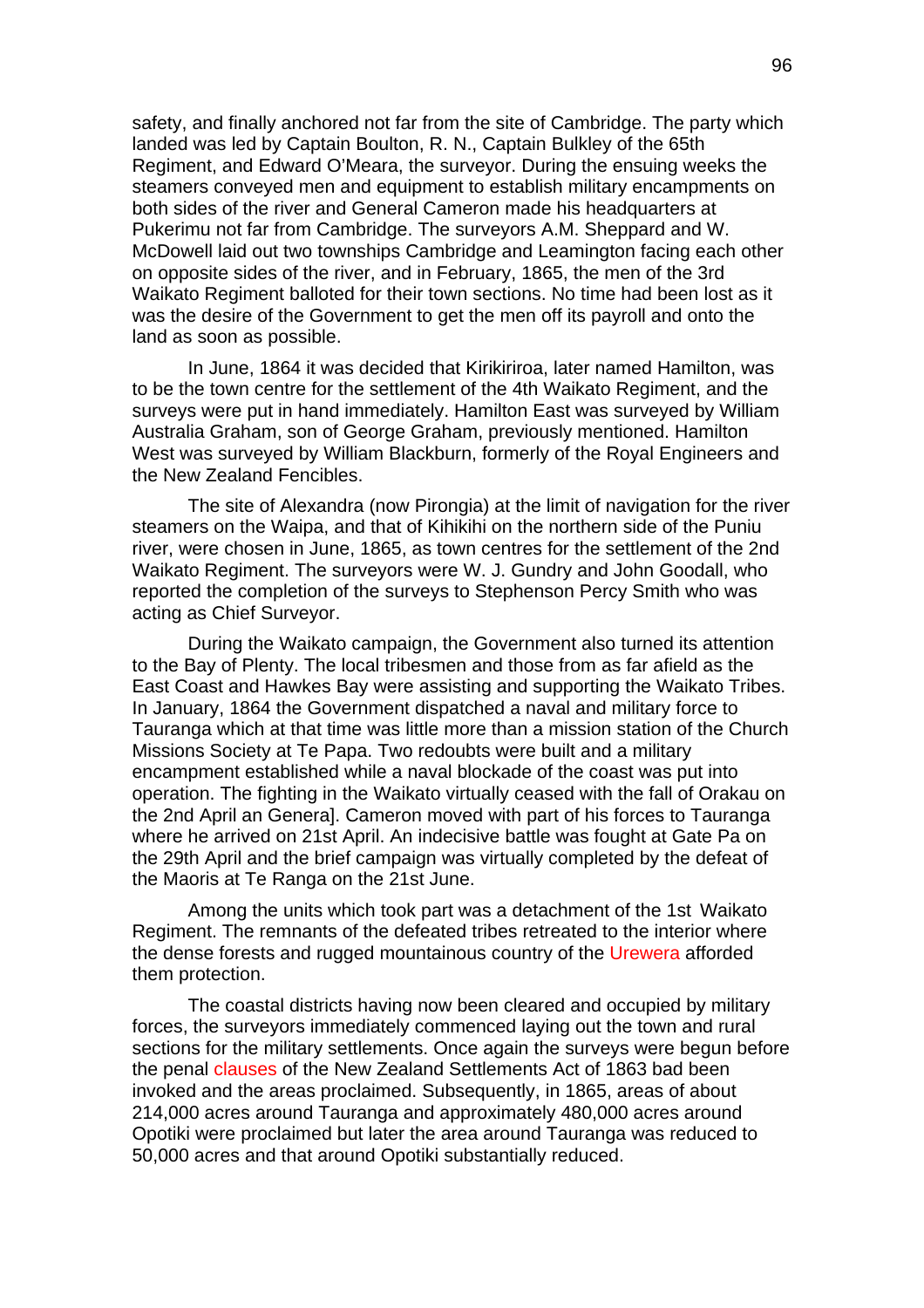Theophilus Heale, Inspector of Surveys, was in charge of the surveys and on 7th April, 1865, he reported to the Minister of Defence that the surveys of the whole coast line of Tauranga were completed, the township of Te Puna laid off, and the land near Te Papa (the Mission Station) and Otumoetai subdivided into 50 and 100 acre sections. Simultaneously with the surveys the Government was negotiating with the Church Missionary Society and eventually the greater part of the Te Papa land was acquired and subdivided as the Town of Tauranga of which the greater part was allocated to military settlers.

The coastal survey was made by Mr. G. Blamford and Captain H. L. Skeet was in charge of the Te Puna surveys. The survey of Tauranga town was made by Messrs. E. O. Utting and H. N. Warner.

During the campaign the Government was also pursuing a vigorous immigration policy, the responsible Minister being the Colonial Treasurer Reader Gilson Wood, a former Deputy Surveyor General and Commissioner of Waste Lands for the Auckland Province. Although additional surveyors had been recruited from overseas there were still too few to cope with the work involved in rapidly placing so many settlers on surveyed sections.  $(6)$ 

Major Charles Heaphy, who had been appointed Chief Surveyor to the General Government, had to resort to promoting intelligent chainmen and linesmen to do the less important subdivisions based on the control surveys of the professional surveyors.

Despite the troubled state of the Colony, immigrants were arriving in great numbers and throughout the disturbances the surveyors were kept busy. The 1861 census showed the European population of the Province to be 24,420 and had more than doubled since the 1851 census. As an illustration of the rate of immigration that resulted from the Settlement Act, the arrivals for the four months from 18th October, 1863 to 16th February, 1864 amounted to over 2,000 persons and, at the date of the return quoted, there were five more immigrant ships due to arrive. Many of the immigrants had been assisted by having part of their passage money paid by the Colonial Government and all were anxious to qualify for a grant of land by fulfilling the residential requirements of the Act. The Government was likewise anxious to have the settlers on the land and off its hands as soon as possible.

The immigrant barracks at Onehunga, North Shore and Otahuhu were soon full to overflowing and the Government resorted to sending settlers to make shift on some of the Crown blocks even before they were surveyed or the Native title totally extinguished. The Survey Departments of the General Government and of the Provincial Waste Lands Department were hard pressed through lack of sufficient qualified surveyors. Charles Heaphy, as Chief Surveyor, wrote to the Superintendent of the Province on 17th April, 1865, describing the situation. The officers of the Departments were working as much as sixteen hours a day, including Sundays and holidays. He had sent every available surveyor to the field and had even promoted chainmen and intelligent linesmen to carry out the surveys.

The blocks under contract survey for civilian settlement were as follows :

| <b>Block</b> | <b>Surveyors (Staff and Contract)</b> |
|--------------|---------------------------------------|
| Waluku       | S. Percy Smith, Read and Clayton      |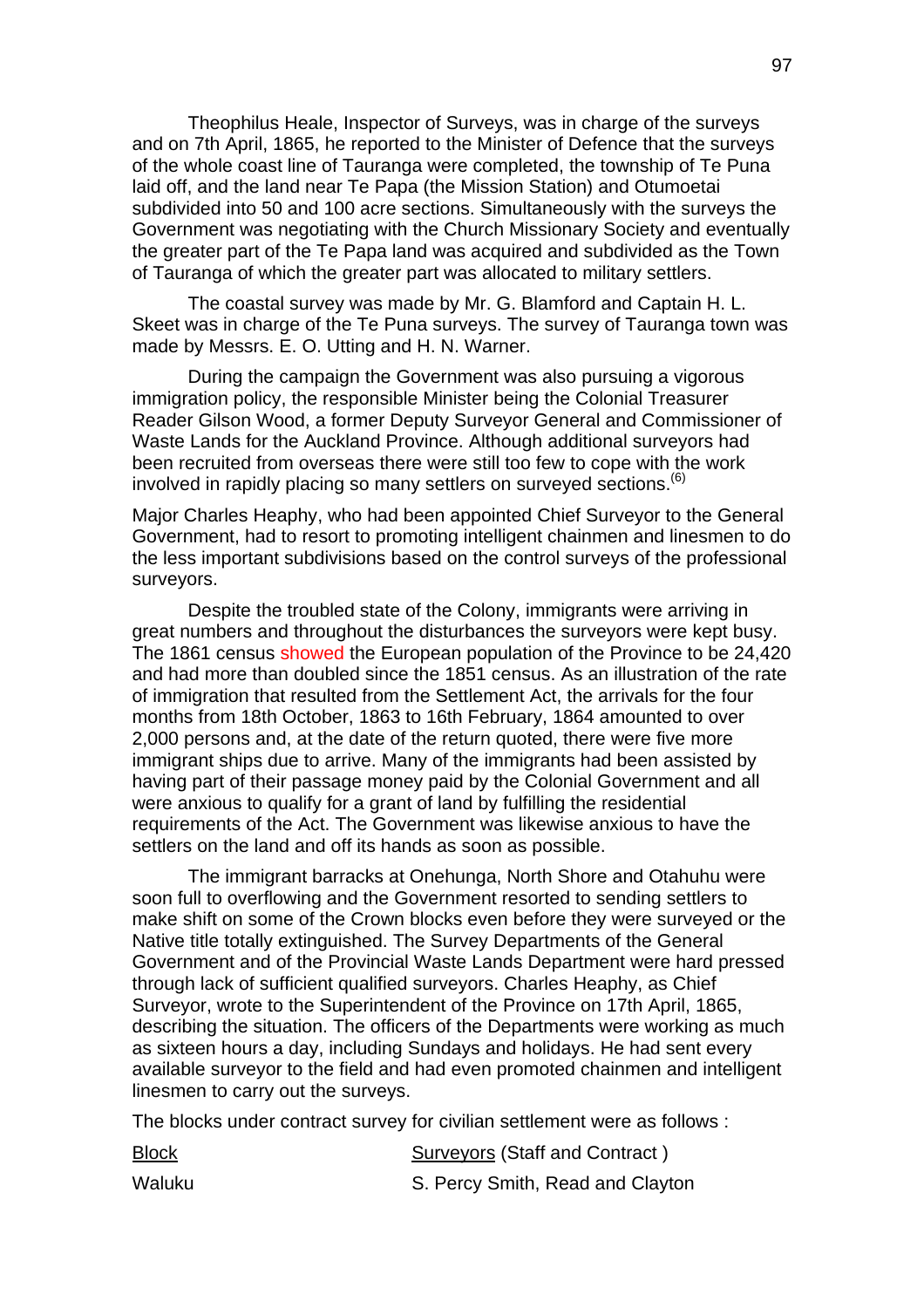| Pokeno                     | D. H. Lusk                    |
|----------------------------|-------------------------------|
| Onewhero                   | A. Monro                      |
| Wairoa                     | McDonnell, Weetman and Glover |
| Waikato Coal Pits (Huntly) | H. Graham                     |
| Patumahoe                  | Laurie                        |
| Maketu                     | <b>Bull and Campbell</b>      |
| Pukekohe                   | W. J. Gundry                  |
| <b>West Coast</b>          | R. D. L. Duffus               |
| Razorback                  | Cooper, Churton and Day       |
| Tuakau                     | E. O'Meara and Pugh           |
| Kohekohe                   | S. Kempthorne and Frazer      |

Heaphy took exception to the allegations of certain Ministers that the work was unduly delayed and not proceeding as rapidly as might be expected. In protest he took the extreme measure of sending dismissal notices to every Government Officer in his department. When work resumed soon afterwards some of the officers did not return and refused to accept further employment with the Government, other than contract work.

A short time previously a Commission of Enquiry into the administration of the Waste Lands Department of Auckland had been held. A very unsatisfactory state of affairs had developed owing to the dual control of surveys. The General Survey Department of the Colony and the Provincial Waste Lands Department were acting independently and both were competing for the services of contract surveyors.

The evidence given describes adequately the methods of survey employed in the Province up to that time.

Those giving evidence were :

| <b>Waste Lands Commissioner</b>                  |
|--------------------------------------------------|
| <b>Deputy Commissioner</b>                       |
| <b>Acting Provincial Surveyor</b>                |
| <b>Chief Surveyor, General Survey Department</b> |
| A former Deputy Commissioner                     |
| A former Provincial Surveyor                     |
| <b>Inspector of Surveys</b>                      |
|                                                  |

With the exception of Charles Haselden, all were experienced professional surveyors.

The general tenor of the evidence was that the Department should be administered by a qualified professional man. Heale said, inter alia, "the surveys of this Province have from the first been so conducted that there can be no Survey Record properly so called, and there are no means in existence by which the Contract Surveys can be effectively checked. To attempt now to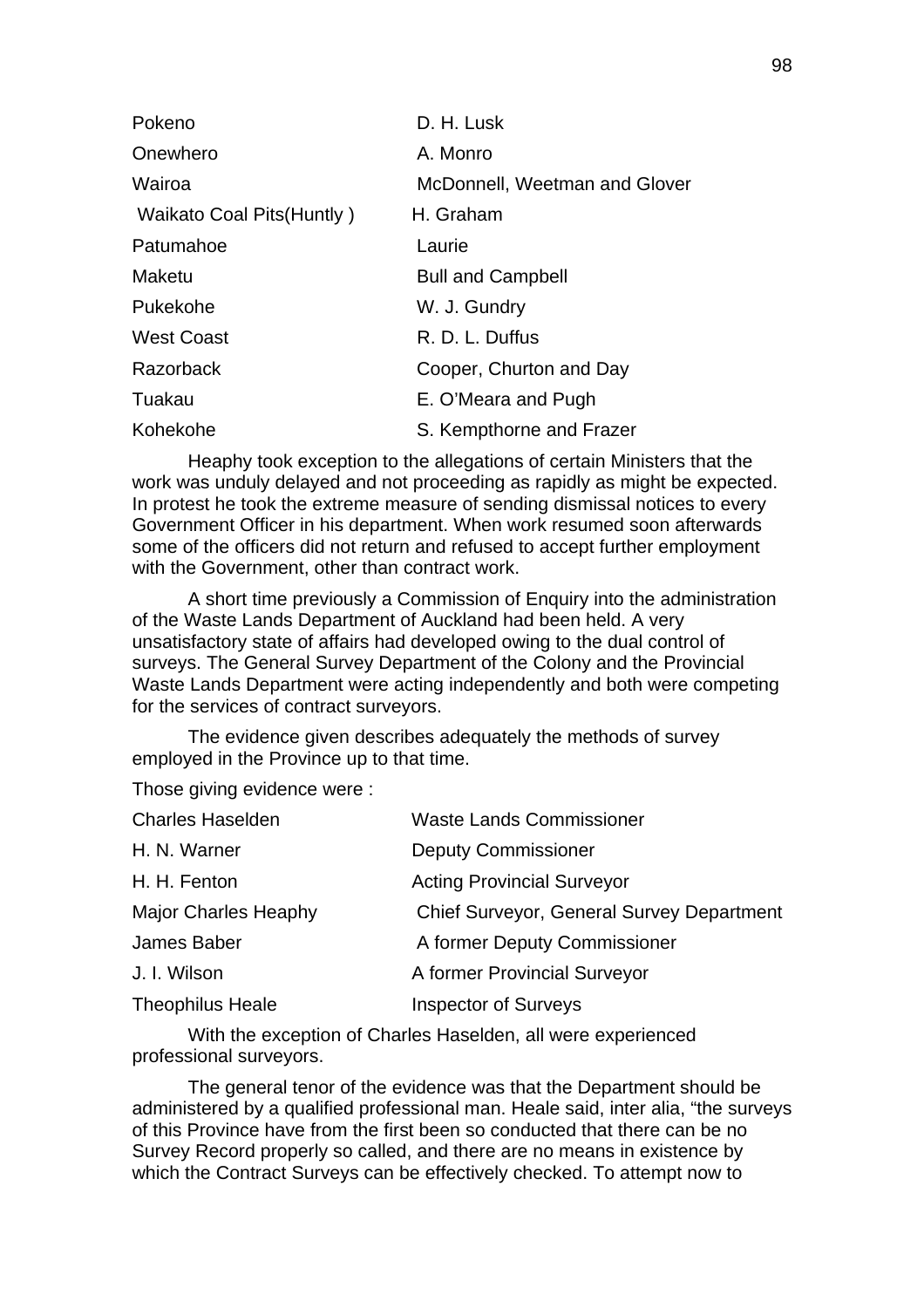unravel the accumulated errors of 24 years would be a prodigious task, and would probably fail altogether.

"The most which I believe now to be practicable is gradually to connect the detached surveys and to ascertain the variations in azimuth and standard from each other, and from the North, and to provide that all new surveys shall be based on a correct meridian.

"If the surveys of the General Government are conducted on sound principles they will confine the old errors to a limited area, and will ultimately afford a basis for closing and eliminating them, and then that system may be extended over the whole Province. ,... I apprehend that the Waste Lands Department of this Province has scarcely been so far "organised" that anyone can say they thoroughly "understood its organization". The surveys have always been carried on a system of "Traverse and Plot", every surveyor obtaining his meridian from the compass, and working without any geodetic check whatever."

In its report the Commission stated that the management of the Department as at first devised, proved to be defective. It found that the difficulties had arisen because the appointees to the offices of Commissioner of Waste Lands and Commissioner of Crown Lands were members, ex officio, of the Provincial Executive and their administration quasi political in effect. In general the appointees lacked the professional training necessary to direct the activities of the Department. The Commission recognised the necessity of appointing as controlling officers, men who were thoroughly qualified and had been regularly educated in the highest branches of Geodetic Surveying. The appointee should have entire charge of the whole of the surveys of the Province, both in connection with the alienation of Waste Lands and otherwise, and be charged with the responsibility of initiating a proper system for all future surveys, and to provide for the revision and correction of all existing surveys.

The Commission recommended that the field staff should consist of two or more District Surveyors whose duties, generally, would be to survey roads in their districts, check the work of the contract surveyors, ascertain the true position of, and connect, the detached surveys; and to act, under special circumstances, as Deputy Waste Lands Commissioners, when sales of land within their Districts should require. The Commission was of opinion that Contract Surveyors should be licensed under the Department - the passing of a proper examination before a duly qualified Board of Examiners, of whom the Head of the Department should be one, being a condition precedent to receiving a License to perform work under the Department. The report concluded with the Commission's acknowledgement of the valuable information and helpful suggestions proffered by Messrs. Heale and Heaphy.

Most of the recommendations were subsequently implemented, but the matter of the examination and licensing of surveyors was left in abeyance owing to the pressing necessity to complete the settlement surveys and the serious shortage of fully qualified surveyors. The practising surveyors, however, decided that steps should be taken to place the profession on a proper footing, as is evidenced by the following report which appeared in "The Daily Southern Cross" of 23rd June, 1865.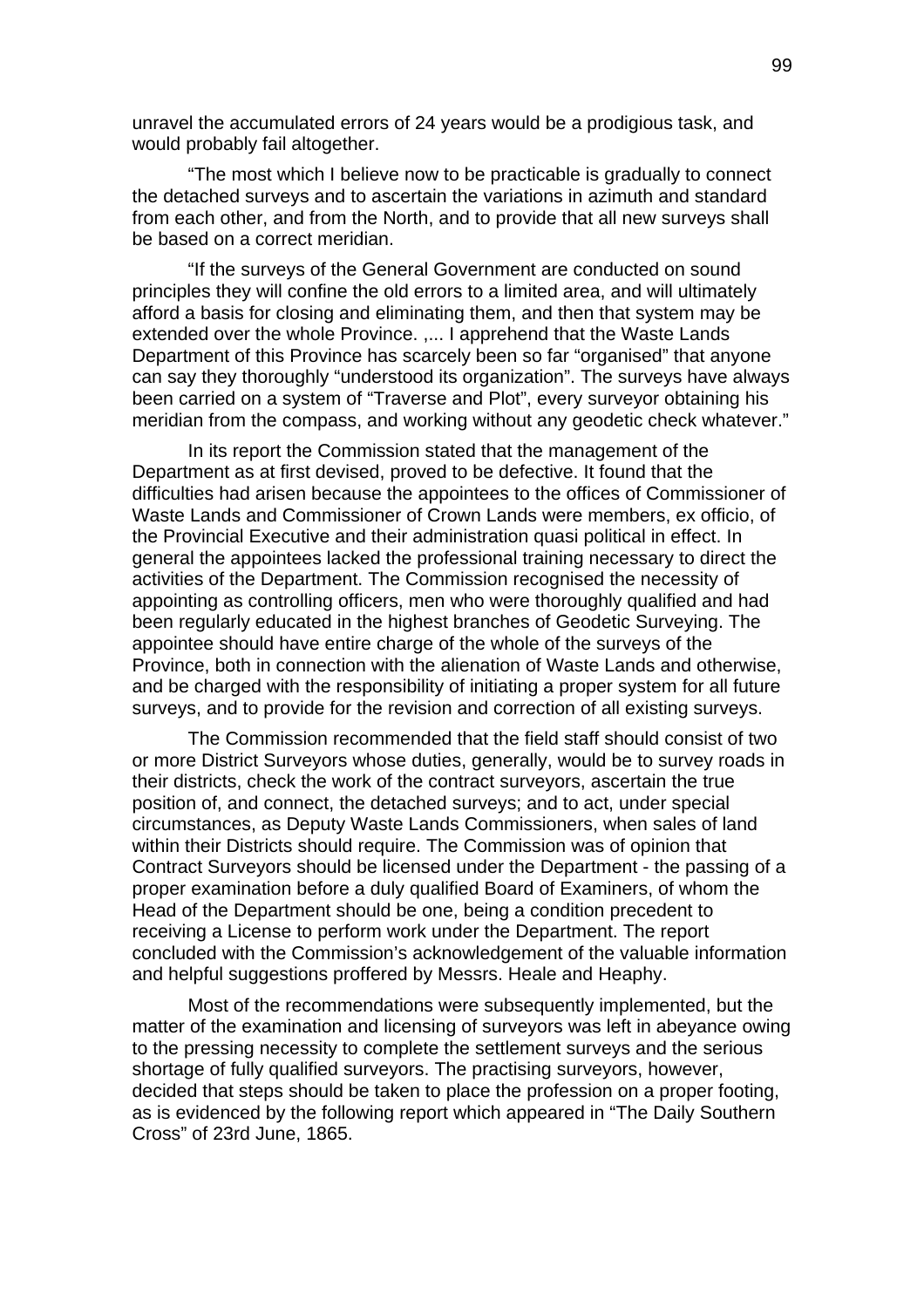"A preliminary meeting of members of the surveying profession was held at the Belfast Hotel, Princes Street, yesterday afternoon for the purpose of forming a Surveyors' Association for the Province of Auckland. Among those present was Major Heaphy (Surveyor to the Central Government) and Messrs. Stevens, Wray, Macdonnell, Captains Richards, Simpson, Butler, Randell, Jones and Reed.

Major Heaphy was called to the chair and explained that the object of the meeting was the formation of an association for the Province of Auckland and that such an association had long been wanted to protect their interests and prevent imposition. It would be of benefit not only to the surveyors but also to the Government and the public generally. The establishment of such a society would enable auctioneers and land agents to learn whom they were trusting, and the Government and its Officers would be relieved of a great amount of responsibility. None but competent men would be admitted to membership."

The Association was duly formed but it functioned purely on a voluntary basis and lacked official recognition. It served a useful purpose, however, as the mouthpiece of the profession for the time being. There was ample evidence that the surveyors were dissatisfied with the way the surveys of the Colony had been conducted, and with the lack of adequate control surveys and a proper system of recording surveys, and that they were anxious not only to improve their conditions of employment and remuneration, but also to establish proper standards of qualification and integrity required in practitioners.

At that time there was nothing to prevent anyone, whatsoever his qualifications might be, from undertaking survey work. The only exception was that persons desirous of undertaking contract surveys of Crown land or Waste Lands of the Province or for the Land Purchase Department, were required to satisfy the Chief Surveyor or Provincial Surveyor, whichever was concerned of their ability to perform such work.

The system of conveyancing then in operation (now commonly known as "the Old Deeds System") depended on an owner having possession of all deeds and instruments pertaining to transactions affecting his property, dating from the time of the alienation from the Crown by Crown Grant. A gap in the chain of title e.g. unregistered transactions could cause great difficulty in subsequent dealings. Owing to the great number of transfers and subdivisions, inevitable in a young Colony, conveyancing was becoming a very cumbersome process. Sometimes the plans and legal descriptions - the "metes and bounds" submitted with and incorporated in the deeds were difficult to interpret correctly, many plans being little more than sketches with inadequate dimensions and incorrectly calculated areas. The services of a qualified and authorised surveyor was not then mandatory. Hence Heaphy's remark that the institution of the Association, with membership restricted to those of proven ability, would enable the public to know "whom they trusted".

The work of surveying the subdivisions and road lines in the many thousands of acres of confiscated land for the military and immigrant settlements in the Waikato, Bay of Plenty, Taranaki, East Coast, Hawkes Bay and 'Waitotara districts required the services of a considerable number of surveyors and engineers for several years and was fraught with difficulty and danger to the settlers and specially to the survey parties. Much of the work had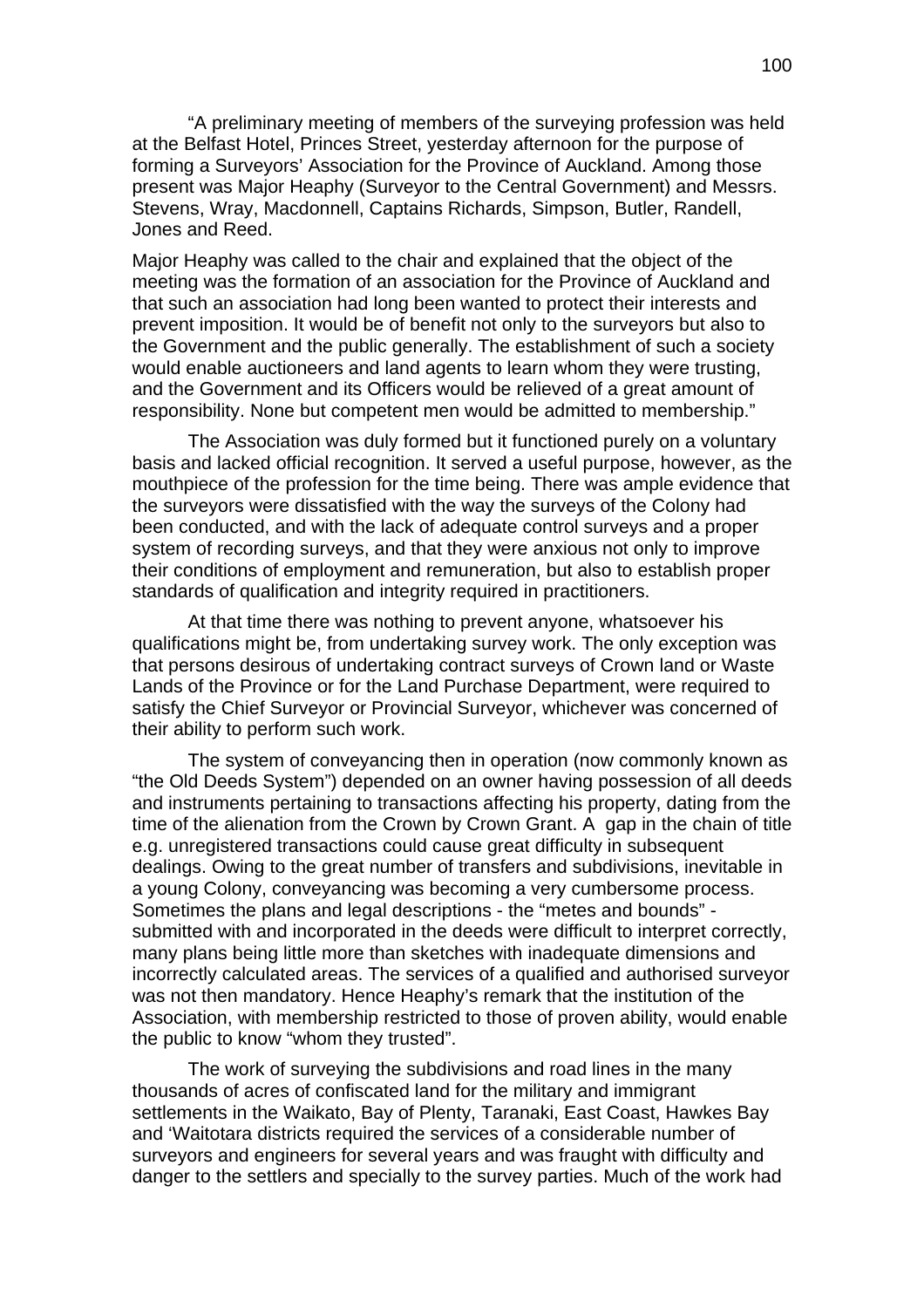to be done under the protection of military detachments and occasionally the survey parties had to forsake the theodolite for the rifle and fight their way out of danger. The growing resentment of the dispossessed tribes and their allies, and their disappointment and disillusion engendered by the harsh and inequitable treatment meted out to them, led to the birth of the fanatical Hau Hau sect whose main purpose was to destroy the settlements and regain the confiscated territories.

In the latter part of 1866 there were twelve parties subdividing the confiscated block inland from Te Puna and Tauranga. The former owners, the Pirirakau, and their allies, who had become Hau Haus, descended on the surveyors and threatened their lives. The surveyors were driven out and in some instances their instruments and equipment taken. W. A. Graham and W. J. Gundry were deprived of their theodolites. Daily Southern Cross 5th July, 1866 - 24 September, 1866. The raiders also attacked the outlying settlers and there was some loss of life.

An expedition comprising a detachment of the 18th Imperial Regiment, a company of the 1st Waikato Regiment and a contingent of Arawas (friendly Maoris) commenced against the marauding bush dwellers with the object of destroying their villages and crops and driving them into the back country. An indecisive action was fought at Te Irihanga on the 18th January, 1867, and the force returned to the redoubt at Omanawa. The Resident Magistrate at Maketu, Major William Mair, raised a force of about 200 Arawas and scoured the district and captured and destroyed the Te Puke kainga where the theodolites of Graham and Gundry were recovered. The kainga at Oropi was also destroyed.

On the 21st and 22nd January another column comprising detachments of the 1st Waikato Regiment under Colonel Harrington and of the 12th Imperial Regiment under Colonel Hamilton, covered the same ground as that of the 18th January. On this occasion the guide and interpreter was a young surveyor, Gilbert Mair, who was destined to become a famous guerrilla leader during the next few years. One of the company commanders of the Waikato Regiment's detachment was Captain A. C. Turner, another surveyor who had a distinguished career during the New Zealand wars.

In the middle of February a stronger expedition left Tauranga to make a sweep through the same district as formerly. This force was composed of a strong body of Arawa under Major William Mair and his brother Ensign Gilbert Mair, and Captain H. L. Skeet's company of Volunteer Engineers, a fine body of young surveyors and survey hands well adapted to bush fighting. In support was a detachment of 1st Waikato Regiment. This column completed the work of destruction commenced by the previous expeditions. There was some hard bush fighting and on the 15th, at Te Umu-o-Korongaehe a young surveyor, T. E. Jordan, of the Engineers was mortally wounded. He was carried to the rear by four of his com under the protection of the rifles of two others. One of these was another young surveyor, E. C. Goldsmith, who later had a distinguished career in the Lands and Survey Department. This force advanced to Paengaroa and drove the Hau Haus into the Kaimai ranges. A strong point was established to cover the working parties of the surveyors. The Hau Haus moved to the Rotorua district where they threatened the Arawa kaingas. The Arawa contingents under the Mair brothers eventually drove them back to the Urewera mountains, from which they continued to menace the Tauranga, Opotiki and Rotorua districts.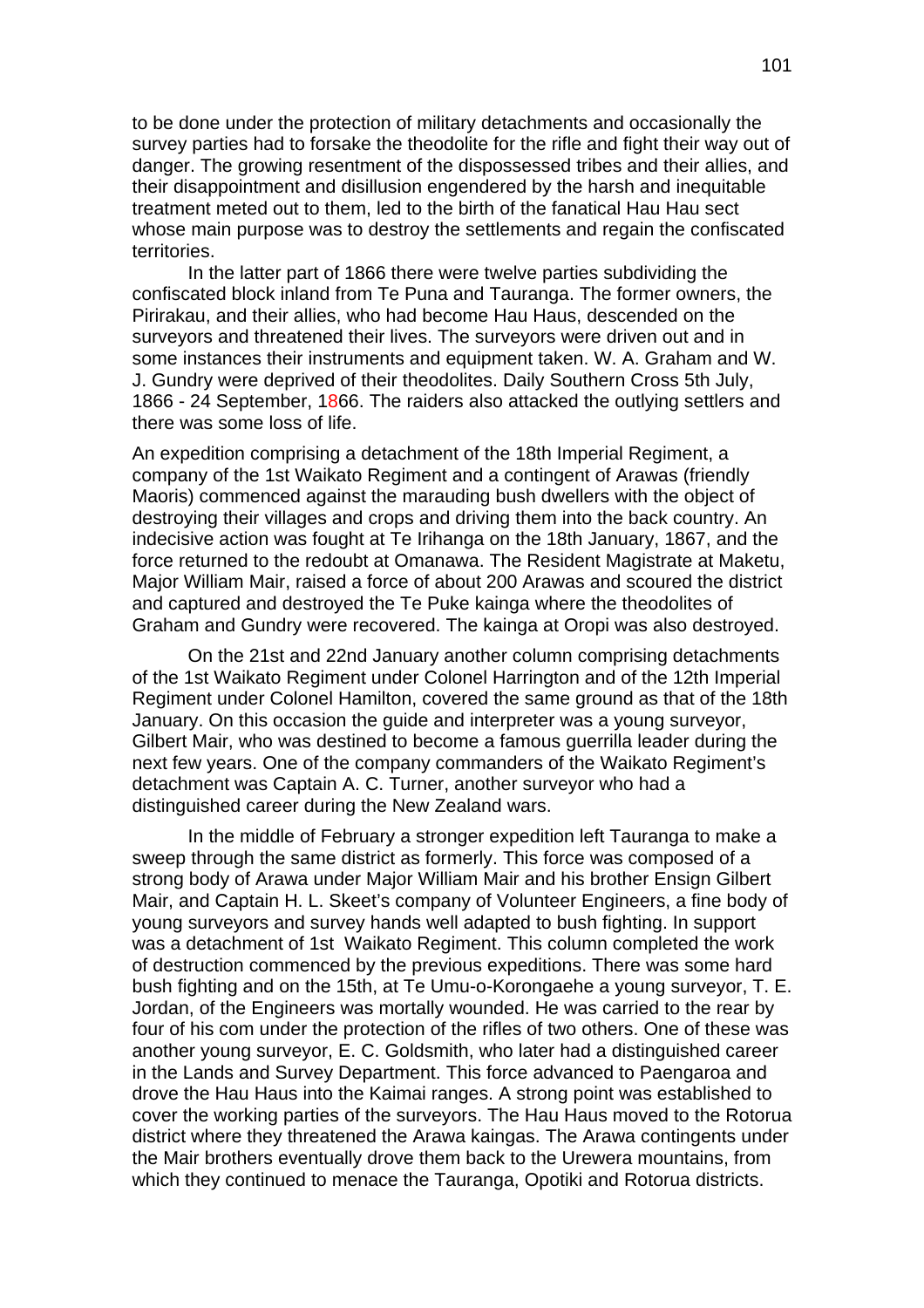While the confiscated territory around Opotiki was being surveyed, during 1866 to 1868, there was intermittent skirmishing and bush fighting in the district. In one incident, in May 1867, a surveyor G. T. Wilkinson, and three companions were living in a whare not far from the entrance to the Waioeka gorge and close to a redoubt that had been built there. A party of Hau Haus surrounded the Whare and the inmates were attacked. Wilkinson and his companions were armed but had run out of ammunition. Wilkinson and Livingstone managed to escape through the bush to Opotiki, but the others, Moore and Begg, were shot down and tomahawked.

In March, 1867, a considerable force of Kingites and Hau Haus from the interior invaded the Rotorua district and built a strong pa at Purakau, near Tarukenga. The 1st Waikato Regiment under Majors T. McDonnell and J. St. John (both of whom subsequently were promoted Lieutenant Colonel) and a contingent comprising Ngati-Pikiao and Ngati-Manawa, under Ensign Gilbert Mair, commenced operations to attack this pa and after some stiff fighting the pa was captured and the invaders driven off. For some time afterwards the district remained comparatively peaceful. In January the following year a war party from the Urewera raided Ohiwa and Waiotahi and terrorised the district. A force under Colonel St. John, comprising a detachment of 1st Waikato Regiment and the Opotiki Volunteer Rifles under Captain Henry Mair was unsuccessful in its attempt to drive out the marauders. Reinforced by a company of Armed Constabulary under Major Fraser and a contingent of Arawas under Major William Mair, a punitive expedition in March succeeded in driving the invaders back to the mountains.

Peace was maintained by the Armed Constabulary who manned the redoubts and blockhouses placed at strategic points along the frontiers. This corps bad been established as part of the Colonial Defence Forces to replace the departing Imperial Regiments. It was recruited mainly from the military settlers who had seen service in New Zealand and from the time expired Imperial regulars who preferred to take their discharge in this country.

The establishment of the Native Land Courts under the Native Land Act of 1865 facilitated the alienation of Maori lands and almost immediately there was activity in the purchasing and leasing of large blocks by the Government and by private individuals. The surveying of these blocks and the necessary access roads was not without incident. Time after time the surveyors were obstructed and opposition was not relaxed until, in 1881, Tawhiao, the Maori King, made peace overtures that led to more amicable relations. <sup>(9)</sup>

When the Maori King and his adherents had retreated within the 'rohe potae" which marked the boundaries of the ancestral lands of the Ngati-Maniapoto tribes, Tawhiao and his supporting chiefs had issued an edict that no European was to be permitted to cross the aukati (confiscation) line, which was the frontier of the rohe potae, which came to be called the King Country, within which the rule of the king held sway. The penalty for a breach of this edict was death and because of it several Europeans died. One of them was the surveyor Richard Todd. In 1870 Todd and his partner Edward Frissell were surveying a block of land adjoining the aukati line near Pirongia, the township which at that time was called Alexandra. Fortunately for Frissell they had set up two camps about four miles apart. They had been warned of the possibility of an attack but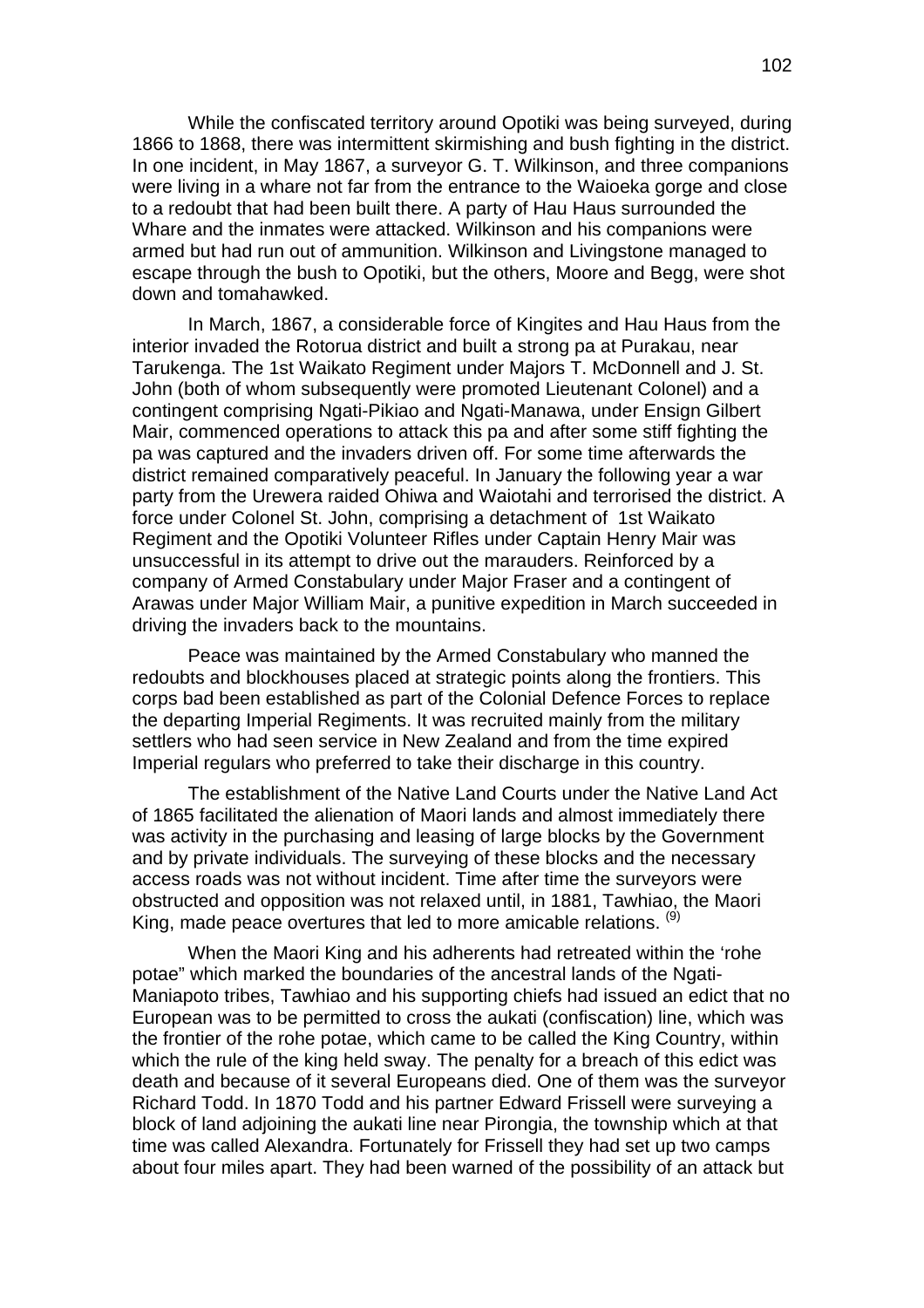Todd had taken little heed. Early on the morning of 28th November the Hau Haus shot and killed Todd in his tent. One of his party was seriously wounded but the rest managed to escape to Alexandra and to warn Frissell.

Towards the end of the Waikato campaign James Mackay Assistant Native Secretary and Land Purchase Commissioner for the South Island, was summoned to Auckland to assist in the pacification of the war torn districts. He was a man of great force of character and strong physique which had been proved in his activities in the South Island. On arrival at Auckland he was given charge of the Maori war prisoners and the responsibility of re-settling these displaced by the confiscation of their land. His first task, in February, 1864 was to visit the Ngati-Maru in the Thames district, to persuade them to cease helping the Waikato malcontents and to surrender their arms. Non-compliance with this demand would lead to the confiscation of their lands. In the event, Mackay supported by only five Nelson Maoris, as oarsmen, pulled up the Kauaeranga river in the whaleboat of H.M.S. Esk and were met by several hundred Ngati-Maru who adopted a bellicose attitude. Mackay boldly explained his mission and the likely consequences of their non-compliance. It is recorded that the lives of Mackay and his party hung by a thread but it was his intrepid bearing in a very dangerous situation that gained him the ascendancy over the hostile local chiefs. The arms were surrendered and serious trouble averted. He next journeyed up the Waihou River on a similar mission to the Ohinemuri district. On his travels he learned that the country was auriferous. He had had much experience in the Nelson goldfields, haling been the Warden in the Collingwood field. The Coromandel area bad been proclaimed a goldfield in June, 1862, but due to the fact that there was little alluvial gold and that much capital was needed to develop the mining of the quartz reefs, and also the advent of the Waikato war, the field had been languishing. In May, 1864 Mackay was appointed Civil Commissioner for the Waihou (Thames) district and he set about the task of inducing the Maori land owners to permit prospectors to explore the region. It took some time to obtain the necessary consents but eventually the work was put in hand and the prospectors were successful in discovering payable reefs.

The first goldfield to be opened was Kaueranga (Thames). In July, 1 1867, Mackay had obtained the necessary consents of the Maori owners, and in August the goldfield was proclaimed, with Mackay as Warden and Resident Magistrate. With the assistance of C. P. Mitchall, he immediately commenced the laying out of a township which was first named Shortland, but later renamed Thames. The following year Grahamstown, adjoining Shortland, was laid out and is also incorporated in the Borough of Thames.

In 1875 the Ohinernuri Block was purchased for the Crown by James Mackay and opened for mining and settlement. Subsequently the Waitekauri and Te Aroha Blocks were also acquired and opened up for the same purposes. The surveyors were obstructed from time to time by the Kingite and Hau Hau elements in the district, and there was some shooting at survey parties working between Paeroa and Te Aroha. On one occasion, in 1879, a young half-caste survey hand, Daldy McWilliams, was seriously wounded. See N. Z. Herald - 1st September, 1879 et seq.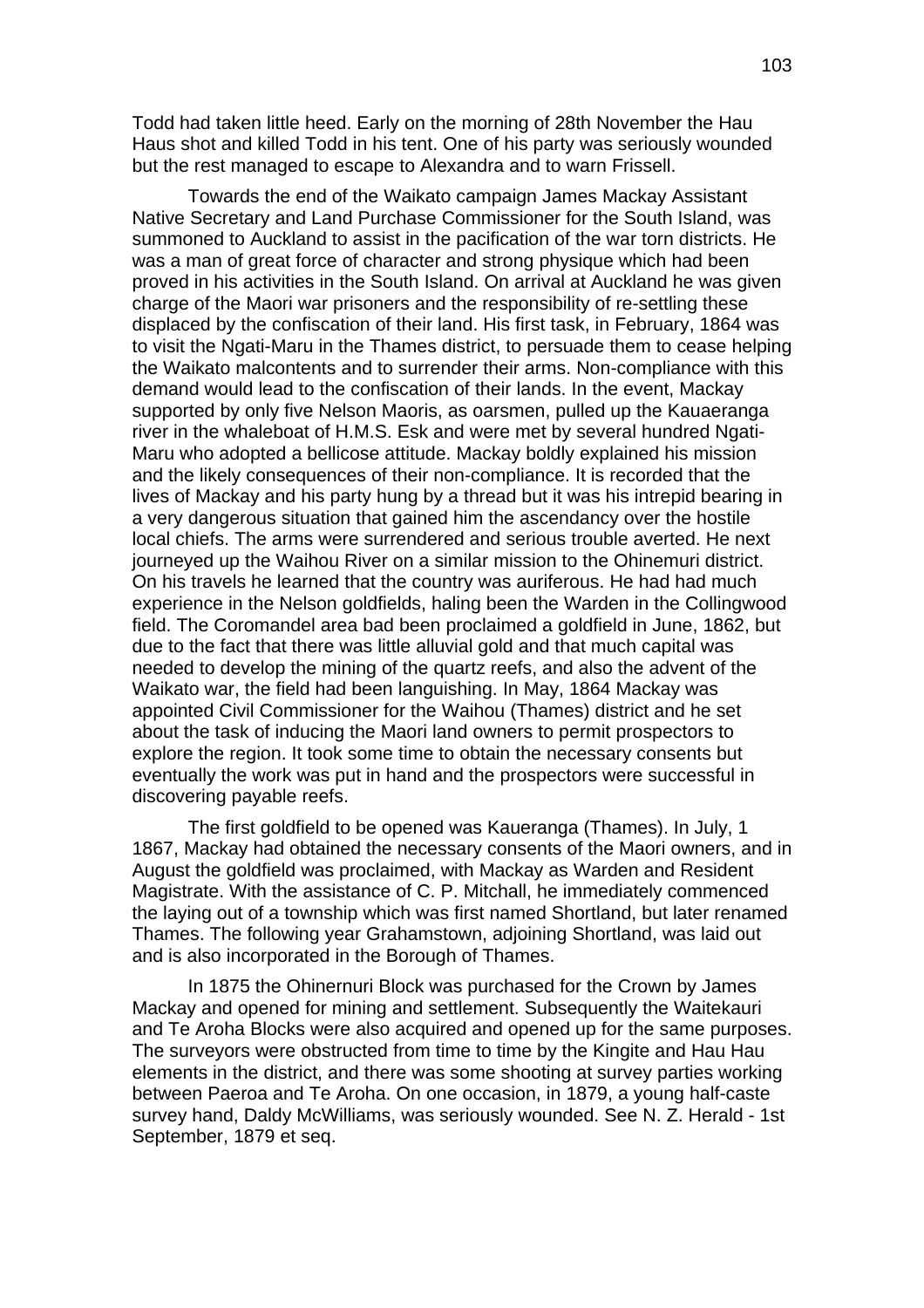The opening of the goldfields served to alleviate the economic depression in the Province which followed the withdrawal of the Imperial Regiments in 1866 and 1867. Also it provided many of the surveyors who had been engaged in surveying the confiscated land with new fields of employment. The Mining Regulations required that the surveying of mining claims and leasehold blocks be carried out by competent surveyors duly authorised by the Provincial (or Chief) Surveyor and that the names of authorised goldfield or mining surveyors be published in the Provincial Gazette. Some of the surveyors became actively engaged in mining operations and some became mining company directors. The early directors of one of the most productive mines in the Thames field, the Caledonian, were Reader Wood, Charles Heaphy and Captain F. W. Hutton, all of whom were well known as leaders in the professions of land and geological surveying at that time.

The settlement of the Matamata plains began in 1866 when J.C. Firth, the friend of the paramount chief, Wiremu Tamehana, commenced the cultivation of the large estate leased from the Maoris and subsequently purchased by him. The leases and purchases were sanctioned by the Native Land Court in 1867 and by 1884, the estate comprised approximately 56,000 acres. Through lack of roads, the best access was via the Waihou River. Firth set about removing snags and improving the waterway but met with much opposition from Kingite and Hau Hau elements who also objected to any crossing of the aukati (confiscation) line and to the building of roads through Maori lands. By peaceful measures and aided by the powerful mana and influence of Tamehana, Firth succeeded in overcoming the prejudice of the Maoris and in developing a large tract of country.

Among the earliest European traders in the Waikato district was John Grant Johnson who was a surveyor and later a Land Purchase Commissioner. In 1852 he established a station at Tahuna on the Piako River.

In 1870 G.1. Drummond Hay, also a surveyor and Land Purchase Commissioner, bought 2,000 acres of Maori land situated near the site of the present Borough of Morrinsville. Thomas Morrin bought a large area adjoining and in 1873 the township at first known as Waitoa, was laid out.

After the opening of the goldfields in 1868, settlement in the Province increased rapidly and there was a pressing need for better overland communications particularly after the removal of the seat of Government to Wellington in 1865. Roading was a charge on the Provincial funds which were mainly derived from the proceeds of the sale and leasing of the Waste Lands. Disbursement was delegated to locally elected Highways Boards and was supervised by Road Surveyors who were employed by the Department of Works. There were as yet no arterial highways worthy of the name and the waterways remained the principal lines of communication. Beyond the confines of the towns there were very few miles of formed and metalled roads and for the main part there were unmetalled dray roads which provided access to the town and to the local wharf. An overland route to Wellington was deemed necessary for the transmission of mails as an alternative to the use of mail steamers. On 29th June, 1862, the mail steamer "White Swan" had been wrecked near Castle Point with the loss of many important public records in transit from Auckland.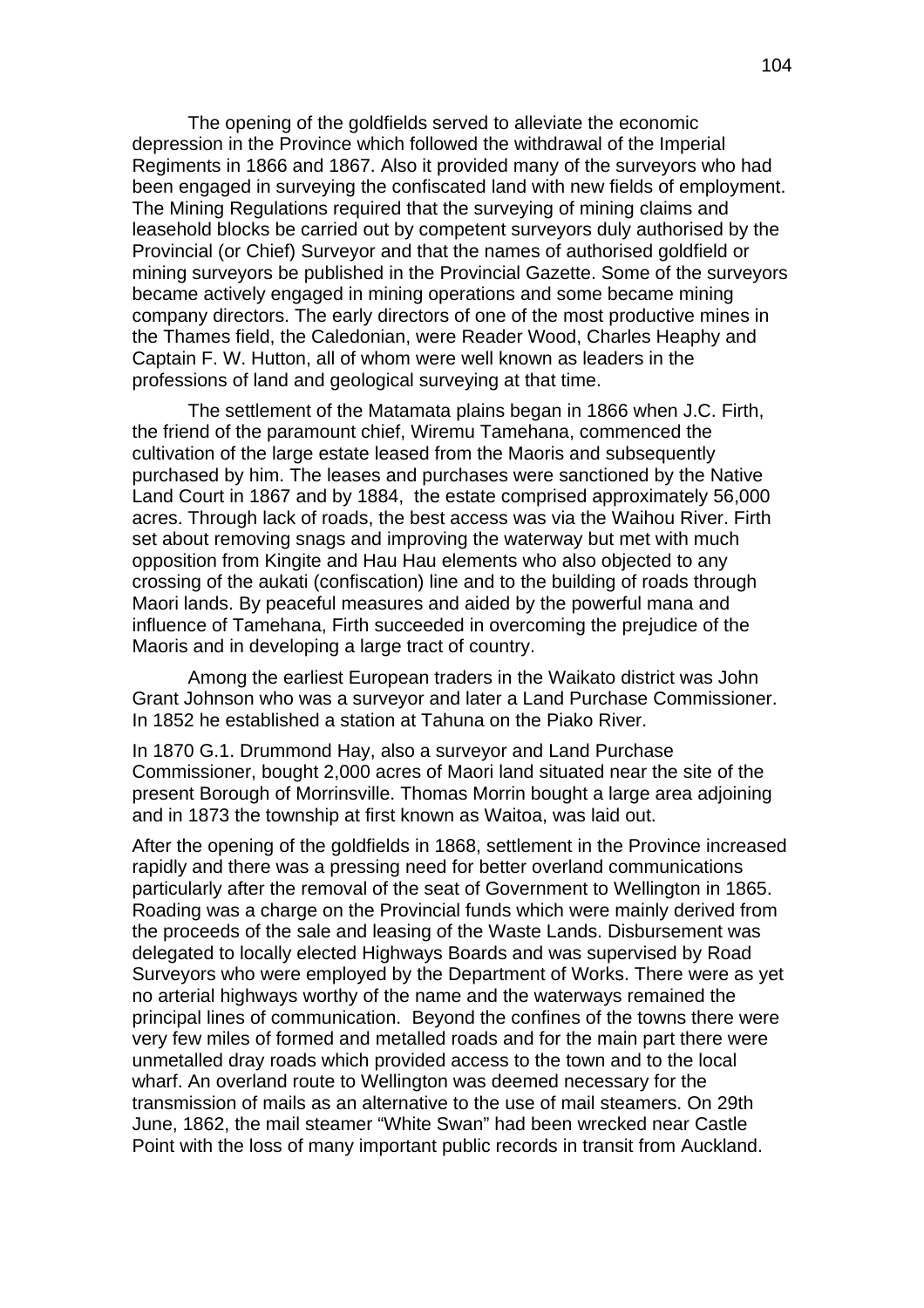Three months later the mail steamer "Lord Wolsley" was lost south of New Plymouth.<sup>(10)</sup>

On 28th June, 1870, the Colonial Treasurer, Mr. (later Sir) Julius Vogel, enunciated his Public Works and Immigration policy whereby a loan of £10,000,000 was to be raised in London for the purpose of building roads and railways to open up the back country for settlement. As security the revenue from Crown Lands was pledged. Immediately after the securing of the loan there was a great deal of activity in the construction of roads and railways which was preceded by a great deal of necessary survey work. A primary necessity was a geodetic control survey covering the whole country. This was commenced at Auckland in 1870 under the direction of the Inspector of Surveys, Mr. Theophilus assisted by Mr. Stephenson Percy Smith.

The first surveys for the Auckland-Wellington trunk railway were made by James Stewart and Samuel Harding in 1862 and carried as far as Drury. The construction was interrupted for a time during the Waikato campaign and resumed at the close of hostilities. In February 1867, when the line had reached Newmarket, but the Parnell. tunnel had yet to be completed, construction was again suspended through lack of funds. After a revision and extension of the survey in 1870, work was resumed in 1872, when the proposed terminus was Mercer. This line was opened in 1875. The next section from Mercer to Ngaruawahia had been surveyed and construction commenced in January, 1874

By 1873 an overland route to Wellington was available. Travellers went by coach to Mercer where they boarded the river steamer for Cambridge. From Cambridge a bridle track had been cut to Taupo, via Rotorua, and from Taupo to Napier. The track had been built by the Armed Constabulary or by Maori labour supervised by the Constabulary. Most of it was unmetalled and the worst parts were paved with the ubiquitous corduroy which was common practice in the "back blocks" for many years.

In 1867 there were only two telegraph lines in the North Island, One was from Auckland to the Waikato and was under the control of the military authorities. The other was from Wellington to Napier. In 1868, Mr. E. H. Bold was commissioned by the Government to survey and negotiate a route and construct a telegraph line from Napier to Tauranga, via Taupo. He was also given the task of exploring for a road line through the same territory. He succeeded in his mission despite much hostile opposition. The armed Constabulary were employed as covering parties and to assist in the construction of the bridle track. Their main task however, was to build redoubts and blockhouses at strategic points and to patrol the bridle track and the telegraph line. These precautions were indeed necessary as was demonstrated when Te Kooti and a strong band of Hau Haus surprised a party of fourteen Bay of Plenty Cavalry camped at Opepe on 7th June, 1869. The attack was treacherous and only five of the troopers survived by escaping to the bush and making their way under appalling conditions the forty miles to Fort Galatea. The following morning the burnt out camp and the bodies of the slain troopers were discovered by the Hallett brothers and Henry Mitchell who had finished a survey near Taupo and were on the way back to Napier. They galloped back to warn the military post at Taupo.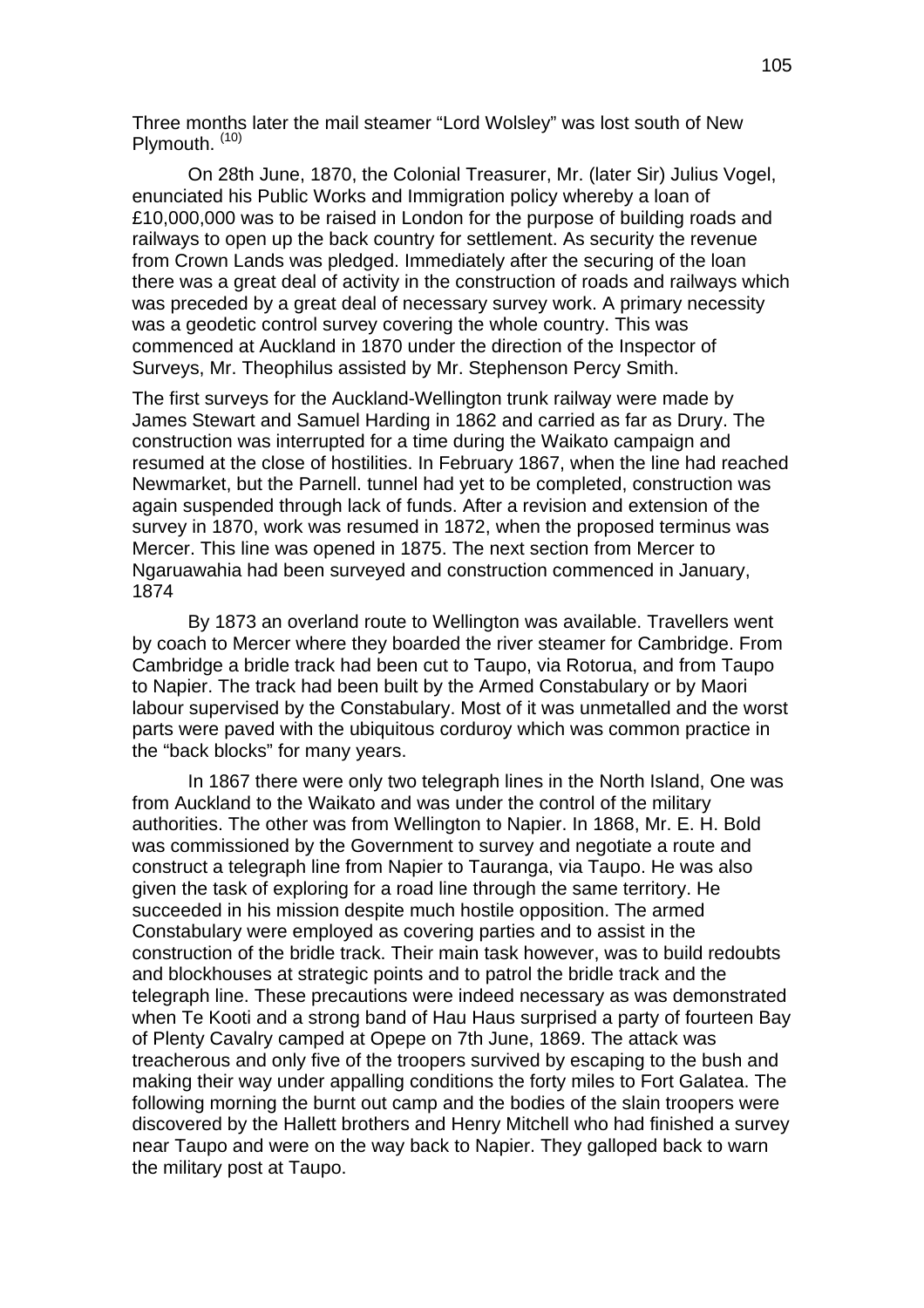The telegraph line from Tauranga to Grahamstown (Thames) which was completed in 1872, was also constructed under difficulties through obstruction of the surveyors and linesmen, but the line from Grahamstown to Mercer, built in 1870, met with little opposition. The main trunk telegraph line from Auckland to Doubtless Bay in the north was commenced in 1874 and completed in 1877. Although much of the distance of over 200 miles was through Maori owned land, there was no obstruction and in fact the local Maoris assisted in the erection of the line by undertaking contracts to cut the lines through the bush.

Before 1870 little was done in the way of road construction in the districts west and north of Auckland. Roads had been laid out in connection with the settlements but these remained "paper roads" f or many years. Meanwhile most of the inter-communication and haulage of goods was via the waterways and coastwise shipping. In many cases the settlements were separated by intervening Maori land over which there was no right of way.

During the Provincial era the construction and maintenance of roads was in the hands of locally elected Roads Boards who were granted a subsidy of 50% of the cost by the Provincial Council. Almost invariably the Boards had difficulty in raising the necessary for Settlers who could not meet their obligations in cash did so by working on the road construction and having their contribution deducted from wages. This was a common practice in the period.

The first section of railway to the North of Auckland was built between Riverhead and Helensville between 1 871 and 1875. The route had been surveyed by Samuel Harding in 1863-64. For some years passengers and goods were conveyed by ferry steamer from Auckland to Riverhead and thence by rail to Helensville whence they were conveyed northwards by coastal shipping. Eventually Helensville was connected to Auckland by rail via Henderson and the rail from Riverhead to Helensville removed and the line abandoned.

The implementation of Vogle's Public Works policy provided a great stimulus to immigration. Crown lands were being opened up to settlement and townships, both Government and private, were being developed. The Auckland Waste Lands Act of 1874 provided for the setting aside of land as special settlements and the appointment of immigration agents therefore, and authorised the Provincial Superintendent to contract with any person for the formation of special settlements, no settlement to contain less than ten families or selectors, whilst the area of each settlement was to be no less than a thousand acres. Under this legislation the first Kati Kati Special Settlement of 10,000 acres was initiated by George Vesey Stewart, an Ulsterman, in 1875. This was the first of several such settlements in the Bay of Plenty organised by him.  $(11)$ 

In 1874 more than 18,000 immigrants had been brought to the Province under the Public Works and Immigration policy. The resultant land transactions both Government and private fully engaged the members of the surveying profession. In 1870 the Land Transfer Act had been passed which had the effect of simplifying the legal procedures of conveyancing. This Act inaugurated a system of registration based on the principles enunciated by Sir Robert Torrens, Registrar General of South Australia, in his Real Property Act of 1857. One of the requirements was that an accurate plan of the land concerned be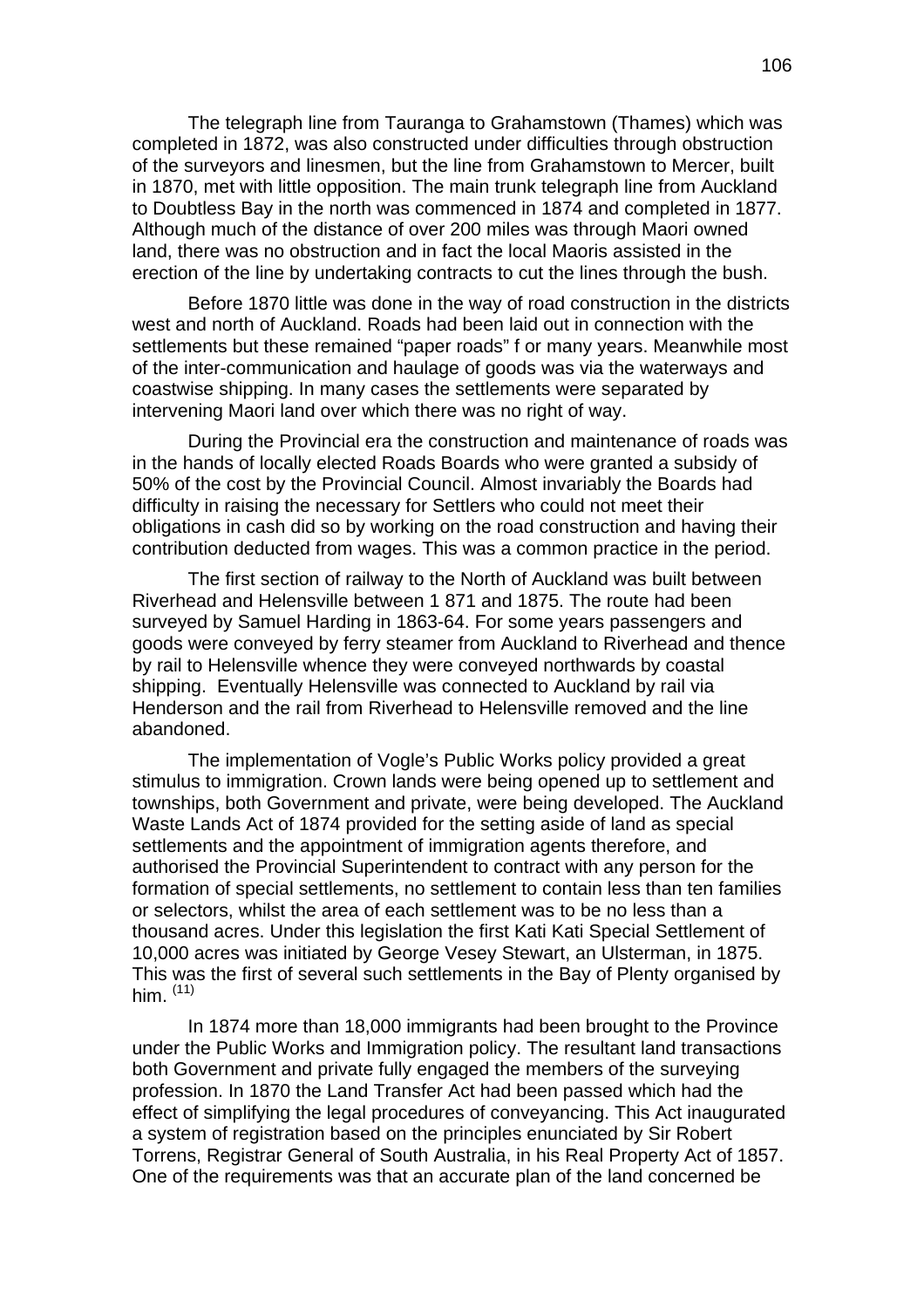lodged in the Registry by a surveyor licensed under the Act to make such surveys. The licensing authority was the Provincial Chief Surveyor who was responsible for examining the credentials and the competence of all applicants to perform such surveys. In an endeavour to establish a high uniform standard of professional performance throughout the country a conference of Provincial Chief Surveyors was held at Wellington in 1873. The Inspector of Surveys, Mr. Theophilus Heale presided and the conference made a series of recommendations to the General Government outlining, in essence, the basic principles of the present survey system.

Another matter of concern to the legislators was the uncontrolled growth of towns and villages. In November, 1871, Charles O'Neill, who was a practising surveyor and engineer, and Member of Parliament for the Thames goldfield, introduced his "Plan for Towns Regulation Bill". In moving the second reading he said - "it was one that required very little explanation at his hands, as it plainly told its own tale. It was with the view of regulating the breadth of streets in towns. No law at present existed on the subject, and towns were therefore frequently laid out in any fashion, like some towns a century old. Having regard to the extensive public works which are in contemplation it was probable that towns would be springing up in various parts of the Colony, even before the next session of Parliament. It was therefore desirable that there should be some regulations put into force in order to preserve to towns the possession of wide and regular streets. It was a matter of the highest Importance from a sanitary point of view as it necessarily affected the health of the people". The Bill provided that every tenth quarter-acre section be reserved from sale as the nucleus of a town endowment, and that all plans of towns should be approved by the Governor before sale. The Bill, after passing its third reading in the Lower House, passed to the Legislative Council, where it was thrown out on the casting vote of the Speaker. On October 12th, 1875, "The Plan of Towns Regulation Act, 1875" was passed and came into force on 1st January, 1876. It followed very much on the lines of O'Neill's Bill and provided for :

1. Streets of not less than 99 feet from building line to building line.

2. Reservations for recreation grounds; these to be not less than one-tenth of the area of the town; the separate sizes of the reserves to be not less than 12½ square chains.

3. Cemeteries were prohibited in towns.

4. One acre in every ten was to be reserved as a town endowment.

5. In addition to the recreation grounds reserves were to be provided for rubbish disposal, gravel pits, quarries etc.

6. Plans of towns shewing reserves etc. were to be lodged and to obtain Governor's approval before being offered for sale.

7. Streets, as nearly as a due regard to the natural features of the country would permit, were to be laid off in straight lines and at right angles to each other.

This Act was limited in its application to future towns to be laid on Crown Lands. It had no application to existing towns where the evils of original mistakes had grown in intensity. Ten years later it was repealed by the Land Act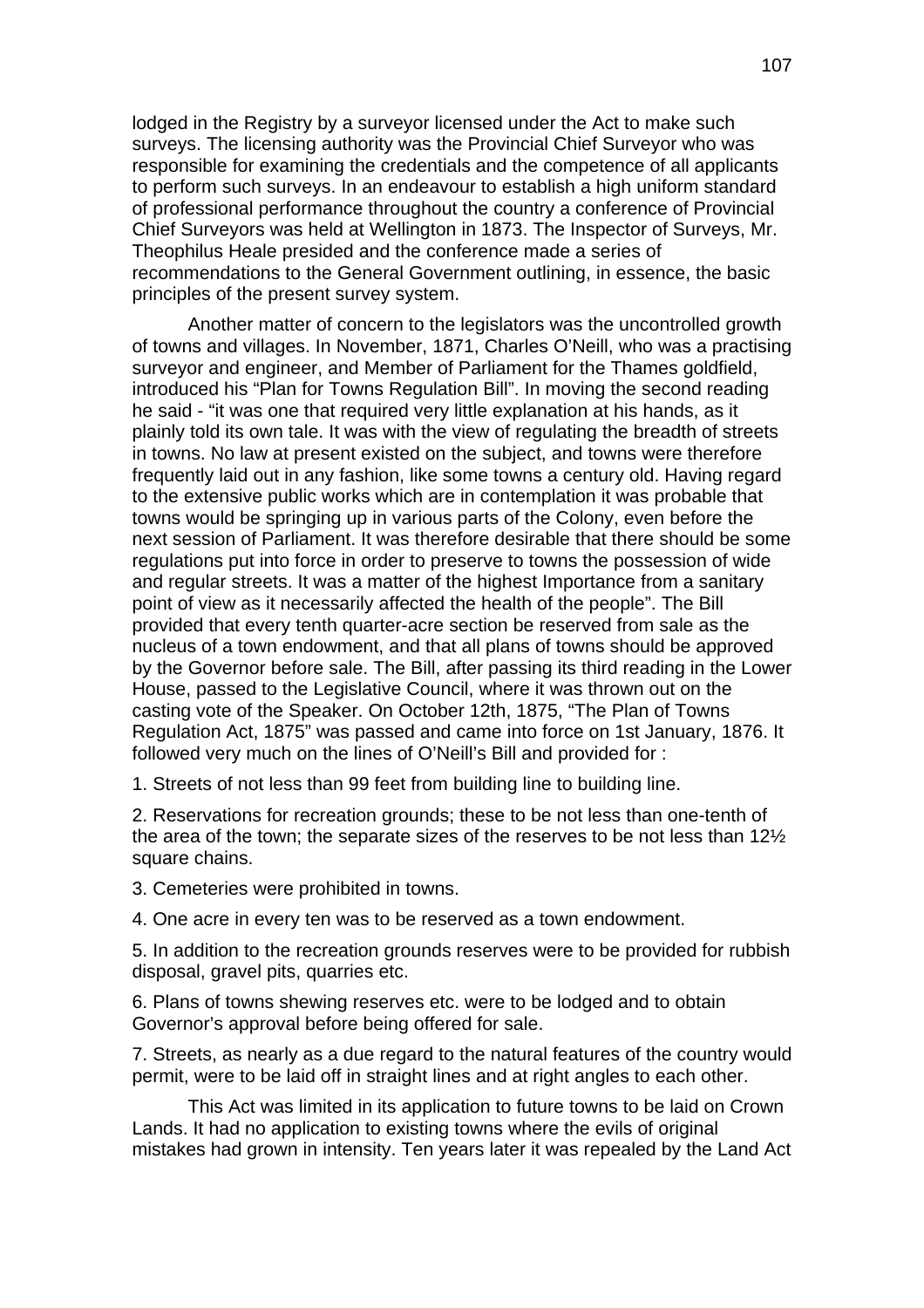of 1885 which, however, incorporated most of its provisions as regards towns to be laid out on Crown Lands. (12)

In 1875 the Colonial Government obtained an independent professional opinion on the state of the surveys from Major H. S. Palmer, R. E. of the Ordinance Survey of Great Britain who was in New Zealand to observe the transit of Venus. After a brief examination of the systems in operation in the Provinces his report was very similar to that of the Commission of Enquiry (Messrs. W. Weaver and W. Bedlington) held at Auckland in 1864 Major Palmer put forward recommendations for a revision of existing surveys and the inauguration of a suitable system embracing the whole of the Colony. His proposals envisaged a unified control of the surveys throughout the Colony under a single survey authority. He presented his report to the House of Representatives on 5th April. On the 12th October the abolition of Provinces Act was passed and the way was clear for the implementation of his proposals. (13)

Under the new regime the Department of Lands and Survey was established and unity of control of surveys was attained.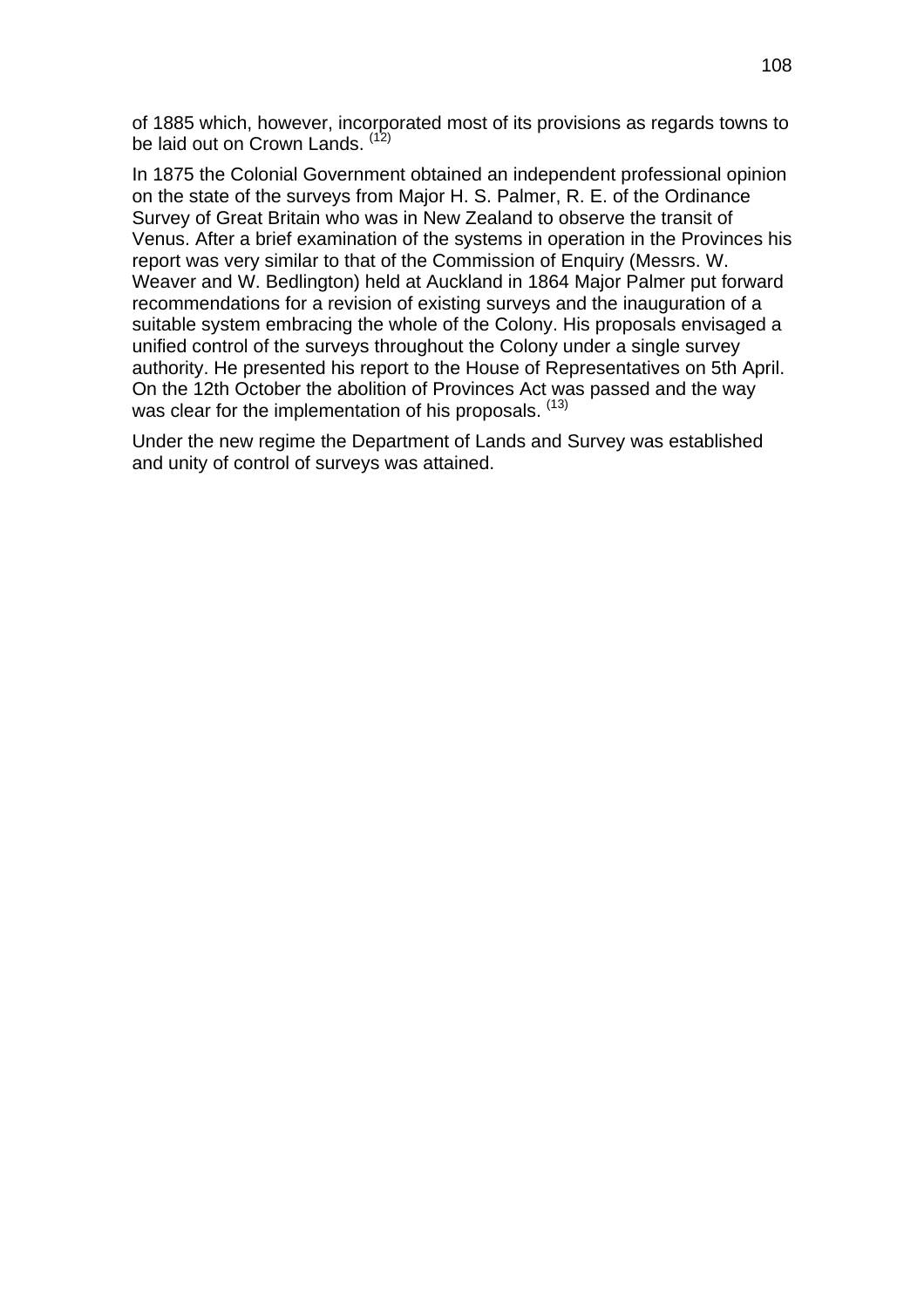# AUCKLAND PROVINCIAL SURVEYS II

## THE EAST COAST DISTRICTS

In 1863 the region which today comprises the Gisborne Land District was comparatively remote from the scene of the fighting and was virtually un-roaded and unmapped. High forest clad ranges intervened between the east coast settlements and kaingas and the battlefields. A township site had been surveyed at Opotiki where there was a Mission station and also there were Mission stations at Waiapu and Tolaga Bay on the East Coast and at Waerenga-a-hika in Poverty Bay and there were a few small trading stations dispersed around the coast and the beginnings of a few sheep stations. The Europeans in the region numbered two or three hundreds at most and they and the Maoris depended for supplies and communications on the coastal shipping.

An examination of Old Land Claim records discloses that very little Maori land had been alienated in Poverty Bay or the East Coast when, in February, 1851, Donald McLean, Land Purchase Commissioner, who was in the process of negotiating the purchase of large tracts in Hawkes Bay, visited Poverty Bay. He concluded that it was yet too early to consider the purchase of land for settlement in the locality and it was not until 1857 that the Crown made its first purchase in the district. Fifty seven acres at Makaraka were acquired for the accommodation of a Resident Magistrate and a Courthouse. Today part of this land is the Makaraka cemetery and the Domain on the outskirts of Gisborne city.

The Kingite movement gained many adherents among the local Maoris whose sympathies were with the Waikato and Bay of Plenty tribes who were fighting to hold their land. In 1864 a contingent estimated as numbering between 700 and 800 warriors representing most of the eastern tribes (Tai Rawhiti) gathered in the vicinity of Opotiki with the intention of reinforcing the rebel tribes. With numerous canoes as transport the Tai Rawhiti advanced along the coast towards Tauranga. When they reached the Waitahanui River a strong party was diverted towards Lakes Roto Ehu and Roto Iti where it was opposed by a force of about 400 Arawa tribesmen who had remained friendly to the Government. The action which took place on the 7th, 8th and 9th April, resulted in the defeat of the Tai Rawhiti who retired to the coast where they were reinforced by parties of Urewera tribesmen and other local dissidents, and the march towards Tauranga resumed.

Maketu Pa and a redoubt at Pukemaire were manned by small bodies of Imperial troops who were supported by the Arawa tribesmen. A small party comprising men of the Forest Rangers and of the Colonial Defence Force, under the command of Major Drummond Hay and Captain T. McDonnell respectively, arrived on the scene to help organize the Arawa defences. Also H.M.S. Falcon and the Sandfly, a gunboat, arrived to patrol the coast. In the ensuing engagement the Tai Rawhiti were decisively defeated on the 27th April. Many of their canoes were captured or destroyed and the surviving tribesmen were dispersed to their kaingas on the east coast.

April, 1864, saw the first activities of the Pai-marire or Hau Hau cult in Taranaki, where it originated. This quasi religious movement was aimed mainly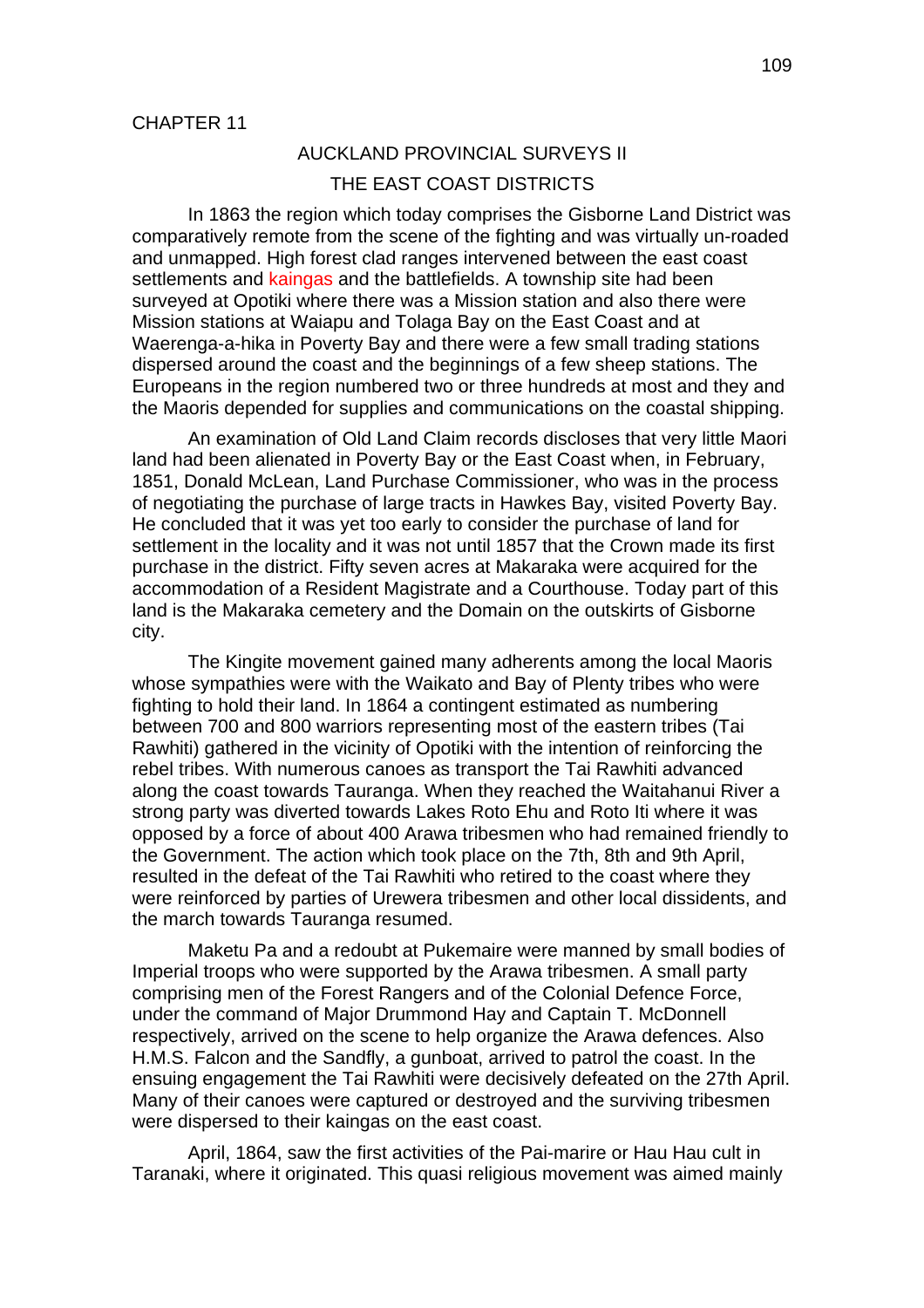at the recovering of the confiscated territory and it spread rapidly among the tribes who had suffered deprivation of land. Emissaries from Taranaki gained adherents in a broad belt of the North Island stretching from Taranaki and Wanganui on the west coast to Poverty Bay and the East Coast and the Bay of Plenty. In those regions the lives of the European settlers and of the loyal Maoris were seriously threatened.

The Hau Haus committed numerous atrocious acts of terrorism. Punitive expeditions comprising detachments of the Colonial Forces which were supported by the loyal Maoris, were sent to Poverty Bay, the East Coast and the Bay of Plenty, but owing to the rugged nature of the forest-clad terrain which afforded the Hau Haus a considerable degree of immunity from capture, the unrest lasted for more than a decade during which the operations of survey parties were fraught with danger.

In one such incident during the campaign James Fulloon lost his life. Son of a trader and his Maori wife, an East Coast chieftainess, Fulloon was educated at the Mission School at Rotorua and he proved to be an excellent scholar. When Captain Drury in the survey ship, H.M.S. Pandora, was surveying the New Zealand coast, Fulloon was attached to his staff as interpreter and survey trainee. Later he was appointed to the staff of the Native Land Purchase Department under Mr. Donald McLean, whom he accompanied on numerous expeditions. On the outbreak of the Waikato War he was attached to General Sir Duncan Cameron's staff and in June, 1863 made some useful intelligence reports on the disposition and demeanour of the various tribes. After the murder of the Reverend Carl Volkner by Hau Haus at Opotiki in March, 1865, Fulloon was sent as guide and interpreter on H.M.S. Eclipse (Captain Freemantle) which visited Opotiki and the surrounding districts with the intention of apprehending the murderers. Early the following August Fulloon went to Whakatane in the cutter Kate to report on the attitude of the local Maoris and to endeavour to raise a contingent of loyal Maoris. While sheltering in Whakatane harbour, the Kate was stealthily boarded at night by a party of Hau Haus and Fulloon and two of his companions who were asleep in their berths were shot and killed.  $(1)$ 

The Hau Hau movement gained strength in Poverty Bay and on the East Coast. In March, 1865, the lives of the inhabitants of the Waerenga-a Hika Mission Station (Poverty Bay) were threatened and early in April the station was abandoned. At Waiapu, on the East Coast, warfare broke out between the Hau Haus and the loyalist Maoris. In July a small military force comprising 70 Hawkes Bay Military Settlers, under Major Fraser, and 50 Hawkes Bay Militia under Captain Biggs, which was subsequently reinforced by Forest Rangers under Captain Westrupp, was sent to assist the loyal Maoris after son severe engagements, and the Hau Haus were subdued and dispersed.

At Poverty Bay the Hau-Haus occupied and strengthened Waerenga-a-Hika Pa, which was within rifle-shot of the abandoned and looted Mission Station. In November the Pa was invested by a detachment of the Colonial Defence Force and Military Settlers numbering in all about 200 men under Major Fraser assisted by some 300 loyal Maoris. After a siege of seven days the Pa was taken and destroyed.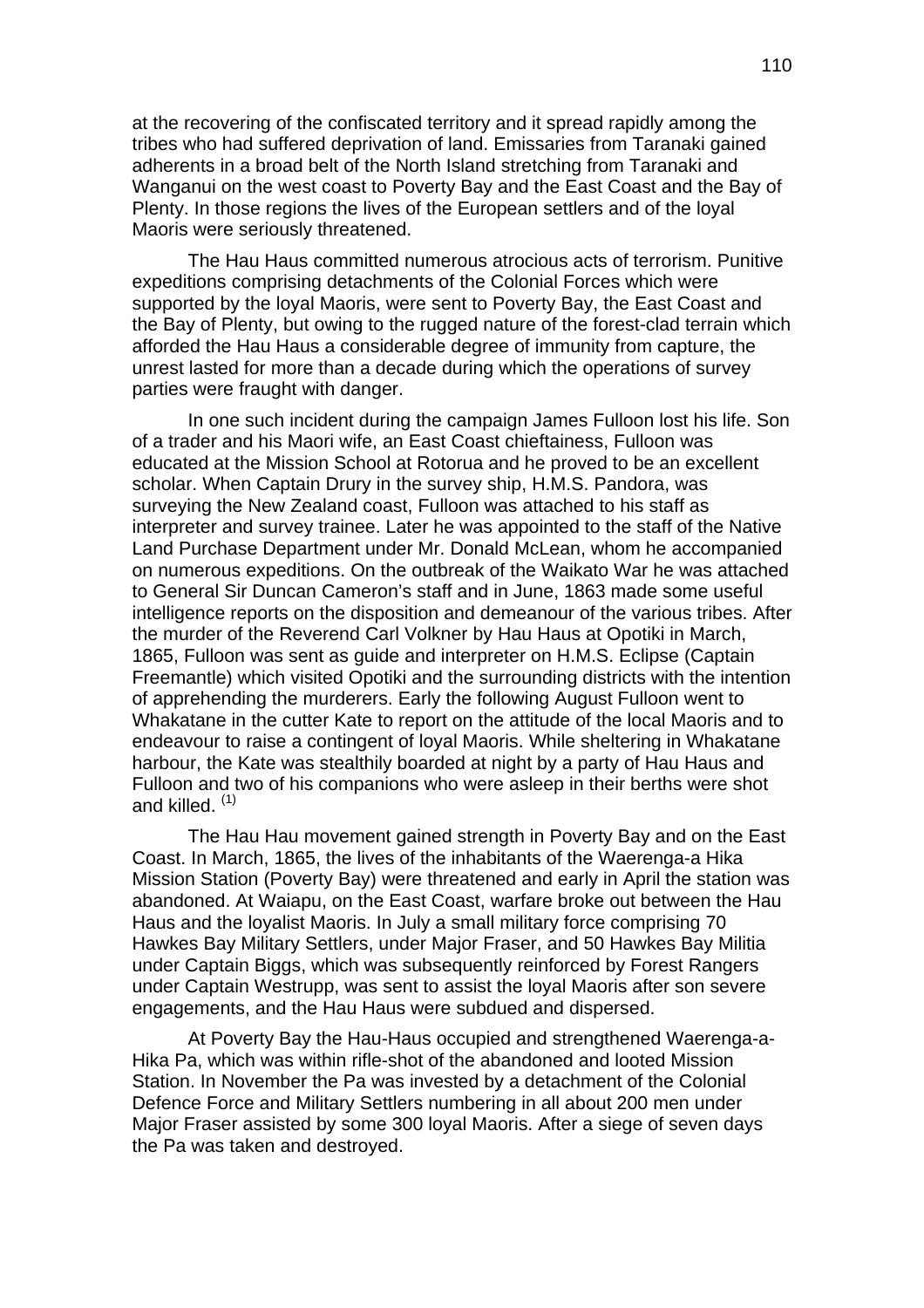After the fall of Waerenga-a-Hika the pursuit of the Hau Hau rebels resulted in fighting at Omaruhakeke and Te Kopane in northern Hawkes Bay and the campaign virtually concluded at the latter place on 12th January, 1866. Among those who took part in the campaign were two well known surveyors, Mr. 0. L. W. Bousfield and Captain G. J. Winter.

At the conclusion of the campaign the more intractable of the rebel prisoners and the trouble makers, including Rikirangi te Turuki Te Kooti, were exiled to the Chatham Islands, where they were kept under guard.

The penalty imposed on the East Coast, Poverty Bay and Northern Hawkes Bay tribes who had been involved in the insurrection was the confiscation of some of their land. As the land was held communally there was a difficulty in deciding how to proceed without causing injustice to those tribesmen who had remained loyal. The Native Land Court, established under the Native Land Act, 1865, was available and the Government enacted the East Coast Titles , 1866, with the intention that the Court would be empowered to deal with the question. The Act, however, did not clearly specify the class of persons intended to be adversely affected and had to be amended in 1867. Early in 1868 the Native Minister, Mr. Donald McLean, suggested to the loyal chiefs that blocks of land in Poverty Bay and the East Coast should be ceded voluntarily as representing the land to be given up by those tribesmen who had been in rebellion. In its turn the Crown was to waive its claims to rebel interests out side the ceded blocks.

Meanwhile Hawkes Bay tribes, mainly from the vicinity of Wairoa, without delay had surrendered a block at Marumaru which was surveyed as a military settlement with the village of Fraser town, named after Major Fraser, as its trading centre.

At Poverty Bay the T'Aitanga-a-Mahaki, Rongowhakaata and Ngatihipo tribes were persuaded in December, 1868, to cede the whole of the tribal lands to the Crown with the proviso that those portions which were found by the Court to belong to friendly Maoris would be returned. The periphery of the ceded blocks was defined by Messrs. Graham and G. W. Williams. There can be little doubt that the decision of the tribes was influenced by the fact that the Poverty Bay "Massacre" had occurred on the 10th November and that a punitive expedition of Colonial Forces had taken the field to or destroy the assassins.

On the 30th June, Te Kooti Rickirangi and his fellow exiles on the Chatham Islands had surprised and overpowered the garrison and after capturing the arms and ammunition bad seized the three masted schooner "Rifleman" and leaving the captain on shore had forced the mate and crew to convey them to Whareongaonga, a few miles to the south of Poverty Bay where they landed on 10th July. Gaining adherents as they advanced towards Poverty Bay they were able to repel the small body of Military Settlers and volunteers which had been sent to intercept them and were able to move inland to gain further support and become a serious threat to settlers. In the attack which occurred on the night of 9th - 10th November a total of 63 men, women and children were killed of whom 29 were Europeans, 4 were half-castes and 30 friendly Maoris. Among those killed were two leaders of the Military Settlers, Major Biggs and Captain Wilson. The sole survivor of Captain Wilson's family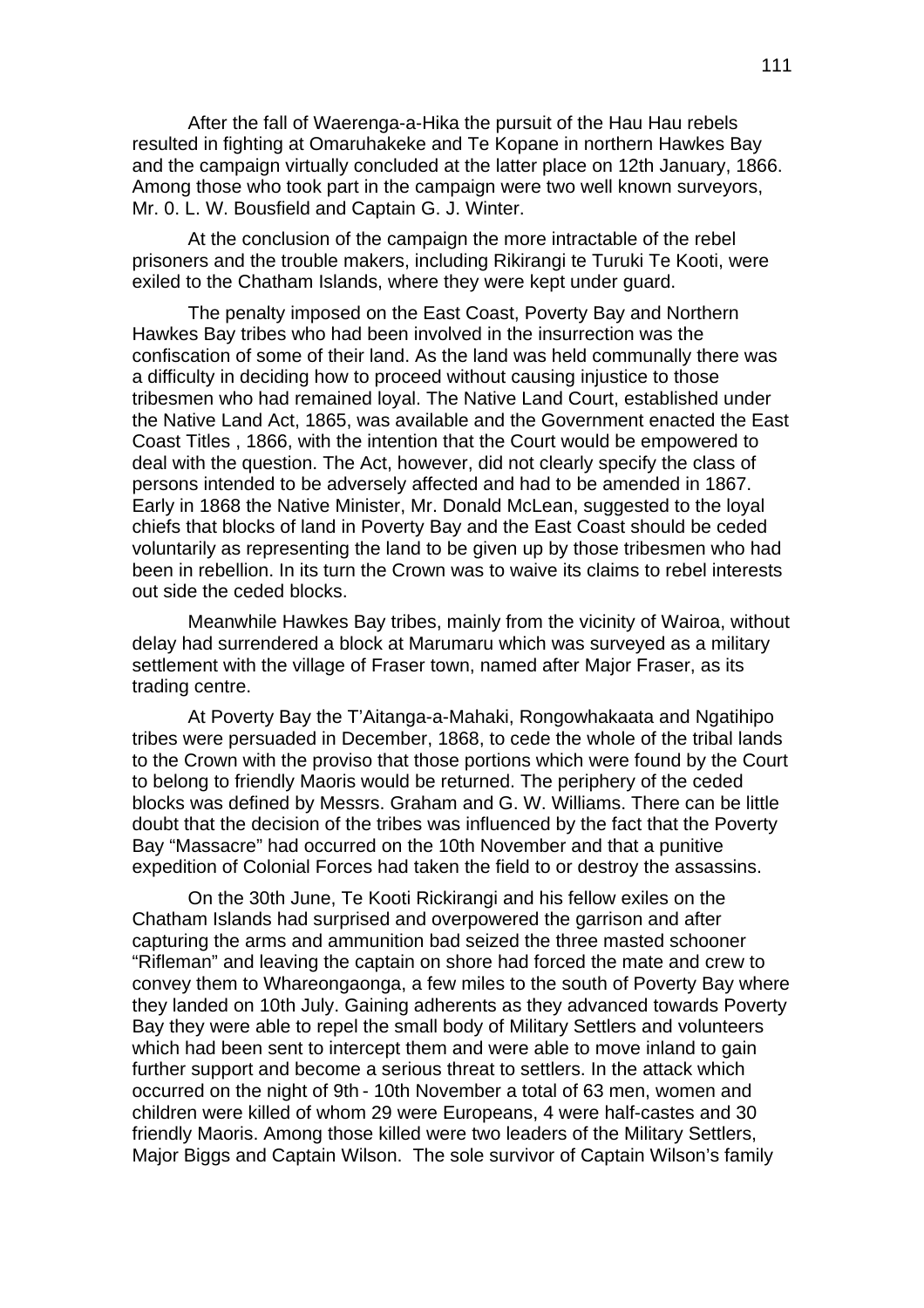was his seven year old son James who was destined to become a well known surveyor in the Lands and Survey Department.

The successful forays of Te Kooti and his followers led to an accession to their ranks of numerous other dissidents. The Government took steps to defend the local settlers and organized a force of Colonial troops which went to Poverty Bay under the command of Colonel Whitmore and set out in pursuit of Te Kooti who was fortifying a strong pa at Ngatapa on a high hill in a bend of the Wharekopa (or Te Karetu) river. The crest of the ridge was triangular with high cliffs on two sides and covered with bush. On the summit Te Kooti had built the pa which was approachable only from one direction and this had been protected by entrenchments and strong palisades.

On 3rd December, a force comprising some 370 loyalists Maoris and a few armed settlers attacked and over-ran Makaretu Pa which was evacuated by the rebels who fell back on Ngatapa Pa. The first attack on Ngatapa on 5th December was unsuccessful but shortly afterwards Colonel Whitmore arrived on the scene with four Divisions (i.e. Companies) of Armed Constabulary. Each Division was of a hundred men a good percentage of whom were Maoris. One of the Divisions was commanded by the surveyor, Captain W. J. Gundry. Ngatapa was invested and after a siege lasting seven days during which there was some severe fighting, the rebels suffered crippling casualties and on the night of the 4th January, 1869 a number managed to escape by descending the precipices in the pitch dark, crossing the river and disappearing into the dense bush. Among those who escaped was Te Kooti who for the next two years led his followers on some murderous raids on the settlements of Mohaka and the Bay of Plenty, and although pursued by a number of mobile troops of the Colonial Defence Forces, the Armed Constabulary and loyalist Maoris, he eluded them in the densely forested and rugged country of the Urewera, and eventually he and the remnants of his following escaped to the sanctuary of the King Country. During one such raid on Ohiwa Harbour on 2nd March, 1869, Mr. Robert Pitcairn, who was surveying confiscated land, was captured and killed.

After the fall of Ngatapa, at which 136 of his force of 500 warriors had been killed, Poverty Bay became relatively quiescent and settlement could proceed.

After lengthy negotiations with the local chiefs it was arranged that the Muhunga Block of about 5,000 acres be ceded to the Crown for the purpose of establishing a military settlement for the European servicemen. This was the Ormond Settlement to the west of the Town of Gisborne.

A further 57,000 acres, or thereabouts, was ceded to the Crown. This was known as the Patutahi Block, and a further block at Te Arai (735 acres) was also ceded. The whole was to be divided into three parts; the first for the loyal Ngati Porou, the second for the loyal Ngati Kahungunu, and the balance for the Crown. After the boundaries were perambulated by Mr. Samuel Locke, (the Hawkes Bay Provincial Surveyor and Land Purchase Commissioner) the peripheral survey was made by Mr. O. L. Bousfield and the total area was found to be 50,746 acres. The subdivisional survey was commenced by Captain G. J. Winter on 15th June, 1874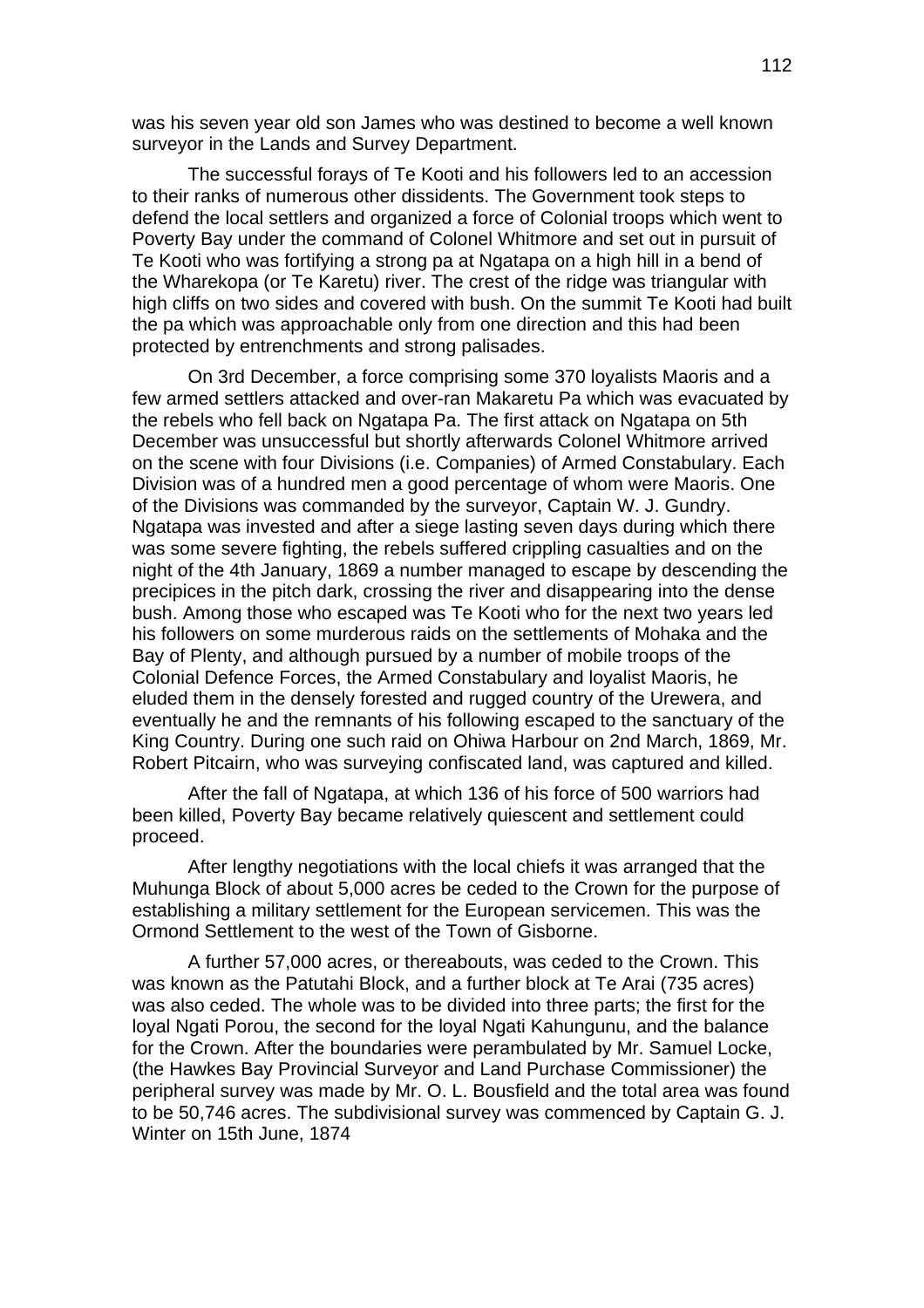In March 1868, Locke had negotiated the purchase of 741 acres which today comprises the central part of the City of Gisborne. The town was surveyed by Alexander Monro, assisted by Samuel Begg, and the first sections were sold at an auction held at Napier in April, 1870.

Because Poverty Bay and the East Coast were accessible only by sea, there being no public roads nor even a respectable pack track to the Bay of Plenty nor to Hawkes Bay, the development of the region was a slow process. Although it was part of the Auckland Province there was more of an affinity with Hawkes Bay because Napier was nearer than Auckland, and consequently Hawkes Bay played a greater part than Auckland in the development of the region lying to the east of the Raukumara Ranges. Apart from the few thousand acres of very fertile Poverty Bay flats there was not much arable land and for the main part the country was hilly and clad in heavy bush and scrub.

The termination of the fighting in 1870 and the establishment of the Native Land Court in 1865 provided the impetus for the leasing of large tracts of Maori land in Poverty Bay and the East Coast. These leases were of large holdings and the country proved to be incomparable for sheep and cattle breeding.

Apart from the surveying of the Crown Lands a number of surveyors were needed to define the leasehold boundaries, to lay out the access roads, to survey the numerous bush felling and scrub cutting contracts and the various other jobs necessary in a rapidly developing district. Owing to the volume of work the Lands and Survey Department established a Land Office at Gisborne as an auxiliary of the Auckland Land Office, both being under the control of the Commissioner of Crown Lands, Auckland Land District.

In 1872 Gisborne and Opotiki were connected by a road cut through the heavily forested country via Motu and the Meremere hills by the Armed Constabulary. For many years this was little better than a pack track and not suitable for heavy haulage. Apart from this the Poverty Bay and Last Coast districts remained in isolation from the rest of the Colony, except by sea, for many years.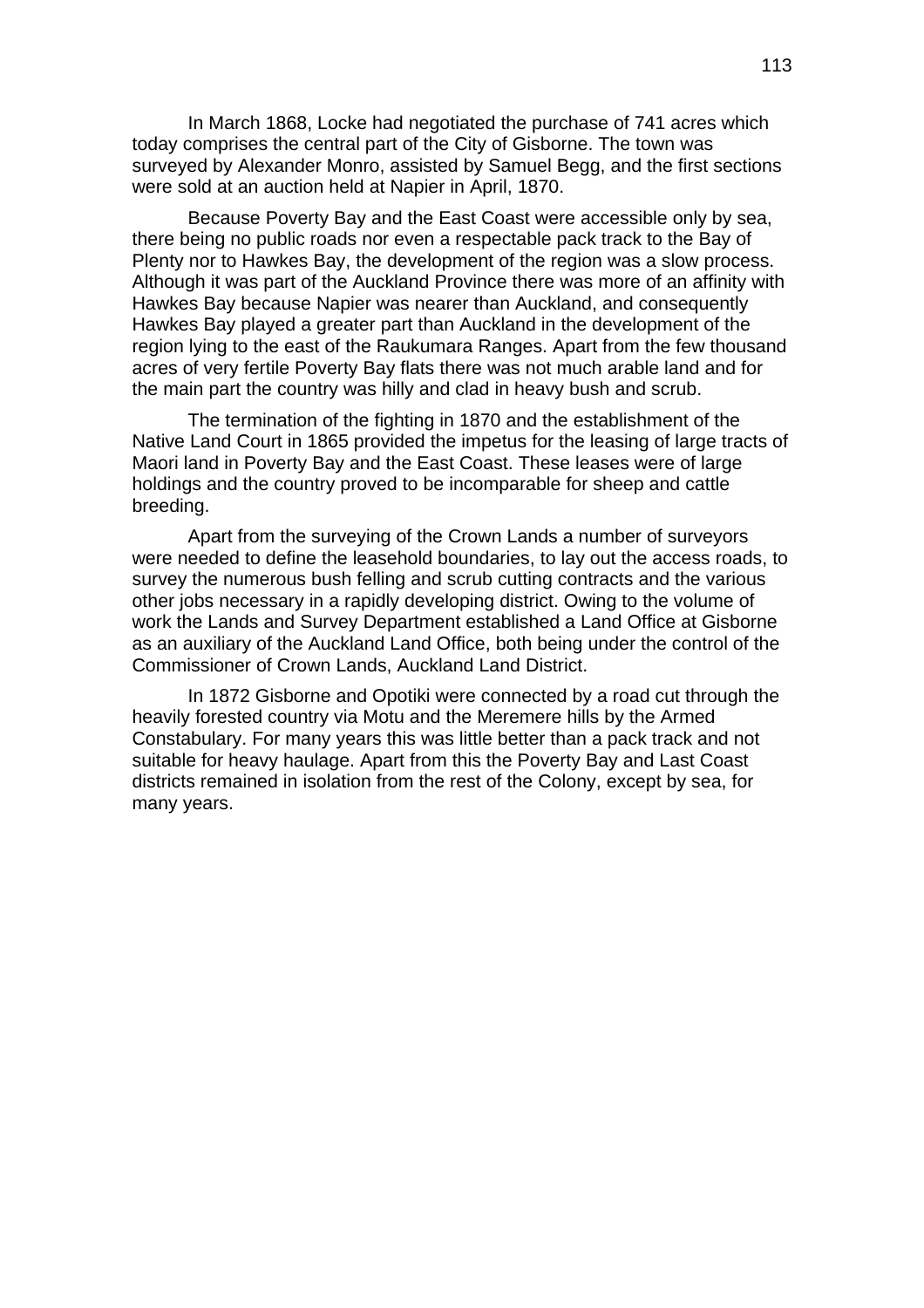### WELLINGTON PROVINCIAL SURVEYS

The New Zealand Company's colonizing at Wellington and at Wanganui and the Manawatu was seriously disrupted by the conflicts with the Maoris in the Nelson and New Plymouth settlements, and by the Company's financial crisis and retrenchment that followed. The alarm caused by the Wairau incident was intensified at Wellington because the notorious Ngatitoa leaders, Te Rauparaha and Rangihaeata with their armed Ngatitoa and Ngatiraukawa followers had returned from the Wairau to their homes at Porirua and Otaki, and Governor Fitzroy had decided to take no punitive action against them. The colonists at Wellington took measures to defend themselves by building redoubts and forming and training companies of volunteers, who were supplied with arms and ammunition from the stores of the New Zealand Company. These warlike preparations were disallowed by the Governor who dispatched a company of the 96th Regiment from Auckland. Numbering two officers and fifty-three other ranks this detachment arrived at Wellington on 24th July, a little over a month after the Wairau affair.

During the next two years there were continual disputes between the Maoris and the settlers over the occupation of the land in the Hutt valley and at Porirua. Outlying settlers were forced to abandon their holdings and flee to Wellington for protection. In January, 1846 Governor Grey, who had succeeded Fitzroy in 1845 dispatched additional troops to Wellington. Some of these had taken port in the campaign against Hone Heke in the Bay of Islands. During the next few weeks further detachments arrived from Auckland and from Sydney bringing the force of Imperial troops to an aggregate of about eight hundred men. This force was supplemented by the companies of local militiamen who were trained for garrison duties.

A series of redoubts and stockades had been built along the routes from Wellington to Porirua and from Wellington towards the upper Hutt. Captain A.H. Russell, 58th Regiment was appointed Superintendent of Roads and the construction was carried out partly by the military and partly under civilian supervision. Much of the work was done by the Ngatiawa tribesmen under civilian supervision. Thong the engineers and surveyors responsible for surveying, designing and supervising the construction of defence works and roads were Walter Mantell and Thomas Henry Fitzgerald. The letter was the first Government Surveyor to be appointed at Wellington.

On 3rd March, 1846 after a number of homesteads had be plundered and stripped and some settlers killed, end the Maoris had fired on a party of the 96th Regiment, Governor Grey proclaimed martial aw over the .Wellington end Wanganui districts. At the latter place also disturbances had occurred and settlers had been driven off their sections. During the brief campaign in the Hutt valley and around Porirua there were some sharp engagements in which there were a number of casualties. Finally in August after some bush fighting in the Horokiwi valley and the surrounding hills, the rebels led by Rangihaeata retreated to the fastnesses of the forest end swamps in the district between Horowhenua and the Manawatu.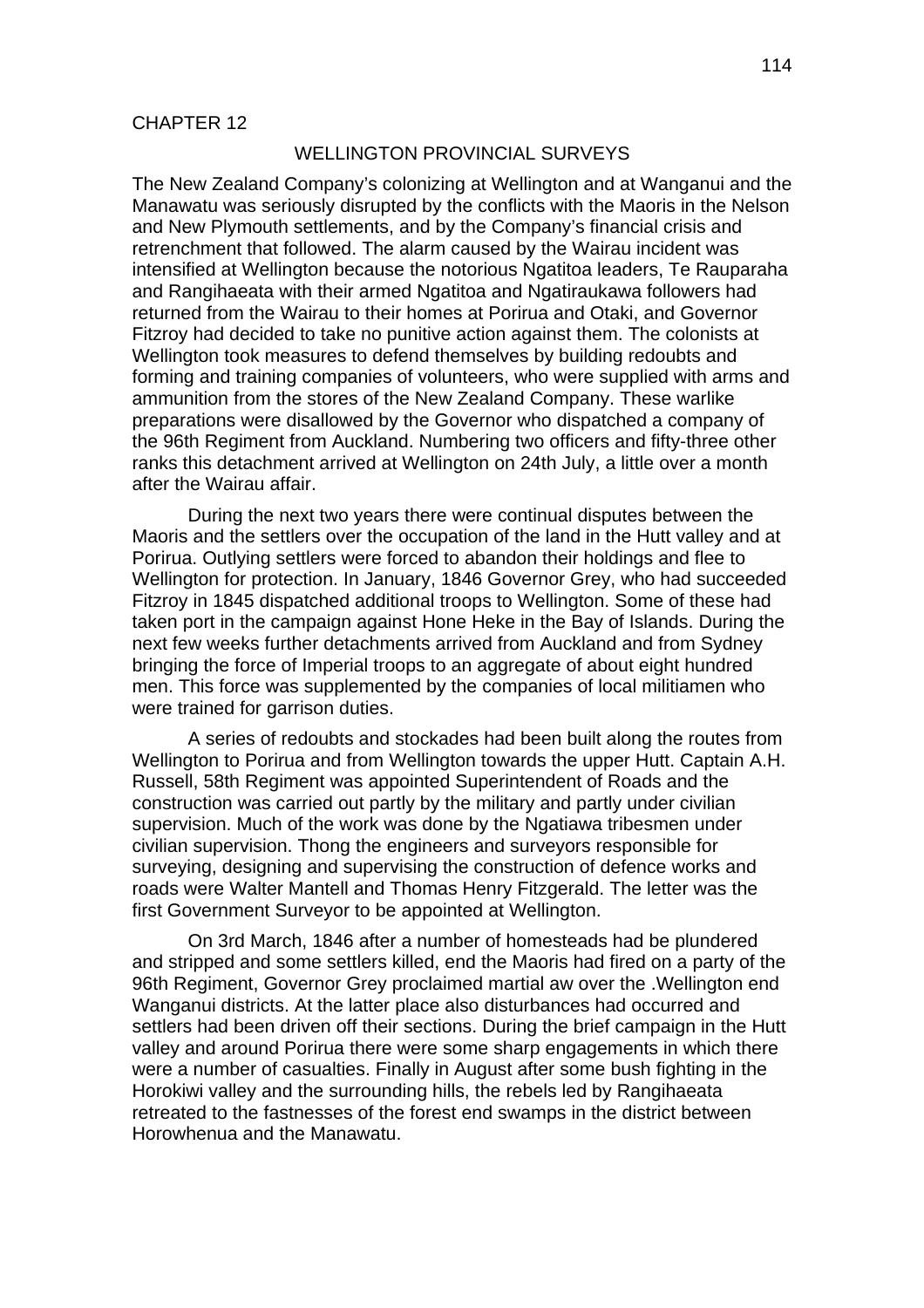A decisive factor in the pacification of the Wellington district was the arrest of the paramount chief, Te Rauparaha. Acting on Governor Grey's orders, a party of seamen from H.M.S. Driver made a stealthy midnight raid on Taupo Pa, at Porirua on the 22nd July, and Te Rauparaha was taken prisoner on a charge of treason. He was held in custody on H.M.S. Calliope at the pleasure of the Government but was treated more as a guest then as a prisoner of war. After a few months, when the district was pacified, he was released and gave no further trouble.

For the first three years after the commencement of settlement at Wanganui the colonists occupied only their town allotments. Trouble began when the colonists tried to occupy their rural sections and were opposed by the Maoris. Conferences between the Government, the New Zealand Company and the Maoris to solve the difficulties reached a deadlock. Governor Fitzroy had not the means for maintaining order and wished to remove the settlers nearer to either Auckland or Wellington end compensate those who were removed. The settlers however were determined to remain where they were. The Maoris were equally determined not to give up the land without adequate compensation. The position was further complicated by the Wairau incident and by the war against Hone Heke in the Bay of Islands. The Wanganui Maoris adopted a warlike attitude. A further complication was the claim to ownership of the Wanganui lands by the powerful Tuwharetoa tribe under Te Heuheu. He led a strong force to Wanganui in December, 1844 with the object of asserting their rights. Trouble was averted mainly by the intervention of members of the Church Missionary Society. Threatened with attack the settlers in August, 1845 appealed to the Government for protection. Wanganui township was virtually in a state of siege. The Government was fully occupied in Quelling the insurgence in the Bay of Islands and it was not until March, 1846 that Governor Grey was able to come to Wanganui where he met the leading chiefs and discussed the land question in the hope of reaching an amicable solution.

Donald McLean, Land Purchase Commissioner, with Alfred Mills and John White, surveyors, were appointed to arrange with the chiefs the boundaries of the land to be transferred to the Europeans and also of the land to be reserved to the Maoris. When these proceedings proved abortive Captain J. J. Symonds, secretary to the Governor, broke off negotiations.

The Wanganui position remained precarious and in December, 1846 a military garrison was established and fortifications erected to protect the town. The Maoris were not mollified by these proceedings and soon outlying settlers were driven in to the protection of the stockades. Although there were some minor clashes in which lives were lost, there were no pitched battles. On 18th April, 1847 members of the Gilfillan family were murdered in their outlying homestead. The murderers were subsequently captured and hanged. The only military action of any consequence occurred at St. Johns Wood on 19th July, 1847. Peace was finally established on 17th February, 1848 and Donald

McLean was able to negotiate the purchase of 80,000 acres on 29th May. The boundaries were then surveyed by Messrs. Wills and White.

With the sudden death of Colonel Wakefield on the 23rd September, 1848 the New Zealand Company lost its principal agent in New Zealand. He was succeeded by Mr. (later Sir William Fox. The Company's activities in the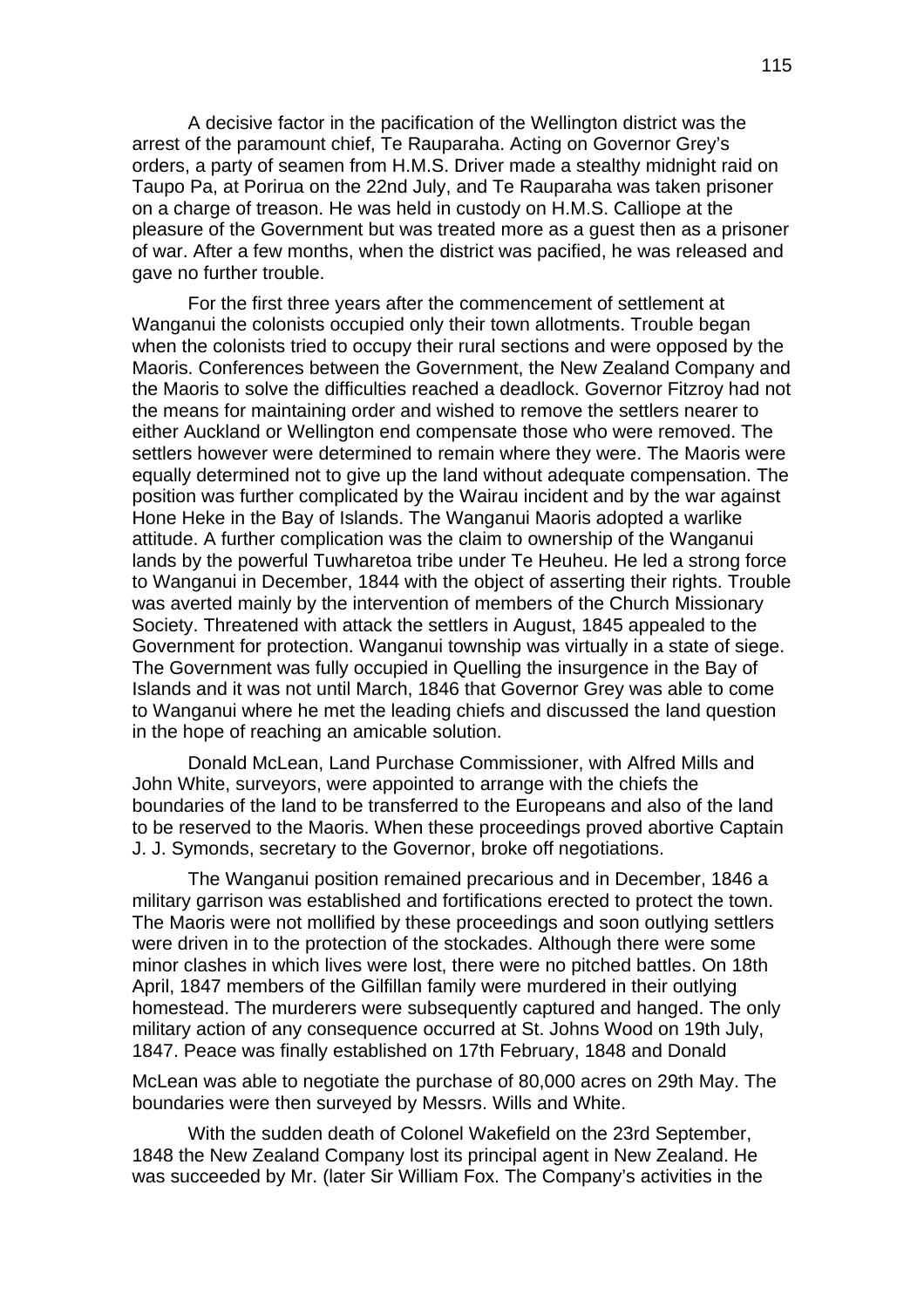Wellington Settlement were virtually at a standstill as the bulk of its staff were fully engaged in the South Island settlements. It was left to the Colonial Government to carry out the Company's obligations in securing for each of its settlers an indefeasible title, by way of Crown Grant, to the land he had purchased. In fact this procedure had to be carried out in all of the Company's settlements.

By 1846 there were fifteen sheep runs in the southern Wairarapa district. The graziers had no title to the land but had entered into private arrangements with the local Maoris for temporary grazing rights and were therefore merely "squatters". At that time T H. Fitzgerald was surveying and cutting a bridle track over the Rimutaka ranges but the work was suspended when the fighting started. Work was resumed on Governor Grey's orders and in May, 1851, a new bridle track had been surveyed and cut by J. C. Drake.

Governor Grey was successful in persuading the Wairarapa chiefs to sell large tracts of land and the purchases were finalised by the Chief Land Purchase Commissioner, Mr. Donald McLean, in 1853. Simultaneously the Small Farms movement was gaining impetus at Wellington. Captain W. M. Smith, under instructions from McLean, made a general survey of the Wairarapa district to advise on the siting of the proposed Small Farms settlements. Two sizable blocks were set aside for the purpose and Gazetted on 7th February, 1854. <sup>(1)</sup> The Small Farms Association established settlements at Greytown, Masterton and Carterton.

Greytown was a typical settlement. The town was to contain 200 acres i.e. one town section for each of the first 200 settlers; suburban sections 40 acres each, and Provision for rural allotments of up to 100 acres. There was to be a reserve around the town for the general use of the inhabitants. The land was to be paid for on selection and occupied within twelve months. No purchaser was to acquire more than one suburban and one rural allotment. The order of selection was determined by ballot. Captain Smith laid out the external boundaries of the block and T. Corbett, who had been appointed by the management committee immediately commenced the town survey. The selections took on the 16th March, 1854. Two setbacks delayed the progress of the settlement. Firstly Corbett failed to complete the surveys necessary f the whole of the proposed settlement. Secondly, there was a dispute over the reserve set aside for the Maori vendors. The 40 acres for the Maori College Reserve which had been surveyed by T. H. Fitzgerald, was much less than a tenth of the acreage of the land that had been alienated and consequently the vendors objected. The allocation of some rural allotments could not proceed until additional land had been set aside as Native Reserve. This survey was carried out by John Hughes and the surveys for the rural sections were completed in March, 1855.

By proclamation dated 10th March, 1848 the Colony was divided into the Provinces of New Ulster and New Munster in which there was to be a measure of self government. Wellington and Wanganui were within the latter Province and the expansion of colonisation became the responsibility of the Provincial Government but the purchasing of Maori land and the surveying of Crown Land remained the responsibility of the General Government. At that time two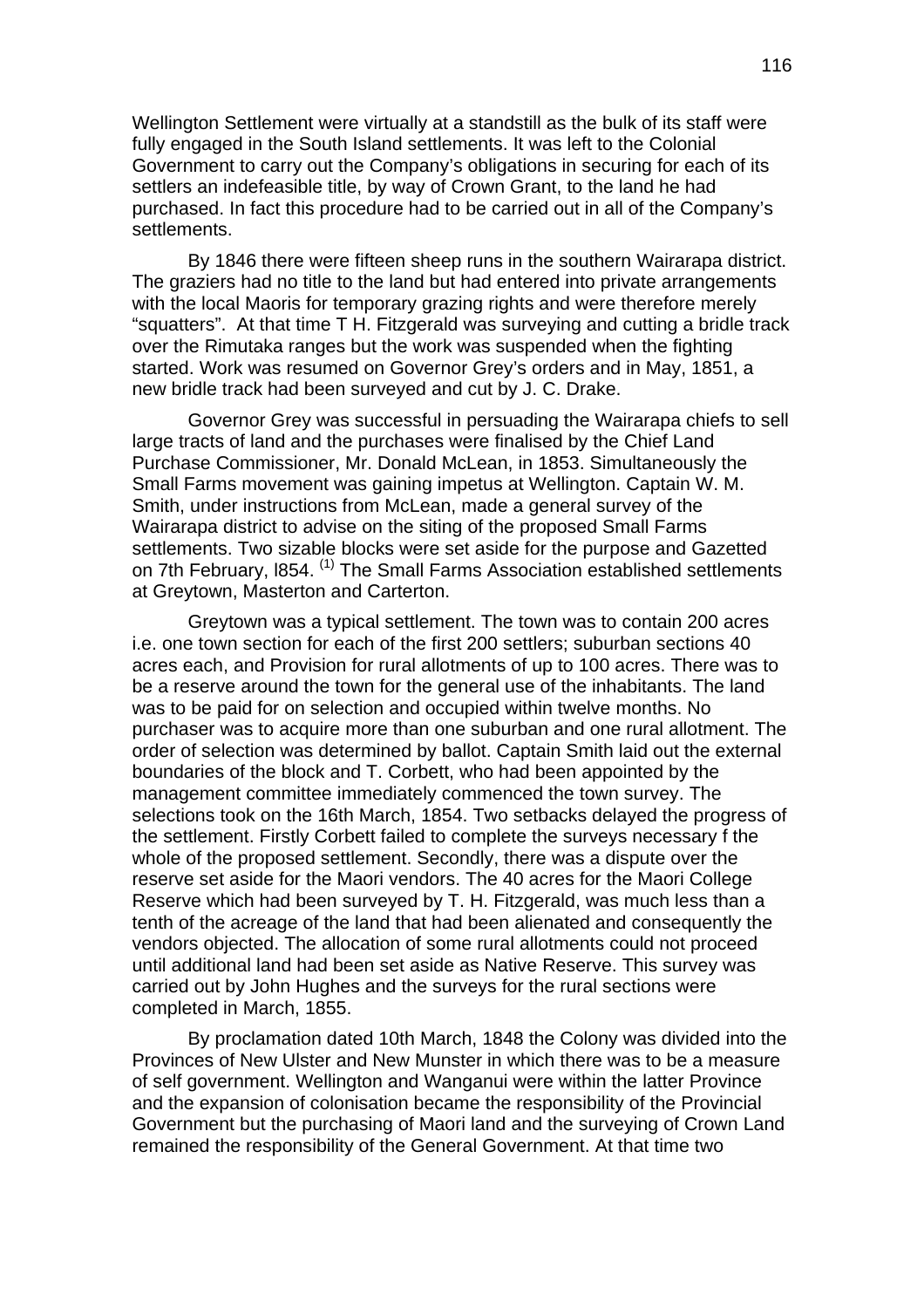additional surveyors were appointed to the General Government' s survey staff at Wellington; Messrs. T. D. McManaway and J. Roy.

Government acquisitions that had been made by the Native Land Purchase Department since the last of the New Zealand Company's purchases were the Porirua block in 1847, Wanganui in 1848, Rangeteki in 1849 and East Coast (Wellington Province) Blocks in 1853-4. Reporting on 6th June, 1861, District Commissioner and Surveyor, W. N. Searancke, estimated that from the commencement of the Government' s operations in 1847 approximately 3,088,000 acres had been purchased and a further 570,000 acres were under negotiation in the Wellington Province.<sup>(2)</sup>

During the period under review there had been great activity by the Native Land Purchase Department. The Commissioners who carried out the negotiations in the Wellington district were Messrs. G. S. Cooper and W . N. Searancke and the Departmental surveyors were Messrs. J. T. Stewart, M. Fraser, D. Porter, S. Kempthorne and G. Smith. Surveyors of the New Zealand Company staff who assisted were Captain J .M. Smith, R. Park and S. Scroggs.

The Wellington Province was established in June, 1853 pursuant to the New Zealand Constitution Act of 1852. In 1854 a Commission was set up to examine the survey records at Wellington. The Company survey plans were described as selection plans in a dilapidated state and, like the Government survey plans, were of no uniform style or size. The survey office of which Michael Fitzgerald was in charge was poorly staffed and remained so until handed over from the General Government control to the Provincial Authority in August, 1856. In 1857 Robert Park was appointed Chief Surveyor by the Provincial Government and controlled the surveys in the Wellington Province, there being now no Surveyor General. Under Park were two District Surveyors, Mr. H. S. Tiffin and Captain W. Smith, and a staff of twelve. In 1859 all direct relations between the Land Purchase Department and the Departments of the Provincial Government were forbidden but in 1862 the duty of purchasing Maori lands was assigned to the Provincial Superintendent, thus bringing the Survey and the Land Purchase Departments into close relationship. Following the institution of the Maori Land Courts, in 1865, surveyors were loaned to the Native Department to conduct preliminary surveys and prepare plans for the Court.

The first settlement to be established by the Provincial Council in the Wairarapa was named Featherston after the first Provincial Superintendent. This was not a Small Farms project although the terms of settlement were similar. The site of the township was defined by Captain W. M. Smith in September, 1856, and the surveying of the town and suburban allotments immediately followed. The surveyors were Messrs. J. Kelleher and R. M. Skeet. The surveying of the rural allotments was carried out by Mr. T. D. Triphook.

Although the name "Manawatu" has now no geographically political significance, the district derives its name from the largest of several rivers that traverse it, and it includes several Blocks purchased from the Maoris in 1858 and subsequently. These are the Horowhenua, Awahou, Ahuaturanga, Rangitikei-Manawatu and the Rangitikei Blocks which together contain more than 750,000 acres. Manawatu became a County and an Electorate during the days of the Provincial Government.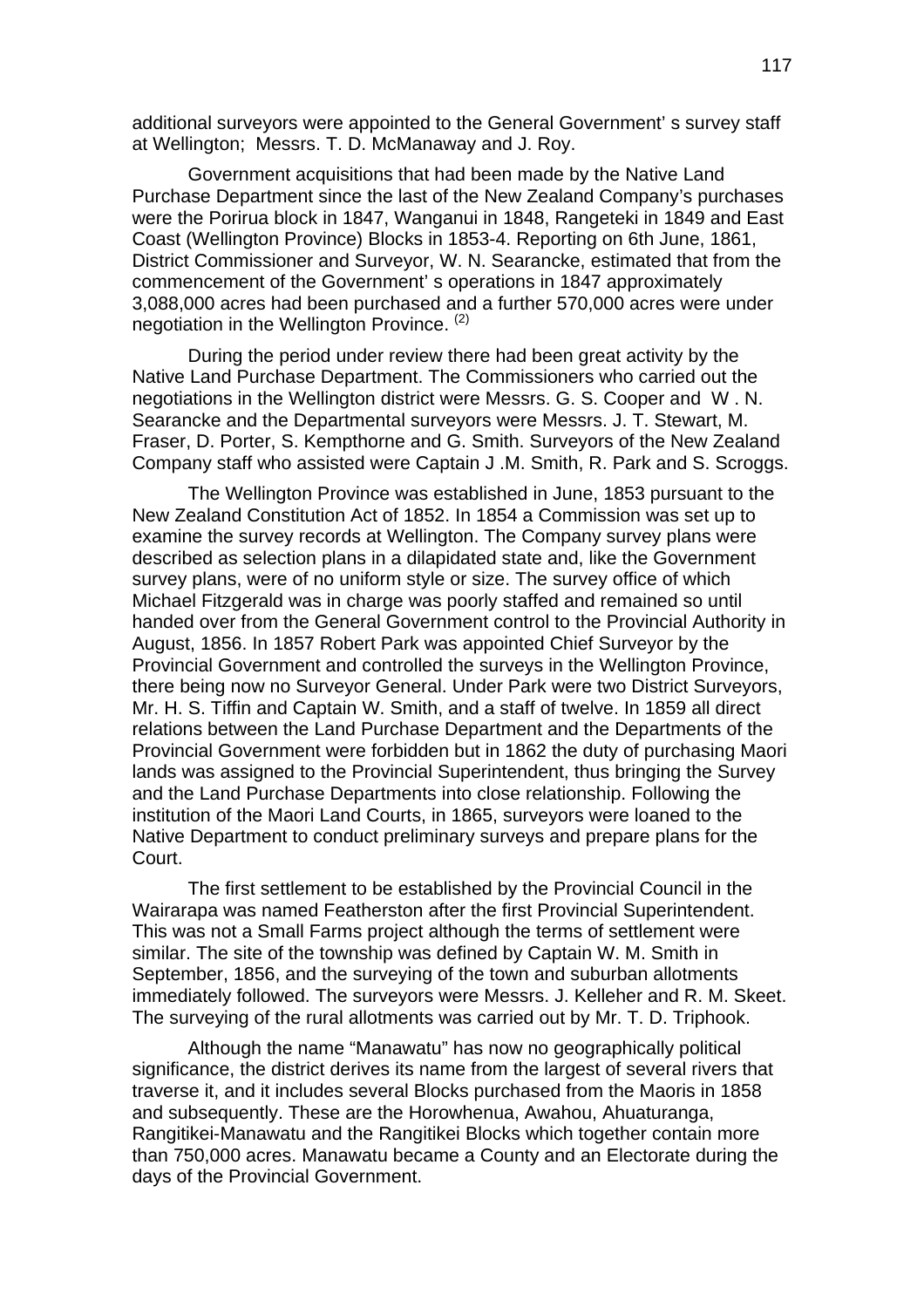The New Zealand Company's claim to have purchased 25,000 acres at Manawatu in 1840 was reduced to only 900 acres by the Land Claims Commission. As a consequence only a few people settled there at a place called Paiaka. Nothing was done to develop the district and the settlers had to depend on coastal shipping or walk the un-roaded shoreline to Wellington or to Wanganui. The settlement suffered so severely in the terrific earthquake of 29th January, 1855, that he settlers moved their huts and houses nearer to the coast and the result was the establishment of the town of Foxton.

The Provincial Government in 1858 decided to negotiate with the Ngatiraukawa for the purchase of the Awahou Block and the Superintendent, Dr. Featherston, was successful in arranging the purchase of 37,000 acres. This was immediately followed by the purchase of the Ahuaturanga Block of about 250,000 acres from the Rangitane. In October, 1858, Mr. J. T. Stewart commenced the survey of these blocks. His task was the demarcation of the peripheral boundaries and to define the reserves set aside for the native vendors in accordance with the instructions of the Native Minister, Mr Donald McLean.

The country was almost completely covered in dense forest and the surveyors found that the quickest way to complete the survey was to traverse up the rivers from the sea to the mountains. The site of Palmerston North, Papaeoia, was then open "pakihi" country, surrounded by heavy forest. Stewart's records of the survey are interesting for the sketches he made and for his comments that the local Maoris, as in other districts, freely enlisted in the service of the surveyors, and formed the greater number of those employed in line cutting and similar tasks, and they proved themselves thoroughly trustworthy in all their dealings and rapidly adapted themselves to the requirements of survey work. There were no roads and the survey parties had to rush their way along narrow native paths through the bush, or along river beds, and in the latter case unlike the Maoris who could travel bare-footed, the Europeans soon wore out their boots and had to improvise with sandals made of flax, as usually fashioned by the Maoris, or of the raw hides of the wild pigs they killed. The latter was a common practice of the Colonial scouts and guerrilla bush fighters during the New Zealand wars.

The sale of the Waitotara Block, for which Donald McLean had commenced negotiations and made a preliminary payment in 1859 and which was partly surveyed by J .T. Stewart was still being disputed by the vendors when the Taranaki war over the disputed Waitara purchase commenced. In 1863 the Land Purchase Commissioner for Wellington Province, Dr. I.E. Featherston re-negotiated the purchase of Waitotara with a different set of sellers. The local Maoris, however, had demonstrated their aversion to the land sales and a number of them had assisted the Maori rebels in the Taranaki Campaign. They also prevented the Europeans, who had purchased the land from the Government, from taking possession of the land. Following the eruption of the Hau Hau cult in Taranaki in 1864 the district lying between the Wanganui and Patea Rivers was in a very disturbed state. Early in 1865 General Cameron with some of the Imperial troops, who had taken part in the Bay of Plenty campaign, were sent to Wanganui to occupy the coastal territory between Wanganui and Patea.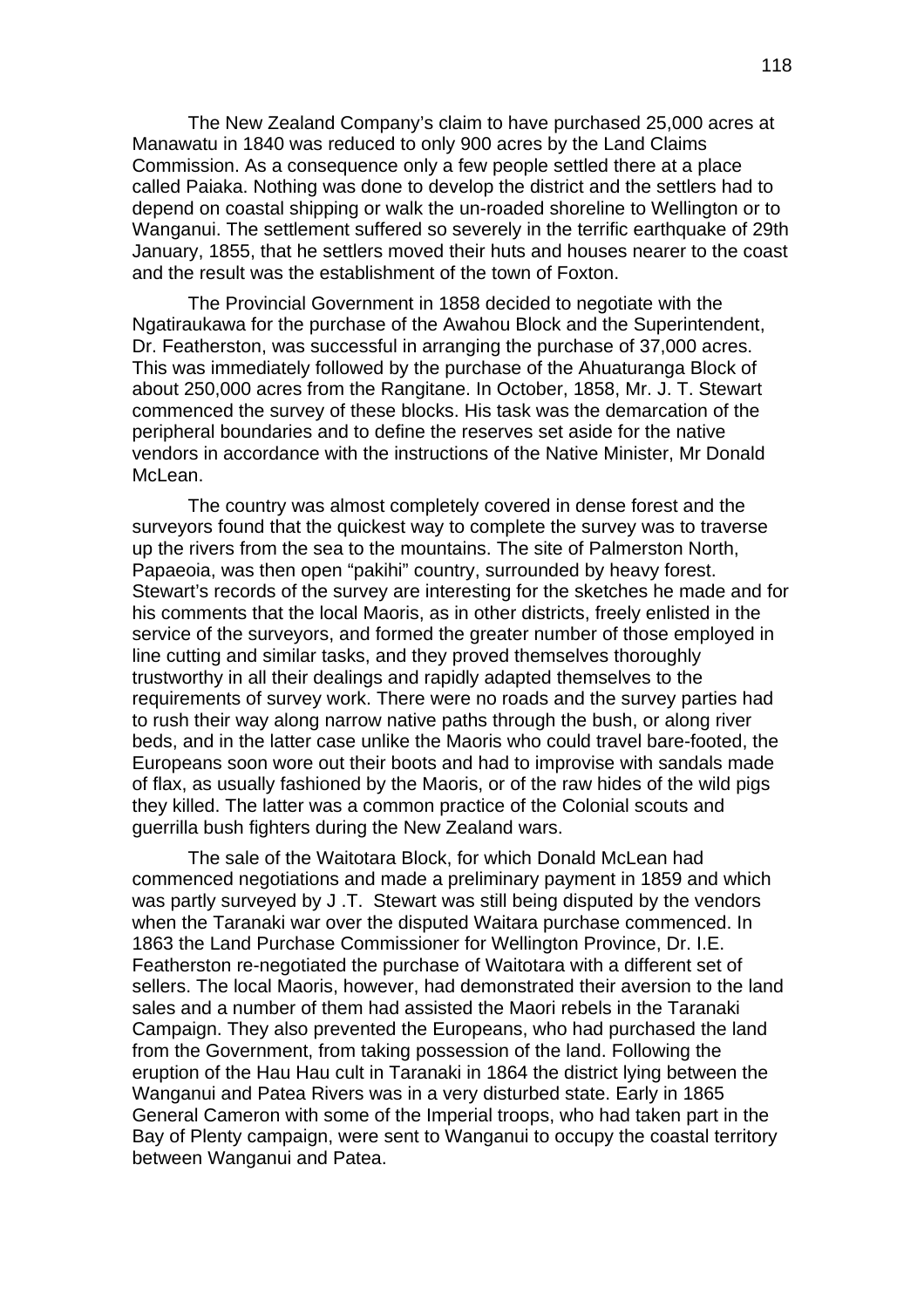The advance of General Cameron's force from Wanganui was contested by the cc tribes who had joined the Hau Hau movement. Their main stronghold was Weraroa Pa, a formidable fortification near Waitotara. This Pa was bypassed by Cameron's force but was captured some months later by a Colonial force under the Governor, Sir George Grey. After some fighting on the way Cameron's force reached Waingongora in southern Taranaki, on the 15th March. Redoubts were built and garrisoned at Pates, Kakaramea, Waingongora and Manawapou.

In 1864 the Wanganui settlement was in danger of attack by the upper river tribes who had been involved in the fighting in Taranaki and had now joined the Hau Hau insurgents. The immediate danger, however, was averted when the lower river tribes (Kupapas) defeated the cream of the Hau Hau warriors in an epic battle fought on Moutoa Island, a short distance up the river from the Maori village of Runana, on 14th May, 1864. This battle was followed by desultory fighting in the district between the Hau Haus and the Kupapas.

In April, 1865, two companies (Nos. 8 and 9) of Taranaki Military Settlers were sent from New Plymouth to Wanganui where they were joined by a section of Patea Rangers and 60 Kupapas. This force, totalling 260 men, embarked in canoes at Parikino and made its way to Pipiriki, some fifty miles above Wanganui, where three redoubts a short distance apart were built in positions commanding the river.

The Hau Haus began to assemble around the isolated Pipiriki redoubts and soon outnumbered the garrison by several hundreds. On 19th July, led by Te Pehi Turoa, they attacked in force but were repelled. The redoubts were then besieged and the garrison's food and ammunition supplies were being depleted. Communication with .Wanganui, only possible by river, was cut off. After several days the commanding officer, Major Brassey, adopted the expedient of dropping messages, sealed in bottles, into the river with the remote possibility that one would be discovered on reaching Wanganui after travelling the hazardous fifty miles down stream

The messages were written in Latin or French in case they should be intercepted by the Hau Haus. Fortunately one of the bottles was discovered by Mr. G. F. Allen, a Wanganui surveyor, a day or two after it was dispatched. It read "Omnes sunt recti. mitte res belli statim". This message and another which reached Wanganui via Waitotara carried by a friendly Maori and which read "Sumus sine rebus belli satis", were understood by the military authorities and a relief expedition was immediately organized.

As a last resource Major Brassey had sent two volunteers to run the gauntlet of the Hau Haus by canoe after dark. These men safety reached Heruharama where they met the relief expedition. After twelve days the siege was raised and the Hau Haus dispersed to the forested fastnesses of the upper Wanganui.

On 22nd September, 1864 by Order in Council, the Government confiscated a belt of coastal territory stretching from Wanganui to Pates. The confiscation was subject to the provisions of the New Zealand Settlement Act of 1863. Arrangements were immediately put in hand to have the land surveyed and subdivided for settlement. Special survey offices were established at Patea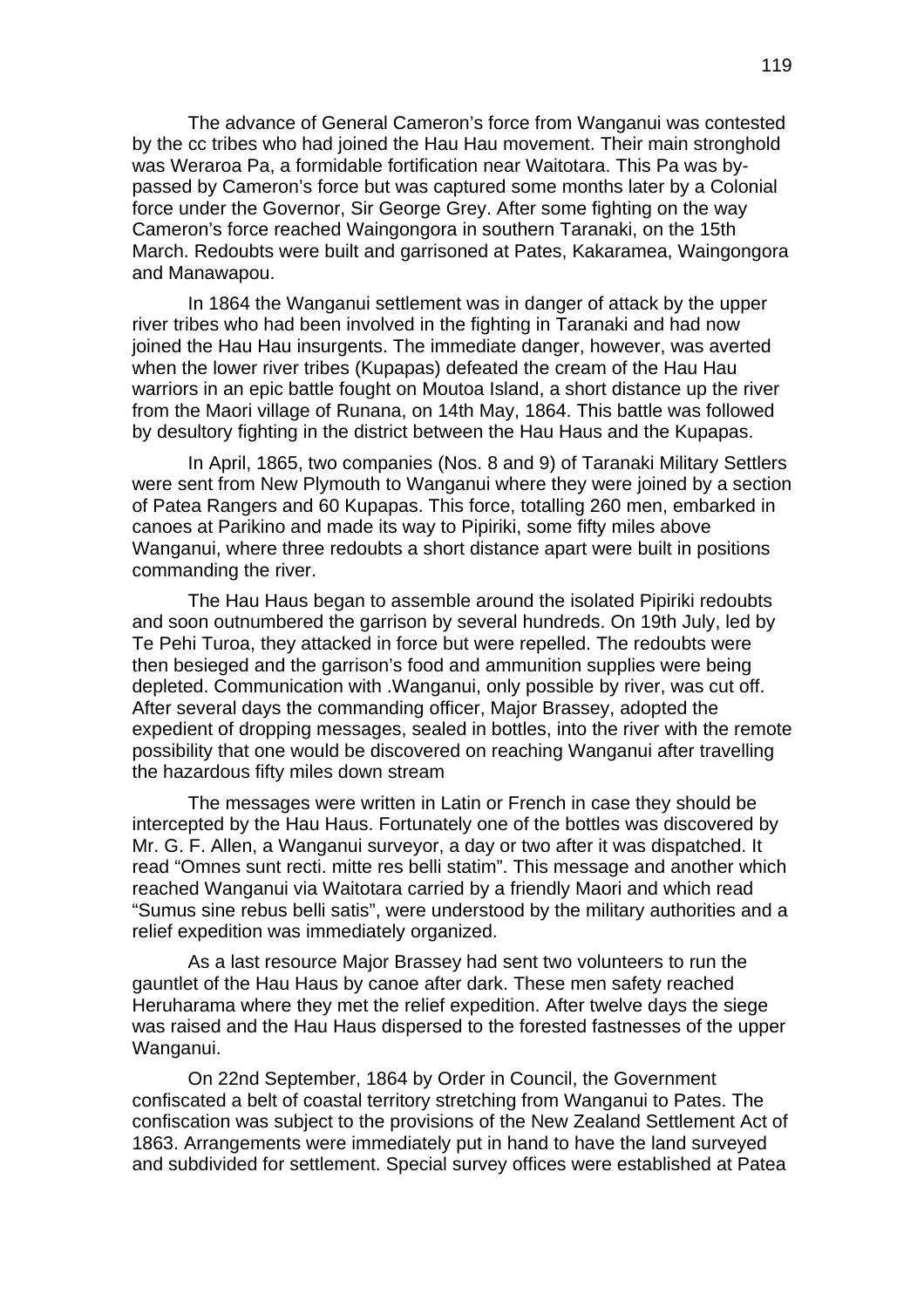and at Kakaramea. Owing to the continuing hostility of the dispossessed and fanatical Hau Haus all survey work had to be carried out under the protection of military detachments. At the same time the bush warfare was continuing in the upper Wanganui, Waitotara and Taranaki districts and detachments of the Armed Constabulary and Military Settlers had to regularly patrol the settlements.

In September, 1868, a Colonial force under Colonel Mc Donnell was severely repulsed by the Hau Haus under Titokowaru at Te Ngutu-o-te-manu, in southern Taranaki.

Two months later a force of armed Constabulary under Colonel Whitmore was repulsed by Titokowaru and the Hau Haus at Moturoa, about three miles from Wairoa (Waverly). At this time the Imperial Regiments were being withdrawn from New Zealand and the Armed Constabulary and other Colonial units were fully extended in guarding the frontiers and prosecuting a campaign against Te Kooti and his followers on the East Coast and Bay of Plenty. Colonel Whitmore and part of his command were withdrawn from the Wanganui district to take part in the pursuit of Te Kooti on the East Coast and the remainder of his force remained to garrison redoubts at Nukumaru, Wairoa (Waverley) and Weraroa. All of the settlers were withdrawn from their farms to the protection of the stockades until reinforcements could be mustered and the Hau Haus dislodged.

At the conclusion of the East Coast campaign Colonel Whit more and the Armed Constabulary divisions returned to Wanganui where a camp had been established at Westmere and a large number of recruits for the Armed Constabulary had been enlisted and were in training for the campaign against Titokowaru. The latter and his followers had built a strongly constructed pa at Tauranga-ika on the route between Kai-Iwi and Waitotara.

On 25th January, 1869 Colonel Whitmore and his forces, about 1,000 strong, set out from Wanganui. In the vanguard of this column was the Corps of Guides, a small but elite body of picked scouts who were experienced bushmen. One of the leading Guides was a young surveyor, Christopher Maling. Tauranga-ika was reached on 2nd February and shelled by the two Armstrong guns with the force. The following morning it was discovered t the Maoris had evacuated the pa and were in retreat in the forest. The ensuing pursuit virtually ended in the extensive Ngaere swamp in southern Taranaki on 24th March when Titokowaru and the remnants of his followers narrowly escaped capture and made their way into the rugged, forested and almost trackless interior where pursuit was practicably impossible.

In April a force of Colonial troops numbering 157 of all ranks under the command of Major M. Noake left .Weraroa redoubt and moved up the Waitotara River searching out the Hau Haus in that district and returned to Weraroa ten days later when further pursuit proved fruitless. A further expedition soon afterwards covered the same ground and by August the remaining Hau Haus in that district had given themselves up at Heruharama (Jerusalem) and Kauaeroa on the Wanganui River.

The European settlers were now permitted to return to their farms and the surveying and road construction was resumed. The main road towards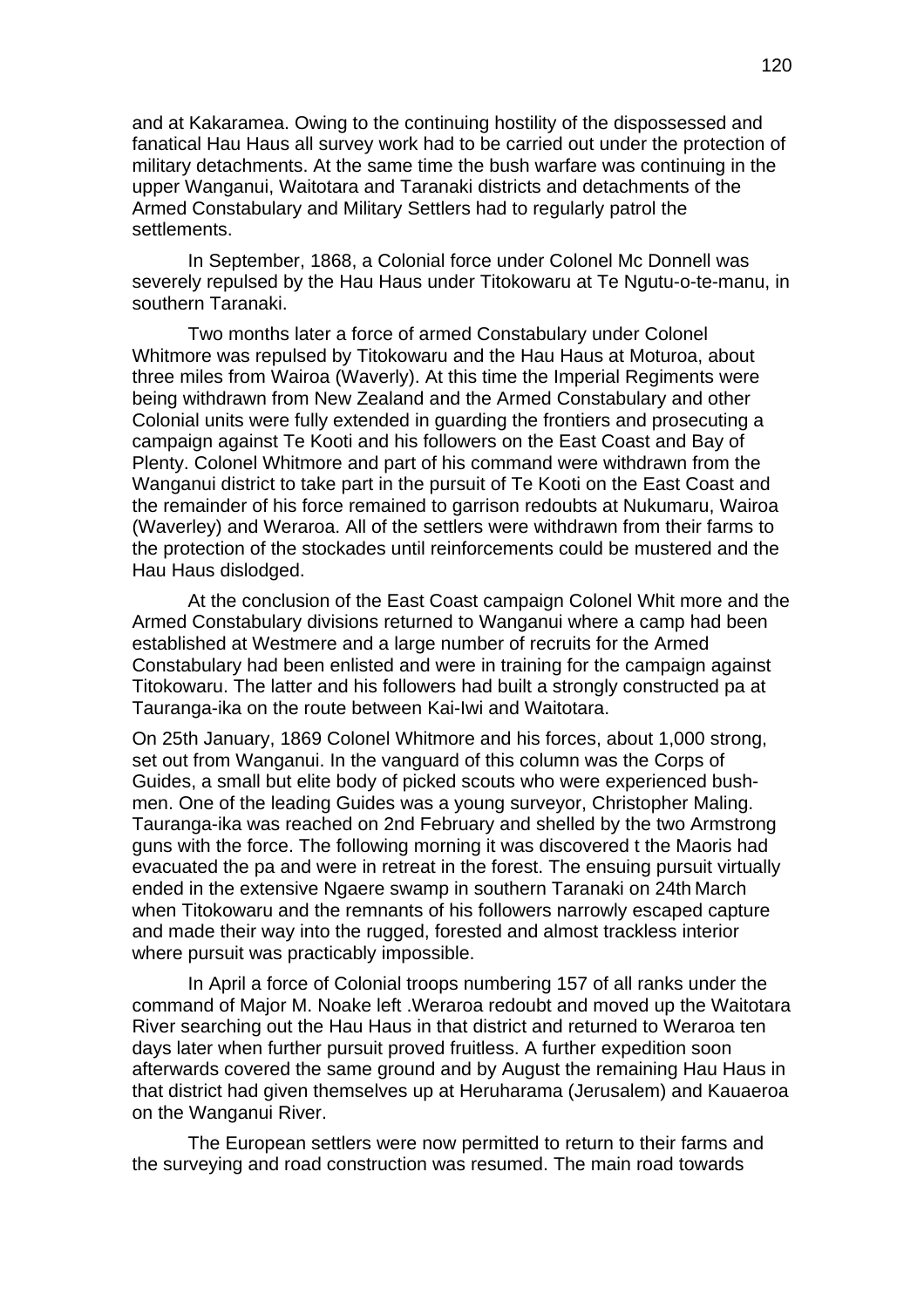Patea was built mainly by the military. On 5th February, 1870, the first coach journey between Wanganui and Patea was made by Cobb and Company. Despite the lack of formed roads and bridges this Company had commenced a twice- weekly mail service between Wellington and Wanganui in 1869. At times there was difficulty and danger when fording swollen rivers.

The fact that the purchase of the districts between the Ohau and Rangitikei rivers was then under negotiation was recognised in the Native Lands Act of 1865, which expressly excluded those districts from the operation of the Act. There was some discontent among a few of the local Maoris and one chief attempted to prevent the surveys and some of the settler's cattle was wantonly destroyed. Ultimately however, the balance of the Horowhenua Block and the Rangitikei Manawatu Blocks became Crown Land.

The subdivisional survey of the Ahuaturanga Block, in which Palmerston North is situated, was completed in 1866-67. The Provincial Government did little to provide the necessary roading and amenities, much being left to be done by private enterprise. For many years there was no road connection with Wellington or Wanganui so that Foxton, as the seaport, was the most important town in the district. Settlement languished until the railway from Foxton to Palmerston North was opened. Palmerston North, surveyed in 1866, did not start to develop until about 1870, when the Manawatu had become an electorate with representation on the Provincial Council.

Among the new settlers in the Manawatu in 1866 were Bishop Ditlev Gothard Monrad, a former Prime Minister of Denmark, and members of his family. They had settled at Karere, on the bank of the Manawatu River. After the outbreak of hostilities in South Taranaki in 1868, in which his two eldest sons were involved as military settlers, Bishop Monrad and all the outlying settlers left their farms to go to the security of the blockhouse at Foxton. Prom there the Bishop and his wife and younger children returned to Denmark. It was Monrad's influence that brought about an influx of Scandinavian settlers in the Manawatu and subsequently in Hawkes Bay. The first of these, 120 Norwegians, arrived in Wellington in 1871 in the ship Hooden, and 60 of them went on to Foxton, where they arrived on 14th February. Land was allocated to them at Awapuni which was then little better than a swamp. The following year a contingent of Danes and Swedes numbering 120 persons arrived.

Another colonising body, known as the Emigrant and Colonising Aid Society, originated in London in 1870, under the chairmanship of the Duke of Manchester. Essentially philanthropic but commercially practical in its application, it was intended for the purpose of aiding worthy mechanics to better their condition in one of the Colonies. Colonel Feilding, the Society's delegate, came to New Zealand in 1871 and negotiated with the Government the purchase of 106,000 acres in the heart of the Rangitikei-Manawatu and Ahauranga Blocks. This land came to be known as the Manchester Block.

Certain conditions were laid down; one of which was that the Society should settle 2,000 people on the Block within six years, and another was that the Government was to provide the immigrants with a free passage from England and also find employment for them in the construction of the railway which was being built through the Block. Early in 1874 there were 250 people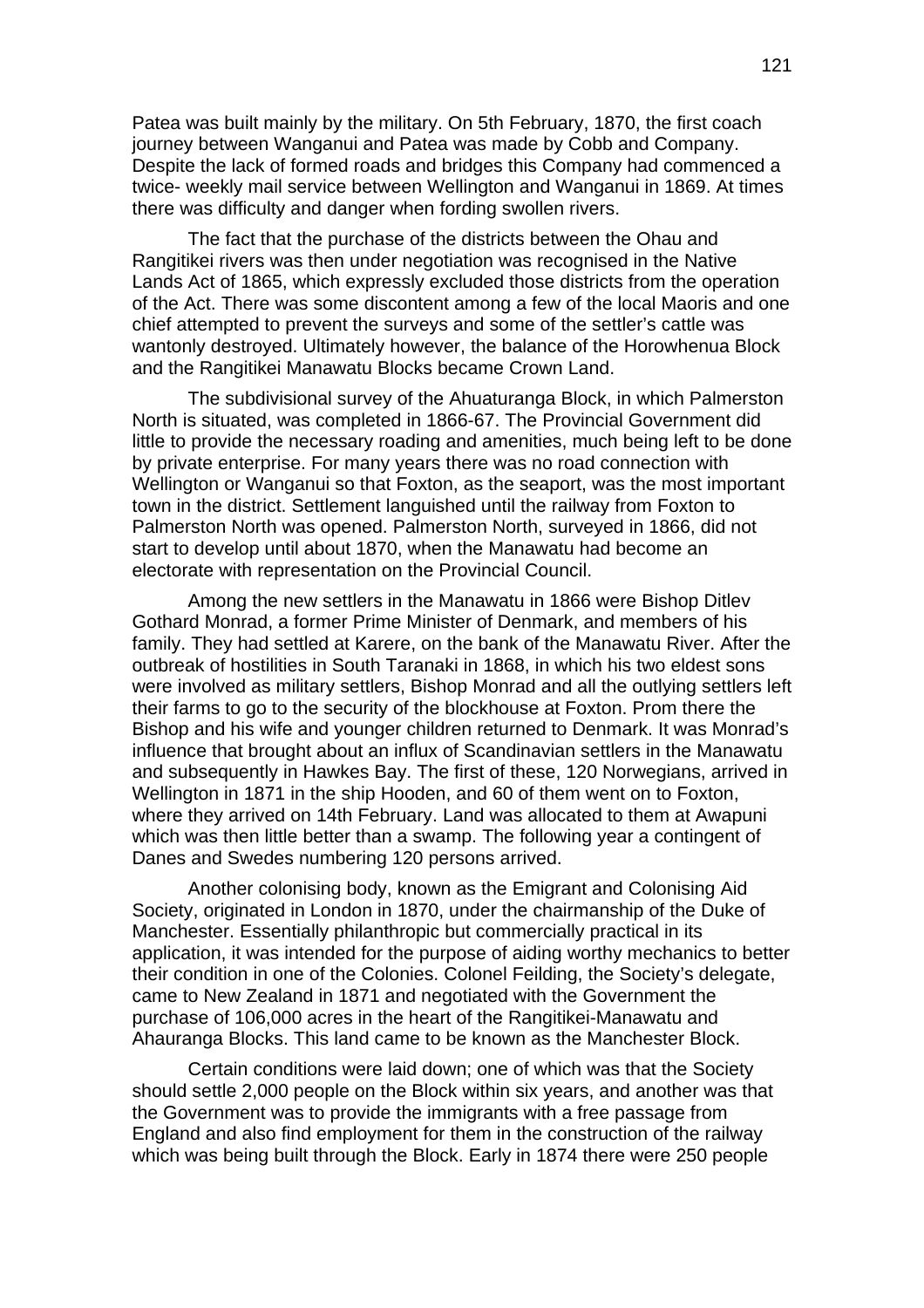on the ground and the town of Feilding was founded. The local agent for the corporation was Mr. A. F. Halcombe whose name is perpetuated in the district.

In the first issue of "The Manawatu Daily Times published on 23rd October, 1875, it is reported that the railway from Foxton to Palmerston North was nearing completion and that a surveyor named Beere and his party were taking levels for the bridge over the Manawatu, while another party was laying out the roads that form the Square at Palmerston North.

Before 1872 communication between Manawatu and Hawkes Bay was very difficult, either by Maori canoe on the treacherous river through the Manawatu Gorge or on foot over the very steep tracks through the bush on the sides of the Gorge. In 1867 Mr. J .T. Stewart made a reconnaissance survey and reported the possibility of constructing a road along the river bank without climbing the ranges. This would ensure an almost level connection through the Gorge. On receiving approval of his scheme he was deputed to confer with Mr. C. H. Weber, the Road Surveyor for the Hawkes Bay Province. They decided on a route on the south side of the river and the construction was commenced in 1871 and completed the following year. The completion of the Upper Gorge Bridge, in 1875, gave coach communication with Hawkes Bay.

The Rangitikei Block was purchased for the Crown in May, 1849 by Donald McLean with the assistance of Robert Park, Principal Surveyor to the New Zealand Company. This Block which extended from the Turakina River to the Rangitikei was a large tract of land and was not surveyed immediately. The western boundary was the coast and the inland bounds were decided on after a series of meetings between the Land Purchase Commissioner, McLean, and the leading chiefs of the Ngatiapa, the Ngati Tuwharetoa, the Ngatiraukawa, the Ngatiawa and various Wanganui tribes. The boundaries of the Wanganui purchases were adjusted and extended to the Whangaehu and Turakina rivers.<br>(4) With the subsequent purchases of the adjoining blocks to the south the way. With the subsequent purchases of the adjoining blocks to the south the way was opened for the construction of road and railway connections between Foxton and Wanganui, but owing to the disturbed state of the Colony during the next two decades little settlement took place in the locality. Before the purchase some graziers, as in the case of the lower Wairarapa, had been occupying country under private arrangements they had made with the Maoris. Unfortunately there was much dispute among the Maoris themselves over ownership and it was not until 1866 that these disputes were finally resolved and the Government's purchases completed. Even so, the surveyors met with much interference when surveying the boundaries. In 1856 a township, first known as Tutaenui, was established. The name was altered to Marton in 1869 after Captain Cook's birthplace, to mark the centennial of his discovery of New Zealand.

The Puraekaretu Block (46,975 acres) comprising most of the upper Rangitikei basin, was purchased on 16th March, 1872, and opened for settlement. The subdivisional surveys were made by Messrs. J. McKenzie, M. Carkeek, W. Snowden, C.E.O. Smith and L. Smith.

The Rangitikei Block was opened for sale in 1871 and the following year the Sandon Special Settlement of 5,000 acres was established with Sanson as its town centre. In 1873 the railway from Palmerston North to Wanganui was surveyed by Mr. E. H. Beere who moved to Hawkes Bay the following year to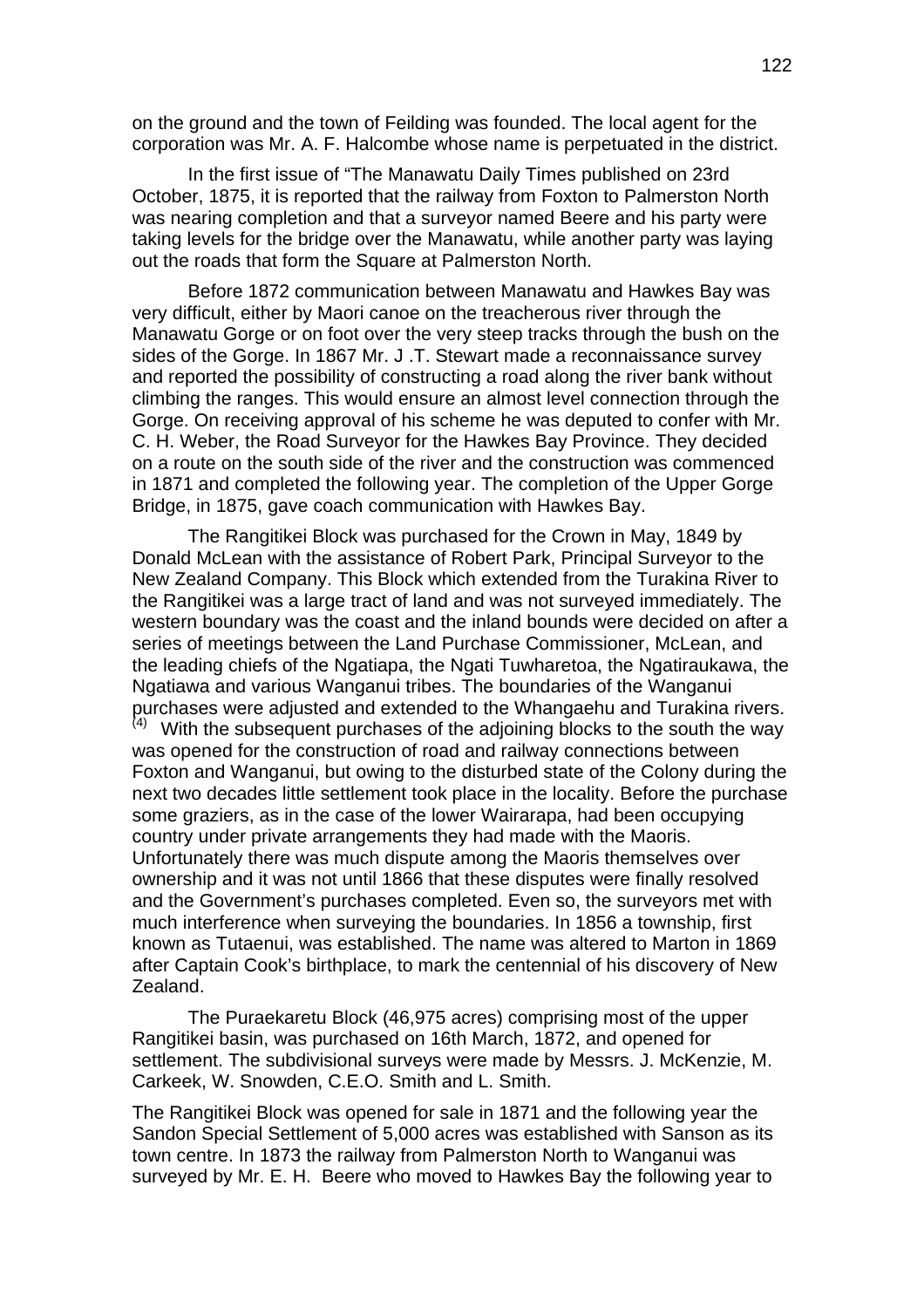take charge of railway construction there. His successor in the Manawatu was Mr. E. H. Beere. The Palmerston North to Wanganui section of the railway was opened in 1878.

During the Provincial era the coastal land south of Foxton was predominantly in Maori ownership and there was little by way of development except that some of the Maori land was leased to European graziers. Such roading as existed was so poor that travellers between Foxton and Wellington were best served by the coastal shipping.

Pursuant to the New Provinces Act of 1858 the Hawkes Bay district separated from the Wellington Province on 1st November 1858 and became the Hawkes Bay Province. Between Masterton, at the northern end of the Wairarapa plains, and Makaretu, at the southern end of the plains in Hawkes Bay, lay a vast forest known as "Seventy Miles Bush". The southern portion of this forest which lay within the Wellington Province was generally known as "The Forty Miles Bush".

The first European party to traverse the Forty Miles Bush was that led by Kettle in 1842 The next to penetrate the forest was the missionary and noted explorer, William Colenso. In recording his experiences he stated that in all his travels in New Zealand this forest appeared to be the most primeval. The sunlight barely penetrated the leafy canopy. The floor was composed of decomposing vegetable matter several feet deep. Many trees were of immense size and within the forest a death like silence reigned. Birds were few and except for the murmur of the breeze in the treetops and the sound of rippling water the silence was not broken - not even by a solitary owl.

Robert Park reported to the Surveyor General in May, 1856 that a road line to serve the Wairarapa settlements had been reconnoitred as far as Ruataniwha and suggested that the route was suitable for a railway as well as a road. Commissioner Searancke reported to Mr. Donald McLean in April, 1860, that the Maoris resident in the Forty Mile Bush had offered for sale a large portion of that Bush. Proceedings, however, were disrupted by the outbreak of war and it was not until 1870 that Mr. Samuel Locke, Provincial Surveyor for Hawkes Bay negotiated the purchase of the whole of the Seventy Mile Bush (Approximately 400,000 acres) for the Crown, and in September, 1873 Mr. Horace Baker was instructed by the Inspector of Surveys, Mr Theophilus Heale, to commence a trigonometrical and topographical survey of the whole tract.

Impetus to the settlement of the Forty Mile Bush was given in 1870 by Julius Vogel's Public Works and Immigration schemes. Surveys for the railway route from Wellington to Featherston were made by John Rochfort in 1870-71. He explored several trial grades. To keep within the money available for construction, grades as steep as I in 15 had to be accepted to avoid heavy earthworks and tunnelling. Construction began in 1872, and this section of line was opened on 16th October 1878. To provide an adequate labour force the Government had to extend its assisted immigration policy and under this scheme several hundred Scandinavians were brought in to help settle the Seventy Mile Bush. The first of these immigrants arrived in New Zealand in March, 1872, and an immigration barracks was built at "Scandinavian Camp" (Kopuaranga) a few miles north of Masterton. The officers in charge at the Camp were the surveyors, Alexander Monro and his assistant, Samuel Begg.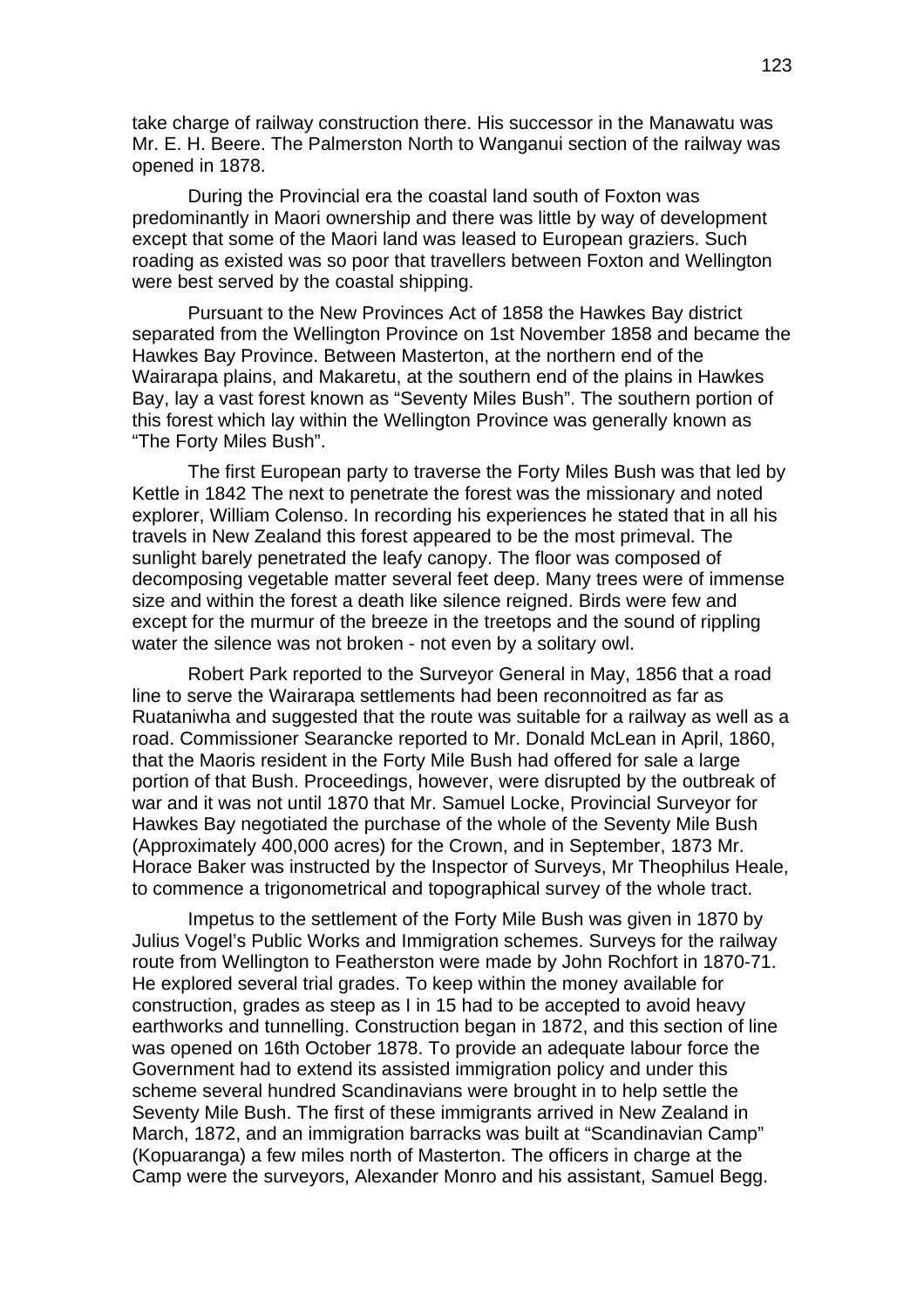The route for the railway they were extending towards Hawkes Bay was surveyed by John Rochfort.

The construction work on road and railway was undertaken by the immigrants on contract and their earnings went towards the development of the sections set aside for them under the settlement scheme. This was on similar lines to the so called "forty acre scheme" operating in the Auckland Province. Assisted immigrants were entitled to purchase a block of forty acres at £1 per acre. Those who had paid their passage money in full were entitled to forty acres free of cost.

The first of these settlements was Mauriceville (4,000 acres) which was laid out in 1873 by Mr. Arthur Carkeek. Surveying farmlets in the dense forest was an arduous and time consuming task and once again the surveyors were harassed by importunate settlers eager to obtain possession of their allotments and get away from the Public Works camp even before the necessary access tracks to the allotments had been cut.

Early in 1873 the site of the second settlement at first named Mellemskov and subsequently Eketahuna, was chosen and by October the surveys were completed and the settlers began to take possession.

By 1877, the main road from Kopuaranga (Scandinavian Camp) to Woodville had been constructed and partly metalled.

After twenty years of surveying in the Wellington district, first for the New Zealand Company and then for the Provincial Government, Robert Park left the service in 1860 to become a grazier in Canterbury. In 1865, Henry Jackson who had joined the Provincial Survey Department in 1862 became Chief Surveyor. He as an accomplished mathematician with a scientific approach to surveying and he set out to raise the standard of the work. Although trigonometrical surveys for control purposes had been advocated earlier there was much opposition on the score of expense, but in 1866 the Provincial Superintendent made provision for such a survey in the Wellington Province. This work was commenced by Mr. Alexander Dundas in the Wairarapa and by Mr. James Mitchell in the Manawatu, under the direction of Mr. Jackson.

The entire system was based on magnetic meridian with eight base lines measured with a new standard chain of 65 feet which had been purchased from the instrument makers, Messrs. Troughton and Simms. This survey was completed in 1872 at a cost of £7,000. The triangulation was then coalesced. A mean value of all eight base lines was computed and adopted and a major triangulation of the Tararua Ranges was based on this method, the minor triangulation not being corrected. Then the system of True Meridian was adopted in 1878 and the District divided into meridional circuits the old work was translated in terms of True Meridian by applying the difference of bearing and adopting the distances. (5)

In 1868 Henry Jackson drew up a set of "Instructions for Guidance of the Surveying Staff under the Provincial Government of Wellington". In 1873 he reported that the Provincial Government had fifteen survey parties operating in the Wanganui, Wairarapa, Rangitikei, Manawatu and Wellington Districts. Triangulation connecting the east and west coasts was being expedited. .A map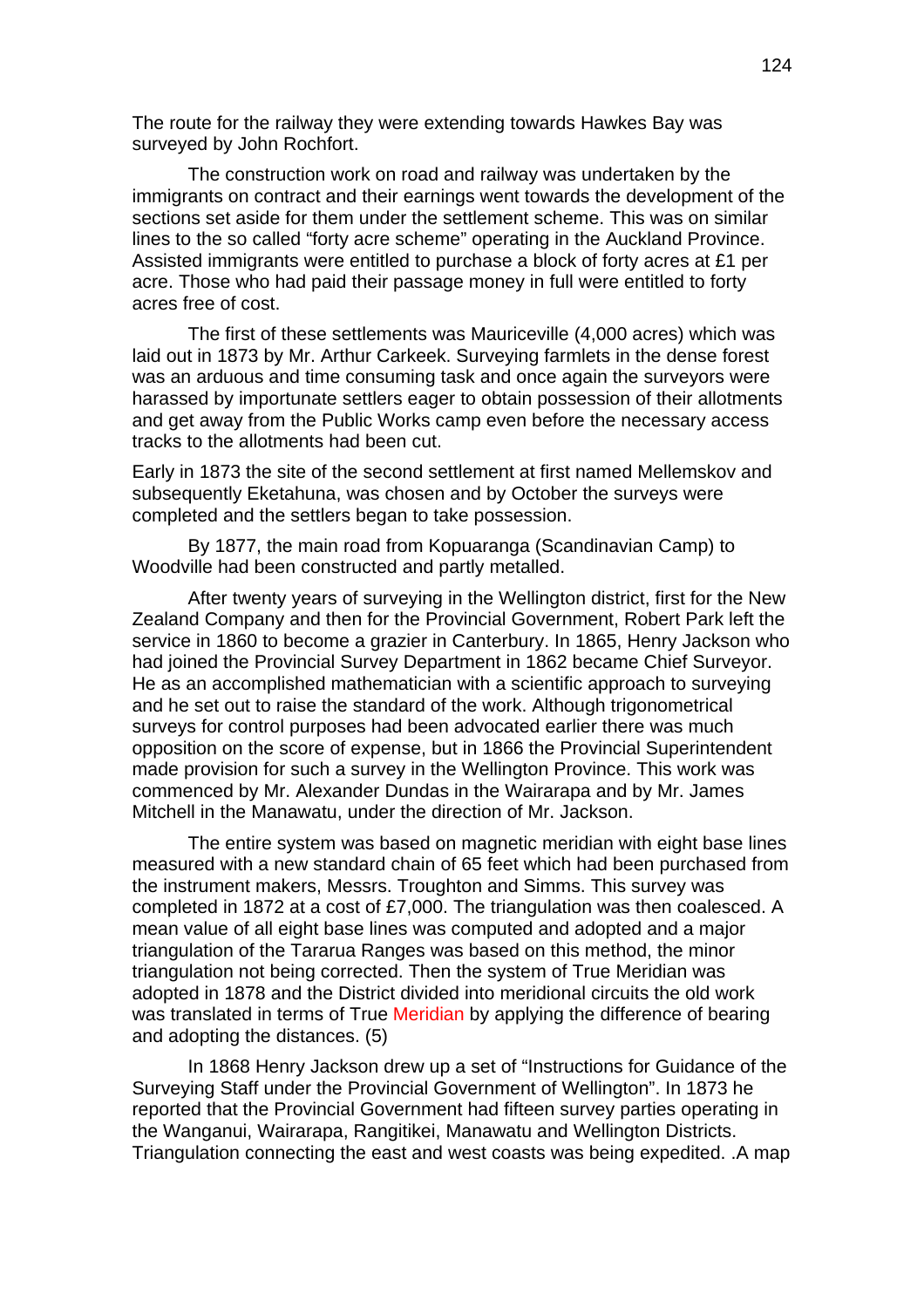showing the principal trigonometrical stations of the Province had been completed.

Major Palmer, reporting to the Government in 1875, stated that 1,099,000 acres in the Province had been correctly mapped; that previous faulty surveys had been adjusted and that the method of surveying then in operation was sound.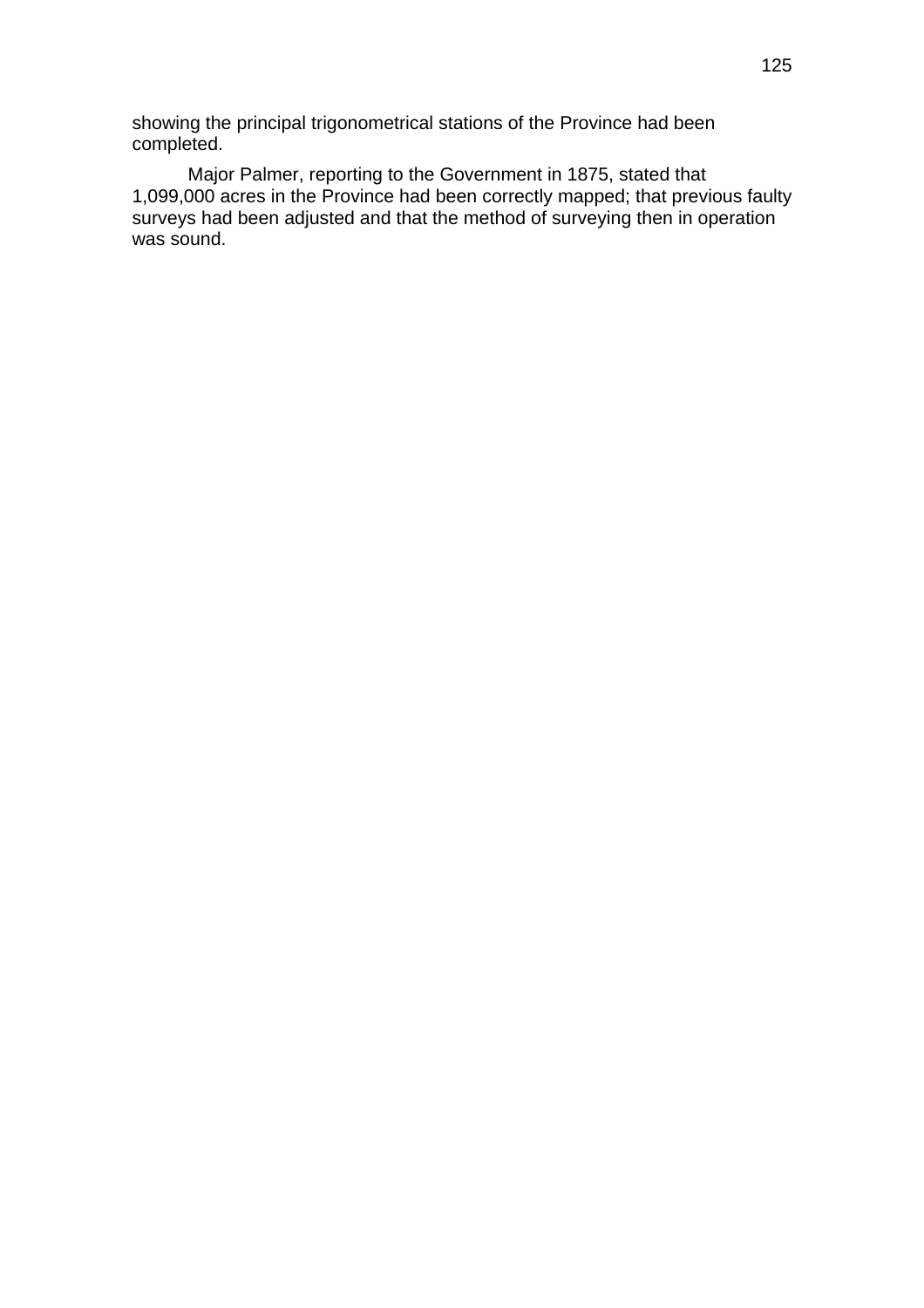#### HAWKES BAY PROVINCIAL SURVEYS

The earliest recorded European visitor to Hawkes Bay after Captain James Cook's initial visit in October, 1869, was Lieutenant Thomas McDonnell who was in New 2 waters in 1823-24 and made several sketchy hydrographical surveys at places he visited. His map of New Zealand, mainly compiled from existing charts and containing several gross errors, was published by Wyld of Charing Cross, London, in 1834 This shows Ahuriri (Napier) Harbour as McDonnell's Cove.<sup>(1)</sup>

Captain Thomas Wing, who was a competent hydrographical surveyor, made a survey of Ahuriri Harbour in 1837. His chart of "Ahuriri" is deposited in the Dominion Museum at Auckland. (2)

Owing to its remoteness from the earlier European colonies there was little attempt at settlement before 1850. When William Colenso established a Church Missions Station at Te Awapuni, near the present town of Clive, in 1844 there was a trading station at Ahuriri and the Rhodes Brothers, whalers, had already started a cattle and sheep run near Cape Kidnappers. In 1847 the graziers had begun to move into Hawkes Bay from the Wairarapa and lease land from the Maoris for sheep runs. Among the first of these were H. S. Tiffen and Captain J. M. Northwood who had previously been on the New Zealand Company's survey staff.

Captain Joseph Thomas, surveyor, and H. S. Harrison, settler, left Wellington on 9th October, 1844 and travelled overland via the Wairarapa and Hawkes Bay to the whaling station at Table Cape, Mahia Peninsula which they reached on 5th November. Much of the country they traversed had never previously been visited by Europeans. (3)

Hapuku, paramount chief of the Ahuriri district, requested Sir George Grey in 1850 to establish a European settlement in the locality. Mr. Donald McLean, who was then engaged in completing the transactions in the Wanganui and Turakina districts, arranged for the services of several Hawkes Bay chiefs to act as guides set out early in December to ascend the Manawatu river and travel to Ahuriri. His party of several Europeans and a number of Maoris, grew from thirty at the start to about fifty by the time they reached Waipukurau on 11th December. Two unofficial members were the former New Zealand Company surveyors, Captain J. Thomas and J. C. Drake. Several weeks were spent meeting the Maori chiefs and examining the region about Ahuriri and some miles in every direction.

McLean and his party then travelled northwards by canoe to the Mohaka district and then up to Wairoa. They then went by canoe up the Wairoa and Hangaroa rivers until stopped by the Te Reinga Falls. From there they went overland to Turanganui (Gisborne) which was reached on 6th February, 1851. McLean returned to Wairoa on 1st March byway of Mahia and Nukaka, spending some time meeting the chiefs and the few European traders and settlers scattered throughout the district. Returning to Ahuriri via Tongoio on 8th March, McLean met C. H. de Pelichet and his party who were about to commence the survey of the Mohaka block. On the 10th March at Ahuriri he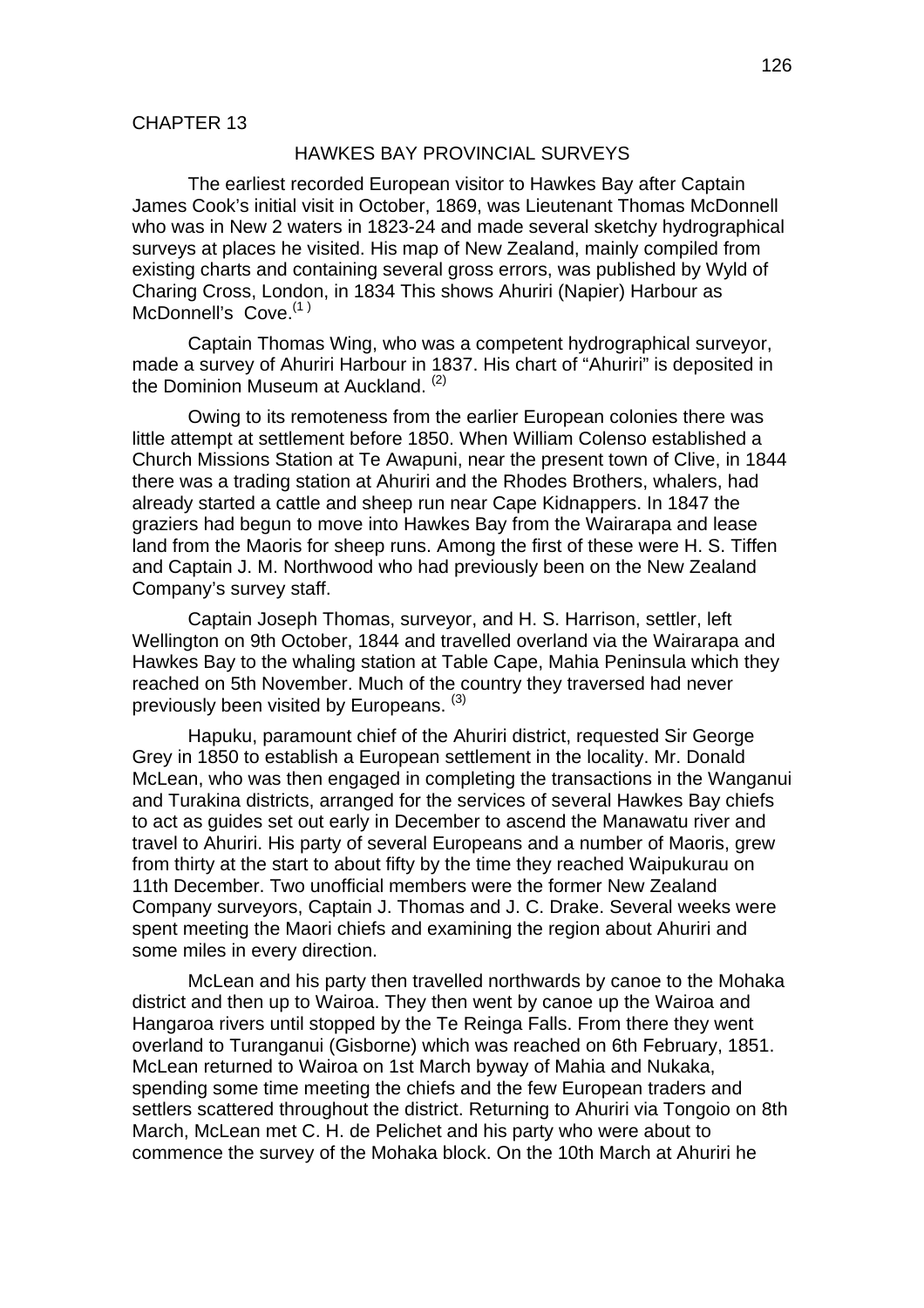met Robert Park, Chief Surveyor of the New Munster Province, who had arrived to superintend the surveys.

The three main blocks purchased at that time were Ahuriri, approximately 265,000 acres; Waipukurau 279,000 acres and Mohaka, 85,000 acres. In 1853 the Porangahau land was purchased in two blocks, one of approximately 130,000 acres and the other of 60,000 acres. These were followed in 1856 by the Aorangi Block, 38,000 acres; Te Totara, 35,000 acres; Ruataniwha South, 35,000 acres and Otapahi, 6,000 acres.

Surveys of the Ahuriri, Mohaka and Waipukurau blocks were commenced in 1851 by Messrs. Park, de Pelichet and Thomas but the district was in a disturbed state through intertribal warfare caused by a dispute over the sale of tribal lands by Hapuku. The fighting, in which a number of leading chiefs were killed, did not cease until Hapuku and his people were driven northwards out of the Heretaunga district in 1853.

The beginning of European settlement in Hawkes Bay was not on an organized basis. The first settlers were pastoralists who were licensed under the Crown Lands Amendment and Extension Ordinance of 1851 which provided rules and regulations for the issuing by the Commissioner of Crown Lands of pasture or timber licences and prescribed the method of and for an allotment. The Commissioner was empowered to grant a run up to a maximum carrying capacity of 25,000 sheep; one head of great cattle being rated as equal to six sheep. The licence, which was for a maximum of fourteen years, was to cease and determine if the land at any time was to be sold by the Crown. If necessary the Commissioner could alter the boundaries of the Runs. Every facility was to be given to the licensee for the purchase of the freehold of a homestead area not exceeding 80 acres. Should the homestead area be offered for sale by auction the value of improvements effected by the licensee was to be ascertained and paid over to the outgoing licensee if another person secured the run and homestead.

Several such licences were granted by Alfred Domett who was Colonial Secretary for the Province of New Munster and from 1854 to 1856 was Commissioner of Crown lands and Resident Magistrate at Ahuriri.

In 1853, by Proclamation dated 4th March, Sir George Grey issued General Land Regulations which were in force only in the Province of Wellington which included the Hawkes Bay region. These Regulations were amended and extended in June, 1855. Besides regulating the sale, letting, disposal and occupation of the waste lands of the Crown provision was made for surveying and the method of payment for surveys. Section IV, which dealt with Un-proclaimed Land, i.e. land which had not yet been surveyed, provided that applicants had the land applied for surveyed at their own expense if no Government Surveyor was available, in which case an allowance of 5 acres per cent, would be made. If such land sold at auction and the r original applicant be outbid he would be repaid, as cost of survey, a sum not exceeding one shilling per acre. Allotments in un-proclaimed districts were to be not less than 80 acres.  $(4)$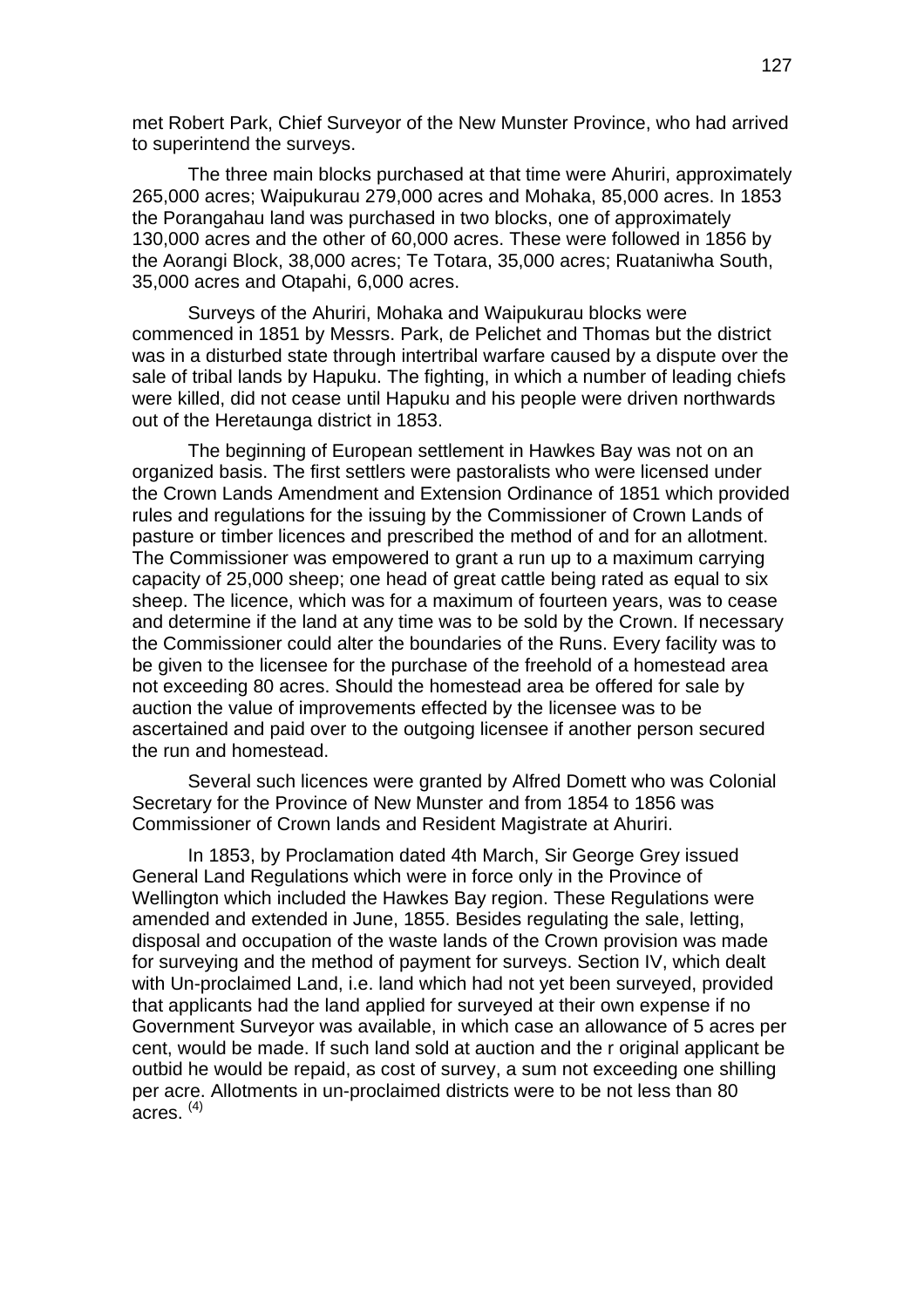The surveyors of the Wellington Provincial staff working in Hawkes Bay in 1853 were Messrs. Robert Park, T. H. Fitzgerald and R. M. Skeet. Soon afterwards they were joined by Messrs. M.S. Tiffen and Michael Fitzgerald.

Towards the end of the year Charles De Pelichet met his death under tragic circumstances. One day while engaged in surveying near Patangata, the weather being too wet for the work in hand, he and his party went pig hunting. The party separated and after a time one of the men, seeing some movement in the scrub, fired at the spot and was horrified to discover he had fatally shot his employer.

Another former New Zealand Company surveyor who was in Hawkes Bay at that time was Mr. Donald Gollan who became a run holder in the Province. In 1843 he was a member of the first Wellington Provincial Council, representing the Wairarapa and Hawkes Bay districts.

The first settlers, and the surveyors, were faced with transport difficulties. Port .Ahuriri was virtually an open roadstead. There were no roads and heavy goods had to be carried up the rivers in Maori canoes which at best could carry little more than half a ton of freight. The Tukituki river was the main route to the interior and the Waipukurau kainga was the head of navigation, but in summer time canoes frequently could go no further than Patangata. In 1843 T. H. Fitzgerald laid out the township of Patangata. In his report dated 5th August he describes the capsizing of a canoe and the consequent damage to his instruments. It took two months to get a load from Port Ahuriri to Waipukurau at a cost of £7.

Mr. 0. L. W. Bousfield commenced the survey of the 130,000 acre block at Porangahau in 1855. This was a difficult survey owing to the swampy nature much of the land.

John Rochfort, who arrived in New Zealand in 1852, and who was to become one of the most highly regarded of the pioneer surveyors, was appointed to the Provincial Survey Department to assist in the Hawkes Bay surveys. First he went with Messrs. McLean and Park to Rangitikei where they finalized the payment for the Manawatu and Rangitikei blocks. Having dispatched his instruments and gear to Port Ahuriri by ship, Rochfort set out overland in May 1852 and made the remarkable and hazardous journey, unaccompanied, from Rangitikei to Ahuriri, travelling via the Manawatu and Pohangina rivers and crossing over the Ruahine ranges. In his written account Rochfort states that of the nine European men who had previously attempted this journey, two had died of starvation and one had become demented through being lost in the ranges. On arrival at Ahuriri Rochfort resigned his appointment to go to the Australian gold fields which had recently been opened. Evidently seeking soon lost its appeal for him and after returning to England he came back to New Zealand to resume surveying in the Nelson Province.

The extensive hilly promontory at Ahuriri, which today is the hilly part of the City of Napier, was known to the Maoris as Mataruahau. This block had been omitted from the original sale of Ahuriri and was purchased by McLean in 1856, the witnesses being H. S. Tiffen, District Surveyor and Michael Fitzgerald surveyor. Robert Park had laid out a township on the flat land flanking Mataruahau in 1851. Mataruahau was connected to the mainland by a long,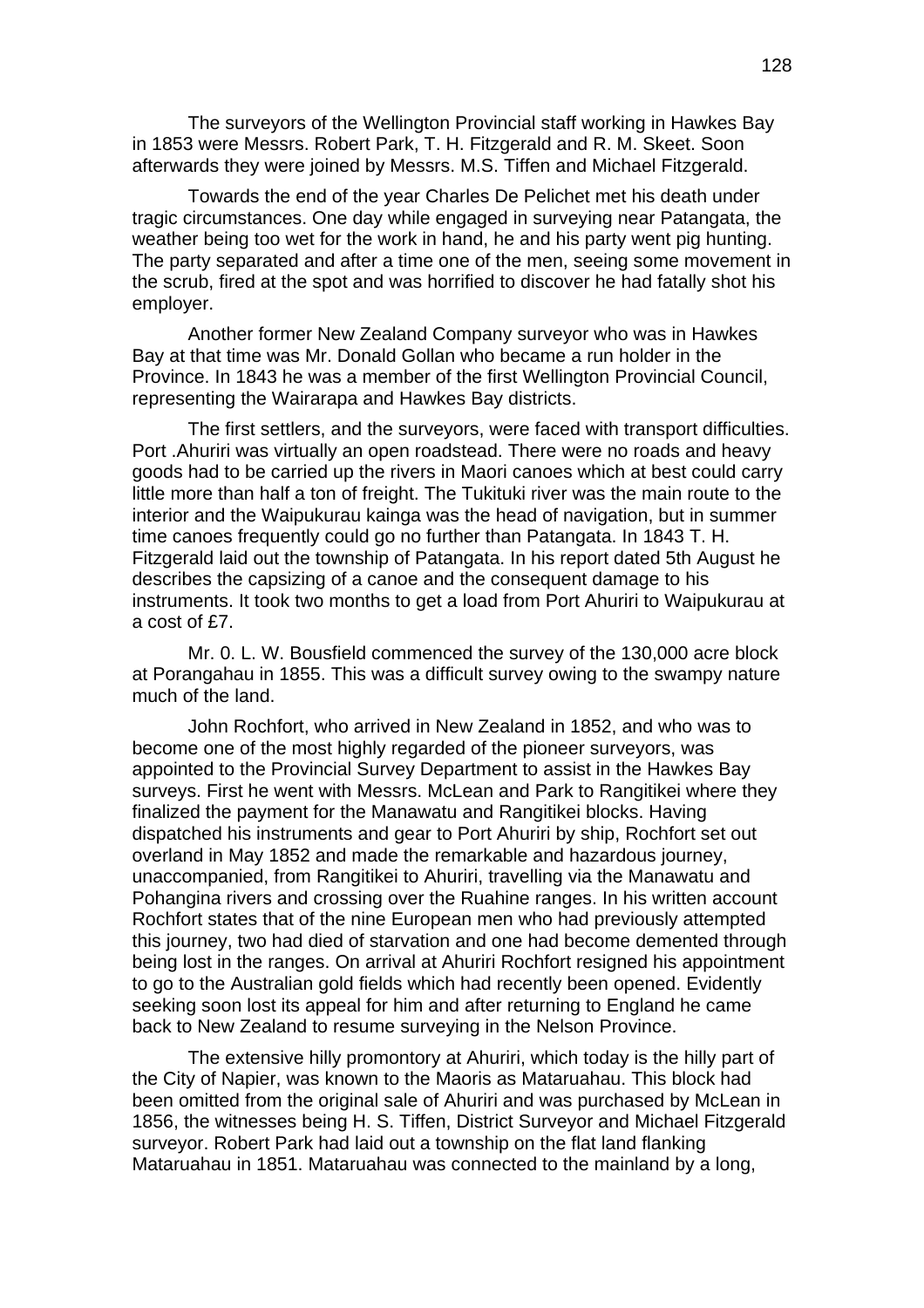low, narrow sandy isthmus that was occasionally swept by heavy seas. On the landward side were extensive swamps and a large saltwater lagoon several thousands of acres in extent. Many years later part of the swamp was reclaimed to extend the town southwards. Still later the earthquakes of 1931 elevated the whole countryside by approximately six feet and drained thousands of acres of the Ahuriri lagoon.

In 1854 Domett renamed Mataruahau which he called Scind Island, and the town which was resurveyed and extended by Michael Fitzgerald, he named Napier to commemorate General Sir Charles Napier, the conqueror of Scind (modern Sind) who had died the previous year. Domett named the streets after famous British poets, writers and scientists. The squares and some streets he named after personalities and places connected with the British Raj in India.

Towards the end of 1857 the quarrels and fighting over land sales and the consequent tribal feuding between the partisans of Te Moananui and those of Te Hapuku were very disturbing to the settlers who appealed to the Government for protection. A detachment of the 65th Regiment arrived from Auckland on 7th February, 1858, and erected an encampment at Onepoto at the southern end of Scind Island. Soon afterwards a barracks to accommodate a garrison of about 300 was erected on the hill above. In addition to garrison duties the soldiers were engaged on road construction. The first such task was the building of Shakespeare Road over Scind Island from the port, commonly called the "Iron Pot", to the township situated on the southern side of the hill. From time to time until the Imperial Regiments were withdrawn from New Zealand in 1867, the Napier garrison was manned by detachments of the 65th, 14th, 70th and 12th Regiments, in that order. Following the commencement of the war in Taranaki, in 1860, stockades were built at Waipukurau and at Waipawa-mate, near Tikokino, and manned by detachments of the 14th Regiment. The last of the Imperial troops were withdrawn from Hawkes Bay in April, 1867.

In 1857 the European population of Hawkes Bay had reached about

1,000 and the land revenue approximated £2,000 per annum. Then it was that 317 settlers, i.e. the majority of the taxpayers, feeling they were being unjustly treated by the Wellington Provincial Council in its disbursement of the revenue, petitioned Parliament requesting that Hawkes Bay be separated from the Wellington Province. The outcome was the New Provinces Act of 1858 which provided that on the petition of three-fifths of the electors - not fewer than 150 in all - in any district of a province (such district being not less than half a million acres nor more than three million acres in extent) with a population of not less than a thousand European civilians, with a centre and port of its own, and distant - except in the case of Taranaki and Nelson - not less than sixty miles at any point from the capital of the parent province, the Governor should with all convenient speed issue an Order-in-Council establishing a new province and defining its limits. Under this act, Hawkes Bay became a Province on 1st. November, 1858.

Among the leaders of the separation movement were the surveyors, T. H. Fitzgerald, H. S. Tiffen and D. Gollan. All were elected to the Provincial Council and on 3rd April, 1859, T. H. Fitzgerald became the first Superintendent of the Province of Hawkes Bay.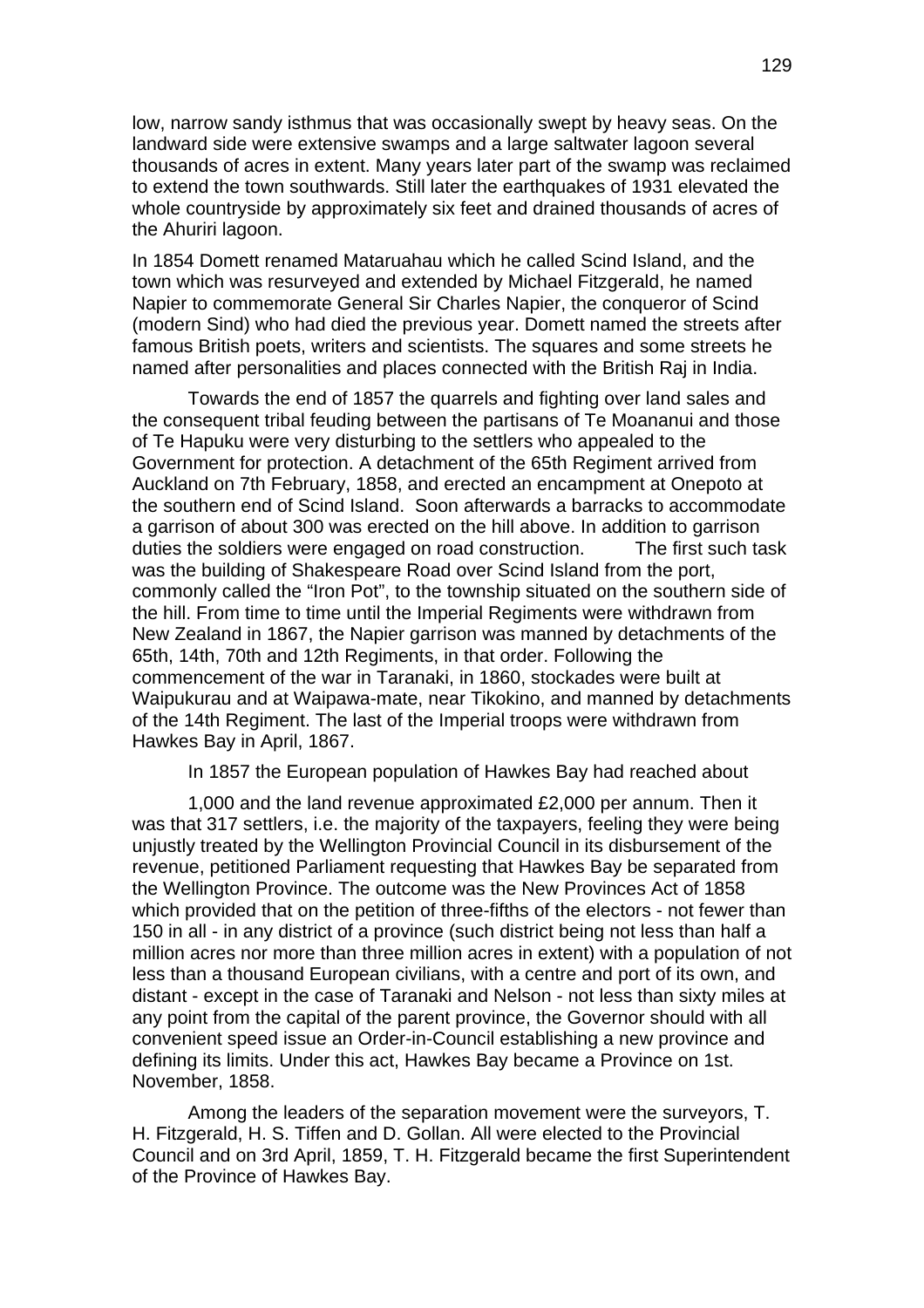Tiffen had succeeded Alfred Domett as Commissioner of Crown Lands for Hawkes Bay in June, 1857. In 1862 he was Chief Surveyor also and he relinquished both offices towards the end of 1863 to devote his time to the development of his sheep station at Pourerere. His successor as Chief Surveyor was Charles (Karl) Herman Weber who joined the Provincial survey staff in 1860 and retained the office of Chief Surveyor until the end of the Provincial era.

Samuel Locke became Provincial Surveyor in 1862 and shortly afterwards when the Native Land Act came into operation, he was appointed Land Purchase Officer for Hawkes Bay and Poverty Bay. He was responsible for the purchase of many thousands of acres including, in 1870-71, the Seventy Mile Bush, a tract of approximately 400,000 acres at the Southern end of the Province. The peripheral and topographical surveys of this block were made by Horace Baker in 1871

The purchase of Maori land by individuals, after the Crown's pre-emption rights had been abolished by the Native Land Act of 1862, led to some abuses. Many thousands of acres were acquired by Europeans in Hawkes Bay and the methods used by some of them to overcome the reluctance of the Maori owners to sell, can be described as unscrupulous, avaricious and almost illicit. Prior to the Act a number of graziers had been illegally leasing land from the Maoris. They now set about acquiring the free hold of their runs. Soon there were reports of harassment, amounting to persecution, of the owners, some of whom were driven to go into hiding to avoid the too pressing efforts of the would be purchasers to secure signatures to sale documents. Also there were allegations that some would-be purchasers were encouraging the Maoris to become their debtors and subsequently to sign away their land in order to clear themselves.

A. Roval Commission was set up to enquire into the Heretaunga Purchase which involved a number of purchasers who had acquired large tracts of the rich Heretaunga plains. After a protracted investigation the Commission found that, in the main, the charges against the purchasers were not substantiated, and no further action was taken. The publicity earned for those mainly concerned the epithet of "The Twelve Apostles" from some, and from others "The Forty Thieves". The real outcome, however, was the passing of the Native Lands Fraud Prevention Act of 1870, which was for the protection of the Maoris in their land transactions with Europeans.

In February, 1862, C. H. Weber, who had had an extensive experience in road and railway location and harbour works in the United States and in South America, was appointed Provincial Engineer and in November the following year was appointed Chief Surveyor also. Under his direction a system of main highways was surveyed and construction commenced. Harbour improvements and extensive drainage and swamp reclamation works at Ahuriri were put in hand. Towards the end of 1870 acting on instructions from John Blackett, the Engineer-in-Chief for New Zealand, he made a reconnaissance survey to connect Napier with Wellington by road and rail. At Woodville he joined his survey with that of John Rochfort through the Wairarapa and he and J. T. Stewart traversed the Manawatu Gorge and decided on the route for road and rail down the southern side of the Manawatu River to connect the east and west coast systems.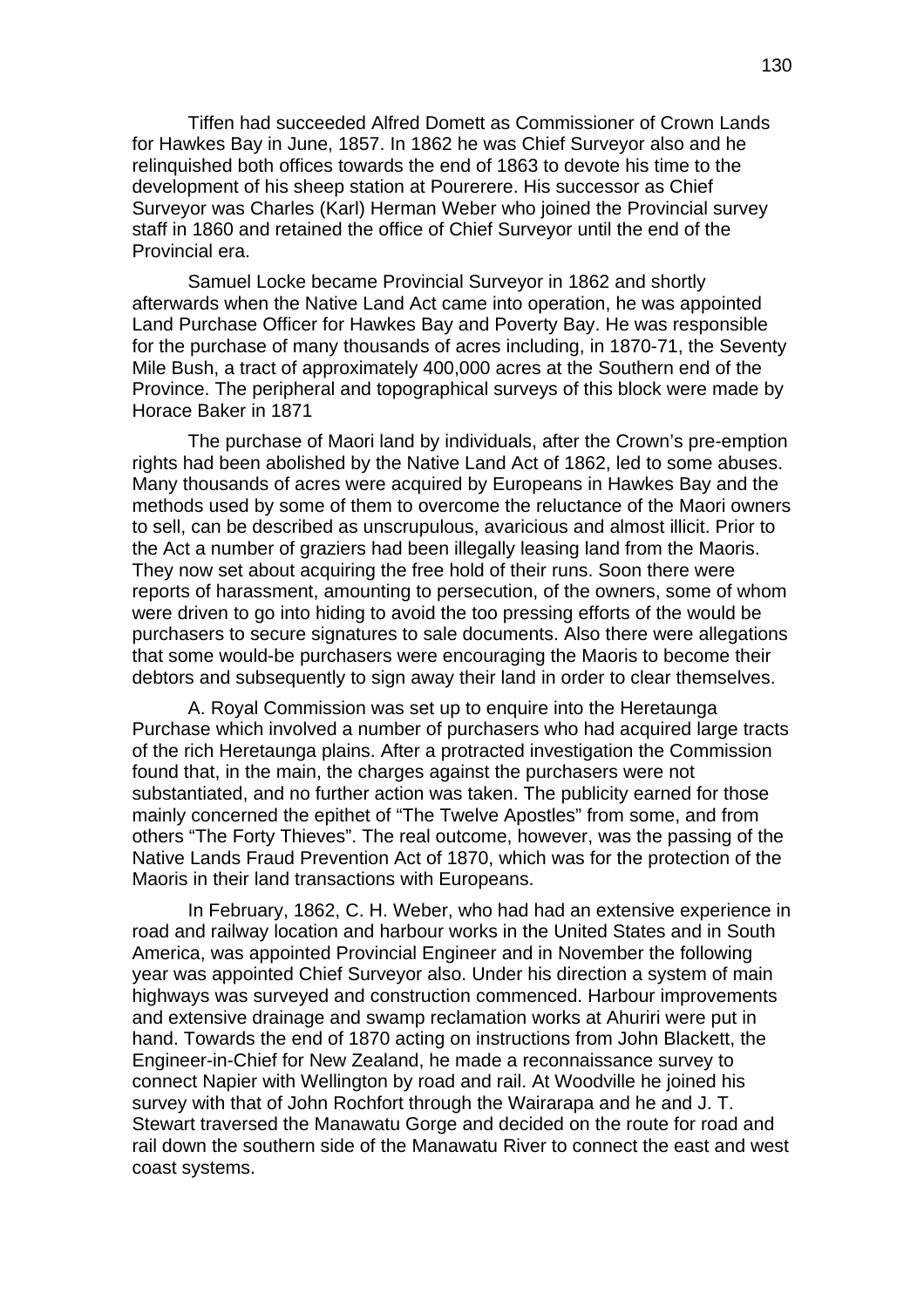A block of land was purchased at Wairoa by the Crown in 1864 and the township and settlement was surveyed by Messrs. M. Fitzgerald and G. Burton in 1865. A few months later the peace of the Wairoa district was disturbed when the Hau Haus after their defeat and retreat from Waerenga-a-Hika, in Poverty Bay, were menacing the settlers in the Wairoa valley. In December a force of volunteers and Hawkes Bay and Taranaki Military settlers who had taken part in the East Coast campaign, were sent to Wairoa. The Hau Haus were confronted at Omaru-hakeke Pa and after a sharp engagement on Christmas Day were driven to the forested hinterland at Onepoto on the southern side of Lake Waikaremoana.

Reinforced by contingents of friendly Ngati Porou from the East Coast and local Ngati Kohungungu, the Military Settlers again took the field on 9th January, 1866. The Hau Haus were again encountered by the Friendly contingent at Te Kopane, about 25 miles from Wairoa. After so severe bush fighting, in which sixty of the Hau Haus were killed and fourteen loyal Maoris lost their lives, the surviving Hau Haus were driven back to Onepoto and their Urewera strongholds.

In September, 1866, the garrison of imperial Regulars was withdrawn from Napier except for a sergeants guard, left as caretakers of the barracks and a detachment of 30 men of the 12th Regiment stationed at the stockade at Waipawa-mate. The following month Hau Hau and Kingite dissidents, mainly from the Ngati-Hineuru tribe who's Kaingas were at Tarawera and Te Horoto on the Napier-Taupo track, organised to attack the Napier settlement. The main party gathered at Omaranui on the Tutae-kuri river not far from Napier.

Learning of the impending attack the authorities at Napier called out the local Militia and Volunteers, a total of about 200 men. This force, together with a contingent of friendly Maoris with whom was Mr. Samuel Locke, the Government Surveyor and Native Agent, as liaison officer, was placed under the command of Colonel Whitmore, a retired Imperial officer who had settled in the district. A party of forty Military Settlers from Wairoa, under the command of Major Fraser, arrived at Petane to intercept a band of mounted dissidents that was approaching Napier from the north.

On 12th October the Hau Haus were heavily defeated at Omaranui and the majority of them captured and subsequently dispatched to the Chatham Islands as prisoners of war. Major Fraser and the Military Settlers were equally successful at Petane and few of the Eau Haus escaped to perpetrate further mischief.

After these brief encounters there was a period of peace in the Province until July, 1868. The prisoners at Waitangi on the Chatham Islands led by Te Kooti Rikirangi had overpowered their guards and escaped to Poverty Bay where they had caused great havoc. Then followed the defeat of Te Kooti and his minions at Ngatapa Pa early in 1869 when Te Kooti and the survivors escaped to the impregnable country of the Urewera surrounding Lake Waikaremoana. From there they terrorised the settlements and loyal Maoris in the Poverty Bay, East Coast, Bay of Plenty and northern Hawkes Bay districts by a series of raids in which a number of European settlers and their friendly Maori neighbours were murdered and their homes looted.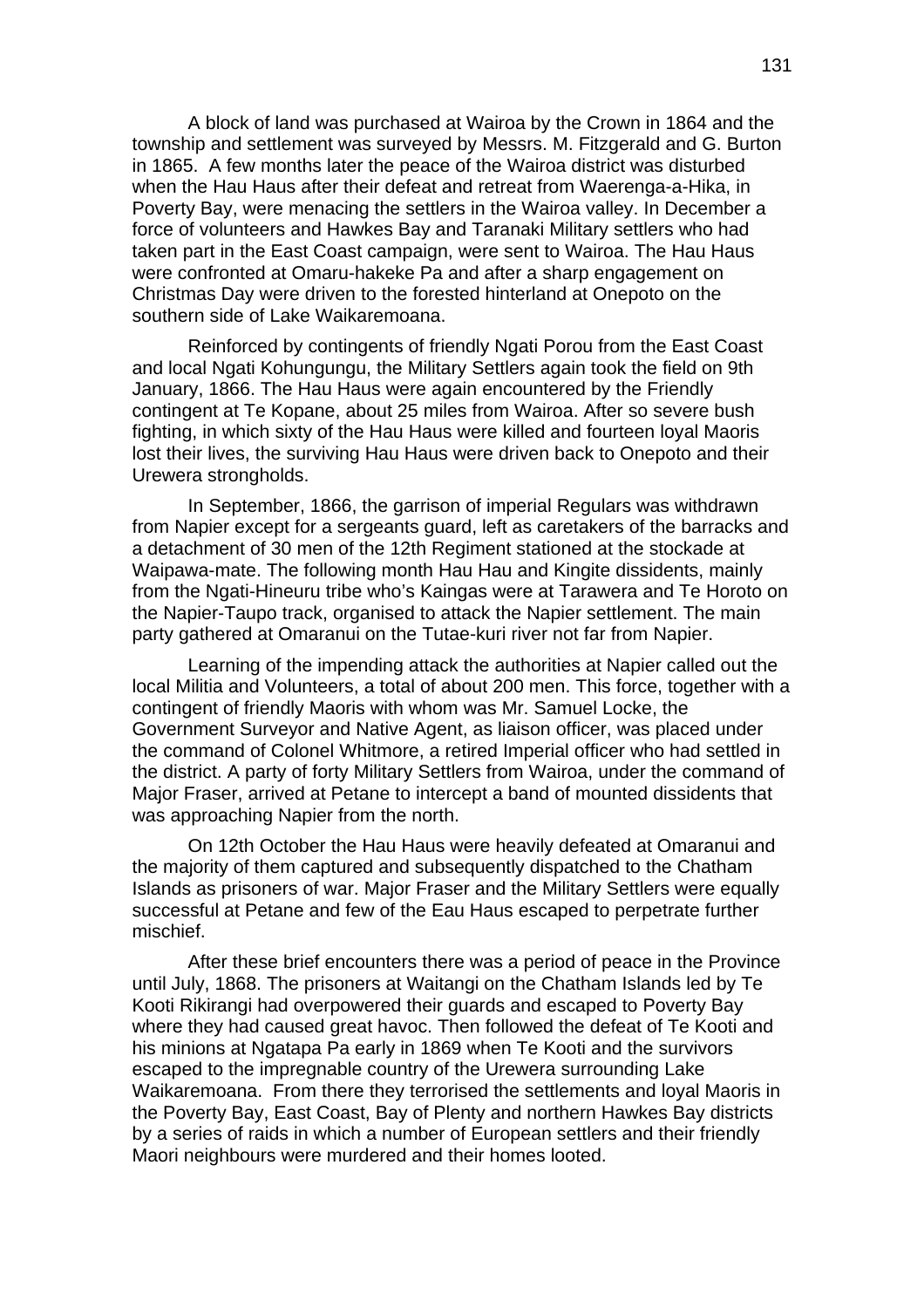The worst of the raids in northern Hawkes Bay occurred in April, 1869 when Te Kooti and his Hau Haus, supported by Tuhoe tribesmen of the Urewera, making a total of about 200 armed men, descended on the Mohaka villages. Killing all of the inhabitants of the small native village at Arakaniha and a number of European settlers, men, women and children, on route, they arrived at the pa at Huka near the mouth of the Mohaka river. The pa was captured and its Maori inhabitants butchered. Heruhirama (Jerusalem) pa was next attacked. The inhabitants, having witnessed from a distance the fate of their kinsmen at Te Huka, determined to fight to the death. Ably led by Trooper George Hill of the Armed Constabulary

small garrison of a few Maori men and their wives and children, all of whom bravely played their part in the defence, withstood the assault on the pa for two days, when Te Kooti and his followers, who heavily outnumbered the defenders, fearing the approach of a relief column from Wairoa, broke off the attack and returned to their strongholds in the Urewera.

To subjugate the Hau Haus a gruelling bush campaign in the most rugged region of the North Island was necessary. Experienced bushmen from the Military Settlers and other Colonial Corps and loyal Maoris were enlisted in the Armed Constabulary. Several surveyors ware enlisted and led some of the Divisions or Companies of Constabulary. After a protracted and frustrating campaign peace was restored in February, 1872, when Te Kooti and the remnants of his band escaped to Tukanga-mutu in the King Country where they found refuge among the Kingites.

A contributing factor in hastening the coming of peace was the building of lines of communication. Despite the troubled state of the country in 1868, Mr. E. H. Bold, as telegraph engineer and surveyor, was sent to explore and negotiate with the Maori chiefs a right-of-way for a telegraph line to connect Napier with Tauranga. In June the following year he was a appointed Road Engineer for the Napier-Taupo road which followed the same route as the telegraph line. The construction of a pack track was put in hand by the Armed Constabulary who also established block-houses along the route and patrolled the telegraph line. Napier and Wairoa were also connected by telegraph line. A Mr. Staphell surveyed a road from Frasertown to Onepoto at Lake Waikaremoana where the Armed Constabulary established a redoubt. A pack track id telegraph line and a series of blockhouses linked Onepoto with Wairoa. These telegraph lines, which were erected under the protection of armed parties, proved invaluable to the Colonial Forces.

A rapid development of the Province commenced in 1872 with the implementing of the Central Government's Public Works policy and the passing of the Hawkes Bay Special Settlements Act. This Act, in Part I, authorised the setting aside of blocks of land of up to 20,000 acres for sale on deferred payment; one fifth of the price - which varied from 10/- to £2 per acre - was to be deposited with the application. No person could purchase more than 200 acres and not less than 40 acres. The purchaser had to comply with certain conditions with regard to development of the property and if these conditions were satisfactorily complied with the balance of the purchase money was to be paid in four annual instalments. Part II provided for the setting aside of land for special settlements not exceeding a total of 30,000 acres. The Provincial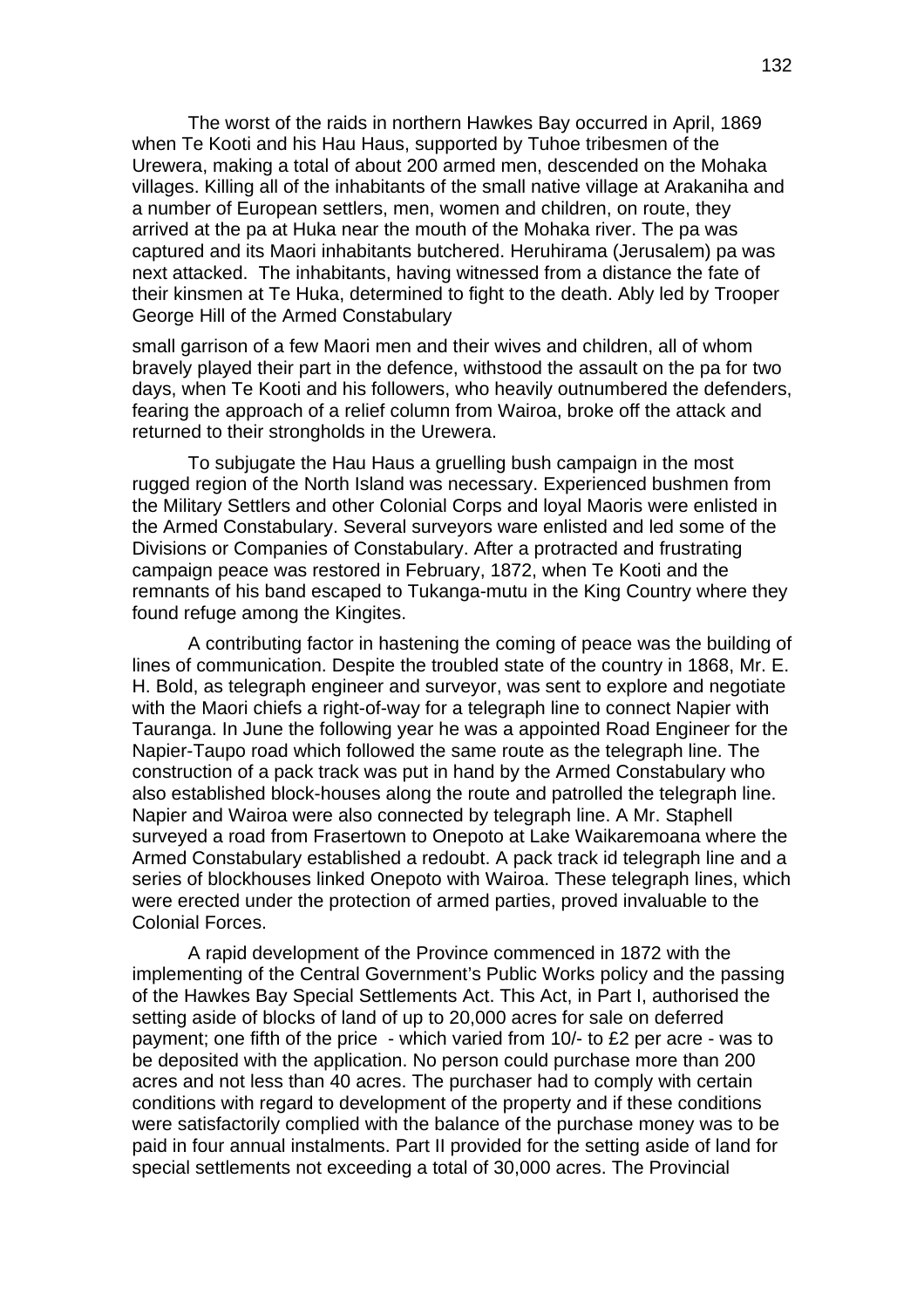Superintendent was empowered to contract with any person for settlement of blocks. Conditions for settlement were fixed by the Government or in Council.

Under Part I a number of immigrants from the United Kingdom settled in the Province. Under Part II settlements at Makaretu, Norsewood, Matamau and Dannevirke were established by immigrants from Scandinavian countries. These Scandinavians, totalling more than nine hundred, arrived at Napier in two parties.

On the 15th September, 1872, the sailing ship Ballarat arrived at Napier in the morning and the ship Hovding arrived in the afternoon. Most of the Ballarat's passengers were Danish and on the Hovding all were from Norway except eleven from Sweden. On the 1st December, the following year another party, mainly Danish, arrived in a new ship, also named Hovding. In their new homes, all of which were within the heavily forested Seventy Miles Bush district, the new settlers, during the early years were harassed by the numerous bush fires, as the bush was felled in preparation for farming activities. Nevertheless, they were materially assisted in adding to their resources by the sale of railway sleepers and bridging timbers, and by employment on road and railway construction contracts.

Railway construction was commenced at Napier in 1872 and the line was opened for use as far as Waipukurau in September, 1876 and Takapau in March, 1877 at the close of the Provincial era.

The town of Hastings came into existence as a private subdivision when rail transport with Napier became available. The towns of Waipawa and Waipukurau, former Maori kaingas which had become distribution and shopping centres during the "squatter" era, grew with the advent of the railway. Woodville was laid out as an important transport town at the junction of the road and railway systems connecting Wellington and the Wairarapa with Hawkes Bay and the Manawatu districts. When the road bridge over the Manawatu River at Woodville was opened for traffic in 1875 a regular coaching service commenced.

The geodetic survey of Hawkes Bay, as part of the major trigonometrical survey of New Zealand, was commenced in January, 1871, when the base line, laid out near Maraekakaho on the Heretaunga plains, was measured by Messrs. Heale, S. Smith and H. Baker. It is noteworthy that this was the first occasion that a long steel bard was used for such a purpose an! that the results achieved were superior to those obtained formerly by the use of a Gunter's chain and similar measuring devices. The use of the long steel band had been advocated by Edwin Fairburn who is acknowledged to have introduced it in New Zealand. It was soon to become standard practice.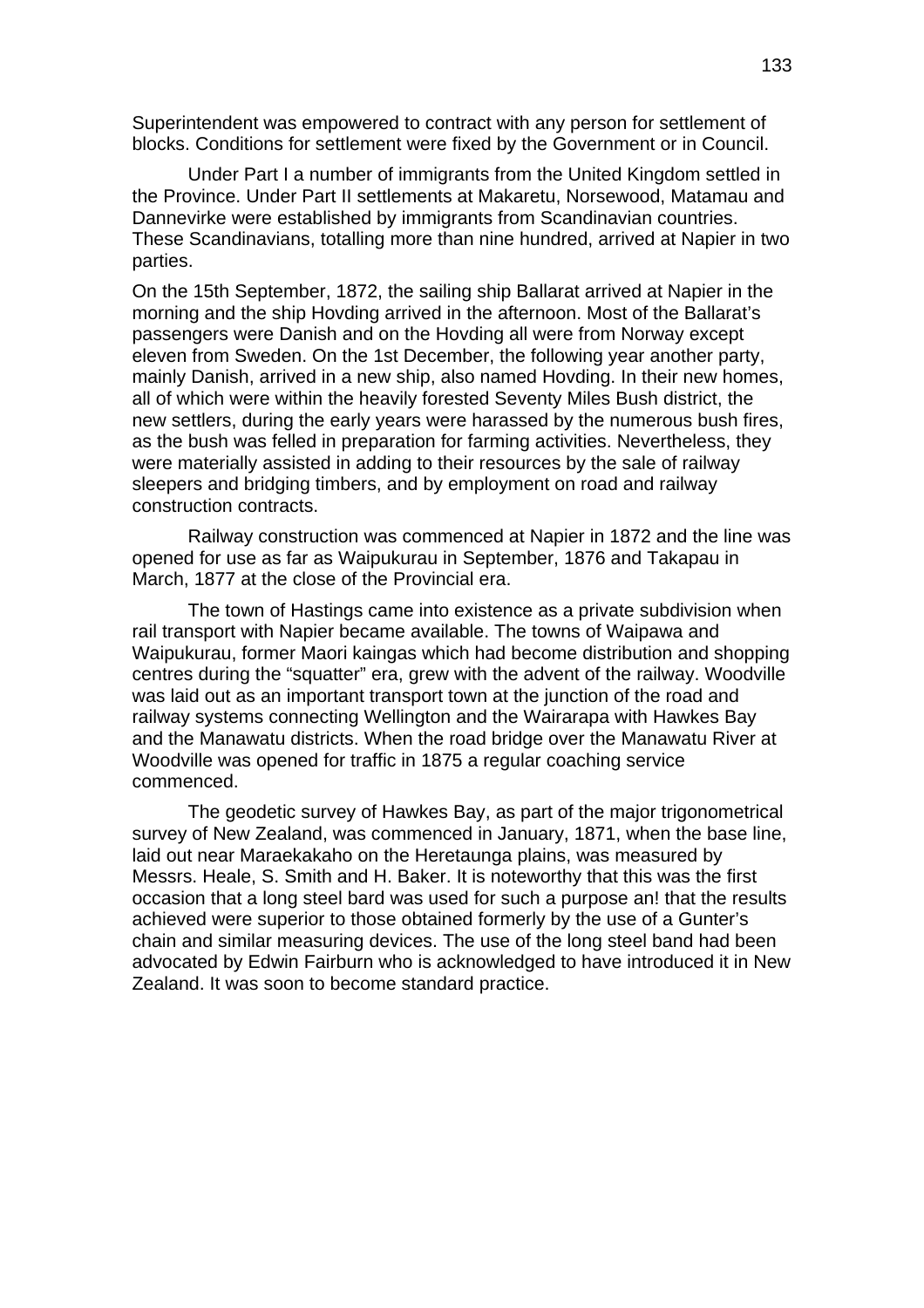#### CHAPTER 14

#### TARANAKI PROVINCIAL SURVEYS

The Province of New Plymouth (subsequently re-named Taranaki) was the smallest both territorially and numerically as regards the European population, of the six Provinces established by the New Zealand Constitution Act of 1852. The European settlement, comprising about 2,500 inhabitants, was confined to little more than 20,000 acres surrounding the town. Of necessity the Provincial Government establishments were on a minimal scale. For a start surveys and road construction and maintenance was the responsibility of a sole Road Surveyor. The Provincial Waste Lands Department was set up in 1856, the staff comprising -

| <b>Commissioner of Crown Lands</b> | £200 | per annum      |
|------------------------------------|------|----------------|
| Clerk (half time)                  | £75  | per annum      |
| Surveyor                           |      | £274 per annum |
| Assistant Draughtsman              |      | £150 per annum |
| <b>Pupils of Surveyor (Cadets)</b> | £50  | per annum      |

For contract surveys and contingencies during 1856 the sum of £600 was appropriated. The Provincial Surveyor was Octavius Carrington. The first cadets were Stephenson Percy Smith, Thomas Humphries and Charles Wilson Hursthouse.<sup>(1)</sup>

The purchase and surveying of Maori lands remained the function of the General Government's Land Purchase Department. In February 1854, G. S. Cooper was appointed Sub Commissioner for Taranaki. Although there was continued friction between the sellers and non-sellers among the Maori tribesmen, Cooper managed to negotiate the purchase of the Hua Block of about 12,000 acres to the north of New Plymouth town. This block was surveyed by John Rogan.

In August Cooper reported the conflict between the rival parties over the sale of the Puketapu land. That led by Rawiri Waiaua had commenced to cut a boundary line to divide the land of the sellers from that of the non-sellers but had been attacked by Te Whaitere Katatore and his followers. Rawiri and five of his party had been killed and a number on both sides had been wounded.<sup>(2)</sup> This was the beginning of a feud that lasted for several years during which fighting occurred close to the town and caused great disturbance in the settlement. Not only was there a cessation of sales of Maori land but some of the settlers who bought from the Crown were prevented from occupying the land they bought.

In April, 1855 the Acting Governor, Colonel R. H. Wynyard visited Taranaki to examine the situation and deemed it necessary to send garrison of Imperial troops for the protection of the settlers. On the 19th August a detachment of the 58th Regiment arrived at New Plymouth and a redoubt and barracks were built within a stockade on the summit of Marsland Hill overlooking the town. A few months later the 58th were replaced by a detachment of the 65th Regiment as a permanent garrison.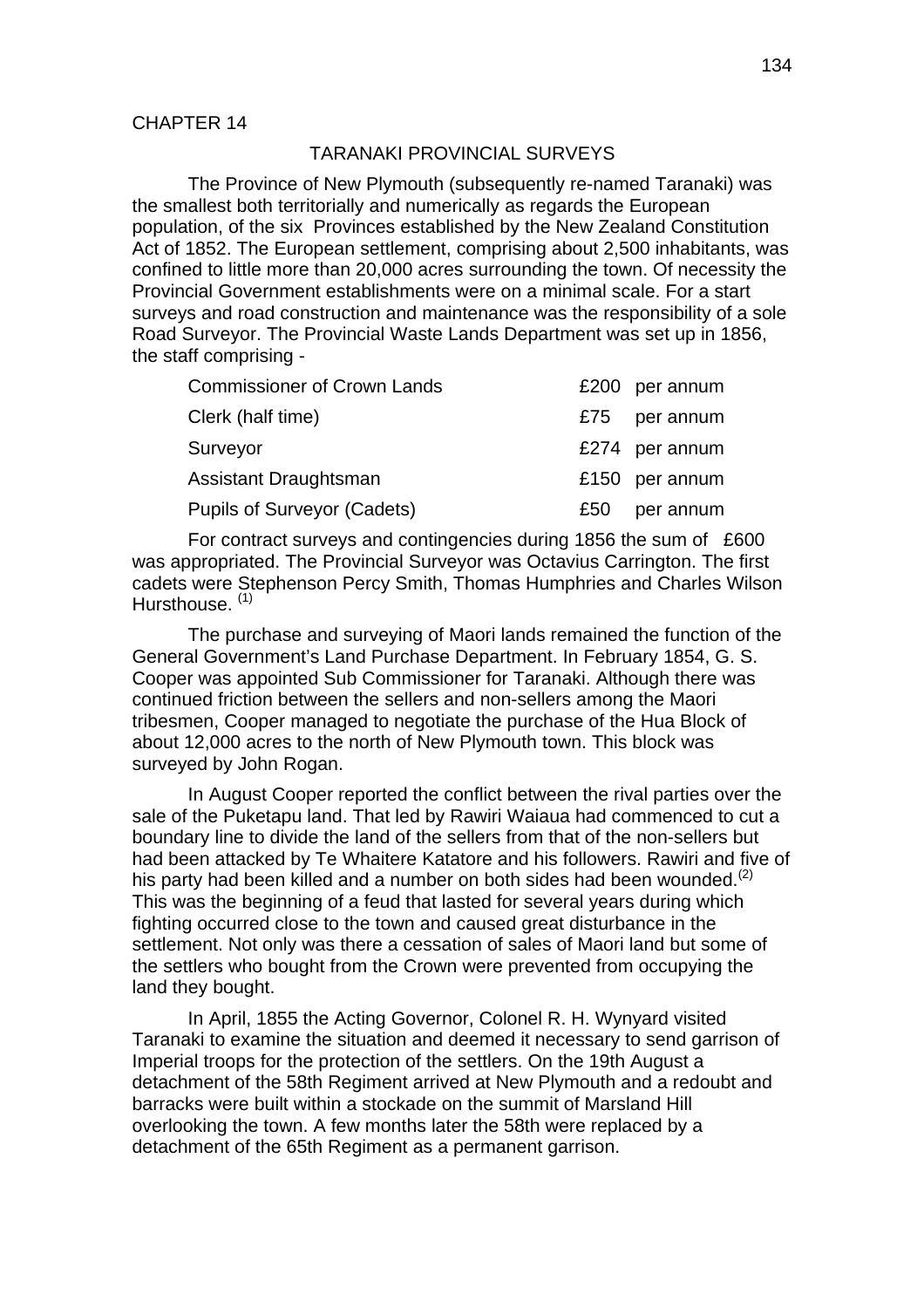The movement to prevent further European settlement in Taranaki, sometimes referred to as "The Land League" had originated at a largely attended meeting of Maori tribal representatives, from a large section of the west coast of the North Island, held at Manawapou, in south Taranaki, early in 1854. The non-sellers were determined to prevent any further sales of tribal lands and anti-European feeling was growing more intense.

Despite the arrival the Imperial troops in the settlement the unrest and feuding among the Maoris continued with occasional acts of violence and pitched battles in which lives were lost and many wounded. These battles took place on and around the farms of the outlying settlers and on the outskirts of the town. In growing alarm some of the settlers abandoned their farms and sought refuge in the town.

Notwithstanding the disturbances, some survey work was achieved in the subdivision of the Hua and Bell Blocks. No Europeans had as yet been attacked and they could move freely throughout the district. Such was the case in January, 1858 when Stephenson Percy Smith, who had recently completed his cadetship and had been appointed an Assistant Surveyor, although still under eighteen years of age, accompanied by C. W. Hursthouse, and three other youthful companions, Messrs. A. Standish, F. Murray and J. S. McKellar set out on an expedition which traversed much of the interior of the North Island. From New Plymouth they went overland to the mouth of the Mokau River and thence to the upper reaches of that river whence they travelled across country, crossing the upper tributaries of the Wanganui River and reaching Tokaanu at the southern end of Lake Taupo. They continued up the eastern shore of the lake and then went overland to the Rotorua district where they visited the lakes and the famed Tarata (Pink and White Terraces). Returning to Tokaanu they then made their way overland to the upper reaches of the Rangitikei River down which they travelled to the coast and thence via the coast to New Plymouth.

The expedition had taken eight weeks and Percy Smith estimated they had walked 500 miles, ridden on horseback 60 miles and travelled by Maori canoe 46 miles. The country they had traversed was virtually un-roaded and unmapped and sparsely inhabited. For much of the journey they had to live off the land as the settlements were few and far between.

Early in January, 1858, Katatore and three of his partisans were waylaid at Bell Block by members of the non- selling party and Katatore and his relative, Rawiri Karira, were brutally killed. This was the commencement of further internecine fighting among the tribal factions instigated mainly over the sale of tribal lands.  $(3)$  The following month, owing to the threatening attitude of the Maoris, the Government called out the New Plymouth battalion of the New Zealand Militia for training and exercises. Some 300 physically fit men of military age were armed and training commenced. On 31st August, when the immediate danger had abated, the corps was disbanded by the Government on the score of expense. The settlers, however, were not satisfied that all danger had passed, and they took steps to form a volunteer corps to be armed and be ready for any contingency. Governor Browne invoked the Militia Act of 1858 and under an Order in Council dated 13th January, 1859 the Taranaki Volunteer Rifle Company was authorised. This was the first such corps to be established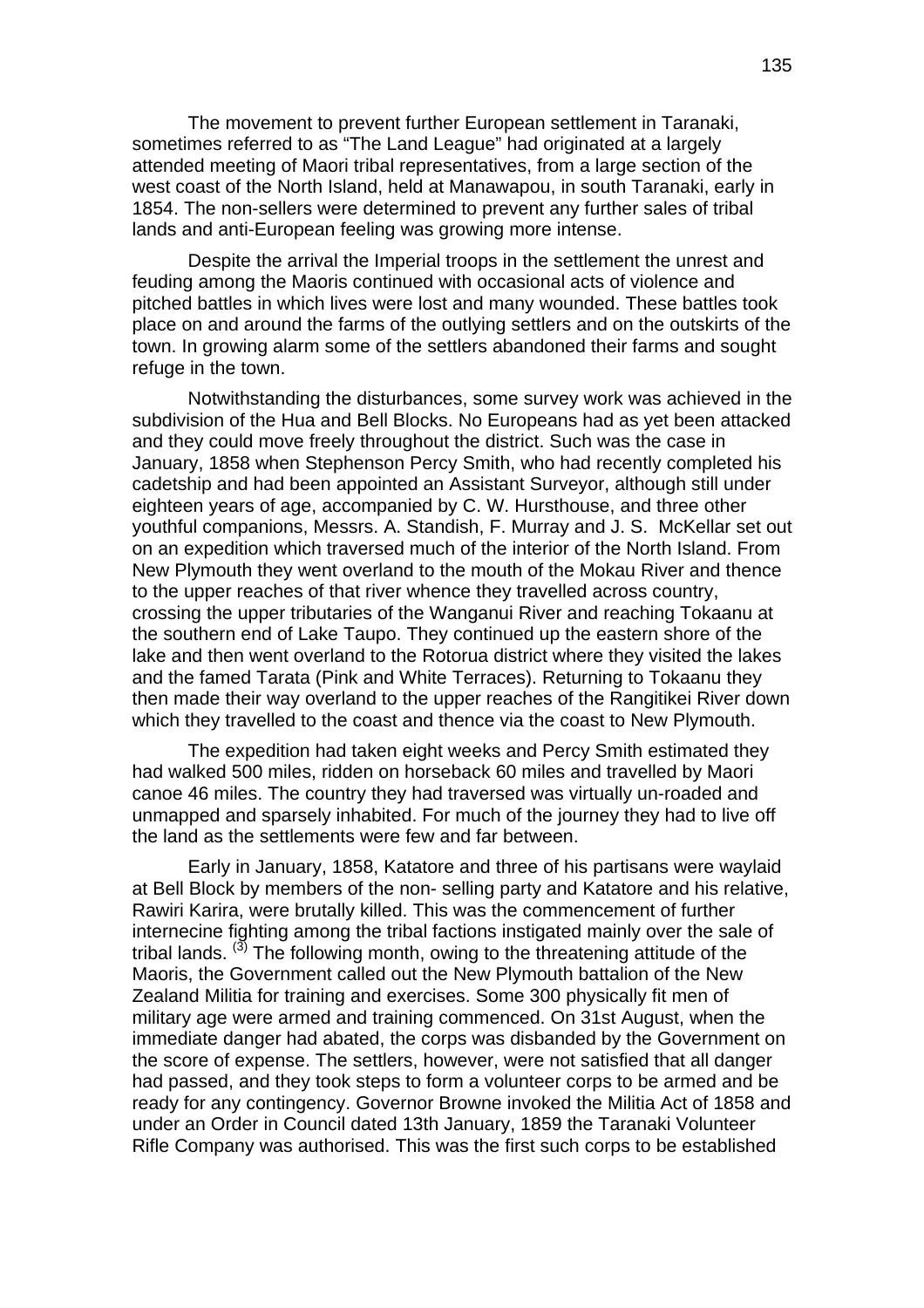in New Zealand. The original roll of the Company contained the names of several young surveyors who ultimately became leaders in their profession. <sup>(4)</sup>

In 1859 occurred the much debated "Waitara Purchase" that has been referred to in an earlier chapter. The obstruction of the surveyors on 20th February, 1860 was followed by the Proclamation of Martial Law in Taranaki two days later. The Militia and the Volunteers, now increased to two Companies were called out and given the role of guarding the town while the Imperial troops and a Naval detachment took the field. The centre of the town was turned into an entrenched fortress with strongposts manned by the Militia and Volunteers.

Hostilities commenced at Waitara on 17th March when the Imperial troops attacked the Te Kohia Pa situated on the disputed land. The British bombardment caused considerable destruction and during the night the defending Maoris evacuated the Pa and escaped to the bush or sought safety in neighbouring pas. During the ensuing months the farms of the outlying settlers were raided by the insurgent Maoris; the settlers were driven to the sanctuary of the town; livestock was stolen or destroyed and of the 212 homes, 175 were completely destroyed.

The Militia built and manned stockaded redoubts at Bell Block, a few miles to the east of the town, and at Omata about the same distance to the west. Each of these was within visual signalling distance from Military Headquarters on Marsland Hill. No settler, neither adult nor child, was safe beyond rifle shot of town or stockade. A number of women and children had to be evacuated to Nelson during the course of the campaign.

The Imperial troops and a Naval detachment, assisted by the Militia and Volunteers attacked and destroyed a number of formidable Pas but nevertheless New Plymouth remained a beleaguered town, accessible only by sea. The local Maoris and the hundreds from other districts who aided them proved to be an elusive enemy who could retire to the safety of the surrounding forest if too hard pressed, and in the un-roaded forest their mobility gave them the advantage.

Reinforcements of Imperial troops were sent to Taranaki and after nearly twelve months fighting the British forces gained the ascendancy. The main body of Maoris had taken up a defensive position at Te Arei Pa on the Waitara River and was besieged, in March 1861, when the influential Waikato chief, Wiremu Tamihana (Tarapipipi) intervened on behalf of the Taranaki Maoris. G. T. Drummond Hay, surveyor and District Commissioner of the Land Purchase Department, who was acting as interpreter to General Pratt, was sent as the General's envoy to open negotiations for bringing about peace. His first meeting with Tamihane and Hapurona, the Taranaki leader on 17th March, was inconclusive but the following day, when Donald McLean accompanied Drummond Hay; an armistice of indeterminate duration was arranged. In notifying the cessation of hostilities the Commanding Officer ordered "that all persons in the town still keep within the outposts; and at Omata, Bell Block and Ngapuketurua near their stockades; and that all the usual guards be kept; and parties will only be allowed to proceed beyond these limits who have passes signed by the Deputy Quarter Master-General".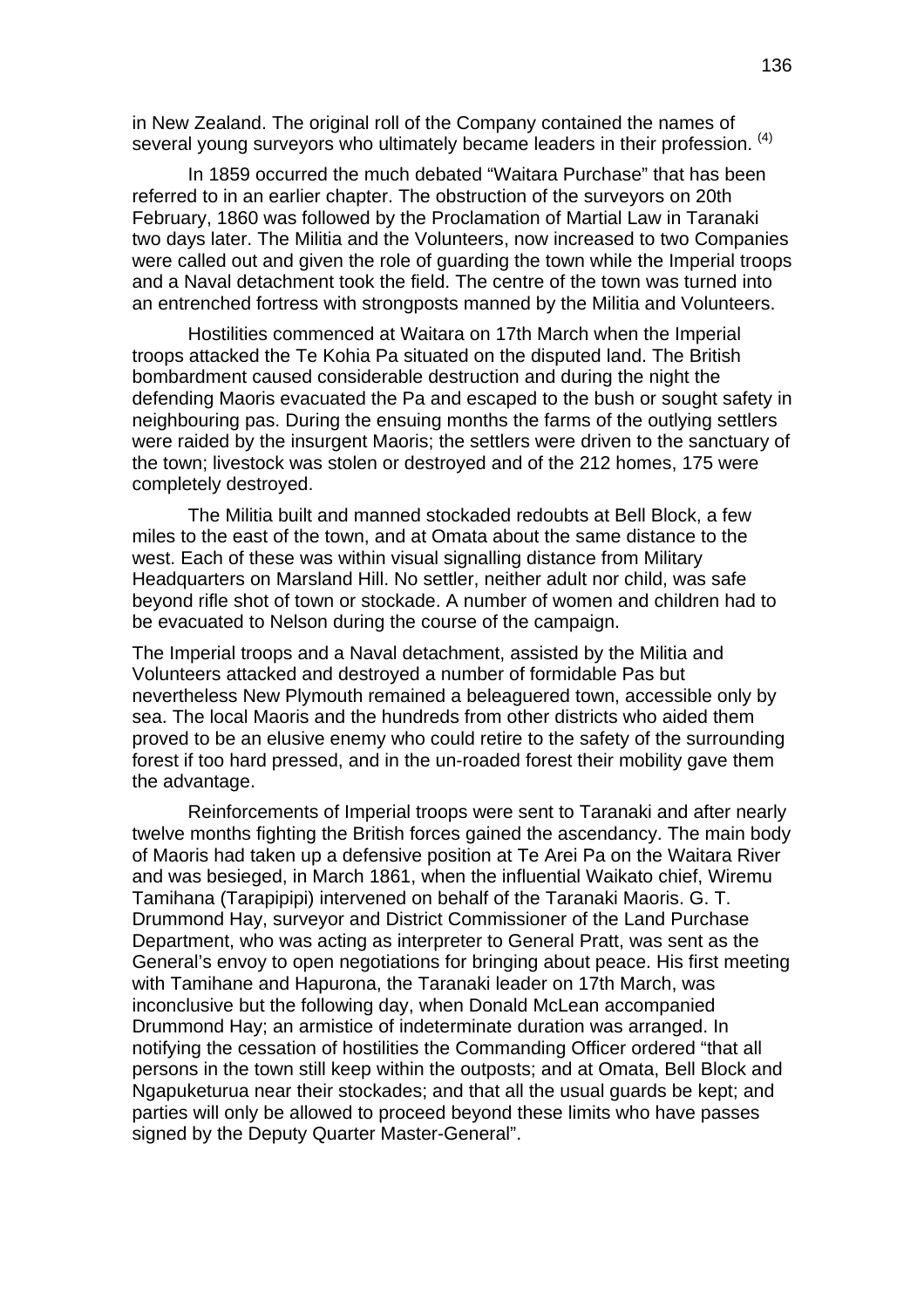Following the cessation of hostilities there was an interlude of peace until May, 1863. The Militia was virtually disbanded in February, 1862, but employment was found for the men in constructing roads and blockhouses.

In September, 1862 Governor Browne was superseded by Sir George Grey. A Commission of Enquiry was set up to again investigate the proprietary interests in the disputed Waitara Block and as a result Governor Grey issued a Proclamation on 11th May, 1863, renouncing the Crown's claims to the Waitara Block and abandoning the purchase. The block was to be given up to the Ngatiawa owners. Before this Proclamation was promulgated, however, the Tataraimaka block of 4,000 acres, which had been purchased in 1847 from the Taranaki tribe, and which had been temporarily abandoned by the settlers during the fighting, in which the Taranaki tribesmen had aided the Ngatiawa, was reoccupied by a detachment of the 57th Regiment on 4th April. Previously the Taranaki Tribe had informed the Government that Tataraimaka would not be given up unless the Government first gave up Waitara. As, in fact, Tataraimaka had been occupied before the Waitara Proclamation, an ambuscade at Oakura, on 4th May, in which nine British lives were lost, signalled the reopening of hostilities.

The Volunteers and Militia were now given a more independent role. The Colonial troops were proving to be adept at bush warfare and two companies of Taranaki Rifles Volunteers, designated Bush Rangers, scoured the forest around the outskirts of the settlement and kept watch on enemy movements.

 A concentration of rebel Maoris was discovered entrenching and fortifying Katikara Pa near Tataraimaka. A force of Imperial and Colonial troops, aided by a bombard of the Pa by H. M. S. Eclipse, captured the pa after a determined assault on 4th June. The surviving Maoris escaped to the bush where pursuit was difficult.

There was desultory skirmishing for a while and then it was discovered that the rebels were fortifying Kaitake pa on the north western spur of Patua Range. A force of Imperial and Colonial troops, L strong, assaulted and captured this Pa on 25th March, 1864.

Soon after the resumption of hostilities in Taranaki the Waikato war had commenced. Some of the imperial troops were withdrawn from Taranaki and transferred to Auckland. At the same time the Waikato and Ngati Maniapoto tribesmen who had been aiding the Taranaki rebels now departed to defend their own tribal territory. The remaining Imperial troops and the Volunteers and Militia sufficed to defend the New Plymouth settlement. It was evident that the Maori rebels not only were deprived of the assistance of their allies but were also running short of supplies and ammunition.

In January, 1865, after the conclusion of the Bay of Plenty campaign, General Cameron moved some of his Imperial forces from Tauranga to Wanganui and commenced a march up the coast towards New Plymouth. One of the objects of this campaign was to open up overland communications between Patea and New Plymouth. The intervening land was almost entirely owned by dissident tribes. Also there were no practicable landing places between Patea and New Plymouth for the safe use of coastal shipping and it was essential, if military and civilian settlements were to be established and maintained, that a road be built.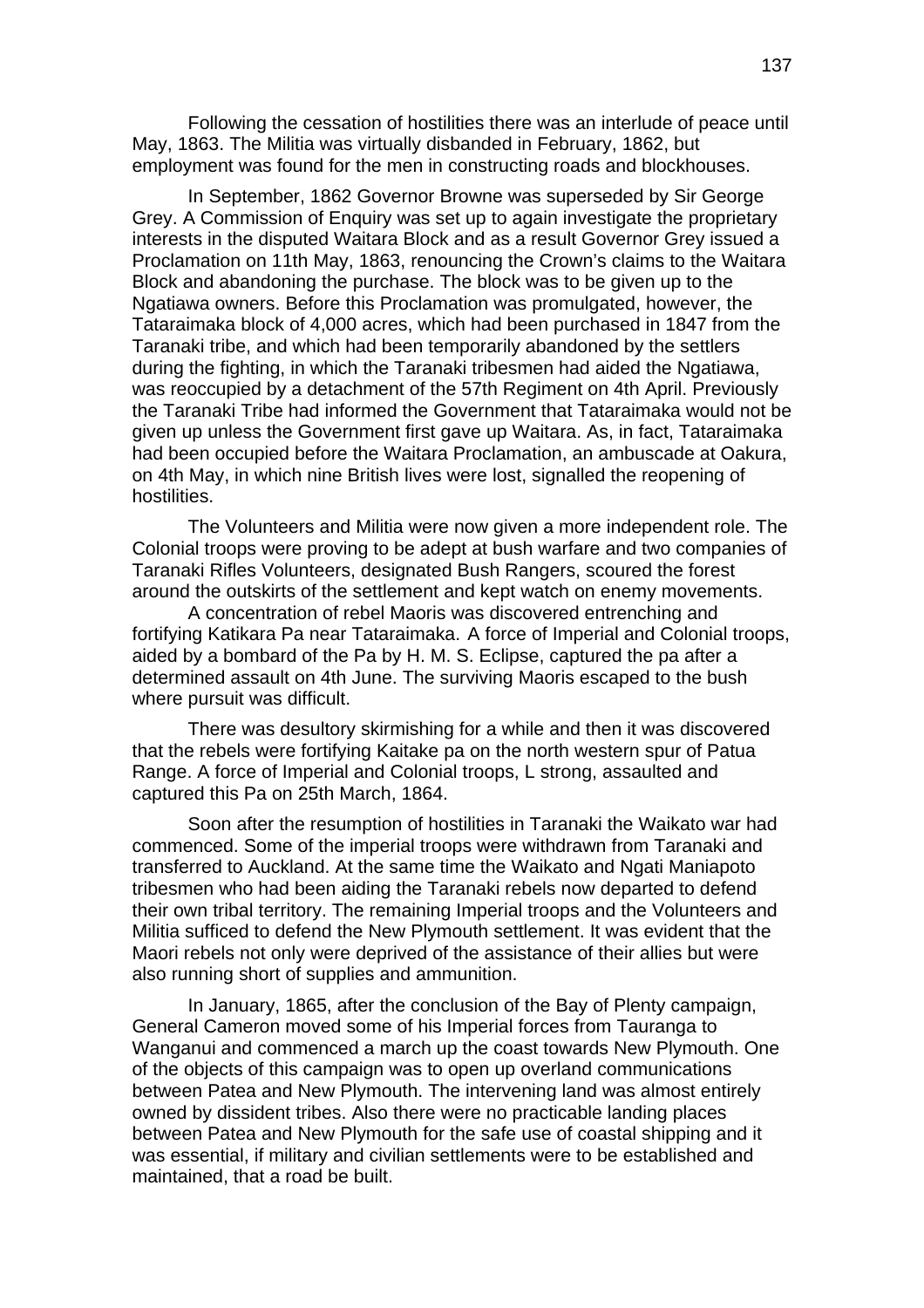General Cameron' a force marched and fought its way slowly up the coast and in midwinter halted at 'Waingongora. About this time the Weld Government came to office with its "Self Reliance" policy for New Zealand which included the withdrawal of the Imperial troops and replacement by Colonial forces. General Cameron resigned in August and was succeeded by General Chute who arrived in New Plymouth in October.

Peace was proclaimed on the 2nd September and simultaneously, as part of the peace terms a broad belt of coastal land stretching from Wanganui to a point some miles north of Waitara and containing approximately 980,000 acres, was declared confiscated by Order in Council. In the confiscated territory the provisions of the New Zealand Settlement Act of 1863 were to apply. This meant that a colossal task confronted the surveyors. It would be necessary to define the boundaries of the land to be taken for settlement and of the land to be returned to loyal Maoris and those who laid down their arms and whose Claims for compensation were determined by the Compensation Court. Also the allotments for the Military Settlers were to be laid out and other land which was to be set aside by the Crown for settlement was to be laid out as towns and farms.

In Taranaki the recalcitrant Maoris had retreated to the forested interior. Two envoys who were sent by the Government to discuss the peace terms with them did not return end were presumed to have been murdered. Despite the Proclamation on 1st August of the ending of Martial Law in the Province, it was necessary to enlist special units of Military Settlers who were prepared to become permanent residents in specially selected strategic districts. <sup>(5)</sup>

The fanatical end quasi-religious Hau Hau movement originated in Taranaki in 1864 and the land confiscation exacerbated the anti-European feelings of the dispossessed tribes. The confiscation led to the accession of many thousands to the movement and by the end of 1865 the cult had spread from coast to coast through a wide belt of the North Island. The main object of the movement was to regain the confiscated territory and drive out the European settlers. Hau Hauism was responsible for the perpetration of a number of atrocious murders.

General Chute went to Wanganui and on 30th December resumed the march up the coast and after intermittent fighting reached Ketemarae (near Normanby) in southern Taranaki. From there he set out on 17th January, 1866 over the inland Whaka-ahunrangi track with a composite column of Imperial and Colonial troops totalling 514 of all ranks and having 67 packhorses and 24 saddle horses as transport. The track was through dense rain forest for almost the entire distance. In pre-European days it had been the only bush track between northern and southern Taranaki. In the first years of settlement the New Zealand Company had cut a bridle track over the route as an alternative to coastal shipping but the track had been neglected and was now overgrown and not usable for horse transport. <sup>(6)</sup>

 As a consequence the troops had to literally chop and slash their way to get the horses through the forested terrain. In the event it took nine days to accomplish the sixty mile journey and some of the horses had to be used as food by the half starved troopers. Fortunately they had met with little opposition from the Hau Haus.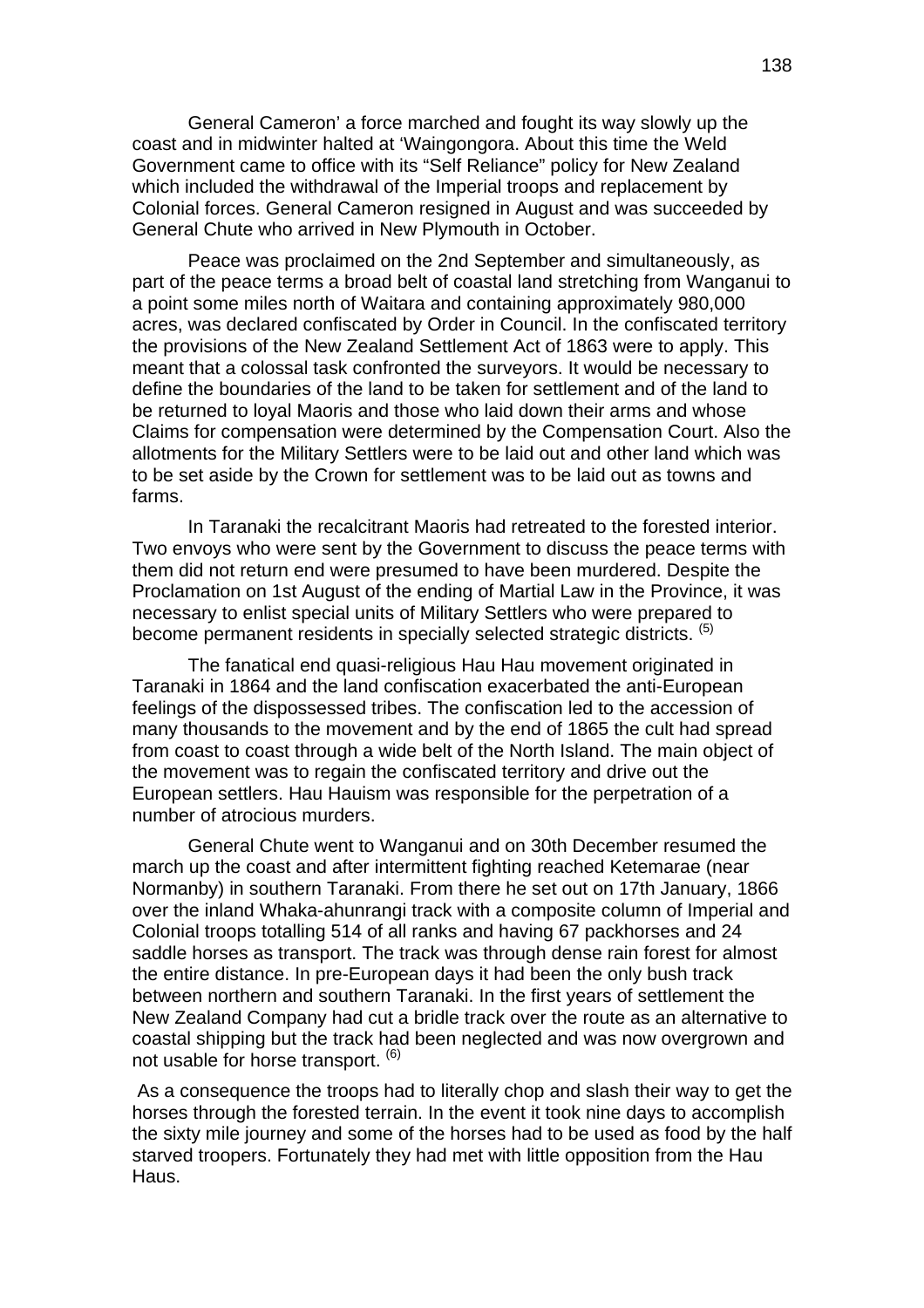On the 1st February, 1866 General Chute's column, augmented by some of the local units, set out from New Plymouth on the return journey to Patea, via the coastal route. After some bush fighting and skirmishing Patea was reached on the 6th February. The first step towards assuring an overland route between Wanganui and New Plymouth and the settling of southern Taranaki was taken by the military in building and manning redoubts, blockhouses and stockades in strategic positions.

For the purpose of surveying the townships end allotments for the military settlers on the confiscated coastal land lying between the Waingongora River in south Taranaki and the Waitotara River the Wellington Provincial Government in 1865 undertook the establishment of special survey offices at Kakaramea and Carlyle (later renamed Pates).

On the 15th March, 1866 a detachment of the 57th Regiment was sent to Kakaramea to build and garrison a stockade and to provide protection for the survey parties. Later, when the Imperial troops were withdrawn from New Zealand, this detachment was replaced by a body of Armed Constabulary under Colonel McDonnell.

Although much of the land to be surveyed was within the Wellington Province, the general oversight of the surveys was exercised by Mr. Octavius Carrington, Chief Surveyor for Taranaki. District Surveyors were Messrs. G. W. Williams, S.F. Smith, C. A. Ray and F. Wilson all of whom had previously been engaged on surveying confiscated land in the Waikato district and in North Taranaki. Other surveyors in charge of parties were G. A. Northcroft, F. S. Smith and N. Carrington. The first of the surveyors arrived at Camp Kakaramea on 7th June, 1866.

At all times the survey parties were in danger of attack from the Hau Haus who had determined to prevent the surveys and the occupation of the land. Although the survey parties were armed it was necessary to have a strong military escort when moving through the district. On several occasions survey parties came under heavy fire but fortunately there were no casualties. In his diary for the 28th July Mr. S. F. Smith recorded "the men all refused to go to work as they considered it too dangerous with only a covering-party of twenty men. Several of our men have left to join the Military Settler". However, despite the growing hostility of the Hau Haus the surveys progressed and the settlers began to occupy their allotments situated not too far from one or other of the stockades. Several townships were laid out around the stockades and were surrounded by the ten acre and forty acre rural allotments. Where the town of Hawera later developed there was a small redoubt surrounded by about thirty ten acre allotments.

There was a resurgence of hostilities in May, 1868, when four military settlers were murdered in the bush by a band of Hau Haus. The Hau Hau leader, Titokowaru, threatened to exterminate all of the settlers.

The redoubts were immediately manned with all available local troops and the armed Constabulary. The military headquarters was at Waihi Redoubt near Hawera and there were redoubts at Hawera, Okautiro, Kakaramea, Manutahi, Manawapou and Waingongora. A small redoubt at Turuturu-mokai was also manned.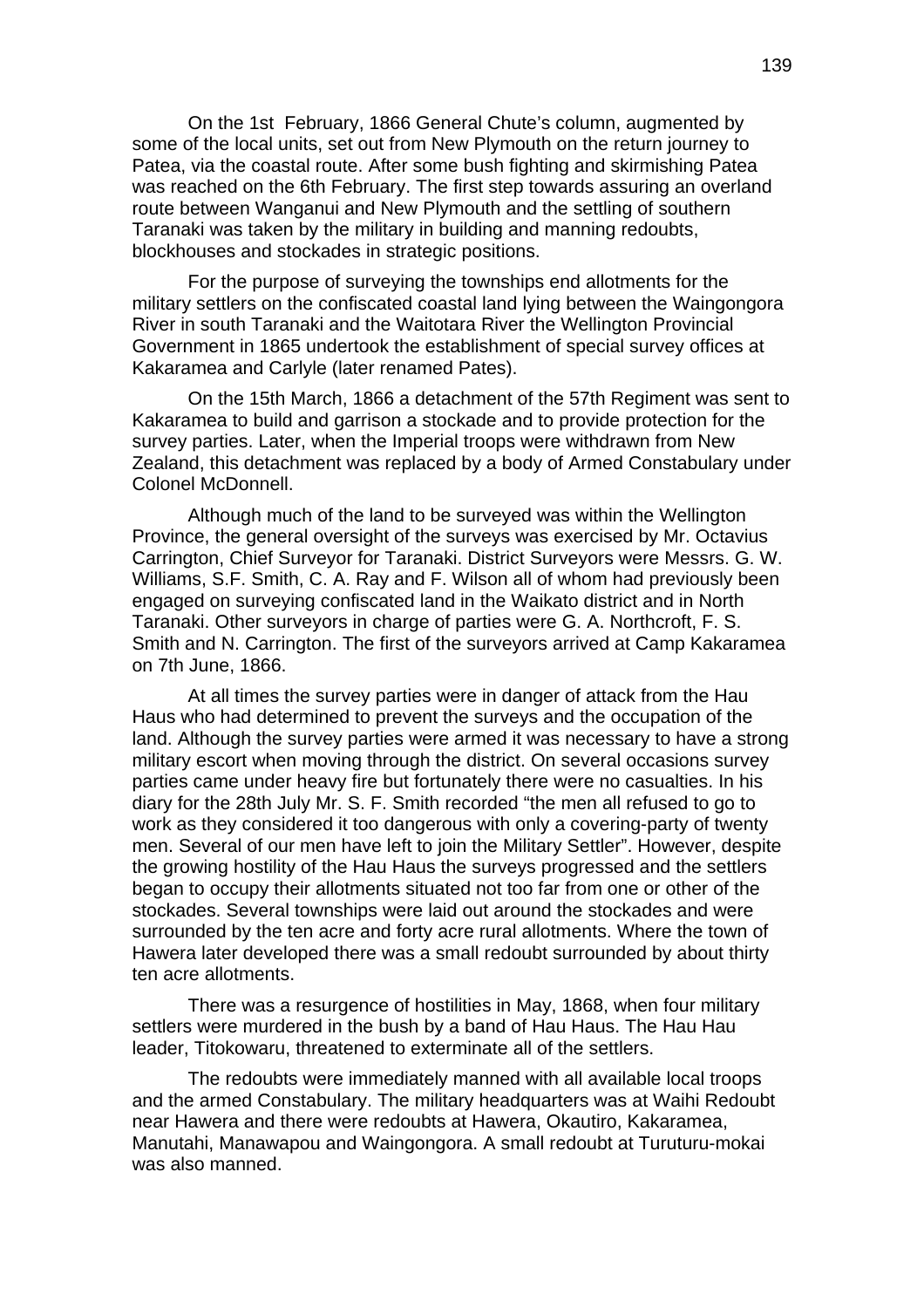In the early hours of the 12th July Turuturu-mokai which was manned by 22 Military Settlers, was attacked by a strong party of Hau Haus. In the desperate defence ten of the garrison were killed and six were severely wounded before the relief column arrived.

The Colonial forces in South Taranaki, commanded by Colonel T. McDonnell, were reinforced by companies of volunteers, the Wellington Rifles and the Wellington Rangers, and in August a campaign to subdue the Hau Haus was commenced. The first attack on Titokowaru's forest stronghold at Te Ngutu-o-te-Manu was abortive. Although the Pa had been captured at the cost to the attackers of four killed and eight wounded, the surviving Hau Haus had escaped into the forest.

With a force numbering 360 and comprising detachments of the Armed Constabulary, Wellington Rangers, Wellington Rifles and other volunteer units and 110 friendly Wanganui Maoris (Kupapas), Colonel McDonnell set out on 7th September to penetrate the forest and surprise the Hau Haus in their kainga at Te Rua-ruru in the vicinity of Te Ngutu-o-te-Manu. The Hau Haus were discovered not far from their old stronghold and in the bush fighting that ensued McDonnell's force was badly mauled by the well concealed Hau Hau marksmen. Casualties among the Colonial troops were so heavy that the force was almost immobilised by the unseen snipers. It was not until after nightfall that the survivors, hampered with their wounded, were able to fight their way out of the forest and return to the safety of the redoubts. The force had lost 24 killed including five officers, and had brought 26 wounded men off the field. Another seriously wounded man, Private Dore of the Wellington Rangers, miraculously survived four days in the bush and made his way beck to Waihi Redoubt.

Following this reverse the General Government deemed it advisable to discontinue the development work in South Taranaki until the Defence Forces could be sufficiently augmented to undertake a protracted bush campaign. The garrisons of the redoubts and the military settlers were withdrawn to Patea and the redoubts and stockades abandoned. The survey parties were withdrawn to work in other districts.

Titokowaru and his Hau Hau adherents, who had greatly increased in numbers, had also moved southwards and had taken up a defensive position at Moturoa, about four miles from Wairoa (now named Waverley).

Colonel G. Whitmore, who commanded the Colonial troops at Patea, moved out with a composite force of Armed Constabulary and. Volunteers and a number of Kupapa auxiliaries from Wanganui, on 7th November, to attack the Hau Haus entrenched at Moturoa.

After a fierce encounter, during which his force suffered a number of casualties without gaining any advantage, Colonel Whitmore, deeming his force insufficient to achieve its objective, broke off the engagement and retired beyond the Waitotara River, and subsequently set up a line of defences along the Kai Iwi River to protect Wanganui while measures were being taken to prepare for a protracted bush campaign against Titokowaru.

The General Government proceeded to enlist further Divisions of armed Constabulary and set up a training camp at Westmere. Titokowaru and his Hau Haus were very active and had constructed a very strong pa at Taurangaika,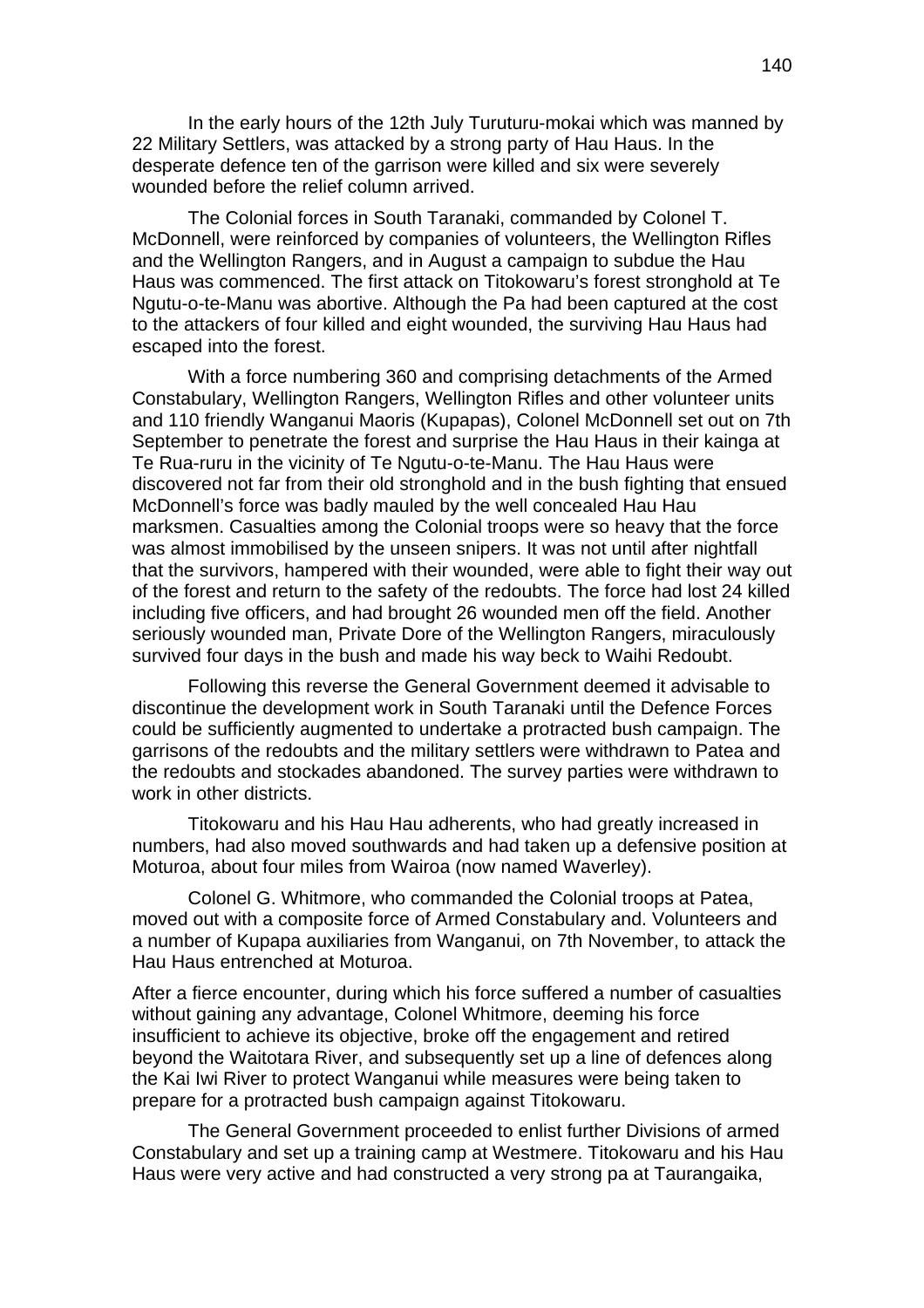eighteen miles from Wanganui. In January, 1869 Colonel Whitmore's augmented force consisted of about 800 Armed Constabulary and a small body of Wanganui and Kai Iwi Mounted Corps with about 200 Wanganui Kupapas under Major Kepa (Te Rangihiwinui). The Colonel had formed a small body of experienced bushmen to act as scouts and guides. This very small but elite Corps of Guides, at first numbering only seven, was at first commanded by William Lingard, but subsequently by Captain Christopher Maling, a young surveyor.

The advance towards Taurangaika commenced on 25th January and by 2nd February was in front of the pa which was immediately shelled by the force's two Armstrong guns. Although little damage had been done to the strongly built pa, the attackers were surprised to find on the following morning that the pa had been abandoned during the night. The subsequent pursuit of the Hau Haus, through rugged bush country, virtually ended on the 24th March when Titokowaru and the remnant of his followers eluded capture in the extensive Ngaere swamp and escaped to the sanctuary of the almost impregnable interior.

The Armed Constabulary and Military Settlers returned to South Taranaki and rebuilt and reoccupied the redoubts and stockades and the work of developing the district was resumed. A programme of road construction was commenced under the direction of F. A. Carrington, in Northern Taranaki and his brother Octavius in the south. Frederick Carrington was elected Superintendent of the Province on 15th October, 1869; and retained the office until the abolition of provincial government on the 1st November, 1876.

Octavius Carrington relinquished the office of Chief Surveyor on 1st November, 1870 and was appointed Provincial Engineer in charge of Public Works which included the construction of arterial roads and the railway connecting Wanganui with New Plymouth. Thomas Humphries was appointed Chief Surveyor for Taranaki but the Patea office remained under the control of the Wellington Provincial Survey Department until 1876.

The first arterial road was that from Patea to New Plymouth via Opunake and the first mail coach used this road on 12th January, 1871 leaving Wanganui at 6 a.m. and arriving at New Plymouth at 9.15 p.m. after a very rough journey. The route for the telegraph line from Wanganui to New Plymouth was also surveyed and by 1872 had been erected as far as Opunake. The stretch from Opunake to New Plymouth was not completed until 1877, owing to the strenuous objections of the Maoris through whose land it passed.

The surveying of the confiscated land in northern Taranaki had been carried out between 1865 and 1868 with little opposition from the Maoris. The work had been done by surveyors under contract to the General Government. No less than sixteen survey parties had en engaged. Areas surveyed extended from Tataraimaka in the west to Urenui in the east.

The introduction of the Public Works and Immigration policy of the Fox-Vogel administration helped to accelerate the development of Taranaki. In the period 1872 to 1875 the Land Purchase Department acquired from the Maoris several contiguous blocks lying to the east of Mount Egmont and aggregating about 380,000 acres and extending from the Waitara valley towards Hawera.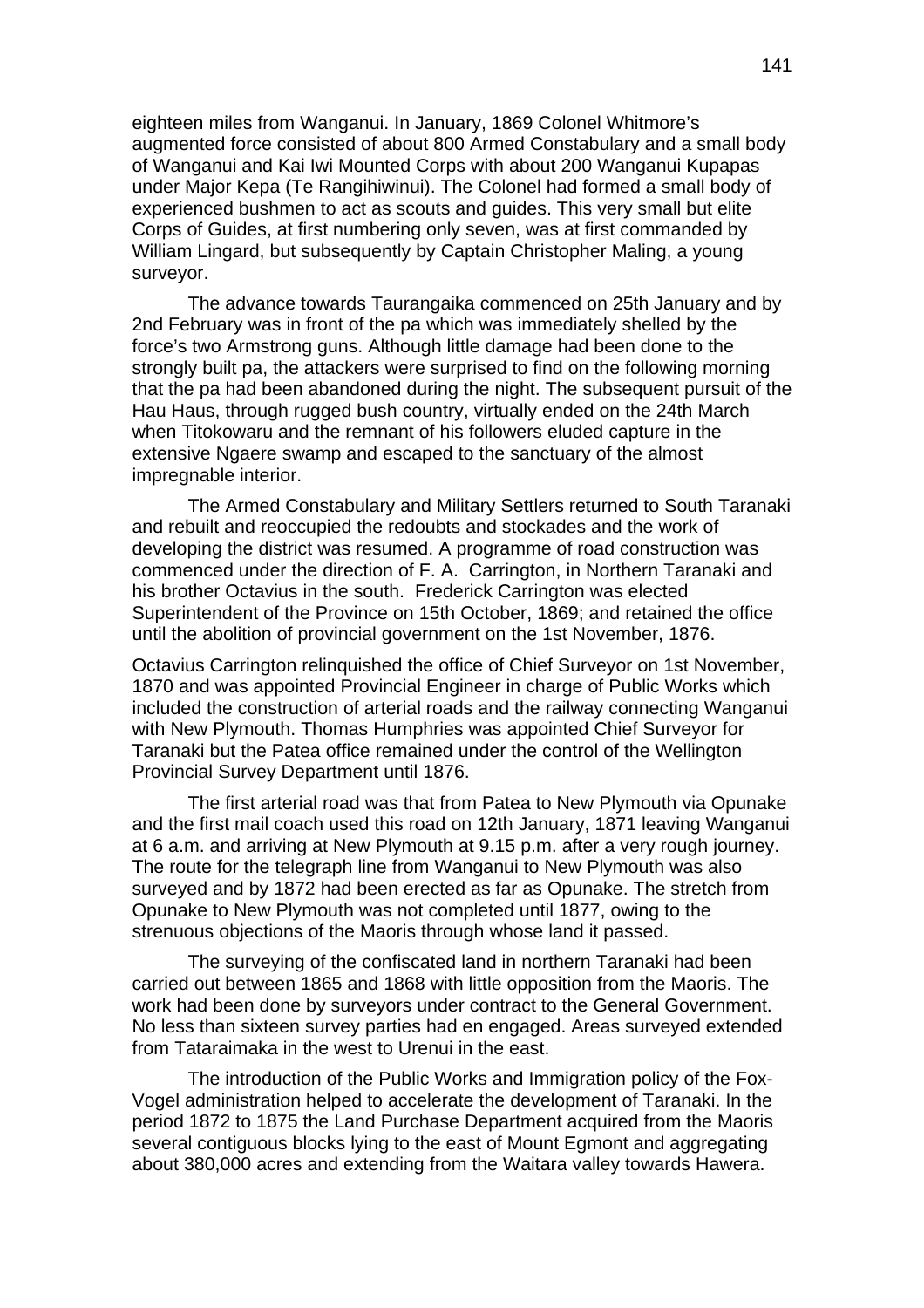The Land Purchase Department's surveyor was Captain H. L. Skeet whose assistant surveyor was his son H. M. Skeet. In 1874 Captain Skeet was promoted to the office of Inspector of Surveys for the Department in Taranaki.

Charles Wilson Hursthouse was appointed Public Works Surveyor in 1871 and he proceeded to survey the route for the Whenuakura to Waingongora section of the "New Plymouth-Foxton" railway as it was then designated. In 1893-94 he surveyed and supervised the construction of the "Mountain Road" from Sentry Mill to Hawera. This road for much of its course was cut through dense bush, followed fairly closely the track used by General Chute and today is the main highway south from New Plymouth.

With the necessity to provide accommodation for the influx of immigrants who came in the first instance to b the roads and railways and later to become permanent settlers, the survey staff in Taranaki was greatly increased in 1874. The activities commenced with the roading and subdivision for settlement in North Taranaki. The surveyors were fully engaged in laying out the settlements in advance of the railway construction. By January, 1875, the township of Inglewood had been established and construction was proceeding towards Tariki.

One task undertaken by Messrs. P. J. Cheal and G. P. Robinson in 1875-76 was a reconnaissance survey for a connection with the projected Main Trunk Railway at Te Kuiti. Subsequently in 1877 Stratford township was laid out by Mr. W. H. Skinner on the northern side of the Patea river on the site of the proposed railway junction.

In the heavily forested country it was difficult to provide control surveys by means of triangulation. As an alternative to triangulation the Chief Surveyor, Mr. Thomas Humphries, in 1875, decided to cut a meridian line to which the surveys could be connected and checked. He determined astronomically the position of Huirangi Trigonometrical station and from there a meridian line was cut through the forest a distance of about forty two miles to the south coast.

The northern part of this line was run by Mr. E. S. Brookes and it was continued by Mr. J. Bird assisted by Mr. T. G. Sole. At times the work on the southern section was interfered with by the dissident Maoris who would remove the survey monuments and endeavour to obliterate the survey lines or to falsify them. Surveyors working in South Taranaki adopted the expedient of burying a handful of broken crockery or an inverted bottle beneath each survey peg so that if a peg should be removed its true position could be re-established after a little digging. The meridian line was astronomically checked by Mr. Humphries at the southern end and a difference in azimuth of about four seconds was disclosed. The work was tested by the Inspector of Surveys, Mr. Theophilus Heale whose observations were in close agreement with those of Mr. Humphries.

Reporting to the General Assembly in 1875 on the state of the surveys in few Zealand, Major Palmer, R. E., stated that of the 140,000 acres covered by subdivisional surveys in Taranaki, the greater part needed to be checked and coalesced by triangulation so as to eliminate gross errors and anomalies. At that time only about 12,000 acres around few Plymouth had been effectively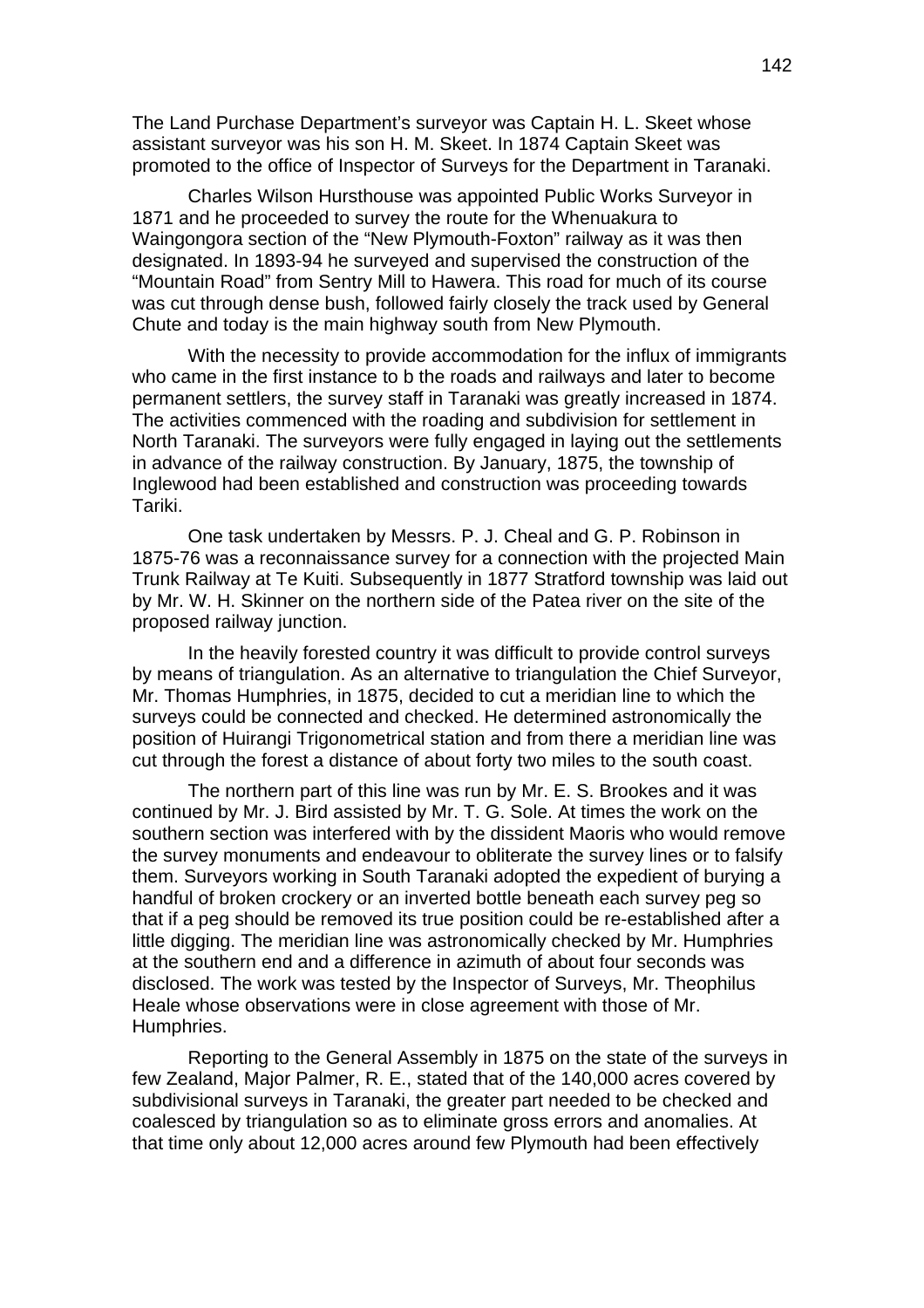triangulated by Mr. Humphries and further trigonometrical surveys were proceeding.

At the close of the Provincial era in 1876 South Taranaki still resembled a vast military camp. There were numerous blockhouses and stockades garrisoned by the Armed Constabulary whose presence was needed for the protection of the settlers and the survey parties. Similar conditions pertained in the north on the boundary with the Auckland Province.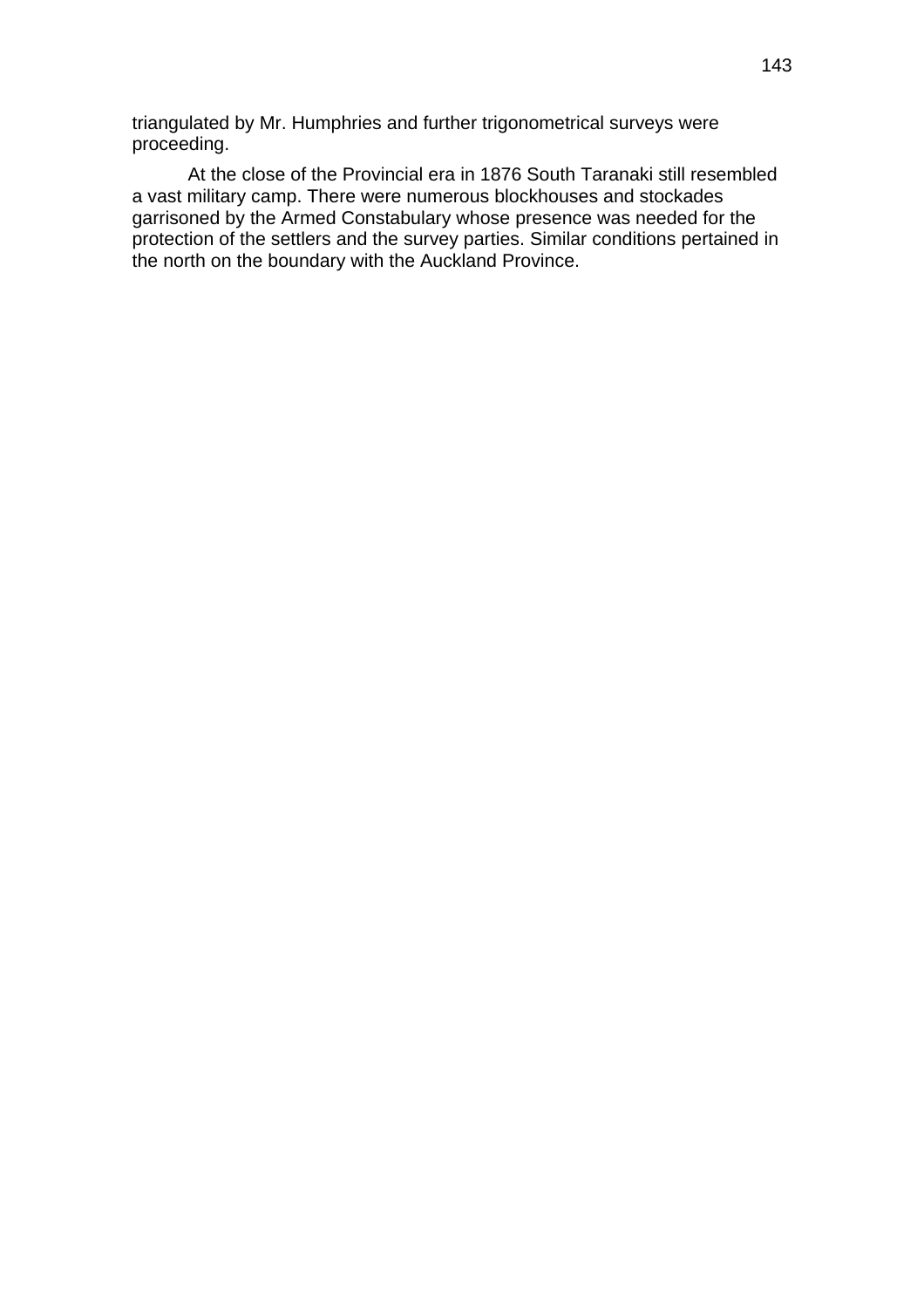PART II

SURVEYS DURING THE PROVINCIAL ERA Notes and References

Abbreviations D. S. C.  $=$  Daily Southern Cross, amalgamated

with the New Zealand Herald in 1877.

A. J. H. R.  $=$  Appendices to the Journals of the House of Representatives.

J. A. P. C. = Journals of the Auckland Provincial Council.

Chapter 9.

- 1. A. J. H. R. C. N0.1 1861 Colonial Secretary to Mr. Donald McLean, 26th January, 1854
- 2. Andrew Sinclair, the surveyor, was a nephew of Dr. Andrew Sinclair, the Colonial Secretary
- 3. A. J. H. R. C. No. 1 1861 and 1862 Report of the Land Purchase Department.
- 4. A. J. H .R. D. No. 10. 1862 Report of the Land Claims Commission.

5. Maori Land Law by Norman Smith. Judge of the Maori Land Court, 1960. CHAPTER 10

1. Life and Times of Sir Julius von Haast by H.F. von Haast, I 948.

A copy of Hochstetter's lecture on the geology of Auckland, delivered at the Mechanics' Institute at Auckland on 24th June, 1859 is to be found in the Auckland Provincial Gazette No. 14 of 8th July, 1859. He refers to several surveyors who were associated with him during his survey.

2. D. S. C. 29th June, 1863. Detachment of surveyors from England to work in New Zealand

3. A. J. H. R. E. No. 10 1861 Map of North Island shewing alienation of Maori Land 1840-1860

4. The New Zealand Wars by James Cowan Vol. 1 p.297.

5. The Forest Rifles, not to be confused with the Forest Rangers, another well known volunteer corps which was organised in 1863.

6. D. S. C. 30th June, 1864 and 25th April, 1865. Too few surveyors available.

7. J. A. P.C. Session XVIII 1864 A. No. 13. Chief Surveyor, Charles Heaphy, to

the Auditor General and the Colonial Secretary, 17th March, 1865

8. J. A. P. C. Session XVIII, 1864 A. No. 13. Report of Commission of Enquiry into Provincial Waste Lands Department.

9. Press reports on interference with surveys. D. S. C. 10th December, 1863. HMS Eclipse protecting Charles Heaphy while surveying town and military depot at Port Waikato.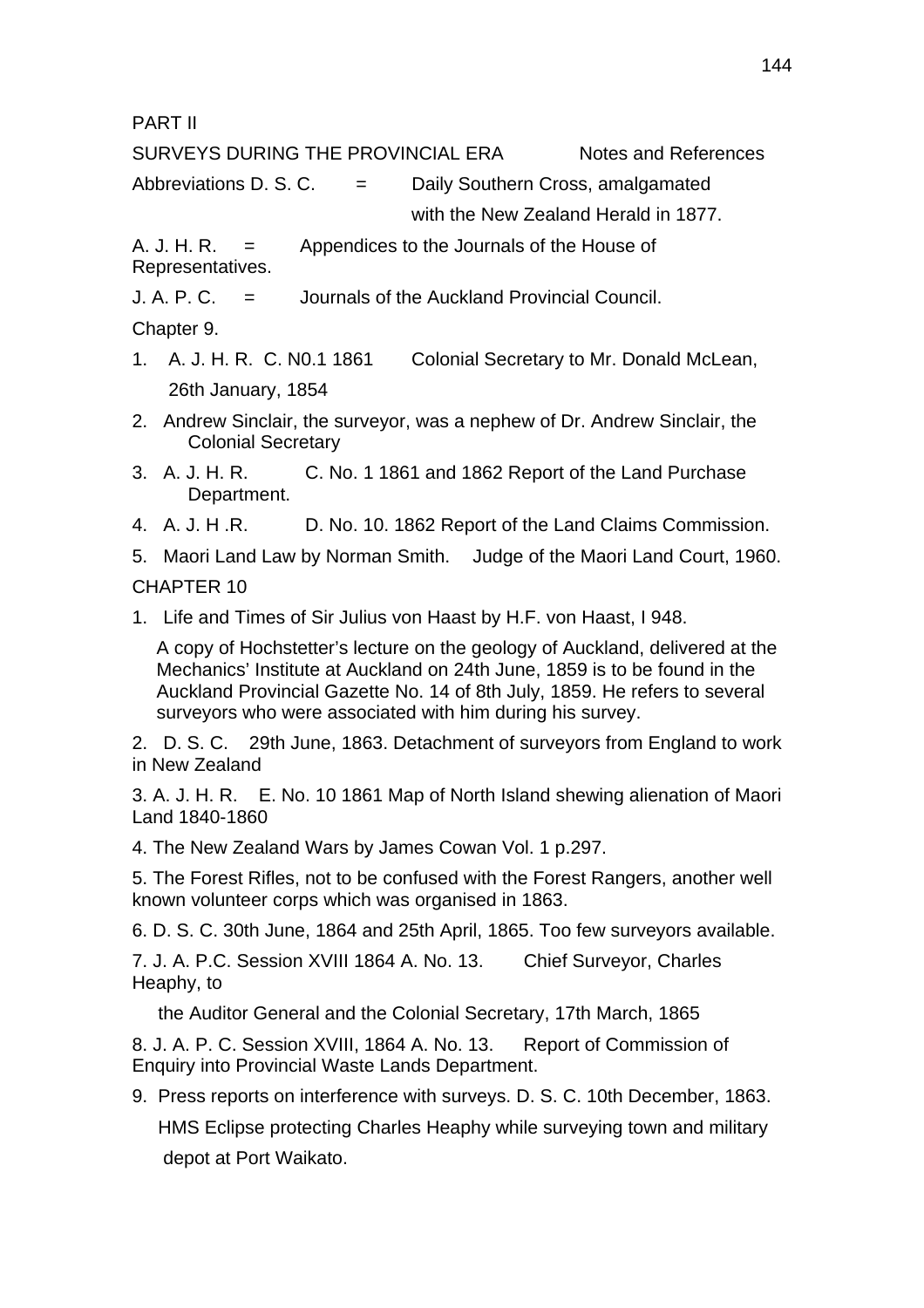24th September, 1866. Surveys at Te Puna and Wairoa disrupted by Maoris.

28th February and 13th July, 1867. Capture of James Corlett, surveyor, by Hau Haus at Paengaroa.

7th, 8th, 22nd and 28th January, 1867. Surveyors driven from Te Whaiti Block.

9th, 12th July, 1867. Attack on surveyors at Ohiwa.

9th, 15th and 31st March, 1869. Reports concerning murder of Robert Pitcairn, surveyor, by the Hau Haus at Ohiwa.

6th April, 1869. Armed survey party stopped but work resumed by Tawhiao's orders. D. S. C. 14th April.

19th January and 8th February, 1870. Surveyors prevented at Paeroa.

30th November, 2nd, 6th, 9th, 22nd December and

15th April, 1870. Reports on murder of Richard Todd, surveyor at Pirongia.

10. The History of the Post Office in New Zealand by Howard Robinson. 1964 p.98.

11. A. J. H. R. D.3 1878. Report on Katikati Special Settlement.

12. D. S. C. 20th October and leading article on 23rd October,

1871. Charles O'Neill introduced Bill on the regulating of Towns.

See also – Planning Series I Bulletin 3 1936 published

by the Town Planning Institute of New Zealand. This is a reprint of a paper read before the Town Planning section of the Otago Branch of the Royal Society of New Zealand 16th June, 1936 by C. B. Barroughclough, B.A., L. L. B.

13. A. J. H. R. H. l 1875. Report on the state of the surveys in New Zealand by Major H. S. Palmer, R. E.

Chapter 11 D. S. C. 7th and 9th August, 1865. Murder of James Fulloon, surveyor and members of the crew of the cutter Kate by the Hau Haus at Whakatane.

Chapter 12.

1. Wellington Provincial Gazette, 7th February 1854.

2. A. J. H. R. C. No. 1 1861. Reports of the Land Purchase Department. Wellington District. Enclosure No. 82.

3. For the story of Monrad's sojourn in New Zealand see "DG. Monrad. Scholar, Statesman, Priest and New Zealand Pioneer" by G. C. Petersen, 1965.

L A. J. H. R. C. No. 1 1861 . Reports of the Land Purchase

Department. Wellington District. Enclosure No. 13.

5. It was probably Major Palmer's favourable report that influenced Henry Jackson to oppose J. T. Thomson's instruction to adopt the meridional circuit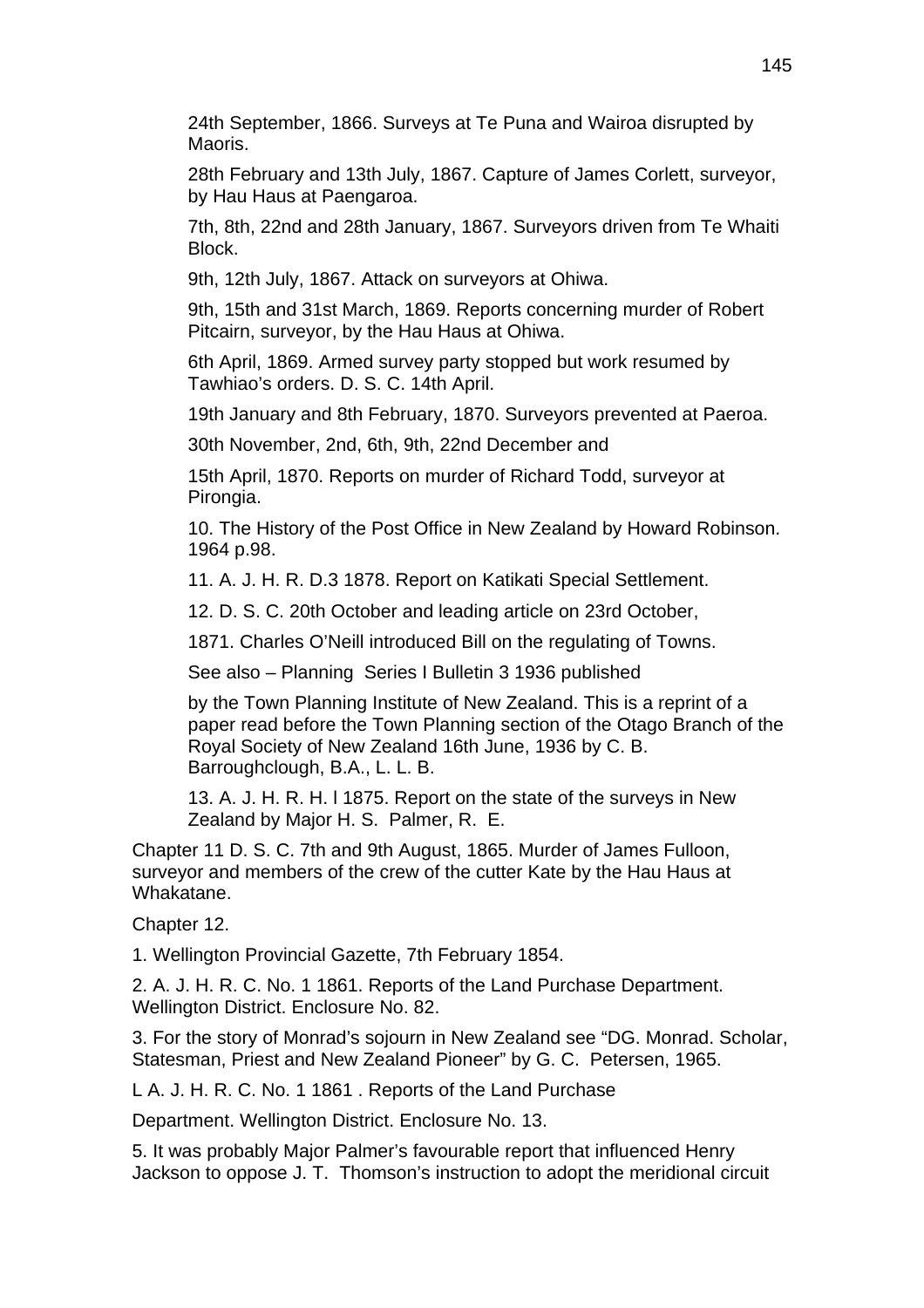plan and adjust the Wellington triangulation to True Meridian. For his continued refusal Jackson faced an official enquiry which resulted in his dismissal from the Service. (Vide N. Z. Gazette No. 31 20th March, 1879). Jackson appealed and his dismissal was cancelled but he resigned shortly afterwards. (Vide, N. Z. Gazette No. 96 October, 1880 p.1476

Chapter 13.

1. Lieutenant Thomas McDonnell, R. N. (1788—1864 was a younger son of the Earl of Antrim He joined the Royal Navy in 1804 and in 1815 resigned to join the service of the East India Company, sailing widely in the Mediterranean, Indian Ocean and China Seas. In 1831 he acquired the ship-building establishment in Hokianga Harbour and settled in New Zealand. In 1865 he was appointed Assistant British Resident. One of his sons, Colonel Thomas McDonnell, N. Z. C., was a notable senior officer in the Colonial Forces during the Maori Wars. McDonnell (senior) died at Auckland in 1864.

2. Captain Thomas Wing (1811-1888). Between the years 1835 when as master of James Clendon's trading schooner, Fanny, he made the first hydrographical survey of Tauranga harbour, until 1886 when he was Harbour Master at Onehunga and still carrying out hydrographical surveys, he made numerous such surveys around the New Zealand coast. He produced charts for the New Zealand Company and for the Hydrographic Office, including the first charts of the Kaipara, Raglan and Manakau harbours on the west coast, and Ahuriri, Tauranga and Tolaga Bay on the east. Also he surveyed and made charts of Otago harbour and Foveaux strait. He commanded the Deborah which carried Tuckett's expedition in 1844, which explored the east coast of the South Island to decide the location for the Scottish Free Church Settlement in Otago. For thirty years he was officially connected with Onehunga as Pilot and Harbour **Master** 

See — This Stern Coast by Rear Admiral J. O' C. Ross, C. B. ,

C. B. E. 1969.

3. A manuscript map of the journey of Captain Thomas and H. S. Harrison is attached to the New Zealand Journal, published in London, November 5th, 1845 of which there is a copy in the Turnbull Library. This map shows also Robert Stokes' journey to the Wairarapa in 1842, and the track of Kettle's party in 1842. H. S. Harrison made other journeys into the interior. He was Clerk to the Wellington Provincial Council in 1856 and a J.P. at Wanganui in 1863. Not to be confused with the surveyor, R. J. Harrison, who was Captain Thomas' partner in the contract surveys for the Otago Settlement in 1846.

4. The fixing of a minimum area of eighty acres in the pastoral Provinces, although meant for the protection of the original developer, led to the abuses of "spotting" and "gridironing" by means of which an unscrupulous purchaser with small capital could "pick the eyes out" of a large block and so render the purchase of the balance uneconomical for any other prospective purchaser.

5. John Rochfort did not stay long in the Australian gold-fields, but went on a visit to England where he wrote "Adventures of a Surveyor in New Zeal which was published in London in November, 1853. A précis is included in "The History of Hawkes Bay" by J. G. Wilson, 1939 pp. 158-164. Evidently Rochfort did not suffer from "gold fever". When surveying in the Taramakau Valley,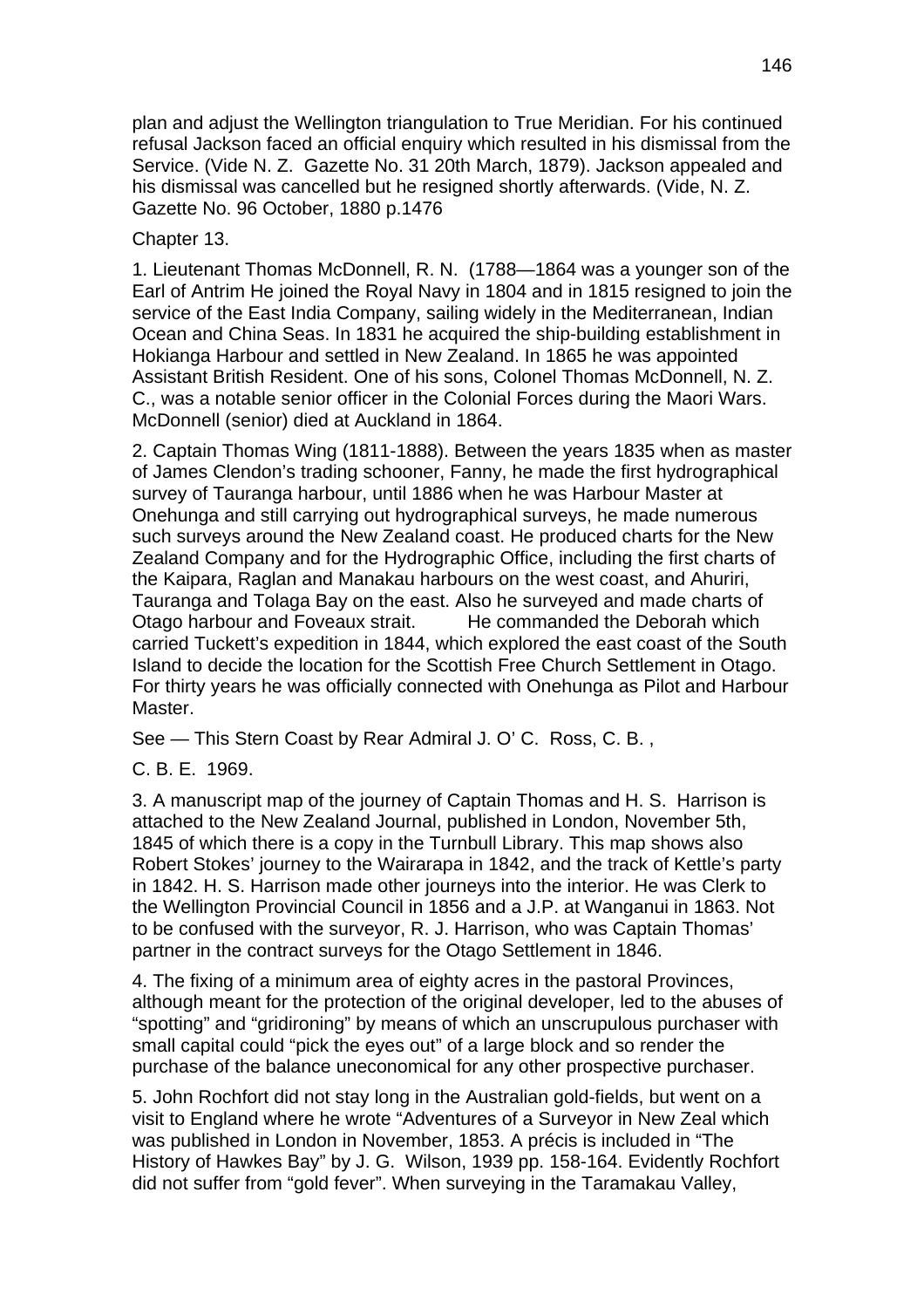Westland, in November, 1859 one of his party, F. Millington discovered gold in the river. In his report Rochfort says ".. the royal mineral was lying on the edge of the river, glistening in the sun, and in such quantity as induced rather a mutinous spirit; my hands having greater preference for the golden prospects before them than the sterner duties of surveying".

6. See pamphlet "The Naming of Napier" by Alice Woodhouse, 1970.

7. See pamphlet "British Regiments in Napier" by Alice Woodhouse, 1970.

Chapter 14.

1. Province of New Plymouth. Appropriation Ordinance 1856—57.

2. A. J. H. R. C. No. 1 1861 . Taranaki District. Enclosure No. 45. C. S. Cooper to the Resident Magistrate, New Plymouth, 7th August, 1854.

3. Ibid. Enclosure No. 54. Henry Halse to the Native Secretary,

11th January, 1858.

4. "Pritmus in Armis". Journal of the Taranaki Regiment Vol. 1 July, 1936. Surveyors enrolled in the Volunteers were C. W. Hursthouse, R Pitcairn, S. P. Smith and G. F. Robinson. Mr. Wellington Carrington was enrolled as a Captain in the Taranaki Militia.

5. Taranaki Naval and Militia Settlement Act 1865.

6. The track from Mataitawa (Lepperton) to Ketemaire (Normanby) was used as a stock track by Messrs. Charles and Francis Nairn in 1843.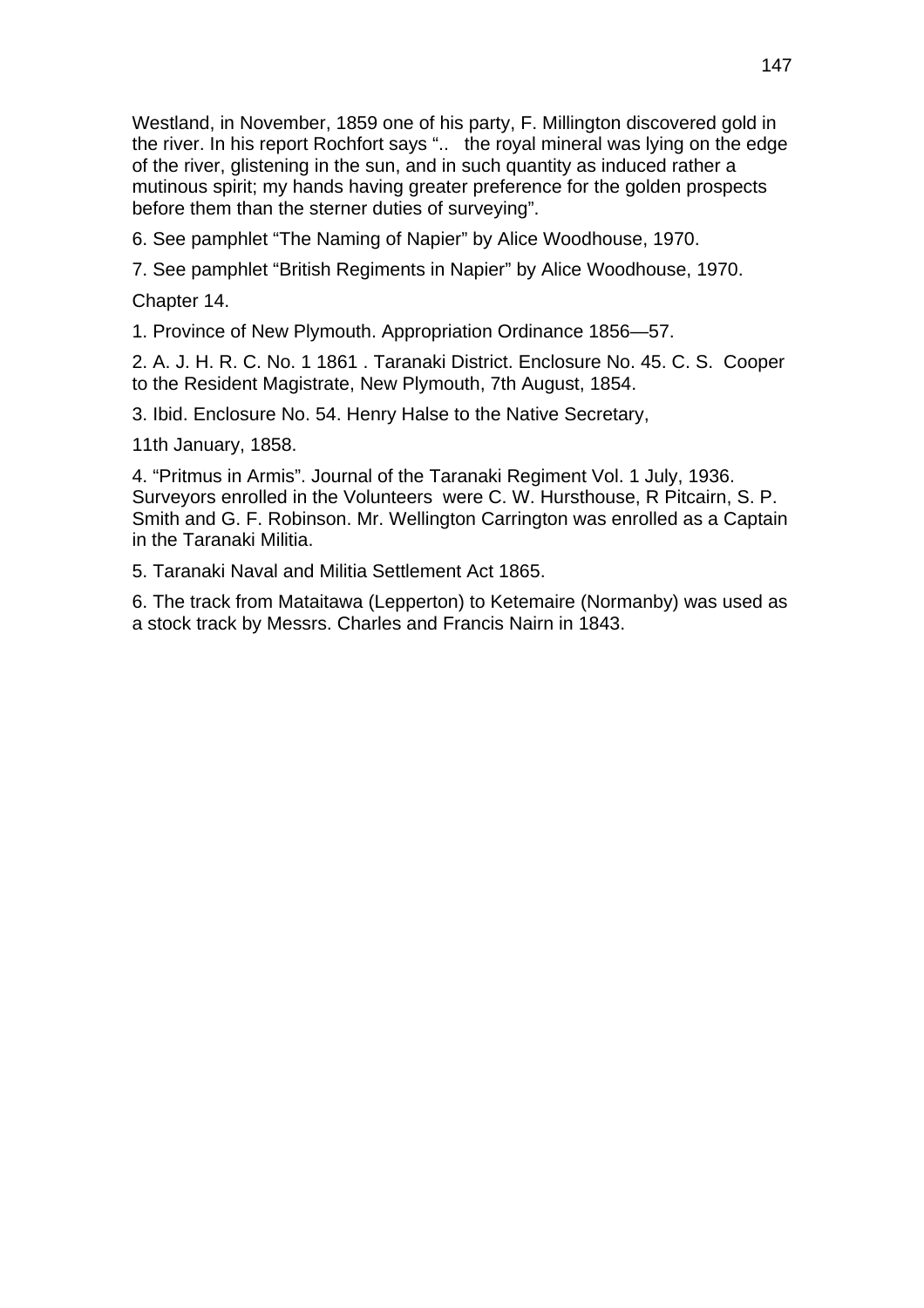### NELSON PROVINCIAL SURVEYS

By Proclamation dated 28th February, 1853 pursuant to the Constitution Act of 1852, the boundary of the Nelson Province with Canterbury followed the course of the Hurunui River to its source and thence by a line to the source of the Arnold River and thence via that river to its confluence with the Grey River and thence to the mouth of the Grey. At that time none of the land along the boundary had been surveyed except for the shore line which had been surveyed during 1850 -1851 by Captain J. L. Stokes and the officers of the survey ship, H. M. S. ACHERON

The extinguishment of the Native title over the land in the Province was still proceeding in 1855. By 1856 the purchase of the Nelson Block had been completed when the land between Aorere river and the west coast was purchased by Mr. Donald McLean, the Chief Land Purchase Commissioner. There was still some difficulty, however, in settling the southern districts of the province. The Ngai Tahu were objecting to the occupation by Europeans of land to the north of the Hurunui River which they claimed was the northern boundary of the land purchased under "Kemp's Deed" in 1848 The settlers in the disputed district were being harassed by the Maoris and when Edward Norman was sent to survey the Kaikoura peninsula in 1852 he met with much opposition but managed to complete the survey.

The Ngai Tahu claims were investigated at Kaiapoi in May, 1856 by J. G. Johnson, Land Purchase Commissioner, and as a consequence W. J. W. Hamilton negotiated the purchase of the outstanding claims between the Hurunui and the Waiau Rivers on 5th February, 1857. James Mackay as Land Purchase Commissioner purchased the Kaikoura block extending from the Hurunui River to the Wairau Bluffs on 29th March, 1859, thus including some of the land already negotiated by Hamilton, but obviating any further claims by the Ngai Tahu. The purchase in May, 1860, by James Mackay of all of the Putini Ngai Tahu interests in the West Coast lands between Kahurangi Point in the North to Milford Sound in the south effectively extinguished the Native title in the Province.

Among those elected to the first Provincial Council were three surveyors namely, Joseph Ward, John Wallis Barnicoat and Samuel Stephens. Alfred Dobson was appointed Provincial Commissioner of Works and Stephens was Chief Surveyor. Stephens was also elected to represent the Nelson settlement in the House of Representatives in 1854 but his death occurred at Riwaka on 26th January the following year.

The new Council initiated a roading programme that was administered by Alfred Dobson and there was further activity in the search for more practicable routes to the eastern and southern districts. In 1855 Dobson surveyed the road from Waitohi (Picton) to the Wairau River and the following year commenced the survey of the town of Blenheim on land owned by Alfred Fell who subdivided 450 acres into quarter acre lots as a private venture.

Alluvial gold was discovered in the Takaka River by W. T. L. Travers in 1852. Soon other discoveries were made in the Onekaka and Moutere districts. Like James Mackay, Travers was an assiduous explorer of thee remote districts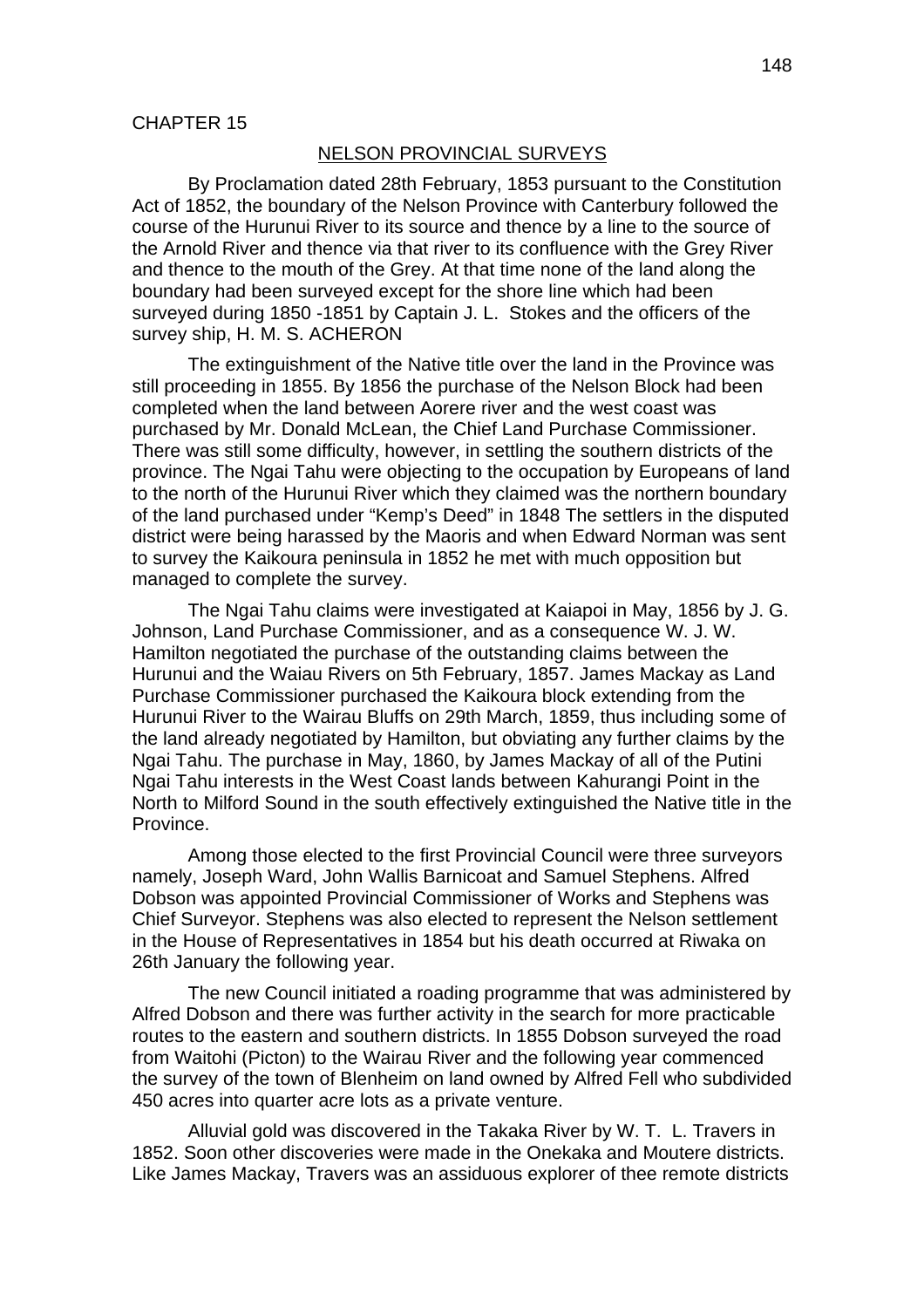of the Province. Between 1856 and 1858 Mackay had made several expeditions, exploring the upper reaches of the Takaka and Orere Rivers and searching for a pass to the southern districts. He also re-traversed the 1846 route of Heaphy and Brunner. In 1857 he had reported the possibility of a goldfield in the Orere district and when the field was success opened he was appointed Goldfields Commissioner, a responsible position for a young man of 27 years.

Feeling aggrieved at the lack of progress in the development of the districts to the south and east of the Richmond Range the Wairau setters petitioned Parliament with the result that the New Provinces Act was passed in 1858 and the Province of Marlborough hived off from Nelson and was established by Order in Council dated 1st November, 1858. As a consequence the Nelson Provincial Council became more active in promoting the exploration of the southern and western districts.

Early in 1859 James Mackay had been commissioned by the General Government to negotiate the purchase of the outstanding land interests of the Putini Ngai Tahu on the Test Coast. The Provincial Government took the opportunity of requesting him to endeavour to find a more direct route from the Lakes (Rotoiti and Rotoroa) to the Grey. At the same time John Rochfort was sent to survey the Provincial boundary from the head of the Hurunui saddle (Harper's Pass) to the mouth of the Grey. James Mackay, who was accompanied by his young cousin Alexander Mackay, had gone firstly to Kaikoura where he had negotiated the purchase of the Kaikoura Block. The Mackays then travelled up the Hurunui River to Lake Sumner where unexpectedly they met John Rochfort and his survey party. Travelling together they crossed over the Pass to the Taramakau River. While crossing this turbulent river, Rochfort, who was encumbered with a heavy pack, lost his footing and was being speedily and helplessly carried away. Fortunately James Mackay who was crossing lower down was able to secure a grip on a firm boulder with one hand and at considerable risk succeeded in grasping Rochfort as he was sweeping by.

Shortly afterwards the parties separated, the Mackays travelling down the Taramakau on a moki which they constructed, and Rochfort and his party going northwards to Lake Brunner. The task of Rochfort and his party of traversing the Provincial boundary was arduous and perilous in the dense rain forest. Progress was slow and when traversing the Arnold disaster was narrowly averted. With their food supply exhausted they had to subsist on such birds and eels as could be caught. They endured some foodless days and arrived at the Mawhera Pa at the mouth of the Grey on the 19th May in a famished condition.

Having arrived at the mouth of the Taramakau the Mackays also made their way up the coast to Mawhera Pa where James entered into negotiations with the Maori chiefs but was unsuccessful in arranging the purchase. The Mackays accompanied by a Maori named Tarapuhi then set out early in August to endeavour to find a practicable route overland to Nelson. Their food supplies were very meagre and after twelve days Tarapuhi returned to Mawhera and the Mackays struggled on to the headwaters of the Grey where, having satisfied themselves of the existence of a suitable pass to the Buller River, lack of provisions forced them to return to Mawhera. From there they walked up the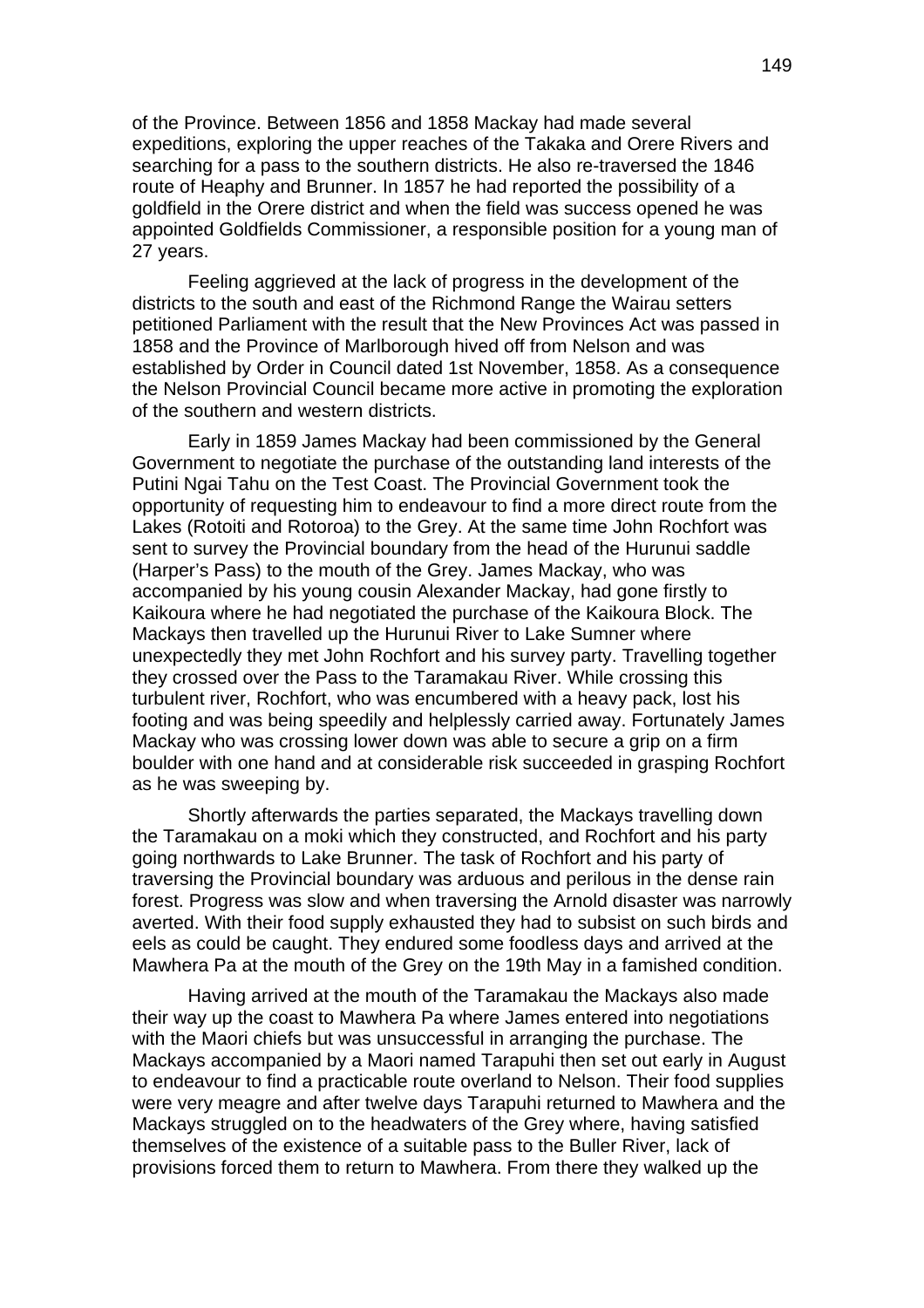coast to the mouth of the Buller where they found the cutter SUPPLY which had been chartered by Rochfort who had commenced his survey of the Buller district. The experiences of the Mackays were similar to those of Rochfort and his party. They were reduced to skin and bone, their clothing in rags and bootless except for the moccasins they had made from the ubiquitous flax (phormium tenax). Sailing in the SUPPLY the Mackays reached Nelson on the 19th September and the following day James Mackay left for Auckland to report to McLean, the Chief Land Purchase Commissioner. Mackay was instructed to return to the West Coast to continue the negotiations and was given four hundred sovereigns to take with him, which sum was considered more than sufficient to conclude the bargain with the Maori owners.

John Rochfort and his brother James and four survey hands were making progress with the Buller surveys when, on 4th November, their canoe was upset in some formidable rapids with the loss of much of their provisions and equipment. The party had to return to Nelson via the coast for replenishments.

In January, 1860, three expeditions left Nelson for the Western and southern districts; Mackay and his party to resume the purchase negotiations and to complete the exploration for a practicable route tot' a road via the Buller and Grey valleys; Rochfort and his party returned to complete the Buller surveys. The third party was that of Julius Haast who was, to undertake a geological and topographical survey assisted by James Burnett, surveyor, and three survey hands.

In August, 1859, at the invitation of the Provincial Council, .the eminent Austrian geologist, Dr. Ferdinand von Hochstetter, had visited the Golden Bay region accompanied by his assistant, Julius Haast, and after nearly two months examination bad reported the existence of the "mineral belt" extending from French Pass to Top House. Before the end of the year Hochstetter left New Zealand but Haast was engaged by the Provincial Government to extend the survey into the ranges and to report on the coal measures in the Grey region previously discovered by Thomas Brunner.

Mackay rapidly traversed the lower reaches of the Matakitaki and Maruia rivers before deciding that the course of the latter would lead to the head waters of the Grey. By burning off where possible and by cutting their way through the undergrowth the party made its way up the Maruia until shortage of provisions caused Alexander Mackay and Flowers to return to Nelson leaving James Mackay and three Maoris to continue the journey southwards. These four were reduced to living oft the land on such wood-hens and eels as they were able to catch. Mackays difficulties were increased when one of his In was painfully injured by speargrass. On

27th February they reached the confluence of the Alexander with the Grey, the point that James and Alexander Mackay had reached the previous year. Three days later they were greatly relieved men they were met by a party led by Tarapuhi and John Rochfort who were coming up the river in canoes. All returned to Mawhera Pa.<sup>(1)</sup>

Haast's party at a much slower pace followed Mackay's route, taking time to carry out the geological inspection and topographical survey. The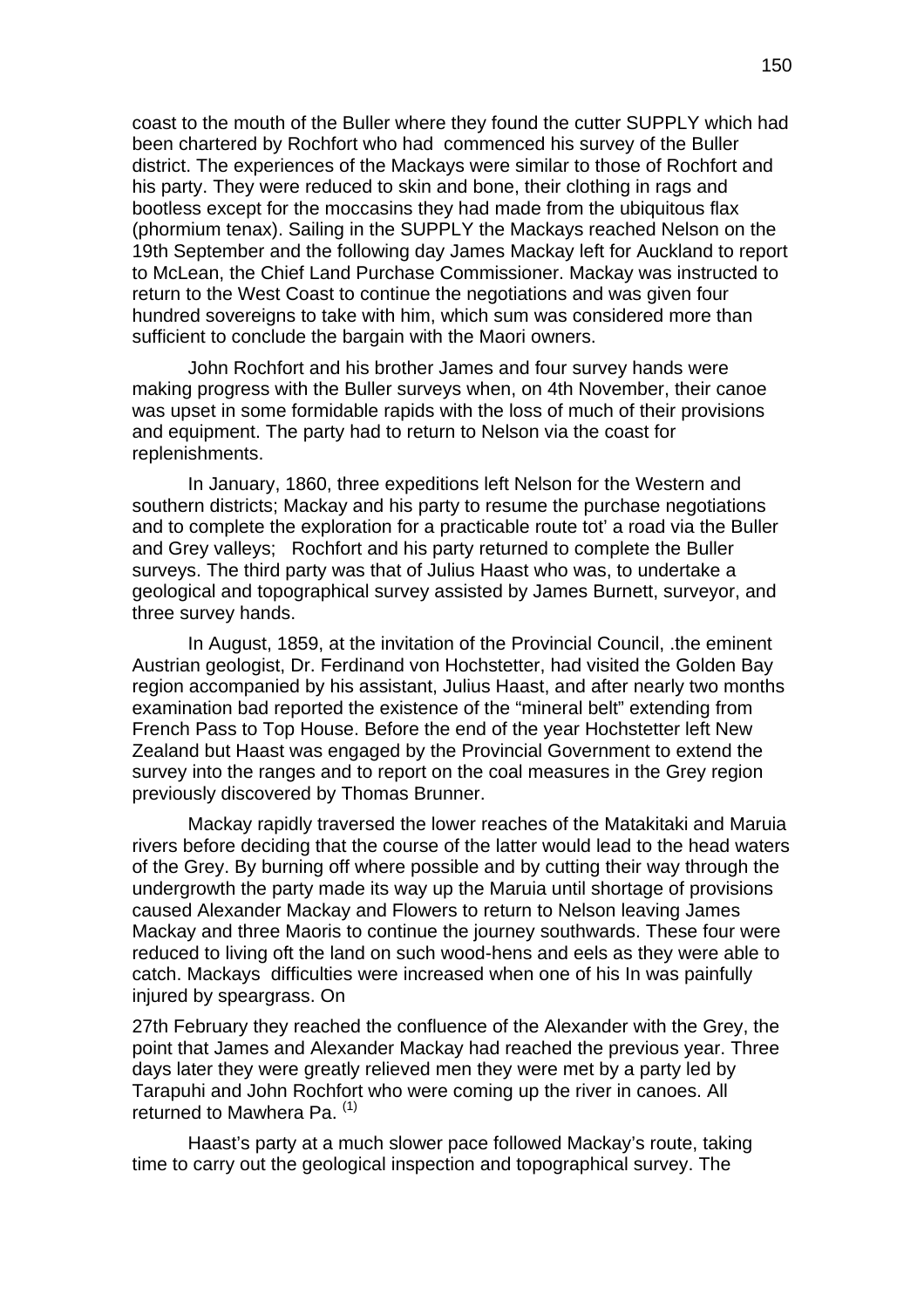weather deteriorated and they ran short of provisions. Hemmed in between the flooded Grey and Ahaura rivers they were unable to find the cache of food that was supposed to have been left at the junction of the Mawhera-iti and the Grey. They were greatly relieved when a Maori arrived on the scene and led them to the depot.

While Rochfort and Haast with their respective parties continued their surveying operations, Mackay set out to continue his negotiations with the Putini Ngai Tahu of whom it was estimated that there were fewer than a hundred all told scattered throughout the territory. He had to seek them out and endeavour to come to terms with them. Accompanied by Samuel Mackley and James Burnett and some of the Mawhera Maori he commenced the southward journey to Poerua Pa on 28th March. From Poerua they tramped a further seventy miles southward to Mahitahi (Bruce Bay) visiting the outlying Kaingas and fixing the boundaries of the proposed reserves. At Poerua on 21st May, 1860 the sale terms were agreed upon and the deed of sale signed. The Maori title to more than 7,500,000 acres between Kahurangi Point on the coast of the Nelson Province to Milford Sound in the south was transferred to the Crown for £300 after reserves totalling 6,724 acres had been set aside for the vendors.  $(2)$ 

In February, 1860, with the object of finding a practicable route from Amuri County to the West Coast, the indefatigable Travers, accompanied by the youthful Christopher Maling of the Provincial Survey Department, began to explore the upper reaches of the Waiau River and having traversed it to its source they discovered Maling Pass which they crossed into the upper Waiau valley. Having traversed the Henry tributary of the Waiau. their expedition terminated when they were able to get a distant view of Boyle River which they named, and of an unknown river flowing westward.

The Provincial Government then took an interest in the project and sent Henry Lewis and D. Stewart with Maling to continue the exploration. They made their way to the westward flowing stream and followed its course through the Kopickai Tangata (Cannibal's) Gorge and discovered the Maruia hot springs. Further downstream they discovered that the river veered northwards and they also came across Mackays cut track leading to the Rahu Saddle and realised that the northward flowing stream was the Maruia, a tributary of the Buller River. They then turned their attention to the head waters of the Boyle and crossed over a saddle (Lewis Pass) into the Lewis River which they traversed to its confluence with the Boyle where the latter river was still flowing west ward. At this point the expedition was abandoned in the belief that the Boyle continued westward as a tributary of the Grey or the Ahaura.

In February the following year Maling and a companion set out to traverse the course of the Boyle. At the Lewis River junction they met Henry Handyside, a Marlborough surveyor, who was able to inform them that the Boyle was a tributary of the Waiau and that in his opinion the pass to the west ward would be found at the head of another Waiau tributary, the Doubtful River. Bad weather precluded their traversing the Doubtful but a few months later John Rochfort confirmed the existence of this pass (the Amuri Pass) by traversing up the Waiheke tributary of the Ahaura and crossing over into Doubtful River.

The labyrinth of mountain ranges to the south and west of Nelson Province had now been thoroughly examined and it was clear that road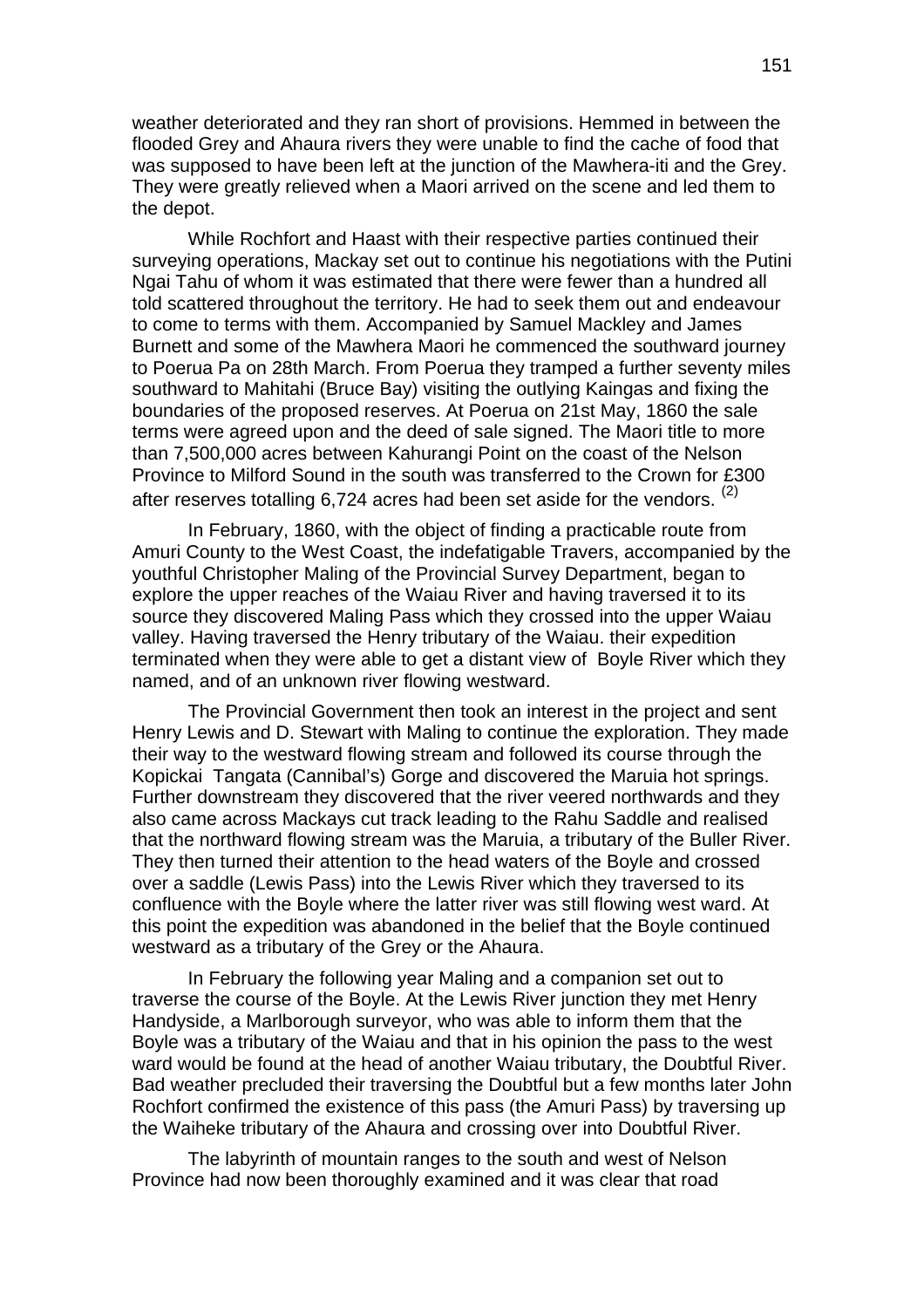communication with Canterbury and Westland would be difficult to provide Some of the key passes to be negotiated were at elevations of over 5,000 feet and consequently above the winter snow line. Winter travelling would be hazardous.

Soon after the commencement of their surveys in the Buller district both Rochfort and Haast reported the existence of alluvial gold and of extensive coal deposits. Gold was discovered in November, 1859 by Frank Millington, one or Rochfort Survey hands. Rochfort's report on the incident is typical of his inherent professional outlook. He said, inter alia, "the royal mineral was lying on the edge of the river, glistening in the sun, and in such quantity as induced a mutinous spirit; my (survey) hands having a greater preference for the golden prospects before them than the sterner duties of surveying."

Regulations for the sale and disposal of the waste lands of the Crown were passed by the Provincial Council and issued by the Governor on 14th May, 1856. These were amended and extended from time to time, especially when it became necessary to provide for mining and mineral leases. In July, 1858, Thomas Brunner became Chief Surveyor. The more pressing work for the surveyors was the laying out of roads to open up the back country and to provide access to the coal fields and the goldfields. In 1863 the Council started settling the bush country at Tadmore, Motupiko, Stanley Brook, Dovedale and the Motueka valley. Between 1862 and 1864 considerable sums were spent on surveying the coal fields and cutting tracks towards the West Coast. These endeavours to open up the south western regions had been disappointing. One of the chief obstacles to development was the lack of a safe harbour. The bars at the mouth of the Buller and Grey rivers and the prevailing westerly storms were ever-present menaces to shipping Boating accidents with the loss of life were not infrequent and on one occasion, during an expedition organised by the Provincial Superintendent, John Perry Robinson, he and three members of his party of seven were drowned when their boat was swamped on the Buller bar. The survivors were James Burnett, the surveyor, John Gully, the artist, who was an employee of the Survey Department, and Robinson's son.

In 1860 William Skeet was surveying in the Wangapeka district. He blazed a trail up the Tadmor River to its source and crossed over the pass to the Hope river continued on to the Buller. At the same time John Rochfort was cutting tracks in the Wangapeka, Lyell and Karamea valleys.

The arduous nature of these tasks is described in his "Reminiscences by A. D. Dobson. In 1867 he was given the task of thoroughly examining the Arthur Range to look for a practicable route for a road across the range into the Karamea basin. Previously Rochfort had blazed a track up the Wangapeka and crossed over a high saddle into the utter Karamea. Dobson's task was to traverse the range from upper Takaka to the Wangapeka saddle, a bee line distance of a little over thirty miles. Dobson says, "I undertook to carry out this work, and with the assistance of good bushmen, I followed the ridge from the Takaka road to the Wangapeka saddle, taking the heights by barometer of all peaks and hollows, at the same time making a rough survey of the ridge. ... This exploring was rough work, as the ridge followed a very winding course more than double the distance in a straight line. The height above level varied from 3,000 to nearly 6,000 feet. It was necessary to move camp constantly, and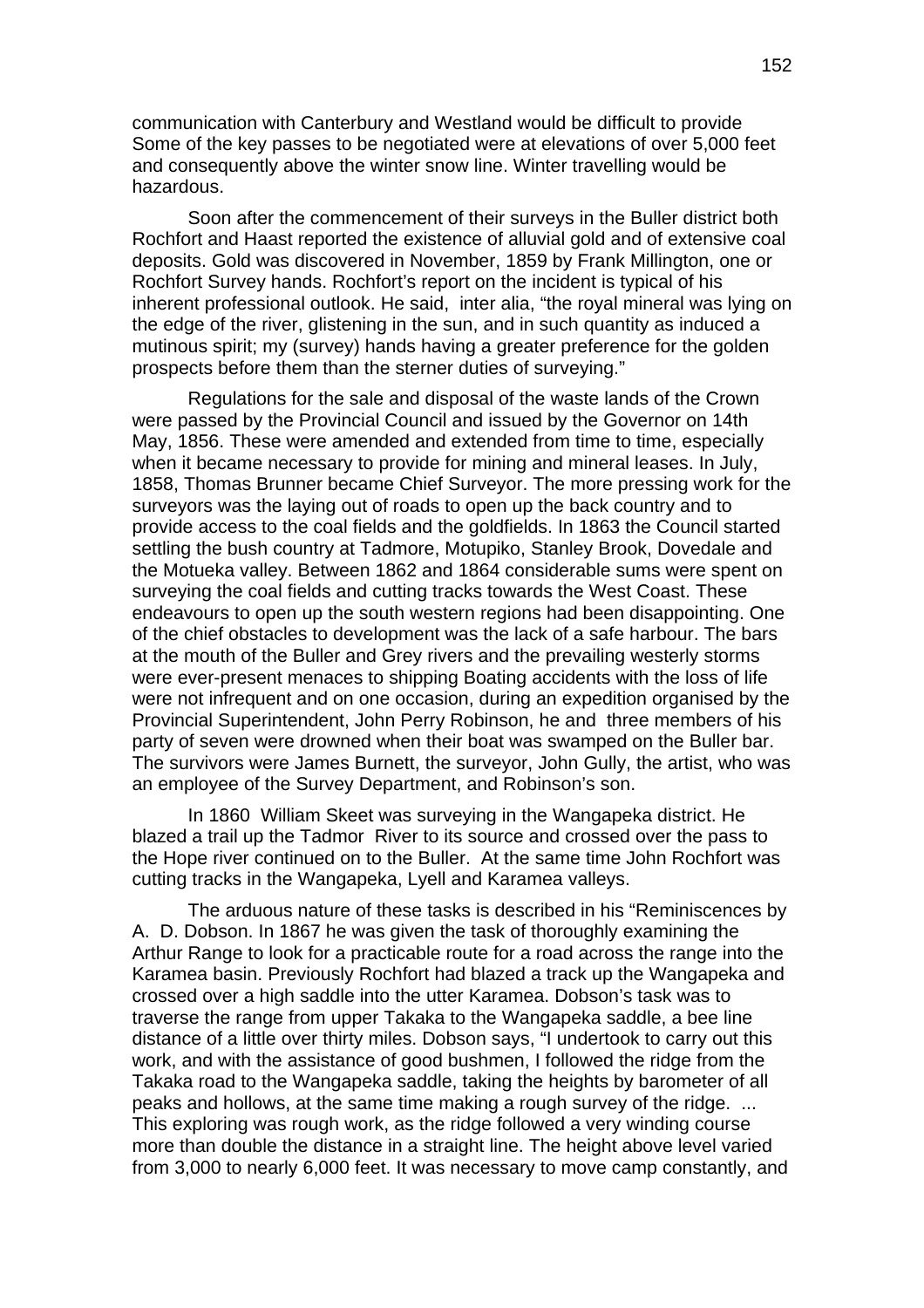although it was summer time, snow storms often stopped the work. I worked with two men, the other two being fully occupied fixing the camps and swagging food up from the valleys. There was a store at Baton, one at Sherry, and also one in the Wangapeka valley not far from the junction of the Dart. At this time there were a good many men prospecting and gold washing in the various streams flowing from the main range."  $(4)$ 

These stores were little more than depots to be found near the edge of the forest and at the terminus of a pack track, and were chiefly for the use of the scattered settlers and prospectors. Pack animals could not survive in the bush unless considerable quantities of fodder were packed in for them. In any case, owing to the dense vegetation of the rain forest, tracks would have to be cut and maintained. Men on foot could scale cliffs and crags and go where animals could not. Consequently the surveyors had to swag supplies and equipment on their backs and, as in the case of Dobson's party, it took two men all their time to provide for the other three.

When it rained the men were often drenched to the skin and even when the rain ceased the water dripping from the canopy of foliage would keep everything damp for days. Even if the sun was shining above, the foliage was so dense that the sun shine could not penetrate the murky depths below.

During wintry weather the life of those working in the bush with no shelter other than a tent or a rough bush bivouac was far from idyllic. Woe betide the survey party if one or other of its members became seriously ill or suffered a severe accident. There are on record a number of tragic instances of the loss of life despite the most valiant of efforts on the on the part of all to get the victims within reach of medical or surgical attention.

To those working in the forest, the danger of bush and scrub fires, especially during the dry season, had constantly to be guarded against. A number of cases of surveyors seriously affected are on record. One such occasion was reported by William Skeet during his track cutting expedition in the Buller region in January, 1862. Writing to the Superintendent he said "on 21st January I had, the misfortune to lose my tent, blankets, provisions and everything in the camp from fire. I left the camp at 7 a.m. after extinguishing the fire used for cocking. But when I returned at 6 p.m. I found nothing but a heap of ashes; it was evident that some embers had revived after we left and the fire crept in the grass up to the tent. This loss was a severe one to me as : could not replace the articles at the Buller. I therefore took the opportunity of coming to Nelson for a fresh outfit .

Officially mining in the Nelson-South West Goldfield began in earnest in 1865. The proclaiming of the West Canterbury (Westland) Goldfield at Greymouth and Hokitika in January had seen the commencement of a series of "rushes" and the diggers were arriving in large numbers despite the lack of safe harbours, good roads or food stores. They came from many lands and many of them were ill prepared for the conditions they found in the goldfields. To get there they had two alternatives; either to travel overland, mainly on foot, over bush tracks that soon became quagmires in winter and to cross dangerous unbridged rivers, and to sleep out in the bush at night, often with no more shelter than a blanket provided; or they could travel by ship and face the perils of landing on an open storm swept coast. Some of the overlanders died from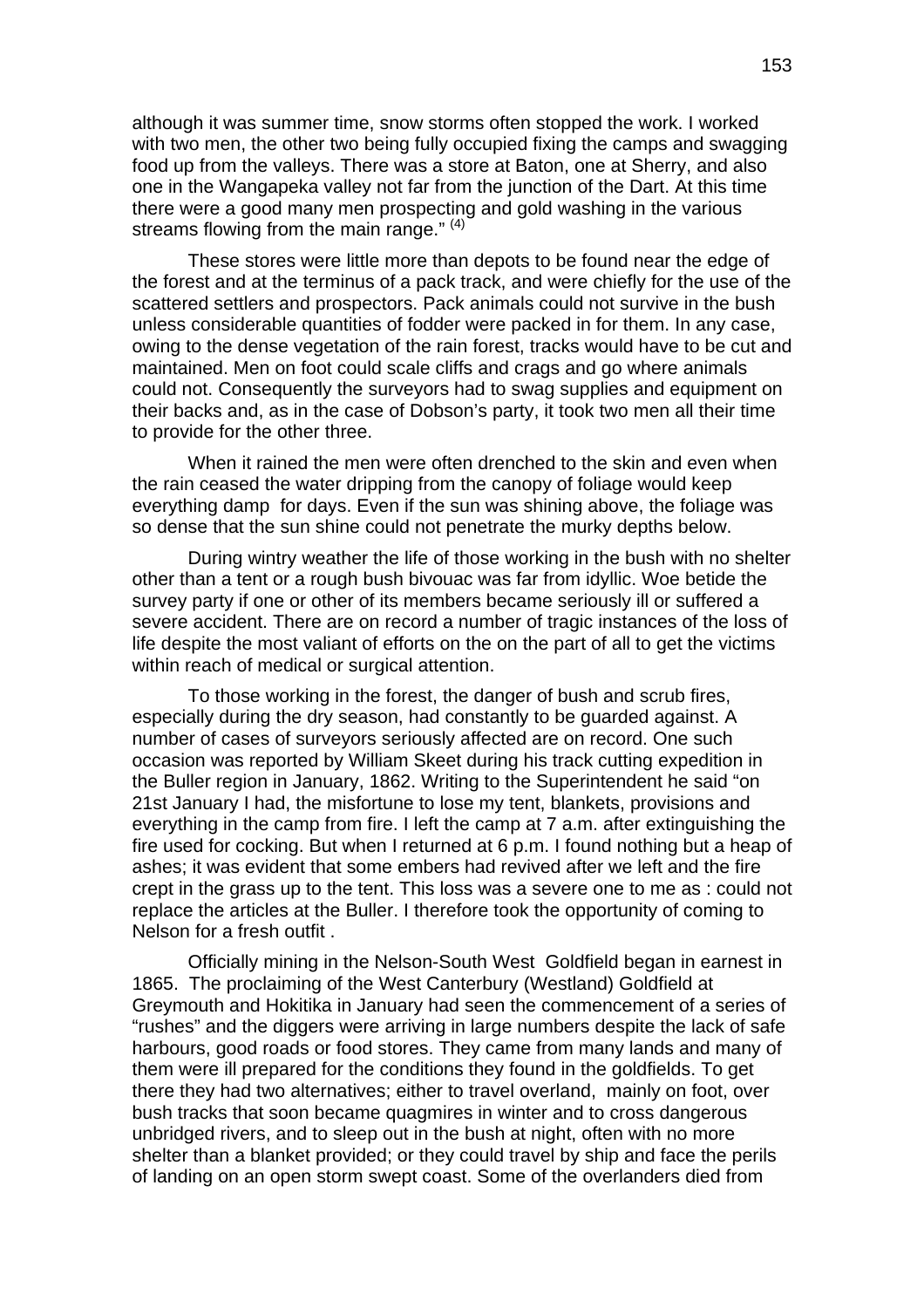drowning in the rivers or from starvation and sheer exhaustion. Some of the seafarers lost their lives from shipwreck or from drowning when surfboats were swamped when attempting to land during stormy weather.

To John Blackett, the Provincial Engineer, was given the additional task of opening the Nelson-South West Goldfield as Minefield Commissioner. He was responsible not only for superintending the construction of roads and tracks, but also for the issuing of Miner's Rights (annual licences) for registering their claims and settling boundary disputes. The administration was controlled by the "Rules and Regulations of the Nelson-South West Goldfields, 1865" which were drawn up in accordance with the General Government "Goldfields Act, 1858".

The "Miner's right cost £1 and it allowed the digger to peg out a "claim". It also gave him the right to occupy a residential site in the vicinity. The term Claim" also included the area held as a business licence or a share or interest in a claim.

Claims were classified as alluvial, river, creek, beach, or quartz, and the allowable dimensions differed in each case. The ordinary alluvial claim was normally 45 feet square though the form could be varied to give the prescribed area provided the length did not exceed twice the breadth. In the other categories extra area was allowed in accordance with the nature of the country or stream bed or the proven depth of the mineral deposits. Special privileges, by way of increased areas, were granted to prospectors and discoverers of new fields, provided the discoverer was not less than ten miles from existing workings.

All of these activities required the services of qualified surveyors. The District Surveyors and Assistant Surveyors of the Survey Department cooperated with the :Goldfield Commissioners and the Wardens. A special category of Goldfield and Mining Surveyors was established for private practitioners whose qualifications had first to be examined and approved by the Chief Surveyor and Gazetted before practice commenced.

Henry Lewis succeeded Thomas Brunner as Chief Surveyor in 1866 and held the office until his retirement in December, 1871. His successor was his son-in-law, Mr. (later Sir) Arthur Dudley Dobson. Dobson was also Provincial Engineer.

He resigned in April, 1876 and was succeeded as Chief Surveyor by John Millar who held the office until his death on  $15<sup>th</sup>$  November, 1876, virtually at the close of the Provincial era.

Acting for the General Government, Mr. (later Sir) James Hector 1874, supervised the completion of the surveys of the coal reserves. Most of the sea were of good quality and were situated from 800 to 3,000 feet above sea level. Up to that time small quantities had been mined. Owing to the lack of roads suitable for heavy transport, the coal had been taken out by pack horse or river boat. No serious attempt was made to work the field until the formation of the Westport Colliery Company in 1877.

Although the Inangahua goldfield was opened up in 1866 it was not until 1872 that quartz mining on a large scale commenced in the field. Lodes had been discovered at Lyell in 1869 and shortly after in the Inangahua. Reefton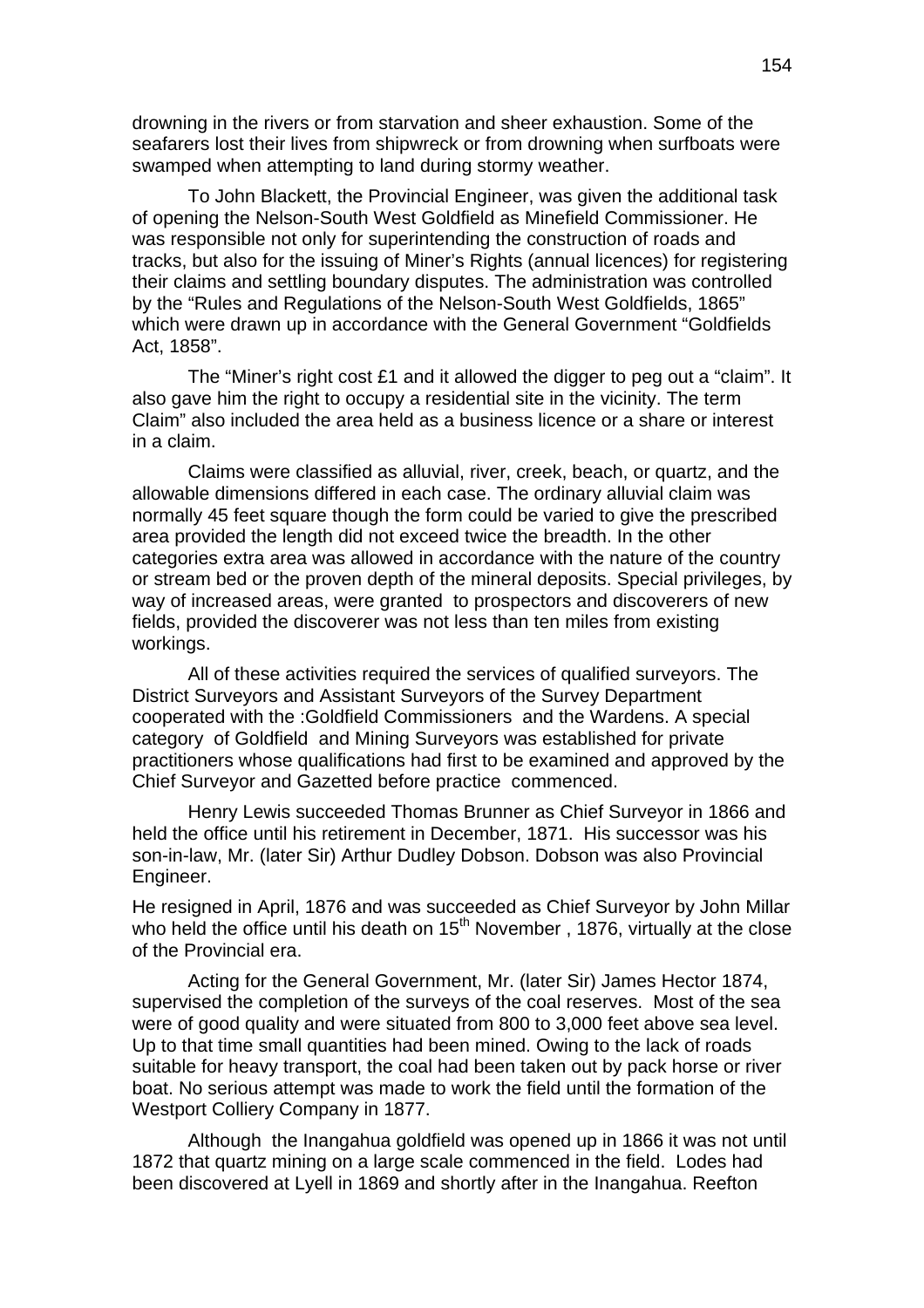developed as the principal centre of the quartz mining industry. The surveyors and engineers were now active in laying out and constructing roads and tracks. Previously the field had been supplied by boatmen operating canoes and boats on the rivers.

Several trial surveys were made to find the most practicable route for the construction of heavy traffic road to connect Nelson town with Westport and Greymouth. Reconnaissance surveys were also made far a railway route but soon abandoned on the score of the prohibitive cost of construction.

It was found that the route through the Buller Gorge as originally suggested by Thomas Brunner and John Blackett, was the best available for a road and construction was commenced. In places the work entailed cutting the roadway as a ledge across the face of towering granite cliffs such as Hawkes Crag on the section between Inangahua and Westport. At first there were no bridges and in places where the river was too deep to ford, ferry services had to be provided. It was not until April, 1878, that the first through coaches for passengers and mail commenced running.

Although the first gold had been obtained in the Lyell field as early as 1863 it was not until 1875 that Theophilus Mabille laid out the town-ship of Lyell. Similarly the Charleston field had been opened in 1866 but it was not until May, 1873, that Assistant Surveyor G. R. F. Sale surveyed Charleston township.

The Nelson Provincial Waste Lands Act of 1874 provided, inter alia, for the disposal of Waste lands within a goldfield. Land was set aside in the Karamea district. Each settler was to be granted fifty acres of virgin bush. There were no roads and the settlers were engaged on road construction contracts. The first of the settlers arrived at Karamea in November. The settlement was remote and many miles from the nearest township. Many years elapsed before the connecting road was completed. Lacking markets, the settlers existed in the interim on Subsistence farming.

During the closing years of the Provincial era the surveyors and engineers were engaged mainly on road construction to open up the back country. As the roads extended the settlers were purchasing or leasing the Crown Lands that became available . Railway construction had also commenced. Much of the Nelson Glenhope route had been surveyed and by 1875 construction had reached Foxhill and the Nelson to Foxhill section was opened to traffic. <sup>(6)</sup>

There was one part of the Province that was less favoured by the Provincial authorities than the rest. This was the land that ultimately became the Counties of Amuri and Cheviot in the south-eastern extremity of the Province. When the boundaries of the Marlborough Province were decided, and mainly because of the 3,000,000 acres restriction of the New Provinces act, the southern boundary of Marlborough was fixed along the Conway River to its junction with the Towy and thence by an involved course along the Towy, middle Clarence, Guide, Alma, and Upper Clarence Rivers, to Mount Mahanga in the Spencer Mountains. That part of Nelson Province lying to the south of this boundary and bounded to the west by the high Spencer Mountains, to the east by the coast between the Conway and Hurunui Rivers and to the South by the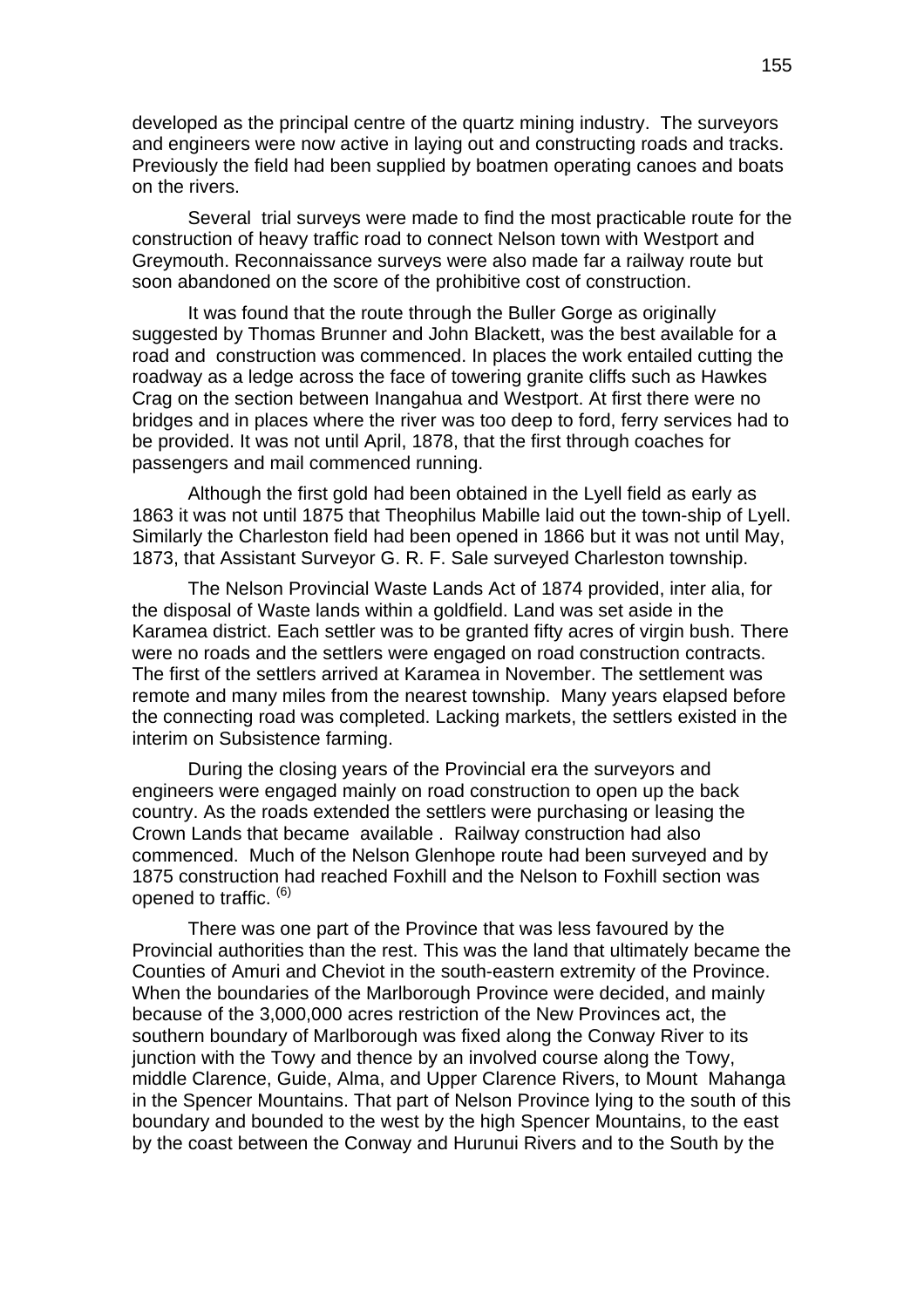latter river which constituted the Provincial boundary with Canterbury, was extremely isolated from the rest of Nelson Province.

There was no was overland route to connect with Nelson town and no available sea port. The lay of the land made communication with Christchurch much easier than with Nelson, and in fact the earliest grazing licences in the district were issued by the Canterbury Commissioner of Crown Lands. Nevertheless the administration of the region remained with Nelson from 1853 to the close of the Provincial era.

The whole region was suitable only for large grazing runs and in 1851 the first of the de-pasturing licensees was J. S. Caverhill, followed soon afterwards by E. J. Lee and Edward Jollie, the surveyor. By 1859 there were no less than eighteen large grazing runs with areas ranging from 18,000 acres to 39,000 acres. The run-holders had the right to freehold and after the passing of the Nelson Waste Lands Act of 1856 the first applications to freehold land in this part of the Province were received. The Regulations stipulated, inter alia' that within a prescribed period after the date of application, a plan of survey of the land to be freeholded was to be submitted by the applicant. Since most of the run boundaries followed natural physical features, the first such surveys were little better than magnetic compass traverses, sufficiently accurate to identify the boundaries on the ground and sufficient to enable the area to be calculated to within a probable error of an acre or two. The regulations also stipulated that the applications must be advertised and the land offered at public auction. Under this proviso capitalists with ready cash could outbid the applicant and acquire the best parts or the whole of existing runs, to the detriment of the licensees.

Several surveyors were among the early licensees and run-holders. These included Edward Jollie, John Tinline, J. W. A. Watts and Thomas Brunner. The latter for a brief period was in partnership with John Sharp in a run. Watts engaged in surveying from time to time, lost his life by drowning in the Waiau River on 14th January 1862, and his grazing licence was transferred to Thomas Brunner.

John Tinline was elected to represent the Amuri district on the Nelson Provincial Council in 1859-60.

Edward Jollie was a Deputy Commissioner of Crown Lands - for the Amuri district for a period after 1853, acting as an unofficial assistant to the Commissioner. He was elected to represent the Cheviot district in the General Assembly, 1859-60.

Little was done to improve access to the Amuri runs during the Provincial regime. A bridge over the Waiau, designed by John Blackett and built by Henry Handyside was completed in May 1864 and survived until 22nd November , 1874, when it was destroyed during a nor'west gale. The Amuri Road Board was established in 1866, responsible for roading between the Conway and Hurunui Rivers. Through lack of sufficient finance little more could be done than to maintain rough unmetalled, dray roads and pack tracks from Top House to the Canterbury boundary at Hanmer. The Hurunui was bridged in 1868 at the expense of the Canterbury Provincial Government.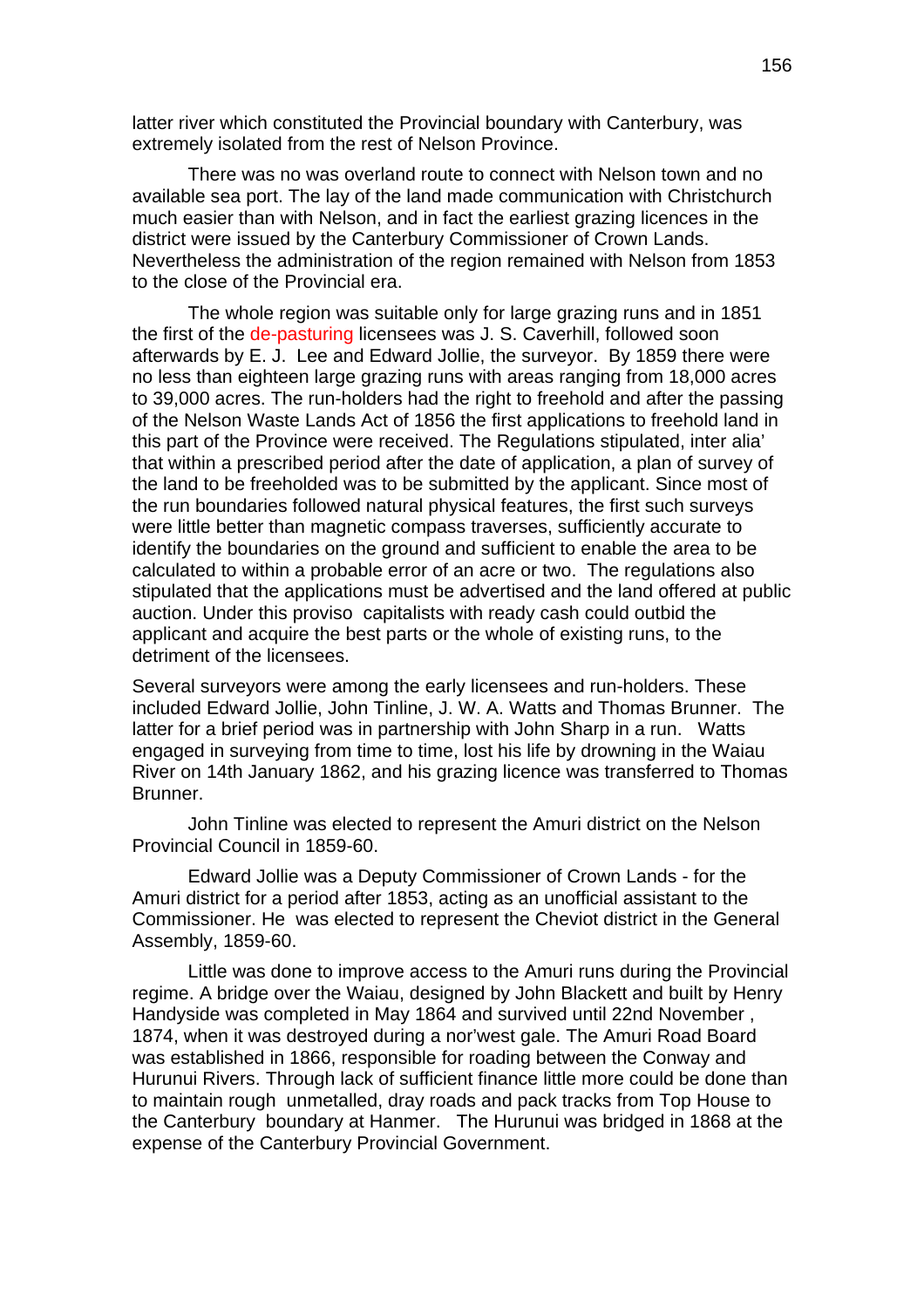The Amuri Road Board was established under the Nelson Provincial County Roads Act of 1859 and gazetted on 16th April 1866. Its district comprised practically all the land which today constitutes the Counties of Amuri and Cheviot. The principal land owner in what is now the Cheviot County was one William 'Ready Money") Robinson, who had acquired a very large freehold estate in the region, including the Cheviot Hills Run of 89,000 acres. He and the other three run-holders in the Cheviot district demurred from joining the Amuri Road District and consequently, in 1868 a separate Cheviot Road District as gazetted but it failed to function and no Board was appointed. Consequently the Cheviot district was inadequately roaded during the Provincial era.

The only township to serve the Amuri and Cheviot districts under Provincial Government developed in 1868 when a reserve was set aside for a township at the Waiau ferry. On 31st December some 92 allotments of from five to ten acres were offered for sale, of which 21 were purchased by some ten applicants. By the close of the Provincial era the township comprised an Accommodation House, Post Office, Police Station and Court House and a few tradesmen's buildings and houses.

Following the abolition of Provincial Government the land District boundaries were readjusted so that the Amuri and Cheviot Counties were included in the Canterbury Land District. Thereafter all surveys in those Counties were under the control of the Chief Surveyor for Canterbury.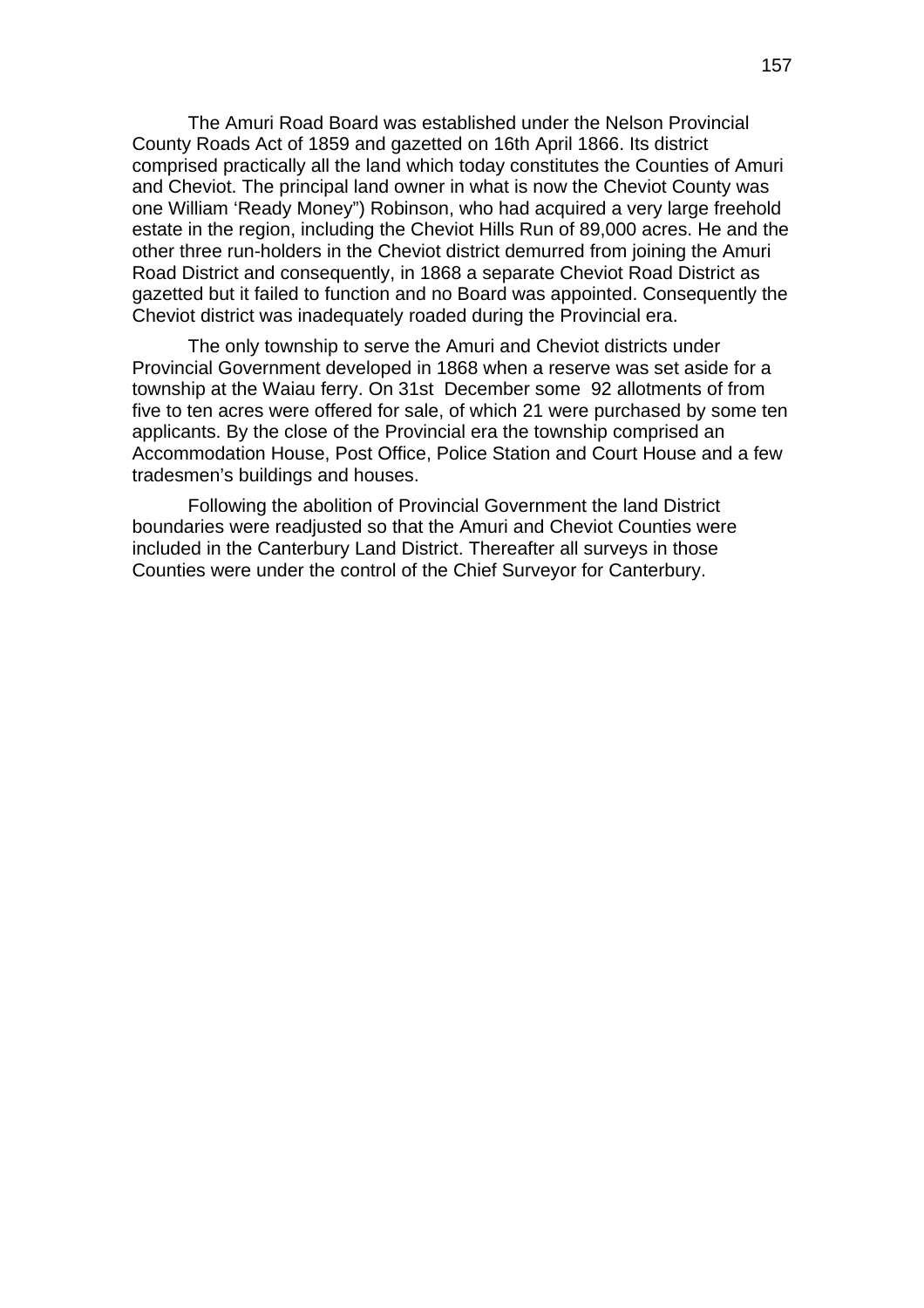# NELSON PROVINCIAL SURVEYS

1. See also – "The exploration of New Zealand" W. G. M. McClymont

1959 edition, pp. 95-97.

 "The West Coast Gold Rushes" P. R. May 1967 edition Chapter 2

- 2. James Mackay to the Chief Land Purchase Commissioner, 21st September, 1861. A copy of this report is included as Appendix 1 in Ella Matthews' Yesterdays in the Golden Buller". 1957. pp. 209-213.
- 3. "The West Coast Gold Rushes P. R. May, 1967 p.57 et seq.
- 4. Reminiscences" Sir Arthur Dudley Dobson, 1930 (Whitcombe & Tombs)
- 5. The Nelson-South West Goldfield was proclaimed on 1st August, 1865. John Blackett, Provincial Engineer, and J. W. Barnicoat, surveyor and Provincial Councillor, were sent by sea to select the site for the headquarters for the administration of the goldfield and to organise the administration. They chose the Grey in preference to the Buller and the town of Cobden was laid out at the river mouth. immediately opposite the township of Greymouth. Blackett undertook the responsibilities of Commissioner for the first few months, until the appointment of Thomas Kynnersley.

John Blackett became Acting Engineer-in-Chief and Marine Engineer to the Colony on 1st October, 1870. Two of his sons, John George (1852- 1885) and James William, (1855-1905) followed the professions of surveying and engineering.

- 6. "Footprints" J. N. Newport, 1962. Chapter XXXI
- 7. For a complete history of the Amuri County see "The Amuri" by W. J. Gardner, 1956, and for the history of Cheviot County see "The Story of Cheviot" by Douglas Creswell 1951

See also " Molesworth by L. W. McCaskill 1969 which gives the history of Molesworth Station which includes a great part of Amuri County.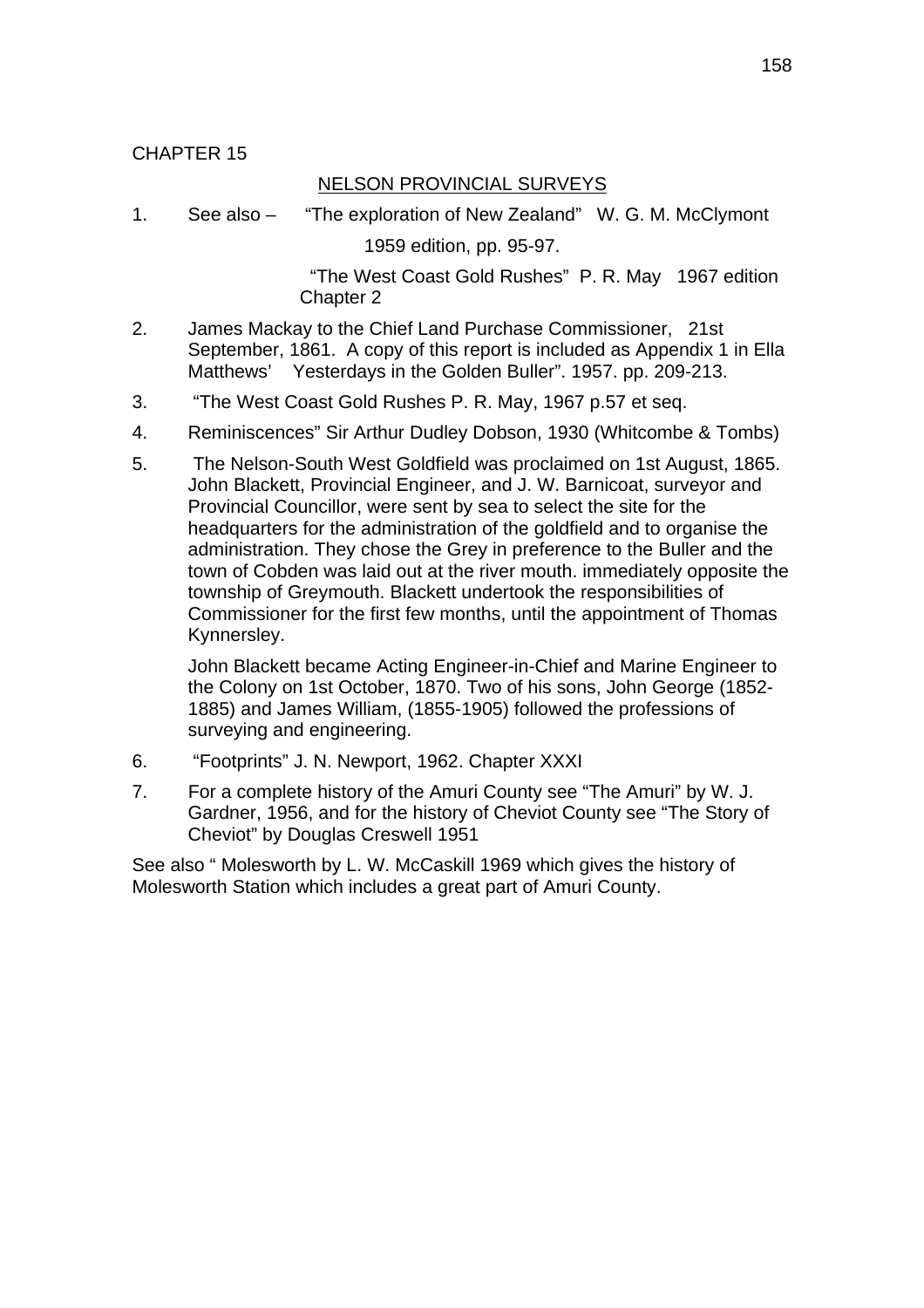#### CHAPTER 16

### MARLBOROUGH PROVINCIAL SURVEYS

Pursuant to the New Provinces Act of 1858, Marlborough separated from Nelson and achieved Provincial status on 1st November 1859, with Picton named as the Capital Town. Government establishments were set up, including a Waste Lands Department and a Survey Department. Mr. C. W. Adams was appointed Commissioner of Crown Lands and Mr. Cyrus Goulter became Chief Surveyor.

During the control from Nelson, the land outside the New Zealand Land Company's blocks was quickly taken up in large pastoral leases, the various areas were generally bounded by natural features and located by a sketch survey. Later, when enabling legislation was enacted, the pastoralists applied to purchase the more desirable portions of their runs. These applications could be made in any part of the District and, when received, the land was surveyed by private surveyors and offered at auction by the Crown. The better classes of land were quickly disposed of under this system and a certain amount of "grid ironing" and "spotting" occurred. These practices, together with the disposal of the valuable frontages of the Crown Lands were detrimental to the subsequent economic subdivision and settlement of the back areas, the results of which remain to the present day. Apparently the Chief Surveyor had little or no say in the economic subdivision of Crown Lands in the early days.

The lessees, often referred to as "squatters", were able to take up pastoral licenses, under certain prescribed conditions, and, subsequently, under Provincial Government Waste Lands Ordinances, they were permitted to acquire the freehold. The franchise was limited to land and property holders and lessees and men of substance, and in the Marlborough, Wairarapa, Hawkes Bay and Canterbury districts, the "squatter" faction, whose voting power was in proportion to their property holding, formed the dominant governing party and had things much their own way.<sup>(1)</sup> For example, some of the early "squatters" in the Wairau and Awatere Districts of the Nelson Province made use of the New Provinces Act to set up the Marlborough Province. Having done so, the "squatter" element became the governing body and saw to it that they controlled the disposal of the Waste Lands of the Province, and made it possible for the "licensee" to acquire the freehold at the lowest upset price. The op wanted to subdivide some of the holdings which were originally licensed by the Crown for a period of fourteen years. The "squatters" on exercising the right of purchase, saw to it that the cost of surveying the freehold land fell on the general taxpayer and was not loaded on to the purchase price. This led to some abuses, in particular the "grid ironing" and "spotting", whereby the purchaser having the right of selection of the area purchased, would select his land in long strips along the frontage with the strips between remaining Crown Land. As the cost of fencing would be prohibitive to anyone contemplating purchasing the intervening strips, the "squatter", when eventually he was able to raise the necessary capital, was able to purchase these strips, and sometimes large areas at the rear, at a minimum price. Meanwhile he was able to lease the unoccupied land.  $(2)$ 

With regard to Native Lands in the Province, certain areas were excluded from sale by the Maori owners and the responsibility of surveying the Maori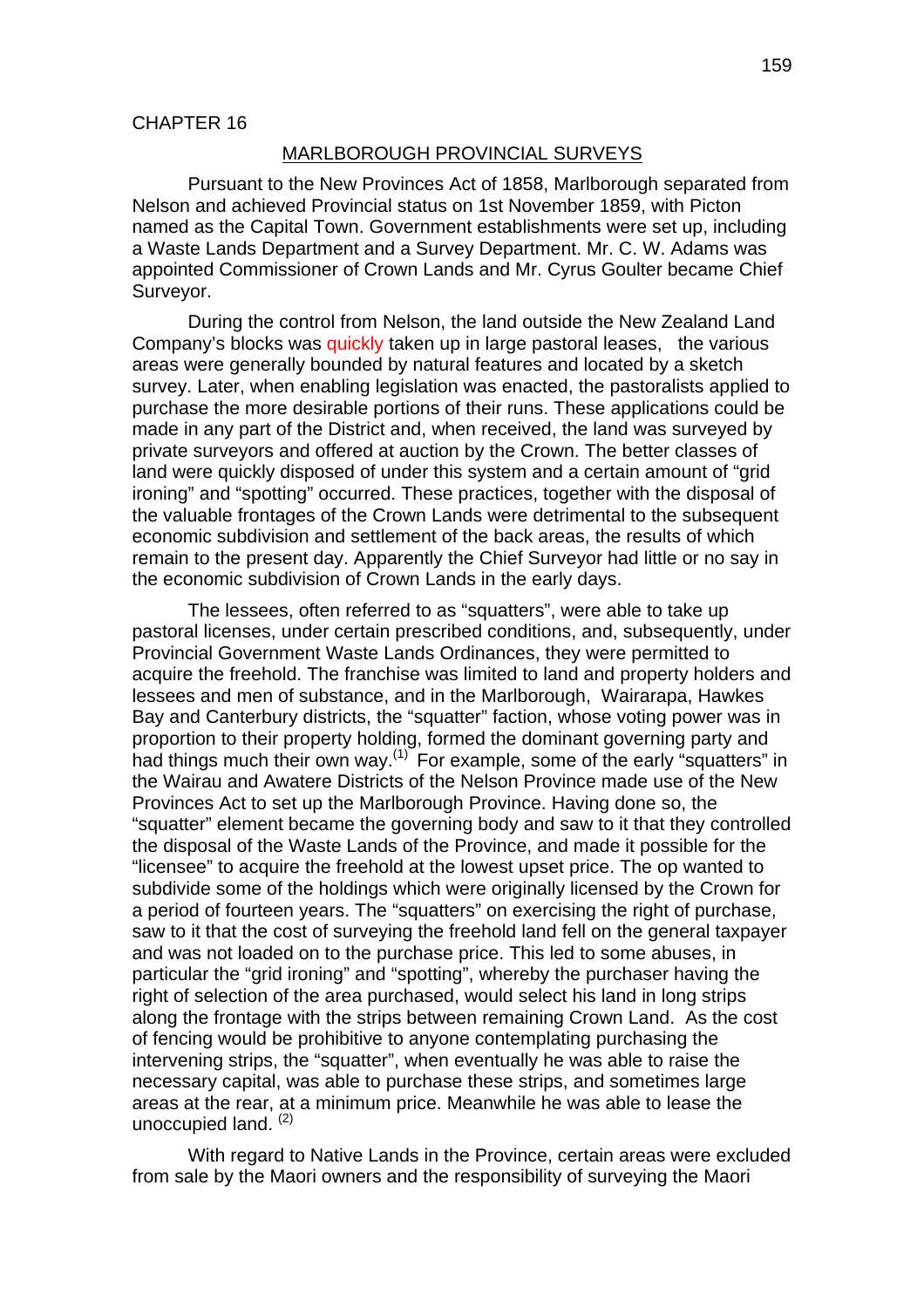lands lay with the Native Land Commissioner in the early days . These surveys were generally bounded or marked by natural features and were of a sketchy nature. When accurate surveys were made later, the areas and dimensions differed considerably from those given on original plans. The Native Land Court did not operate in the Province until after 1876, the Maoris holding their lands by communal interest.

Previous to the surrender of its charter the New Zealand Company had had the town of Waitohi (now Picton) laid out at the head of Queen Charlotte Sound and a road, intended for a wagon road, had been surveyed to connect the town with the Wairau. These surveys had been carried out by Messrs. Joseph Ward and Cyrus Goulter in partnership. Waitohi was to be the principal seaport for the district but as the land-holders were mainly speculators living in Nelson, slow progress was made in developing the settlement, and Marlborough produce still continued to be shipped over the Wairau bar. Earthquakes in the 1850's seem to have lowered the Wairau Plain as it was discovered that the Opawa River was navigable for small steamers eight miles from the sea. This eventually determined the site of Blenheim which is situated at the confluence of the Opawa and Omaka Rivers. Blenheim was a private enterprise, comprising at first two of the Land Company's original 150 acre allotments, and the survey was completed in 1857, the survey being made by Mr. Alfred Dobson. Later the town was extended to embrace about eleven of the original allotments.

The rivers of the Wairau Plain are tidal for about ten miles along their course from the sea. In the early days the site of Blenheim was particularly subject to floods and on these occasions only the higher land was above water, as a series of islands. In one of his reports the surveyor mentions these floods - "there we sat like beavers on a dam completely surrounded by water". This led to the town being named "The Beaver' but later, when the Province was established the name was changed to Blenheim. There was much rivalry between Picton and Blenheim for the title of Capital of Marlborough but eventually Picton had to yield place to Blenheim.

While still under the Nelson regime, in addition to Picton and Blenheim, the following townships had been laid out Havelock - surveyed by Alexander Ogg in 1858. Crown lands subdivision.

Te Awaiti - surveyed by John Rochfort in 1859. Crown Lands subdivision.

Tuamarina - surveyed by Henry Handyside in 1859. Crown lands subdivision.

Renwicktown - a private subdivision surveyed by Goulter and Ward in 1859.

At the first election of the Provincial Council in 1860, W. Adams became Superintendent and Cyrus Goulter the Speaker. Joseph ward and A. P. Seymour were among elected Councillors. Following the first Council meeting on 1st May, Alfred Dobson was appointed Chief Surveyor.

Subdivisional surveys were carried out in the Kaikoura district in 1858 by J. Ward and J. W. A. Watts. Kaikoura Township was surveyed by Ward in 1863. Between 1860 and 1876 further subdivisional surveys in the Kaikoura district were made by Messrs. J. W. Beauchamp, A. J. Ward and W. Darby. In addition to those already mentioned, surveyors working in the Province during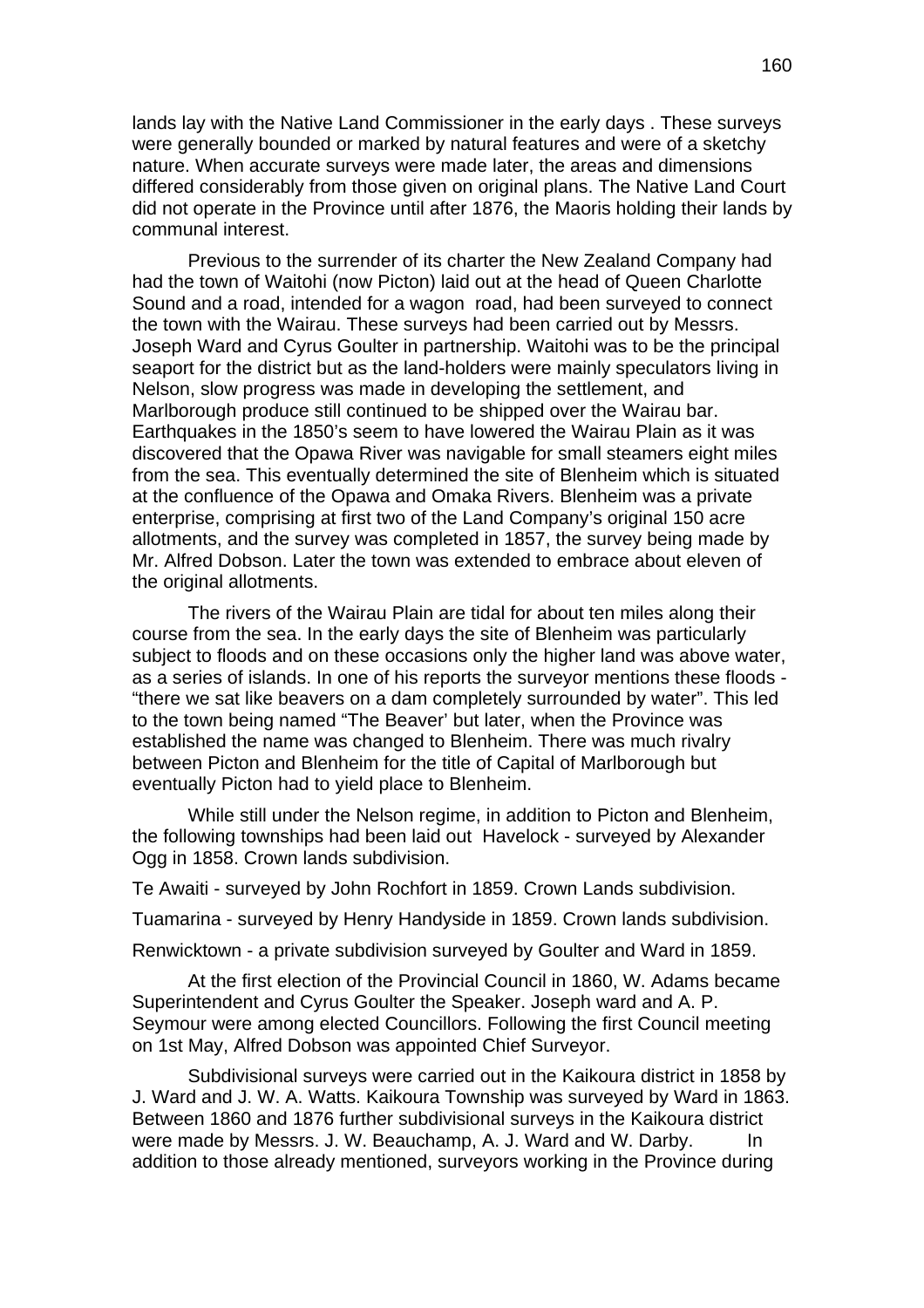that period were Messrs. T. Little, H. B. Huddlestone, J. 0. Weston, A. P. Seymour, J. Green, W. Pickering, A. W. Carkeek and W. Darby.

A. P. Seymour was one of the leaders in the political affairs of the Province. He served on the Council from its inception in 1860 to the dissolution in 1876. He was Superintendent from 5th September, 1864 to October, 1865 and again from 28th March, 1870 to the dissolution. He also represented the Wairau electorate in Parliament from 10th February, 1872 to 6th May, 1875 and again from 8th September, 1879 to 8th November, 1881 . He next represented the Waimea-Picton electorate from 21st September, 1887 to 3rd October, 1890.

Other surveyors who served on the Provincial Council were William Budge (1862-64) Cyrus Goulter (1860-73) A. B. Monro (1869-70) and Joseph Ward (1860-76). Like Seymour, Joseph Ward served on the Council during the whole of its existence and he also entered Parliament as member for Wairau in 1875.

In 1864 the Province experienced its only gold rush. In April alluvial gold had been found in the Wakamarina stream, a tributary of the Pelorus River. Within a few weeks more than 6,000 people were established in the Wakamarina field. Havelock was the supply centre. In October, Theophilus Mabille laid out a township comprising lots of eight perches at Deep Creek. These lots were for camp sites only. Later a township named Canvastown was surveyed. There were few buildings other than tents and these "towns" proved to be of an evanescent character common to those on the early goldfields. Although a few miners did well on the Wakamarina field it soon petered out and within two years of its opening the field was being deserted by the miners who were lured to more profitable fields elsewhere that were then opening up. Henry Gostling Clarke succeeded Alfred Dobson as Chief

Surveyor on 19th August, 1862 and continued in office until the dissolution and thereafter he was appointed Chief Surveyor in the Lands and Survey Department for the Marlborough Land District, from which office he retired on 1st July, 1879.

All surveys prior to 1876 were based on magnetic meridian. Only a small area was under triangulation at that date and this was also on the magnetic meridian. The system of section survey outside of the New Zealand Land Company's allotments was not satisfactory as the subsequent piecemeal surveys, especially of the "spotting" surveys, were not under check and the survey plans had to be accepted at their face value. Very few of the surveys were connected to previous surveys and a certain amount of a overlapping and of distortion occurred. Generally the surveys fit very well and there seems to have been a high standard of integrity among the majority of the old time surveyors.

One of the major undertakings of the Marlborough Provincial Council was the construction of the Picton Blenheim Railway. This was surveyed by Alfred Dobson and built under his direction. He was appointed Resident Engineer for the railway in September, 1871 and the line was completed and opened in November, 1875.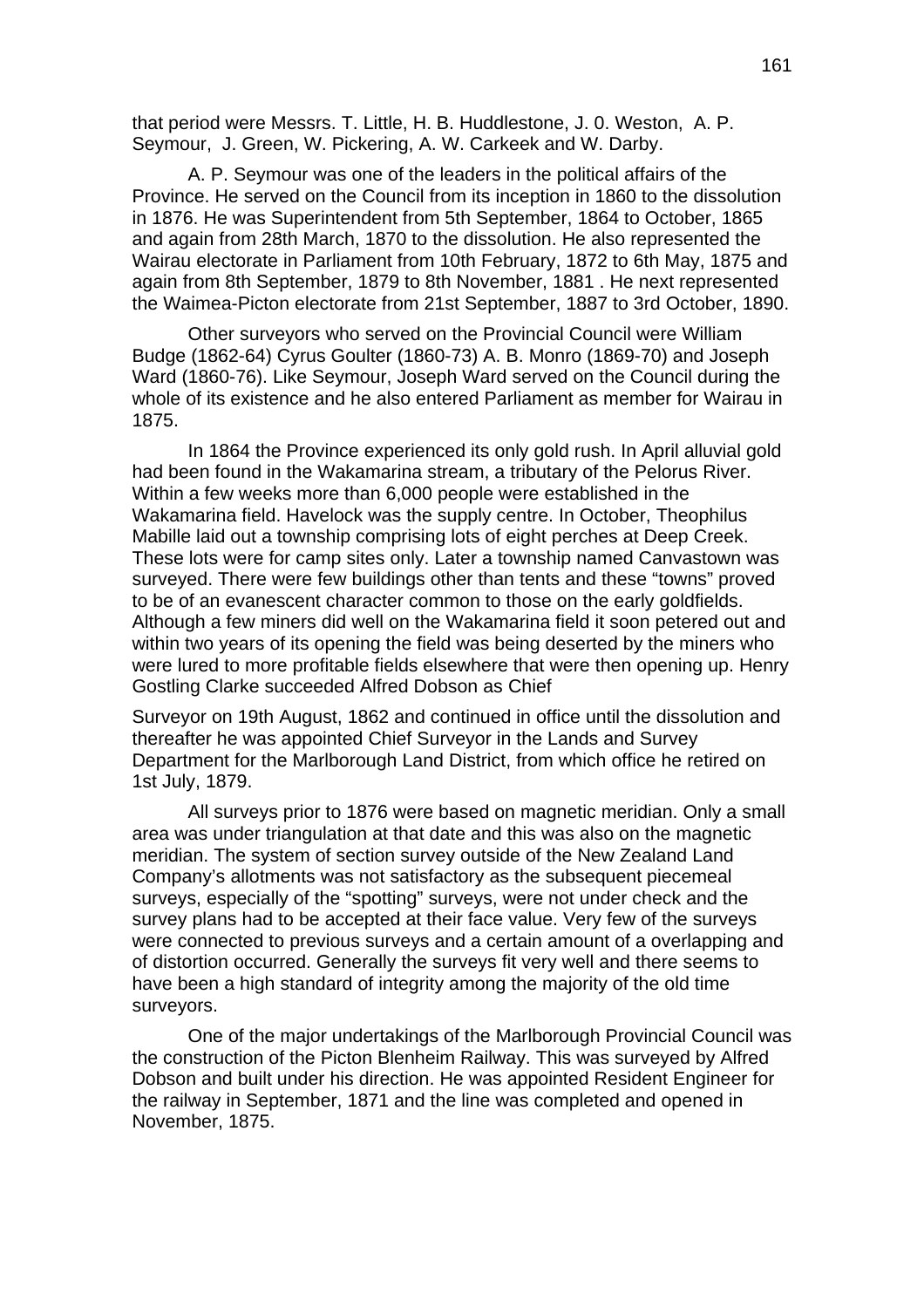## CHAPTER 16

### MARLBOROUGH PROVINCIAL SURVEYS

- 1. For many years the franchise was limited to the owners of property, and voting was actually based on the letting value of the property. If the net annual value did not exceed £25 the owner was entitled to one vote; \$25 to £50, to two votes; £50 to £1 00, to three votes; £100 to £2Q0, to four votes; more than £200. to five votes. Electors made application to returning officers, who checked their qualifications and received objections, if any, and subsequently published the a list of electors in the newspapers. Any objections were then investigated and the names of those struck off as a result were then published. Applicants had to appear in person before the returning officer to substantiate their claims and failure to do so resulted in their names being struck off. Among those struck off in 1860 was the surveyor C. 0. Torlesse, who owned much property in Canterbury. He had failed to appear personally to support his claims.
- Before 1879 only men holding property were allowed to vote, end the right extended to each electorate in which they held property, provided they could reach the several polling booths in time to vote on polling day.
- The Electoral Act of 1879 gave every male over 21 years of age the right to vote, subject to certain residential qualifications. In 1889 the principle of "one man, one vote" was established by law. Women received the vote in 1893, and exercised the right for the first time at the elections that year.
- 2. In exercising his right of purchase, a licensee was permitted under the existing legislation to freehold parts of his Run so as to protect the improvements he had already effected, provided that in each instance the area purchased was not less than 20 acres. This legislation led to the abuses known as "spotting" and "gridironing" when the licensee purchased long narrow strips in strategic places that had the effect of denying reason able access to the back of the Run to anyone who considered purchasing it. The practice of "spotting" and "gridironing" was profitable to the licensee but it had the effect of delaying the development of the locality and preventing closer settlement.
- See "Marlborough" by A.D. McIntosh, 1940 p.238 etc.

"A History of Canterbury Vol. 2 edited by W. J. Gardner, 1871 , Chapter XIII.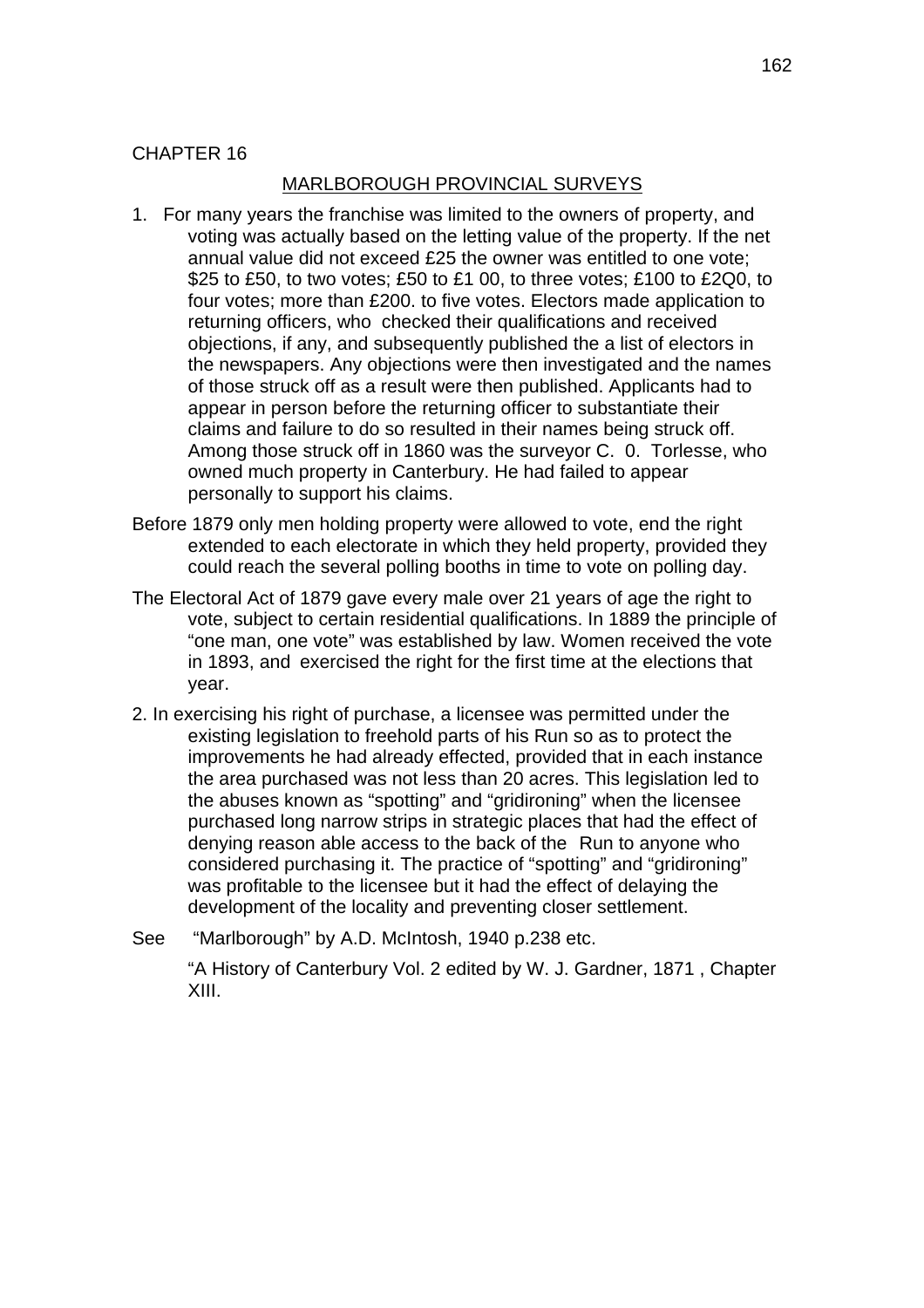### CANTERBURY PROVINCIAL SURVEYS

The Proclamation of 1853, pursuant to the New Zealand Constitution Act of 1852, described the boundaries of the several Provinces. The boundary between Nelson and Canterbury was the Hurunui River from its mouth to its source and thence across country by a line, as yet undefined, to the mouth of the Grey River on the West coast. Between Canterbury and Otago the boundary was the Waitangi (Waitaki) from mouth to source and thence by an undefined line to the source of the Awarua River and following that river to its mouth on the west coast.

At the time of its founding in August, 1853, the most important problem that faced the Provincial Council concerned the right of disposal of the Waste (Crown) Lands and the right of disbursement of the Land Revenue. In fact the Council was depending on Land Revenue as its principal source of income to be used in the development of the Province, but existing legislation reserved to the Central Government the administration of Crown Lands and the disposal of Land Revenue.

From its inception until it passed its Waste Lands Regulations Amendment Ordinance of 1856, the Council was plagued with dual control of the disposal of the Waste Lands. There were two Commissioners of Crown Land and two survey authorities.

In the Canterbury Association's Block, i.e. the region between the Waipara and Ashburton Rivers, previously administered by the New Zealand Company, the disposal of the Waste Lands was still controlled by an Act of the Imperial Parliament and was now the responsibility of the Association that had taken over the liabilities of the New Zealand Company. Under this legislation the selling price of the Waste Lands remained at £3 per acre. Also the rentals for grazing licences were higher than in any other settlement. For this region William Guise Brittain was Commissioner of Crown Lands and Thomas Cass was Chief Surveyor.

In those parts of the Province outside the Association's Block - i.e. between the Waipara and Hurunui Rivers; between the Ashburton and Waitaki Rivers; and some parts of Banks Peninsula - the disposal of Crown Lands was controlled by Governor Grey's General Land Regulations of March, 1853. The price was fixed at ten shillings per acre, except for inferior land which was classified by the Commissioner of Crown Lands and was priced at five shillings per acre. The Regulations also fixed the rentals of leasehold land in accordance with the numbers of livestock de-pastured on each run.

For these regions, Colonel James Campbell who had his headquarters at Akaroa, was Commissioner of Crown Lands, and Cyrus Davie acted as his principal surveyor. There was a minor rush to acquire grazing runs, both freehold and lease- hold, and the areas were so extensive that it was practically impossible to make accurate surveys in the time available. Consequently the original surveys of the runs were merely sketches. In North Canterbury some large estates were freeholded by a few capitalists and in South Canterbury all available land was divided into grazing runs. The right to acquire the freehold was a great incentive. Some of the runs had been licensed as early as June,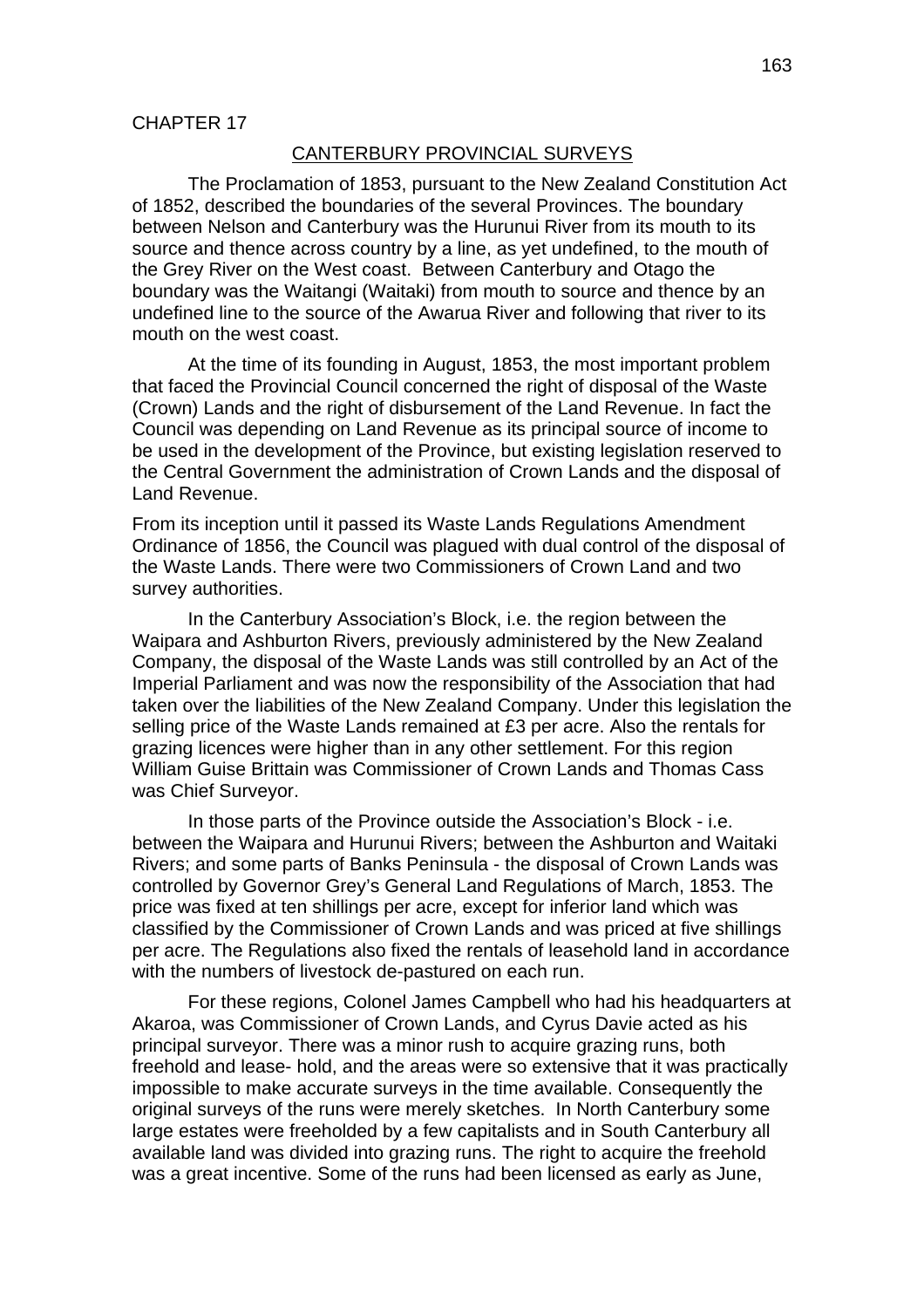1851 under earlier legislation. In 1854 little was known of the interior of the Province but the existing runs extended from the coast to the summits of the foothills of the Southern Alps, and there were neither roads nor bridges to provide access to the runs.

The disparity of upset prices and rentals of land within the Association's Block with those of land outside the Block threatened stagnation of settlement within the Block. Measures had to be taken to rationalise proceedings. The first step was taken in 1855 when the Provincial Council by its Canterbury Association Ordinance undertook the liabilities of the Association. This was followed by the Canterbury Association Reserves Ordinance of July, 1855, und which the reserved lands of the Association passed to the Council. There followed some modification of the upset price and rentals within the block.

The following year the Council negotiated with the General Government and Land Regulations for the Province were proclaimed on 9th February. These were amended by the Waste Lands Regulations Amendment Ordinance, 1856, assented to by the Governor in 1857 and validated by the Waste Lands Act of 1858. This gave the Provincial Council the necessary control and provided, among other things, for the establishment of a Survey Department under a Chief Surveyor and that Crown Grants be issued only after a survey by a Government Surveyor.

Towards the end of 1853, however, the Governor had consented to the amalgamation of the offices of Commissioner of Crown Lands in Canterbury and under the new arrangement, W. G. Brittan became the sole Commissioner of Crown Lands for Canterbury, although having to administer two different sets of Regulations, and Colonel Campbell became Registrar of Deeds. Thomas Cass became the Chief Surveyor for the Province.

In 1854 soon after the new arrangement came into operation, Cass and Brittan went to South Canterbury on a reconnaissance journey to ascertain the requirements for future town sites, public reserves, forest reserves, river crossings and highways etc. and on 28th October, Samuel Hewlings, Staff Surveyor, received instructions to go to South Canterbury and commence the surveys. On the site chosen for the town of Geraldine he set up his headquarters and the whare he built was the first dwelling to be erected in the township which he laid out. He then commenced the triangulation and topographical surveys to define the grazing runs. In July, 1855, he received additional instructions to survey the land that had been purchased in South Canterbury by the Rhodes Brothers (Messrs. G. and R. H. Rhodes) and also to lay out the Government town of Timaru on the site that had been reserved by Thomas Cass.

Timaru was laid out in 1855-56, partly on Crown Land and partly on land previously purchased from the Crown by the Rhodes brothers. Hewlings surveyed the Government Township on orthodox lines as laid down in the Government Survey Regulations, i.e. with streets more or less parallel with the water front and with rectangular blocks with true orientation. Rhodes-town was surveyed by a contract surveyor, E. H. Lough, and the layout of the streets to fit the natural configuration of the ground, indicates that there was little collaboration between the two surveyors. The common boundary is North Street, with Government Town to the south. Whereas Hewlings had provided for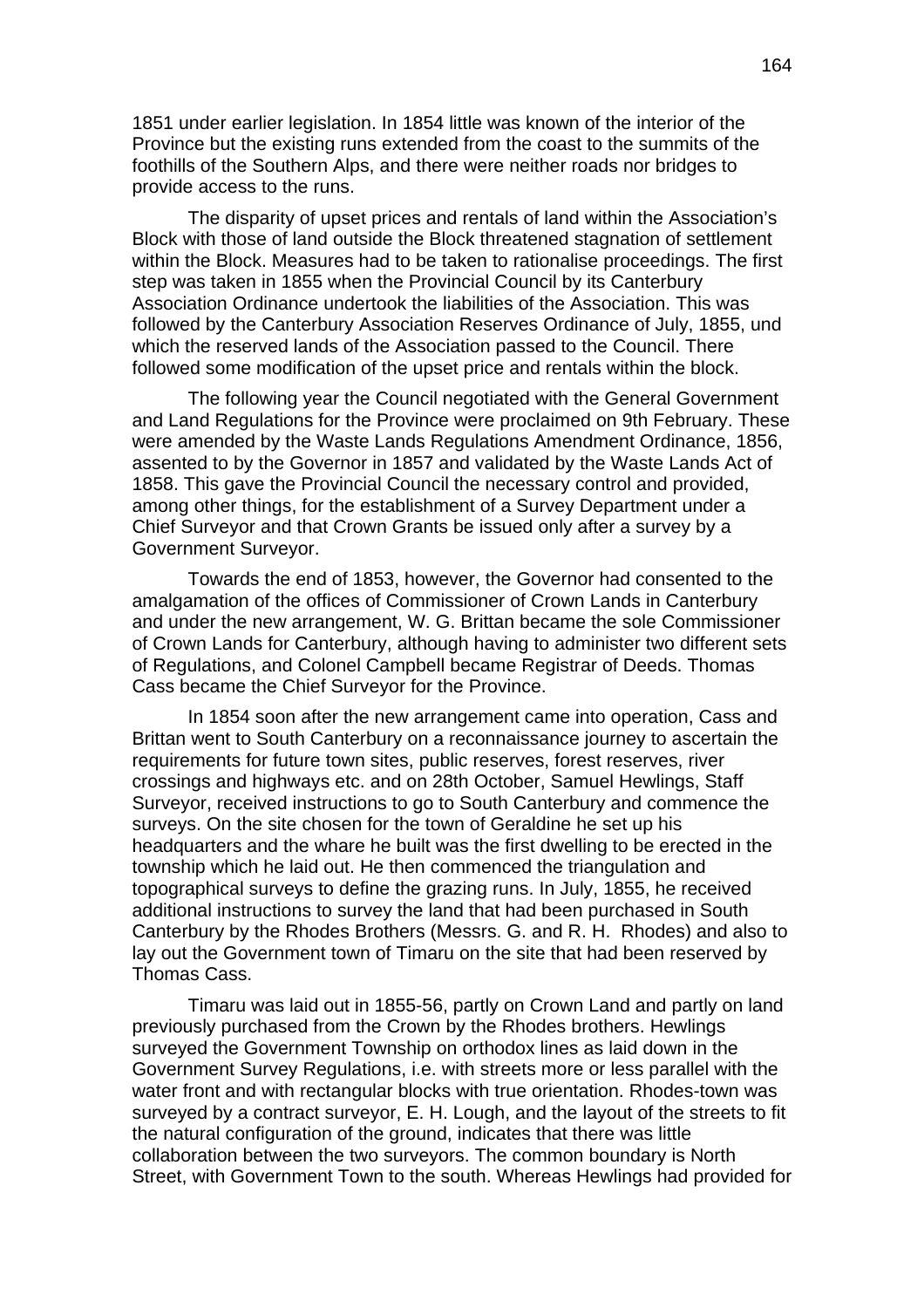a number of public reserves for various purposes, no such reserves were set aside in Rhodes-town, but George Rhodes, on behalf of the brothers, was generous in donating sections for the various religious denominations.<sup>(1)</sup>

In November 1854 Edward Dobson was appointed Provincial Engineer and he and Thomas Cass were responsible for selecting and setting aside the reserves for most of the town sites in early Canterbury. It was Dobson who initiated most of the early engineering projects, especially the road construction programme.

In 1858 Cass chose ferry sites across the southern rivers. As there were no formed roads at that time, one of the conditions for operating a ferry under licence was that the licensee erect a flagpole 40 feet high at the ferry site so as to aid travellers in locating the crossing place. Sir Arthur Dobson, in his " Reminiscence's " states that in the absence of formed roads across the plains it was the practice to fix the position of ferries, township sites etc. by triangulation and then, having calculated the bearings from point to point as required, to cut a furrow along the line of bearing using a heavy swamp plough drawn by a team of bullocks. This enabled travellers to find their way across the plains where landmarks were few and the view sometimes obstructed by tall scrub which, in places, was higher than a mounted horseman's head. In due course roads were constructed on these lines. <sup>(2)</sup>

The Proclamation of 1853 described the south-western boundary of Canterbury as being "the River Waitangi (Waitaki) to its source, then by a right line running to the source of the Awarua River, thence by the Awarua River to its mouth".

At the time nobody knew where the sources of either river were located as neither had been traversed to its source and neither had as yet been surveyed. As a result there was a great deal of confusion as to whether certain grazing runs were located in Canterbury or in Otago and some litigation occurred that resulted in proceedings to have the boundary clearly defined by survey. In 1857 Captain Cargill, Superintendent of Otago, suggested that the Provincial Chief Surveyors should meet and decide on the boundary line, but J. E. Fitzgerald, the Canterbury Superintendent demurred. After a further exchange of correspondence Fitzgerald agreed to send Samuel Hewlings to meet an Otago surveyor and that the two should make a reconnaissance survey of the several upper branches of the Waitaki which had not yet been surveyed. It was decided, however, that a more complete survey would be necessary to correctly define the boundary and in 1858-59 the survey was made by Edward Jollie, assisted by W. S. Young.

As a result of this survey Thomas Cass for Canterbury and Charles Kettle, Chief Surveyor for Otago, agreed that about 880,000 acres of which about 650,000 acres was suitable for pasturage, lay between the two disputed lines. After three years of negotiation, mainly to adjust the land revenue accounts between the two Provinces, the dispute was settled by the passing by the General Assembly, of the Otago and Canterbury Boundary Bill on 18th June, 1861 . The boundary was defined as beginning at the mouth of the Waitaki River and going up the middle of that river to its junction with the Ohau River, thence by that stream to its outlet at Lake Ohau, after which it takes a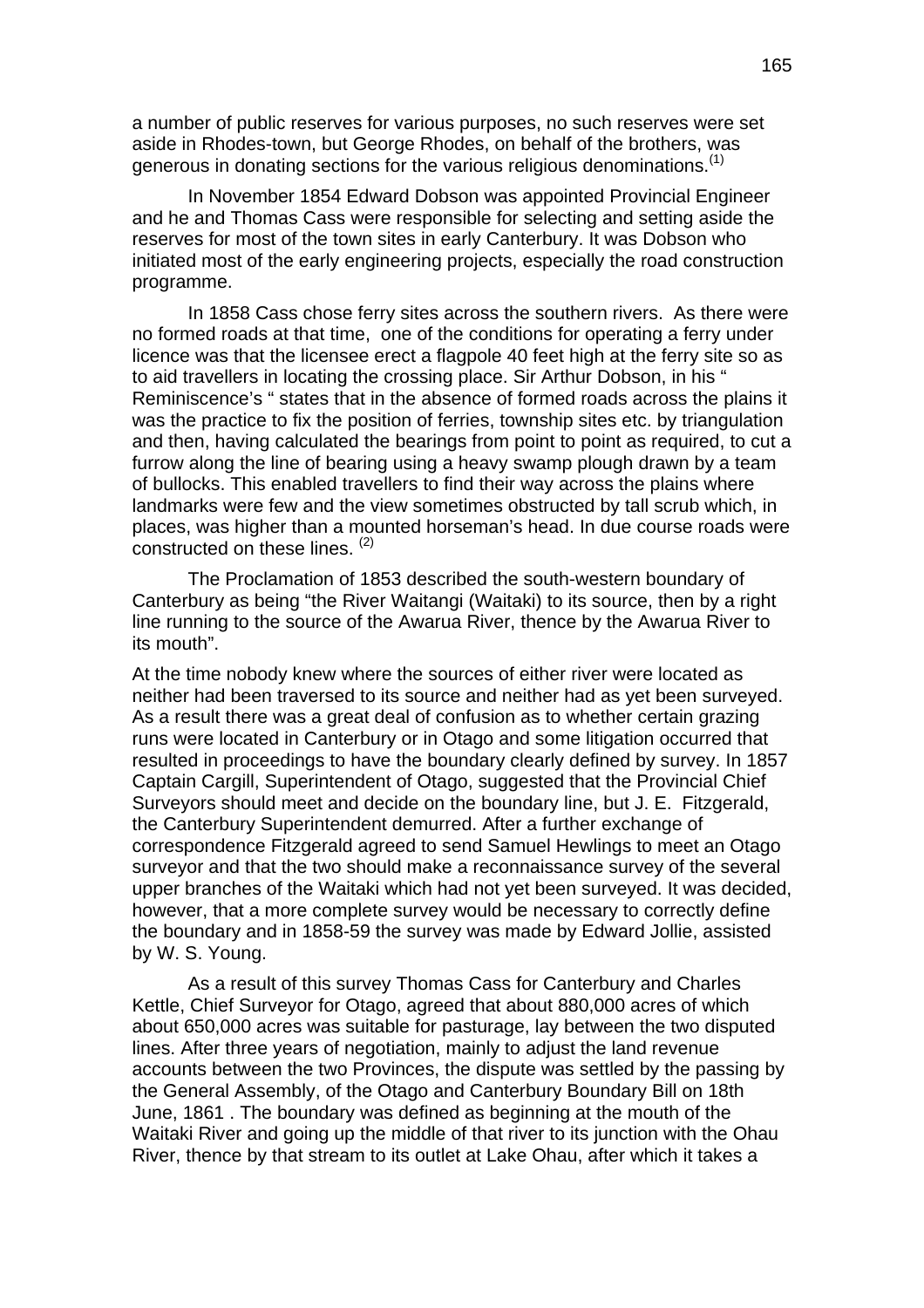direct line across country to Mount Aspiring. From there it takes a line to the source of the Awarua River which it then follows to the sea.

Construction of the main southern highway had been completed as far as Riccarton in 1858 when J. S. Browning commenced the survey of the route from there to the Provincial boundary on the Waitaki River. He completed this survey the following year . At the same time Edward Dobson mad a reconnaissance survey for a road from Washdyke to Burkes Pass. He also laid out the town reserve for Waimate and the town was surveyed by Hewlings and H. J. Sealy.

Samuel Hewlings left the service of the Provincial Government in 1858 and joined Edward Jollie in partnership as contract surveyors. Their first work was laying out the town ship of Horowhenua. Hewlings himself bought the adjoining land which he subdivided, calling his town Wallingford after his birthplace in Berkshire. Wallingford is today the business centre of Temuka, Horowhenua and Wallingford combined) having been renamed in 1866.

In North Canterbury at the commencement of Provincial Government the greeter part of the country between the Waimakariri and Hurunui rivers had been taken up either as large freehold estates or under grazing licence. The first licences had been issued in 1851 and by 1857 virtually the whole had been taken up for grazing purposes. Although Torlesse had surveyed a rood as far as the Ashley River none of the rivers had been bridged and there was no road formation beyond the Waimakariri river, which proved a formidable obstacle to progress.

The township of Kaiapoi was laid out at the site of the ferry across the Waimakariri in 1855, the surveyors responsible being Thomas Cass, Cyrus Davie and J. O. Boys. The town of Rangiora was a private development in 1855 on land that had been freeholded by Torlesse and Boys in 1851 while they were carrying out the original surveys for the New Zealand Company.

By the end of 1854 much of the Waipara-Amuri country had been surveyed so as to fix the boundaries of the land that had been freeholded and to settle a number of disputes that had arisen concerning these boundaries.

In 1857 Edward Dobson, accompanied by three of the run proprietors, Messrs. Henry Taylor, Christopher Dampier, and George Mason, explored the upper reaches of the Hurunui River and found the route to Harper pass. This pass was penetrated a month later by Leonard Harper and a Mr Locke.

The activities of the Canterbury Association in promoting immigration ceased in 1853 and the Provincial Council was soon faced with a serious labour shortage. As soon as funds from land sales were available in 1854 R. J. S. Harman, a qualified civil engineer and surveyor, was sent to Great Britain as Immigration Agent for the Province and during the next three years he was active in selecting and sending out the men required for the construction of public works. He returned to Canterbury in 1856, soon after the purchase of the Maori lands on Banks Peninsula had been completed by Messrs. Hamilton and Davie, and in May the following year he joined the Provincial Survey Department as an Assistant Surveyor and Commissioner of Waste Lands and was stationed Akaroa. He was also elected a member of the Provincial Council.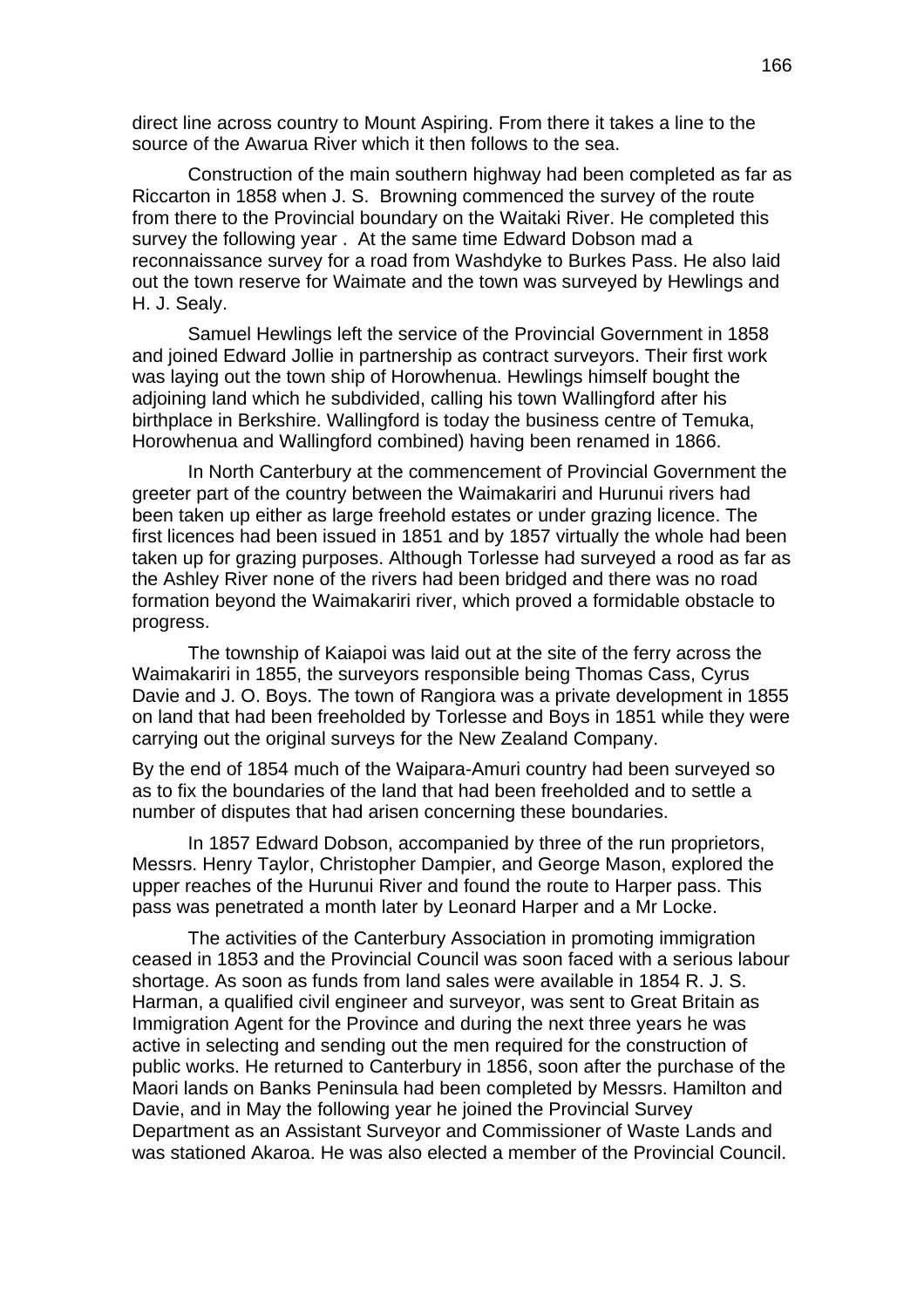One of the first acts of the Provincial Council in 1853 was to appoint a committee of experienced civil engineers and surveyors to decide on the best means of providing communication between Port Lyttelton and Christchurch. The chairman was W. B. Bray and the other members were Edward Dobson, Edward Jollie, H.J. Cridland and R.J. S. Harman Some improvements to the road via Sumner were suggested. The Province had as yet no prospect of obtaining the finance required for railway construction involving costly tunnelling. However, trial surveys were made and costs investigated and after protracted negotiations, which involved consulting G. R. Stephenson, a nephew of George Stephenson the eminent British railway authority, the necessary finances were arranged and a contract was let in December, 1859 with Edward Dobson as supervising engineer. The most direct line, which had been surveyed by Dobson, was adopted. Tunnelling began at the Lyttelton portal in January, 1860, but soon afterwards the contractors were troubled by the hardness of the basalt rock. The recently appointed Provincial Geologist. Julius Haast, was called in to make a geological survey of the tunnel line and subsequently fresh contracts had to be arranged. The tunnel was completed in June, 1867 and the line opened for traffic in December. The first railway to be opened, however, was that between Ferrymead and Christchurch. This was designed as a spur line to connect with Ferrymead, the secondary port at the head of navigation, above Sumner, on the Heathcote River. Its main purpose was to facilitate the construction of the tunnel from the Christchurch end. This line was opened in December, 1863.

At the same time surveys were commenced for the railways to be constructed to the north and to the south of Christchurch. A contract was let in April, 1865, for construction as far as the Rakaia River and work commenced in May. Owing to differences of opinion among the Railway Commissioners concerning the route for the North Canterbury the northern railway construction was held up until a decision could be made. The Commissioners, all of whom were surveyors or engineers, comprised Messrs. Edward Dobson, E. Richardson and Thomas Cass all of whom favoured a line from Kaiapoi to Waiuku, and Messrs. R. J. S. Harman, E. G. Wright and James Wylde, who favoured a line through Rangiora. Ultimately the latter route was chosen by the Provincial Council.

Surveys for closer settlement in the region north and west of the Waimakariri River were commenced in 1859 when Charles Torlesse, under instructions from Thomas Cass, began a topographical survey of a large tract of country which, in 1861, became known as the Oxford District, and which contained the Harewood Forest of 56,000 acres. Settlement surveys were immediately begun by Messrs. C. F. Pemberton and J. H. Whitcombe. James Wylde was appointed Assistant Provincial Engineer for the district in January, 1862. His responsibilities included roads, railways, bridges and the supervision of large swamp drainage projects. The first surveys for the drainage of the extensive Rangiora swamp were undertaken in 1859 by John Marshman, assisted by A.D. Dobson.

By the end of 1860 these preliminary surveys in North Canterbury had reached the Hurunui where the country at the upper of that river had been surveyed by J. H. Whitcombe assisted by A.D. Dobson. The route via Harper's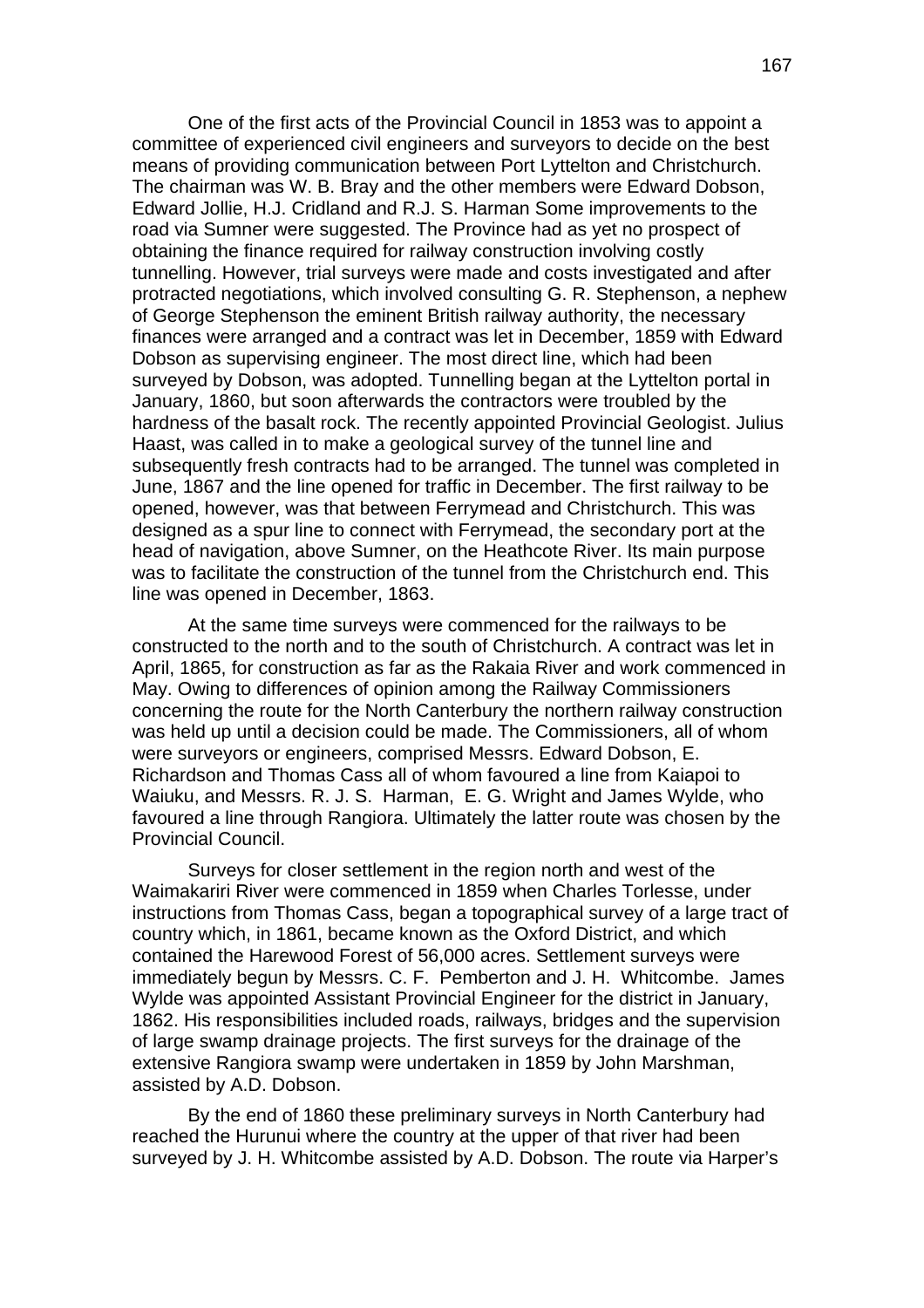Pass would soon to become the principal overland access to the newly opened West Coast Goldfields.

In South Canterbury the trigonometrical surveys were continued in 1861, covering the district between the Orari and Pareora rivers and extending inland for a distance of about six miles. These surveys were undertaken by Hewlings with Messrs. C. R. Shaw and R. Townsend as his assistants.

The work was based on magnetic meridian and much of it was not integrated and subsequently some revision was necessary at a later date. In 1862 the work was extended to embrace the whole coastline between the Rangitata and Waitaki Rivers and a depth inland of eight miles. Isolated surveys were also made in the McKenzie Country by C. R. Shaw assisted by W. S. Young.

A branch office of the Provincial Survey Department was established at Timaru in 1863 with J. R. Rawlings, Crown Lands Ranger in occupation and Shaw as resident surveyor. W. Kitson was appointed Road Surveyor and he and Shaw were responsible for surveying the first road lines in South Canterbury. The road from Orari to Burke's Pass was surveyed by Kitson in 1865. With the opening of the Timaru office, Robert Park was appointed to assist Samuel Hewlings with the southern surveys.

Most of the available grazing land in South Canterbury had been taken up under license by 1860 but the higher country at the upper reaches of the rivers and beyond the cold lakes had yet to be fully explored. The previous year the Mackenzie basin had been taken up. In 1860 J. H. Baker, a young surveyor who had just completed his cadetship under both Davie and Harman, set out with his cousin, Frank Mathias, on a month's exploration of the back country of the Waimakariri and across to Lake Coleridge and on to the headwaters of the Ashburton River. They discovered about 15,000 acres of grazing land and their application to the Land Board for a license was approved. However they managed to sell their rights for £300. Shortly afterwards Baker met Samuel Butler, the author who was proprietor of Mesopotamia sheep station, and they set out to explore the upper reaches of the Rangitata and Rakaia Rivers, in the hope of finding a practicable pass over the main range to the West Coast. They found a pass which is now named after Henry Whitcombe, the surveyor who was the first to penetrate the pass and reach the coast but whose journey ended in tragedy.

In March, 1861 Baker and a companion named Owen, starting from Timaru explored the Mackenzie Country and Lakes Pukaki and Wanaka and on through Lindis Pass to the Lindis goldfield. They went to the head of Lake Wanaka and Baker went to the top of the pass now known as Haast Pass. They returned to Timaru by travelling do the Waitaki River and shortly afterwards Baker went to the Tuapeka goldfield and Gabriel's Gully which had been opened up in June 1861.

The discovery of gold deposits in Otago and Nelson Provinces induced the Provincial Council to obtain a geological survey of Canterbury. The services of Julius Haast had been obtained to make a geological survey of the Port Hills in connection with the piercing of the railway tunnel and Haast had been assisted by A. D. Dobson, his future brother in law. The Council then engaged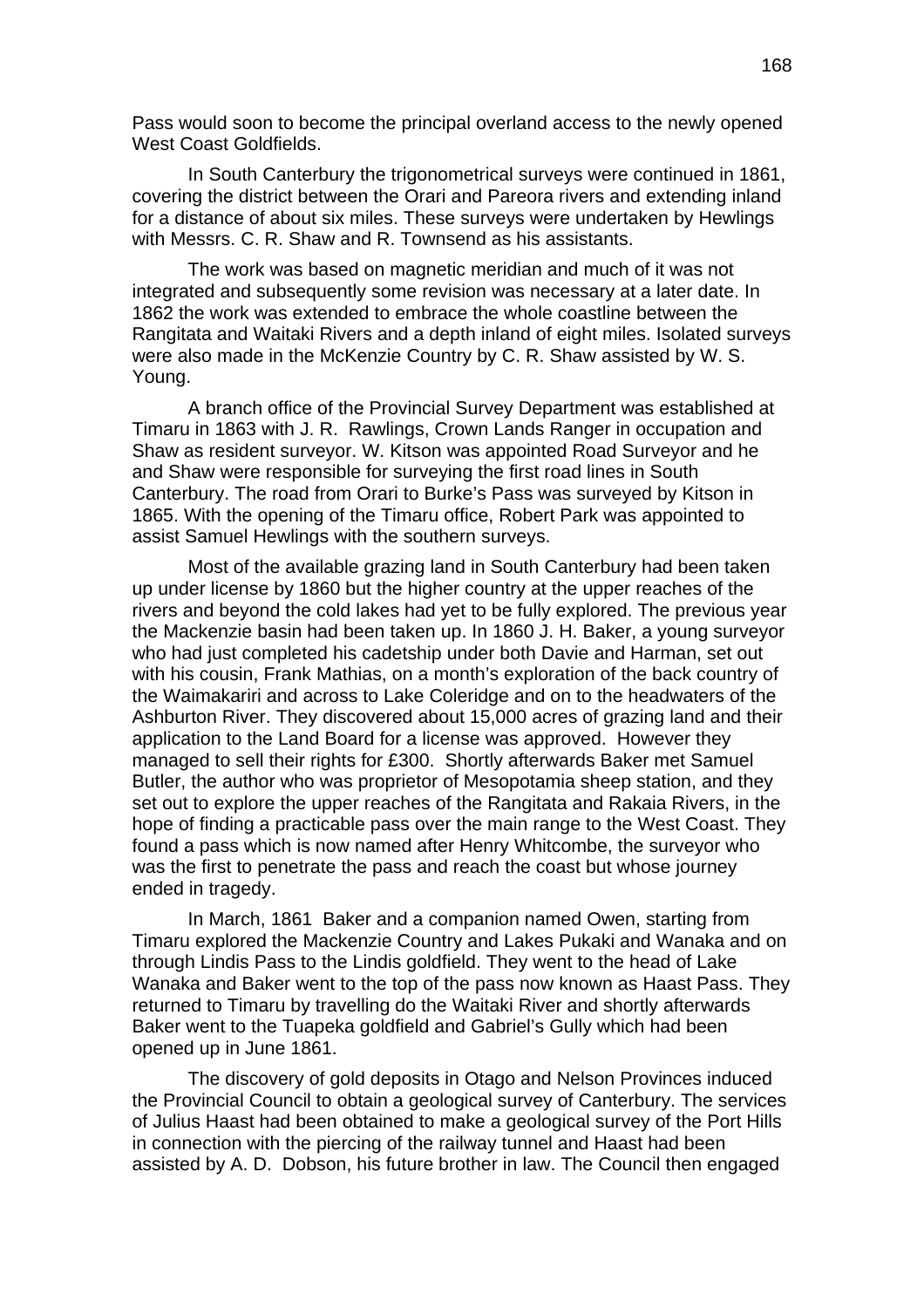Haast to make the Provincial survey and in February, 1861, he, as geologist, and Dobson as topographer, commenced the survey of the head waters of the rivers and of the mountain ranges of the Province. They were accompanied by Dr. Sinclair, the former Colonial Secretary, who was then aged 67 years. Dr. Sinclair was an accomplished botanist and a Fellow of the Linnaen Society. Tragically he was drowned on the 28th March when attempting to cross the Rangitata River to reach the homestead at Samuel Butler's Mesopotamia station.

In July the following year Haast and Dobson commenced the survey of the Mount Cook region, most of which was unexplored and unmapped. In his "Reminiscences" Dobson describes the difficulties in contending with the "Wild Irishman" (Discaria Toumatou) and the "Spear Grass" or "Spanish Bayonet" (Aciphylla Squarrosa) and other noxious vegetation which frequently barred their way. In many places they found it impossible to penetrate without laboriously cutting e track or by setting the bushes alight and risking a dangerous prairie fire.

Haast's program for 1863 involved the exploration of the country to the west of Lake Wanaka and the search for a practical route to the west coast. He had as his assistant surveyor W. S. Young. A. D. Dobson had gone to the West Coast to make topographical survey, under contract to the Provincial Government.

The result of Haast's expedition was the discovery of the pass and the river route which now bears his name. This pass had been noted but not penetrated by Baker. Haast's party suffered severe privations and there was later some controversy as to whether Haast or Charles Cameron was the first to traverse the route. There is evidence that Cameron was on the ground about the same time as Haast but there is no doubt that it was Haast's party that first reached the coast. In 1881 T. N. Broderick, who was surveying in the locality, found Cameron's inscribed powder flask in a cairn built on very high mountain ("Mount Cameron) to the west of the pass. The inscription was "Charles Cameron. January 1863". (3)

Haast's surveys proved conclusively that there was neither gold nor any other mineral of commercial value, except a few seams of low grade coal and some limestone, to be found in Canterbury east of the Southern Alps. In North Canterbury in 1862 H. C. Howitt, on behalf of the Provincial Council had prospected the country about the Hurunui River from Waitohi Gorge to Harper's Pass with similar results.

Encouraged by the reports from Nelson of the discovery of alluvial gold in the Buller district the Canterbury Provincial Council decided to send some of its survey its survey staff to explore the country to the west of the Southern Alps. Howitt was given the task of cutting a pack track from the Hurunui over Harper's Pass to the mouth of the Grey River. An alternative route, and a better one if possible, was desired and J. H. Whitcombe was instructed to make a reconnaissance survey and he chose to explore the possibilities of the pass previously discovered by Butler and Baker. At the same time Thomas Buxton's schooner "Crest of the Wave" was chartered by the Provincial Council and Charles Townsend was sent to the West Coast with a prefabricated building to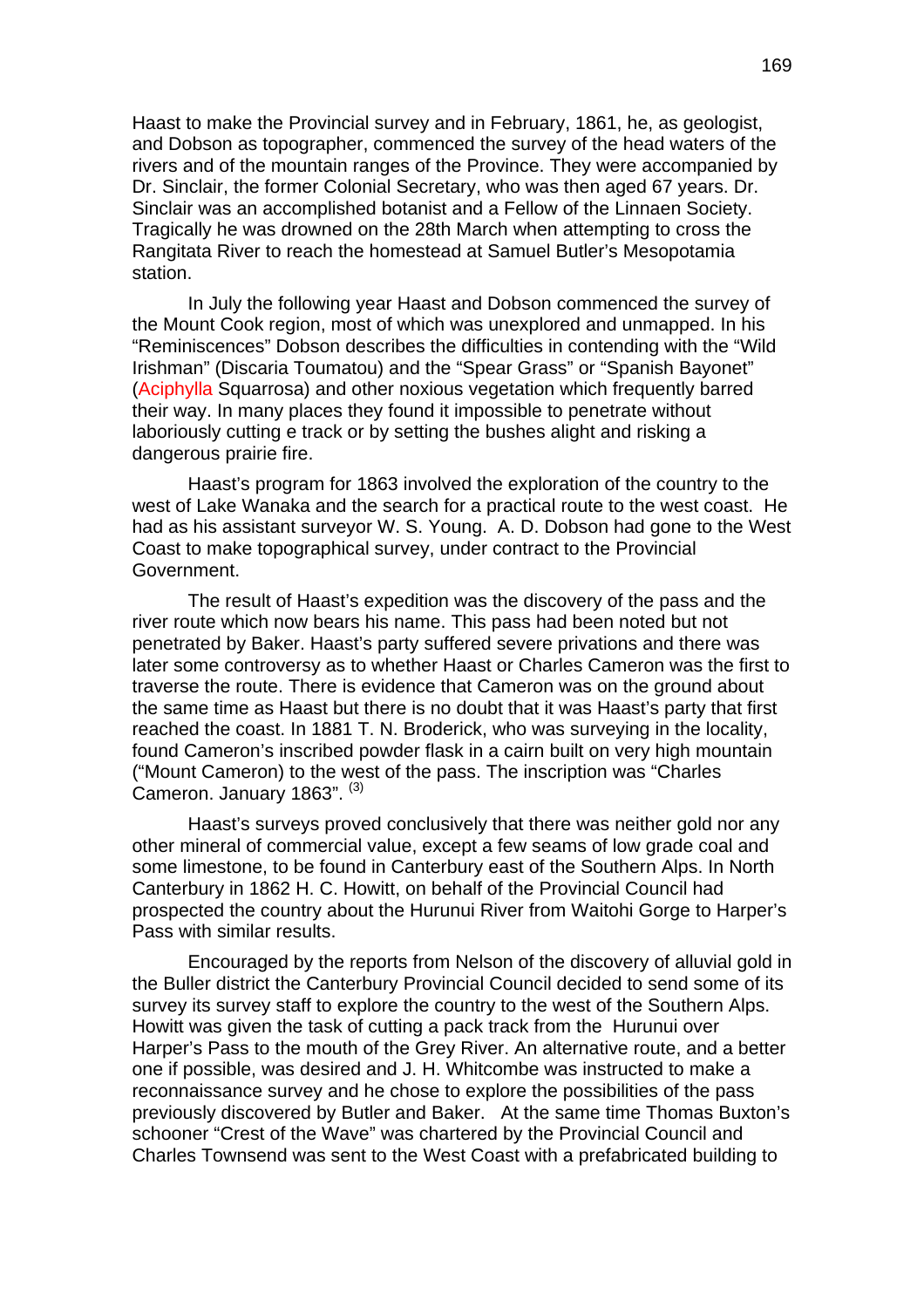establish a depot to supply the survey parties and the prospectors. He was to select a site at the mouth of either the Hokitika or of the Grey River.

Later in the year contract surveys were awarded to A.D. Dobson and Robert Bain. Dobson was to make a topographical survey of the region between the Grey River and Abut Head and Bain from Abut Head to the mouth cit the Awarua River at Big Bay.

By 22nd May, Whitcombe with his party had reached the vicinity of the pass and he those Jakob Lauper, a Swiss alpinist who had previously been a member of J.C. Drake's survey party in North Canterbury, to be his sole companion on the journey across the pass and down the Hokitika River to the coast. Soon after they started the weather deteriorated and in heavy rain and snow they made their way downstream. It was soon evident that Whitcombe had seriously underestimated the difficulties the passage and their food supplies, estimated to last a fortnight, were exhausted or spoiled by the rain and the ubiquitous blowflies. The terrain was much worse than either could have imagined. They were delayed by the precipitous country which necessitated lengthy detours and having to cross and re-cross the swollen river.

Day after day with no shelter from the elements, drenched to the skin and rarely able to light a fire, their food supplies spoiled and sadly diminished, the pair struggled along and, despite their greatest exertions, gained little more than three miles a day at times. At length near the coast they came across to Maori whares where had expected to obtain food, but the place was deserted and all they found was a handful of small potatoes and a little Maori cabbage (Puwha). Next day, thirteen days after setting out from the top of the pass, they reached the mouth of the Taramakau River. The actual distance they had travelled was about sixty miles.

Across the Taramakau they could see the Maori kainga but there was no sign of life as it also was deserted. Despite the fact that Lauper could not swim, Whitcombe decided to attempt to cross the river rather than face the prospect of dying of starvation in the forest. They found the water logged remains of two canoes which they lashed together with flax, making a rough raft, and set out to cross the deep, fast flowing river not far above the breakers at the river mouth. So decayed was their primitive craft that by the time they reached the middle of the river it sank, leaving them at the mercy of the breakers. Whitcombe attempted to swim ashore but Lauper clung to the raft which was eventually driven ashore with Lauper more dead than alive, but Whitcombe was drowned. Next day, when he had sufficiently recovered, Lauper retrieved Whitcombe's body which he buried in a shallow grave above high water mark. Lauper then set out to reach Howitt's survey camp at Lake Brunner. Fortunately he met two small groups of Maoris on the way and although they also were desperately short of food, they were able to provide him with sufficient to enable him to reach Howitt's camp. It was mid winter and Harper's Pass was in a dangerous condition but Lauper, with the aid of two horses provided by Howitt was able in the course of two days to cross over the pass and reach Henry Taylor' s station at Lake Sumner and a few days later return to Christchurch. Whitcombe' s Pass had proved impracticable for a road line.  $(4)$ 

On 24th May the schooner "Crest of the Wave" was off the west coast searching for the bar-bound entrance of the Hokitika River which was difficult to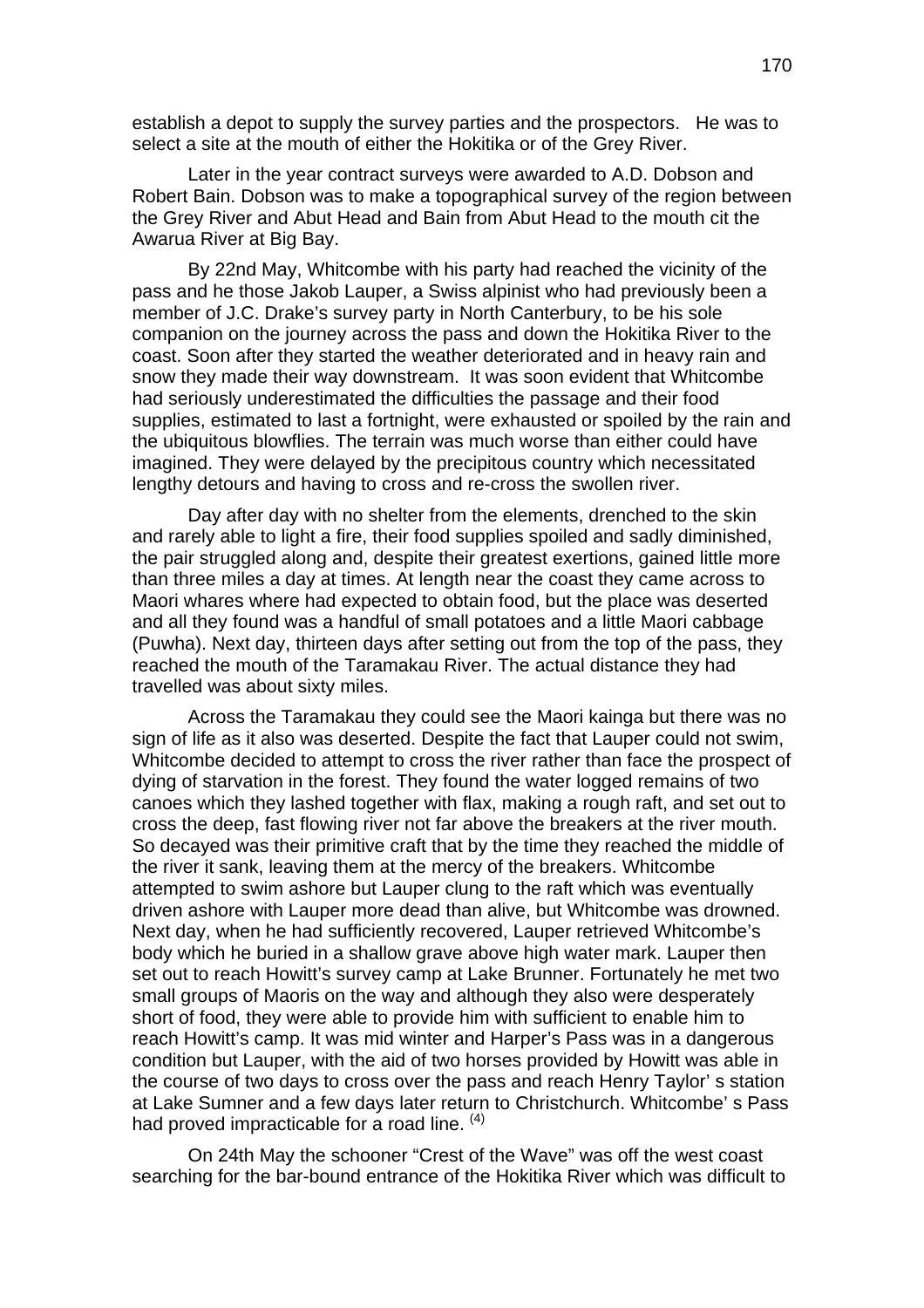distinguish from the ship which had to stand a mile or more off shore. Townsend with a boats crew , took the ship's whaleboat and found the entrance but the state of the bar deterred Captain Buxton from endangering his ship in attempting a crossing. He turned northwards making for the Grey while Townsend and his companions dragged the whaleboat ashore near the mouth of the Hokitika end then made their way overland to the Grey. Captain Buxton brought his ship over the Grey bar on 8th June and Townsend and his party set about erecting the depot on the south side of the river. On 8th October Townsend with Peter Mitchelson, William Sherrin and two Maoris, Soloman and Simeon, went back to the Hokitika to retrieve the whaleboat and on the return voyage, while crossing the Grey bar, the boat was swamped and Townsend, Mitchelson and Soloman were drowned. (5)

In September Robert Pain chartered the schooner "Fawn" at Port Chalmers and sailed to the west coast via Cook's Strait. He landed his Party and encamped at Jackson's Pay. There he was joined by six prospectors in a whaleboat. The coastline was so rugged that he decided to use the boat in travelling along the shore. Frequent storms were encountered and time was lost running for shelter. One of the party was drowned in attempting to cross a river. In January, 1864, when the survey had reached Big Bay, a schooner, "Pride of the Huron" from Dunedin, called at the Bay and Bain chartered her to take his party back to Jackson's Bay. When off Martin's Bay the schooner was wrecked fortunately without loss of life, but little was saved. With little food remaining the whole company set off in February to travel the difficult route via Lake McKerrow - Hollyford Valley - Greenstone River and Lake Wakatipu to Queenstown. This route had been discovered the previous year by a prospector, P. Q. Caples and traversed by Dr. James Hector, the Otago Provincial Geologist. On the journey another of Pain's party died of sheer exhaustion. Subsequently Pain's survey contract was completed by John Rochfort who employed a party of Maoris who had trained as chainmen and linesmen and whom he found to be excellent workmen, well able to fend for themselves in the primitive conditions.  $<sup>(6)</sup>$ </sup>

As previously mentioned, Howitt and his track cutting party were camped at Lake Brunner when Jakob Lauper arrived there to report the death of Whitcombe. On Saturday 27th June, a few days after Lauper had left on his journey to Christchurch, Howitt and two members of his party, Messrs. Henry Mullis and Robert Little, left camp to cross the lake in a canoe to obtain some stores from their supply hut at the Arnold River outlet. Soon after they had set out stormy weather set in and lasted two days. James Hammet, the remaining member of the party, who had been left in camp, became anxious when, after five days, the party had not returned. He set out to walk around the lake in search for them, but the going was so difficult that he had to build a rough raft to cross the lake. After a couple of days he found Howitt's swag and tent at the mouth of the Arnold. He then spent several days searching right around the lake but found no sign of the missing men. Some weeks later in a distraught condition Hammet reached the depot at the mouth of the Grey and reported that Howitt and his companions were missing. Other survey parties then scoured the district but no sign of the missing men was ever found.  $(7)$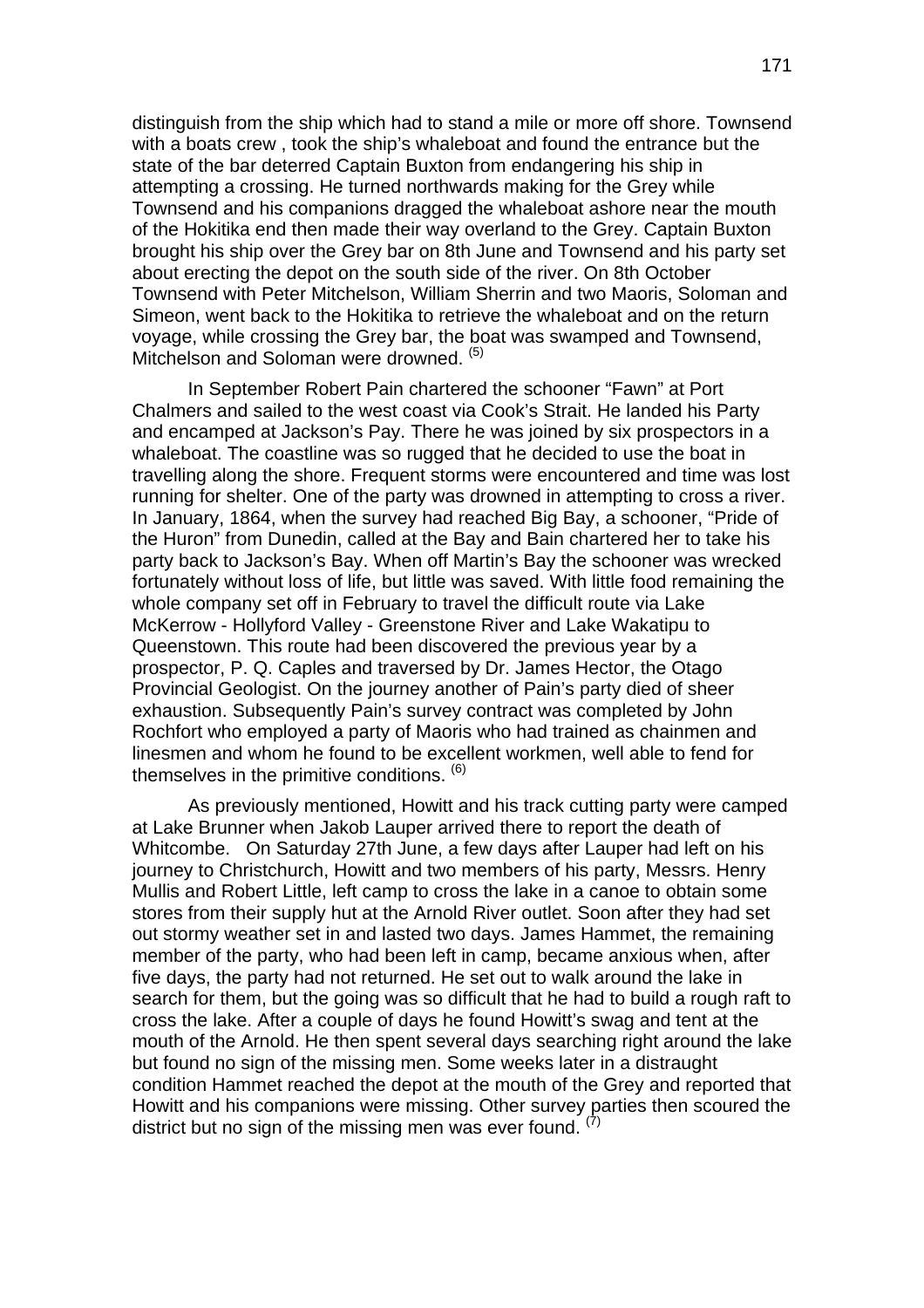Howitt's survey and the track cutting were completed by a party under J.C. Drake who also a few years later was to meet the same fate as Howitt by going missing believed drowned in a river between Collingwood and Takaka.

In preparation for his survey undertaking, Arthur Dobson went to Nelson where he chartered the fifteen ton schooner, "Gypsey" to take him to the mouth of the Grey. The schooner sailed on 8th August but owing to adverse weather conditions it was three weeks before the Grey was reached but then, when the stormy weather continued, a further eleven days were spent off the coast waiting for a favourable opportunity to cross the bar. In the event the heavy seas swept over the vessel which suffered so much damage as to make her unmanageable and she was driven aground near the river mouth and damaged beyond repair. Fortunately no lives were lost and her cargo was retrieved and found to have suffered little damage.

The sequence of fatal accidents that in the course of a few months had cost the lives of three surveyors and six of their employees had a depressing effect on Dobson's European party whose members deserted him to return to a safer environment. Dobson then, like Rochfort, enlisted a party of local Maoris whom he trained and found to be capable and reliable workers.

The coastal traverse as far as Abut head was completed early in January, 1864 and Dobson returned to Christchurch to report progress. In March, when returning to complete his contract, Dobson, acting on the suggestion of the Chief Surveyor Thomas Cass, took a new route in the hope of finding a pass and a more convenient route that would materially help him in the completion of his contract. On 11th March, he and his brother Edward set out to explore the head waters of the Waimakariri River. They found and named the Bealey River which they explored and near its source found a flat saddle. After hacking their way through the scrub on the saddle they came upon the Otira gorge on the western side of the range and found that a considerable amount of track formation would be necessary before horses could travel down it. Arthur Dobson and two companions with the help of flax ropes, managed to scramble down the gorge as far as its junction with the Rolleston stream but nevertheless, in his report to Cass, Dobson considered that the construction of a road over this route would be less costly and on easier gradients than could be accomplished over the Hurunui saddle.

The discovery of payable deposits of alluvial gold in a number of streams on the West Coast stimulated the search for a practicable route for a dray road over the Alps. The one available route, that via Harper's Pass, was suitable only as a pack track and when the "gold rush" commenced and hundreds of diggers made their way over the pass in wintry weather it soon became a quagmire and a veritable death trap.

Several parties of surveyors and engineers were organised to explore and re-assess the known passes and to ascertain that more suitable alternatives were not available. First George Dobson was sent to examine his brother Arthur's pass, and he reported adversely. Next parties under Edward Dobson (senior) and including George Dobson, J. S. Browning, E. J. Cahill, and R. J. S. Harman, explored four other passes at the headwaters of the Waimakariri before deciding to make a thorough survey of the possibilities of Arthur's Pass as being the most promising. In April, 1865, Browning and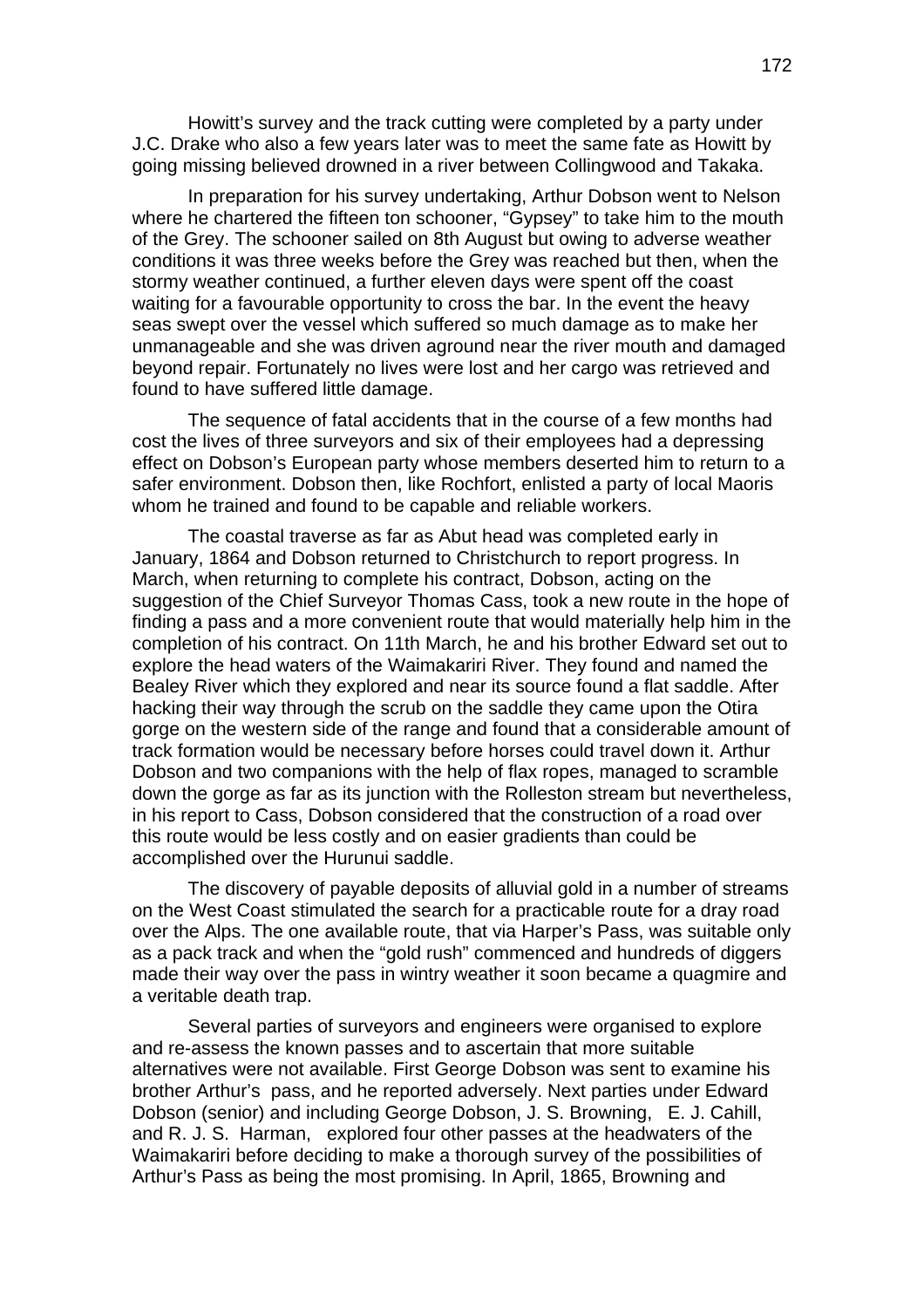Harman organised a party to explore the headwaters of the Wilberforce, a tributary of the Rakaia. One of the party was the veteran New Zealand Company surveyor, Robert Park who made several paintings depicting the expedition.

Information concerning the existence of the pass had been obtained from some elderly Maoris residing at Kaiapoi. The party left Glenthorne station above Lake Coleridge on 15th April. Three days later they met Messrs. Griffiths and Otway who had already reached the foot of the pass. The pass proved to be very steep and dangerous but despite severe snowstorms they traversed the saddle and descended to the Arahura River where progress was stopped by a dangerous gorge and their diminished food supplies. They returned to their camp on the Canterbury side. On the 8th May Browning and Griffiths again made their way to the Arahura and despite atrocious weather managed to find a way around the gorge and Griffiths found a pass (the Styx Saddle) from the .Arahura to the Hokitika River, down which they travelled on a mokihi which they were able to build. They had taken nine days from the camp at Browning' s Pass to reach Hokitika and it was decided that the route was suitable only for a pack track and would be very dangerous during winter months.

Edward Dobson lost no time in commencing the construction of a road for dray traffic to the West Coast via Arthur's Pass. During the severe winter of 1865 a pack track was cut over the saddle and down to the bed of the Otira River. In October contracts were let and the work pushed ahead vigorously under the direction of Edward Dobson.  $(8)$  It was a prodigious effort and by the end of the year drays from Christchurch could reach the Taramakau valley where road construction to link with Hokitika was under the direction of Malcolm Fraser. The road was opened for traffic on 20th March, 1866, but almost immediately a dispute arose between West Canterbury and East Canterbury over paying for and maintaining this road. The people of the West Coast, or Westland, as it came to be called, refused to bear the major part of the cost and soon they were agitating for separation and Westland began to develop a separate entity. Separation was effected indeed, but in two stages. The County of Westland Act was passed by the General Assembly and that part of Canterbury to the West of the main range of the Southern Alps became the County of Westland from the 1st January, 1868. At the same time the Westland Land District was constituted with boundaries coinciding with those of the County. The County was Proclaimed a separate Province as from the 1st December, 1873.

John Marshman, who had been Canterbury's Immigration Agent in Great Britain from 1861 returned in 1867 and was succeeded by the Chief Surveyor, Thomas Cass and by Crosbie Ward as Agents. In the absence of Cass, Cyrus Davie was Deputy Chief Surveyor.

Eastern Canterbury was facing some serious problems. Immigration especially assisted' immigration, was increasing rapidly. Crown Land was in demand and many of the earlier lessees were exercising their rights of purchasing the free hold. Urgent action was needed to preserve the routes for main roads and to anticipate and avert possible later claims for compensation for taking land through freehold property. The Canterbury Association's system of selection and giving possession of Crown Land before survey was still being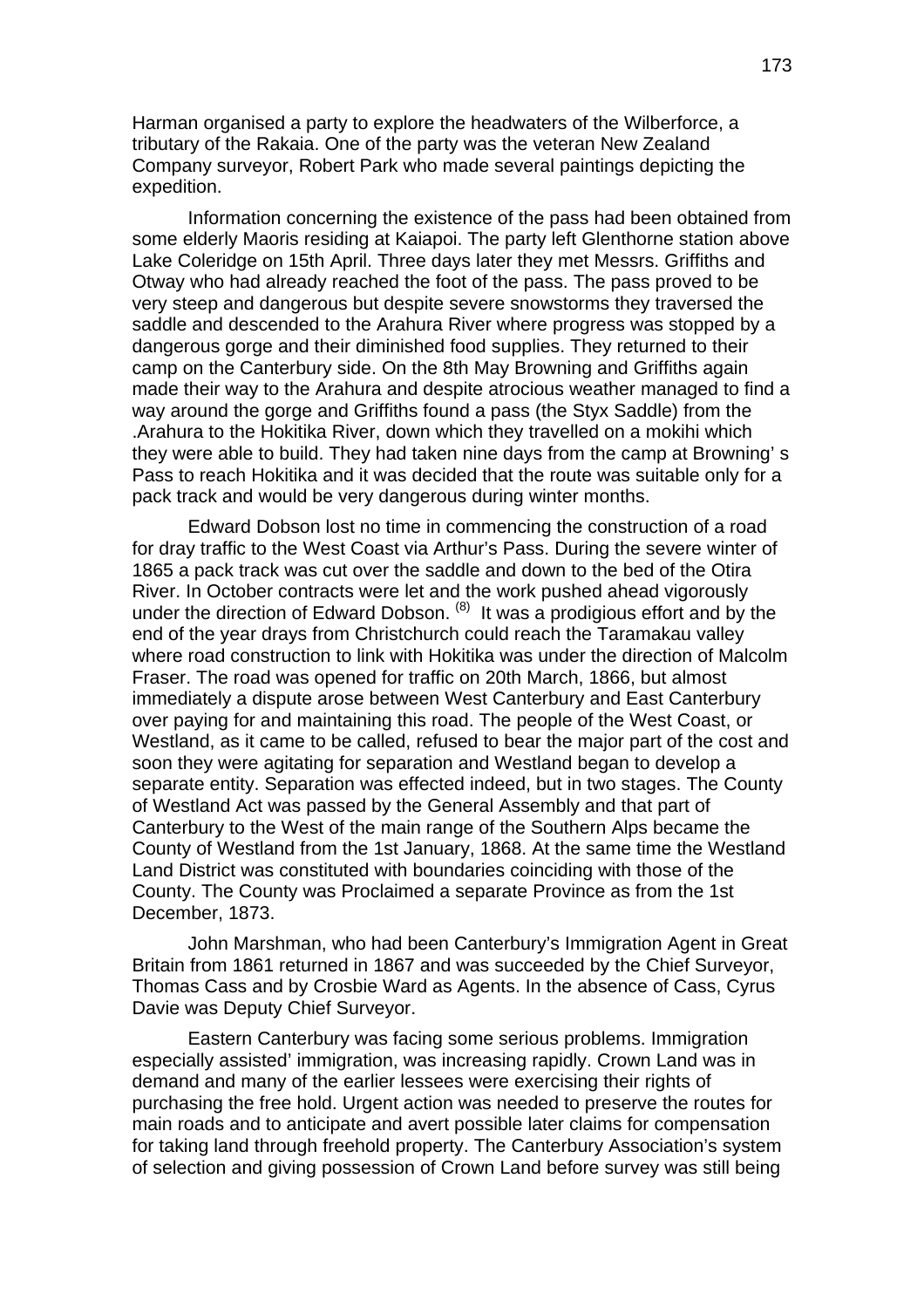practised. This meant that as late as 1872 many of the selectors were waiting as much as two years for the completion of surveys to establish their boundaries. The operations of selectors who practised "spotting" and "gridironing" were a menace to progress. The original land regulations had provided that land grants were to be increased by five per cent so that, when required, land could be resumed by the Crown for roads, without compensation. In some cases the Land Board had injudiciously waived this regulation when approving the Grant and consequently the Crown had to repurchase the land required for roads.

The Provincial Council almost doubled its appropriation for surveys and increased its survey staff.

In 1870 the Land Transfer Act, which was to have a great influence on the general standard of the surveys in the Colony, was introduced in Parliament by the Member for West land, and former Superintendent of Canterbury, the Hon. W. S. Moorhouse. While drafting the Act he had had the assistance of a young Canterbury surveyor, George McIntyre, who had been trained in the Land Transfer Office at Hobart before coming to New Zealand in 1866. To inaugurate the system, Moorhouse himself became the first Registrar General of Lands on the passing of the Act, and he appointed McIntyre as his secretary. Two important provisions of the Act were that applications for registration of title must be accompanied by an approved survey plan of the land concerned and that the survey be made by a competent surveyor licensed, as required by the Act, to perform such surveys.

When Moorhouse resigned his office in 1872 he was succeeded by Mr. (later Sir) Joshua Strange Williams, the then District Land Registrar for Canterbury. Williams remained in Canterbury and for the time being the Christchurch office became the Head Office of the Land and Deeds Department. George McIntyre became the first Land Transfer Draughtsman, attached to the Registrars General's staff and responsible for examining all survey plans presented for deposit. After examination, the plans that were found to be mathematically correct and in accordance with existing land titles were presented to the Chief Surveyor for final approval.

Surveyors desiring to undertake land transfer surveying were required to apply to the Provincial Chief Surveyors who examined their credentials and on proof of competency issued a licence. Licences were endorsed by the local District Land Registrar and all Provincial Chief Surveyors and Land Registrars were notified of the is suing of the licence. There appears to have been some disparity of standards of competency from Province to Province. In 1874 the Registrar General, J. S. Williams, set up a Board of Examiners to examine applicants for licences in Canterbury. This Board comprised the Chief Surveyor, Samuel Hewlings, the Land Transfer Draughts man, George McIntyre, and Thomas Cass, the former Chief Surveyor to had returned from England in 1868 and retired in 1871.

In 1870 policies concerning public works and immigration, introduced by the Colonial Treasurer, Julius Vogel, were adopted by the General Assembly. The development of the Colony was greatly accelerated. Roads, railways and harbours were to be built with money borrowed in England. The responsibility for immigration passed to the General Government and there was the beginning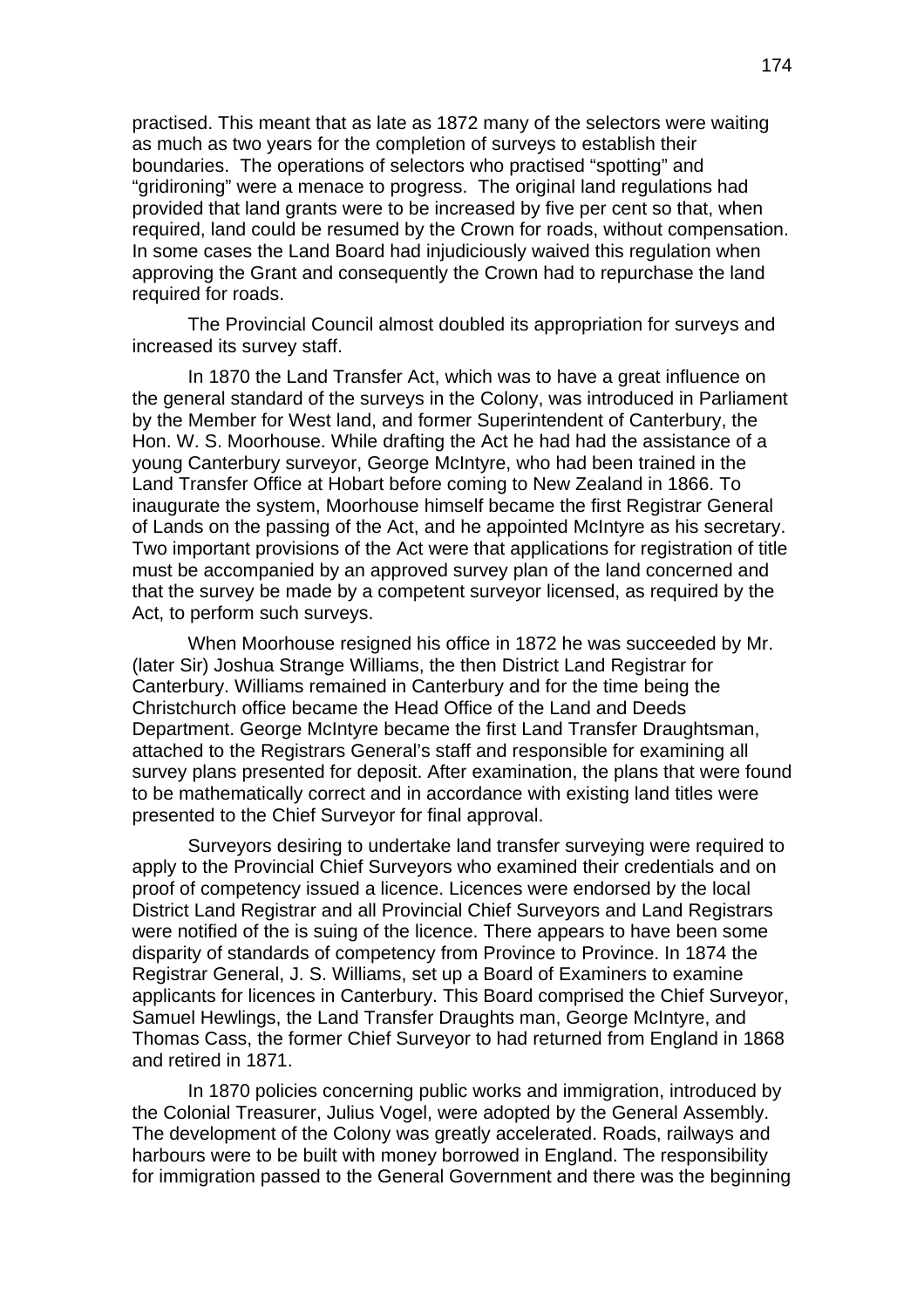of a movement towards centralising the control of public works and surveying. There was a need to augment the working force of surveyors and engineers.

The recommendations to Parliament by the conference of Provincial Chief Surveyors held in Wellington in 1873 supported centralised control of surveying and it was also supported by Major H. S. Palmer in his report on the state of the surveys in! Zealand in 1875. Centralised control was achieved after the dissolution of Provincial government in 1876 and the establishment of the Lands and Survey Department.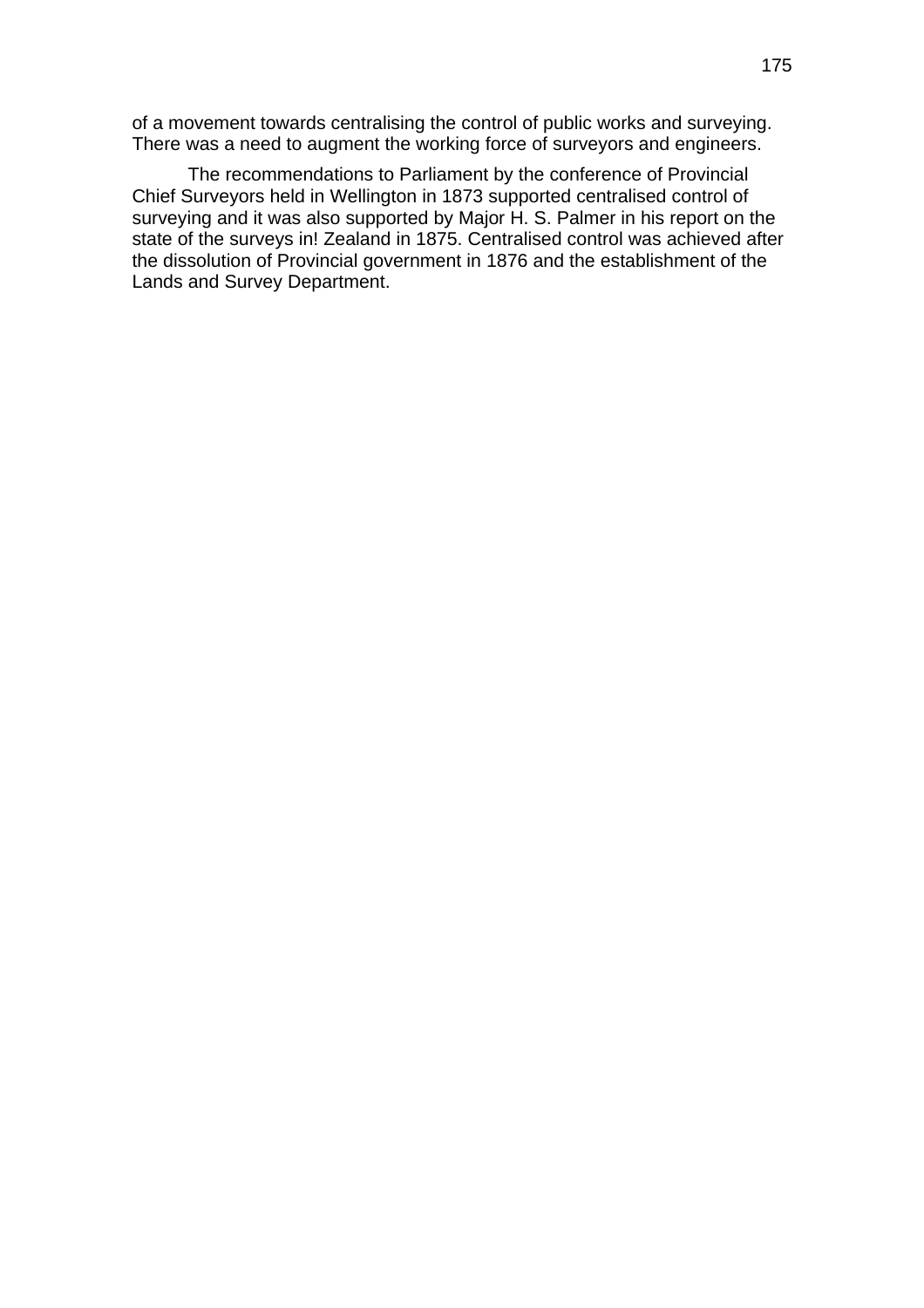#### CHAPTER 17

#### CANTERBURY PROVINCIAL SURVEYS

- 1. See also "Timaru Centenary" Part I by J. S. Parker, 1968
- 2. See "Reminiscences of Arthur Dudley Dobson" A.D. Dobson,

1930 (Whitcombe & Tombs).

- 3. "Life and Times of Sir Julius von Haast" H. E. von Haast, 1948 (Avery Press, New Plymouth).
- 14. Jakob Lauper's story of the expedition has been published as "Over the Whitcombe Pass" edited by John Pascoe and published by Whitcombe & Tombs, 1960.
- 5. An account of the incident is given in "The West Coast Gold Rushes" by P. R. May, second edition, p.91 (Pegasus Press).

6. Ibid - p. 9O - 91

7. See also, "The Story of Canterbury" by A.H. Reed, 1949 p.246 et seq.

(A. H. and A. Reed).

- 8. In 1880 Edward Dobson wrote his textbook "Pioneer Engineering. A Treatise on the Engineering Operations Connected with the Settlement of Waste Lards in New Countries", published in London by Crosby Lockwood and Company. In the text and illustrations of this work he has drawn extensively on his experiences while building the Lyttelton tunnel and the road over Arthur's Pass.
- Sir Julius von Haast, who was a son-in-law of Edward Dobson, was a founder and lecturer at Canterbury University College which was constituted under the Canterbury College Ordinance of 21st May, 1873. Edward Dobson also was a lecturer at the College and virtually the founder of the College's School of Engineering.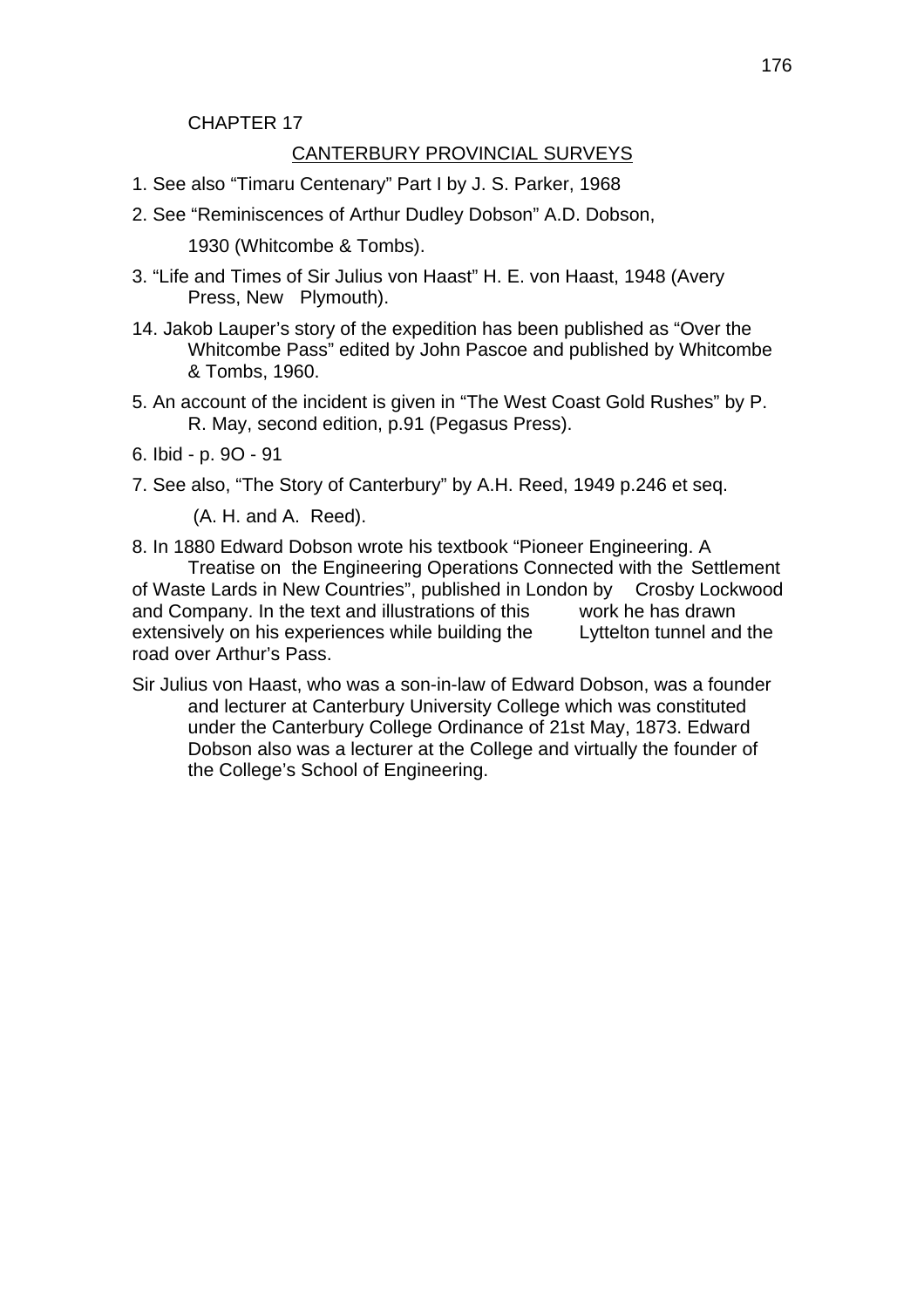#### WESTLAND PROVINCIAL SURVEYS

The County of Westland Act, which came into force on 23rd October, 1868 gave Westland a measure of self Government. This Act had been anticipated earlier in the year by the establishment of a separate Waste Lands Department at Hokitika with G. S. Sale as Commissioner of Crown Lands and Malcolm Fraser as Chief Surveyor. The position was regularised by the General Assembly which passed the Westland Waste Lands Act in 1870. However it was not until 1st December, 1873 that Westland achieved Provincial status, by Proclamation Gazetted on 6th November, pursuant to the Province of Westland Act, 1873.

In January, 1864 W. H. Revell, an officer of the Provincial Survey Department, arrived at Greymouth to replace Townsend as Agent in charge of the Government depot. On 2nd March, the following year, the Canterbury Provincial Council proclaimed Westland a goldfield, with Revell as Warden, and Hokitika the headquarters. Although be was not a surveyor Revell, with the assistance of Police Sergeant Broham in December, 1861 laid out three streets as the beginning of the town of Greymouth.  $(1)$  The following June he assisted John Rochfort to lay out the town of Hokitika, and in August he assisted Robert Bath to lay out a town at Paroa.

The Canterbury Provincial Council gazetted its "Rules and Regulations of the West Canterbury Gold Field" on 6th March. These followed closely those in force in the Otago goldfields and were identical with those of the Nelson South - West Goldfield. On 1st April, G. S. Sale was appointed Gold Field Commissioner to administer these regulations and he soon found it necessary to revise and extend the regulations to meet the special requirements appertaining in Westland. When he took charge he found that little if any land had been set aside as public reserves and that already some of the prospectors and miners in exercise of their "miner's rights" were squatting on land needed for roads and public purposes, and he had to arrange for their removal.

The first surveyors in Westland and their assistants had an unenviable task. Before the goldfields had opened several had already met untimely deaths by drowning. While the surveys were still being controlled by Canterbury the surveyors were reporting regularly to the Chief Surveyor at Christchurch. On his correspondence files were to be found many letters from Westland telling of the hardships endured by the surveyors who were caught up in the throes of the first gold rushes. They were finding it extremely difficult to live on their usual comparatively low salaries and wages, when ordinary food prices in the goldfields were soaring e.g. flour as much as two shillings a pound. Most of the goods could be brought in only by sea and scores of ships were arriving, not only from New Zealand ports but also from Australia, Great Britain, the United States and elsewhere, bringing thousands of miners, prospectors and speculators, many of whom were ill-prepared for the conditions under which they would have to live and work. As there were no really safe harbours available on this notoriously stormy coast, most of the passengers and goods had to be landed in the ships' boats. A number of ships were stranded and destroyed and many lives were lost when ships' boats were upset in the surf during stormy weather. The difficulties were not over when the passengers and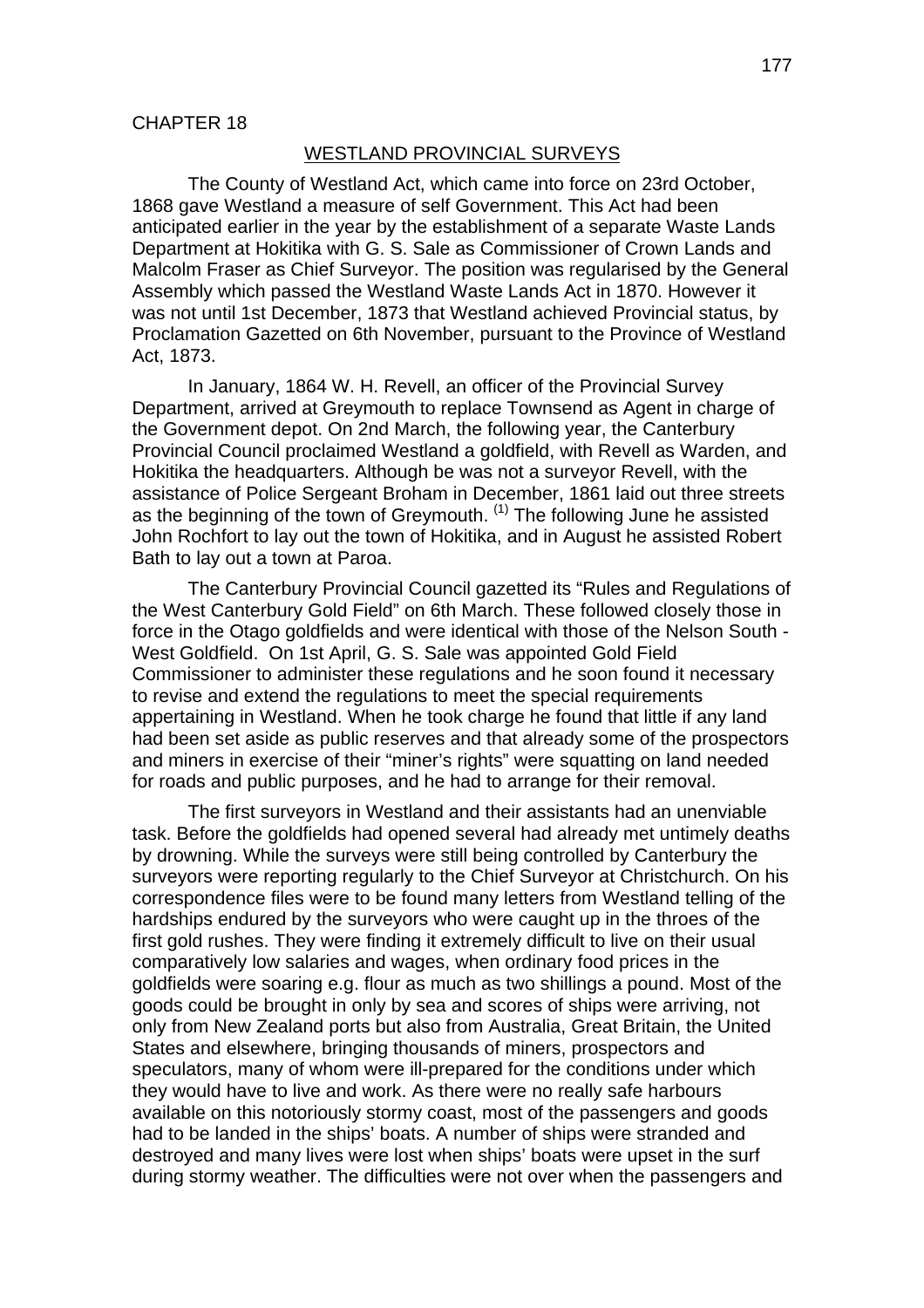goods were landed. At first there was little shelter available and canvas dwellings were the order of the day in this notoriously wet climate.

There were no facilities for transporting goods except by boat or canoe on the rivers and the coat of such transport was high. There were no formed roads and few pack tracks. As there was no indigenous pasturage suitable for the maintenance of teams of draught or pack animals all forage had to be imported and consequently the heavy cost of pack transport was added to the cost of living.

The problems of supplying a large and rapidly increasing population in a remote and foodless area were enormous and in 1865, owing to the frequent storms which prevented the landing of goods, there was a serious threat of famine. Thousands of ,sheep and cattle were driven over the Hurunui saddle but owing to the atrocious nature of the track which soon became a quagmire in the wintry weather, the stock losses were heavy before the coast was reached. Some livestock was shipped from Hew Zealand ports and from Australia but again stock losses were heavy. Hutton and beef were expensive.

Only those survey parties who were within reach of the Government Depot could live reasonably. There is on record that one staff surveyor went missing. Then after several weeks his usual monthly report had not reached the Chief Surveyor at Christchurch, enquiries were instituted through the Police Department. He was found living, or rather hiding, in the bush in a remote area with several miners who also were being sought. In his report to the Chief Surveyor he stated that he and his party had exhausted their cash and no further credit was being extended to them by the storekeepers. He had been sued for debt and judgment given against him and was now being sought by his creditors. Prices were exorbitant and he was subsisting on birds and fish. His men had deserted him and joined the gold rush and he was almost destitute. In fact this state of affairs was not uncommon on the West Coast at that time.  $(2)$ 

Some of the prospectors worked their way down the coast south of Hokitika and found alluvial gold in most of the rivers as far south as Bruce Bay. Soon miners from the Otago fields were making their way over Haast Pass to the West Coast diggings The Native Reserves in southern Westland had not yet been defined by survey and Alexander Mackay who had been appointed Land Purchase Commissioner for the South Island was sent to finalise the boundaries. Gerhard Mueller, a Southland surveyor was employed on contract to define these reserves. He arrived in Hokitika in September, 1865 and went on by the ship Bruce to Bruce Bay (Mahitahi) taking with him a whaleboat for use during the surveys. With a mixed party of Europeans and Maoris he laid out the reserves and while still employed on this work he was appointed Assistant Surveyor on the Canterbury Provincial staff on 2nd May. Soon afterwards he was promoted District Surveyor for South Westland. About the same time

Messrs. J. S. Browning and Robert Bain were appointed District Surveyors in Westland.<sup>(3)</sup>

Inevitably in the transient and itinerant populace of the goldfields were to be found criminal elements and a number of robberies and several murders occurred in the New Zealand goldfields. It was impossible for the small police force to give adequate protection in the heavily forested ill roaded districts of the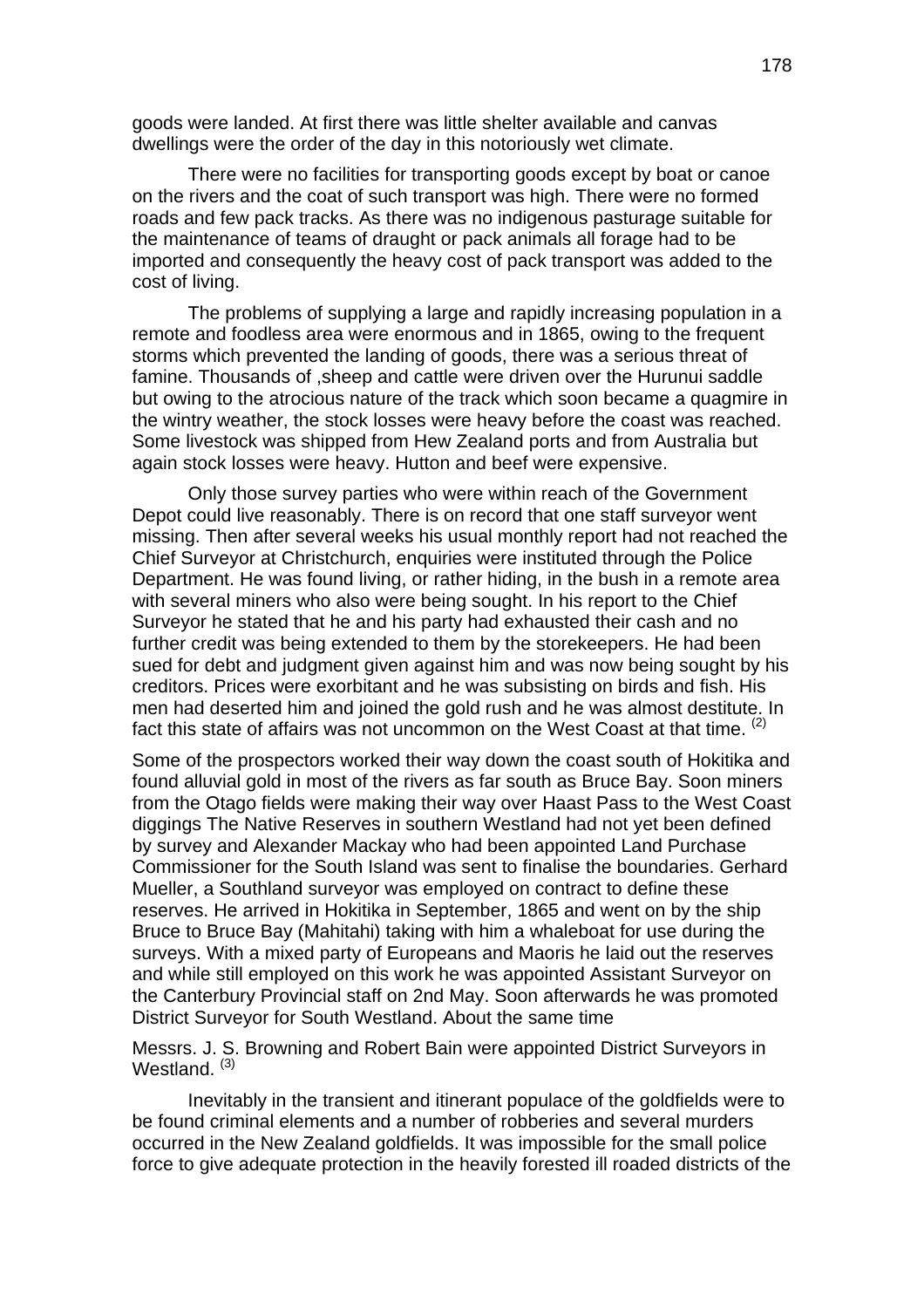West Coast where miners and bank officials were transporting quantities of gold. One of the victims of the most notorious gang of criminals which harassed the West Coast Goldfields was George Dobson. On 28th May, 1866 he was travelling alone down the Arnold track inspecting the route in his capacity as District Road Engineer when he was accosted by four men. Later it transpired that these notorious bush-rangers had mistaken him for Mr. E. B. Fox, bank official and gold buyer and courier at the Arnold diggings. Dobson was strangled and buried in a shallow grave in the bush. The disappearance of Dobson was soon noticed and search parties led by police and the surveyors, Messrs. Edward Dobson, John Rochfort, R. J. S. Harman, E. H. Bold and G. Mueller, scoured the district without success. Several weeks later, however, the criminals were apprehended following several murders they had perpetrated at Maungatapu on the road from Nelson to the Wakamarina diggings. One of the gang, Joseph Sullivan, turned Queen's evidence and disclosed a number of crimes, including the murder of George Dobson. The other members of the gang Richard Burgess, Thomas Noon (alias Kelly) and William Levy, all with criminal records were executed, but Sullivan was brought back to Hokitika and Dobson's grave was located.  $(4)$ 

The Canterbury Provincial Geologist, Dr. Julius von Haast, .made a brief geological survey of southern Westland in 1868. He made his headquarters at Bruce Bay and had his assistants two prospectors, Messrs. Charles Douglas and William Docherty. Most of their travelling was coastwise in an open boat. The region along the coast southward of Bruce Bay and Parings was explored. Shortly afterwards Haast's engagement as Provincial Geologist terminated and he then founded and became Curator of the Canterbury Museum. The New Zealand Geological Survey Department was founded by Dr. (later Sir) James Hector, in 1865 and Haast was employed from time to tine by the Department as Acting Geological Surveyor in the Nelson and Canterbury Provinces. In 1869 he again visited the Mount Cook region taking E. P. Sealy as his topographical surveyor.<sup>(5)</sup>

Charles Douglas became a peripatetic and inveterate explorer who virtually devoted the rest of his life to exploration, mapping and sketching the rivers, ravines and mountains of the remoter uninhabited regions of Westland. He was of great assistance to the surveyors, especially Gerhard Mueller and George Roberts who were mainly responsible for the triangulation surveys. Douglas was employed by the Lands and Survey Department in the capacity of Explorer, a position unique in the annals of the Department. Often he worked in solitude in the most rugged and uninhabited districts with only his dog for companionship. Sometimes he had the company of a kindred spirit like his friend A. P. Harper, another inveterate explorer. Besides his topographical work Douglas supplied the Department with mineral and plant specimens. Some of his reports are to be found in the Appendices to the Journals of the House of Representatives of that period. <sup>(6)</sup>

In July 1871 Gerhard Mueller succeeded Malcolm Fraser as Chief Surveyor for Westland. Up to that time the staff surveyors had been occupied mainly in laying out village sites, roads and mining claims and water easements and assisting the Warden' s Court to settle disputes over the boundaries of mining claims and in fact were preoccupied with the establishment of the mining industry.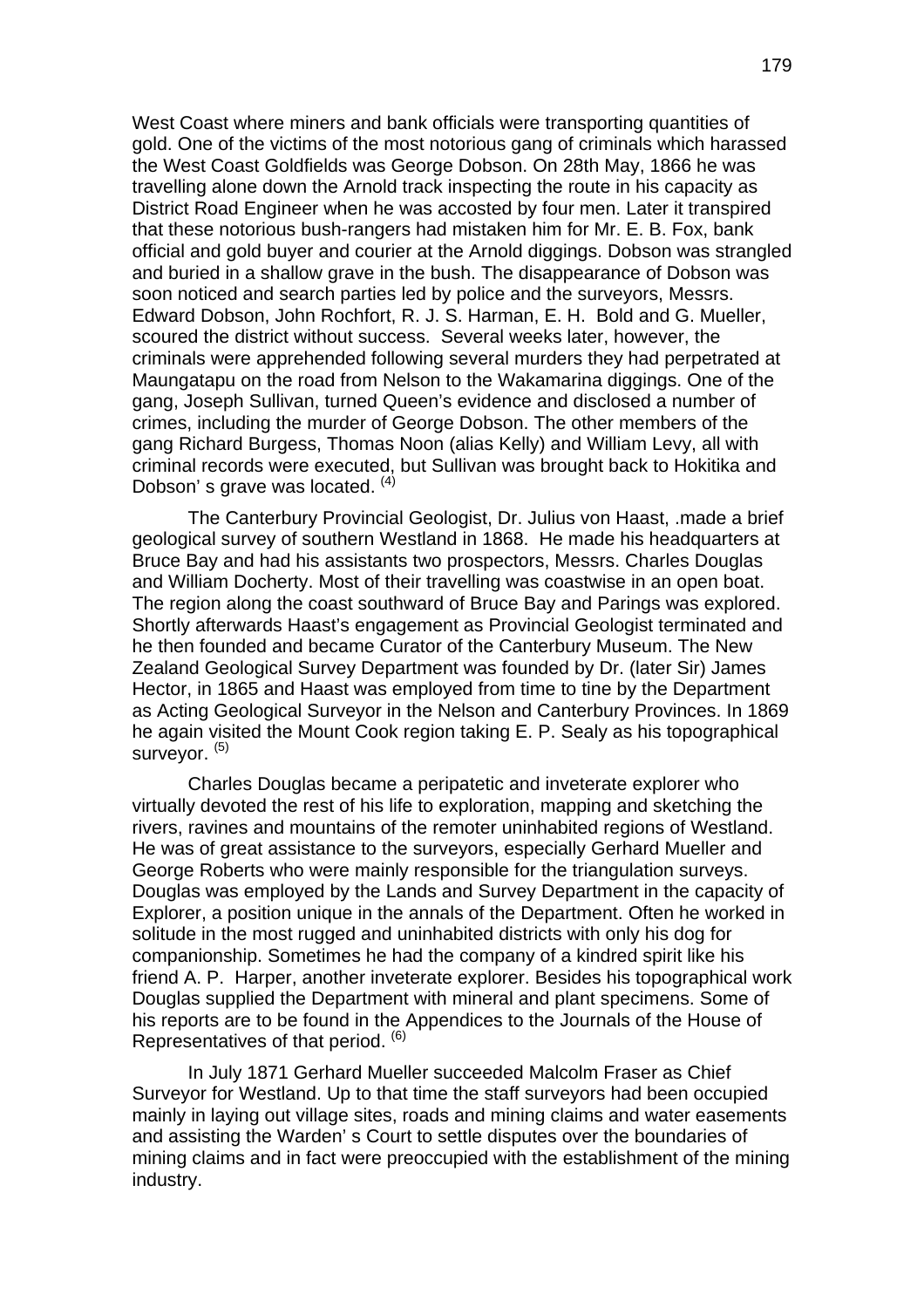The telegraph line from Christchurch to Hokitika had been surveyed and was opened February, 1866. A month later when the road over Arthur' a Pass was suitable for wheeled traffic, the first mail coach ran from Christchurch to Hokitika. Previously the mail had been carried by pack horse, or by shipping which was not altogether reliable.  $(7)$ 

The construction of roads to connect Hokitika and Greymouth and Hokitika to Okarito were commenced. At first some of the main roads were built as bush tramways with horse drawn trams running on wooden rails. During the 1870's macadamised roads were built and mail coach lines developed.

The construction of a railway linking Christchurch with Hokitika was mooted soon after the goldfield was opened and a reconnaissance survey was made from Horsley Downs, in North Canterbury, to Hokitika, via Harper's Pass, but the estimated cost of construction was far beyond the financial resources of the Province at that time a the scheme was dropped.

Gerhard Mueller attended the conference of Provincial Chief Surveyors at Wellington in April, 1873, and on his return initiated the triangulation survey of Westland. Most of the field work of this survey was carried out by G. J. Roberts and the purpose of the survey was to connect and adjust all previous surveys. Owing to the nature of the heavily forested terrain and the extremely wet climate and the fact that a number of the trigonometrical stations were sited on mountain peaks of from 6,000 to 7,000 feet in elevation, the work took several years to complete. The surveyors were at the mercy of the weather. At times, after an arduous climb to a station bad weather and cloudy conditions would intervene and delay the observations for days at a time. The work was extremely arduous and tested the physique of the men and their mountaineering skills as well as their tempers.

 In 1881 Roberts final connected the Westland triangulation with that of Canterbury east of the Southern Alps, but the work had taken a heavy toll of his health and he had to give up field work.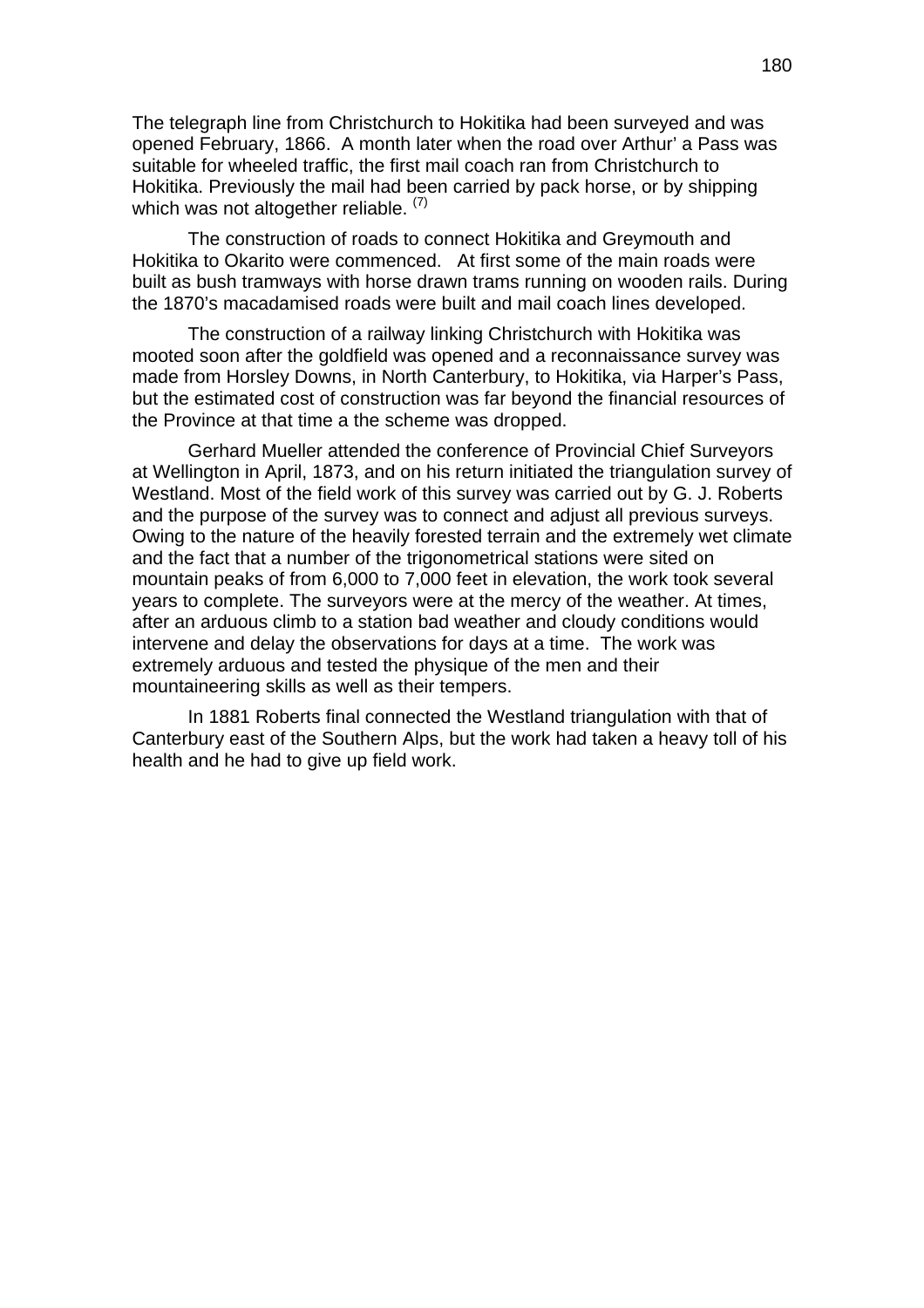# CHAPTER 18

## WESTLAND PROVINCIAL SURVEYS

1. Evidently it was the importunities of the tradesmen who were waiting for building sites that forced Revell to peg out a road line, however crooked, without waiting for the services of a surveyor. See also "The West Coast Gold Rushes" by May, 1967 edition, p.99.

2. In 1923 the present writer was one of four staff members who were given the task of purging the Files of the Chief Surveyor at Christchurch of all irrelevant and redundant correspondence. The descriptions given here of the state of affairs in West land in 1865-66 are a brief précis of that the state of affairs in West land in 1865-66 correspondence.

- 3. See also "My Dear Bannie" edited by Miss M. Mueller (Pegasus Press) for an account of Gerhard Mueller's first years in Westland, 1865-66.
- 4. See "Death Round the Bend" by J. Halket Miller, for the complete story of the "Burgess Gang".
- 5. See "The life and Times of Sir Julius von Haast by H. F. von Haast, 1948, for a complete biography.
- 6. See "Mr. Explorer Douglas" edited by John Pascoe, (A. H. Reed) for a complete biography of Charles Edward Douglas.
- 7. The loss of the mail vessels "S. S. Swan" near Castlepoint on 29th June, and of "S. S. Lord Worsley" on the Taranaki coast on 1st September, 1862, caused the Government to seek the earliest opportunities of a contracts for overland transport of mails.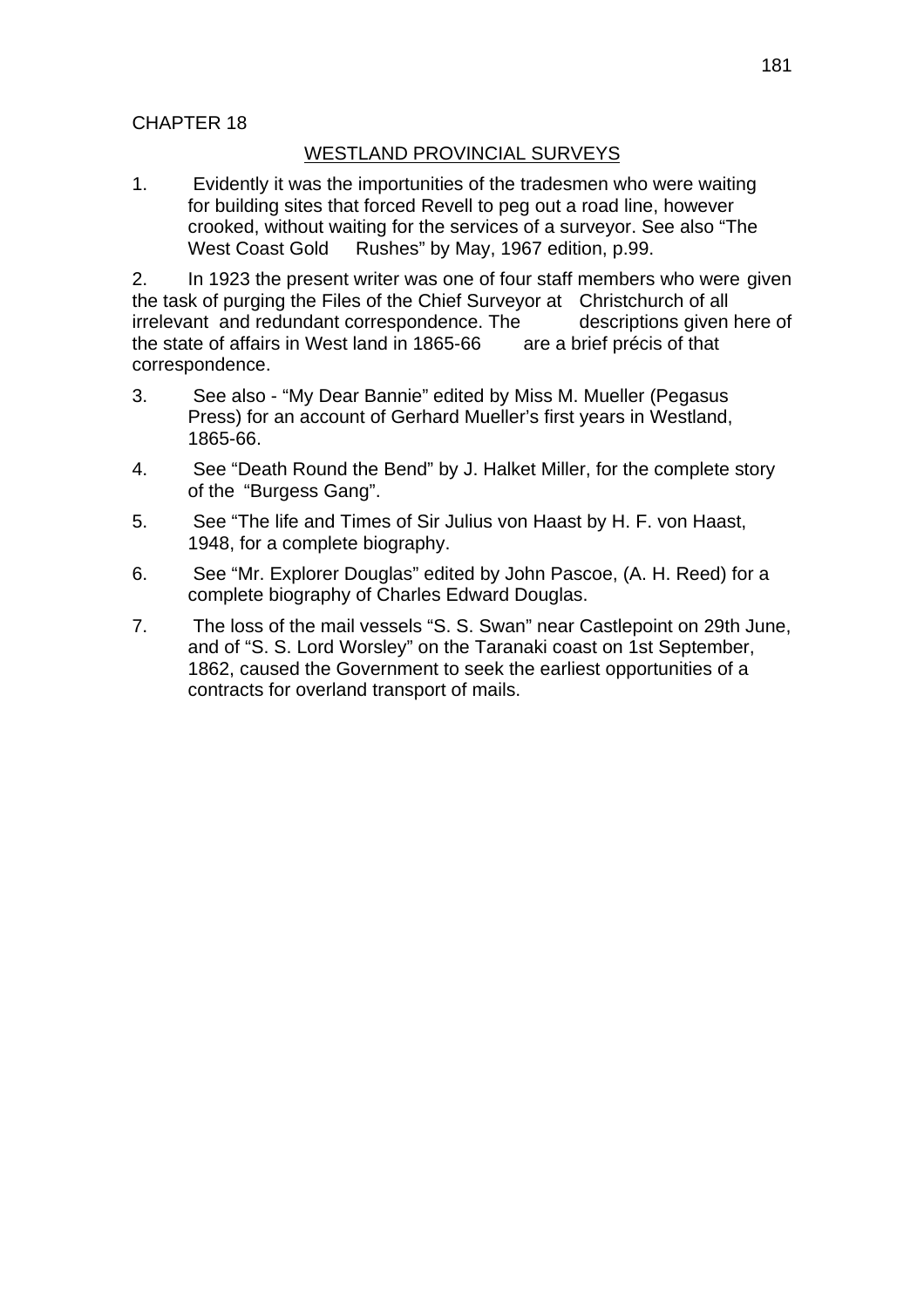# CHAPTER 19 OTAGO PROVINCIAL SURVEYORS

In accordance with the New Zealand Constitution Act of 1852 the Province of Otago was established by Proclamation dated 28th February, 1853. Territorially Otago was a very large province but in 1853 little was known of the interior beyond the boundaries of the Otago Association's Block, to which settlement and development had been confined. The Province comprised the southern part of the South Island. Its northern boundary ran with that of Canterbury, but as yet the boundary had not been surveyed and except for the main course of the Waitaki River much of the boundary was indefinite.

The southern part of the Province, comprising about half of the total area, was the vast Murihiku block which was still in Maori ownership. The northern boundary of Murihiku was described as a line from Milford Haven (Sound) on the west coast to Nugget Point on the east coast. W. J. W. Hamilton had suggested in 1850 that this territory could be purchased for the Crown for the sum of £2,000 and the following year Walter Mantell, who had been appointed Commissioner of Crown Lands and Land Purchase Commissioner for Otago, set about arranging the purchase.

Towards the end of 1851 Mantell, accompanied by Messrs. Findlater and W. H. Stephen, made the first overland journey from Dunedin to Bluff. On New Year's Day, 1852, they were joined by Messrs. C. J. Nairn and C. J. Pharazyn. Mantell and his party then travelled overland coastwise to the Waiau River while Nairn and Stephen went overland from Riverton to the headwaters of the Waiau and on to Lake Te Anau, which they reached on 26th January. They then rejoined Mantell and the whole party returned to Dunedin. They had met many of the Maori owners and had commenced negotiations. These proved to be very protracted and it visa not until 17th August, i353 that the deed of sale was finally signed by 58 Maori owners. The price was £2,000 but to completely satisfy the vendors an additional £600 was paid and the Native reserves, as agreed upon with Mantell, were surveyed by Charles Kettle. (1)

In February, 1851 Kettle who was both Chief Surveyor and Registrar of Deeds, made a reconnaissance survey starting from Waikouaiti and going westward across rough country, reached the Strath Taieri Plains. He then went up the Taieri River some miles and crossed north-eastwards the encircling hills, from which he had a distant view of the Maniototo Plains. Then turning eastward he completed the circuit of that part of the interior.

In January, 1854 Mantell left Dunedin for Bluff where he had arranged to meet the southern Maoris and pay them their share of the Murihiku purchase money. He was accompanied by Constable H. Prance and several prospective pastoralists, namely Dr. D. J. A. Menzies, Captain E. H. W. Bellairs and Messrs. A. Cameron, J. Studholme and Stewart. On the southward journey some time was spent in exploration. The Country was virtually uninhabited and covered with a rank impeding growth of scrub and tussock interspersed with swamp land. At one stage of the journey tragedy was narrowly averted. Menzies and Cameron had gone off for a couple of days to examine the district that is now known as Croydon. They then turned towards Tuturau (near Mataura) to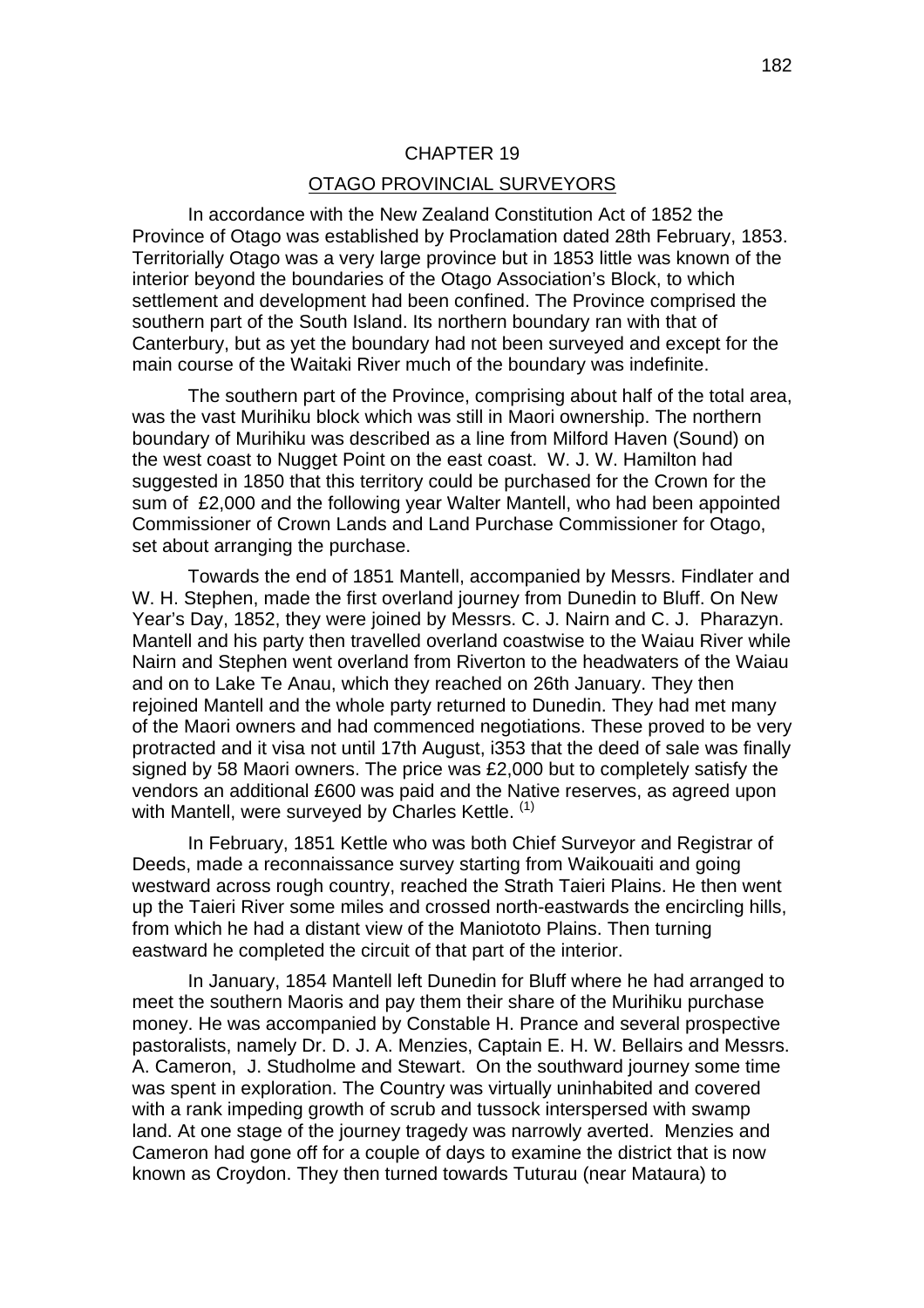explore in that direction but found themselves enveloped in a swiftly travelling prairie fire. The other members of the party had been exploring the country between Mataura Palls and Otu Creek and to facilitate travelling had set fire to the tussocks, ignorant of the fact that the fire was travelling towards their absent companions. Enveloped in a dense pall of suffocating smoke Menzies and Cameron decided to make a dash through it in the direction whence came the least sound of crackling flames. By good fortune they reached a place where the vegetation was sparse and were able to break through the wall of smoke and flame when almost at the end of their endurance. Continuing their journey Mantell and Bellairs covered new ground by travelling down the east bank of the Mataura to the sea at Toetoes Bay. They traversed densely covered savannahlike country and from the mouth of the Mataura to Bluff they crossed two major rivers and had to skirt around many miles of swamps.  $(2)$ 

The Land Regulations for the Province of Otago were promulgated by Governor's Proclamation dated 12th February, 1856. Previously the leasing and disposal of Crown Lands was controlled by the General Land Regulations issued by the Governor in March, 1853. The following year the Waste Lands Act confirmed these Regulations and empowered the Governor to issue Regulations framed by the Superintendent and Council of any Province.

In the Otago Regulations of 1856 –

Part I divided the waste lands of the Crown into town land and rural land.

Part II directed town land to be sold by auction.

Part III dealing with rural land, set the basic price at 10 shillings (\$1 ) per acre and stipulated the conditions applicable to sale or lease; sat out the requirements for public reserves and for the reservation of minerals and for timber, etc. etc. and specified the requirements for surveying.

Inter alia these Regulations provided for the resumption of leasehold land when required for closer settlement. Such land was proclaimed a "hundred" and the lease was terminated accordingly and the land subdivided for sale or lease. (3)

The "hundreds" system was succinctly and neatly epitomised by James Mclndoe a member of the Provincial Council when he wrote - "the Regulations under which public or Waste Lands are sold are various. The original, and still leading method, is the "Hundred" system - which means a large piece of agricultural country selected within natural and easily defined boundaries and surveyed in sections of from 50 to 100 acres. On the survey being completed, the land is declared open for and on a day fixed by advertisement and at the uniform price of £1 ( \$2) an acre. In making the application a deposit of 10 per cent, or 2/- (20 cents) per acre is paid and if one applicant only puts in a claim for any number of sections, he is forthwith declared the purchaser, pays the balance of purchase money within ten days and gets a certificate of purchase on which a Crown Grant is issued. If more than one person applies for the same land on the same day, the sections applied for are advertised for sale by auction and the highest bidder becomes the purchaser. Only those who purchase land within the 'hundred' have the right of running stock on the unsold portions; and the license to depasture is issued according to a fixed scale, the cost being yearly 3s. 6d. (35 cents) a head for great cattle and 7d. a head for sheep. This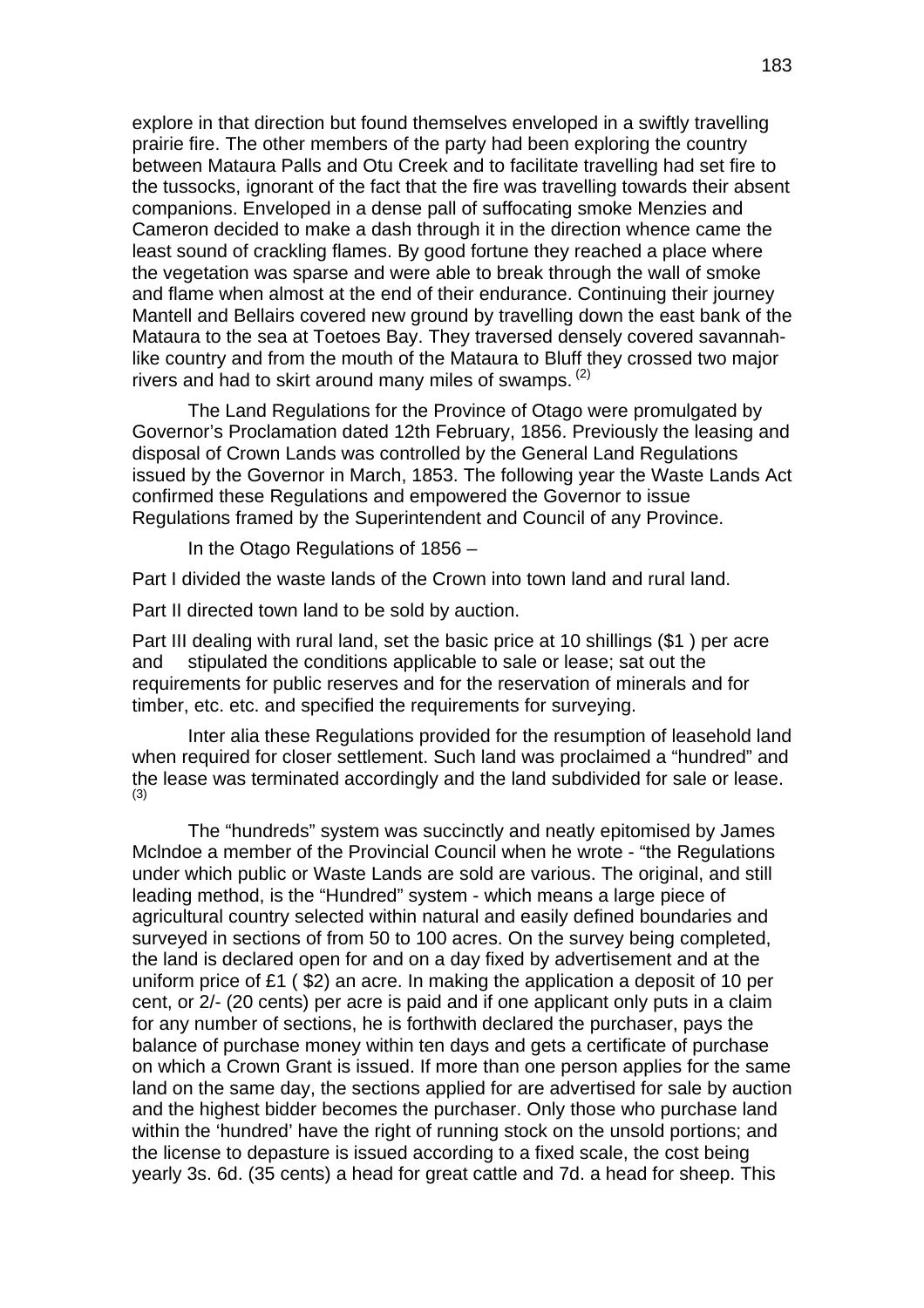assessment, after paying the cost of collection, is applied to forming and making roads within the 'hundred'. The holder of land has the privilege of free grazing for a certain number of stock. After the expiry of seven years from the date of the proclamation, any land remaining within it (the 'hundred') unsold, may be put up to auction at 1o/- (\$1 ) per acre and knocked down to the best bidder. There are no conditions attached to this system of sale either as to the extent of land one man may purchase, or as to residence or cultivation."  $(4)$ 

The graziers and prospective graziers, including a number of the "squatter" faction, were g to take advantage of the depasturing licenses provided under the Crown Lands Ordinance Amendment Act of 1851 and subsequent legislation. Aided by the banks and other lending institutions they took up several hundred thousand acres on leasehold tenure although the land had not yet been surveyed, or roaded and undeterred by the fact that such leasehold land could at any time, if required for closer settlement, be proclaimed a 'hundred' and the lease terminated.

The applicants or their agents explored the unoccupied districts and within a year or two of the extinguishment of the native title most of the more easily accessible grazing land had been taken up. The area granted to each applicant was limited to an estimated maximum carrying capacity of 25,000 sheep. The applicant described the boundaries of the land he wished to lease and in most cases the boundaries so described were natural physical features such as rivers or mountain ranges. If there was no palpable clash with the boundaries described by adjoining lessees, the lease for a term of fourteen years was granted, subject to termination at any time should be land be required for closer settlement, and proclaimed a 'hundred'. Surveys were deferred until such time as surveyors were available.

When the powers of disposal of Crown Lands by sale or lease passed to the Provinces in 1856 it soon became evident that the run holders, acting on the policy of "tat we have, we hold", began to operate in the political arena to gain control of the legislative machinery to alter the regulations to suit their own ends. Plural voting was available to the owners of the larger properties, with a maximum of five votes for the owners of the largest. As a consequence the property owners dominated the legislature, and made the laws to suit themselves. This is evident from the almost annual occurrence of amendments to the Waste Lands Acts and the Land Regulations that were a feature of such legislation during the Provincial era.

A summary of the effects of such land administration is given by a correspondent in the issue of the Tuapeka Times dated 29th January, 1870 as follows :

 "Squatting was the curse of the country and the ruin of the colonies, as it means the lands locked up in the hands of the few to the detriment of the many, thereby causing stagnation, stopping immigration and retarding the progress of the country for an indefinite term. The system was a sound one in the early days of the province, when they (the squatters) took runs and held them on the tenure that if they should be required at any time for public purposes they would be required to clear out on receiving twelve months' notice without compensation. They clamoured for a fixity of tenure, and later for compensation, while always reiterating the bluff that they were promoting settlement."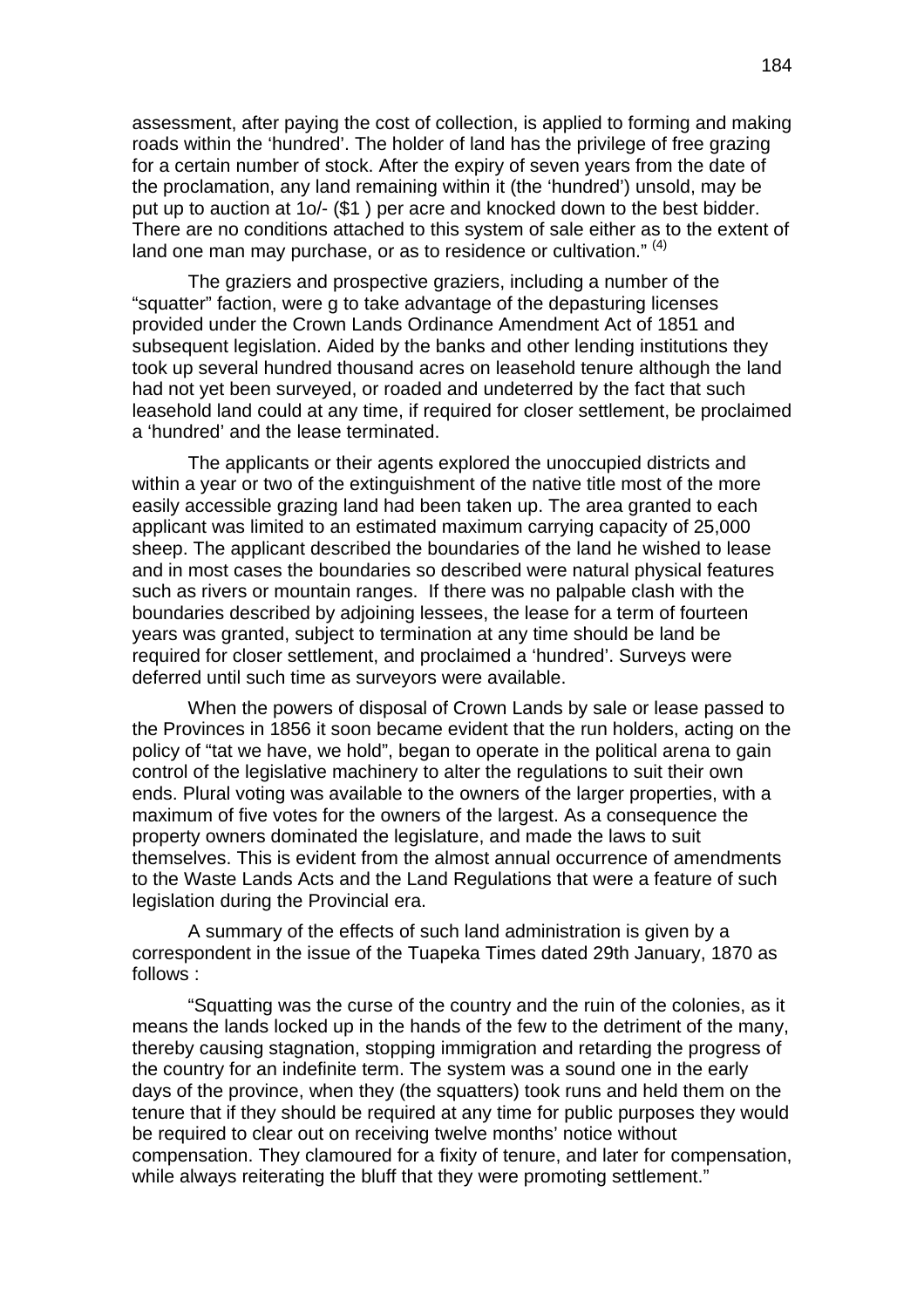A provincial historian also was critical of the system when he wrote –

 "The Deferred Payment system (Otago Land Act, 1872) was the weapon which finally won the battle for the settler. Up till 1874 the squatters ruled the Province, as they had control of the legislature, the local financial world (including the banks) the Commercial houses and the press (the one shining exception being the Tuapeka Times, which fought the squatters all the way and espoused the cause of the settler). With the increasing number of immigrants added to those who were leaving the mining industry and the younger sons of settlers looking for land, there was formed a body of men and voters whose demands could not be denied - and when their interests clashed with those of the squatters they were able to hold their own. And, again, the conservatives in politics had to face the new liberal which sponsored the claims of the small man against the privileged class who held the reins of power from the beginning. ... The history of the survey, subdivision and sale of blocks under the deferred pay system is throughout its initial stages and during the first years of its application a history of conflicting interests as between the runholder and the prospective settlers, with the Tuapeka Times as a lone voice espousing the cause of the settlers and speaking out at every opportunity."  $(5)$ 

The Miner's Franchise Bill of 1860 had extended the franchise to the holders of Miner's Rights in the proclaimed minefields districts. The Miner's Right could be purchased for a fee of £1. It was the miner' a votes that gained the liberal faction the ascendancy in the legislature.

In 1851 Charles Kettle became a grazier as lessee of the Kaihiku run but retained his office as Chief Surveyor until 1854 when he resigned to give his time exclusively to farming. In 1860, his run having been included in the West Clutha Hundred and taken for closer settlement, he returned to Dunedin and the following year was elected Member of Parliament for Bruce.

Peter Proudfoot succeeded Kettle as Chief Surveyor in January, 1855, and in June he also became Commissioner of Crown Lands when Mantell resigned. Under Proudfoot's direction the preliminary surveys for the development of towns at Bluff and Invercargill were made by Alexander Garvie. Garvie also made extensive topographical surveys in eastern and central Otago to delineate the boundaries of the pastoral leases.

In May, 1856 John Turnbull Thomson, a very experienced surveyor who had been Chief Surveyor for the Straits Settlements, arrived in Dunedin to take up the office of Chief Surveyor which was relinquished by Proudfoot. Thomson's first task was to lay out the towns of Bluff and Invercargill. For the latter he chose a somewhat different site from that selected by Garvie. Thomson's town plans were officially approved by Surveyor General C. W. Ligar who fortuitously was visiting Otago at that time and was shortly to resign his office to become a grazier and run holder in Otago.

Thomson's next task was to initiate a major reconnaissance and topographical survey of Otago. Much of the ground to be covered had not previously been explored by Europeans end was little known to the Maoris. For this survey Thomson introduced methods by which reasonable accuracy could be achieved at minimum cost. By astronomical observations the exact latitude of Bluff Hill was determined and the same process was repeated at The Dome,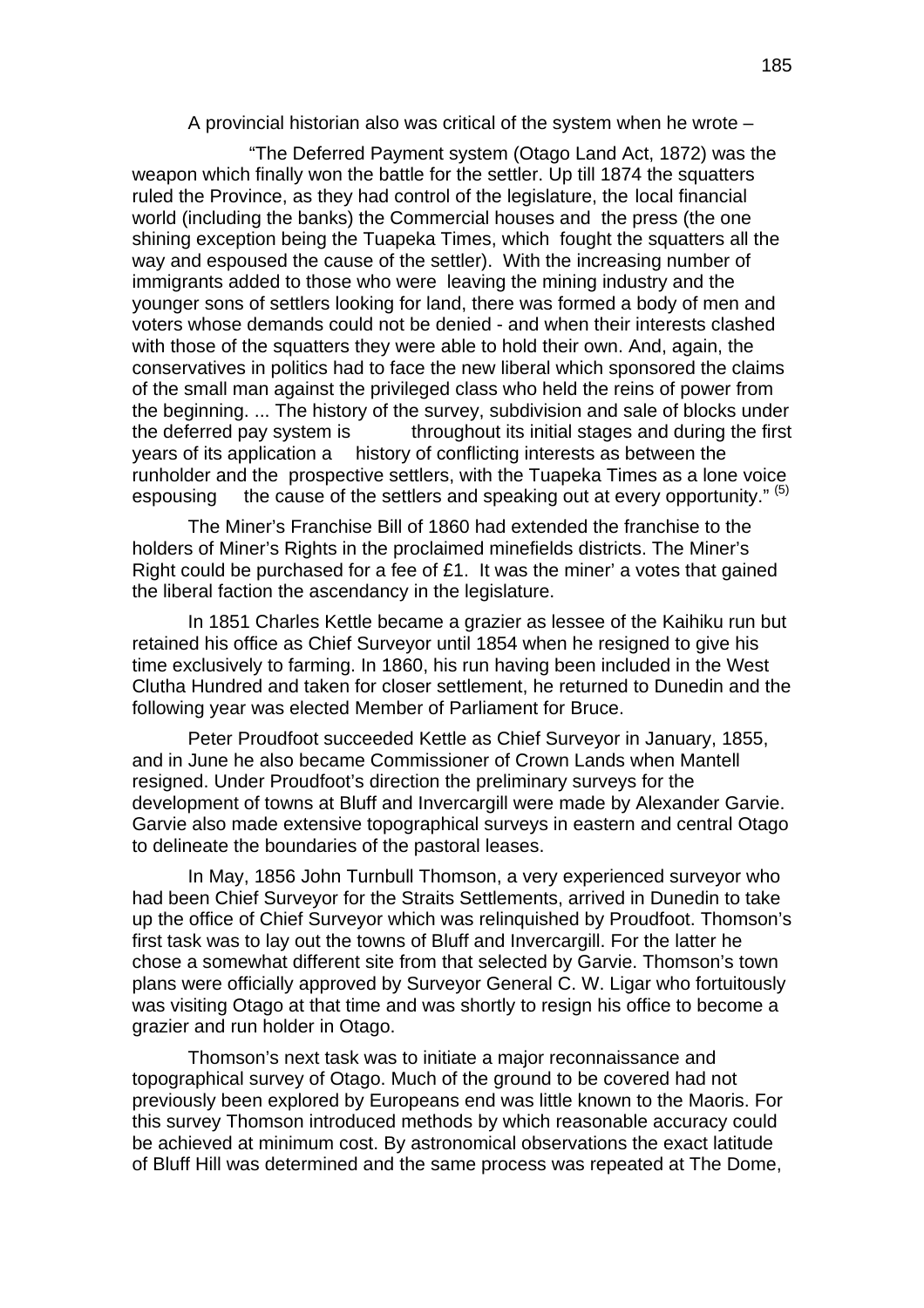a mountain a little over L feet high, at a distance of about 70 miles almost due north of Bluff Hill. A geodesical computation gave the distance between the points of observation with considerable accuracy. A base line on which a triangulation could be built was thus provided and the considerable cost in time and money in manually measuring a long base line was avoided.

In the first three months of 1857 Thomson explored, surveyed and mapped a large tract of southern Otago extending from the Waiau River and the Taitapu range eastward to the Mataura River, comprising altogether nearly 2½ million acres. Sometimes on horseback, but mostly on foot, the survey party travelled almost 1,500 miles through country that was very sparsely populated. Thomson reported that there were 253 Europeans, 70 half-castes and 119 Maoris in the region, most of whom lived on the coast. On a number of occasions the party had difficulty with the horses where the country was covered with dense thorny vegetation and at other times when they had to swim the horses across deep ice-cold rivers. This part of the Otago survey was completed by the end of March when Thomson arrived back at Invercargill, to find that the first dwellings there were being erected. The first of these was Thomson's survey office, a slab sided edifice built of pong boles and thatched with toi toi.

In October Thomson continued his reconnaissance surveys in northern Otago. Commencing on the east coast from Dunedin northwards he adopted the same method of obtaining a base line by observing the latitudes of three prominent peaks; Mihiwaka, near port Chalmers; Puke Iwitai near the present town of Palmerston and Big Hill near the present town of Oamaru. During the following months he made a number of journeys into the interior, extending his surveys westward as far as Lakes Hawea, Wanaka, Ohau and Pukaki and in the course of his travels discovering Lindis Pass. By the end of January, 1858, he had mapped the northern region as far as the Canterbury Provincial boundary and had connected with his southern surveys of the previous year. The map of Otago bears the names given by Thomson to many of the principal physical features of the Province. From a distance he had sighted and named Mount Aspiring. He was the first European to sight Mount Cook from the east and although he made his observations from some considerable distance his computation of its height at 12,460 feet was remarkably close to that since more accurately determined as 12,349 feet.

As a result of Thomson's favourable reports concerning the availability of good pastoral country there began a considerable movement of sheep men to take up leasehold runs in the interior. It became necessary to extend the surveys westward. Thomson sent Alexander Garvie to expand the topographical survey in central Otago. This survey starting from the coast between the mouths of the Molyneux (Clutha) and the Tokomairiro embraced much of the drainage basins of those rivers and extended to the Manuherikia tributary of the Molyneux and included the territory lying between the Dunstan Mountains and the Raggedy and Lammerlaw ranges. Of the survey parties and the seekers of grazing runs who ventured further and further into the unoccupied hinterland it has been written 'the hardships encountered by these pioneer explorers of the mountainous terrain of Western Otago beggar description for only a knowledge of the country they traversed in their search for runs can convey an appreciation of the magnitude of their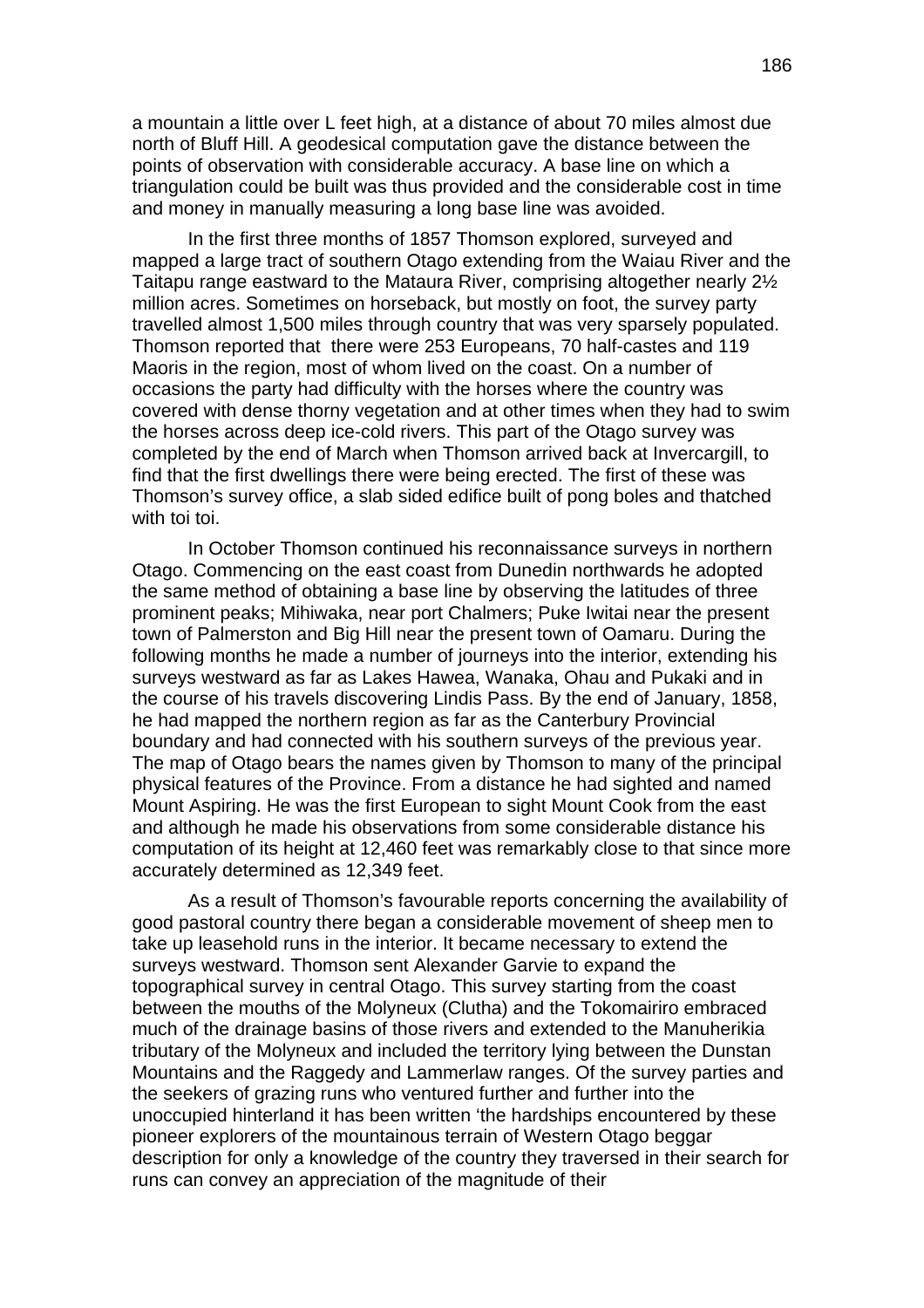#### achievements'. (7)

During the course of these surveys John Buchanan, one of Garvie' a assistants, had discovered the existence of alluvial gold in the Tuapeka and Molyneux (Clutha) rivers. On the earlier expedition of 1851 Pharazyn and Nairn had also reported finding traces of alluvial gold and in December, 1856 Surveyor General Charles Ligar had also reported finding traces of gold in the gravel of the Mataura River. At the time the Provincial authorities had taken little notice of these discoveries. The general feeling was expressed by Superintendent Cargill when he

observed that for several years past gold had been found in Auckland and Nelson Provinces but was as yet quite un-remunerative, and that in no circumstances would it be advisable to allow any searcher to go upon a run without leave of the lessee, or on native reserves without leave of the Maori owners. The prospectors persisted, however, and in January, 1861 the existence of a payable goldfield was established. Thomson's official investigation and confirming report was followed by the first of the Otago gold rushes.

James McKerrow joined Thomson's staff as Assistant Surveyor in December, 1859 and after two years on settlement surveys he was given the task of extending Thomson's reconnaissance surveys westward towards the coast. Commencing this survey in December, 1861 , during the next two years he surveyed nearly four million acres of land as well as six large lakes. Starting from Queenstown, which was as yet only a sheep station, he worked across Lake Wakatipu and down into Southland. In 1862, he carried the survey from Lake Wakatipu to Lake Wanaka. He surveyed Lakes Wanaka and Hawea and extended the survey of Matukituki valley which had been commenced by Jollie and Young in 1859 when surveying the Canterbury-Otago provincial boundary. In 1 863 he surveyed Lakes Te Anau and Manapouri and in the course of the survey reached Mount Pisgah from which he sighted Caswell Sound on the West Coast. Bad weather and the rugged bush clad terrain prevented him from carrying the survey to the coast. He next explored and mapped the country at the head of and northward of Lake Wakatipu. In the course of these surveys he traversed some of the highest and most rugged country to be found in New Zealand.

By order in Council dated 19th September, 1860 the General Government authorised the Otago Provincial Council to sell rural waste land at £1 (\$2) per acre, thus doubling the previous upset price. The effect of this was to slow down the land sales and to allow the Provincial survey department to overtake some of the arrears of surveying and to enable the earlier issuing of the Crown grants to the purchasers of the freehold.

On December 10th 1856, the Provincial Council had passed the Land Sales and Leases Ordinance and thereby amended the Land Regulations by empowering the Waste Lands Board to sell 600,000 acres outside the existing "hundreds' in blocks of not less than 2,000 acres, at the usual price of 10/- per acre and without the usual condition that the purchaser must expend £2 per acre on improvements. The pastoral licensees were protected by the preemptive clauses in the event of their land being required for closer settlement, but they had no such protection if their leases were terminated on the land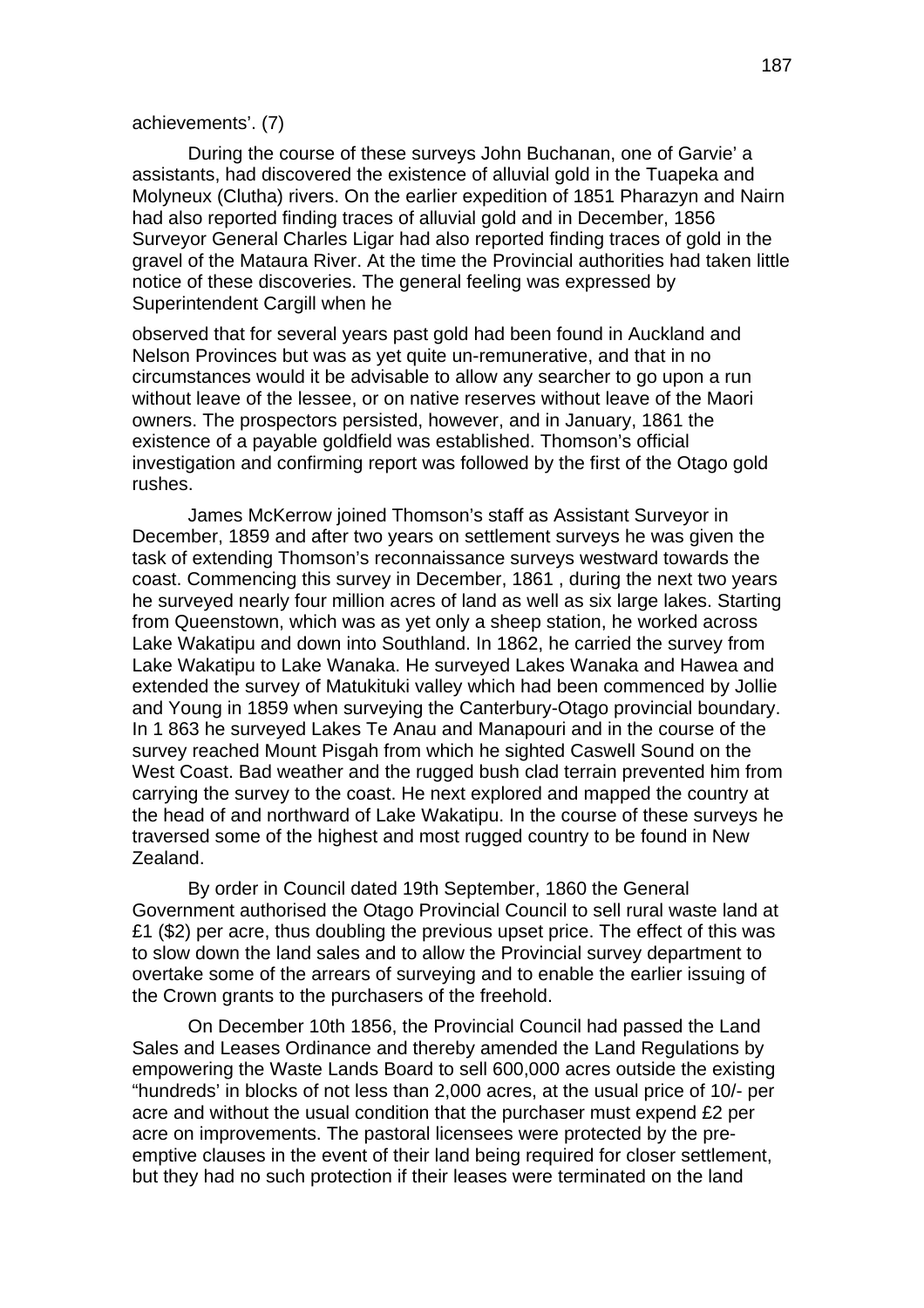being taken for the purposes of the 2,000 acre scheme. This Ordinance which adversely affected the runholder and licensees, led to agitation that ultimately caused the separation from the Otago Province and the constitution of Southland Province.

Three districts were surveyed for the purposes of the 2,000 acre scheme, the Half Way Bush district, (now the Mabel and Lothian Hundreds) by Robert Gillies, and the Lindhurst and Waimumu districts by C. W. Mountfort. The Provincial Council engaged the former Surveyor General Charles W. Ligar, to go to Australia to interest investors there in its 2,000 acre scheme and some 45,000 acres were sold in the area east and north of Woodlands. Others also took up large holdings in the areas set aside for the scheme and some of them made huge profits on the resale of the land two or three years later.

Led by Dr. D. J. A. Menzies the discontented southern run holders petitioned Parliament for separation from Otago Province. The New Provinces Act of 1858 was invoked with the result that Southland became a Province on 1st April, 1861. The new Province comprised the territory bounded by the Waiau River in the west and the Mataura River in the east. The Otago administration, which had opposed the separation, immediately notified all concerned that all public works in Southland started under the authority of the Otago regime would cease forthwith and that the Chief Surveyor and his staff were to return to Dunedin or to look to the Southland administration for their salaries and wages. At that time J. T. Thomson held the dual offices of Chief Surveyor and Provincial Engineer.

All doubts about the existence of a payable goldfield were dispelled in March, 1861 when a prospector from Tasmania, Thomas Gabriel Read, reported his discoveries in the Tuapeka district. Despite the fact that the district had not yet been proclaimed a goldfield, gold seekers immediately began to invade the district and stake out claims. Chief Surveyor Thomson was sent to investigate and report. The first Otago goldfield, embracing the Tuapeka watershed and the Waitahuna basin, was proclaimed on 1st August. There was a rapid influx of prospectors and miners from all parts of New Zealand and from overseas and in search for new goldfields they invaded all previously unexplored parts of the Province.

The Provincial Council sought the services of a competent geologist and on the recommendation of Sir Roderick Murchison, Director of the Geological Survey of Great Britain, Dr. James Hector, who had recently returned to Great Britain from Canada, where he had gained considerable experience as a geologist and surveyor, was appointed Provincial Geologist in 1861. He arrived in Dunedin the following year.

In 1862 the Council voted £1 ,000 for the purposes of exploring and assessing the mineral and other resources of the west coast of the Province and also the possibility of establishing a port with overland connection with Dunedin. An expedition was organized by the Chief Surveyor and Provincial Geologist. As a preliminary n Hector led a small party from Dunedin in January, 1863, going first to Lake Wanaka and then traversed the Matukituki river to its source and climbed Black Peak from which Hector examined the country to the westward. The following month with two companions he went to the headwaters of the west branch of the Matukituki. and crossed Hector Col and tackled the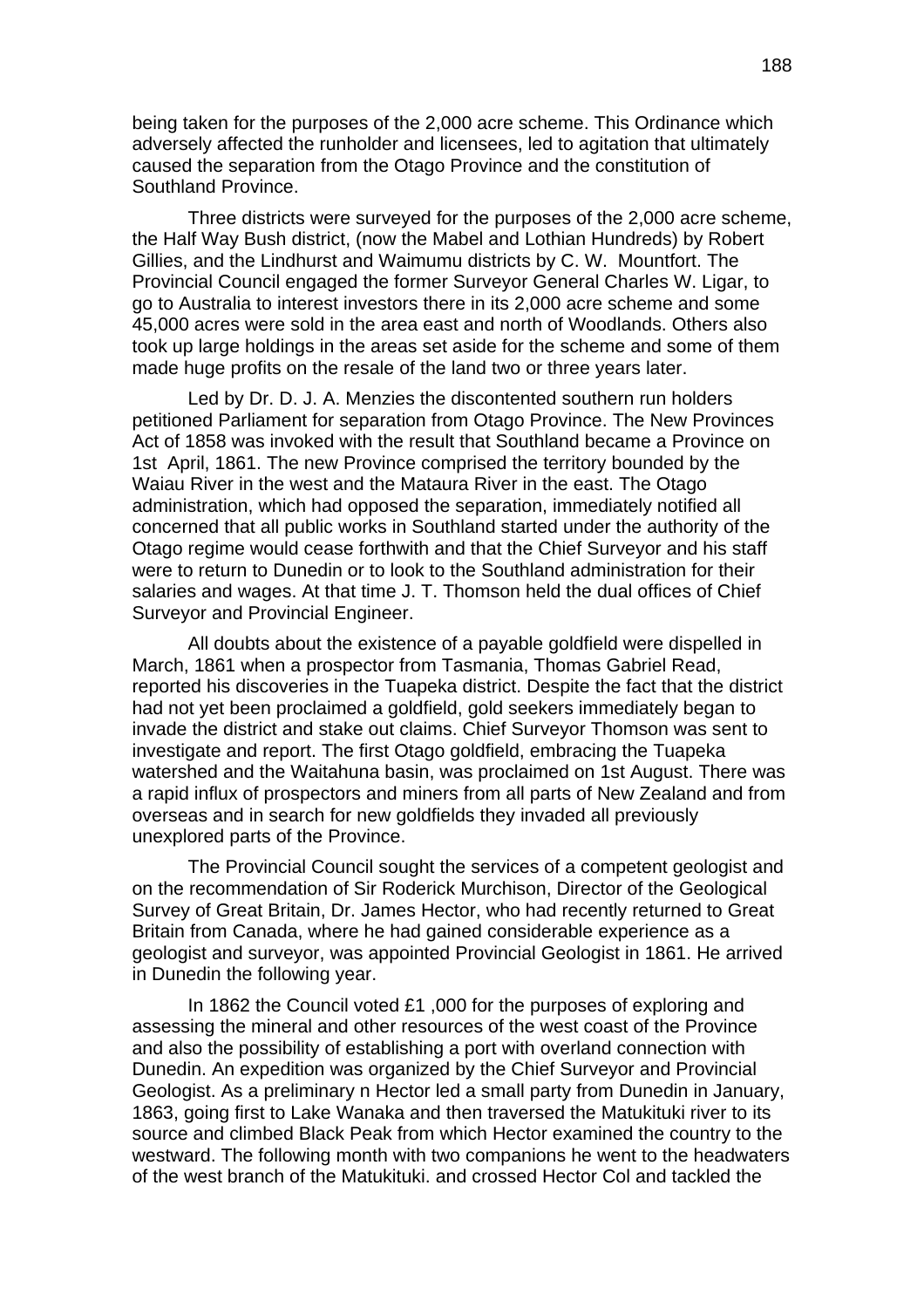precipitous descent which proved to be a severe test of the physique and skill of the climbers. Hector, who had gained much mountaineering experience in the Canadian Rockies, led the way across ice-fields and glaciers. They reached the terminal moraine in the bed of the Waipara River where they cached some of their provisions.

Thereafter progress was retarded by deep gorges and turbulent rivers but by strenuous and taxing exertions they reached Arawata River and got to within eight miles of Jacksons Bay. Through shortage of provisions they were compelled to retrace their steps and on very scanty rations they reached the cache at the glacier only to find that it had be discovered by rats and all but a tin of sardines had been devoured. To sustain them on the very difficult climb to the pass end their next food cache all the three men had was a very thin soup made from toi toi roots and six square inches of sheepskin and the sardines.

Similar experiences were endured by Patric Caples, a prospector who travelled alone and by a party of prospectors of which A. J. Barrington was a member. They also were exploring western Otago. All were reduced to starvation rations and suffered frostbite before again reaching inhabited regions.<br>(9)

Hector next made a short expedition to Lake Wakatipu. where he traversed the Greenstone River with the idea of riding a pass that would lead to the west coast. Bad weather forced him to return to Queenstown but not before he had gained the impression that a route could be found from Wakatipu to the coast. The Provincial Council chartered the Matilda Hayes to take Hector to the west coast to commence his geological survey in advance of the projected official expedition to be led by Chief Surveyor Thomson.

Before Hector sailed, however, three private expeditions of gold seekers had set out for the coast. The first of these under Messrs. Symms and Sutcliffe in the Courier set out early in 1863 but in April the weather was so atrocious that most of the party returned to Port Chalmers, leaving six prospectors with the ship's whaleboat and a depot with ten months' provisions. It was this party which subsequently joined up with Robert Bain, the Canterbury surveyor at Jackson's Bay, and it was one of them who was drowned while attempting to cross the Arawata River.

The second expedition of prospectors sailed in the Aquila to Milford Sound which was used as a base to explore the coast from Milford to Awarua Bay. Their prospecting, which proved unsuccessful so far as the finding of gold was concerned, included Lakes McKerrow and Alabaster and the Pyke and Hollyford Rivers of which the latter had previously been explored by Caples.

The third team of prospectors sailed in the cutter Nugget and called first at Bligh Sound late in April. There the country proved so inhospitable that they moved on to Jackson's Bay. Arawata River was explored and also the country between the Waiatoto River and the Haast. One party traversed the Clarke and Landsborough rivers and another went up the Haast for some distance. Next the country between the Waiatoto and Cascade rivers was searched. The results of all of this prospecting were disappointing as little sign of gold was found. The party returned to Invercargill in November.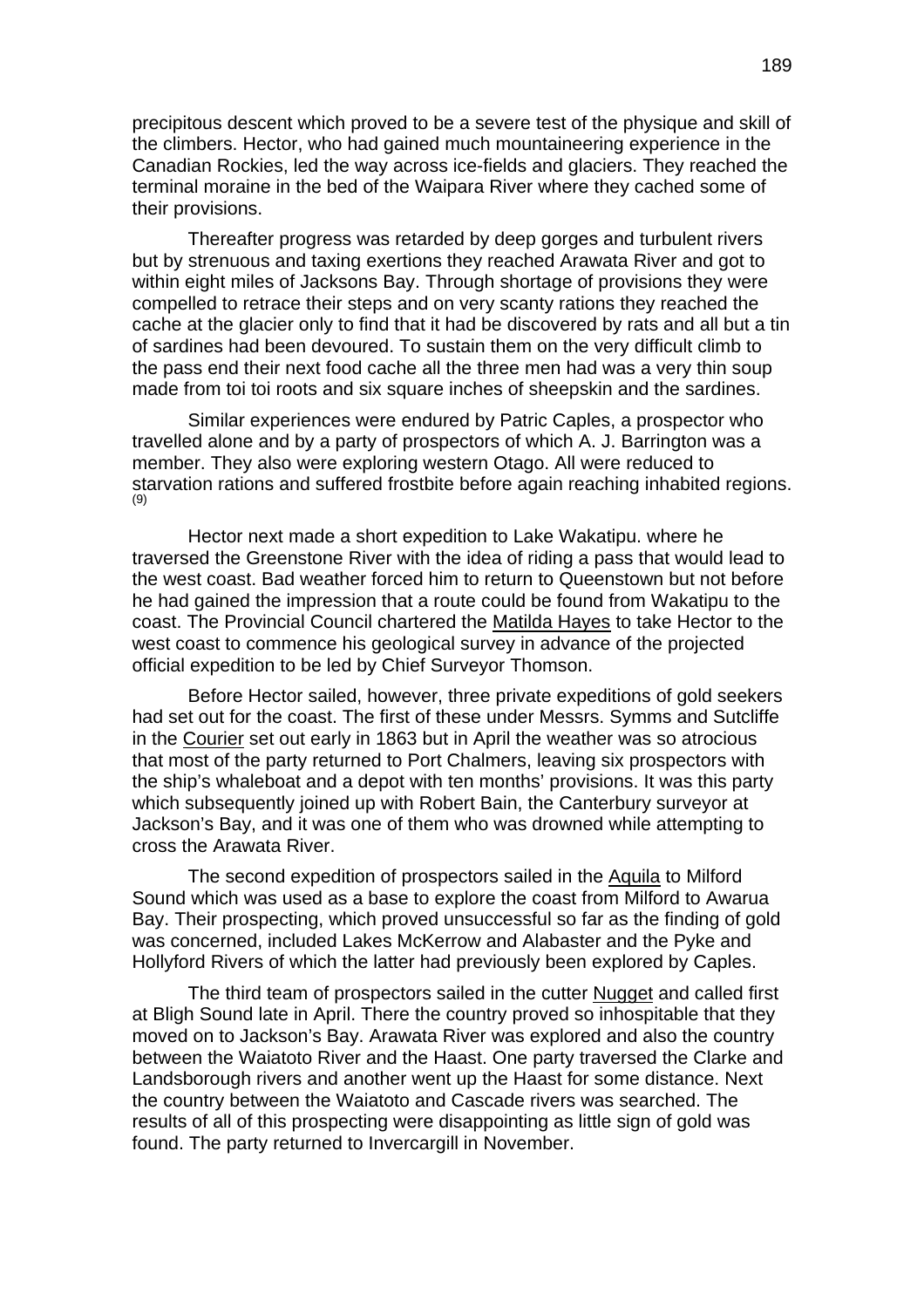When Dr. Hector reached Milford Sound in the Matilda Hayes he first ascended the Cleddau River in search of a route to Queenstown. The towering cliffs at the headwaters forced him to turn back to Milford Sound and he then went to Martin's Bay and traversed Lake McKerrow and the Hollyford River and crossed over the range and reached Lake Howden and went on to Lake McKellar which drained into Greenstone River. Hector was now on familiar ground and went down the Greenstone to Lake Wakatipu and crossed to Queenstown. As a result of these explorations the Provincial Council abandoned all ideas of a workable port on the west coast.

The opening up of the goldfields in 1861 and the subsequent gold rushes caused a great influx of population to the Province. An impetus was given to all phases of development, including the agricultural and pastoral industries. Roads had to be built and new towns developed. In 1858-59 town sites had been surveyed by E. V. Briscoe at Oamaru and Moeraki (Hampden).

In Central Otago the town of Lawrence was laid out by Robert Grigor in 1862. The following year the townships of Clyde, Alexandra, Cromwell and Pembroke were surveyed by J. A. Connell; Roxburgh by J. Moran; Queenstown by C. B. Shanks and Balclutha by E. Campbell. (10)

The Provincial Triangulation Survey was commenced in 1857 by Alexander Garvie with the measurement of a base line on Taieri Plains. During the Provincial era varying progress was made, the best return being 885 square miles in the 1860-61 season.

In 1859 Chief Surveyor J. T. Thomson introduced the survey system which, in effect, obtains throughout the Dominion today. The system of subdivision into Section, Block and District for title purposes was adopted. In 1863 the term "Survey" was prefixed to "District". At first the districts following settlement south from Dunedin to Clinton were irregular in shape, but in 1867 soon after the administration of Goldfield surveys was brought under the Chief Surveyor, a rectangular shape for Survey Districts was adopted.

The Crown Grant Record Maps for Otago were prepared in 1860 by Mr. John Reid of the survey staff. The purpose of producing these maps, according to Chief Surveyor Thomson, was to provide an authentic groundwork of all titles to land and would be of intrinsic service at a future time in the preservation of land titles. A series of Road Record Maps, produced during the period 1860-70, was also inaugurated and showed the legal status of all roads in the Province. These Record Maps coalesced all previous surveys made by the survey staff of the New Zealand Company, and by the Land Purchase Department and by the Provincial survey staff. Similar Record Maps were prepared in the other Provinces and were regarded as authoritative on all questions concerning land titles and the publicity of roads.

Thomson was strongly critical of the system of "spotting" surveys then being carried out by private surveyors practising in the Province. In 1861 he promulgated regulations for conducting all survey work and these later became the model for similar regulations in the other Provinces. In 1866 the gold-field surveys were brought under his jurisdiction and in 1869 he established a Board to examine applicants for licences as mining surveyors. Survey offices were established at Clyde, Lawrence, Queenstown and Hamilton.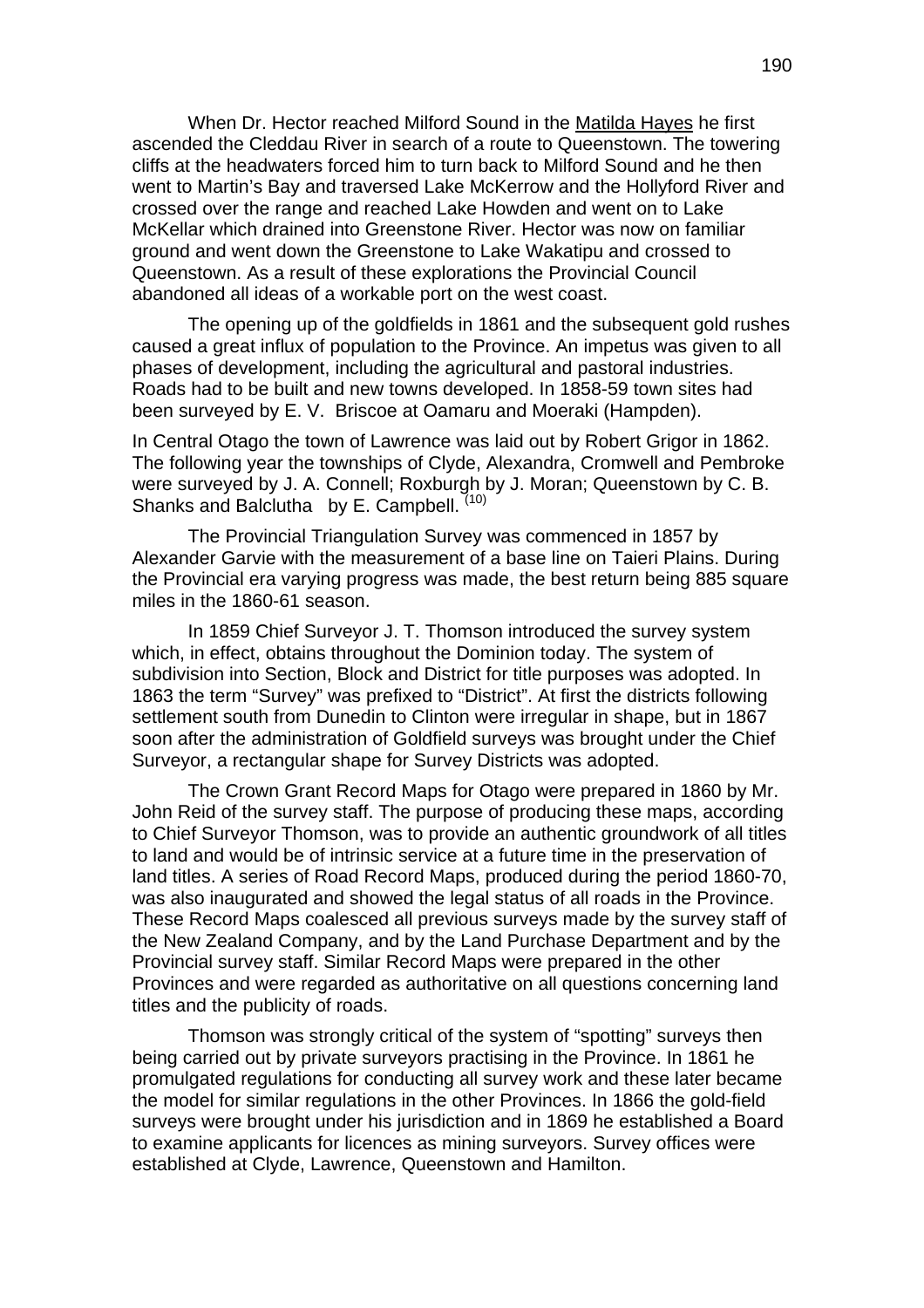Prior to 1860 the Chief Surveyor was also Provincial Engineer, responsible for public works. In May 1860 a separate Public Works Department for the Province was instituted with John Roy as Engineer. The following year, however, Roy resigned and J. T. Thomson resumed the duties of Provincial Engineer. Although this office was held for short periods between 1863 and 1 868 by Messrs. C.R. Swyer and T. Paterson it again reverted to Thomson in 1868. He was responsible for the construction of most of the major roads and bridges and also drainage and harbour works, from 1859 to 1873. In the latter year he was appointed Chief Commissioner of Surveys and Works and on the dissolution of the Provinces in 1876 he became Surveyor General. His successor as Chief Surveyor for Otago in 1873 was James McKerrow.

The idea of placing a settlement on the west coast was furthered in 1863 when William Arthur was sent to check the route previously explored by Dr. James Hector. Two years later Francis Howden, an experienced road surveyor, was sent to appraise the practicability of road construction over this route. Yet again in 1867 W. C. Wright was sent to Martin's Bay to explore the possibility of a road from there to Lake Wakatipu. On 5th January, 1870 James McKerrow commenced the construction of a bridle track over the Routeburn with the intention of ultimately connecting with Martin's Bay. He also went over the route, travelling via the Routeburn to Lake Harris and the Hollyford valley and on to Martin's Bay.

The paddle steamer Charles Edward was dispatched from Dunedin on 26th February for Martin's Bay with a party of surveyors and some prospective settlers. In negotiating the Lower Hollyford the steamer ran into difficulties but the passengers and cargo were safely delivered on the eastern shore of Lake McKerrow. On the way downstream the steamer fouled a snag and had to be run aground. Captain W. Thomson had to send to Hokitika for assistance in refloating his vessel. Meanwhile the survey parties led by Samuel Thompson and John Strauchon, surveyors, and James McKenzie, survey cadet, set about laying out a township, named Jamestown, and a number of rural allotments. A number of these town and rural lots were sold but only a few were subsequently occupied and worked by the purchasers. For a few years the settlement was served by coastwise shipping which was subsidised by the Government for carrying mail, and called at Martin's Bay once a month. When this service proved unprofitable and became less frequent, and when also the road to Queenstown failed to materialise, the settlers eventually abandoned the settlement. (11)

Owing to the discovery of coal and indications of gold at Preservation Inlet, Adam Johnston was sent there by the Provincial Government towards the end of 1868 to make a topographical survey. He reported on the area in February the following year. He surveyed Cromarty which survived for a few years as a mining township.

The surveying and construction of the main road linking Dunedin and Invercargill commenced in 1856 and, until the Province could raise the funds for major bridge construction, ferries had to be provided to cross the Clutha and Mataura Rivers.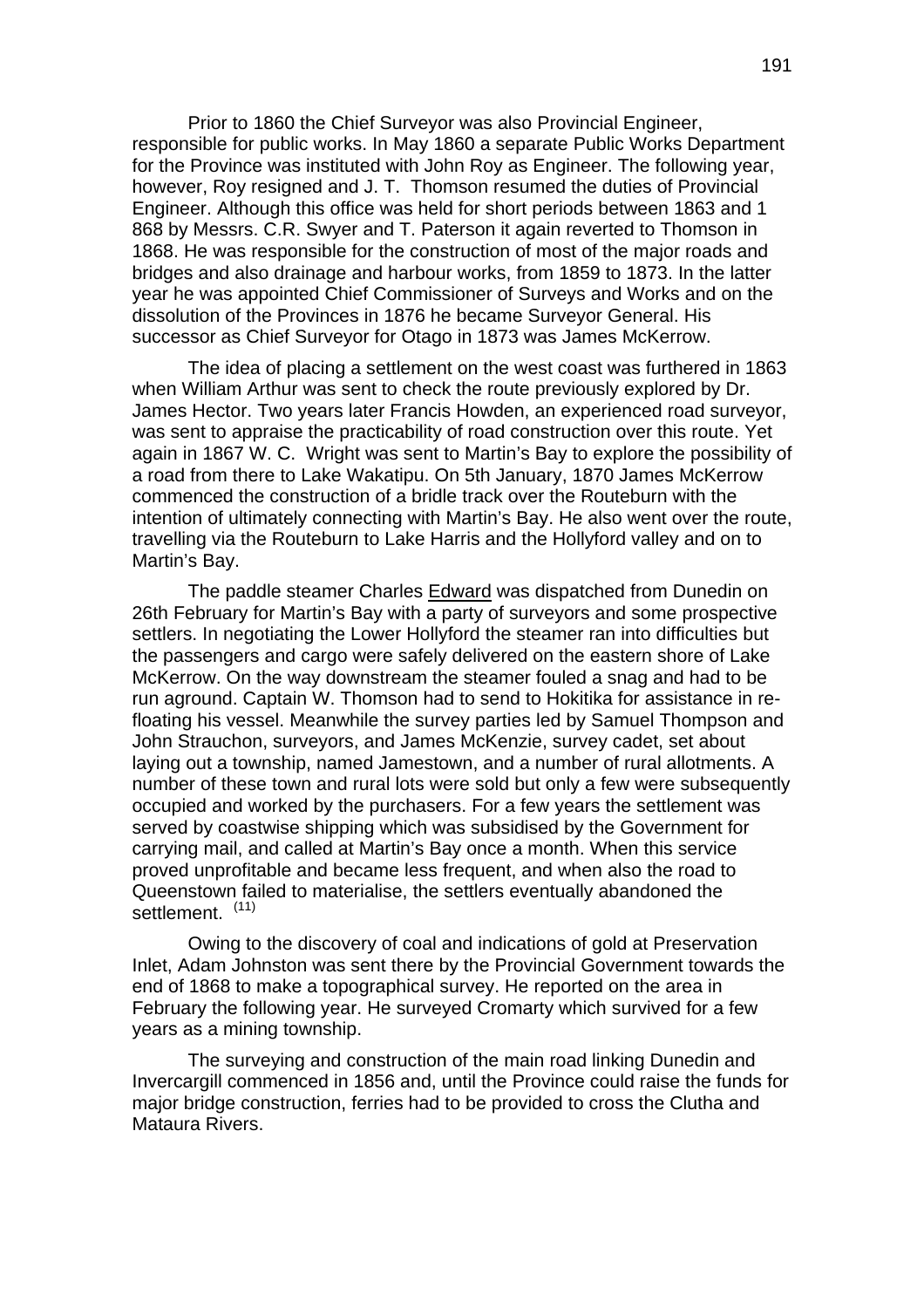For the General Government, telegraph lines were surveyed and the service was operating by May, 1865, when Bluff, Invercargill Dunedin and Christchurch were linked.

Roads had been surveyed to connect the main centres of population in the Province and many miles of main roads had been built but it was not until April, 1864 that a regular coach service between Invercargill and Dunedin was established. Lines for railways were surveyed during the Provincial era but most of the construction was done by the General Government.

The line from Port Chalmers to Dunedin was built under contract to the Provincial Government and was taken over by the Provincial Council and opened to traffic in January, 1873. Construction of the main trunk railway between Dunedin and Invercargill and that between Dunedin and Christchurch had commenced but these lines were not completed until after the dissolution of Provincial Government.

Owing to the lack of roads and bridges, and of a safe port, and the fact that main industries were agricultural and pastoral, northern Otago was developed at a much slower pace than the gold-bearing central districts. In 1859 Alexander Garvie laid out the township at Blueskin Bay, later renamed Waitati. The following year Edwin Fairburn laid out the towns on the reserved sites at Hampden and Oamaru. In 1862 Palmerston was surveyed by Alexander Dundas. In July the following year the construction of the main road was sufficiently advanced, and the river ferries available, to allow the commencement of a coach service, twice a week, between Dunedin and Christchurch.

Oamaru, which developed as the principal centre in northern Otago, was the only feasible port, but during the Provincial era it remained an open roadstead served by land based surf boats. In the fifteen years from 1860 to 1875 no less than 33 vessels of all sizes were wrecked in the vicinity while working this port.

Reporting to Parliament in 1875 on the state of the surveys in New Zealand Major H. S. Palmer, R. E. had little fault to find with the methods introduced for the control and recording of surveys in Otago. Subsequently Thomson was appointed by the General Government to visit the other Provinces and evaluate the methods then in use. To Thomson and to Theophilus Heale can be attributed in no small measure the system of surveying and survey records subsequently adopted for New Zealand. (12) CHAPTER 19

### OTAGO PROVINCIAL SURVEYS

- 1. For a more complete account see "The Pioneers Explore Otago" by J. Herries Beattie (1947 pp. 20 to 24 derived from the reports and journals of Mantell and Nairn.
- 2. Ibid p.37 etc.
- 3. See "The History of Land Legislation and Settlement in New Zealand" by

W. R. Jourdain. (Government Printer) 1924 pp. 86 to 89, for a resume of land laws and regulations of Otago Province.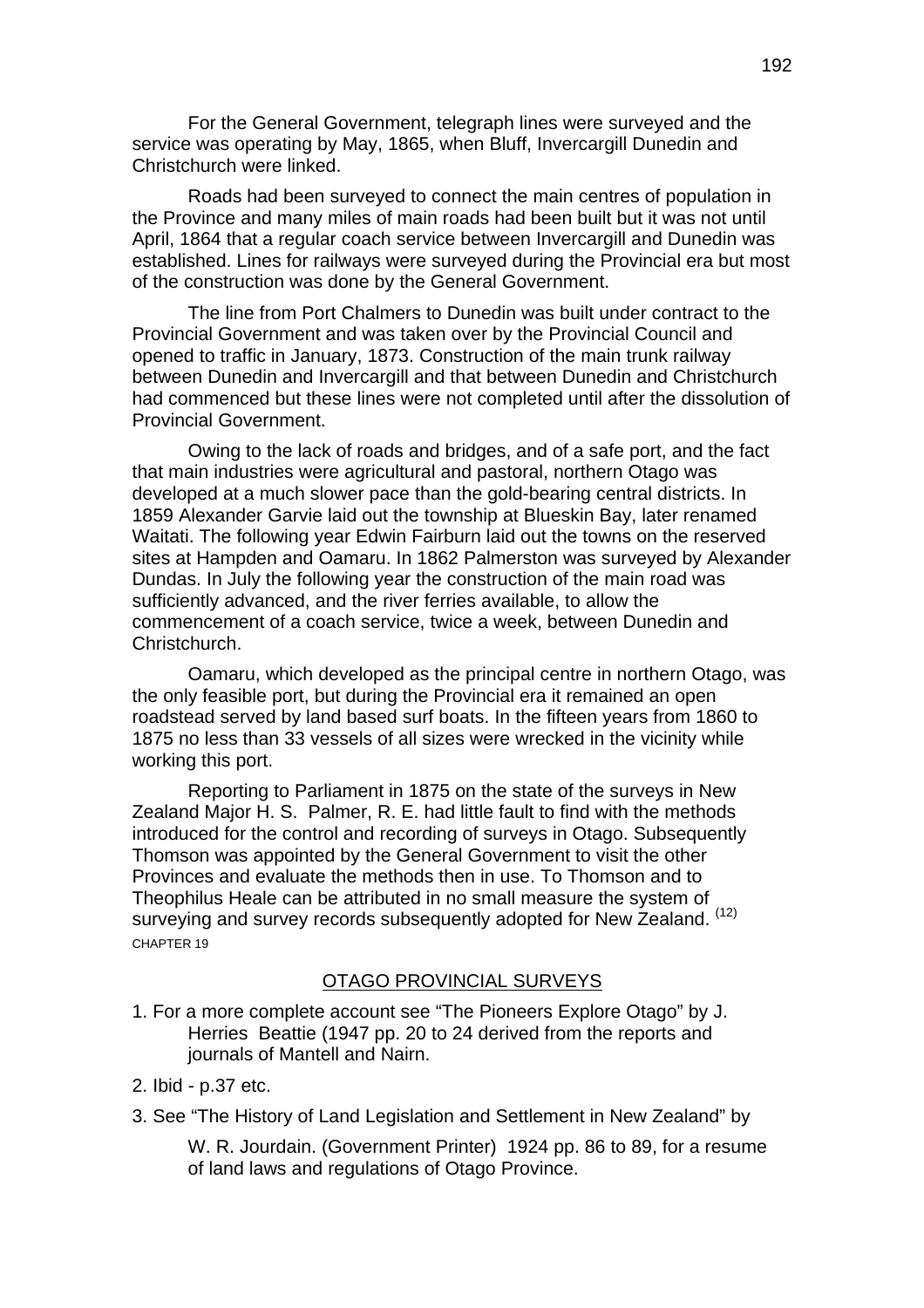- 4. See "A Sketch of Otago" by James McIndoe 1878.
- 5. See "Beyond the Blue Mountains" by F. W .G. Miller. (Otago Centennial Historical Publications) 1954 p.39
- 6. For a concise account of J. T. Thomson's explorations and a complete list of reference works see "Mr. Surveyor Thomson" by John Hall-Jones (a great grandson of J. T. Thomson) - Published by A.H. and A. W. Reed

(1968)

- 7. See "History of Otago" by A.H. McLintock. (Centennial Publications) l949 p.430
- 8. For a concise account see "The Exploration of New Zealand" by

W. G. McClymont, (Oxford University Press) 1959, p.82 etc.

- 9. For a complete account see "Early Travellers in New Zealand" by Nancy M. Taylor (Clarendon Press, Oxford) 1959, pp. 387-419.
- 10. For a complete list of towns and the surveyors concerned see "Nineteenth Century Otago and Southland Town Plans" compiled by R. P. Hargreaves, (University of Otago Press) 1968.
- 11. For an account of this settlement see "Pioneers of Martins Bay" by Alice McKenzie. (Whitcombe & Tombs Ltd.) 1947.
- 12. For Major Palmer's report, dated 5th April, 1875, see A. J. H. R. H.1 1875.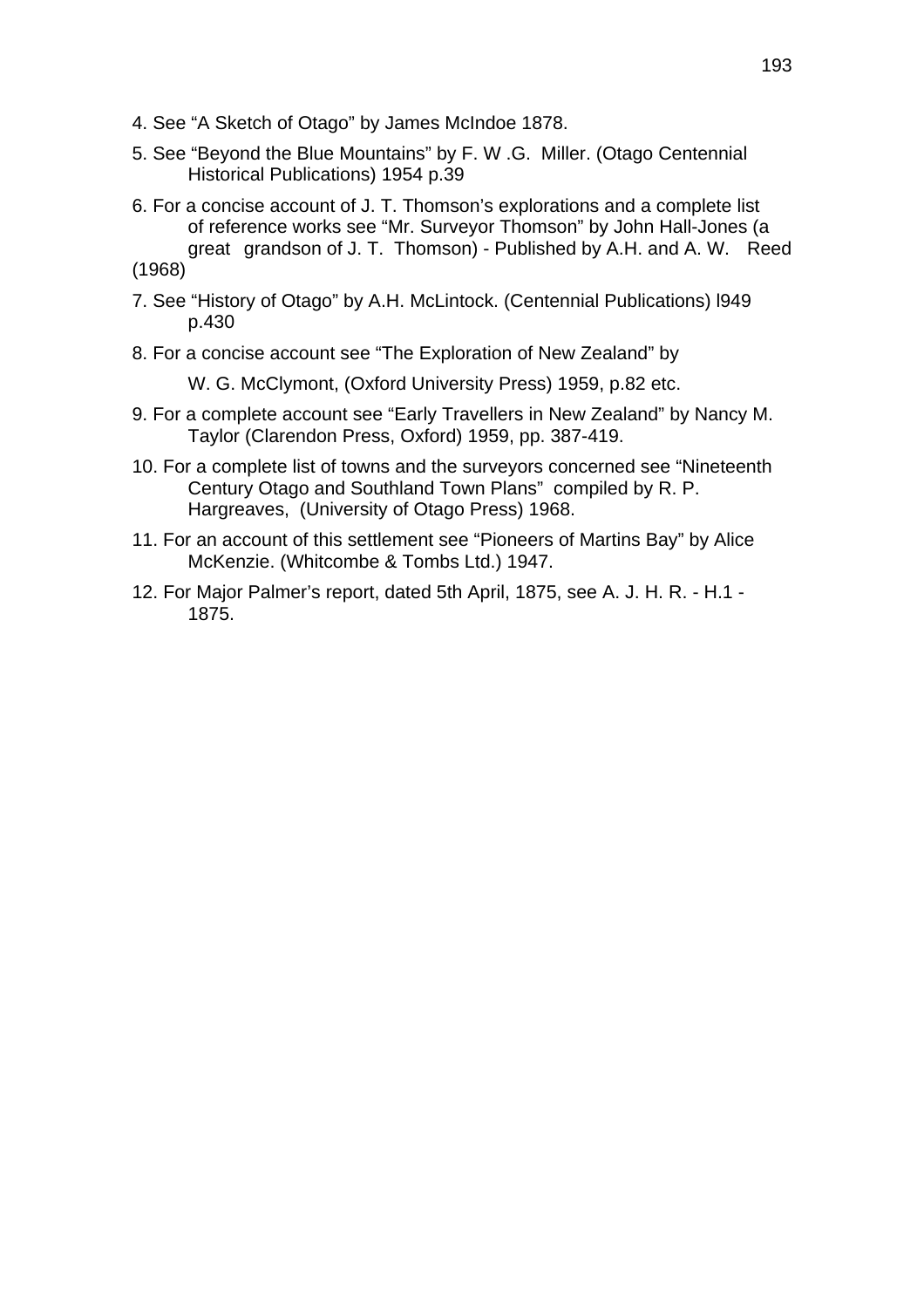#### SOUTHLAND (INCLUDING STEWART ISLAND)

#### PROVINCIAL SURVEYS

Southland, which was established on 1st April, 1861, was the smallest of the Provinces. Its western boundary was the Waiau River from the sea to Lake Manapouri. The northern boundary meandered from the outfall of the Waiau River, at the lake, to a point on the Oreti River and thence to Ayre Peak (6350 ft.) and thence to the source of the Mataura River. The eastern boundary was the Mataura River from its source to the sea. The northern boundary was eventually defined by survey, by James Dundas, in 1868.  $(1)$ 

An office of the Otago Waste Lands Department was opened at Invercargill on 24 October, 1857, with Walter Henry Pearson as Acting Commissioner. When Southland separated from Otago, Pearson remained as Commissioner but, because the Otago Provincial survey staff had been withdrawn, Southland lacked a Survey Department. In September, 1861, the new administration appointed Theophilus Heale as Chief Surveyor and three months later he was given the additional appointment as Provincial Engineer.

Heale's survey staff at commencement comprised C. Stevens and G. F. Richardson. The latter had formerly been a cadet with James McKerrow. Towards the end of the year J. H. Baker and J. A. McArthur were appointed Assistant Surveyors. Resident contract surveyors were P. H. Giesow and G. Mueller, both of whom were expatriate Germans and brothers-in-law of J. A. McArthur. All staff and contract surveyors were engaged mainly in the subdivision of Waste Lands for settlement.<sup>(2)</sup>

In August, 1862, Baker assisted James McKerrow on a geodetic survey to connect Stewart Island to the Southland trigonometrical survey. This was followed by an hydrographical survey of the New River estuary. Assisted by M. Pugh, survey cadet, Baker then continued with the expansion of the Southland trigonometrical survey, on which Mueller was also engaged.

The Stewart Island Annexation Act, which became effective on 3rd December, 1863, annexed this island, and all adjacent islands, to the Province of Southland. At that time all of the islands were still in Maori ownership, but negotiations were proceeding for their purchase by the Crown. The following year Land Purchase Commissioner Henry Tacy Clarke concluded the purchase for the sum of £6,000, subject to the reservation by the vendors of certain lands specified in the deed of sale. These reserves which required to be surveyed, were the subject of the Stewart Islands Act of 1873.

The founding of Southland had coincided with the opening up of the Otago goldfields. It was soon realised t the Southlanders that for heavy freight a railway connection between Bluff and Lake Wakatipu would be more serviceable to the Wakatipu and Dunstan goldfields than a railway connection between Wakatipu and Dunedin. Southland Provincial Council, despite strong opposition from Otago, set out to construct the railway from Bluff to Lake Wakatipu, where the township of Kingston eventually was laid out. The line from Bluff to Invercargill was surveyed in 1863 and construction commenced. In February, 1867, it was opened to traffic. The line northward of Invercargill was surveyed along the Oreti River and construction commenced. The Province,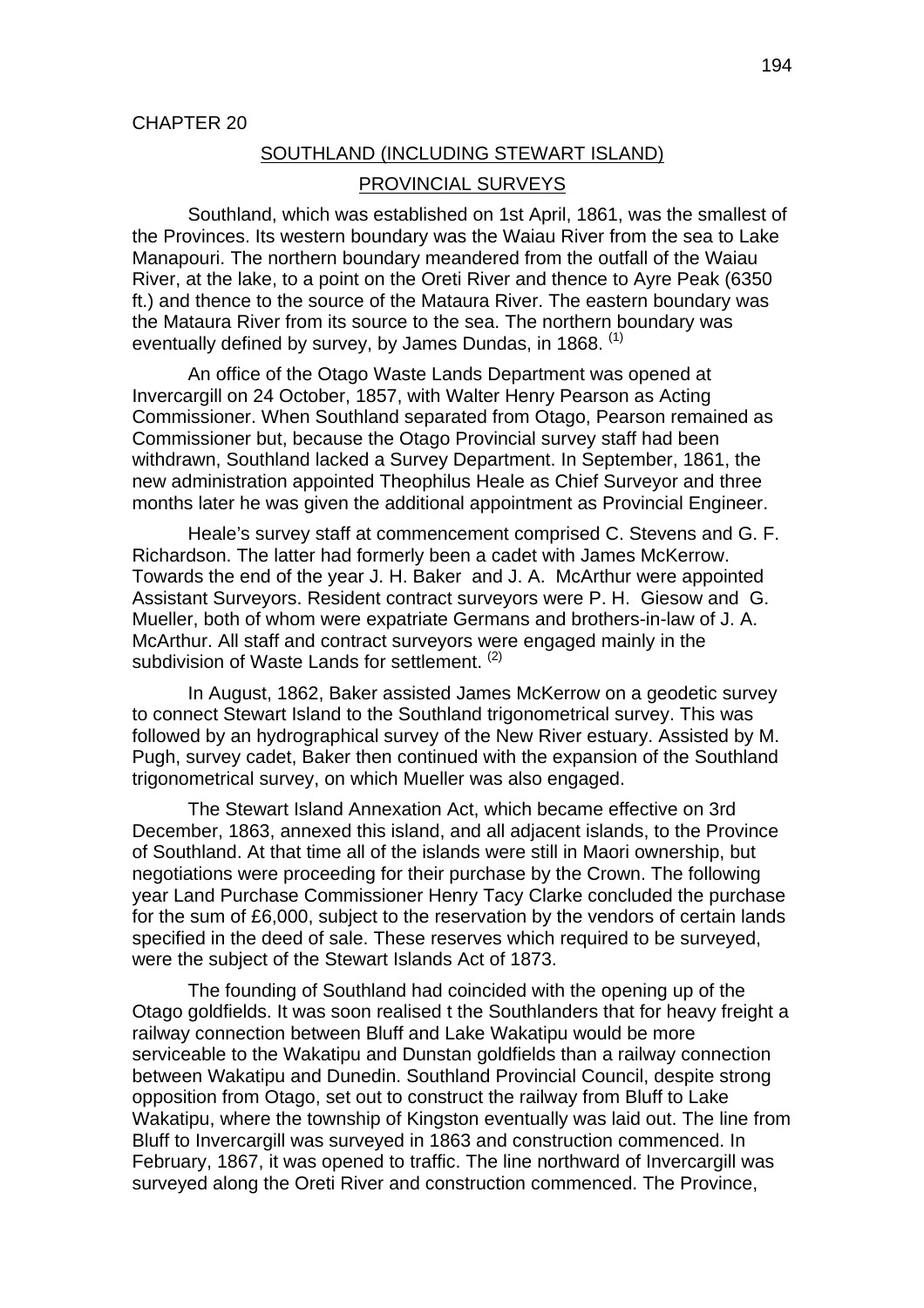however, lacked the finance to purchase steel rails and on the Oreti Tramway, as an interim measure instigated by Theophilus Heale, wooden rails were used. Subsequently the wooden rails were replaced by steel and the line was completed to Kingston and opened to traffic on 10th July, 1878. <sup>(3)</sup>

The main crossing place for the Dunedin-Invercargill highway at the Mataura River was named Longford. There in 1862 a Government township comprising a dozen half-acre sections was laid out as the nucleus of a town. When the Dunedin-Invercargill railway construction reached Longford in 1874 and the Mataura was bridged, a town was laid out by District Surveyor G. F. Richardson and Longford was renamed Gore. This town became an important trading centre railway junction when the railway from Gore to Lumsden was built and the large land holdings on the Waimea Plains were subdivided for closer settlement.

Large blocks in Southland had been freeholded under the Otago Provincial Council's Land Sales and Leases Ordinance of 1856, commonly known as the "2,000 acres scheme" and the main cause of Southland's secession. A number of these large freeholdings were situated within the "Black" Belt" (so called by the adversely affected leaseholders) which was a broad band of country lying between the Aparima and Mataura Rivers and purporting to contain about 600,000 acres. Groups of these freeholders subsequently amalgamated to form land companies for the purpose of subdividing and exploiting their holdings. Probably the best known of these companies, all of whom employed contract surveyors for the development work, was the New Zealand and Australian Land Company. <sup>(4)</sup>

Prominent among the freeholders was Peter MacKellar, a surveyor from Great Britain, who with his brothers David and John, had gained experience as graziers in Australia and subsequently had been attracted to New Zealand by the "2,000 acre" scheme and had acquired large holdings on the Waimea Plains. Peter MacKellar and Alexander McNab had explored the region in 1855 and were among the first to settle there. Five years later David MacKellar and George Gunn explored the country between Lakes Te Anau and Wakatipu and MacKellar produced a map of the region.

In 1864, owing to its very ambitious public works commitments, the Province was on the verge of bankruptcy and had great difficulty in meeting its obligations. In December, Theophilus Heale was temporarily absent from the Province when the Council elections were held. He was a candidate for the office of Superintendent and was successful. However he did not command a majority of supporters in the new Council and he did not hold the office. The General Government offered him the appointment of Inspector of Surveys in the Native Lands Purchase Department and he did not return to Southland. On his recommendation J. H. Baker, who had been Acting Chief Surveyor during his absence, was appointed Chief Surveyor for Southland, and took office on 4th July, 1865.

The new Chief Surveyor, only twenty four years of age when he was appointed, faced a policy of retrenchment and for a while was without a permanent field staff. All of the staff surveyors had been dismissed but were allotted "districts" in which they carried out, under contract, such surveys as were necessary.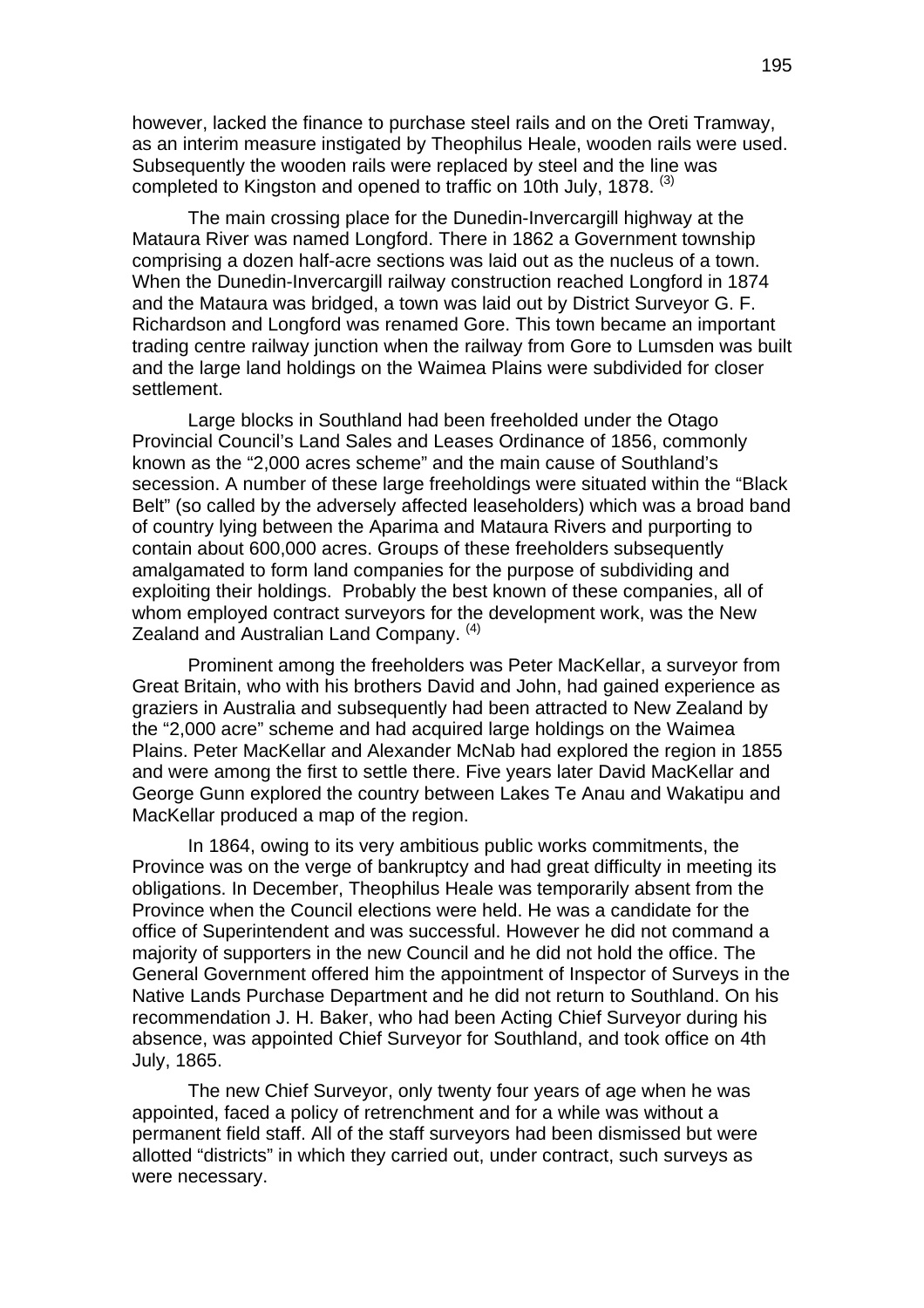With his penchant for exploration, Baker assiduously and energetically visited all parts of the Province in the course of his work during his term of office. In October, 1865 after the loss of several ships had been reported, he was sent on an expedition to the Auckland Islands to search f or survivors. With him went G. F. Richardson as a reporter for the Southland Times. Baker then visited all of the settled districts of the Province and with Thomas Paterson, the Provincial Railway Engineer, he planned the routes for railway extensions. He was appointed a Commissioner of Waste Lands in addition to his office as Chief Surveyor and under his direction ample reserves for public utilities were established for future development. He strongly advocated town and country planning well in advance of settlement, an aspect of development which, in his view, had received insufficient attention in the past.

In 1867 Baker accompanied Governor Grey on a visit to Stewart Island when the subject of the Native Reserves was reviewed but it was not until May, 1870, that Charles Heaphy, Commissioner of Native Reserves, and G. S. Cooper, Secretary of Native Affairs, visited Invercargill and the location of the reserves on the mainland and on Stewart Island was settled. Baker made a triangulation survey of Stewart Island and the adjacent Islands and supervised the surveying of the reserves.

Southland was still existing precariously as a Province in 1870 when negotiations with the Otago Provincial Council resulted in the Otago and Southland Union Act and Southland was re-annexed to Otago on 6th October. As a consequence the Invercargill Survey Office became an adjunct of the Otago Survey Department with J. T. Thomson as Chief Surveyor. However the Act provided for the retention of the separate Waste Land Boards and Commissioners of Crown Lands. J. T. Thomson was Commissioner for Otago and W. H. Pearson for Southland. J. H. Baker was in charge of the Southland surveys as Inspector of Surveys.

The more important townships and towns laid out in Southland under Baker's direction as Chief Surveyor and Inspector of Surveys, and the names of the surveyors responsible, are as follows :-  $(5)$ 

| Orepuki,        | 1866 | J. Dundas        |
|-----------------|------|------------------|
| Mataura Bridge, | 1868 | J. E. F. Coyle   |
| Mataura Bridge, | 1874 | T. Maben         |
| Wyndham,        | 1869 | G. F. Richardson |
| Longbush,       | 1871 | G. F. Richardson |
| Gore,           | 1874 | G. F. Richardson |
| Mataura,        | 1874 | G. F. Richardson |
| Winton,         | 1871 | G. Mackenzie     |
| Otautau,        | 1872 | E. Tanner        |

In March, 1872, Baker commenced the standard survey of Invercargill at which he worked intermittently at such times as the performance of his many other duties would allow. This standard survey was completed in 1874.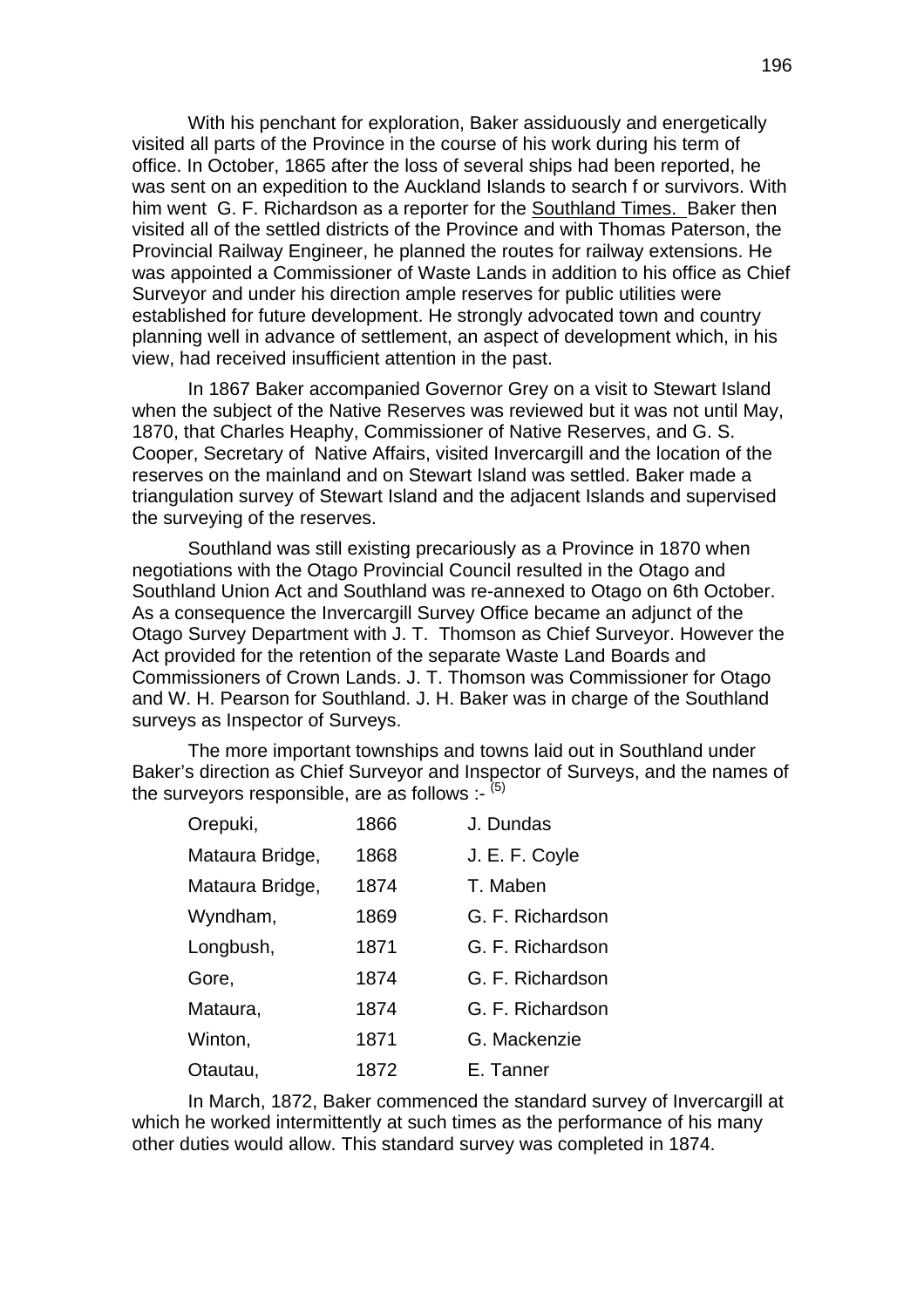J. T. Thomson relinquished the office of Chief Surveyor in November, 1873, when he was appointed Chief Commissioner of Crown Lands and head of the Waste Lands Board f or Otago. James McKerrow succeeded him as Chief Surveyor.

At the request of the General Government, Major H. S. Palmer, R. E. visited the various Provinces in January and February, 1875, to examine and report on the state of the surveys in New Zealand. In his report he highly commended J. T. Thomson and James McKerrow for the systematic methods of survey and of survey records that they had introduced in Otago and Southland. <sup>(6)</sup> Thomson's system of survey control, land appellations and survey recording, was subsequently adopted as standard throughout New Zealand. Following the abolition of Provincial Government in 1876, Thomson was appointed Surveyor General and given the responsibility of organising the Lands and Survey Department. He chose James McKerrow as his Assistant Surveyor General. John Holland Baker was appointed

Chief Surveyor for the Canterbury Land District when Samuel Hewlings retired at the end of 1876.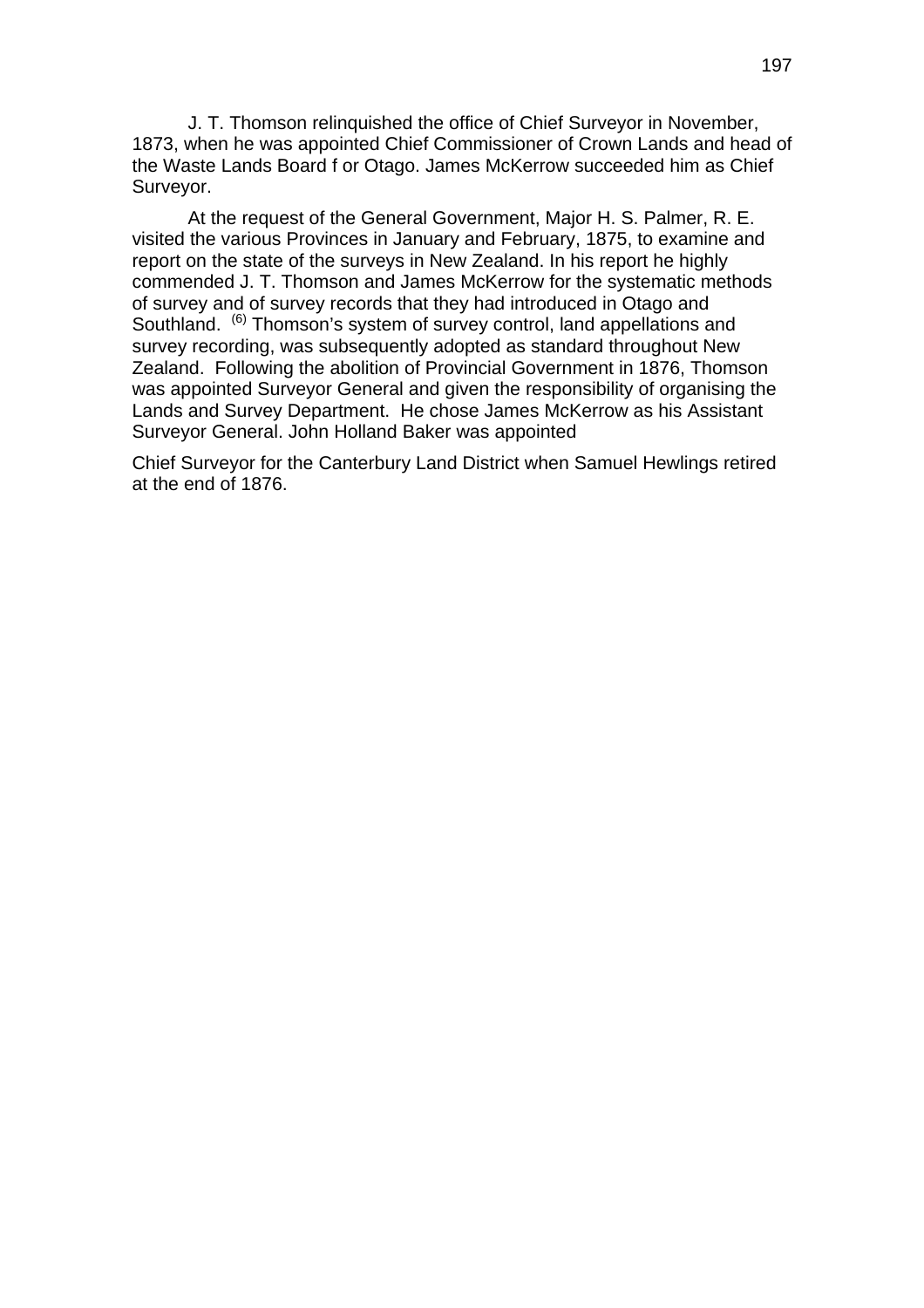#### SOUTHLAND (INCLUDING STEWART ISLAND)

#### PROVINCIAL SURVEYS

- 1. Southland established on 1st April, 1861, by Order-in- Council, in which the boundaries are described.
- 2. "A Surveyor in New Zealand, 1857-1896". The recollections of J. H. Baker. Edited by Noeline Baker and based on his diaries for that period. These diaries are now deposited in Turnbull Library.

 "My Dear Bannie" (Edited by M. V. Mueller and published by Pegasus Press, 1958). Based on Gerhard Mueller's letters from the West Coast, 1865-66, it gives some account of J. A. McArthur and F. H. Giesow as well as Mueller.

- 3. For a brief account of this railway project see "Early New Zealand Engineers" by F. W. Furkert, 1953 (Reed) pp. 67-69.
- 4. See "Historical Southland" by F. Hall Jones, 1945 p.134 etc.
- 5. See "Nineteenth Century and Southland Town Plans" University of Otago Press - 1968 for a complete list compiled by R. P. Hargreaves.
- 6. For Major Palmer's report dated 5th April, 1875 see A. J. H. R. H.1, 1875.
- 7. For J. T. Thomson's report to Parliament dated 7th December, 1876, see A. J. H. R. 17 A, 1877.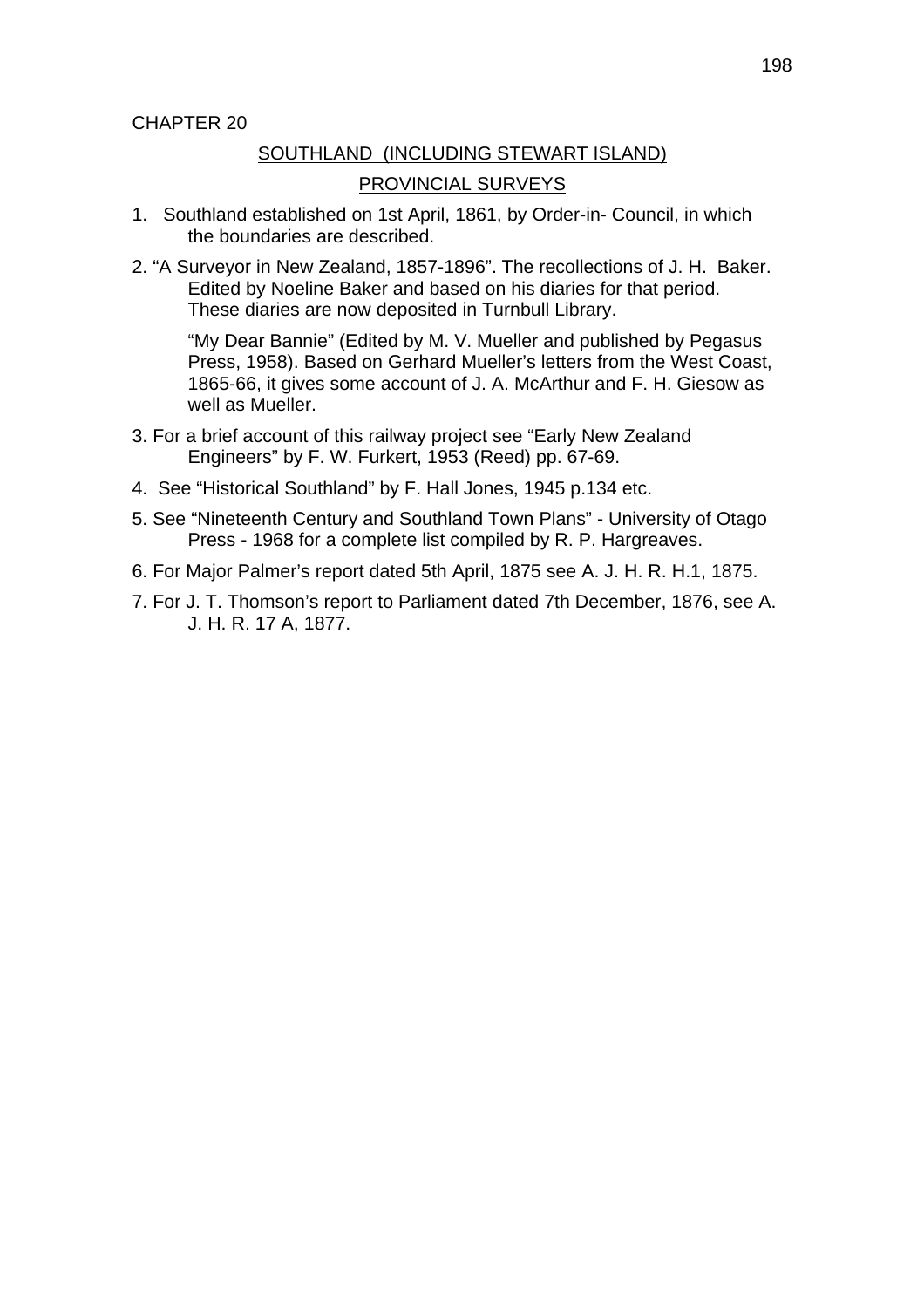# **PART III**

## 1877 - c1900.

# THE ESTABLISHMENT OF THE DEPARTMENT OF LANDS AND SURVEY AND THE FOUNDING OF THE NEW ZEALAND INSTITUTE OF SURVEYORS Page No. Chapter 21 The Department of Land and Survey 200.

| Chapter 22 Auckland Land District                 | 208. |
|---------------------------------------------------|------|
| Chapter 23 Poverty Bay and the East Coast         | 219. |
| Chapter 24 Wellington Land District               | 226. |
| Chapter 25 Hawkes Bay Land District               | 231. |
| Chapter 26 Taranaki Land District                 | 235. |
| Chapter 27 Nelson Land District                   | 241. |
| Chapter 28 Marlborough Land District              | 246. |
| Chapter 29 Canterbury Land District               | 249. |
| Chapter 30 Westland Land District                 | 256. |
| Chapter 31 Otago Land District                    | 259. |
| Chapter 32 Southland Land District                | 265. |
| Chapter 33 The New Zealand Institute of Surveyors | 269. |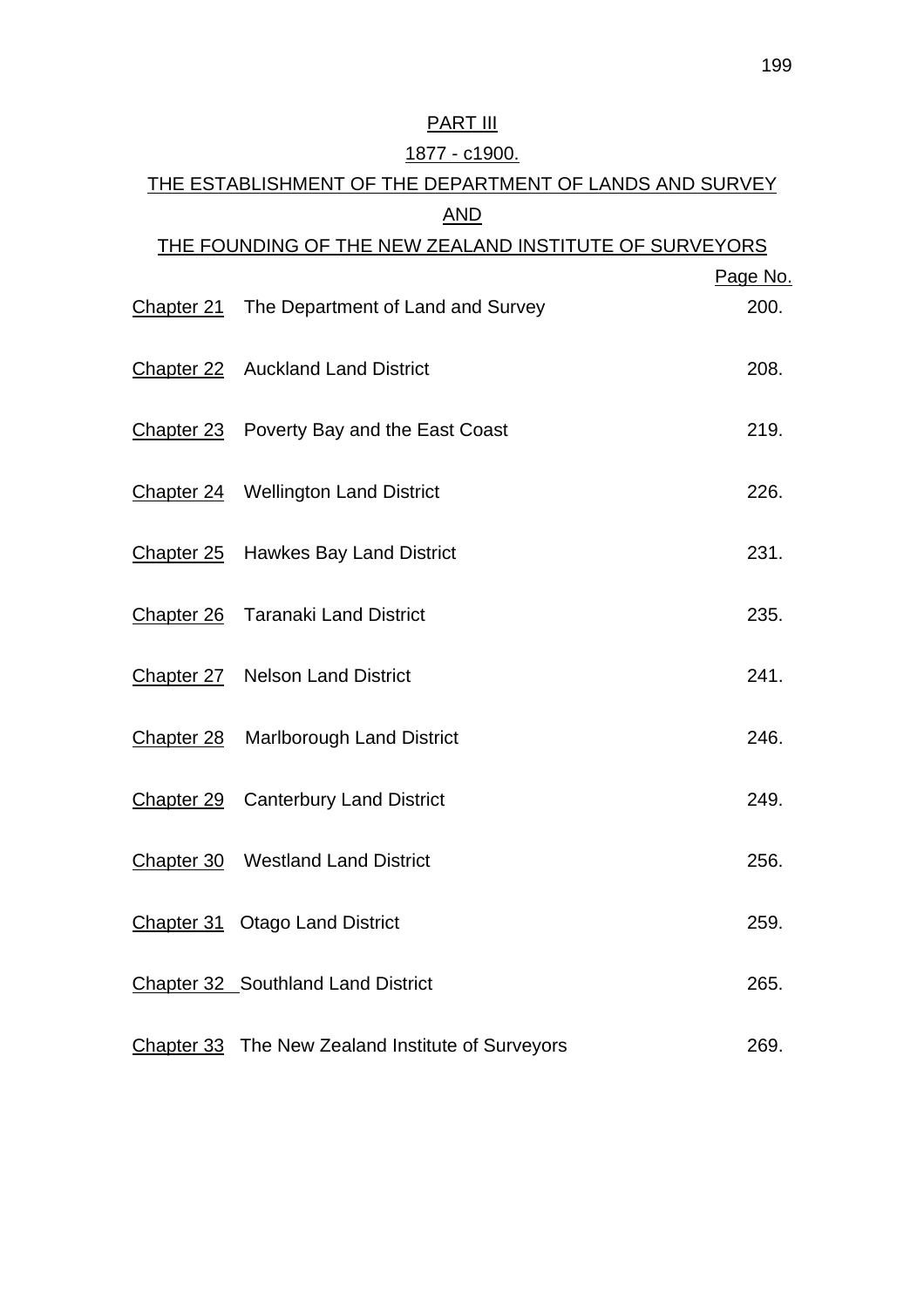#### THE DEPARTMENT OF LANDS AND SURVEY

The dissolution of Provincial government in 1876, and the institution of central government for the Colony, provided the opportunity for revising and consolidating the numerous statutes, ordinances and regulations affecting Crown Lands, Native Lands, land settlement, land subdivision, surveying and the registration of title. Among the State Departments then established or reestablished were those dealing with land and surveying viz, the Lands and Survey Department, and the Land and Deeds Department, while Native lands were the responsibility of the Native Land Courts.

The Lands and Survey Department, while continuing to carry out the functions formerly delegated by the General Assembly to Commissioners of Crown Lands and to the Native La Purchase Commissioners and its other functions in connection with Immigration, Mining, Forestry etc., now assumed responsibility for the administration of the various Provincial Ordinances and Regulations then in force dealing with Waste Lands. The Legislative Council, on 6th December, 1877 passed the Land Act which repealed no fewer than fifty six former Acts, Ordinances and Regulations. This new Act defined the functions of the Department and how they were to be administered.  $(1)$ 

Prior to this the Minister of Lands had also been designated Secretary for Crown Lands. Early in 1878 James McKerrow was appointed Secretary for Crown Lands, i.e. Permanent Head of the Department. In May, 1876, J. T. Thomson had been appointed Surveyor General and in January the following year McKerrow had been appointed Assistant Surveyor General. These former Otago surveyors guided the destinies of the new Department and shaped its policy. In this they were ably assisted, firstly by Huntly John Harry Eliott, as Under-Secretary for Crown Lands, an experienced administrator with an intimate knowledge of matters concerning the Crown Lands, Immigration and Mining branches of the service, which more or less came under his control, and secondly by Alexander Barron, a former Otago surveyor, who subsequently became Assistant Surveyor General.

Ten Land Districts were established which, for convenience of administration, were identical with the former Provinces viz., Auckland, Taranaki, Hawkes Bay. Wellington, Marlborough, Canterbury, Otago, Southland and Westland, except that the eastern part of Auckland Province namely Cook County and the northern part of Wairoa County, were incorporated in Hawkes Bay Land District. The Controlling officer in each district was the Commissioner of Crown Lands whose deputy was the Chief Surveyor. The former Provincial Commissioners of Crown Lards continued in office as Commissioners in the Department. Only three of these Commissioners were professional surveyors. It had been strongly recommended by the Commission of enquiry into the administration of the Auckland Provincial Waste Lands Department, in 1865, that the controlling officer of such Departments should be a professional man. (2) Theophilus Heale, as Inspector of Surveys and virtually Surveyor General, had been one of the principal witnesses at that enquiry and he strongly advocated the adoption of the Commissioners' recommendation. Also it was Heale who presided at the conference of Provincial Chief Surveyors in 1873 which made important recommendations to the General Assembly about surveying and departmental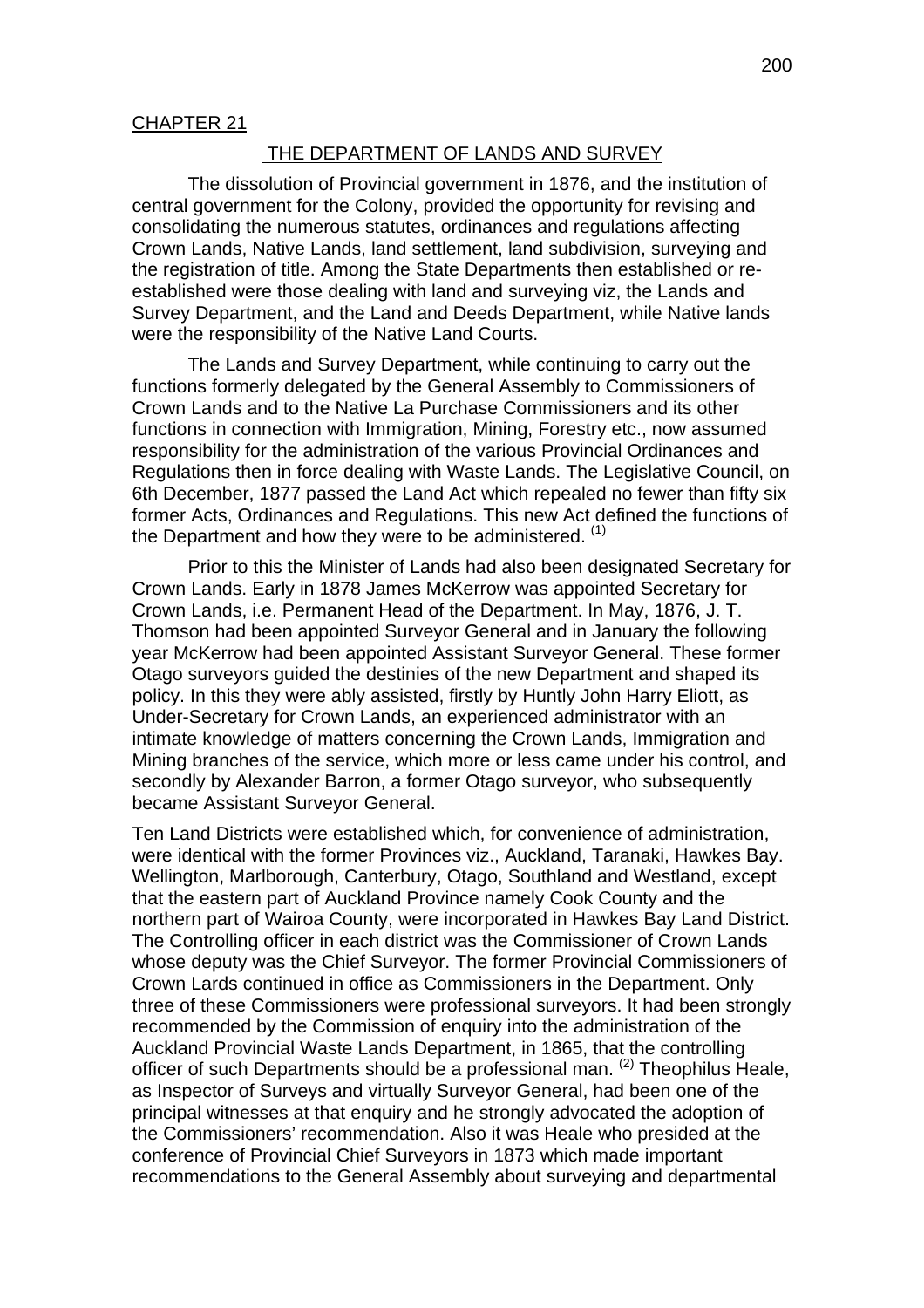administration. Consequently, when in due course each of these early Commissioners retired, his successor was appointed from the ranks of the professional surveyors. These new appointees then held the dual offices of Commissioner of Crown Lands and Chief Surveyor. By 1901 this policy was fully implemented.

The recommendations of the conference of Chief Surveyors in 1873 had outlined the basic principles for a survey system that were ultimately adopted for the colony. (3) In 1875 Major H. S. Palmer, an eminent authority on surveying, was In New Zealand as leader of a scientific expedition whose main object was to observe the transit of Venus. The Government took the opportunity of obtaining from him an independent opinion of the state of the surveys in the Colony. He visited the Provincial centres where he examined the survey records and submitted a comprehensive report. The following items are extracted from that report:

" About 20,631,200 acres or three tenths of the whole (of New Zealand) has been covered with triangles trustworthily observed ... they (the triangulations) are spread in six or seven detached pieces over parts of the Provinces ... In various parts the baselines and angles were measured with commendable care. A good deal of pains was taken in determining geographical positions. ... In its present state it rests on a multiplicity of bases and standards and on the eight or nine determinations of true meridian and geographical position ... In Otago alone there have been already at least seventy base lines and seventy small triangulations. You have a number of disjointed details of good enough quality in themselves but as yet no means of piecing them together ... it will be necessary to bring the whole within the grasp of one exact and comprehensive system and to refer them to a single standard of length and a single starting point ... The state of section (cadastral) surveys, however, is much less encouraging. Piecemeal work and want of unity of plan have been introduced wholesale. Ten different departments have been at work in as many different parts of the Colony and following systems so various that scarcely any two are exactly alike ... Out of 11,136,400 acres returned as finished under this head, 4,730,900 acres, mainly in the triangulated area may be said to come up to the standard of accuracy which fits them to form the kind of map required by the country - that is to say a cadastral map on the correctness of which all men may agree. Of the remaining 6,405,000 acres (which has been surveyed) a very large portion has been inaccurately done and is next to valueless."  $(4)$ 

Major Palmer's recommendations were for a triangulation of the whole colony with, as a fundamental framework, a system of major triangles with sides about thirty miles in length, to be broken down afterwards to secondary and tertiary triangles as required and with detail (section) surveys connected to the trigonometrical framework. The report and its recommendations were accepted by Government which took the first step towards an orderly survey system by appointing a Surveyor General as organiser and controller of surveys throughout the Colony. However, shortage of finance coupled with the unsettled state of large sections of the North Island restricted any immediate start to implement the system as envisaged by Major Palmer, but nevertheless, certain practical measures that were designed to fit into the frame work of the overall scheme, were put in hand.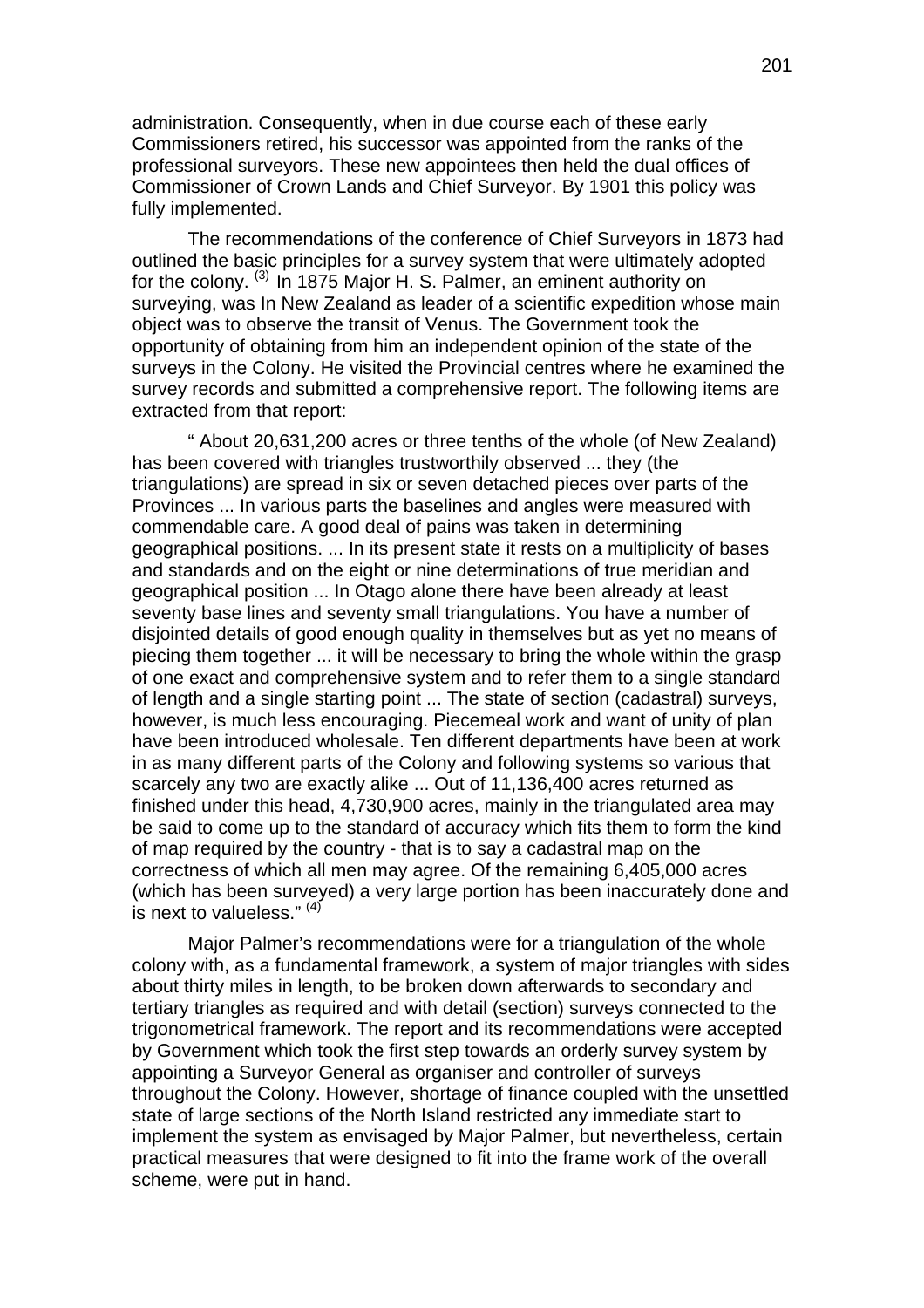Twenty-nine districts, designated Meridional Circuits, were established throughout the Colony. The Land Districts of Taranaki and Marlborough was each a single circuit and the other Land Districts contained two or more circuits. Each circuit was treated as a plane surface. A more or less central trigonometrical station in each circuit was selected as an Initial Station and its geographical position determined by astronomical observations. These observations, besides fixing very accurately the latitude and longitude of the Initial Station, gave the true meridian of the station and azimuths of adjacent stations.

A system of control bearings was run through the existing triangulation networks and at least they could be brought into terms of one another for bearing. However, owing to slight variations in the standards of length used in measuring the several base lines on which the several earlier networks were based, it was more difficult to harmonize the computed lengths of the sides of the triangles. Never the less, by making allowance for a reasonable margin of error it was considered that the standards of length were adequate for the purpose of the triangulation, which was the control of cadastral surveys. All cadastral surveys were connected to the triangulation and all survey monuments were coordinated by means of rectangular coordinates, in terms of the Initial Station of the Meridional Circuit. This system had certain disadvantages, particularly where the land under survey overlapped circuit boundaries, but it has fulfilled the main purposes for which it was devised.

Contemporaneously, with the introduction of the meridional circuits, a system of nomenclature was devised for the purpose of having uniformity of land appellations throughout the Colony, so that any parcel of land anywhere in the Colony could easily be identified by its legal appellation. To achieve this, the Meridional Circuits were subdivided into Survey Districts each of which was a square with 100,000 link (12½ mile) sides except where such squares were truncated by natural (coastal) boundaries or by adjacent Land District or Meridional Circuit boundaries. Each Survey District was subdivided into sixteen Blocks, each of which was a square of 25,000 link sides, except where truncated as mentioned above.

The boundaries of the Survey Districts and of the Survey Blocks were notional, that is, they were not defined by survey but were easily definable by rectangular co-ordinates in terms of the initial trigonometrical station of the relevant Meridional Circuit. Since every survey monument which marked either a land boundary or a survey traverse point was coordinated in terms of this initial station, it was readily seen within which Survey Block or Blocks; any parcel of land was located.

Under the new system and its appurtenant Survey Regulations, surveyors were required to lodge with every survey plan; the relevant coordinate sheets as well as the original field notes, whether the survey was of Crown Land or Native Land or of private land subject to the Land Transfer Act.

The new System, however, was superimposed on the earlier ones which originated with the New Zealand Company and the Provincial authorities, and which comprised a variety of designations, such as "registration district", "hundred", "parish", "rural Section", "suburban section" etc. and also was superimposed on a complicated system of Native Land appellations. The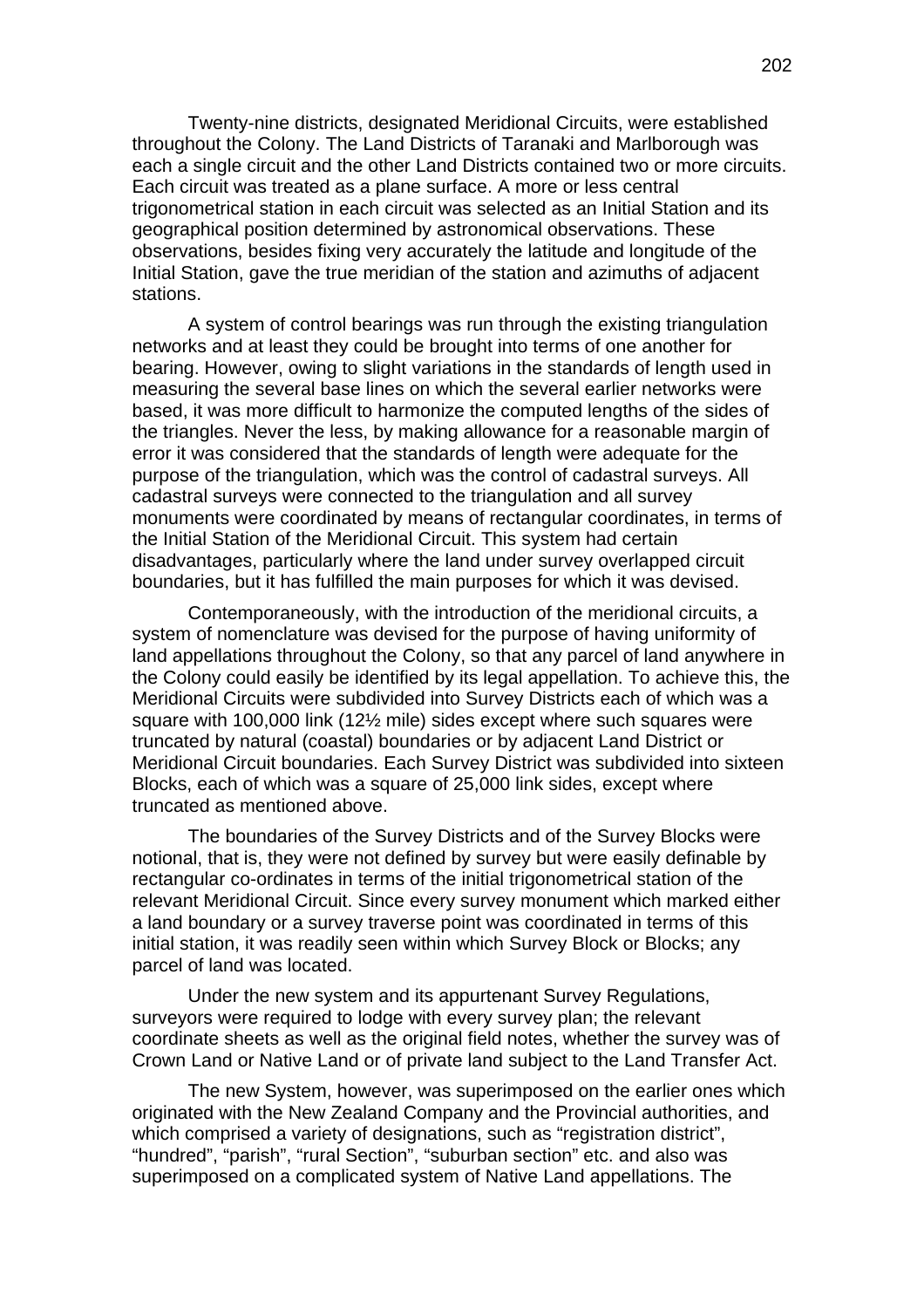combination of the old and the new brought about the somewhat cumbersome system still in operation but which has adequately served its purpose.

The newly appointed Surveyor General initiated a review of the qualifications of all practising surveyors. Prior to 1876 there was no specific test of the ability of a surveyor. The responsibility for appraising the competence of applicants to carry out surveys as required under the various statutes such as the Crown Grants Act, Native Lands Act, Mining Act, Land Transfer Act etc. had rested with the local Chief Surveyor whether for the General Government or the Provincial Government. If the Chief Surveyor was satisfied as to the credentials and qualifications of the applicant he granted him a licence. The granting of a licence was notified in the New Zealand Gazette or in the Provincial Gazette. All surveys were subject to inspection by the duly appointed Inspecting Surveyor and should a surveyor's work prove to be unsatisfactory, his licence was cancelled.

In 1876 the Surveyor General instructed each Chief Surveyor to carefully examine the qualifications of all surveyors carrying out land boundary surveys in his District. Those who were suitably qualified were issued with a certificate of competency by the Surveyor General and became Authorised Surveyors. Thereafter all candidates for certificates of Authorisation were required to have had at least three years of practical experience under an Authorised Surveyor and then to be examined by the Chief Surveyor before being issued with a certificate of competency. This examination consisted or an interview and viva voce examination followed by written papers on practical survey computations and the solution of mathematical problems encountered in survey practice, and finally by practical field tests, including elementary astronomical observations f or the determination of latitude, longitude and azimuth.

Because, in effect, there were ten independent examining authorities, there were inevitably some variations in the quality of the set examinations, and consequently there was some dissatisfaction with this system and the desirability of a single examining authority was mooted by members of the profession. The preponderance of survey work, however, was in connection with the Crown Lands or Native Lands and consequently it was the Government officials who controlled the surveying profession. The private practitioners or contract surveyors, as they were generally termed, had no official voice in the direction of profession al affairs. In the Provinces the number of contract surveyors was comparatively small so that the forming of a professional organization for the Colony would have been difficult to accomplish at that time and it was not attempted. The Auckland Provincial Surveyors Association founded in 1865 comprised both contract surveyors and Government officials. Its main objects were to protect the public interest by ensuring that all persons engaged in surveying were fully qualified to do so and, generally, to promote and maintain a high standard of survey work. This Association favoured the policy of requiring applicants for entrance to the profession to pass an examination by a duly appointed Board of Examiners after the candidate had served several years as a cadet under a recognized practising surveyor. However the Association lacked the legal authority to impose such a system. Entrance to the profession remained under the control of the District Chief Surveyors, as the statutory examining authorities, until the passing of "The Institute of Surveyors and Board of Examiners Act, 1900".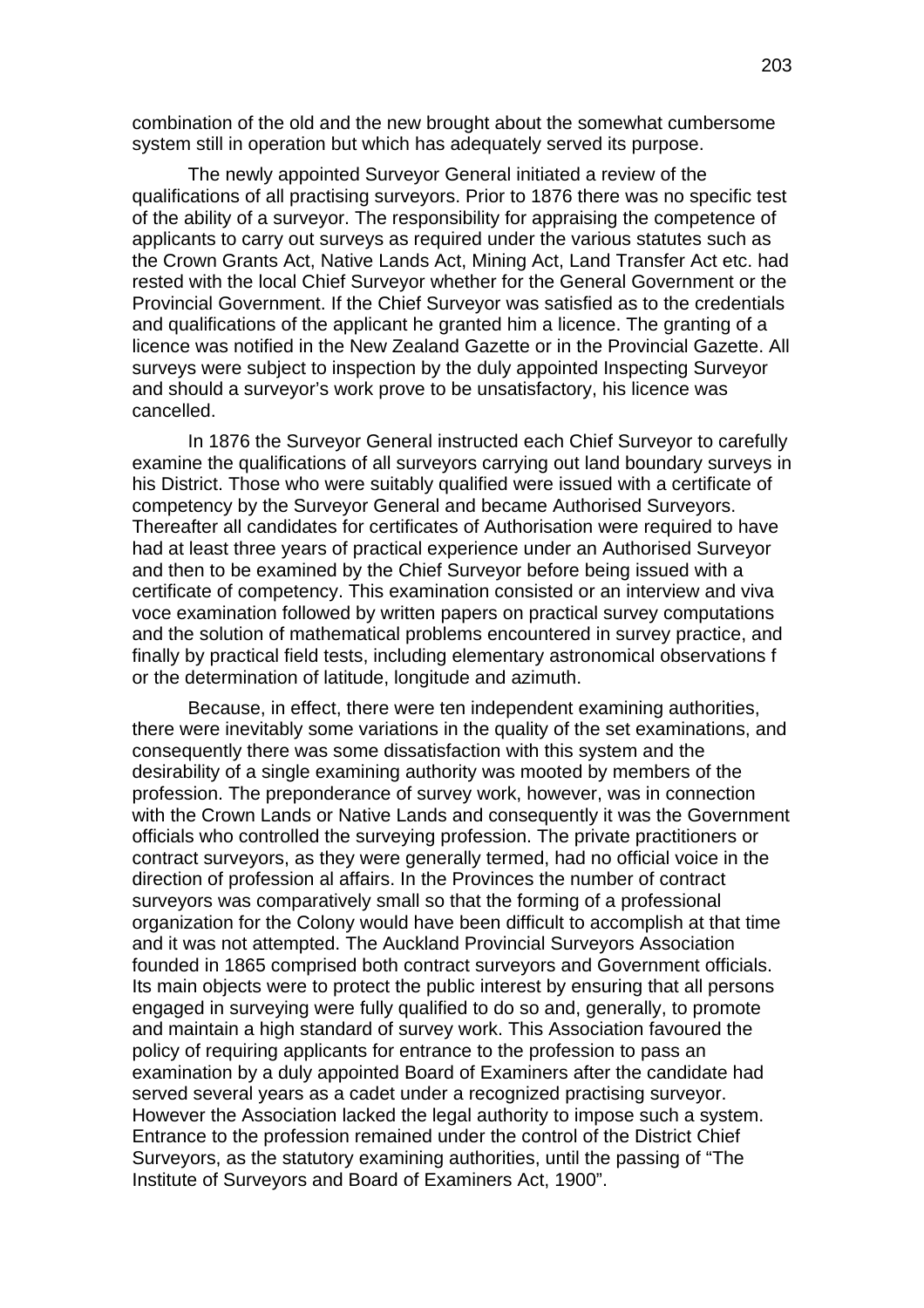In November 1879 James McKerrow succeeded J. T. Thomson as Surveyor General and held the office in conjunction with that of Secretary of Lands. He was a very able administrator and he initiated a number of reforms that raised the efficiency of his Department The Land Act 1885 was a very important consolidation of the previous statutes that governed the operations of the Department and also introduced certain innovations. This Land Act was followed immediately by three sets of statutory regulations, two of which were for the purpose of liberalising the acquisition of Crown leasehold land by intending settlers and the third of which i.e. "Regulations and Instructions of the Survey Department of New Zealand" were of the greatest importance to members of the surveying profession.

These Regulations and Instructions dealt comprehensively and in detail with the requirements of all phases of the surveying of Crown and Native Lands and of surveys made for the purposes of the Public Works Act of 1882. Also incorporated in these Regulations were "The Land Transfer Survey Regulations" authorised under the Land Transfer Act, 1885, which dealt with the surveving of privately owned land for the purpose of bringing such land within the scope of the Act (Application Surveys) and subsequent subdivisional surveys of such land (Deposited Plans).

In addition to the purely surveying procedures the Regulations dealt with such cognate matters as the planning of towns in connection with Crown Lands settlements; scales of charges applicable to contract surveys; the authorization of private surveyors; the qualifications for entry and promotion in the Survey Department. The Regulations also specified the requirements in connection with the various plans, field notes, tabulations, reports and other formal documents required to be lodged as survey records in either the Lands and Survey Department or the Land and Deeds Department. Appended to the Regulations were specimen plans and forms for every type of survey.

The main function of the Regulations was to integrate the survey system of the Colony and this required that all surveys be connected with and controlled by the major triangulation survey. This major triangulation was the responsibility of the Survey Department and the work was carried out by specially appointed highly qualified surveyors designated Geodesical Surveyors. The first of these was Stephenson Percy Smith who had teen engaged on this type of work in the North Island since 1870.

During the early years of the Lands and Survey Department there was great activity throughout the Colony in the construction of railways and arterial roads to improve access to the interior of the country. This led to the surveying and subdivision of large tracts of Crown Lands thus made available for closer settlement. A main trunk railway between Wellington and Auckland was projected and reconnaissance surveys were undertaken but a decision on the route had yet to be made. In 1889 the Government appointed a Commission to manage railway affairs and selected James McKerrow to be Chief Commissioner of Railways. He relinquished the offices as Secretary of Crown Lands and Surveyor General and was succeeded by Stephenson Percy Smith.

Although the primary functions of the Lands and Survey Department were the surveying, subdivision and settlement of Crown Lands, there were other important functions that were the responsibility of the several Branches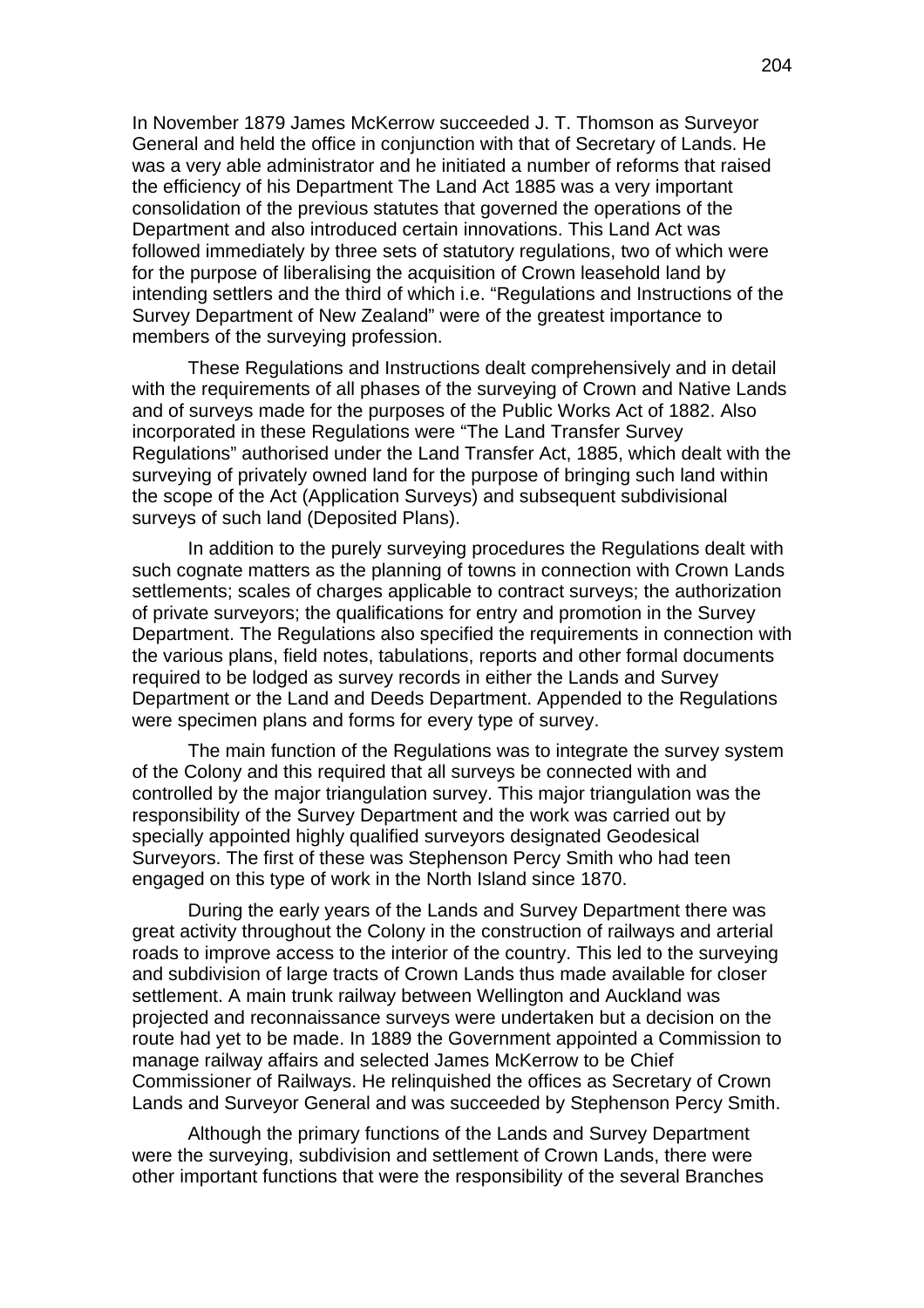within the Department. Among these was the Forestry Branch, set up in 1886 under Thomas Kirk, F. L. S, as Conservator of State Forests. This became a separate Department in 1918 as the State Forest Service. The Agricultural Branch, also set up in 1886 under W de G. Reeves, was merged in the Department of Agriculture in 1893. The administration of the tourist resorts remained with the Lands and Survey Department until 1901, when the Tourist Department was formed. Immigration from Great Britain was dealt with by the Department until 1913, when a separate Immigration Department was formed. The Lithographic Branch was responsible for the printing and publishing of all Government maps until 1901 when it merged in the Government Printing Office. The laying out and construction of all roads required to give access to Crown Lands for settlement was part and parcel of the activities of the Department and was directed by the Chief Surveyors and Road Engineers and was financed out of rentals received from Crown leases or the proceeds of the sale of Crown Lands. In 1902 a separate Roads and Bridges Department was set up with C. W. Hursthouse as Chief Engineer. This Department was merged in the Public Works Department in 1909.

In October 1887 George Frederick Richardson, a former member of the Provincial Survey staff in Otago and Southland, became Minister of Lands in the Atkinson Ministry. He Was instrumental in promoting land settlement and also the interests of the surveying profession. Featured during his tenure of office were the Village-Homestead Special Settlements Associations and the Farm-Homestead Special Settlements.

An interesting item in the Land Act 1887 refers to the inclusion of the Kermadec Islands in the Auckland Land District. The Proclamation of Annexation of these Islands had been carried out ceremoniously by Mr. S. Percy Smith, Assistant Surveyor General, and Captain Fairchild of the Government steamer, "STELLA which had landed the Government officials at North Beach, Sunday Island, (formerly known as Raoul Island) on 16th August, 1887. A party under Mr. H. D. M. Haszard then made a survey of Sunday Island.  $(5)$ 

The Land for Settlements Act of 1892 introduced a new principle in the acquisition of land for closer settlement. Whereas previously the Government had depended mainly on the purchase of Maori owned land for such purposes, this new Act, which was of a compulsory nature, empowered the Crown to acquire or resume privately owned estates, subject to the payment of reasonable compensation. This legislation brought about the subdivision of many large holdings of partly developed country and provided land for hundreds of bona fide settlers at a time when the gold mining industry was declining rapidly. It also kept the surveyors busy for many years to come.

The Land Act of 1 892 made provision for the setting up of a Board of Examiners as desired by the surveying profession but the Board as established in 1896 under the Regulations for the Conduct of Surveys, still consisted of the Chief Surveyors of the Wellington, Hawkes Bay, Nelson and Canterbury Land Districts, with the Surveyor General as Chairman, ex-officio. The New Zealand Institute of Surveyors was not represented on the first Board and it was not until the passing of "The Institute of Surveyors and Board of Examiners Act, 1900" that the Institute was empowered to appoint two members of the Board. By the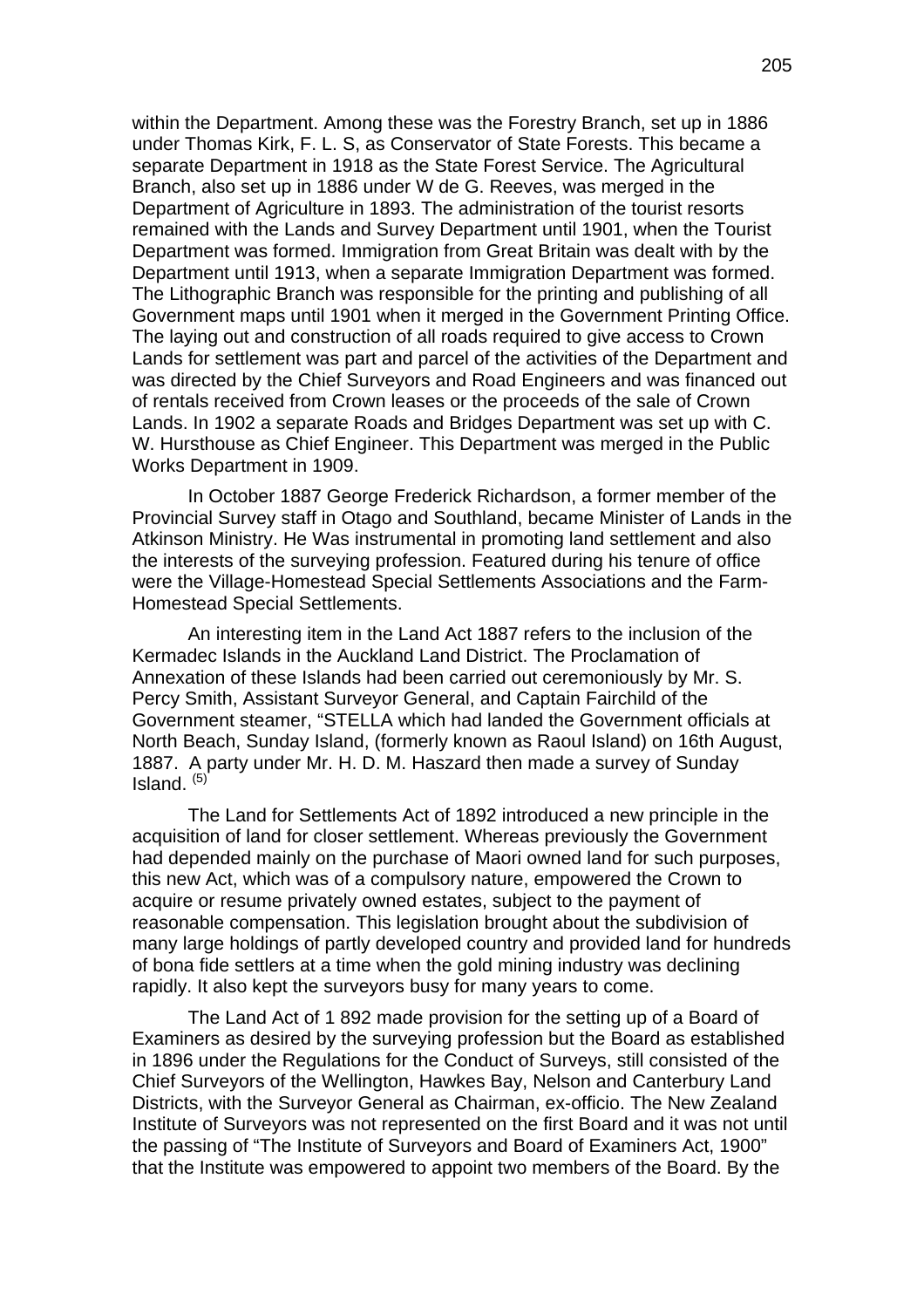turn of the century both the Lands and Survey Department and the Institute of Surveyors were well established and this may be regarded as the beginning of the end of the pioneering period. In some of the frontier districts pioneering was still prevalent but in 1907 the Colony of New Zealand was granted Dominion status in recognition of its emergence as a mature self-governing community.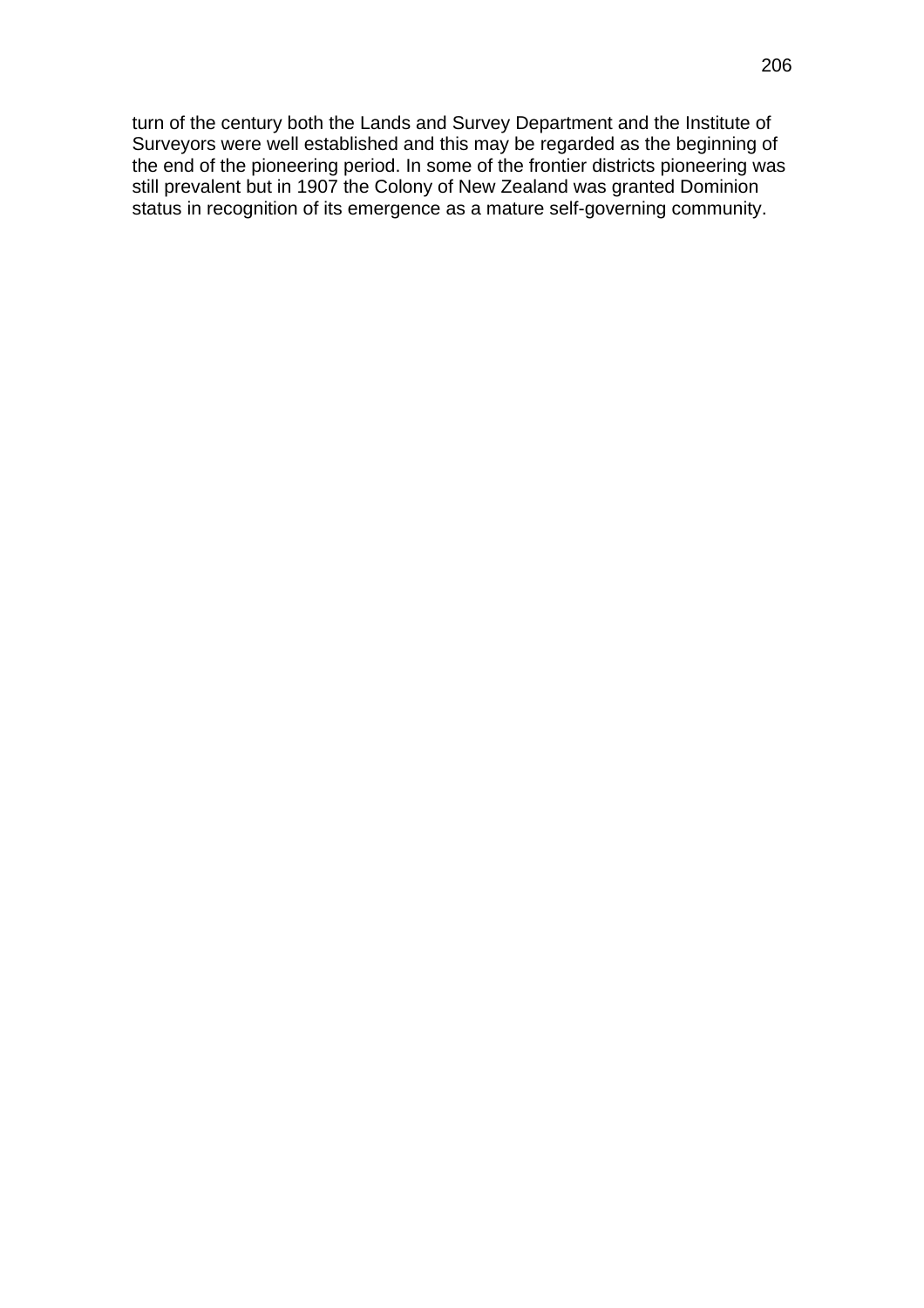CHAPTER 21

#### THE DEPARTMENT OF LANDS AND SURVEY

- 1. For a synopsis of the Land Act, 1877 see "Land Legislation and Settlement in New Zealand" by W. R, Jourdain, 1925 (Government Printer) Part IV, p.p. 91-97
- 2. See J. A. P. C. Session XVIII 1864-65 A No. 13.
- 3. For J. T. Thomson's report to Parliament dated 7th December, 1876 see A. J. H. R. 17A, 1877.
- 4. For Major Palmer's report dated 5th April, 1875 see A. J. H. R. H.1 1875.
- 5. The annexation is described in "Crusoes of Sunday Island" by Elsie K. Morton, New Zealand edition, 196)4, (A.H. and A. V. Reed) Chapter 14.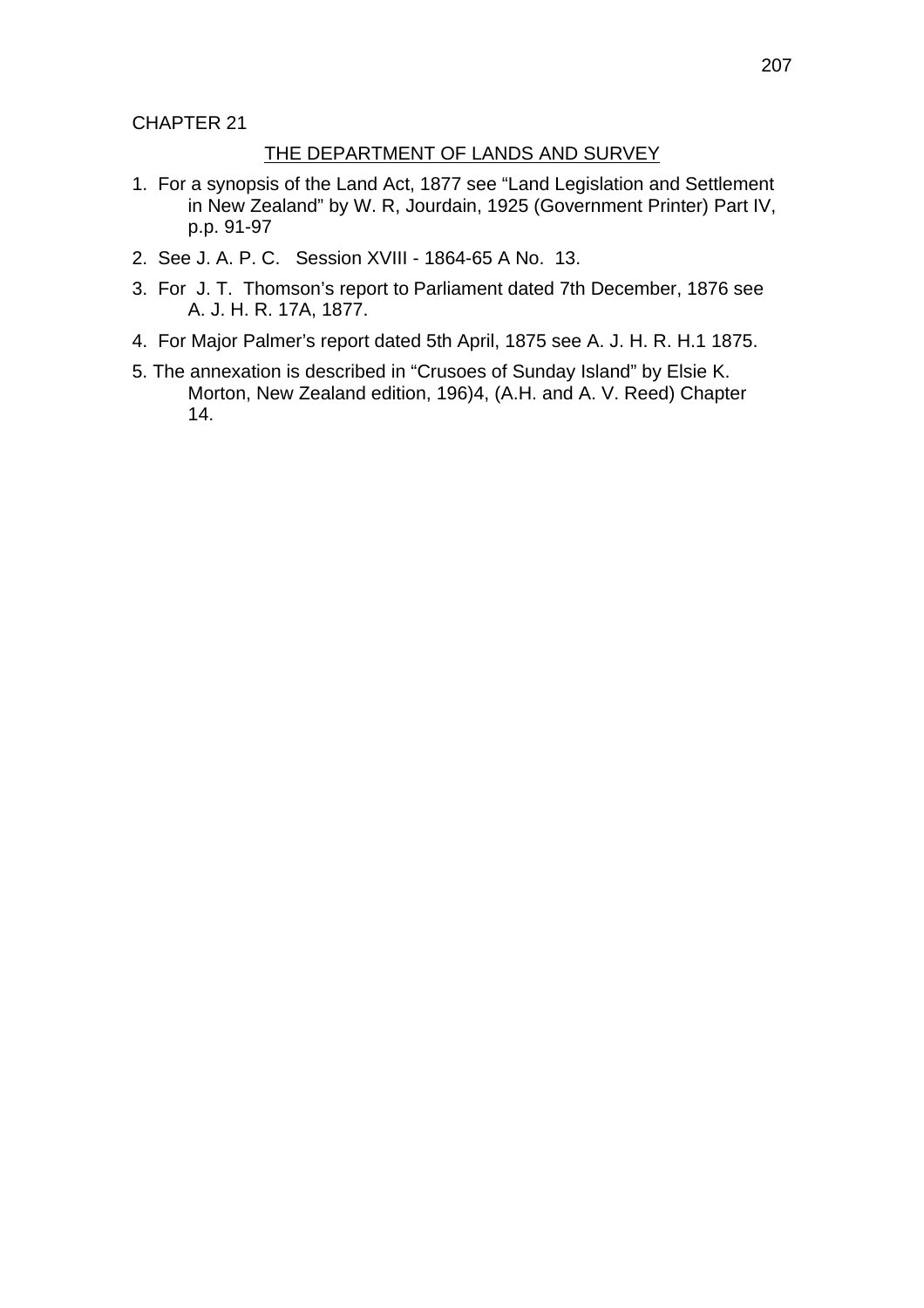#### CHAPTER 22

#### AUCKLAND LAND DISTRICT

The Land District, as established in 1876 remained under unified control until in 1919 the North Auckland Land District was established and in 1923 the Gisborne Land District was established.

The first controlling officer was Daniel Austin Tole who had been Provincial Commissioner of Crown Lands since 1871 and Chief Surveyor since 1873. In January 1877 Stephenson Percy Smith was appointed Chief Surveyor.

The disaffection engendered during the previous decade by the confiscation of land was still rife, especially in the southern and eastern regions where the surveyors met with much opposition, sometimes of a violent nature, from the Maori inhabitants. By an edict of the Maori King Tawhiao, no European was permitted to enter the Rohe Potae (King Country), a vast district lying southward of Kawhia Harbour and the Puniu River and the headwaters of the Waikato River and extending beyond the southern boundary of the Province. Much the same conditions applied to the Urewera country, the extensive hinterland between Lakes Taupo and Waikaremoana. These two Maori held territories occupied much of the centre of North Island and were a barrier to settlement for many years. They also provided a refuge for lawbreakers who were avoiding capture by the police. Notorious among these were Te Kooti, the leader of the perpetrators of the Poverty Bay massacre in November, 1868; Wetere te Rerenga, the leader of the perpetrators of the White Cliffs (Pukearuhe) massacre in February, 1869; and Purukutu, who was responsible for the murder of Timothy Sullivan near Cambridge in 1873.

Towards the end of May 1873, James Mackay, the former Commissioner of the Native Land Purchase Department, and now Native and Defence Commissioner in charge of the Waikato district, decided to enter the King Country alone in an endeavour to apprehend Purukutu, the alleged murderer of Sullivan. Mackay was well known to the Maori leaders who permitted him to enter Tokangamutu (Te Kuiti) for a conference. That night following the conference an attempt was made on Mackay's life by a fanatical Maori and it was only by the intervention of Rewi Maniapoto , the leading chief, who was supported by Te Kooti, that Mackay's life was saved and he was permitted to leave the King Country without further molestation. His mission had been fruitless.<sup>(1)</sup>

During the next four years, which brought the end of the provincial era, there was no improvement in relations along the frontier. The Kingites and the Hau Haus remained obdurate and were a threat to the settlements. The Armed Constabulary continued their border patrols and also protected the telegraph line and the track from Taupo to Napier that provided the only available overland connection between Auckland and Wellington.

The principal task of the Constabulary, however, was the construction of the arterial roads. Young engineers and surveyors were enlisted in this Corps to supervise the road works. Much of the necessary labour force was supplied by the local Maoris who undertook the work and proved to be reliable and industrious workmen.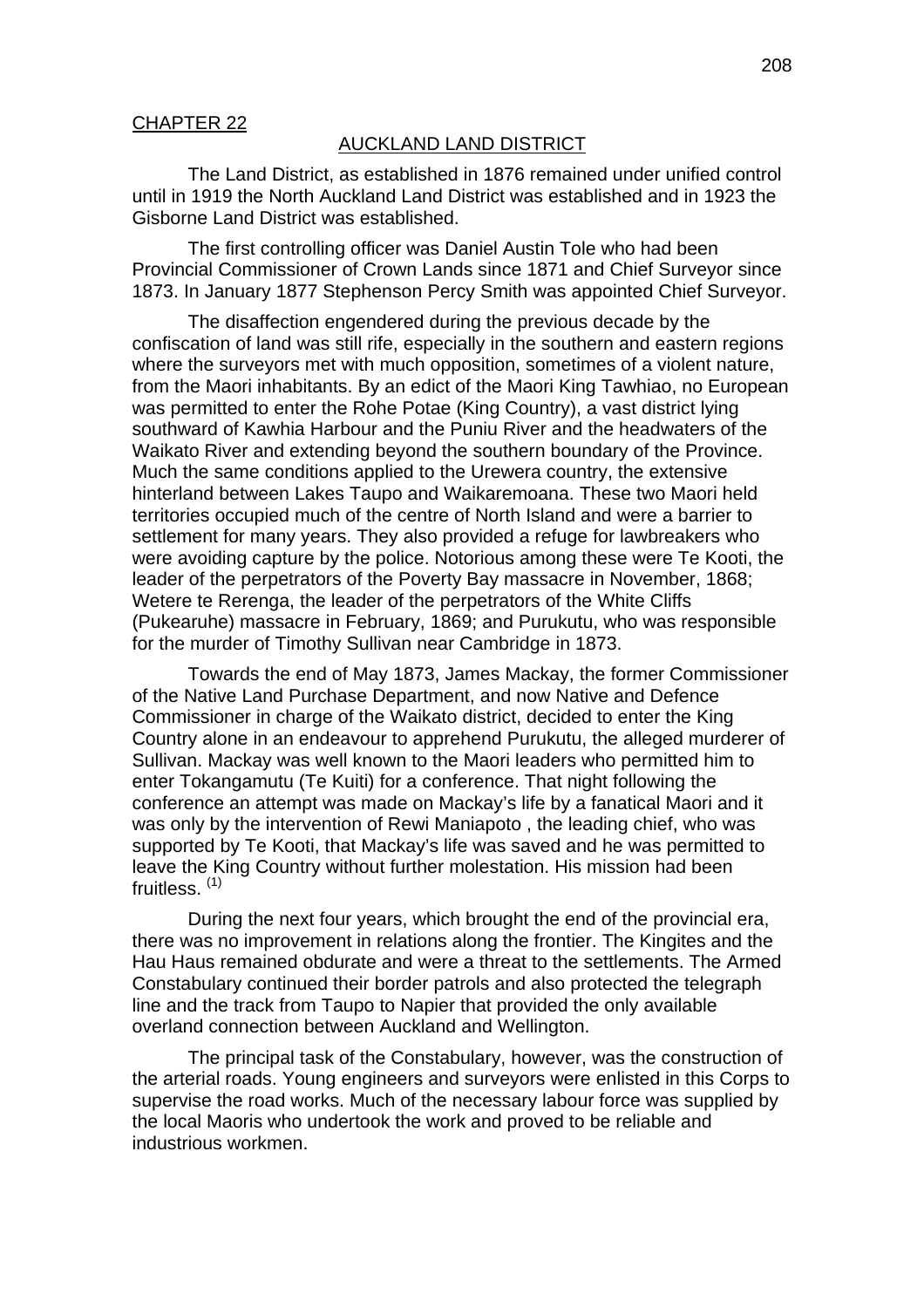Among the staff appointments in the reorganised Department in 1877 were several District Surveyors, including Edwin Fairburn, A. C. Turner, Lawrence Cussen and James Orme Barnard.

Fairburn, who was subsequently transferred to the Public works Department, was given the task of surveying and superintending the construction of the Great North Road from Takapuna to beyond Monganui, a distance of more than 200 miles. Much of the road was through Maori owned land, but the work was accomplished with the minimum of opposition.

Turner was stationed in the Bay of Plenty district and played a conspicuous part in its development. His principal task was the surveying of the arterial roads and superintending the construction. Much of this work was executed by Maori labourers. From time to time dissident Maori groups interrupted the work. Early in 1877 the construction of the main road from Cambridge to Taupo was under way. On 23rd January, Sub-inspector Morrison of the Armed Constabulary, who was in charge of the working parties, reported that the work had been stopped by a considerable force of Maoris, some of whom were armed. The Native Minister then issued instructions that the work must proceed. The Constabulary were issued with arms and ammunition a returned to work. There was no further active opposition but the hostility persisted.<sup>(2)</sup>

From time to time survey parties were molested. To stop the surveys a new tactic was employed. Instead of attempting to intimidate the surveyors by a show of force or by occasionally sniping from the cover of bush or scrub, either of which led to the intervention of the Armed Constabulary, the Maori women entered the lists. Many of them were buxom and of powerful physique but not altogether physically attractive. Two or three of them would grasp the surveyor and each of his men in a firm embrace while others grabbed the survey instruments and the chain and endeavoured to make off with them. In the ensuing struggle the survey gear, if not the members of the party would be damaged and consequently the survey operations would be effectively prevented for the time being, and could proceed only under police protection.

There were a number of instances of such interference. In November and December surveys were stopped near Opepe and Taupo and the following March an attempt was made to destroy a surveyors whare near Opotiki.  $(3)$ 

The Auckland Land Company, in 1876 and 1877 had acquired many thousands of acres of erstwhile Maori land in the Matamata district. The surveyors who were sent to survey this land met with much opposition. In one instance, on 18th 1878, when a survey party was working in the vicinity of Horohoro on Maori owned land without the sanction of the Native Land Court, the party was captured by an armed band of the Tuhoutangi tribe which took possession of the surveyor's instruments and gear and marched the whole party to Parekarangi Pa where they were held prisoners for some time. <sup>(4)</sup>

In 1879 the Government acquired a large block (140,000 acres) in the Patetere district and surveyors were sent to commence the subdivisional surveys but they were stopped by the local Maoris and detained for several days while a Maori deputation went to Wellington to request the Native Minister, the Honourable John Bryce, to stop the surveys as there would be bloodshed if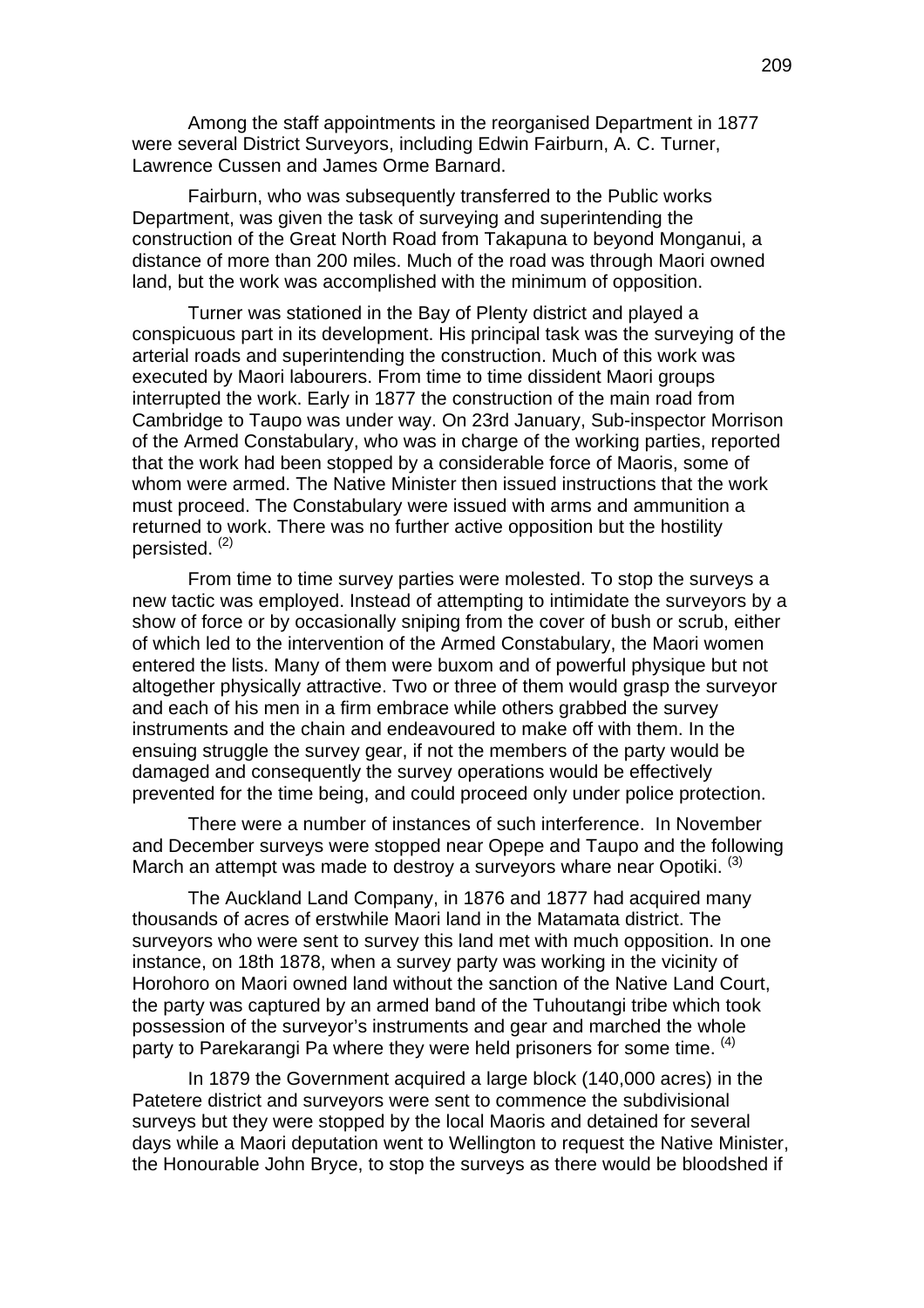the surveys proceeded. For the time being the surveyors were withdrawn but it was discovered that there was dissension among the Maoris themselves over the sale of the block and in April, 1880, despite the continued opposition of a small section, it was decided that the surveys should proceed. The Chief Surveyor, Mr. S. Percy Smith, was authorised to resume the surveys and Mr. O. M. Creagh was placed in charge of the work. Despite the threats of bloodshed Mr. Laurence Cussen was able to report on 8th June that he had completed a triangulation survey embracing the whole of the Patetere block without serious opposition. The townships of Lichfield and Oxford (now Tirau) were early developments in this block. (5)

Following the purchase of the Waitekauri and the Te Aroha blocks by the Crown and the opening of the Ohinernuri goldfields the surveyors were active on roading and subdivisional surveys. Again there were attempts to prevent the surveys and there was some shooting at survey parties which on one occasion in September, 1879 resulted in the serious wounding of William Daldy McWilliams.<sup>(6)</sup>

Earlier that year there had been some interference with surveys at Te Puke and in October the trig stations erected by F. H. Edgecumbe between Huntly and Rangiriri were destroyed and Edgecumbe and his party ordered off the ground. The following month there was interference with the surveyors at Hikutaia and a few months later, in March, 1880, an armed band turned the surveyors off the Puketotara block.<sup>(7)</sup>

The first indication of relaxation of the uncompromising attitude of the Kingites and their allies came in 1881. Following James Mackay's abortive visit in 1873 the Government from time to time made peaceful overtures to King Tawhiaho and his Kingite followers in the hope of gaining a right of way for a main trunk railway and an arterial highway. In 1881 Tawhiao himself took the initiative in an endeavour to obtain a suitable political settlement and the right of self government for the Maoris within the King Country. As a gesture of submission or as an indication that there would be no further armed conflict, he led a large company of his followers to Alexandria (now Pirongia) where Major W. G. Mair was stationed as Native Agent and Resident Magistrate. There on 11th July Tawhiao and his followers ceremoniously laid down their arms before Major Mair, who at once returned them to their owners as an indication of the goodwill and good faith of the Government. This action, however, did not signify the immediate opening up of the King Country. There still remained some uncompromising sections of the Maniapoto and other tribes, especially those of the Hau Hau persuasion.

The Government in February, 1883 passed an Amnesty Act whereby all Maoris who had committed political offences were pardoned unconditionally. These included Te Kooti, Wetere te Rerenga, Purukutu and the murderers of Todd, Lyons and Moffat who were sheltering in the King Country. The land owning Maoris then authorised the Government to proceed with the surveys for the railway.

C. W. Hursthouse was sent to commence at Te Awamutu and work southwards. John Rochfort, in the Wellington Land District, was to work from Marton northwards.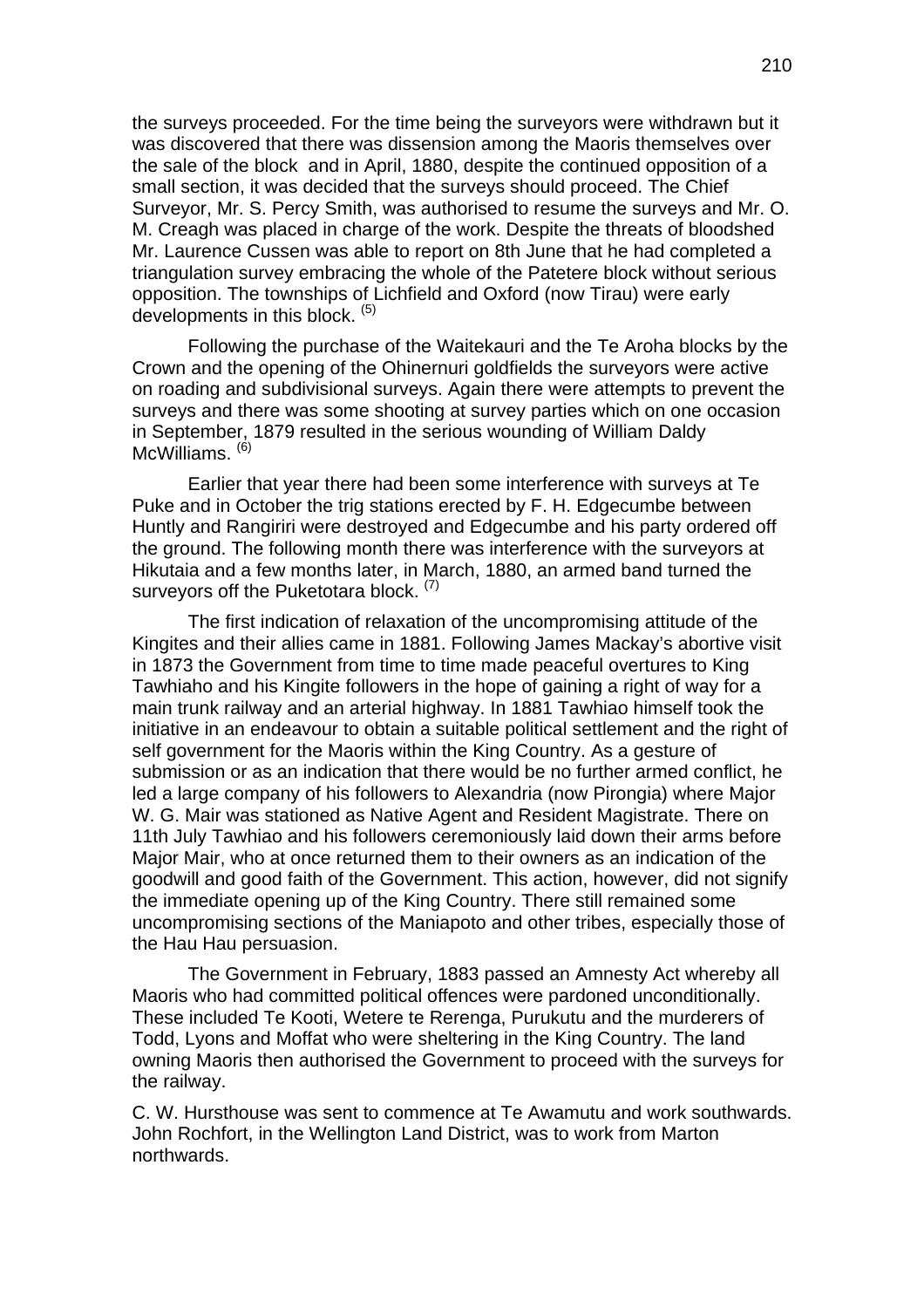Early in March Hursthouse made an exploratory trip up the Waikato River from Cambridge in search of a possible route for the railway. It was then decided to explore the possibilities of a line from Otorohanga to Mokau. On the 9th he engaged Robert Newsham as his assistant but had some difficulty in obtaining a Maori guide owing to prevalent tribal animosities. Having obtained the services of a guide he set out on the 12th but the party was forcibly turned back at the Waipa River and escorted to Whatiwhatihoe, near Pirongia. There Hursthouse met Mahuki, a fanatical Hau Hau chief, who was the leader of the malcontents. On the 16th March, Hursthouse was joined by Wetere te Rerenga, chief of the Mokau sub-tribe of the Maniapoto, who with 25 of his followers undertook to escort the survey Party to Mokau.

They set out on the 20th but when they reached Te Uira they were confronted by Mahuki and a considerable following of his Kaumarua tribesmen. The result was a melee in which Te Wetere's party was overpowered, Hursthouse and Newsham were dragged from their horses and each firmly held by four antagonists. Under Mahuki's orders they were taken to a rough shed where they were robbed and deprived of some of their clothing and bound hand and foot with chains. Their Maori companion, Te Haere, who had received much the worst treatment, was also incarcerated but left unbound. Te Wetere and his followers had been stripped of most of their possessions and then released.

Hursthouse and Newsham lay bound hand and foot and unable to help themselves for forty one hours. Te Haere, who was injured, did his best to help them but the meagre supply of food they were given was almost uneatable and the little water they had was filthy. Lying in the dark and cold, tormented by mosquitoes, they could distinctly hear their captors outside discussing what was to be the manner of their deaths. Early on the second morning of their captivity they were greatly relieved to hear the war cries of a rescuing party led by Te Wetere and Te Kooti. After a brief encounter the gaolers were overpowered and the prisoners released. For Te Haere the rescue came none too soon and the two Europeans were very weak at the end of their ordeal. It was Te Kooti who escorted them to Te Kuiti where he supplied their wants in food and clothing.

The disgruntled Mahuki, who was neither molested nor admonished by his compatriots for his attack on the survey party, now tried to persuade them to kill the surveyors. When this suggestion was spurned he announced that he would attack

Alexandria (Pirongia). Mr. G. T. Wilkinson, the surveyor and agent of the Native Department, who had arrived in Te Kuiti to assist Hursthouse, was informed of this and was able to send a warning to the Constabulary garrison at Alexandria who immediately sent for and obtained strong reinforcements. Mahuki's raid culminated on 27th March when he and his 24 adherents was no match for the Constabulary who captured Mahuki and the whole of his band in a very short time. The raiders were tried and convicted and taken to Auckland where they served their sentences in Mount Eden gaol. (8)

At the southern approaches to the King Country in 1883 John Rochfort met with little better treatment than Hursthouse had experienced. Only his resolute bearing in a desperate situation saved him from maltreatment and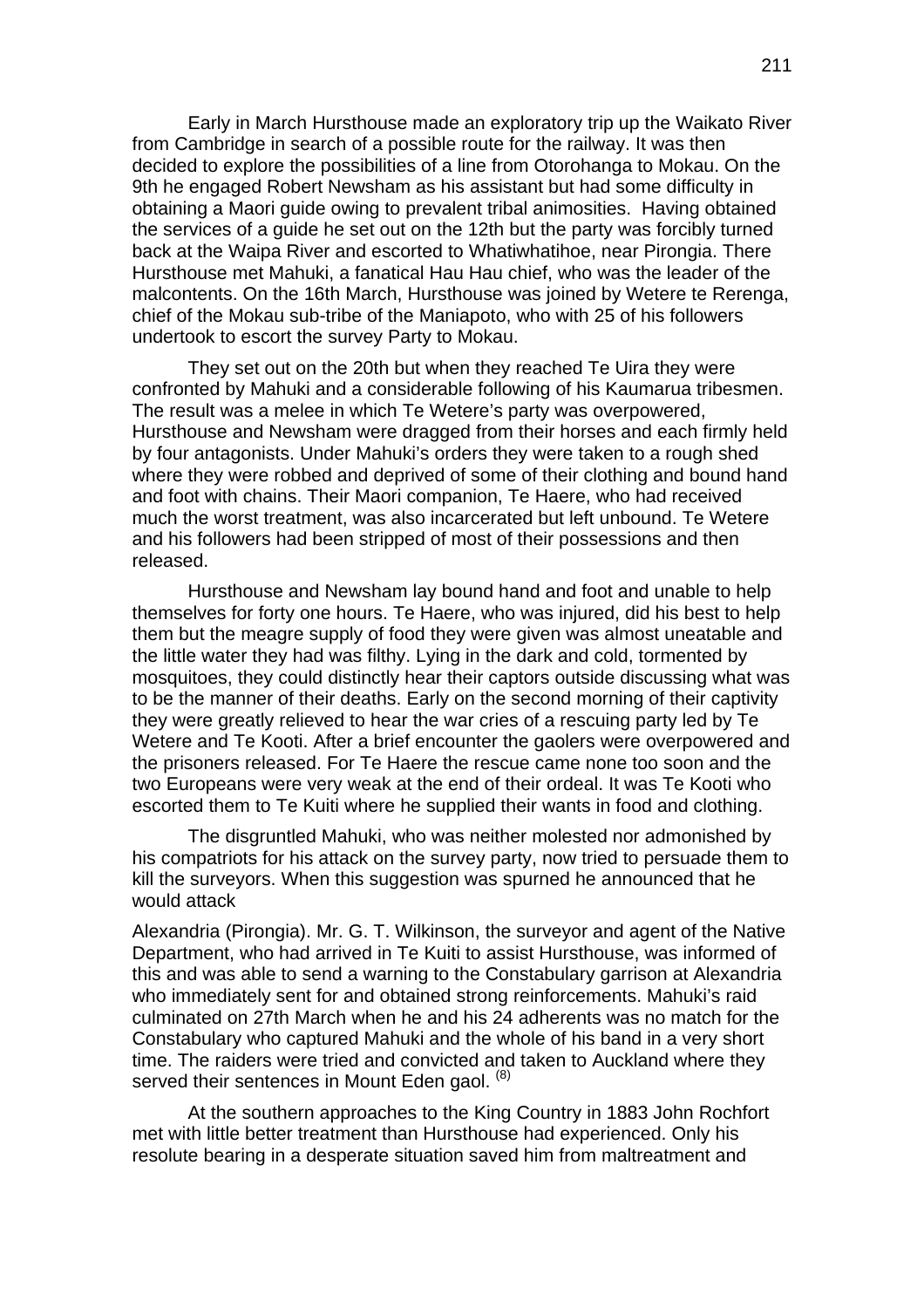possibly death. On his first attempt to explore the King Country his party had reached

 Manganui-O-Teao, a few miles north of Ongarue, where many years later the northern and southern sections of the railway were linked. There he and his party were seized by Kingites under chief Taumata and held prisoners for a few days and then escorted back down the Wanganui River.

Rochfort went to Wellington to consult the Native Minister and it was arranged that an armed escort comprising a small force of Kupapa (friendly Maoris) under Major Kemp (Te Rangihiwinui) accompany Rochfort on another attempt. However, in due course, Rochfort and his companions were confronted by a much more powerful force of armed Hau Haus and were obliged to make a judicious retreat and the attempt was abandoned.

The use of a force of Armed Constabulary was eschewed by the Government because it might lead to armed conflict. Not to be deterred, Rochfort again essayed to penetrate the King Country and succeeded in reaching the territory of the friendly and powerful Tuwharetoa tribe whose paramount chief, Te Heuheu Tukino assisted by providing two guides to escort the survey party. At Taumarunui the party was confronted by a hostile assembly led by chief Ngatai and further progress was barred. Rochfort was forced to retrace his steps towards Lake Taupo and by taking a bush track skirting the Lake he made his way northwards and after a tramp of about 150 miles the party reached Kihikihi, the Kainga of Wahanui, the powerful and influential Maniapoto chief. Wahanui, who favoured the building of the railway, arranged a conference of the leading chiefs from Wanganui and the King Country with the result that the survey parties were enabled to proceed with their work under their protection. (9)

Early in 1884 Laurence Cussen commenced the triangulation survey required to control the railway surveys. He likewise got a cool reception at the King Country frontier. Then his party in a canoe attempted to cross the Puniu River, which was regarded as the boundary of the Rohe Potae or forbidden land, they were rushed by a crowd of Maoris and the canoe was over turned and its contents thrown into the river. Subsequently, after the survey got under way, the malcontents destroyed the trig station that had been erected on Mount Kakapuku. Despite this, and other minor annoyances, the surveyors, with the aid of the chiefs, were able to proceed with the surveys, so that on 15th April, the following year, Sir Robert Stout ceremoniously turned the first sod of the railway on the south bank of the Puniu, and in September, 1887 the construction was completed as far as Te Kuiti.

Once the political problems had been resolved the surveyors and engineers were able to grapple with the very difficult problems imposed by the rugged nature of the terrain. Agreement had been reached between the Government and the Kingite Maoris concerning the internal government of the King Country or Rohe Potae which was proclaimed on 11th December, 1884 and the Maoris had consented to the building of the railway. In 1886 a Native Land Court was opened at Otorohanga with Major W. G. Mair as judge. The Maoris had decided to come within the aegis of European law in relation to their lands. They agreed to contribute £1,000 towards the cost of the outer boundary of the Robe Potae. The first lend was opened up to European settlement in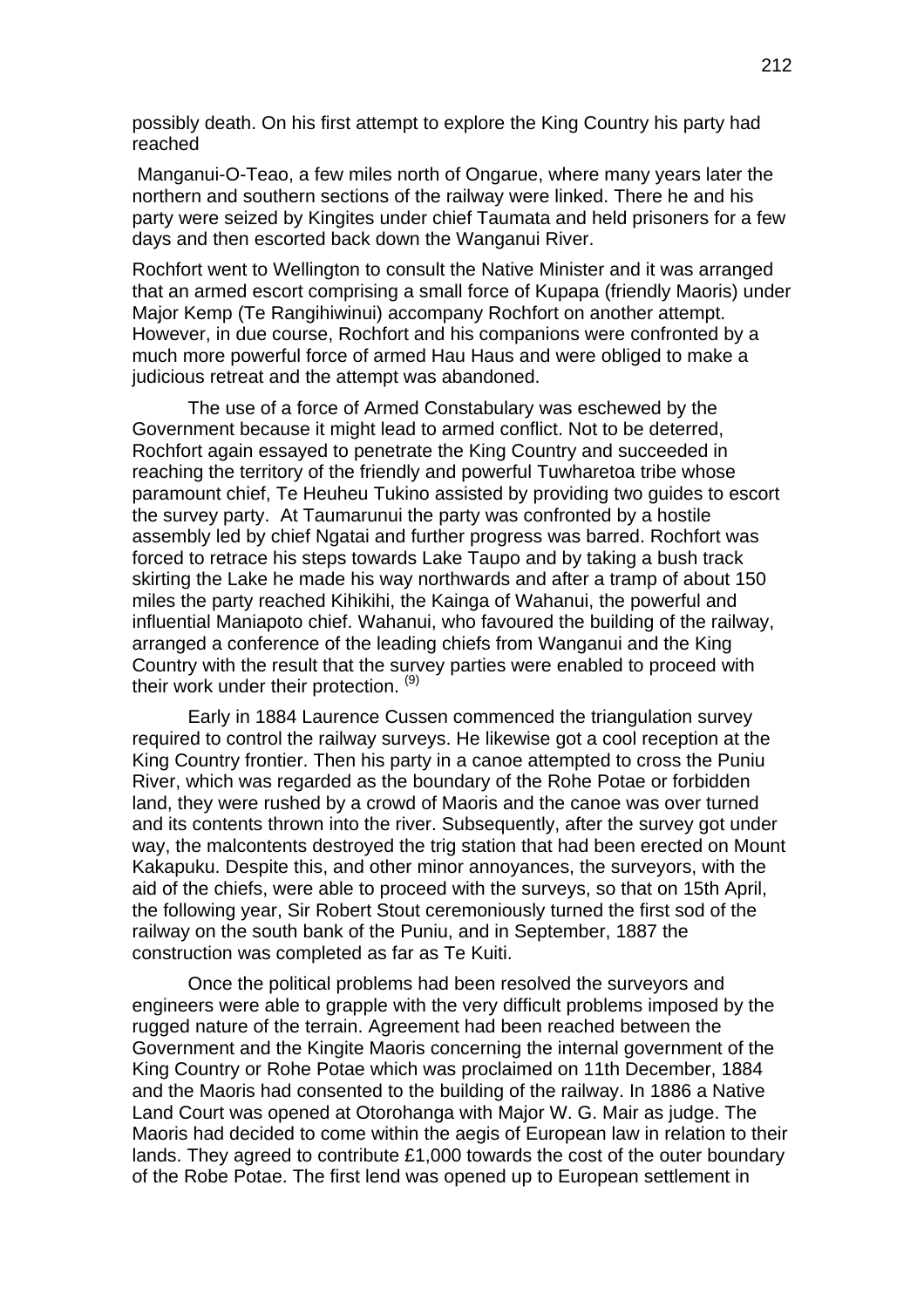1893 on leasehold tenure for a term of twenty one years, with a right of renewal. Later the Lessees were enabled to purchase the freehold.

The selection of the final route for the Main Trunk railway involved a number of trial surveys on various routes until a decision could be made on the most suitable and economical one. The construction of bridges, viaducts, tunnels and access roads to facilitate their construction, had to be carefully assessed. The construction was completed in 1908.

Surveys for a railway connection between Auckland and Kaipara harbour were commenced in 1876 under the direction of Messrs. Samuel Harding and James Stewart. This line passed through Henderson, Swanson and Waitakare and joined the existing Riverhead - Helensville line at Kumeu. Two years later an alternative route was surveyed from Waikomiti (now New Lynn) to Riverhead. An assessment of costs, however, favoured the earlier survey which connected with Kumeu. The construction was commenced in 1879 and completed in July, 1881, and the service opened from Auckland to Helensville.

Helensville, at the southern end of Kaipara harbour and Dargaville at the Northern extremity, had been founded by private enterprise as trading posts in connection with the kauri timber industry. In the late 1860s the principal building in Helensville was the Native Land Court presided over by Judge Rogan. Joseph McMullen Dargaville, a leading merchant and local politician of Auckland, purchased land in the Kaipara district from the Maoris in 1869 and subsequently purchased an additional 160 acres at the mouth of Kaihu creek. There he had a town surveyed as a trading centre. At first called Kaihu, it was later renamed Dargaville.

In 1884 the Kaihu Valley Railway Company, authorised by the Railways Construction Act, 1881, proceeded to build the railway for the purpose of carrying timber from its 15,500 acre grant, situated sixteen miles up the valley, to the wharf at Dargaville. The Government in 1891, under the Railways Authorisation and Management Act, took over this line and extended it a further seven miles to Donnelly's Crossing. Subsequently Helensville was linked by rail with Dargaville and a line from Waiotira junction to Whangarei was built and extended to Okaihau with a branch line to Opua Harbour at the Bay of Islands. However, most of the last mentioned lines were built in the twentieth century and do not come within the purview of this history.

Extensive developments in the auriferous country to the south of the Firth of Thames commenced in 1875 when James Mackay purchased the Ohinemuri Block for the Government and opened it for mining and settlement. Subsequently the Waitekauri and Te P Blocks were purchased for the same purposes. While surveying these blocks the surveyors met with a considerable amount of opposition and on several occasions lives were endangered when the survey parties were fired upon. With the commencement of mining operations and the influx of miners and settlers the op gradually diminished and, in fact, many of the local Maoris willingly assisted in the development works by undertaking contracts on road and railway construction.

To cope with the flood of development works occurring in all parts of the Land District the Department greatly augmented its field staff. The number of surveyors in private practice also increased.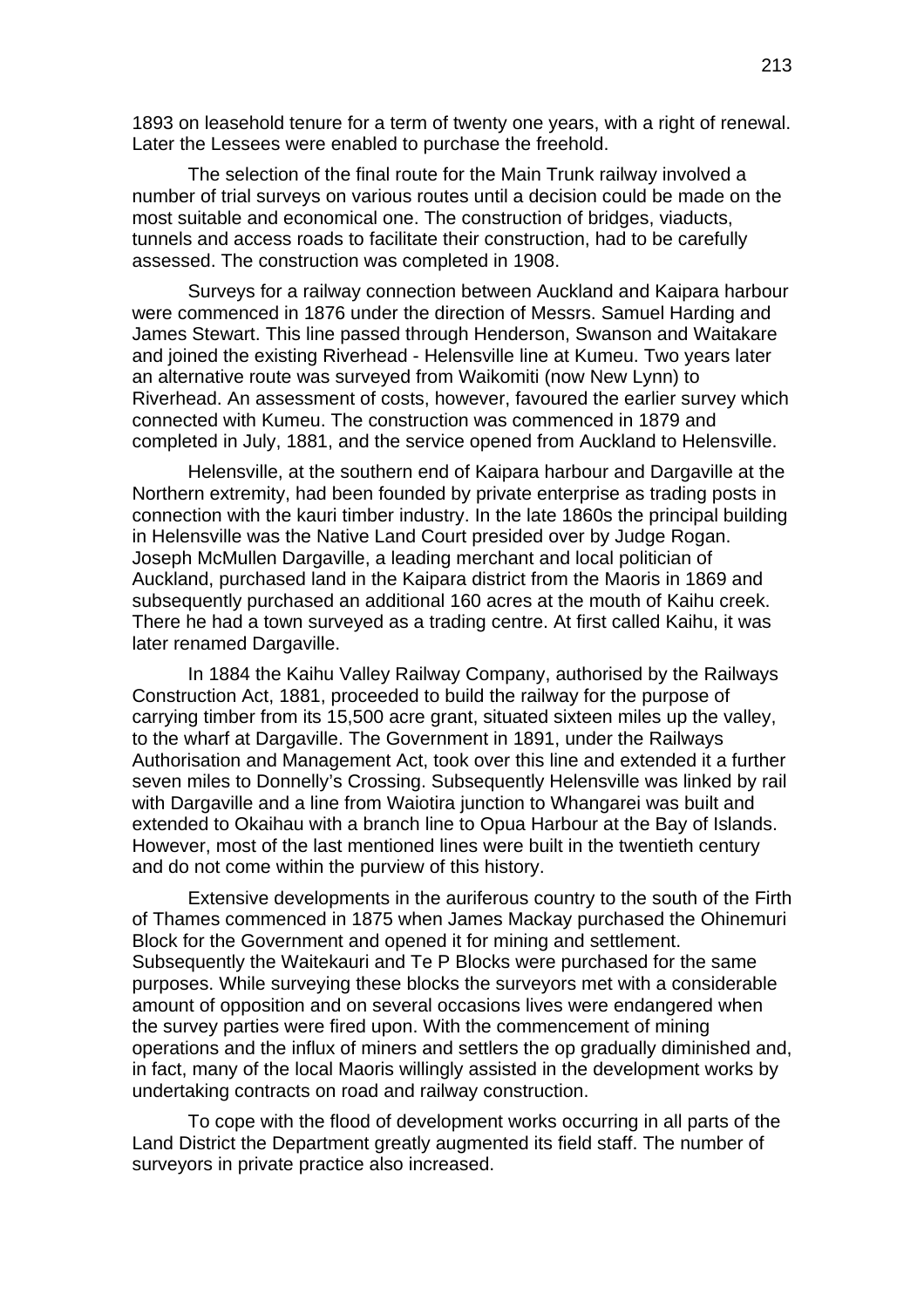The largest single private development was that of the property of J.C. Firth in the Matamata district. In 1866 he subdivided part of his estate into 50 acre sections and formed the Waharoa Settlement named after his friend Wiremu Tamehana te Waharoa.

By 1884 the railway had reached Morrinsville and the extension to Lichfield, which was the headquarters of the Auckland Land Company, was completed in May 1886. This had been achieved despite some opposition, the worst of which occurred

in August, 1885 when a strong body of Maoris, men and women, attempted to prevent the construction of the bridge over the Waitoa River. This bridge was nearing completion when the Maoris, who were demanding a considerable sum of money as compensation for the building of the railway through their land, descended in force and began grappling with the builders and throwing the timbers and rails into the river. The melee lasted several hours until reinforcements arrived to assist the contractor and his men and eventually the bridge was completed under police protection.

As a result of the opening up of the country some large estates were acquired by individuals and by companies. Among these can be mentioned the following :

| The Waikato Land Association,    | <b>Woodlands Estate</b> | 88,000 acres |   |
|----------------------------------|-------------------------|--------------|---|
| J.C. Firth,                      | <b>Matamata Estate</b>  | 55,000       | " |
| T. & S. Morrin, at Morrinsville, | Lockerbie Estate        | 25,000       | " |
| Thomas Russell,                  | <b>Waitoa Estate</b>    | 20,000       | " |
| Rich & Williams,                 | <b>Thames Valley</b>    | 20,000       | " |

Thames Valley Land Company, Patetere or

Selwyn Downs Estate,

#### originally about 300,000 acres

The owners had depended on borrowed capital to develop these estates and some of them became insolvent during the protracted financial depression of the late 1880s. As a result the lending institutions, as mortgagees, took over the management of the estates. When the slump persisted some of the owners became bankrupt and the mortgagees, as a measure of self protection, set up an Estates Company of which the Bank of New Zealand was the principal member and guarantor. In June, 1894 the Bank was on the brink of failure and had to turn to the Government for assistance. It was deemed necessary to liquidate the assets of the bankrupt estates and an Assets Realisation Board was established to farm the estates while they were still in the hands of the Bank and to dispose of them as soon as possible.

It took more than ten years for the Board to dispose of its assets. To assist in the disposal many thousands of acres that were suitable for closer settlement were purchased by the Government under the provisions of the Land for Settlement Act, 1892. This land was subdivided and disposed of by the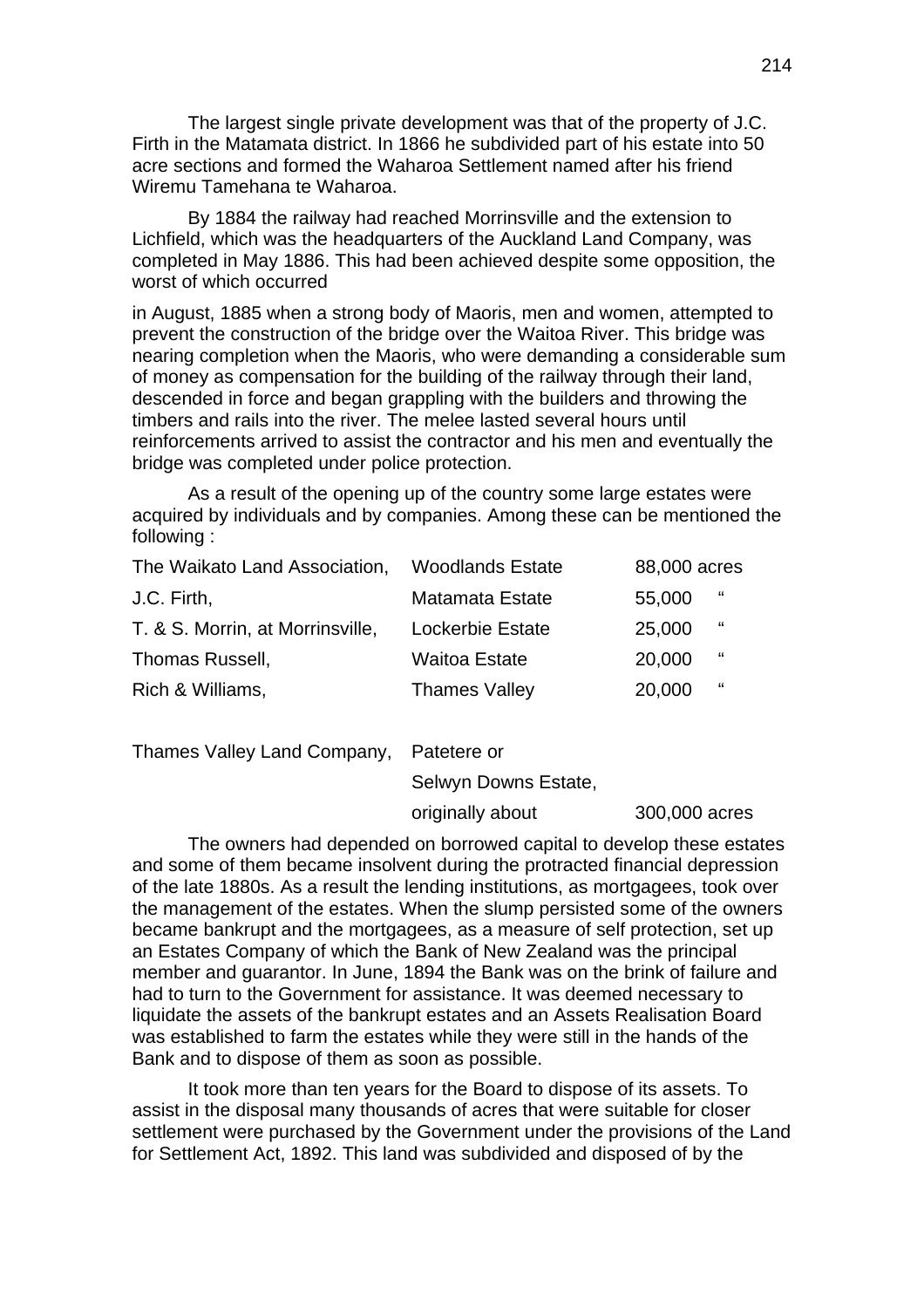Lands and Survey Department so that by 1907 the Assets Realisation Board was able to wind up its affairs.

The town of Rotorua came into existence following the passing of the Thermal Springs Act in 1881, when a special town district was constituted by Order in Council and a Board of Management comprising the Resident Magistrate,

Mr. H. W. Brabant, Mr. Rotohiko Haupapa, representing the Maori owners, and

 Dr. T. Lewis, the medical officer who was also Receiver of Fees. By arrangement with the Maori owners the Government leased a large block adjoining the Kainga at Ohinemutu and the town was laid out and the sections disposed of by way of lease for a term of 99 years with no right of renewal and no compensation for existing improvements at the expiration of the lease. The town was developed as a health spa and tourist resort. In December, 1895 the railway connecting Rotorua with Putaruru and Auckland was opened. The Board, which was increased to five members in 1887, managed the affairs of the town until the passing of the Rotorua Town Act in 1907 when the Department of Tourist and Health Resorts took over the management and the town was administered by the Government until the passing of the Rotorua Borough Act of 1922 and the town has been administered in accordance with the provisions of the Municipal Corporations Act since that date.

In the Bay of Plenty district Special Settlements initiated by Mr. George Vesey Stewart were developed. The Kati Kati Settlement of 10,000 acres was commenced in 1875 and the Te Puke Settlement of 16,000 acres commenced in 1880.

 Closer settlement of the Thames valley was accelerated by the advent of the railway. Construction from Hamilton to Thames commenced at Claudelands in June, 1879, and had reached Te Aroha, via Morrinsville, in 1886. In December, 1895 the line was opened to Paeroa and was completed to the terminal at Thames in December, 1898. Seven years later a connecting line between Paeroa and the mining centre at Waihi had been completed.

The Urewera Country, tribal domain of the intractable Tuhoe, remained closed to Europeans. Intruders were driven out. In the course of the major triangulation survey in 1884 District Surveyor James Baber (junior) assisted by cadet Maurice Crompton Smith, endeavoured to carry the survey across the Urewera. There ensued what might be described as a gigantic game of hide and seek in the rugged bush clad ranges as the survey party, comprised of the two Europeans and several Maoris belonging to tribes other than the Tuhoe, endeavoured to evade the attentions of the local inhabitants, but in the long run, when provisions ran out, the survey party was forced to place itself at the mercy of the Tuhoe who reluctantly, but magnanimously, fed the party and permitted them to depart unharmed but with a stern warning as to their fate if they attempted to return. Nevertheless sufficient survey work had already been done to enable the compilation of a topographical map of several hundreds of square miles. (10)

The next attempt to survey the Urewera was made in April 1895.

 Mr. J. I. Phillip's party was turned back by the Ngati- Whare tribesmen at Te Waiti and Mr. E. Foster's party was stopped at Waiohau, between Ruatoki and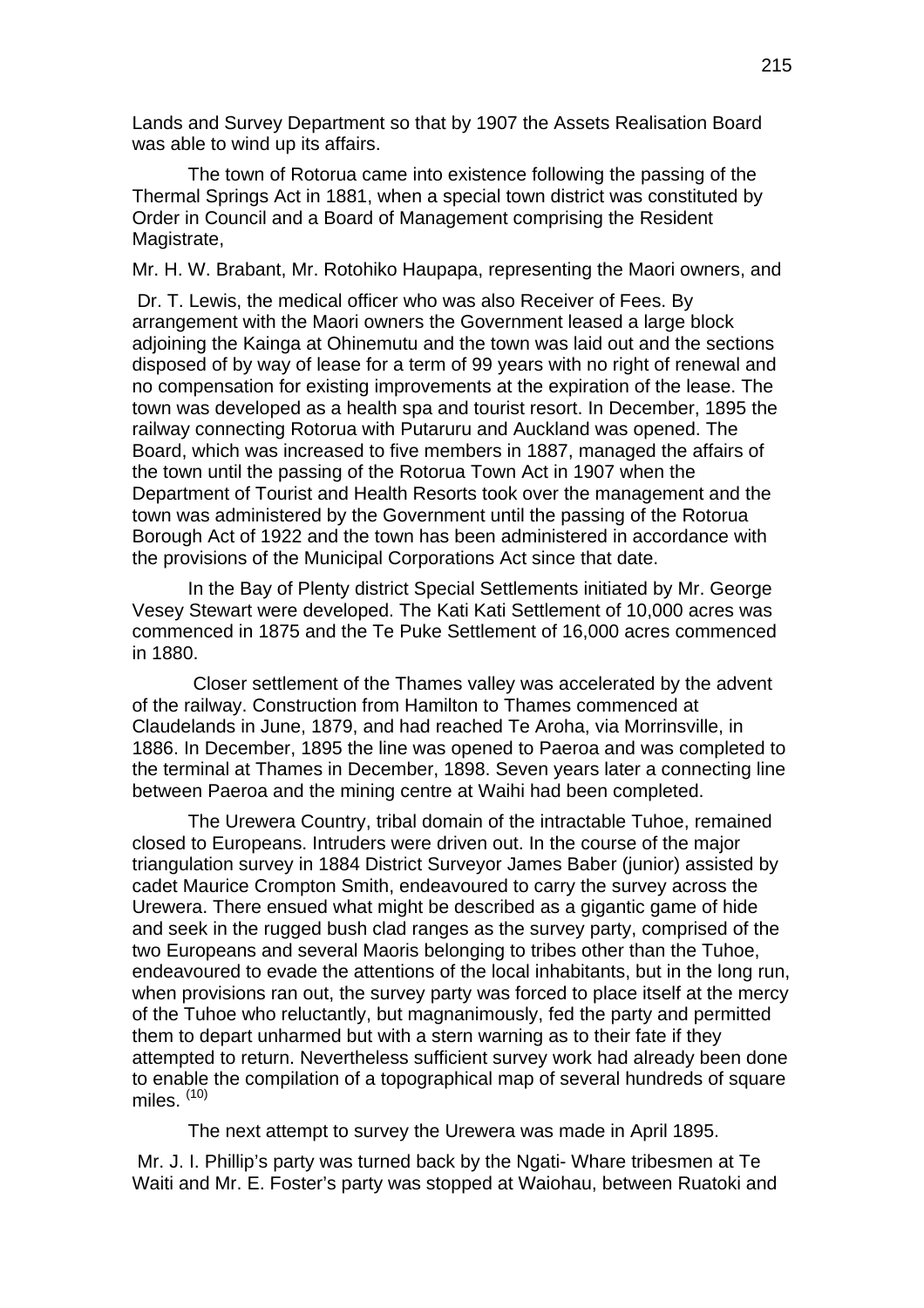Fort Galatea. The Government found it necessary to send a military detachment to protect the surveyors. Ten years earlier the armed Constabulary had been disbanded the Government sent fifty men of the Permanent Artillery from Auckland. At Huatoki the detachment was confronted by a large force of Tuhoe, many of whom were armed. It took several days of difficult negotiations, with the notable Maori leader, the Honourable James Carroll (Timi Kara) as mediator, to bring about a peaceful and practicable settlement and the Tuhoe allowed the surveys to

#### proceed. (11)

Occasionally variety was given to the work of the surveyors when they were called away from the routine tasks of settlement, road and railways surveys, to perform other duties. One such occasion was the eruption of Mount Tarawera on 10th June, 1886. On the night of the eruption Mr. J.C. Blythe, Government Surveyor and his assistant Mr. H. Lundius, were at the home of the schoolmaster, Mr. Charles Haszard. At the height of the eruption the weight of the ash shower made it necessary to evacuate the house when the building began to collapse. Messrs. Blythe and Lundius and the two eldest Haszard girls got clear but Haszard and his wife and the three younger children were trapped. The next morning Blythe and Lundius excavated the house and found Mrs. Haszard still alive. The rest had perished.

Lundius acted as guide to the search parties who came to investigate. The first party left Rotorua on 12th June and was directed by Captain Gilbert Mair and Mr. Alfred Warbrick. Wairoa village was completely buried under the ash and there were few survivors. Hundreds of square miles had been devastated in the greatest eruption that has occurred in New Zealand within the period of recorded history. On 19th June a party including Professors Brown and Thomas of Auckland University visited the scene of the eruption. On 27th July an official party under Stephenson Percy Smith, Assistant Surveyor General, commenced a thorough investigation of the affected district. Lundius acted as guide and the party included Messrs. E. C. Goldsmith and H. D. M. Haszard, surveyors, and E. F. Adams, survey cadet.

Tomos, or sinkholes, leading to subterranean caves and waterways, exist in several localities in New Zealand. The best known are the Waitomo Caves. Their existence was known to the Maoris who apparently considered them as places to be avoided. When Lawrence Cussen was engaged on the triangulation survey of the King Country his assistant, Frederick Mace, learned of the existence of the caves at Waitomo and in 1887, accompanied by Tane Tinorau and using a canoe, he was the first European to explore them. Subsequently District Surveyor A.G. Allom surveyed as much of the caves as could conveniently be reached at that time and the caves became a major tourist attraction.

In the low flat land lying between Te Aroha and the head of the Firth of Thames there existed an extensive swamp of about 120,000 acres traversed by the Piako and Waitoa Rivers. From observations he had made, District Surveyor H. D. M. Haszard in 1895 was convinced that much of the swamp could be reclaimed for agricultural purposes. Through his efforts the Government became interested. Much of the land was Maori owned and it was the veteran James Mackay of the Lend Purchase Department who arranged the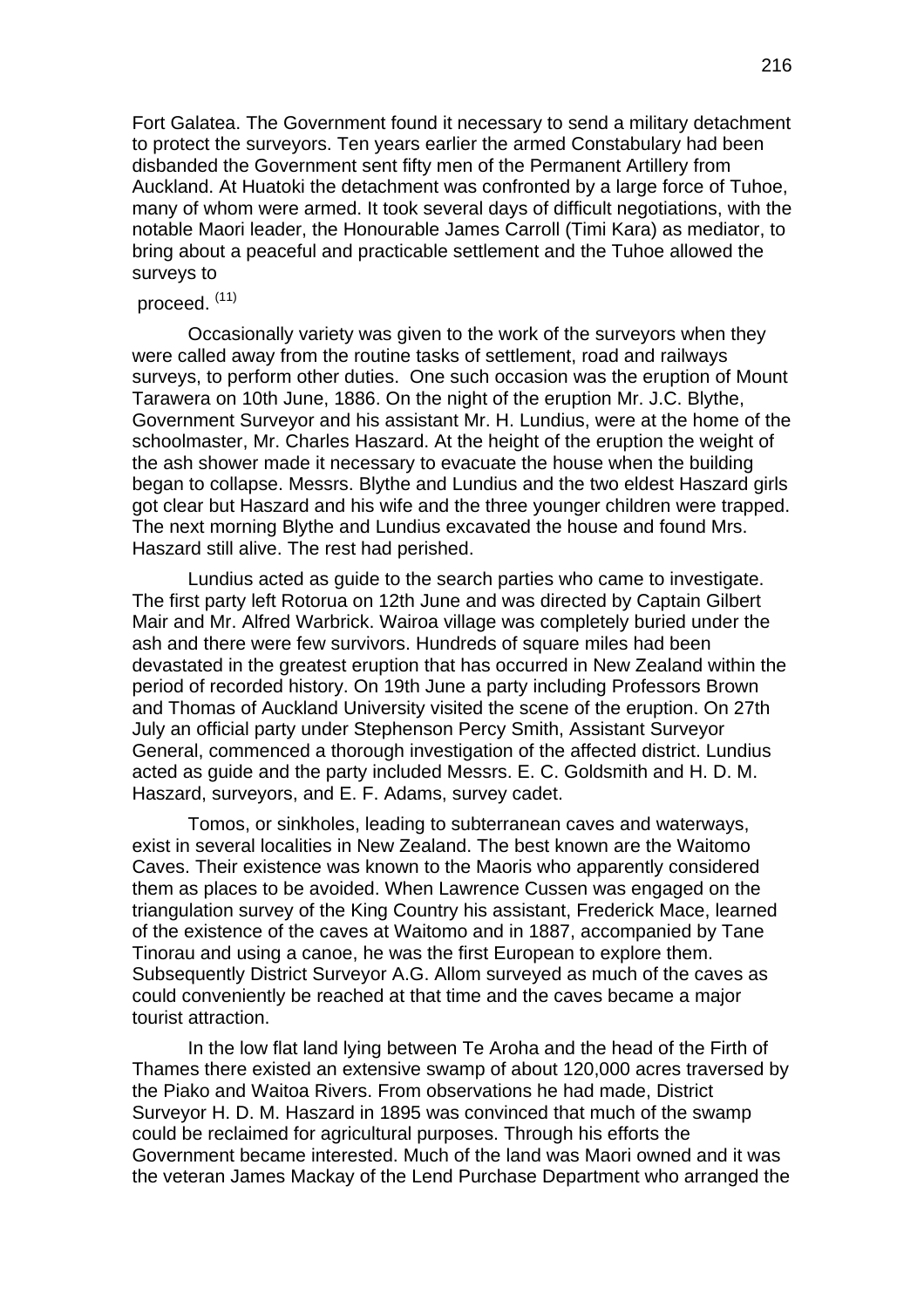purchase from the Maoris. A Land Drainage Branch was established by the Survey Department and the surveys commenced in 1902. The reclamation works commenced in 1908. Subsequently the activities of the Drainage Branch were extended to the 100,000 acres of swamp land in the Rangitaiki district in the Bay of Plenty. Ultimately many thousands of acres were converted to fertile farms. (12)

When Mr. James McKerrow was appointed Chief Commissioner for Railways in 1889 Mr. S. Percy Smith became Surveyor General for New Zealand and was succeeded as Chief Surveyor at Auckland by Mr Thomas Humphries. Two years later when Humphries transferred to Canterbury he was succeeded at Auckland by Mr. G. J. Mueller as Chief Surveyor and Assistant Surveyor General.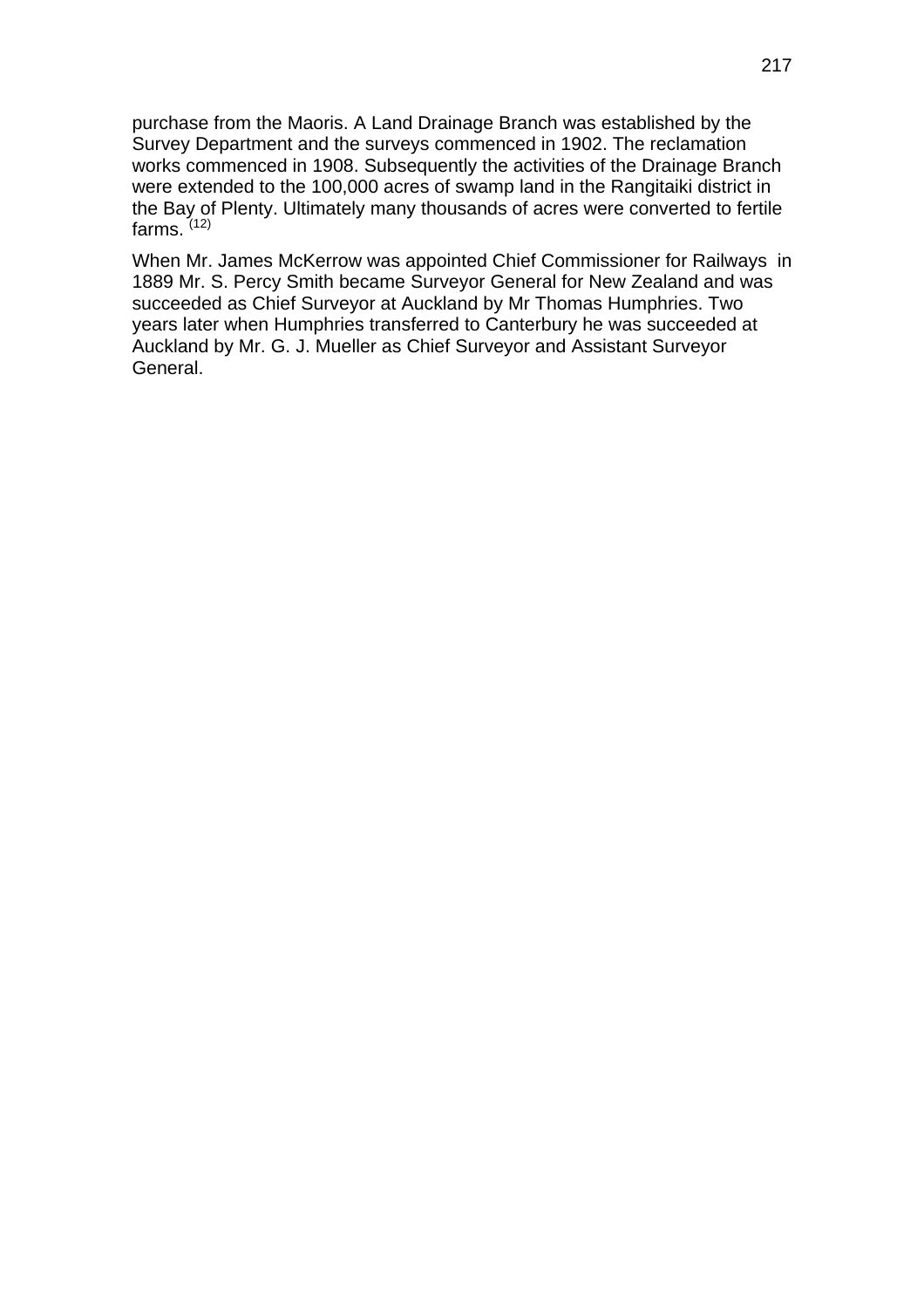# CHAPTER 22

# AUCKLAND LAND DISTRICT I

- 1. For an account of this incident see "Tales of the Maori Bush" by J. Cowan, Second Edition 1966 p.173 etc.
- 2. See also "The History of the Matamata Plains" 1877-1950 Compiled by C. N. Vennell, Mona Gordon, M. E. W. Fitzgerald and G. Gilmore Griffiths and edited by T. E. McMillan, 1951 p.97 etc.
- 3. N. Z. Herald, 1877 20th November and 6th December; 1878 22nd May
- 4. "The History of the Matamata Plains" (see 2 above) and the report of W. G. Mair to the Native Department, A. J. H. R. G. No. 1, 1878.
- 5. See also "The History of the Matamata Plains" p.118 etc.
- 6. N. Z. Herald, 1879 1st, 2nd, 3rd, 6th, 9th, 11th, 12th, 15th, 16th and 18th September. See also "Settlers and Pioneers" by James Cowan in N. Z. Centennial Surveys - l940, published by Department of Internal Affairs - Chapter 7 etc.
- 7. N. Z. Herald, 1879 30th January Attempted obstruction by the Hau Haus on the Raglan - Kawhia road survey.

16th June - Native unrest over land survey in the King Country.

 23rd October – Edgecumb's trigs between Huntly and Rangiriri destroyed and he ordered off the ground.

5th November - Native interference with surveyors at Hikutaia.

8th November - Stoppage of Mr. Alley's surveys. 1880, 13th February natives turn surveyors off the Puketotara Block.

- 8. See also "South of the Aukati Line" by Dick Craig, 1962 Chapters XVII and XVIII.
- 9. See "The Exploration and Survey of the Marton-Te Awamutu Section of the North Island Main Trunk Railway" by J. R. Lee in Year Book of the Engineers and Assistants Association, Hamilton, 1955. Ibid - The Raurimu Spiral and Investigations into Routes for the North Island Main

Trunk Railway in the Central Plateau Region by J. R. Lee - 1956.

10. See articles in the New Zealand Surveyor by M. C. Smith.

Vol. XIII, No. 2 June, 1928. A quick lunch.

XIV, No. 5 March, 1930. Forty five Years Ago.

XV, No. 9 October, l934 Surveyors as Game.

Also "New Zealand Wars" Vol. 11 by J. Cowan 1956 edition p.460

- 11. See "New Zealand Wars" Vol. II. by J Cowan. 1956 edition. p 460
- 12. See "The Story of the Rangitaiki" by G. J. Murray, 1968. Published by Presbyterian Book Room.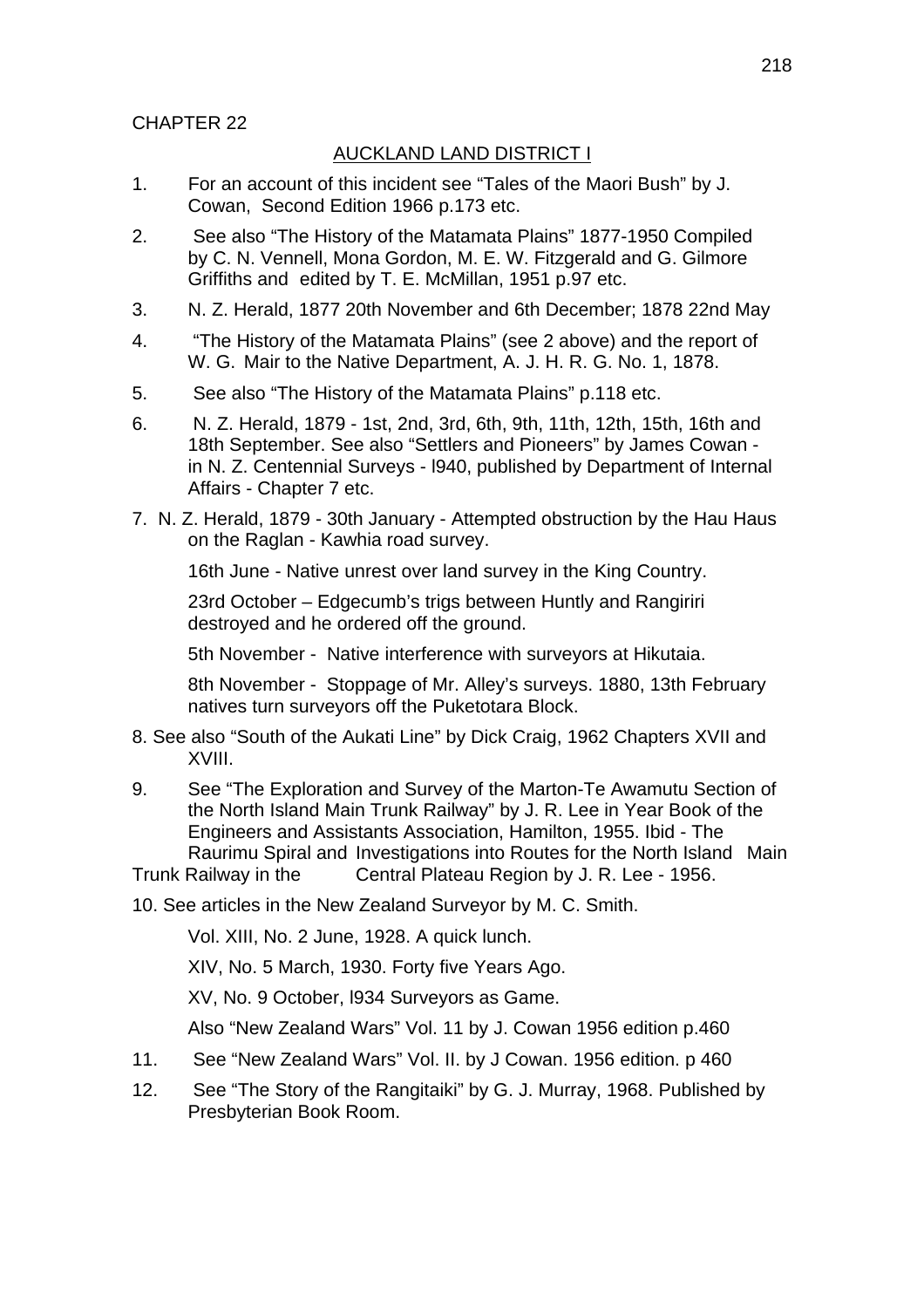### POVERTY BAY AND THE EAST COAST

As previously mentioned, Cook County, as established in 1876, and the northern part of Wairoa County, both of which were parts of Auckland Province, were now incorporated in Hawkes Bay Land District.

Remoteness from the seat of Provincial Government at Auckland and from the headquarters of the Department of Lands and Survey for the Auckland Land District, and also the lack of arterial roads, retarded the growth of the Poverty Bay and East Coast region which, although it depended mainly on sea borne transport, lacked a suitable port with berthing facilities for ocean going vessels. The 1878 census shows that there were 1541 Europeans residing in that part of the Land District lying to the east of Raukumara ranges and comprising about 3,000 square miles. The indigenous Maori population greatly outnumbered the Europeans.

Earlier Provincial records disclose evidence of neglect of this district, in that the revenue received by the Provincial Council from this locality small though it was, was much in excess of the amount expended there on public works. The district was without direct representation on the Provincial Council and it was not until 1873 that the Poverty Bay and East Coast district was provided with a seat on the Council.

At the close of the Provincial era the only means of overland access to the district was by unpaved bridle tracks. The pack track across the ranges from Gisborne to Opotiki, via Motu and Toa Toa, was surveyed by Messrs. L. and F. Simpson and cut through the heavily forested area by the Armed Constabulary in 1874. The track to Wairoa via Waerengaokuri and Te Reinga was surveyed under the direction of Mr. John Drummond, constructed by Maori workmen and completed in 1877. This track was subsequently widened to take wheeled traffic and was available for a coaching service in 1887 when staging stations were established, one of which was the village of Tiniroto where an accommodation house and livery stable were built. However, long stretches of this road remained unpaved and became quagmires in winter and at times were impassable. The paving was finally completed in the 1930s.

The conversion of the Opotiki track into a vehicular traffic road took much longer because in some places near the top of the range the road had to be blasted out of solid rock as a ledge along the steep hillside and in some places was wide enough only for one way traffic. Another pack track, via the Waioeka gorge and linking Opotiki with Matawai was surveyed and cut in 1904 and this route was developed for wheeled traffic in 1928 and is now the main highway. Lengthy stretches of the road between Te Karaka and Matawai remained unpaved and on these stretches the rivers remained unbridged until in the 1930s, under Highways Board administration, the paving and bridging was completed. Until then wheeled traffic was frequently held up during winter months by flooded streams and by the deep potholes which developed in. the clay road and bogged down the vehicles.

The cutting of the track from Gisborne to Hicks Bay commenced in 1873 with the work being done under contract by the local Maoris. In the course of the work there was occasional dissension when the contractors altered the line of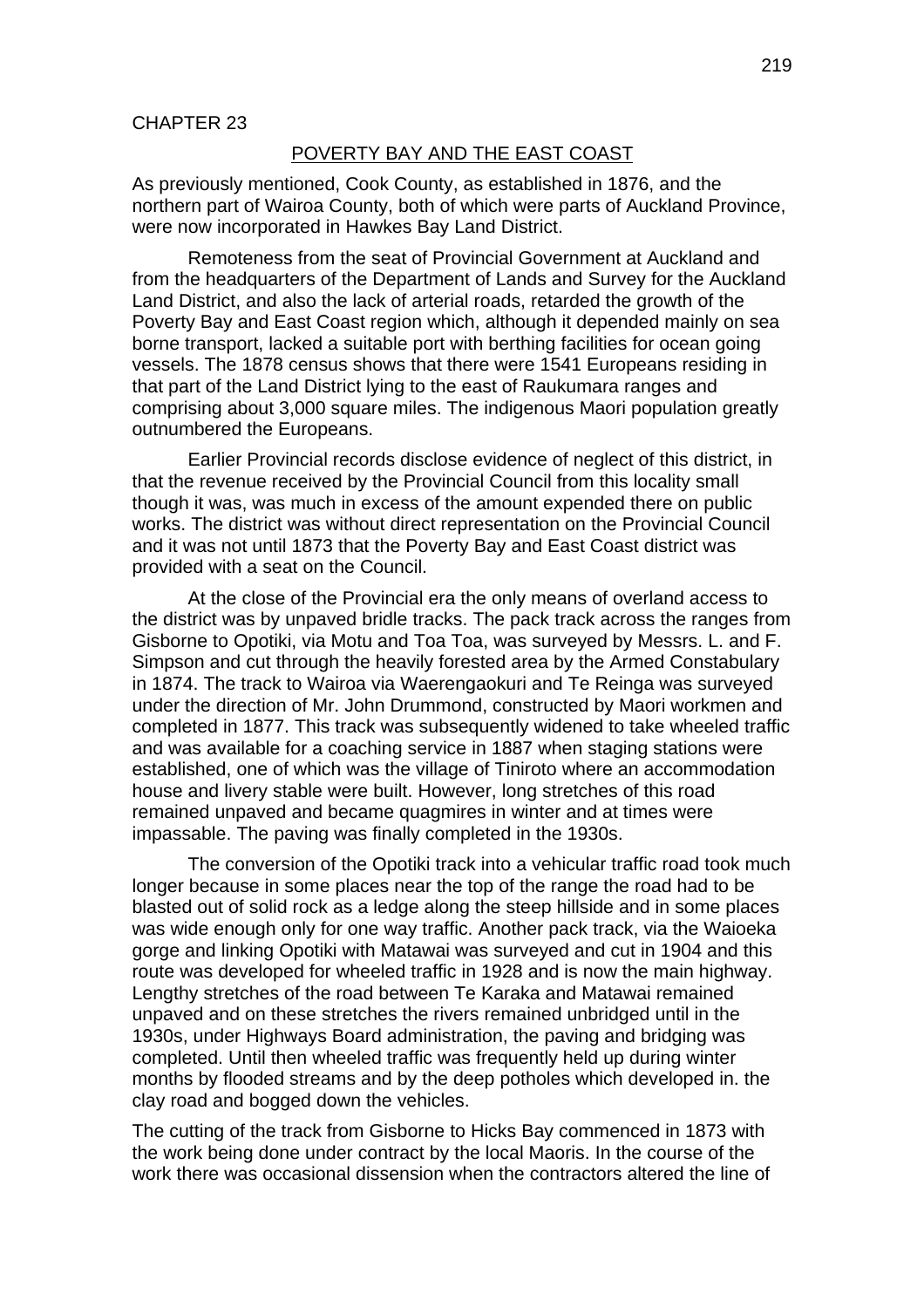the road to suit their own convenience. The noted Maori leader Major Ropata N. Z. C. acted as mediator and was successful in obtaining a satisfactory conclusion.

The geology of the whole East Coast and Poverty Bay region adversely affected the early development of good roads. The predominant formations are mudstone (papa) and a friable shale, both utterly unsuitable for road surfacing. The few outcrops of limestone and igneous rocks which were suitable for road metal were widely scattered and not readily accessible. Consequently the region continued to depend on coastwise ship ping and the development of the interior was subjected to pioneering processes until well into the twentieth century.

The track from Gisborne to Tolaga Bay was gradually improved to take wheeled traffic so that in 1887 it was possible by travelling along the beach in places to avoid the worst parts of the track and to commence a weekly coaching service. In 1894 a dray road was commenced between Tolaga Bay and Tokomaru Bay, and was completed in 1902. The road to Hicks Bay was not completed until some years later. In the whole length of the road there were numerous treacherous rivers that had to be crossed and there was a dearth of good road metal. Until the rivers were finally bridged in the 1930s the river crossings took a heavy toll of human lives. The Waiapu was particularly notorious; the records of over forty years disclose that at least one person per annum was drowned while attempting to cross this river in flood.

Virtually the whole of the Poverty Bay and East Coast region was Maori owned at the time of the passing of the Native Land Act in 1865. The extent of the land confiscated or surrendered after the East Coast campaign of 1868 together with the insignificant acreage that had already been alienated, was very small in comparison with the size of the region. The Native Land Act abolished the Crown's pre-emptive rights and allowed individuals to negotiate the purchase of Maori lands, subject to the approval of the Native Land Court. Before any such sales could take place, however, the ownership, and the extent of the ownership, had to be determined by the Court. Consequently, in the 1870s there commenced great activity in the region when the Courts were kept busy investigating the ownership and a number of authorised surveyors were active in this almost unknown country surveying the boundaries of the tribal domains as decided by the Courts.

The first Land Court Judges to preside in the region were John Rogan and Theophilus Heale, both of whom were former surveyors and officials of the Land Purchase Department, and also Frederick Maning. In a number of cases the Court's decision was violently disputed. The worst occasion was In connection with the Waipero block in 1885. The contending parties, each about 60 strong, obtained arms and ammunition and a civil war seemed imminent. The Government hastily dispatched from Auckland a force of 13 constables and 12 artillerymen under Police Inspector Emerson, and peace was maintained. <sup>(1)</sup>

Because the Maori land was communally owned, the Courts were faced with great difficulties when individual owners wished to sell or lease their interests in the land. Partitioning the interests, especially when there were a large number of owners concerned, and some were non-sellers, confronted the Court with a practically impossible task because the individual interests would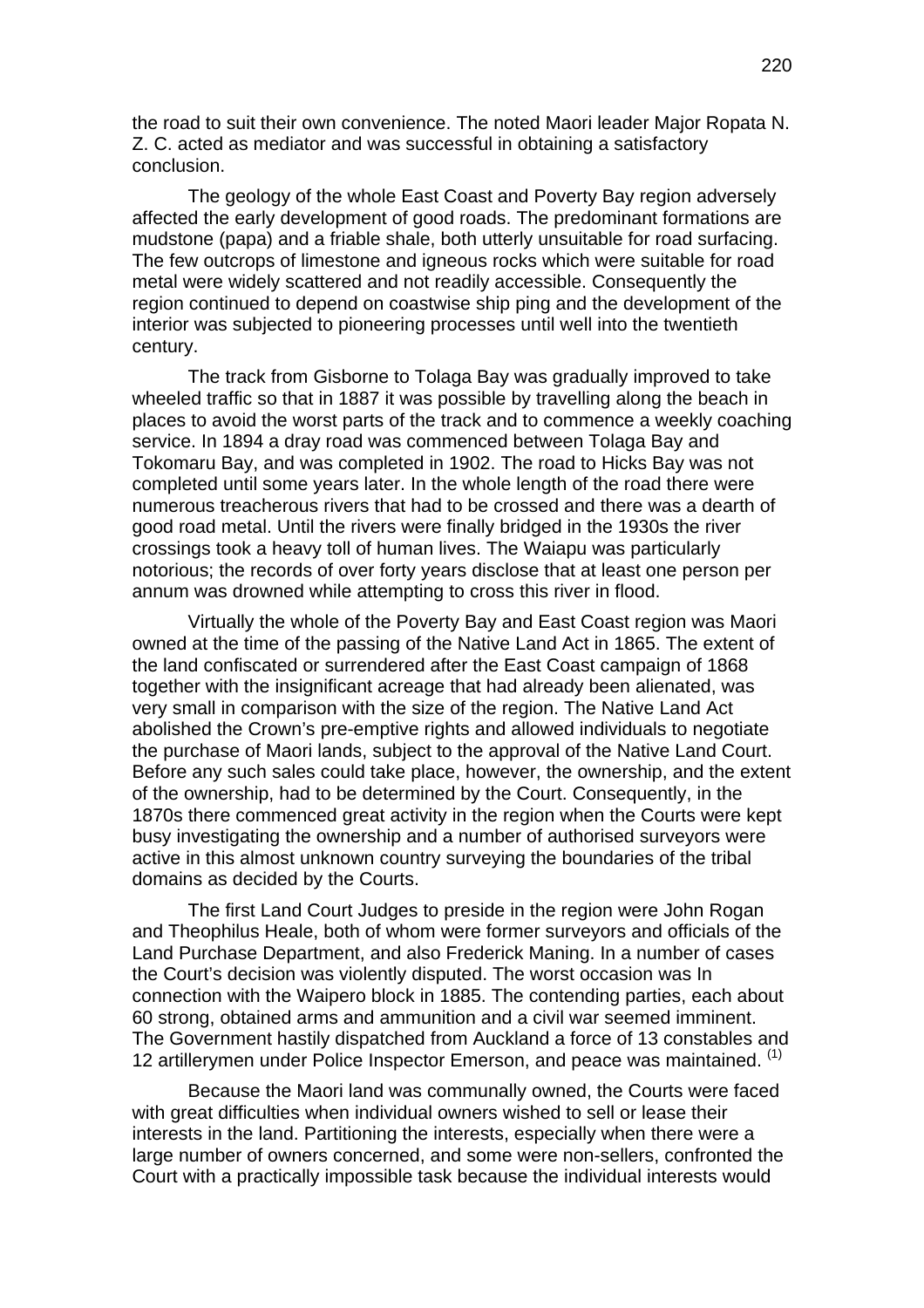have to be defined by survey. An expedient adopted by some of the lessees, or intending purchasers, was to induce the sellers to transfer their individual rights to one of their number who would then apply to the Court for a partition order for his cumulative rights. On an order being granted the land was surveyed and title transferred to the purchaser. The resultant patchwork subdivisions were often as deleterious to future development as were the "spotting" and "gridironing practised in Canterbury and Otago.

Land speculation or more correctly, dealing in undefined interests in land was soon rampant. The multiplicity of such negotiations which were often loosely drawn up, and sometimes tainted with cupidity and rapacity, inevitably led to many legal entanglements which overburdened the land courts with work. The fact that in 1885 there were 16 solicitors, 18 authorised surveyors and 17 licensed interpreters practising in Gisborne is indicative of the volume of work entailed. It was said at the time that legal work, surveying and interpreting were among the principal "industries" of Poverty Bay. Special legislation in the Native Land (Validation of Titles) Act of 1893, became necessary and a Validation Court was set up to settle all conflicting interests.

A by-product of the land dealings Was the establishment of the East Coast Native Land Trust which eventually came under Commissioner control in 1905. The stormy history of the Trust commenced in 1878 when certain owners placed whole blocks in the trusteeship of W. L. Rees, a solicitor, and Wiremu Pere a leading chief and Member of Parliament. When the Supreme Court ruled that the trustees had no legal powers to convey trust lands the owners set up the New Zealand Native Lands Settlement Company Ltd. which was promoted by Mr. Rees, to enable its capital, which was subscribed mainly by European investors, to be utilised in the development and settlement of the land. From the outset the Company was beset by contested claims to ownership between some of the owners and the alleged purchasers of their rights. Legal and survey costs soon assumed large proportions. The Settlement Company was obliged to raise finance and mortgaged its land and rights to the Bank of New Zealand Estates Company Ltd. Still in financial difficulties the Settlement Company was wound up in 1892 and its rights were vested in the Hon. James Carroll, M. P. and Wiremu Pere, M. P., who executed a mortgage to the Estates Company for the amount owing and a further £400,000 needed for improvements to the blocks. This arrangement was sanctioned by the Validation Court and the L Company was declared mortgagee in possession.

The trust lands became more heavily involved in debt and in 1902 the Bank of New Zealand commenced proceedings to sell some of the land. The trustees were unsuccessful when they applied for an injunction to prevent the sale but Parliament intervened and passed the East Coast Native Land Trust Act which prohibited the Bank from selling any of the land before 31st August, 1904 without the prior consent of a special board which was to be established. The outcome was that the debt was liquidated in June, 1905 and the land came under Commissioner control from that date. Ultimately an area of approximately 225,000 acres was under the control of the Commission.

From the outset the Lands and Survey Department, as agents for the Crown, became involved in the partitioning of the Maori lands. All surveys were regulated by the Surveyor General and all surveys required by an order of the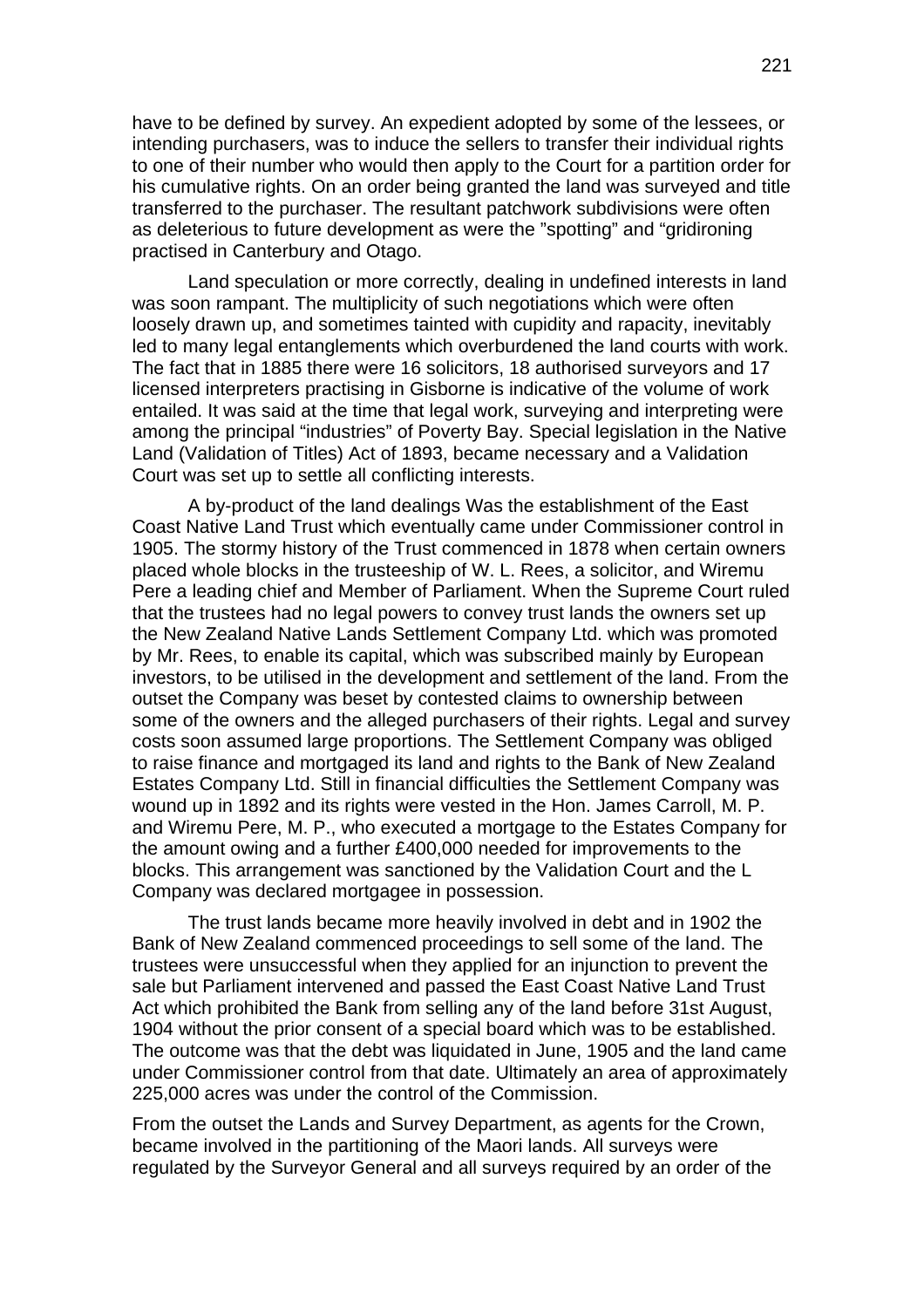Native Land Court had to be carried out by a surveyor authorised by the chief Surveyor. In 1892 an amendment to the Native Land Act reinstated the Crown's pre-emptive rights as a measure adopted by the Government to prevent the undue aggregation of land holdings. The Department became more active in purchasing Maori land for settlement purposes. The Court was empowered to engage valuers and surveyors to assist in the work of classification and subdivision and the surveying was the responsibility of the Crown.

Before a survey was authorised the Chief Surveyor had to be satisfied that payment for the survey had been sufficiently secured. In most cases when costs were met by the Department, the costs were secured by a charging order on the land and registered against the title as a lien. The Court was empowered, on the receipt of an application from the Native Minister, to vest in the Crown a part of the land of sufficient value to meet the survey costs. In the event, however, in innumerable cases of small subdivisions, the survey costs were remitted by the Crown.

During the early days of surveying the hinterland of Poverty Bay and the east Coast the surveyors and their assistants endured not only the hardships common to all pioneers in an inhospitable land but also much annoyance when, from time to time, their work was disrupted by obstructionists. Such incidents occurred intermittently until the close of the century and references to them are to be found in the Depart mental reports and in the Magistrates Court records. A noteworthy occasion was in connection with the surveying of the Taurawharoua block near East Cape in 1893, by Mr. W. J. Wheeler. The first attempt to prevent the survey was made by a party led by Koroneho Kopuha who felled trees across the survey lines to obstruct the survey, assaulted the survey party and carried off the theodolite. The ringleaders were later apprehended, taken to Court and six of them were fined. Undeterred, another party led by Te Kakaha soon afterwards tore do the trig station on Pukekiore hill. They also were apprehended and fined. Soon after it was re-erected it was again demolished by a party led by Enoka Rukuata, who threatened to shoot anyone who assisted the survey party in any way. This time seventeen of the offenders were arrested and each fined £40 or in default three months in gaol. They re-erected the trig station and also agreed to desist from molesting the surveyors if the fines were reduced to £10. There was no further obstruction.  $(2)$ 

The Lands and Survey Department set up a branch office of the Hawkes Bay Land District at Gisborne in 1877 with a Land Officer deputising for the Commissioner of Crown Lands and an Inspector of Surveys acting for the Chief Surveyor. The first appointment included Mr. J. O. Barnard as Inspector of Surveys and Messrs. T. W. Hickson and W. S. H. Haig as District Surveyors. Their first task was to commence the extension of the triangulation survey from the Patutahi baseline for the purpose of controlling the subdivisional surveys. The complete coverage of the district took about twenty years to achieve as the triangulation was gradually built up by a number of surveyors from time to time. Among those engaged in the early stages were Messrs. J. H. Balneavis and B.C. Goldsmith at Poverty Bay and M. Hallett, A. A. Kennedy, B. Lambert and H. Ellison from the Hawkes Bay end.

Cook County, as originally established in 1876, embraced the whole of Poverty Bay and the East Coast districts and extended from Cape Runaway in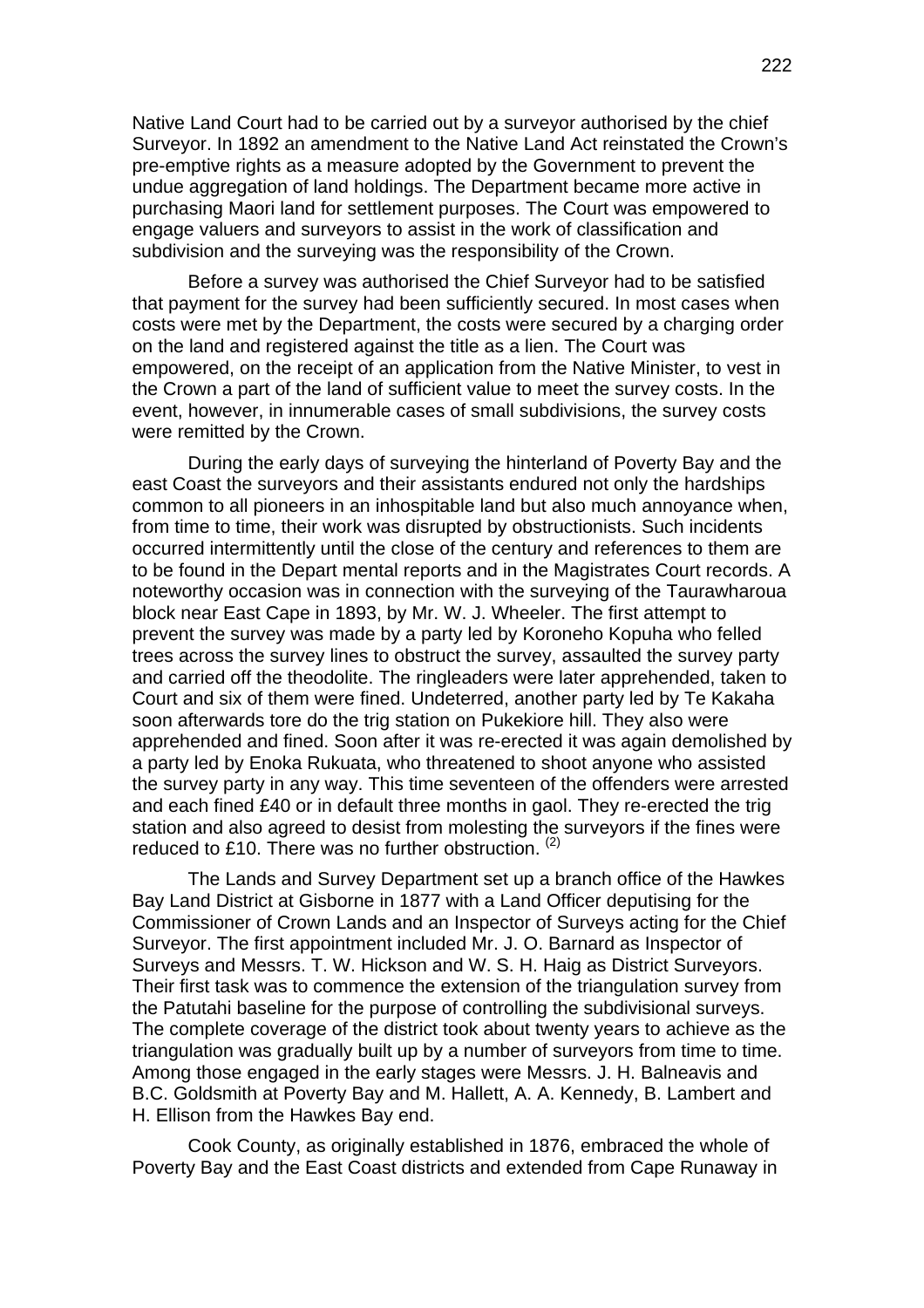the north to Paritu bluff in the south. Subsequently parts broke away to become separate counties. These are today Waiapu County (1890) Waikohu County (1908) Uawa County (1918) and Matakaoa County (1919). Cook County surveyor in 1877 was R. M. Skeet who was succeeded the following year by G. J. Winter. When Waiapu County was established in 1893 William O'Ryan was appointed engineer and surveyor.

A notable addition to the survey staff at Poverty Bay in 1889 was W. T. Neill who was engaged on settlement and roading surveys, mainly in the heavily forested Motu district. He was responsible for surveying the greater part of the Gisborne Opotiki main highway which subsequently was named after him. In 1920 he became Surveyor General.

The road outlets to Opotiki in the north and to Wairoa in the south, when they became available were so defective during winter months that the local authorities began to consider the possibility of a railway outlet as an alternative to shipping for handling heavy goods. A feasibility reconnaissance survey of a route linking Napier and Gisborne was made in 1886 by C. B. Knorpp Inspecting Engineer, but the estimated cost of construction placed it beyond the financial resources of the Government at that time. Another feasibility survey of a line between Rotorua and Gisborne was made by James Stewart in 1897. He assessed two possible routes, one via the Urewera country and another via Opotiki. He recommended the latter and the Government gave its approval to commence construction. The construction surveys were commenced by S. S. Springall in 1900. The line was completed as far as Motuhora, a distance of 49 miles, in November 1917, and then discontinued and further construction postponed indefinitely. This line proved of great service to the timber milling industry. (3)

Construction surveys for the Gisborne-Napier line were commenced by G. J. Winter in 1913 and the line was built as far as Ngatapa. The construction of this line, which was known as the inland route, was suspended in 1918 and subsequently abandoned. A new coastal route was surveyed in 1929 and construction was again commenced. Construction was suspended during the 1930s on account of the general financial depression and it was not until September 1942 that the line was completed and opened for traffic.

Closer settlement throughout the Colony was stimulated by the successful introduction of the freezing industry in the 1880s, but owing to the lack of an efficient port and of railway connections the development of the dairying and meat industries in Poverty Bay and the East Coast lagged behind other districts. A small freezing chamber was built at Taruheru, near Gisborne, in 1890 and about the same time the dairy industry began to expand. The passing of the Land for Settlement Act in 1892 and the State Advances to Settlers Act in l894 led to the subdivision of some of the larger pastoral holdings to provide dairy farms.

A number of surveyors were actively engaged in these subdivisional surveys and also in the development of the "back block" districts, as they were commonly called. Surveyors working in the hinterland were living in conditions no less arduous and little different from those to which the Colony a first surveyors were exposed in the wilderness fifty or more years earlier. With the nearest township or source of provisions more than a day's journey away, the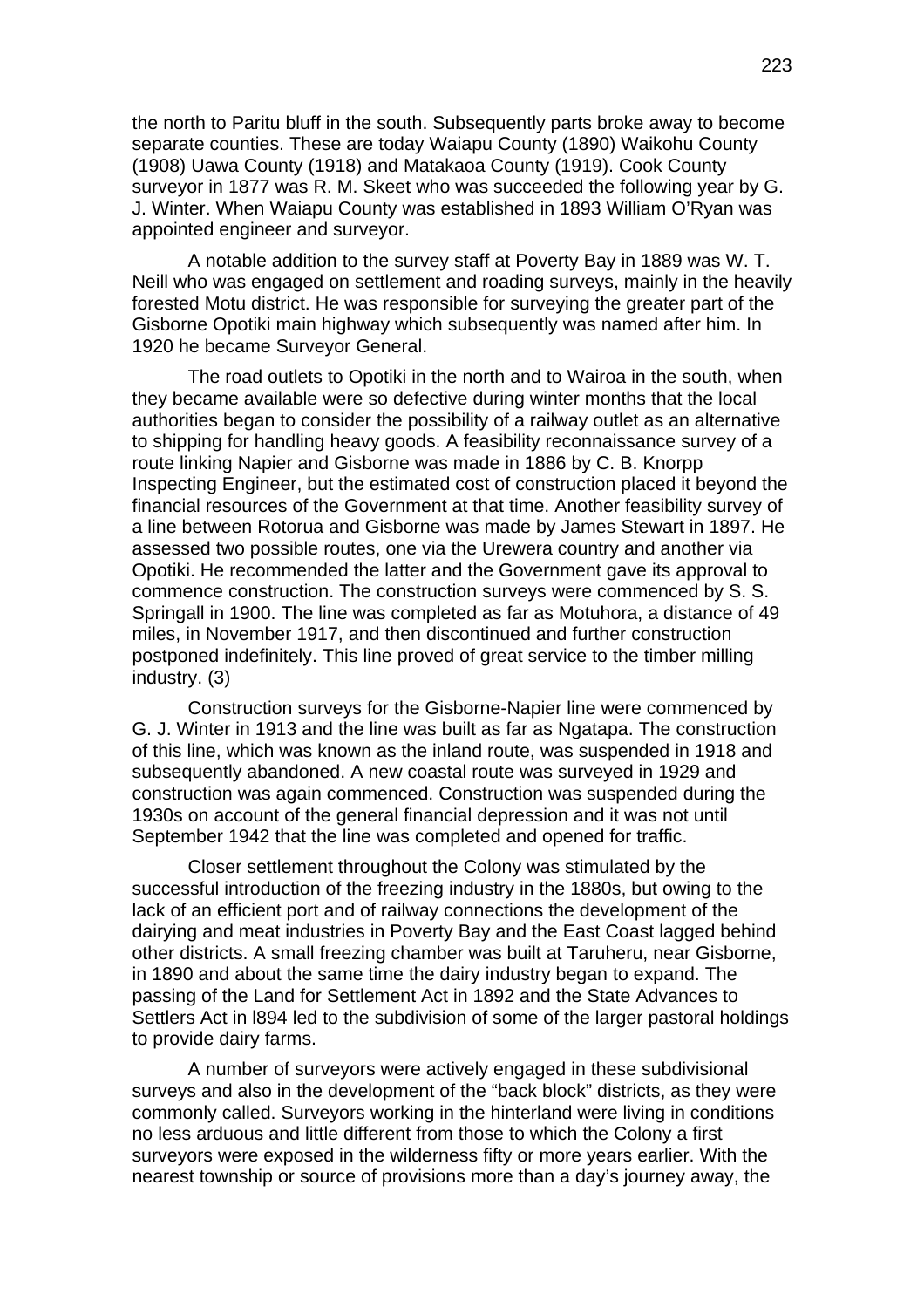survey parties camped on the job, mainly under canvas but sometimes in a bush bivouac constructed of nikau fronds or raupo. All stores had to be conveyed over bush trails by packhorse where possible, but otherwise on the backs of the members of the party. Food supplies were supplemented by hunting wild pigs which abounded in some districts, and by wild fowl including kereru, weka, kaka and pukeko, while in most lakes and streams eels were to be found. Such conditions were still prevalent in the more remote parts of the Gisborne Land District when it was founded in 1923.

The Land District embraces the whole of the Poverty Bay meridional circuit and includes Poverty Bay, the East Coast and the eastern part of the Bay of Plenty. The western boundary is a line meandering from Ohiwa harbour southwards to the western side of Lake Waikaremoana and terminating on the southern boundary which is the parallel of latitude 39° south. In 1923 much of eastern Bay of Plenty was still undeveloped. There was no formed road between the Waiau river and Cape

Runaway and this road linking Opotiki with Hicks Bay was not completed until the 1930s. Until then that part of the district was served by coastal shipping, the only alternative being a pack track which followed the shore line.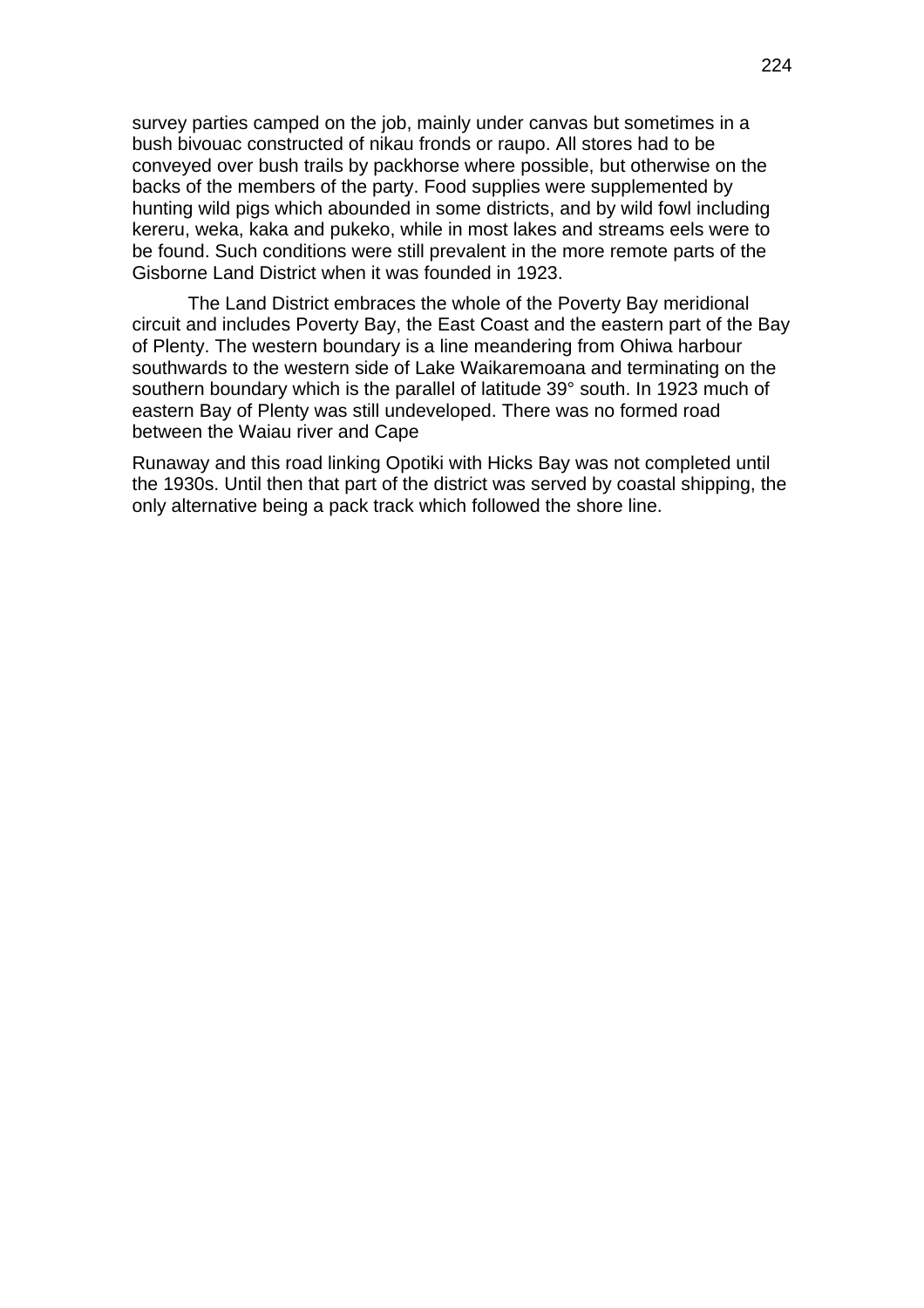# CHAPTER 23

## POVERTY BAY AND THE EAST COAST

- 1. The Native Land problems are well described in J. A. Mackay's Historic Poverty Bay and the East Coast, vide Chapter XXXVI p.310, second edition, 1966.
- 2. The trials and tribulations of the surveyors are referred to by Mackay see above - on p.314 of his history, which refers to the incident in which W. J. Wheeler was involved. Another incident which occurred in 1899 is related in the "New Zealand Surveyor Vol. XIX No. 3 (December
- 1945) p.198.

 Mr. H. K. Hovell was surveying a bush block near Hicks Bay when he and his party were ordered off the ground by a number of local Maoris. Hovell, who was a noted athlete and a Maori linguist, responded in the native language, "when the sun sets, then the work finishes". Thereupon he and his assistants were assaulted and the theodolite smashed. Hovell's assistants ran off and he was overpowered and lashed to a tree. His life was threatened but some wahines interceded and he was left tied to the tree until his assistants some hours later found and released him.

3. The Gisborne-Motuhora line became uneconomic and the Railway Department closed and abandoned it.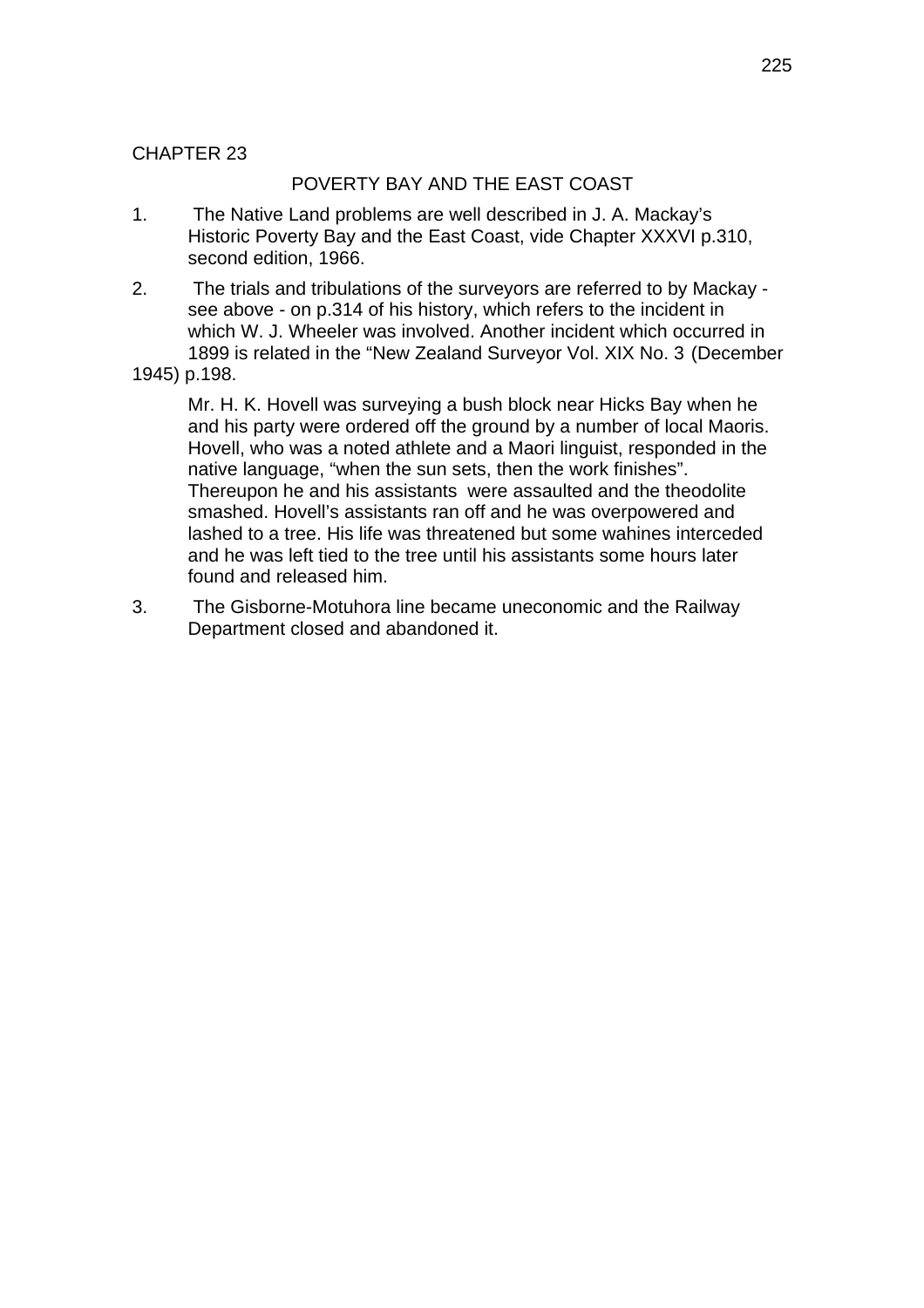### WELLINGTON LAND DISTRICT

The transition from Provincial to Departmental control saw few changes in the administration of surveying in the Wellington district. The former Provincial Surveyor, Henry Jackson, continued as Chief Surveyor.

At the time of the change the conflict between the Provincial Government and the Central Government over the control of the Waste Lands had not been completely resolved. Also there still remained son extensive tracts of Maori owned lands that to a considerable degree impeded settlement and development. An outstanding example was the lack of an efficient overland highway between Wellington and the burgeoning settlements to the north of the Manawatu River. Much of the intervening land was Maori owned, the numerous rivers were unbridged and the road was unsuitable for heavy traffic. Heavy goods were carried between Wellington and Foxton by coastal shipping. For passengers there were alternative routes other than the sea voyage. Firstly by railway from Wellington to Featherston and thence by coach via Woodville to Palmerston North; secondly from Wellington by coach or bullock wagon to Porirua and thence along the miserable beach road and through a wilderness of forest and flax-covered swamps to Foxton.

The Government became more active in the purchasing of Maori land so that in 1875 a railway from Wellington to Foxton was projected and the route from Wellington as far as Tawa Flat was surveyed by Messrs. D. and H. W. Climie. In 1879 construction was commenced but owing to the p financial depression, and a change of Government, the project was shelved. The following year, several leading business men in Wellington, Messrs. J. Plimmer, J. Wallace and W. T. L. Travers, convened a public meeting and formed the Wellington- Coast (Manawatu) Railway Company. This Company was registered as a joint stock company in 1881 and the Government passed the Railways Construction and Land Act under which the Wellington and Manawatu Railway Company was authorised to proceed with the work and under which the Company received an endowment of 215,000 acres in the Manawatu. To take full advantage of this endowment the Company altered the original route so as to pass through this land and connect with Longburn instead of Foxton. For the Company H. F. Higginson was Chief Engineer and for the Waikanae - Palmerston North section J. E. Fulton was Resident Engineer and Surveyor. The line was opened on 29th November 1886. Eventually the line was purchased from the Company by the Government in December, 1908 and became part of the North Island Main Trunk Railway.

In the course of construction of the Wellington-Manawatu Railway several townships were laid out, two of which, i.e. Plimmerton and Levin, were named after directors of the Company. Much development was necessary before the district could be settled and for many years timber and flax milling were the principal industries. It was not until 1888 that the town ship of Levin was surveyed by Messrs. A. E. Ashcroft and T. L. Humphries.

Owing to conflicting opinions, mainly of a political nature, as to the route to be taken for the railway between Foxton and Wanganui, the line connecting Foxton and Palmerston North, on which construction was commenced in 1873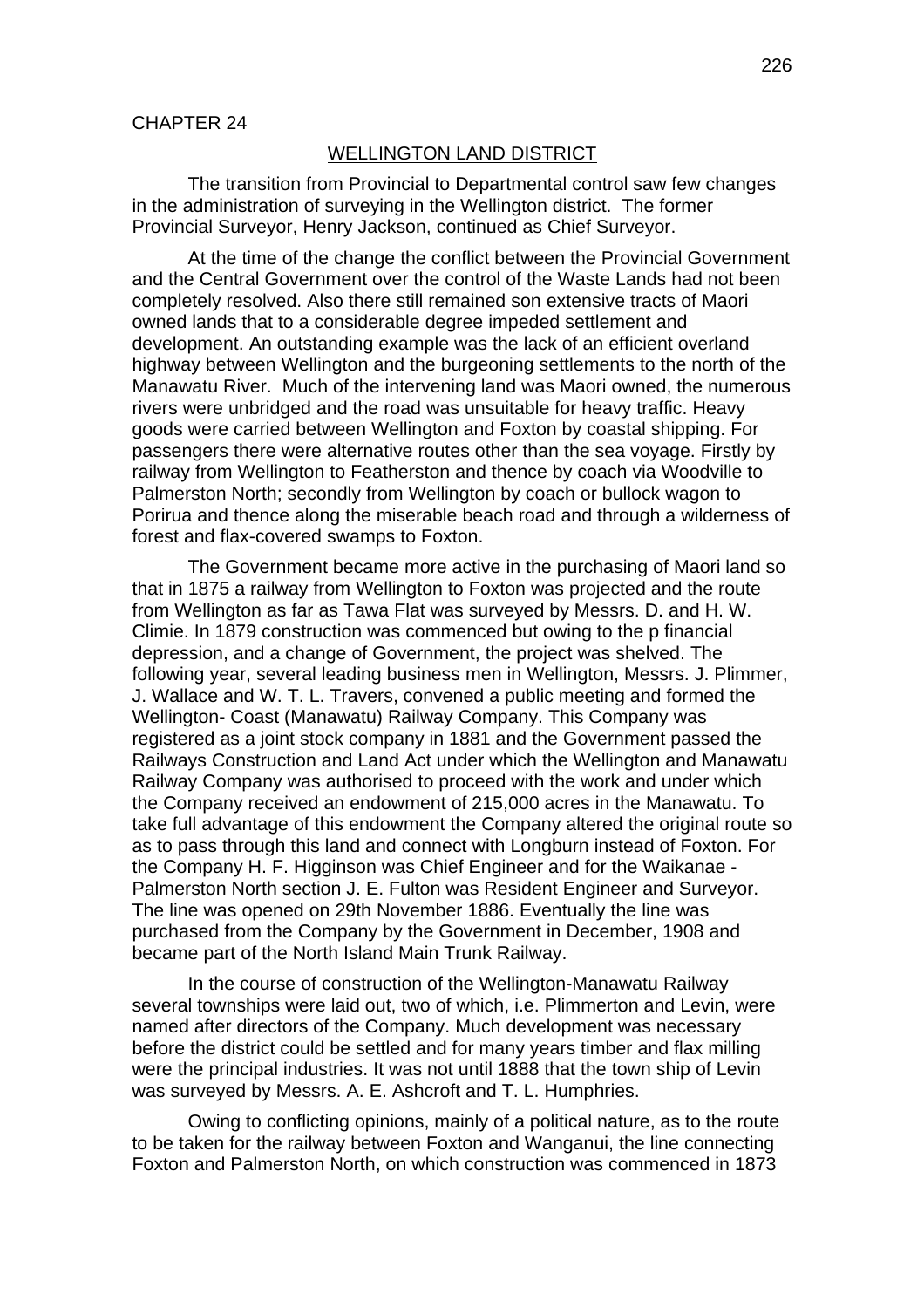was not completed until 1876. The following year the line from Palmerston North to Feilding was completed and the connection with Wanganui was made. As District Engineer of the Public Works Department for the Wanganui and Manawatu districts, J. T. Stewart superintended the construction of the railway and the roads and bridges.

The railway route from Wanganui northwards to Hawera had been surveyed by Mr. E. H. Beere in 1875. The Public Works District Engineer was Mr. W. H. Hales and he superintended the construction of the railway and roads. The line was completed as far as Kai-iwi in 1879 but it was not until March 1885 that the connection between Kai-iwi and Manutahi was completed and a regular train service between Wellington and New Plymouth commenced on 1st December, 1886.

The ultimate objective in the construction of the Welling ton-New Plymouth line was a main trunk line to connect Wellington with Auckland. By March 1881 the line from Auckland southwards had been constructed as far as Te Awamutu and it then became necessary to find the most suitable route to connect Te Awamutu with the Wellington - New Plymouth line. Feasibility or route surveys were put in hand, several of which were within the Wellington land District. Two surveyors, Mr. H. C. Field and his son H. A. Field, had a good knowledge of the country in the upper regions of the Wanganui and Rangitkei valleys, having surveyed in those localities from the early 1870s. Field senior had been responsible for a great deal of the roading, which included the wellknown "Fields Track" between Wanganui and Karioi. In 1881 H. A. Field suggested to the Chief Surveyor, Mr. J. Marchant, the possibility of a railway line up the Porewa valley and thence via the Rangitikei and Hautapu valleys to the Murimotu plains and on to Waiouru. The following year Staff Surveyor J. F. Sicely ran a trial survey over the route but this survey subsequently was discarded in favour of a re-survey by John Rochfort.

Rochfort commenced his survey in June 1875 and despite much serious opposition from dissident Maoris in the King Country, he eventually completed his reconnaissance survey from Marton to Te Awamutu. His first trial line was from Feilding to Taihape, but this was abandoned and he then re-surveyed the route from Marton via the Porewa valley. On the completion of the reconnaissance work the surveys for the construction of the permanent way were put in hand and construction was authorised under the North Island Main Trunk Railway Loan Act and a contract let in April, 1885 for the first section from Marton northwards. (1)

As the work progressed problems imposed by the difficulties of the terrain had to be solved in advance of construction. The ingenuity of the surveyors and engineers produced some remarkable solutions of which the most notable were the Raurimu Spiral and the Hihitai Loop. During the twentyfive years required to complete the line from Marton to Erua a number of surveyors and engineers were engaged on these location surveys. In addition to those already mentioned were Messrs. E. J. Armstrong, J. B. Browne, R. A. Brown, M. Carkeek, R. Donkin, F. W. Furkert, R. W. Holmes, A. Koch, J. D. Louch, C. B. Turner and G. P. Williams. (2)

Completion of the stages of construction were as follows: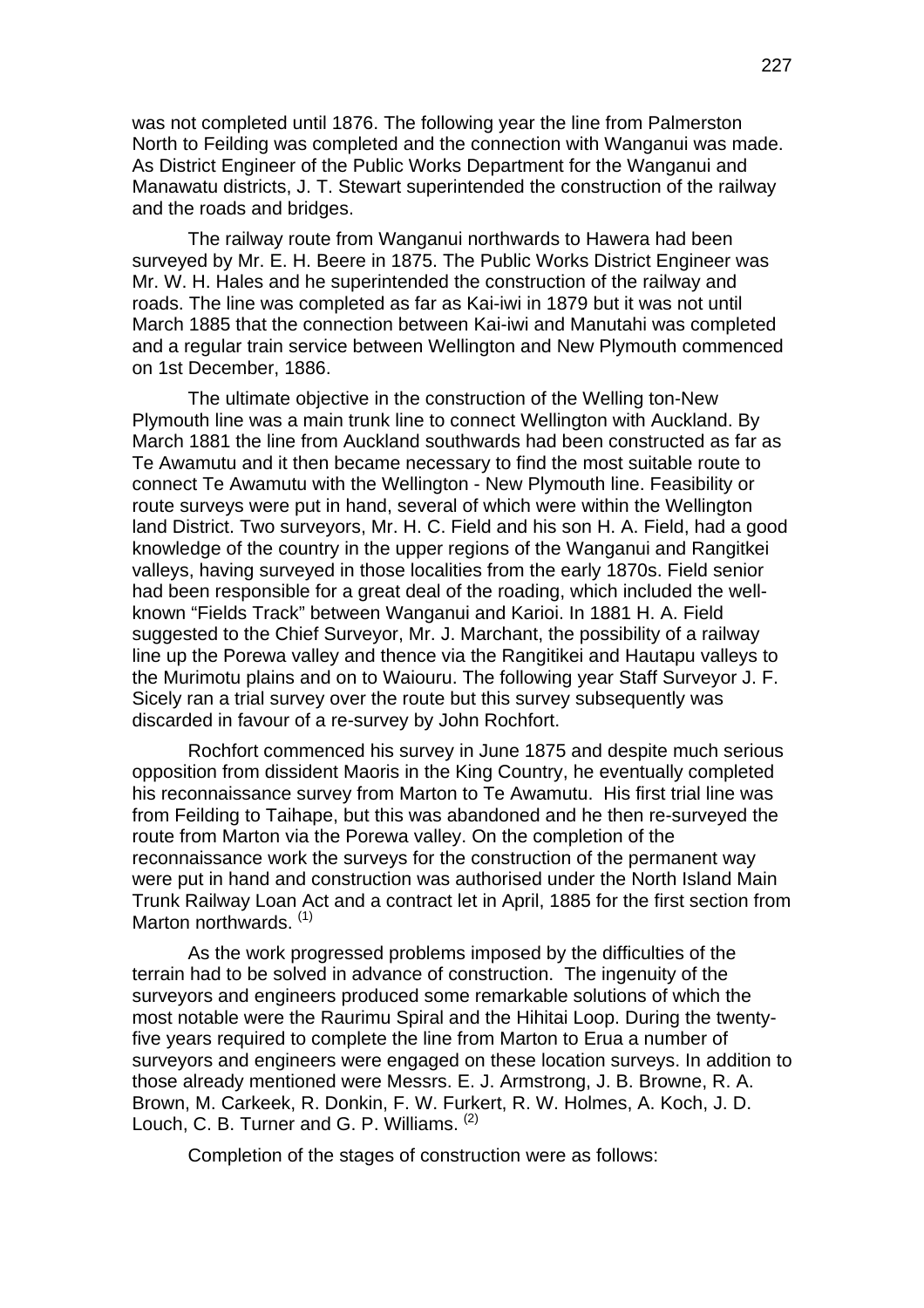| Marton to Kaikarangi | <b>June 1888</b> |  |
|----------------------|------------------|--|
| Mangaonoho           | May 1893         |  |
| Mangaweka            | November 1902    |  |
| Taihape              | September 1904   |  |
| Mataroa              | <b>June 1907</b> |  |
| Waiouru              | <b>June 1908</b> |  |
| Erua                 | February 1909    |  |
|                      |                  |  |

Regular services between Wellington and Auckland commenced in 1909. Settlement of the country bordering the railway developed rapidly as the railway progressed. Many of the new settlers were erstwhile construction workers and labourers, many thousands of whom were brought to New Zealand to build the roads and railways, tunnels and bridges, and on the completion of contracts were now helping to develop the townships that came into existence along the railways. The advent of the railway accelerated settlement generally and a typical development was the town of Hunterville which was surveyed by A. E. Ashcroft in 1885 and became the centre of a thriving farming district.

Preliminary surveys for the Manawatu Gorge Railway were made in 1871 but it was not until 1879 that surveys for the construction of the permanent way were commenced. However construction was delayed until 1886 and the line from Palmerston North to Woodville was not completed until March 1891.

The railway from Wellington to Napier via the Wairarapa was completed in 1897 when the final section between Eketahuna and Woodville was opened for traffic.

On the completion of the various roading and railway contracts, numbers of workers had to seek other employment but there was little available. The economic boom that had been engendered during the 1870s by the expenditure of the millions borrowed for building the railways, was followed by a financial depression when the loan money was expended. On previous occasions of economic depression the General Government and the Provincial Governments had adopted small farm schemes as a measure of relief. Once again similar legislation was enacted in 1886 in the Village-Homestead Special Settlements Associations and the Farm-Homestead Special Settlements. These were introduced by the Hon. G. F. Richardson, Minister of Lands, the erstwhile Southland District Surveyor.

The employment problem was aggravated by a decline in the gold mining industry as the easily worked alluvial deposits were worked out. Many of the miners had joined the work force which built the railways and roads and were now unemployed. A number of them turned to the land for a livelihood.

There was a considerable demand for small farms and the surveyors were fully engaged, not only in laying out the various settlements but also in supervising relief works, mainly roading, that were organised by Government. Indicative of the times were the annual reports of the Lands and. Survey Department. The Survey Reports of 1892 are typical, and the following is an extract: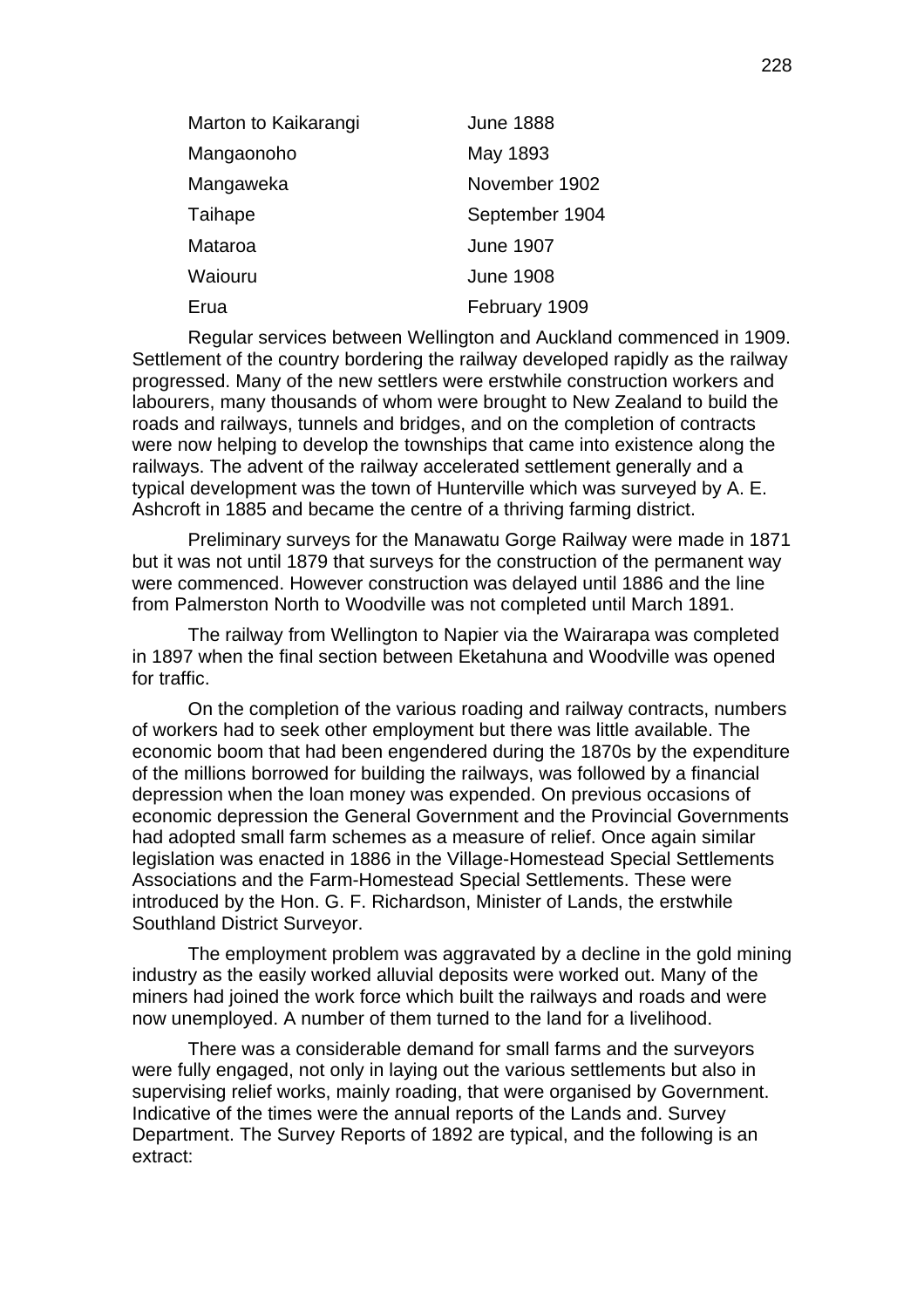" The Road Surveyor, Pahiatua, reports, - during the nine months ending 31st March, 1892, I have been entirely engaged in the construction of roads by the unemployed, who have recently been developed into co-operative contractors. I have during that period found employment for over four hundred men, most of who were provided with stores, including clothing and medical aid when necessary and all of them with tools and tents."

In 1866 the Wellington Provincial Government had established a District Survey Office at Kakaramea, a Maori kainga a few miles north of Patea in the Southern Confiscation Area established under the New Zealand Settlements Act of 1863. This confiscation zone was a broad strip of territory along the coast between Whitecliffs in northern Taranaki and the Waitotara River. It was in the southern end of this zone i.e. from Mount Egmont to the Waitotara, that the surveyors had experienced bitter opposition which led to warfare which ended with the defeat of Titokowaru in 1868. In 1867 the survey headquarters had been shifted to Patea so as to be under the protection of the military garrison that had been sent there to protect the settlers. When surveying was resumed, which was for the purpose of placing military settlers on the land, the work had to be carried out under the protection of the military forces. The Chief Surveyor for Taranaki, Mr. A. C. C. Carrington, had oversight of all surveys in the confiscation zone. In 1870 he was appointed District Engineer, Public Works Department, for the Waitotara to New Plymouth region and Thomas Humphries became Chief Surveyor for Taranaki. Humphries was given the additional responsibility of Inspector of Native land Surveys under the General Government in 1874. By arrangement with the Commissioner of Crown Lands for Wellington Land District in 1877, after the abolition of Provincial Government, he continued to supervise the surveys in the confiscation zone.

There was still much friction between the settlers and the Maoris who resented their presence and protested that the Government had not kept faith with them over the provision of the reserves that had been promised. Further trouble between the Maoris and the surveyors in southern Taranaki in 1879 resulted in the Government setting up the Bell-Fox (Coast) Commission in 1880 which spent the next four years investigating and settling the grievances in the Taranaki and Waitotara districts. To implement the decisions of the Commission a special West Coast (North Island) Land District was established with Mr. C.A. Wray as Commissioner of Crown Lands and Mr. H. L. Skeet as Chief Surveyor. The Commission also used the services of the Government staff surveyors. This office functioned until 1884 when the work of the Commission was completed and control of the surveys in the Waitotara area was resumed by the Wellington Chief Surveyor.

When Henry Jackson retired in 1879 his successor as Commissioner of Crown Lands and Chief Surveyor for the Wellington Land District was Mr. J. W. A. Marchant. In May 1891 Marchant and J. H. Baker exchanged Land Districts, Marchant going to Canterbury and Baker to Wellington. The latter in 1892 was given the additional responsibility as Assistant Surveyor General. When Baker retired in 1896 Marchant returned to Wellington and Alexander Barron was appointed Assistant Surveyor General. (3)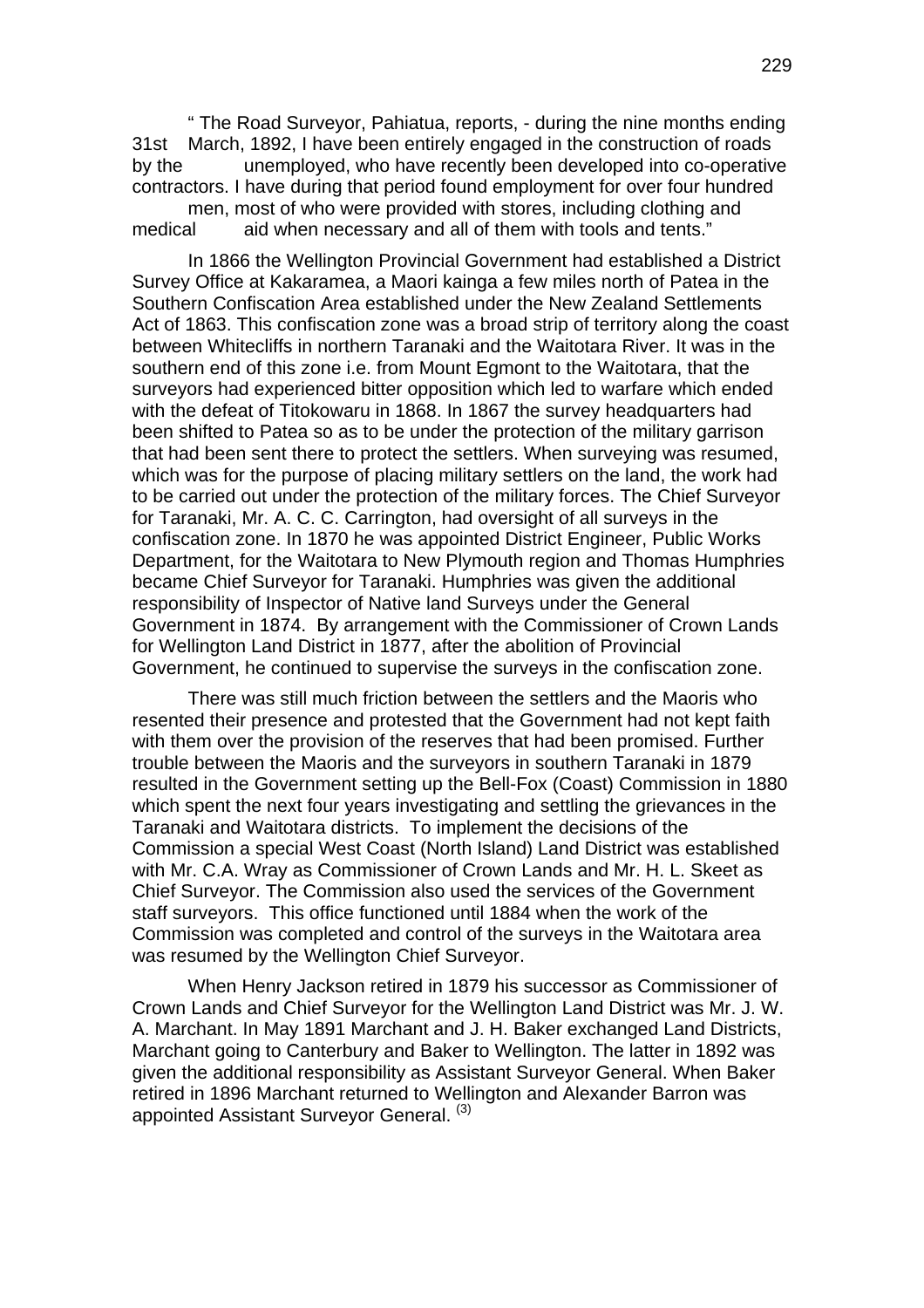## Chapter 24

## WELLINGTON LAND DISTRICT

References and Notes

1. See J. R. Lee's article - "The Exploration and Survey of the Marton-

Te Awamutu Section of the North Island Main Trunk Railway" in the 1955 Year Book of the Engineers Rail Assistants Association Inc.

- 2. See J. R. Lee's article "The Raurimu Spiral and investigations into routes for the North Island Main Trunk Railway in the Central Plateau" - 1956 Year Book of the Engineers and Assistants Association, Inc. This has a very useful catalogue of source material.
- 3. J. R. Jourdain's "Land Legislation and Settlement in New Zealand" 1925, in an appendix, has a fairly complete list of controlling officers of the General Government's Lands and Survey Department from 1854 to 1925.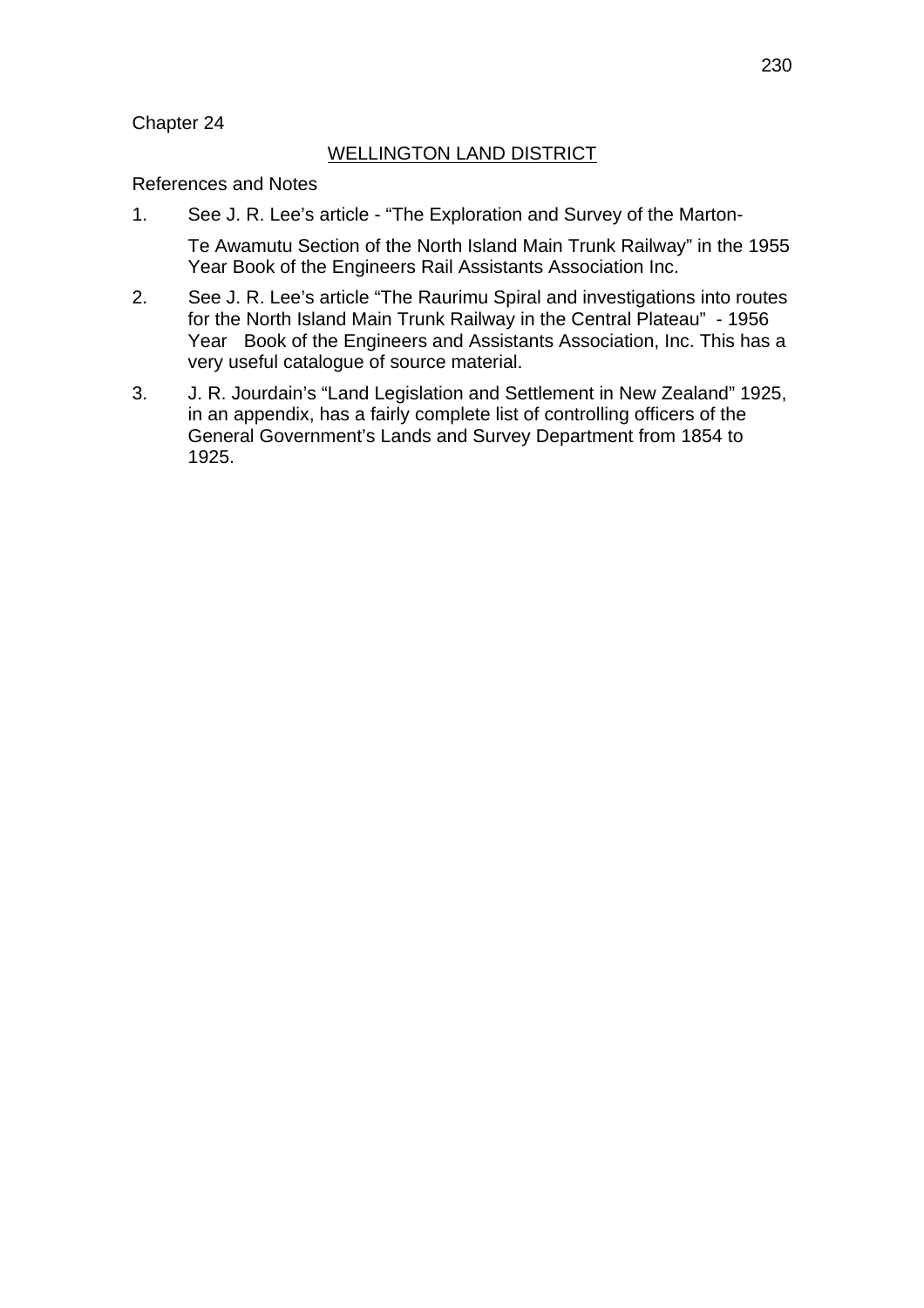### HAWKES BAY LAND DISTRICT

At the close of the Provincial era Hawkes Bay still depended on coastwise shipping for the carrying of heavy goods. The available harbour at Napier and Wairoa were not suitable for heavy draft vessels and overseas ships had to anchor in poorly sheltered roadsteads and be served by lighters.

Overland, Napier was connected by four main routes with outside districts. The best of these was the Napier - Woodville Road which already had been constructed and over which coaching services with Wellington via the Wairarapa and with Palmerston North via the Manawatu Gorge had been inaugurated. The Napier-Taupo road, built and maintained by the Armed Constabulary, was still little better than a pack track although, subject to the vagaries of the weather and the state of the roadway, a coaching service inaugurated in 1872 was being fitfully maintained by horse drawn vehicles and bullock wagons. Travelling this route in winter, and occasionally in other season was an ordeal for passengers, driver and the draught animals. The route to Gisborne, via Te Reinga, was still a pack track but the construction of a vehicular road had commenced. The fourth route, known as the Inland Patea Track, served the district surrounding Taihape until the advent of the North Island Main Trunk Railway at Taihape in 1904. Until then wool and other produce from the interior was packed out to the dray road terminus and hauled thence to Napier. By 1880 this dray road from Napier vent only as far as Kuripapanga. By 1888 the dray road was completed to Moawhango.

As Provincial Engineer and Chief Surveyor, Mr. C. H. Weber had surveyed the route for the railway from Napier to Woodville in 1870. Under his direction construction had commenced at Napier in 1872 and was completed as far as Pakipaki in 1874. From Pakipaki to Waipukurau construction was supervised by D. M. Beere and was completed in 1876.

Immediately afterwards Beere was transferred to the Waikato district and the construction from Waipukurau southwards was laid out by Rochfort and supervised by Public Works engineers. Takapau was reached in 1877, Dannevirke in 1884 and the line completed to Woodville in 1887. The following year construction of the line through the Manawatu Gorge was commenced and the connection with Palmerston North completed in 1891. The Woodville-Masterton line was opened in 1897.

When the control of surveying was taken over by the Lands and Survey Department, Weber relinquished his office as Chief Surveyor and was succeeded by Mr. Horace Baker. Earlier Weber bad made extensive surveys for the purposes of land drainage, reclamations aid improvements at the Port of Napier and in 1876 he became the first engineer to the Napier Harbour Board. In 1879 he prepared the report on the whole harbour development to assist the eminent harbour engineer, Sir John Coode, in making his recommendations to the Harbour Board. This report was submitted in March, 1880. Built at Onepoto, the entrance to the Ahuriri tidal lagoon, which at that time covered some 7,000 acres, the inner harbour, dubbed by the local inhabitants "The Iron Pot", could accommodate only the smaller coastal vessels and the lighters. The larger overseas liners still bad to anchor in the open roadstead.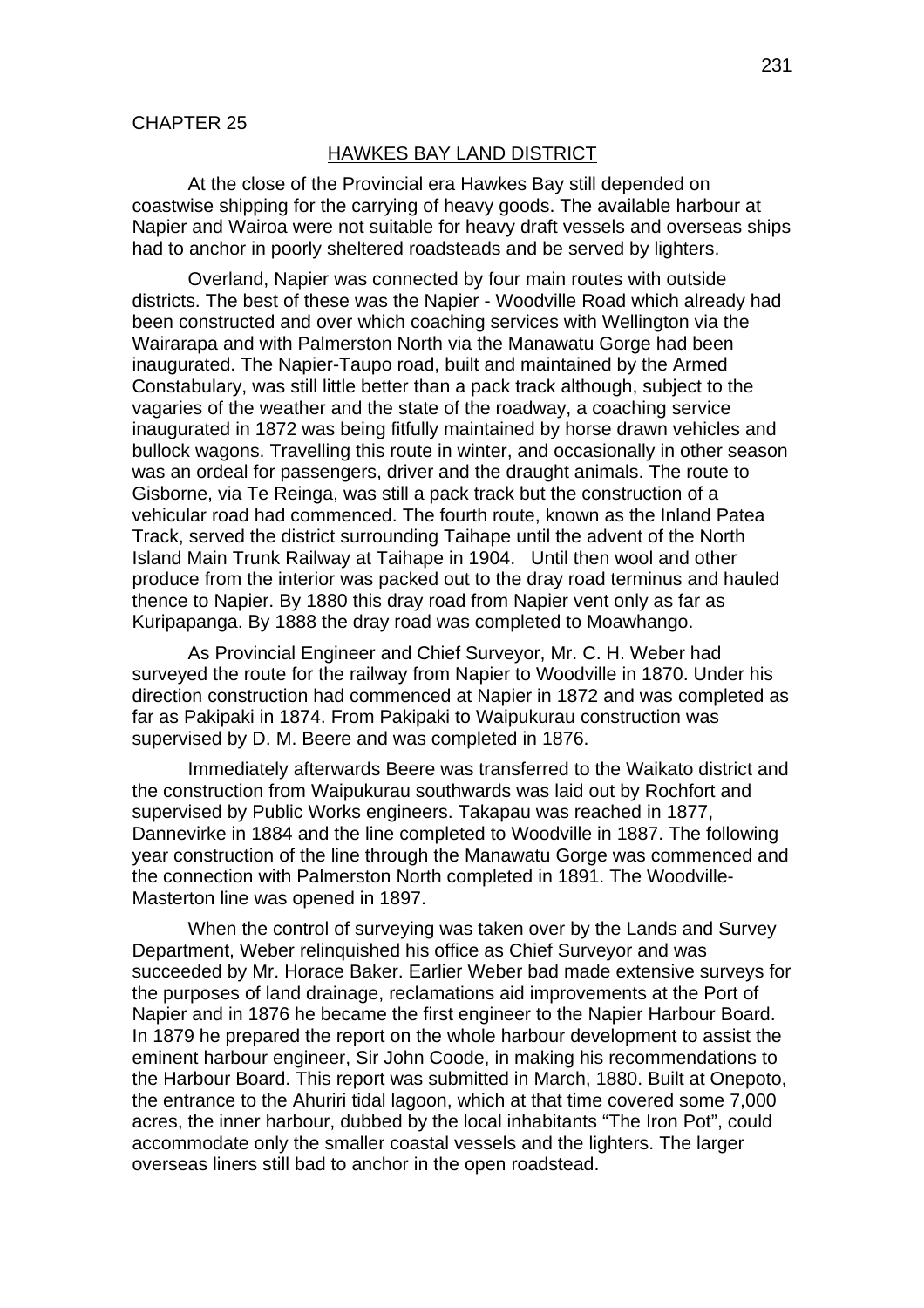In 1884 John Goodall succeeded Weber as Harbour Engineer. He advocated aid designed a breakwater harbour at Bluff Hill, outside the influence of the tidal lagoon. His scheme was adopted by the Board aid construction commenced in 1887. The first vessels berthed at the new Wharf in 1893. The disastrous earthquake in February 1931 elevated thousands of acres around Napier six feet or more above seen sea level. The greater part of Ahuriri lagoon was effectually drained and the outer harbour seriously affected so that subsequently the breakwater and wharves, had to be extended to deep water.

The opening for settlement of northern Hawkes Bay took much longer than in the south of the Province where most of the Maori owned land had already been alienated. In 1865 the Land Purchase Department had acquired about 70,000 acres including the following blocks :

| Waihua                  | 21,000 acres |
|-------------------------|--------------|
| Potutu                  | 2,800 acres  |
| Wairoa, upper and lower | 4,570 acres  |
| Nuhaka                  | 10,000 acres |
| Mahia                   | 16,000 acres |
| Turiroa                 | 15,000 acres |

The surveying of these blocks and also of large tracts of Maori owned land for which leases had been arranged through the Native Land Court, kept the staff and contract surveyors fully engaged. From time to time further blocks were purchased by the Department and disposed of by sale or lease to grazier. Before the advent of the freezing industry which encouraged the introduction of the dairying industry, most of the land was subdivided into large holdings as sheep stations and consequently the increase in the European population was minimal. This is exemplified in the case of the Wairoa County which was established in 1876. The census of 1881 disclosed that the total population of the County, which included the town of Wairoa, amounted to  $1009$ .  $(1)$ 

The freezing industry commenced with the registration of the Hawkes Bay Meat Exporting Company in October 1882. The factory at Tomoana was opened in 1884. Nelson Brothers established freezing chambers at Gisborne and at Waipukurau in 1889. The Wairoa Co-operative Meat Company was founded in June, 1915. Previously some of the farmers had to send their stock distances of up to eighty mile, to the works at Gisborne or Tomoana.

The development of the freezing industry which was soon followed by the passing of the Lands for Settlement Act of 1892 and the Advances to Settlers Act of 1894 stimulated the demand for land and brought about the subdivision at some of the large estates including not only freehold properties but also Crown lands and Maori lands. Among the first of these subdivisions was the block of 16,000 acres between the Makaroro and Kereru rivers which was subdivided by the Lands Department in 1888. <sup>(2)</sup>

The dairying export industry commenced in southern Hawkes Bay with the founding of the Norsewood Dairy Company in 1896. In the Wairoa district a factory was opened at Nuhaka in 1901 and another at Wairoa the following year.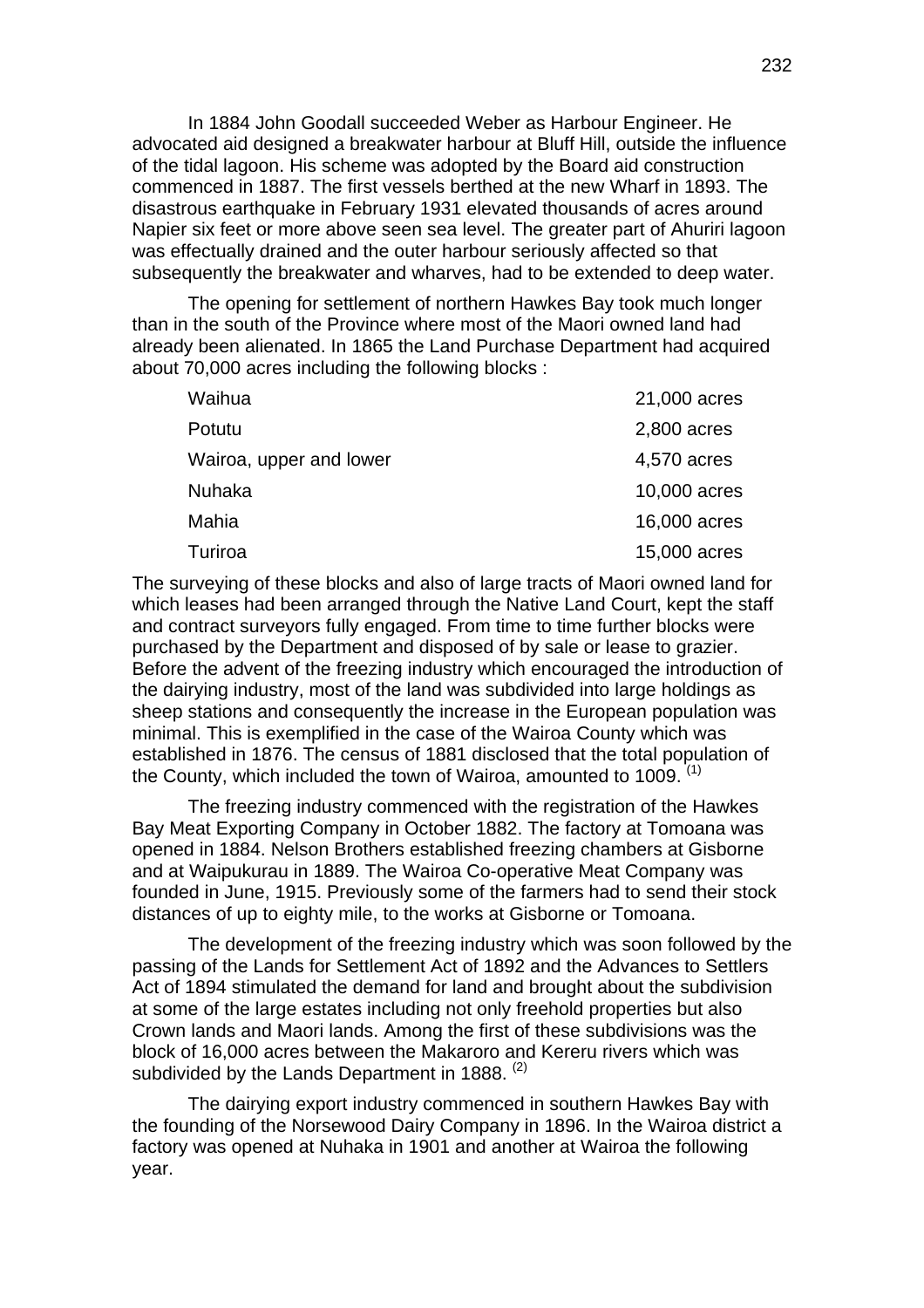When Horace Baker became Chief Surveyor in 1877 much of the Province, especially in the south, was clothed in primeval forest and there were some extensive swamps on the low lands. Drainage surveys occupied much of the time of the surveyors. Among the staff surveyors at that time were Messrs. John and James Rochfort and Charles Dugald Kennedy. The latter achieved prominence not only as a surveyor but also in the civil engineering and the legal professions. Of his own volition he made an exhaustive study of the rivers and the periodic floods that endangered the town of Napier and the surrounding district. The most disastrous of these floods occurred on 16th April, 1897 when several lives were lost and there was much damage to property. Kennedy set up in private practice in 1880 as a surveyor and civil engineer and became consultant to a number of local authorities, including the Clive and Pukehou River Boards. When the railway was under construction at Napier in 1872, Pukemokimoki hill at the southern end of Scind Island - as the hilly part of Napier Borough was then known was entirely removed to make way for the railway to the port and the spoil was used for reclamation purposes and to build the causeway for the railroad. Some years later Kennedy conceived the idea of reclaiming a considerable area to provide for the expansion of the town which at that time was confined to Scind Island and the limited areas of flat land surrounding it. With Messrs. W. Nelson, G. Latham and A. Langlands, Kennedy formed a private syndicate which was instrumental in reclaiming the large area lying between the shore line and George' Drive in Napier South. This reclamation was completed in 1908. The result of the great earthquake of 3rd February 1931 was an up thrust amounting to six feet or more of many thousands of acres including the borough of Napier. However the up thrust was not uniform throughout the affected district and at Clive there appeared to be little, it any, alteration in the levels. Despite the beneficial draining of some thousands of acres of Ahuriri Lagoon the alteration in levels in other parts of the district caused some drainage problems especially when it was found necessary to divert Tutaekuri river into the Ngaruroro so as to avoid inundating an extensive area around Meeanee.

On the resignation of Horace Baker to enter private practice in May, 1887, G. W. Williams was appointed Chief Surveyor. The latter moved to Southland on promotion in May 1891 and was succeeded by Thomas Humphries who in turn was succeeded by E.G. Goldsmith in January 1897. Under the administration of these pioneer surveyors closer settlement and improvements in the lines of communication in the Province were gradually developed. It was not until the year 1912, however, that a commencement made in the construction of the railway linking Napier and Wairoa.

It is regrettable that the Land Office at Napier was destroyed in the great Earthquake of 3rd February 1931 and in the fire that followed most of the original survey records of the Province were lost.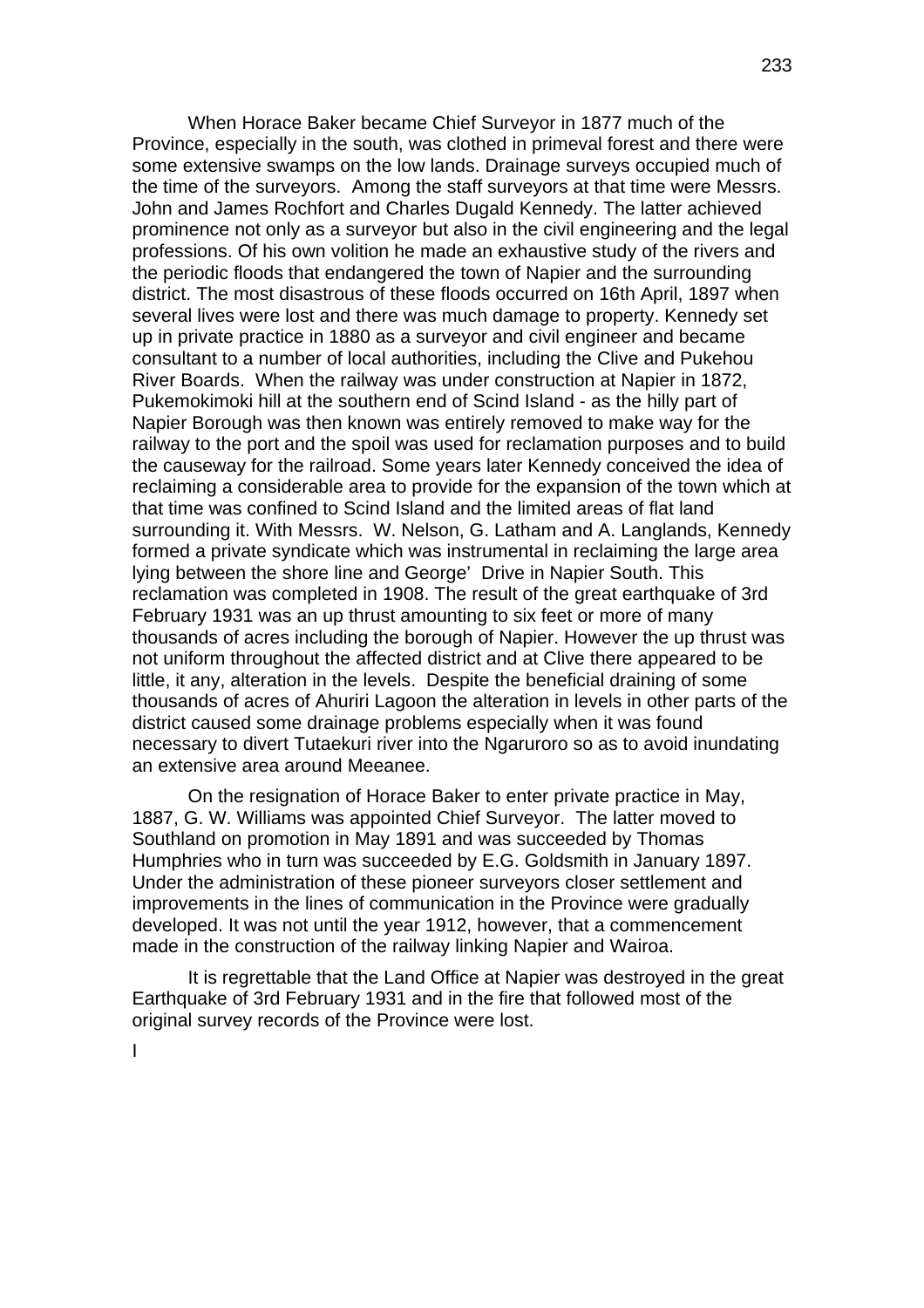# CHAPTER 25

## HAWKES BAY LAND DISTRICT

- 1. The number and the size of the large pastoral holdings in the Province is well illustrated in Miriam Macgregor's "Early Stations of Hawkes Bay", published by .A.H. & A. W. Reed, 1970.
- 2. How some of the large estates came to be subdivided e.g. Clive Grange etc. is described in "Early Stations of Hawkes Bay" (Macgregor) and also in "Tutira – A New Zealand Sheep Station" by H. Guthrie-Smith 1969 edition, A.H. &

A. W. Reed.

3. For a brief synopsis of C.D. Kennedy's career as a lawyer see "Portrait of a Profession", the Centennial Book of the New Zealand Law Society, edited by Robin Cooke, Q. C. 1969, A.H. & A. W. Reed.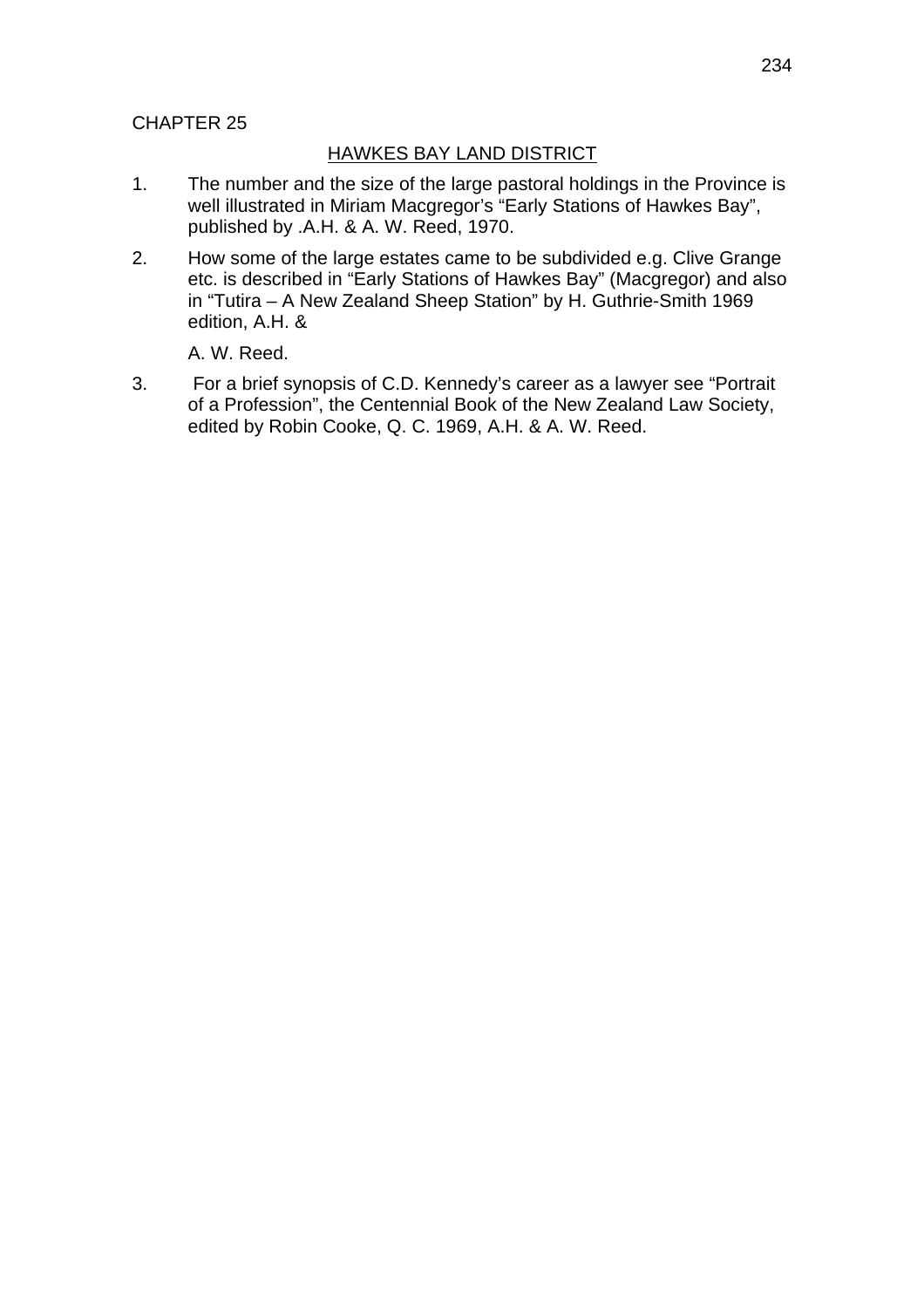### TARANAKI LAND DISTRICT

The former Provincial Surveyor, Thomas Humphries, became Chief Surveyor for Taranaki under the administration of the Lands and Survey Department. In 1876 the greater part of the Province was still clothed in dense primeval forest. On the eastern side of Mount Egmont the railway which oh was to link New Plymouth with Wellington was being built through this forest. The previous year construction had been completed as tar as Inglewood, which was one of the towns that developed with the advent of the railway. Beside the railway work the surveyors were engaged in laying out the arterial roads that were to serve the now settlements. Departmental records show that all of the in roads were located, cleared and formed by the Department in the process of land settlement. This work was in addition to the survey operations and was carried out by the officers of the Department prior to the formation of the Roads and Bridges Department.

Native opposition to the surveys was still much in evidence in southern Taranaki. While surveying the Stratford - Opunake road, first known as "Hursthouse's Track", the surveyor, C. W. Hursthouse, had met with considerable opposition, including the confiscation of his theodolite, which was. returned to him only on the intervention of the paramount chief Wirimu Kingi During the surveying of the "Meridian Line" Messrs. Bird and Sole encountered a considerable amount of interference from the Maoris who tampered with and sometimes removed the survey marks.

Worse trouble was experienced when survey parties were sent to commence the surveying of the fertile Waimate plains between Hawera and Opunake. The local tribesmen, actuated by an abiding resentment over their defeat in 1868 and feeling that they were being badly treated by the Government, which, they claimed, was not adhering to the conditions implicit in the New Zealand Settlements Act of 1863, to provide adequate native reserves, took action in an endeavour to prevent further encroachments on the tribal land.

They made their headquarters. at the large kainga at Parihaka and under the leadership of Te Whiti-o-Rongomai and Tohu Kakahi they erected fences across the road lines that were being laid out through the Maori cultivations and parties of Maoris ploughed up the fields of the recently established settlers in various places in the confiscated territory.

The Government took action by reinforcing the garrison of the Armed Constabulary in their redoubts throughout the district and erecting another redoubt at Tokaora on the Waingongora river. The ploughing parties persisted and the Constabulary took action and no less then 180 of the plough men were arrested tried and imprisoned. (1)

In March, 1879 several survey parties as set up camps in the vicinity of the Waimate plains preparatory to the commencement of the survey work. On the 29th occurred an event that was reminiscent of the preliminaries to the "Wairau Affair" of 1843 in Marlborough. Separate bands of Maoris approached each survey camp, dismantled it and carefully packed the survey gear on to bullock drays and carted it away to the Waingongora river at the southern boundary of the plains. There the drays were unloaded and the gear placed at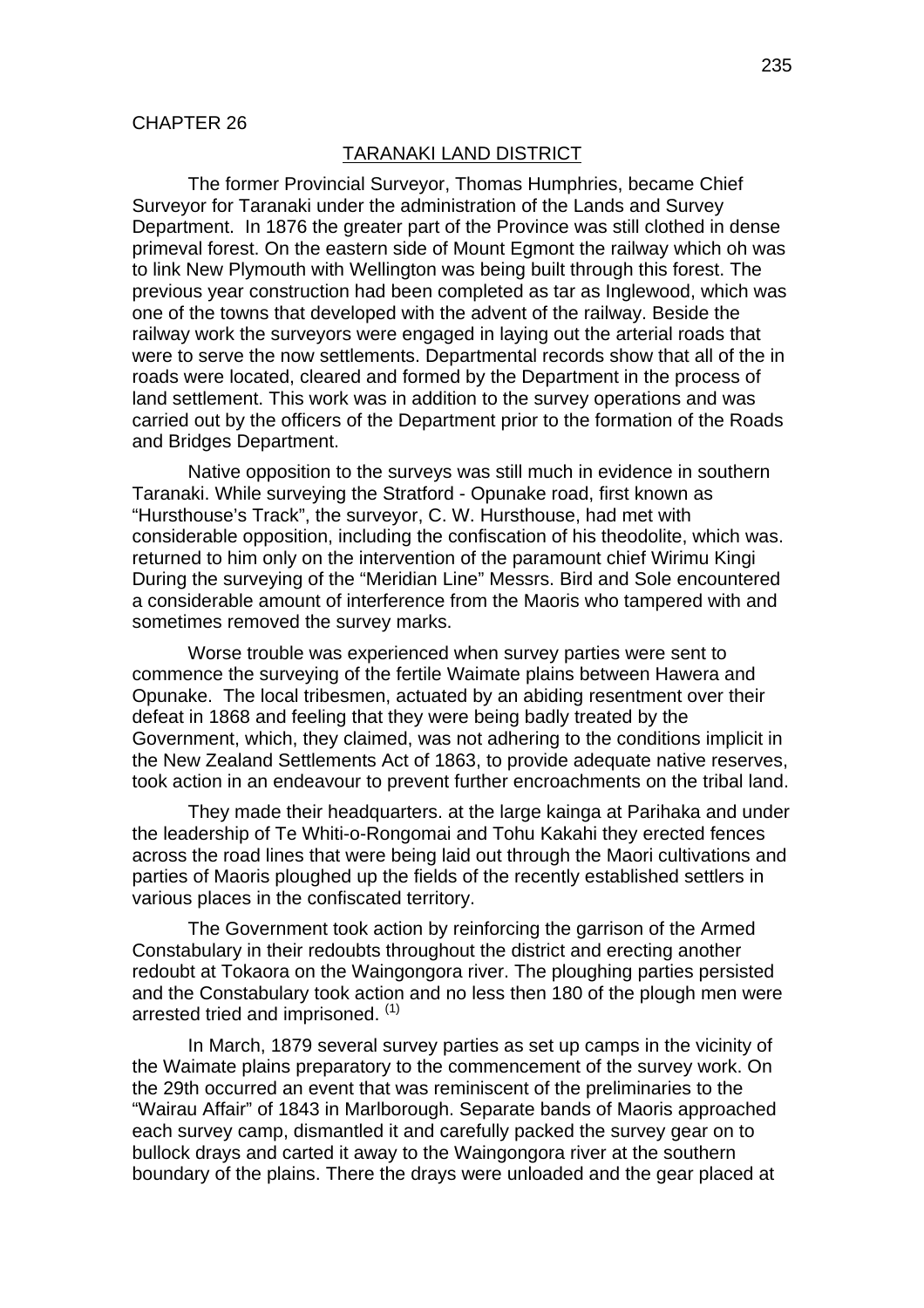the side of the main road. All was done quietly, but effectively, without any display of force or personal injury to members of the survey parties, as had been strictly enjoined by Te Whiti. Almost without exception the survey parties suffered harassment in one form or another and the surveyors involved included Messrs. C .W. Hursthouse, De G. Fraser, H. W. Climie, C. E. Finnerty, P.E. Cheal, H. M. Skeet, T. K. Skinner, J. Bird and T. G. Sole.

Apart from strengthening the military posts the Government took no other precautions but made no attempt to proceed with the surveys. To investigate the whole position in Taranaki, the Government set up the West Coast Commission comprising Sir William Fox, Mr. (later Sir) Francis Dillon Bell and Mr. Honi Tawhai, LP. The litter, however, refused to serve on the commission but Messrs. Fox and Bell went to Taranaki and carried out an exhaustive investigation. Until the Commission's findings were promulgated the status quo was to be observed and only simple repairs to existing roads were to be carried out. The local Maoris however did not observe the conditions laid down and the result was the "Parihaka Affair".

At Parihaka had congregated a considerable number of malcontents from other districts and one of them was Hiroki who was wanted by the police for having shot and killed McLean of Fraser's survey party, at Moumahki in 1877. The population of Parihaka had grown to about 2,500. The arterial road which was being built through the confiscated territory under the direction of C. W. Hursthouse, was to pass close by Parihaka and its construction was being systematically and stubbornly blocked by the inhabitants. No progress could be made, so the Government decided to take action.

In addition to strengthening the Armed Constabulary, the Government enlisted and assembled several volunteer units until, all told, there were almost 1,600 men under arms in southern Taranaki. In the meantime the Native Minister, John Bryce, and the Minister of Lands, William Rolleston, were in communication with Te Whiti and his colleagues in an attempt to bring about a peaceful solution of the difficulties. They decided to visit Parihaka accompanied by a military escort.

On 5th November, 1881 the troops, 1,300 strong, left their camps at Pungarehu and Rahotu and marched to Parihaka which was invested without opposition from the Maoris who, on the advice of Te Whiti and Tohu, had decided on a policy of passive resistance. The Ministers were admitted to the pa for a conference end in the parley that followed Hursthouse acted as interpreter. The outcome was that Te Whiti and Tohu submitted to being taken into custody by the Government and subsequently were treated in the same way as Te Rauparaha had been after the "Wairau Affair" of 1843, and were released when southern Taranaki wee again quiescent. Hiroki was arrested and was later tried, convicted of murder and executed.

The work of the West Coast Commission continued and appropriate reserves were allocated for the local Maoris. These reserves were surveyed by a small survey staff attached to the Commission and controlled by Captain H. L. Skeet the Inspector of Surveys for the Native Department. In the course of this work in 1862 Captain Skeet died and the control passed to Thomas Humphries, the Chief Surveyor. The Departmental survey staff and a number of contract surveyors were engaged on the surveying of the Waimate plains for settlement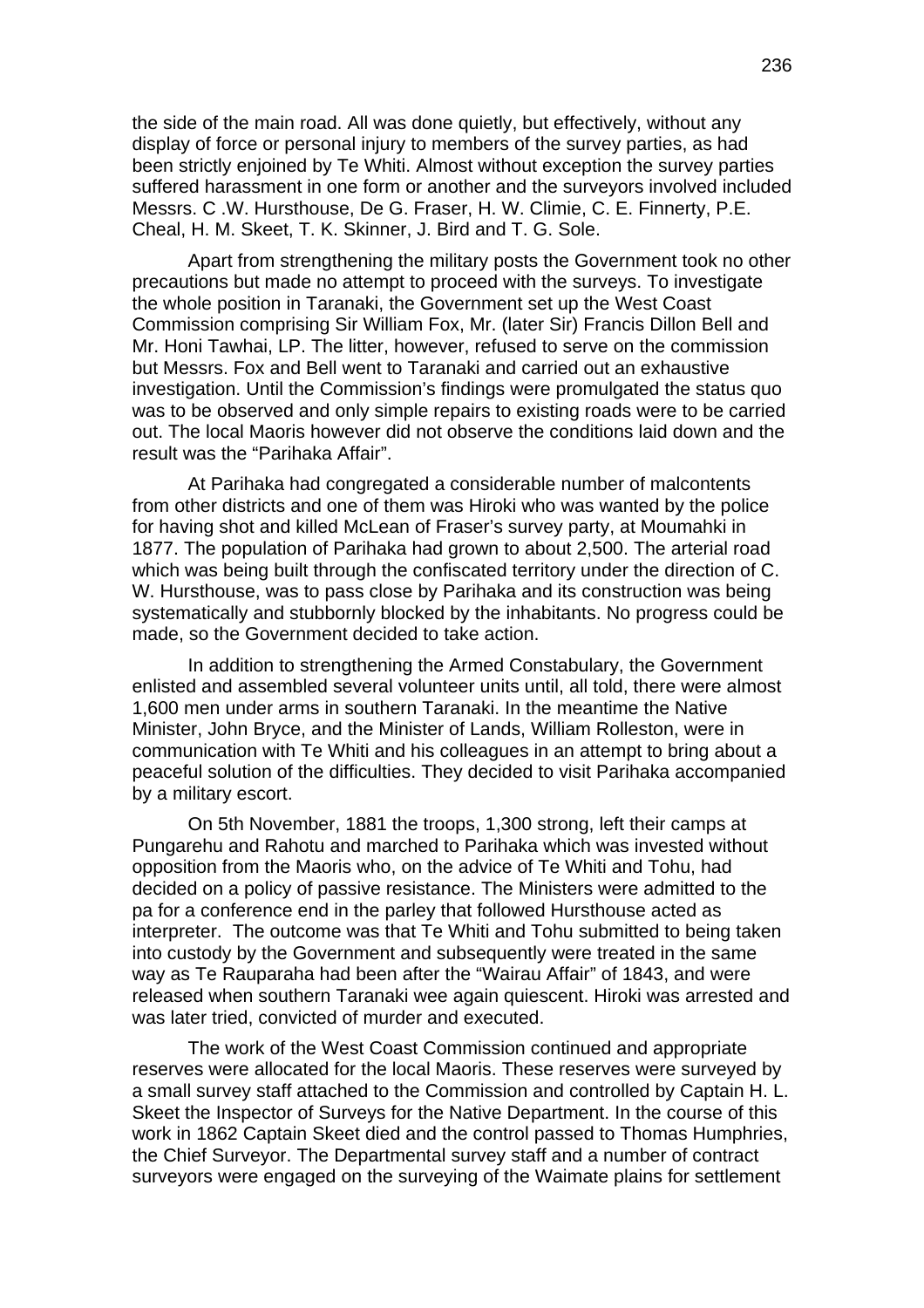purposes. In addition to those previously mentioned, the surveyors principally concerned with these surveys were Messrs. W. H. Skinner, E. S Brookes, J. Sicely, C. W. Thompson, C. Atkinson, J. Annabell, F. Duthie and F. Dalziell.

Despite the unrest in southern Taranaki railway construction was steadily advancing southwards. The line had reached the Patea river crossing in 1878 and Stratford township wee laid out there by Mr. P.E. Cheal. By October, 1881 construction had been completed as far as Hawera. The line between Hawera and Manutahi wee opened in September, 1863. The final section being built between Waverly and Manutahi was completed in March, 1885. The Manawatu Railway Company's line between Wellington and Longburn was opened on 29th November, 1886 and three days later the first mail train travelled from New Plymouth to Wellington.

With the access provided by the Railway and arterial roads, settlement went rapidly ahead in Taranaki. The report of the Lands and Survey Department for 1882 discloses that the triangulation surveys were being extended and that there was great activity in surveying the Crown Lends for settlement and that claims for no less than 200,000 acres were being investigated by the Native Land Court. A considerable amount of surveying of Native Land was in progress mainly by private surveyors. On all types of survey work there were twenty-two survey parties. operating in the district. The triangulation was being extended across the rugged country in eastern Taranaki toward the Wanganui river and northwards to connect with the Auckland district triangulation surveys.  $(2)$ 

Surveying in the forested country in the wet Taranaki climate was strenuous enough at any time but in the road less eastern ranges conditions were much more difficult, especially where it was not possible to use pack animals and all supplies had to be swagged for miles on the backs of the party. The surveyor mainly concerned with the triangulation of the district was H. M. Skeet, son of the former Inspector of Surveys.

The difficulties and dangers facing the survey parties, and the pioneer "backblock" settlers before the roads were built, are indicated in the following account of the death of the young surveyor, Joshua Morgan, who died in his camp in Tangarakau Gorge on 3rd March, 1893. He had been feeling unwell for several days and on 24th February he remained in camp. The following day he was desperately ill and two of his party, Messrs. Fred Willison and W. Lang, set out to obtain medical assistance. They covered the twenty miles through dense bush along Maori trails and across swollen rivers to the mouth of the Tongaporuru river in record time and there they obtained horses and rods to New Plymouth. Having obtained a supply of medicine they set out immediately on the return journey and arrived back at Tangarakau on 2nd March, having accomplished the journey to New Plymouth and back in four days, but they found Mr. Morgan much worse and he died at 11 p.m. the following day, Friday 3rd. The following day Lang and Willison set out for New Plymouth to report his death and by a forced march covered the distance to Tongaporutu in 11½ hours. They then rode to New Plymouth where they arrived at 2.30 a.m. on Sunday. The distance covered before they took rest was close on 80 miles, 30 of which was through rough country. They left New Plymouth on the Sunday afternoon and took Constable Bliezel from Pukearuhe with them and reached Morgan's camp on Tuesday morning. Next day they made a slab coffin and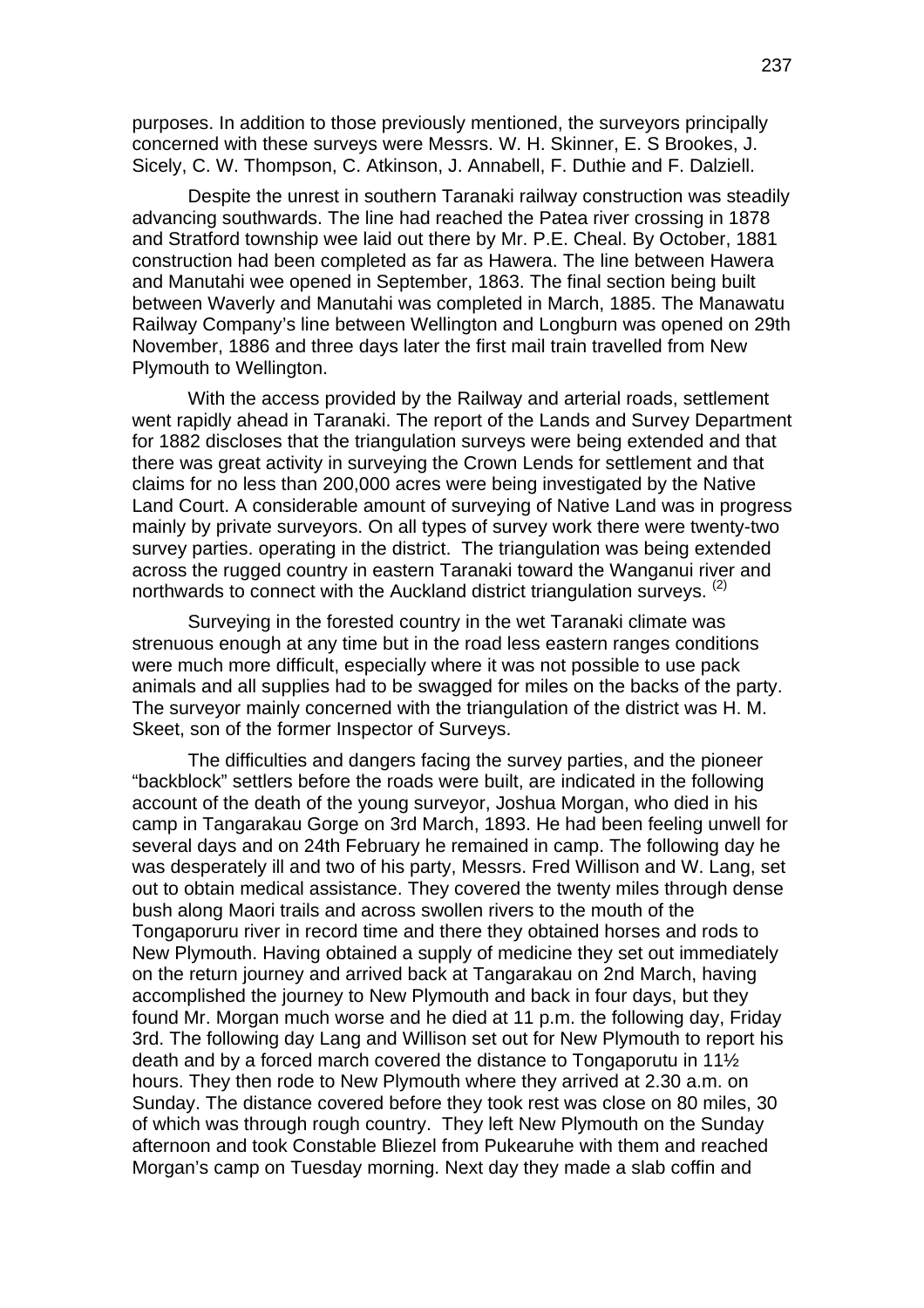buried Morgan's remains beside the roadline. The valiant and self-sacrificing efforts or these men to save Mr. Morgan's life were typical of most or the men engaged in the arduous work far from the amenities of civilisation. Not only had they to be self reliant but also they had to be, and they almost invariably were, mutually dependable. The usual survey party comprised five or six men, sometimes less, and often some of them were Maoris who proved to be no less loval and dependable than their European comrades. (3)

Joshua Morgan was one of a number of pioneer surveyors who died in the wilderness while actively engaged in surveying duties. Thomas Oldfield was another Taranaki surveyor who died in his camp on 20th September, 1902, when he was engaged in surveying Rawhitiroa road, inland from Eltham.

The settlement of Taranaki progressed in step with the construction of the railway. Many of the immigrant settlers were first employed on the railway contracts. Almost as soon as five or six miles of line had been finally surveyed and construction commenced the adjoining Crown land within five or six miles of the line was subdivided for settlement and the line was then carried another step forward and work was still available for those settlers who might require it. The steps were waited by the supply centres which developed into the villages of Inglewood, Waipuku, Midhurst, Stratford, Ngaere and Eltham. Of these the Midhurst Block was settled under earlier Provincial legislation as a Special Settlement provided for by the Taranaki Waste Lands Act of 1874 and surveyed by Mr. W. H. Skinner in 1878.  $(4)$ 

The final decision concerning the route to link the New Plymouth - Foxton line with the Main Trunk Railway had not yet been made in 1883 when C. W. Hursthouse was sent to Te Awamutu to make a feasibility survey southwards. At the same time Messrs. M. Carkeek, J. F. Sicely and A. O' N. O'Donahoo were running trial surveys over several routes in northern Taranaki. Subsequently, following the recommendations of Parliamentary Committee. in 1892, a thorough investigation of the suggested Taranaki routes was made by Messrs. R. Donkin, R. W. Holmes and A. Koch, and the "Ngaire Route", which approximately is the present line between Stratford and Okahukura, was favoured, subject to further detailed surveys being made. Eventually, how ever, the route between Taumarunui and Marton was confirmed for the Main Trunk and it was not until 1901 that the construction of the line connecting Stratford with Okahukura was commenced. (5)

At the close of the Provincial Era, Taranaki still lacked a harbour with facilities for berthing deep sea vessels and the port at New Plymouth was still operating as an open roadstead. In 1870 F .A. Carrington, the erstwhile Chief Surveyor of the Plymouth Company, represented New Plymouth in Parliament and he was instrumental in obtaining approval for a survey to ascertain in the likely costs of providing harbour facilities. In 1874 the New Plymouth Harbour Endowment Act was passed and Carrington became first Chairman of the Harbour Board.

In 1878 the quarrying of the stone for the breakwater, and the building of the railway to transport it, were commenced. On 7th February 1881 Carrington, who had been severely criticised forty years earlier for selecting the site for the settlement at a place which lacked a harbour, now had great satisfaction in presiding at the ceremony of laying the foundation stone for the new harbour.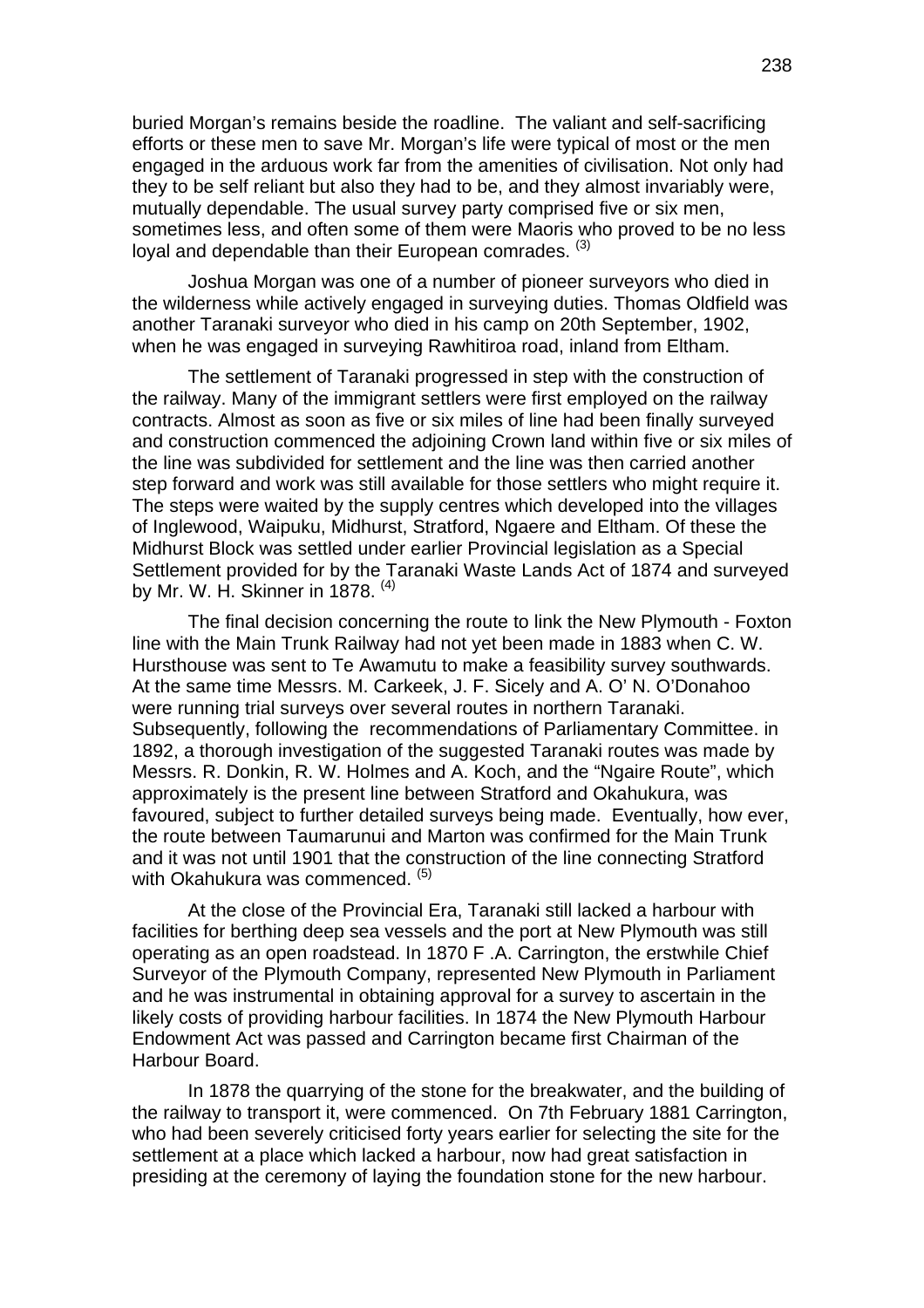Among the pioneer surveyors of Taranaki were several whose professional attainments were highly esteemed throughout N Zealand. This was especially the case of cadets trained by Octavius Carrington. Among these were Stephenson Percy Smith and Thomas Humphries, both of whom eventually became Surveyor General and also were elected President of the New Zealand Institute of Surveyors and Fellows of various learned societies. Also there was C. W. Hursthouse, who eventually became Chief Engineer to the Roads and Bridges Department, and there was G. A. Northcroft who went to South Africa and eventually became Chief Engineer in the Orange Free State. Several other Taranaki surveyors played notable parts in the development of colonial New Zealand. Probably the moat eminent of these was Edward Tregear who in 1891 became Secretary of Labour and Chief Inspector of Factories in the Labour Department, then known as the Bureau of Industries. He collaborated with William Pember Reeves, the Minister of Labour, in drafting many of the early laws which it was Tregear' a responsibility to administer. Tregear was a foundation member of the New Zealand Institute of Surveyors and was the first editor of its journal "The New Zealand Surveyor".

Thomas Humphries, in April 1889, was transferred to Auckland as commissioner of Crown Lands and Chief Surveyor and was succeeded in Taranaki by Sydney Weetman who on 1st May, 1893, was succeeded by John Strauchon. James Mackenzie succeeded Strauchon on 1st January, 1902.

Thomas Humphries as became Surveyor General on 1st July, 1906 and was followed in that office by Strauchon In 1909 and by Mackenzie in 1912.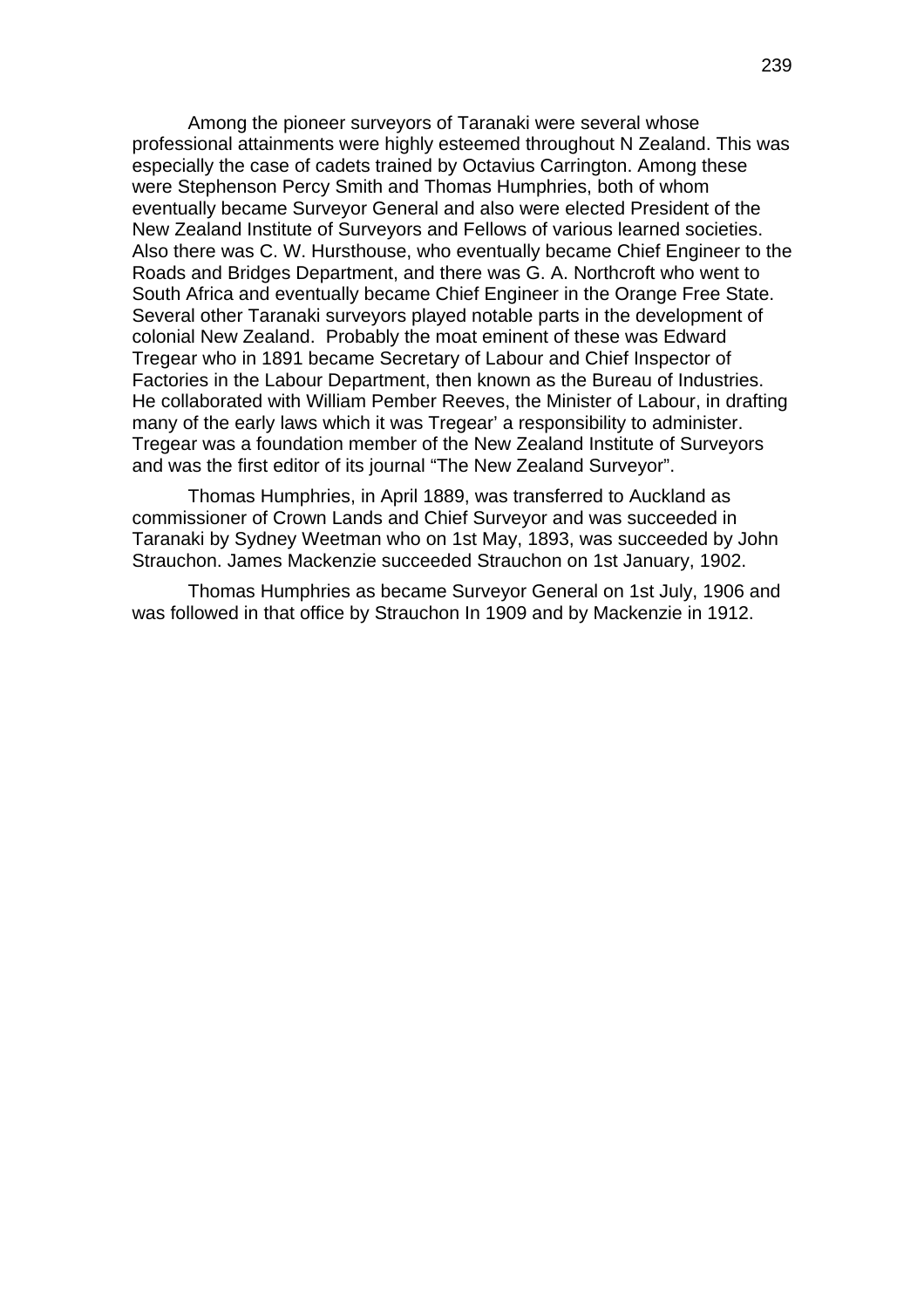# CHAPTER 26

# TARANAKI LAND DISTRICT

Notes and References.

- 1. See also James Cowan's "New Zealand Wars" 1956 edition, Vol. 2, Chapter 43, p. 476-491.
- 2. Annual reports of the Surveyor General published in the Appendices to the Journals of the House of Representatives for the years 1877 to 1907.
- 3. Derived from Fred Willison's report on the death of Joshua Morgan. See also article in the Automobile Association's Official Bulletin 1960, "Pioneer Tragedy Recalled". Also -"History of Land Legislation and Settlement in New

Zealand" W.R. Jourdain 1925 (Government Printer) - p.231.

- 4. See "Reminiscences of a Taranaki Surveyor'" by W. H. Skinner, 1946. Also "Frontier Life in Taranaki – N. Z. by L. B. Brookes, 1892.
- 5. For the reports of the Committees of Inquiry on the route of the North Island Main Trunk Railway - see Appendices to the Journals of the House of Representatives -

1884 Session II Vol. II, 1-6.

1892 Session III Vol. IV, 1-9

1900 Session III Vol. 1V, 1-13.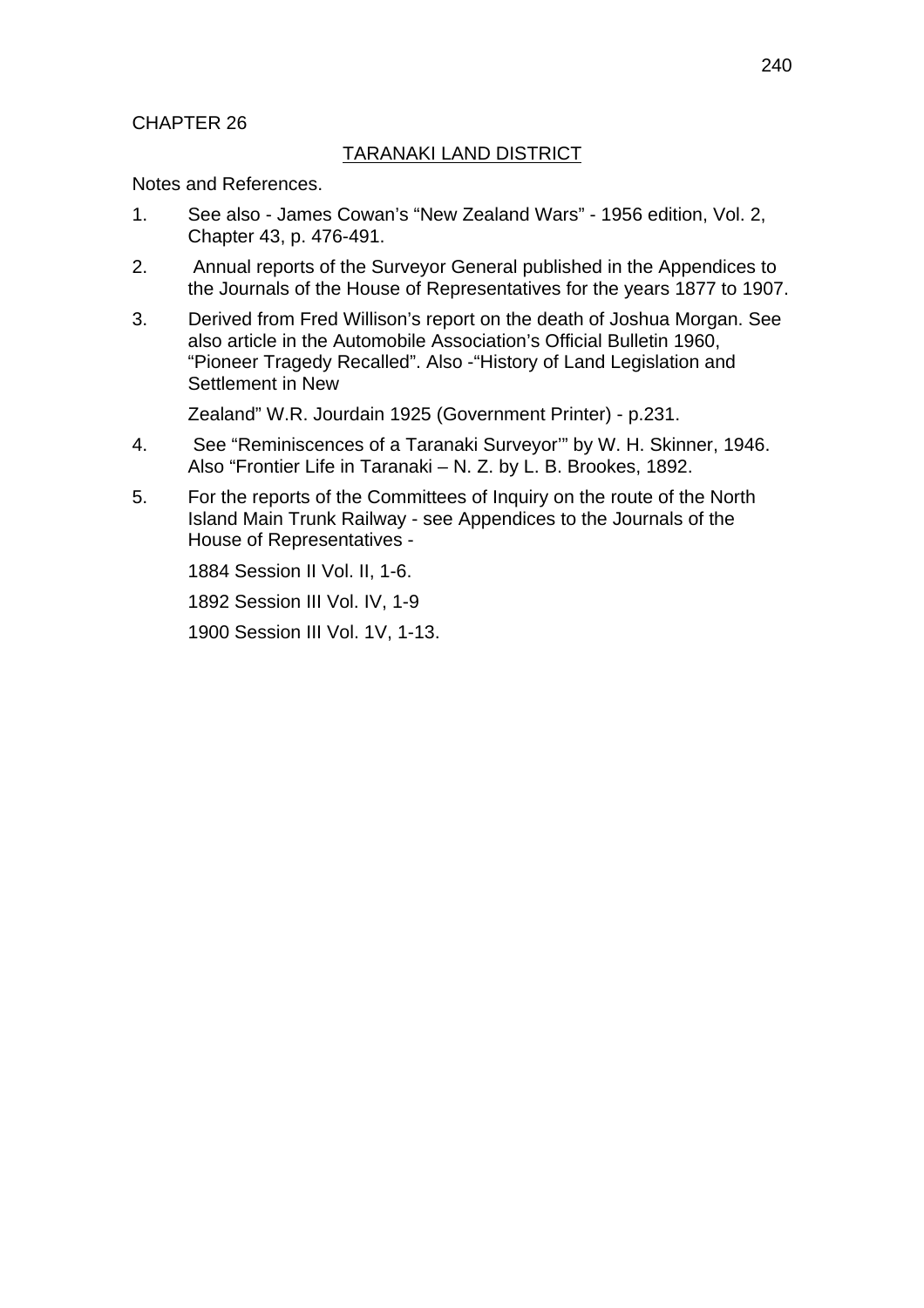#### NELSON LAND DISTRICT

The appointment of John Samuel Browning as Chief Surveyor for the Nelson Land District in 1876 coincided with the transfer of administration on from the Provincial Waste Lands Department to the newly organised Lands and Survey Department.

The principal problems facing the Department were in connection with the provision of adequate overland communication by road or railway with the adjoining Provinces and also roads for opening up for settlement the back country of the Province. Owing to the activities of the searchers for grazing and agricultural land and of the gold prospectors, the province had been thoroughly explored but the roads beyond the confines of the agricultural districts were still little better than pack tracks or unpaved dray roads used mainly for bullock wagons and were often impassable during winter months.

In 1878 John George Blackett, a son of the former Provincial Engineer, was appointed Resident Engineer for the Nelson and Marlborough districts. Under his direction the highways and bridges to Collingwood, Blenheim and the West Coast were built and he also examined the prospects of constructing a vehicular highway from Nelson to Christchurch via the Tophouse-Hanmer route. (1)

`The railway from Nelson to Foxhill was functioning in 1876 and under Blackett's direction the line was built to Belgrove and opened in July 1881. A railway from Christchurch to Greymouth and thence to Nelson was first mooted in 1866. In Canterbury the first definite proposals were put forward in 1878 and a commission was set up by the Government in 1882 to examine the possibilities. The following year eleven feasibility surveys were put in hand but the Commission dismissed all, but the route via Arthur's Pass as impracticable. Blackett made a reconnaissance survey of the route via Tophouse and the Wairau Gorge to the Canterbury terminus at Amberley. Evidence before the Commission related to the possibility of opening up agricultural and pastoral land along the proposed route against which the cost of construction could be weighed. Meanwhile a permanent survey from Belgrove southwards was made to Blue Glen, a distance of a little over nineteen miles, and some construction was commenced. However the Colony was in the throes of a financial depression and all construction ceased for the time being.

The District Railways Act of 1877 empowered private companies, with the consent of the Government, to construct private railway lines, and the Government reserved the right to purchase the lines from the companies after the lines had been in operation for seven years. Under this legislation the Midland Railway Company was incorporated in April, 1886 and entered into a contract with the Government to construct 235 miles of line in ten years. The Midland Railway Contract Act, 1887 provided for the completion of the line from Belgrove in the Nelson Province, to Brunner and thence across the Southern Alps to Springfield, the then terminus at the railway from Rolleston in Canterbury.

By October, 1894 the line had been constructed from Brunner to Reefton and from Brunner to Jackson's, at the southern extremity of the Nelson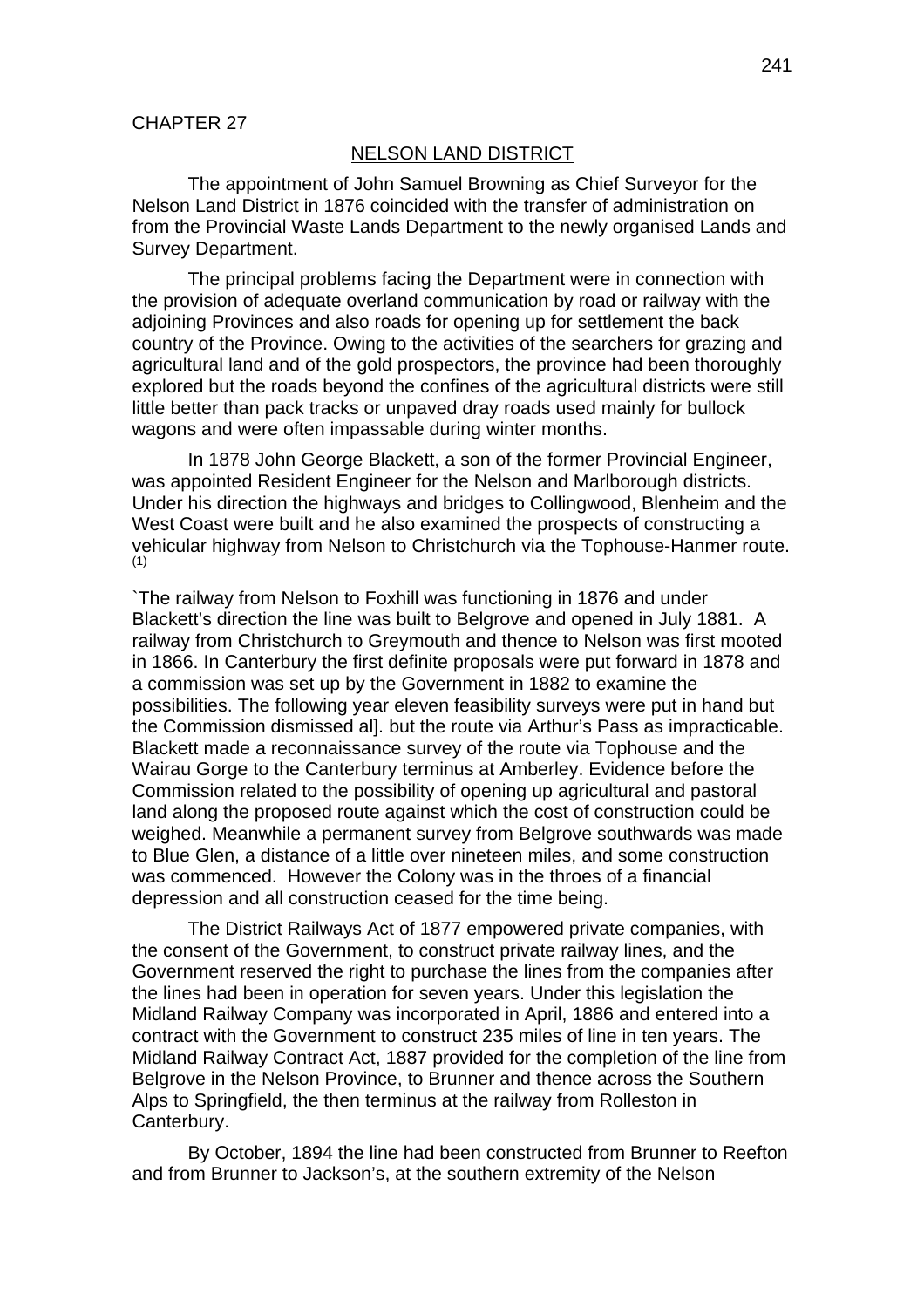Province. Also the Belgrove-Motupiko section had been constructed, after the earlier surveyed line from Belgrove to Blue Glen had been abandoned and a new route surveyed between Belgrove and Murchison. The Government was dissatisfied with the rate of progress, only seventy-five miles mostly in Westland and Nelson, having been built and after some litigation with the Midland Company the Government exercised its powers under the Railway Construction and Land Act and on 25th May, 1895 took over the assets of the Company and assumed responsibility for completing the line. Because the Government had not been able to get possession of the Company's working plans, John Howard Dobson, who had previously been employed by the Company, was appointed to re-survey the route from Jackson's to Otira and to supervise the construction. The line as far as Otira was completed in December, 1899. In 1904 J. H. Dobson set out the lines for the Otira Tunnel. (2)

The Government resumed the construction of the line from Motupiko but, cuing to several delay the construction did not reach Glenhope until 1912. There were further delays and the line reached Kawatiri in 1926. Owing to the prevailing financial depression construction ceased at Rowanbridge in I 930.

The other line in the Province, that from Westport to the Buller coal fields, was authorised under the Railways Act of 1872 and was opened on 5th August, 1876. A year later it was opened to Granity.

Two of the more important works carried out under the direction of J. S. Browning and J. G. Blackett were the building of the main highways from Nelson to Lyell on the Buller River and from Nelson to Blenheim via the Rai valley.

They selected the route to the Buller by way of Clarke Valley and the Hope Saddle and construction was commenced in 1876. A fortnightly passenger and mail coach service from the railway terminus at Foxhill to Hampden (later renamed Murchison) commenced in July 1879. Simultaneously a fortnightly service commenced between Westport and Reefton, via Inangahua, and also between Inangahua and Lyell. The road between Hampden and Lyell was not yet in a fit state to sustain a regular service and it was not until 1882 that this service was available.

Owing to the poor state of the roads there was no regular coaching service between Nelson and Havelock which was the main supply centre for the Wakamarina goldfield until 1879, by which time the road via Whangamoa and the Rai valley had been sufficiently improved. Later the road was extended, via Kaituna and Renwick to Blenheim, and a regular coach service commenced between Blenheim and Nelson on 19th April 1885.

A few months later, on 13th September, 1885, John George Blackett died at the early age of thirty-three years. His successor as District Engineer 'was William Whitney Dartnall, whose principal tasks were in connection with the roading and bridging necessary to open up the back country of the Province.

One of the projected roads, which had been proposed by James Mackay as early as 1861, was from Collingwood to the western coast via the Aorere valley. In 1882 Charles Lewis, son of the former Chief Surveyor, Henry Lewis, made a reconnaissance survey of the proposed route. The following year he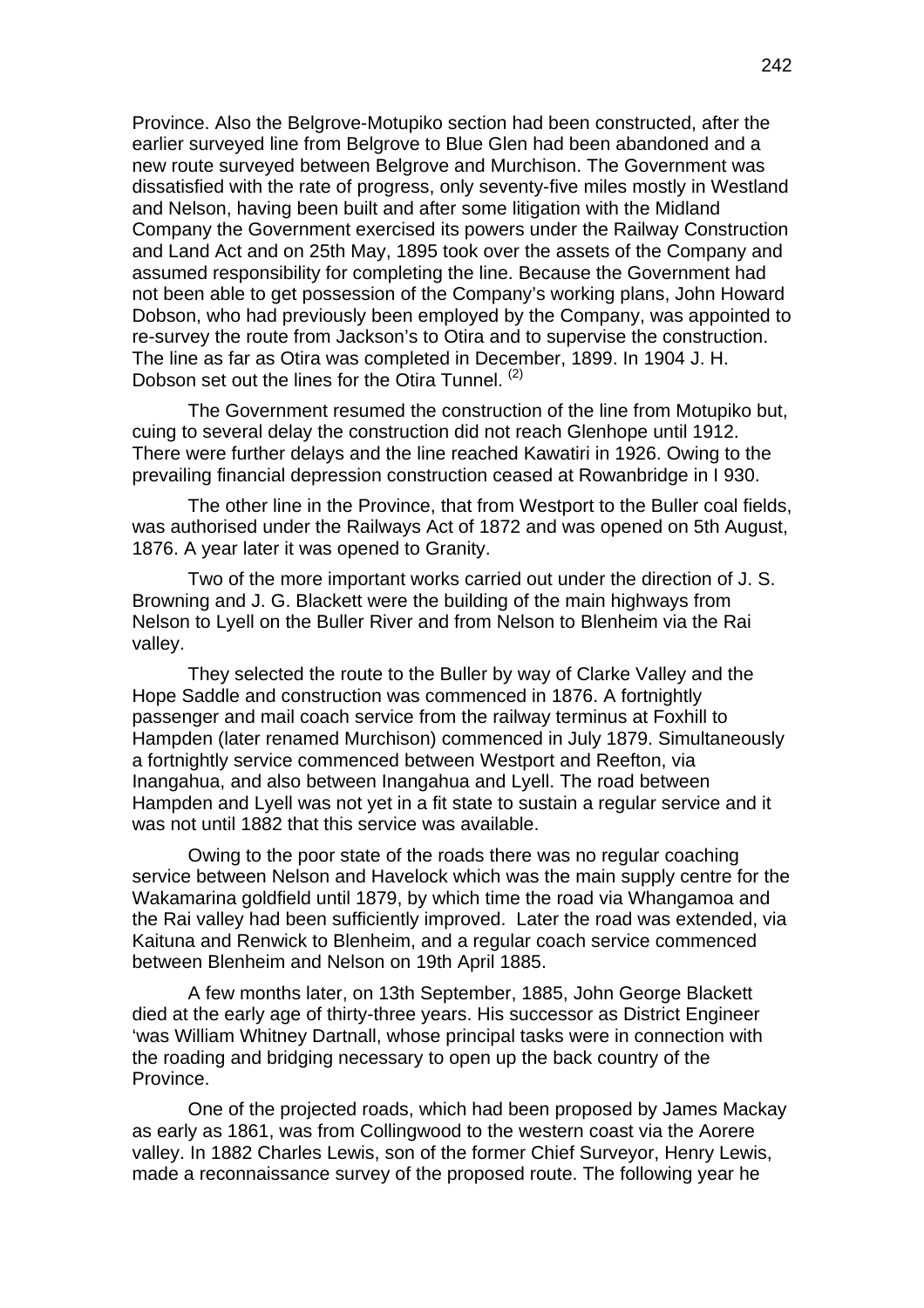commenced a trigonometrical survey of the territory between the upper reaches of the Takaka river and the Karamea valley. It was not until 1888, however, that J. B. Saxon, for the Collingwood (now the Golden Bay) County Council, surveyed and graded the road line. Eventually the road was formed as far as Walsh Creek, a tributary of the Aorere, a few miles south of the township of Bainham. From there a pack track was cut to the mouth of the Heaphy River. This is now known as the Heaphy Track.

In the isolated south-eastern portion of the Province the counties of Amuri and Cheviot were established on 1st January 1877. In each the land was held as large sheep stations and there were comparatively few inhabitants. Access was inadequate, with poorly formed unmetalled dray roads supplemented by pack tracks, and the dangerous rivers remained unbridged. Consequently there was little movement towards closer settlement. Between 1874 and 1878 Thomas Meddick Foy was engaged in exploratory surveys to assess the possibilities at extending the South Island Main Trunk Railway from the then terminus at Waipara, in Canterbury, to connect with Nelson and Blenheim and, via the Hurunui valley with Westland. Subsequently the construction was carried forward from Waipara until in 1886 Culverden, in the Amuri, was reached and there a township was laid out. Owing to the prevailing financial depression construction ceased and Culverden remained the terminus for many years. Ultimately the South Island Main Trunk was built from Waipara to Blenheim along the coastal route. The Culverden line, which terminated at the Waiau River in 1919, became a branch line.

The former surveyor, John Tinline, who had been a run holder in the Amuri since 1854, became the chairman of the Amuri County Council in March, 1881 and his was the driving force that brought about the bridging of the dangerous Waiau river near the village of Waiau in 1883. <sup>(5)</sup>

Waiau became the headquarters at the District Surveyor, Frank Stephenson Smith, who with his assistant surveyors, F. A. Thompson and L. Paske, was engaged in the trigonometrical and topographical survey of the high country at the headwaters of the Waiau and Clarence rivers to the summits of the Spencer Mountains. Tragic disaster befell the members of Smith's party on 9th June, 1885 when owing to deteriorating weather they were making their way towards their winter quarters at Waiau. While still at the higher levels they were caught in a sudden and very severe snow storm. In the hope of finding better conditions at lower levels they pushed on over Fowler's Pass (4,250 feet) only to find the snow piled high and in the continuing blizzard it became almost impossible for man or horse to make headway. They became benighted but still struggled towards safety. At 10 p.m. Paske died from cold and exhaustion. One of the horsemen, W. Mitchell, at great personal risk, managed to get down into the Clarence riverbed and worked his way down the channel four or five miles to Macarthur's station, the nearest homestead, where a relief party was quickly organised. The rescuers reached the unfortunate survey party about 2 a.m. but too late to save the life of the head chainman, Hugh Thompson, who died a few minutes after their arrival. Undoubtedly the whole of the party would have succumbed but for the efforts of William Mitchell. <sup>(6)</sup>

In 1887 the construction of the Waiau to Kaikoura road was completed and the way was opened for closer settlement but it was not until 1901 that the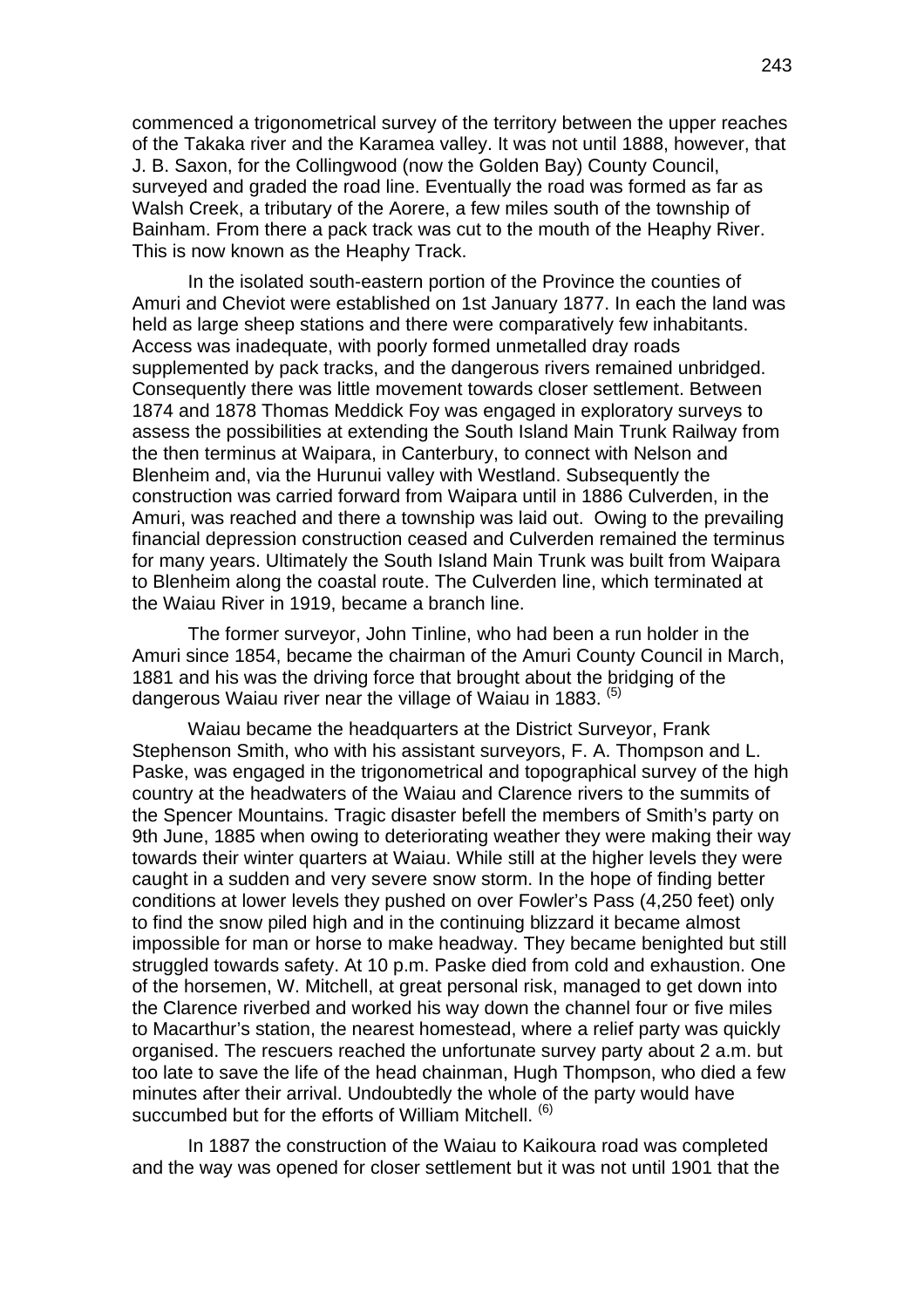first Government block was opened for selection. By that time, however, under the provisions of the Land Act of 1892 the whole of the Amuri and Cheviot Counties had been excised from the Nelson Land District and incorporated in the Canterbury Land District.

At the end of 1896 J. S. Browning retired from the Lands and Survey Department and his successor as Commission of Crown Lands and Chief Surveyor for the Nelson Land District was Thomas Humphries.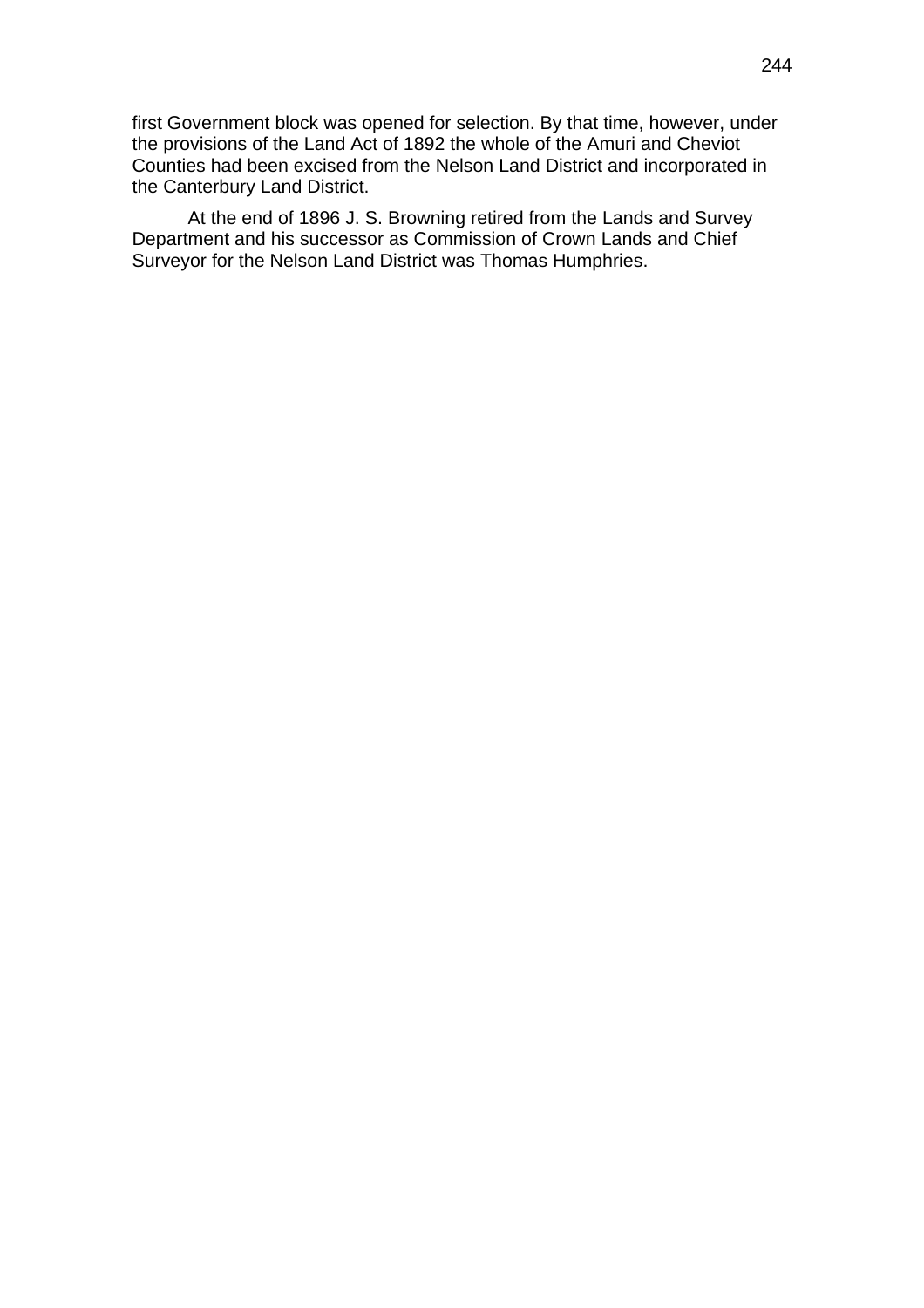# CHAPTER 27

## NELSON LAND DISTRICT

Notes and References.

- 1. See "Early New Zealand Engineers" by L. W. Furkert 1953, pp. 114-117 for biographies of John Blackett, former Engineer-in-Chief of New Zealand and of his sons, John George, and James William, all of whom played a significant part in the early surveying of roads and railways in various parts of New Zealand.
- 2. A useful outline of the history of these railway lines is D. B. Leitch's "Railways of New Zealand" 1972 published by Leonard Fullerton, Auckland and David and Charles, Newton Abbot, England. This is one of the series, "Railway Histories of the World".
- 3. During World War 2, the demolition of this line was commenced when the materials were taken to supply shortages in other districts. In 1955 the line was finally closed as being uneconomic.
- 4. The trials and tribulations of Charles Lewis' party during the 1883 survey, when they became weather bound In the inhospitable forest and hemmed in by raging rivers and suffered starvation, are recounted by A.H. Reed in his "Nelson Pilgrimage" 1965, in the chapter on the Heaphy Track, pp. 73-88.
- 5. For a detailed history see "The Amuri-A County History" by W. J. Gardner, 1956.
- 6. See also "The History of Land Legislation and Settlement in New Zealand" by W.R. Jourdain 1924, pp. 228-9.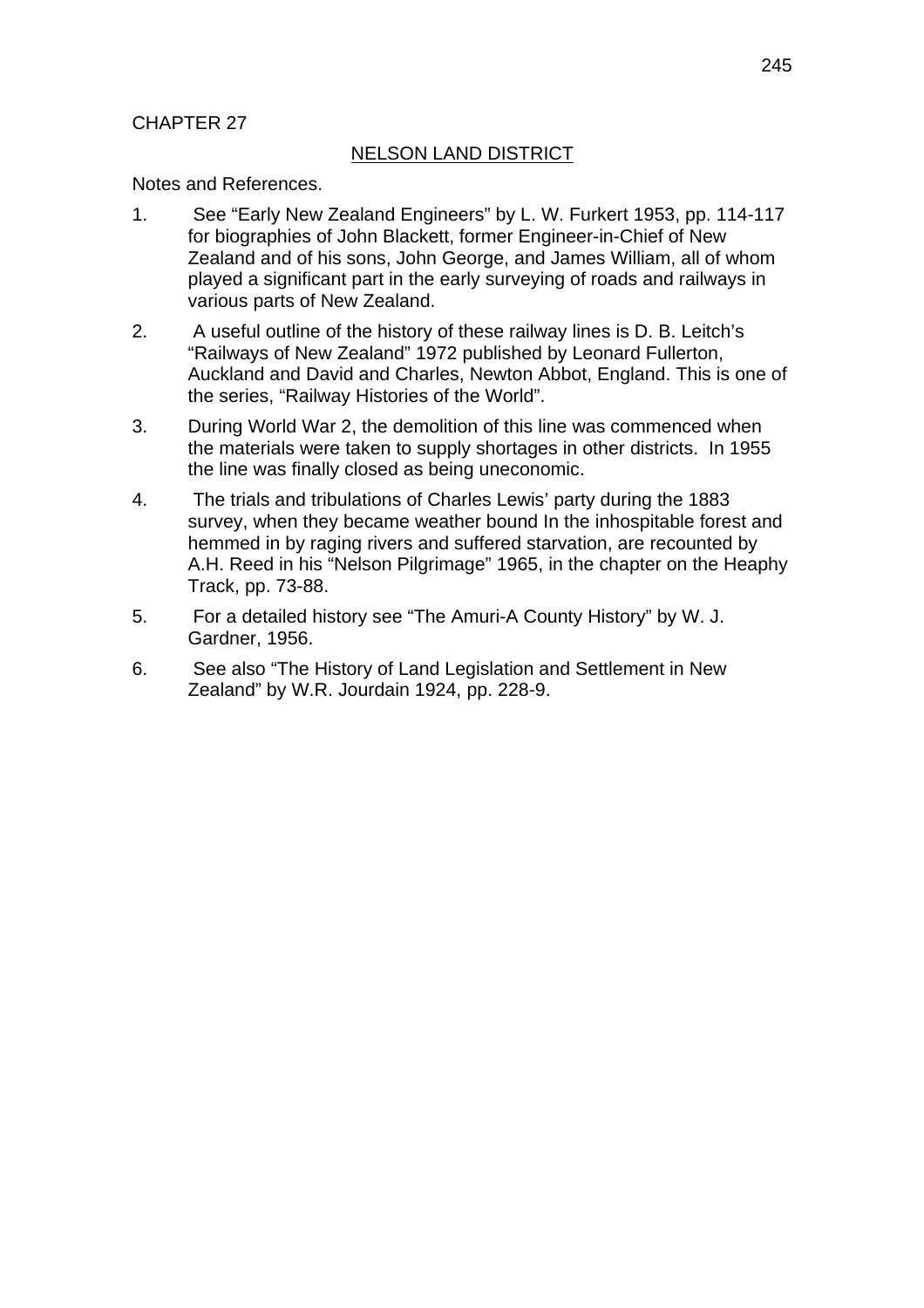#### MARLBOROUGH LAND DISTRICT

An aggregate of almost a fifth of the area of Marlborough Province was still clothed in primeval forest in 1876. Most of the available agricultural land such as in the Wairau plains had already been freeholded. However, the greater part of the Province is high country at elevations of more than a thousand feet above sea level and mainly suitable for sheep and cattle runs. Most of the runs, including those situated on the easier lower country behind the Kaikoura peninsula, were Crown leasehold land, and for the most part the boundaries of the runs were not yet adequately defined by survey.

The former Provincial Commissioner of Crown Lands, Mr. Cyrus Goulter, and the Chief Surveyor, Mr. Henry Gostling Clark, continued in office when the Lands aria Survey Department took over the administration.

The advent of railway services and the building and improvement of roads and bridges gradually brought about closer settlement. The Picton to Blenheim railway was opened in 1875 but it was not until ten years later that the highway connecting Blenheim and Nelson, via Whangamoa and the Rai valley, was sufficiently serviceable to warrant the establishment of a regular coaching service. Crown Lands in the Rai valley were first offered for sale at the Blenheim Lands Office in 1877 and the first sections in that area were surveyed by William Darby in 1881.

Owing to the lack of roads and bridges the settlers in the Kaikoura district at the southern extremity of the Province were still dependent on the coastwise shipping services.

A geodetic survey of considerable interest was under taken by Mr. A.D. Wilson in 1883. Its purpose was to connect the triangulation survey systems of the North and South Islands across Cook's Strait. Some of the stations he used, which included Mount Tapuaenuku (9,465 feet) the highest trigonometrical station in New Zealand, were as much as fifty miles apart, necessitating the use of heliostat signals, which were used to good effect.  $(1)$  The principal result of Pr. Wilson's efforts was the coordination of triangulation stations throughout New Zealand, for latitude and longitude, by reference to the one standard initial station at the Survey Observatory at Mount Cook (Wellington). The site, or rather the exact geographical position, of this original initial trigonometrical station, is today marked on the floor of the entrance lobby of the Dominion Museum at Wellington. <sup>(2)</sup> Observations to determine true meridian and latitude at the Mount Cook (Wellington) observatory had been made by Mr. C. W. Adams, who also determined the longitude by means of telegraphic signals from the Sydney Observatory. Subsequently Adams visited each of the Provinces where by a series of new astronomical true observations he checked the true latitude and longitude at each of the Provincial initial trigonometrical stations. Kaikoura County came into existence following the abolition of Provincial government and the County Council held its first meeting in January, 1877. It administered a sparsely settled district and had little in the way of funds for development and it depended a great deal on the services of engineers and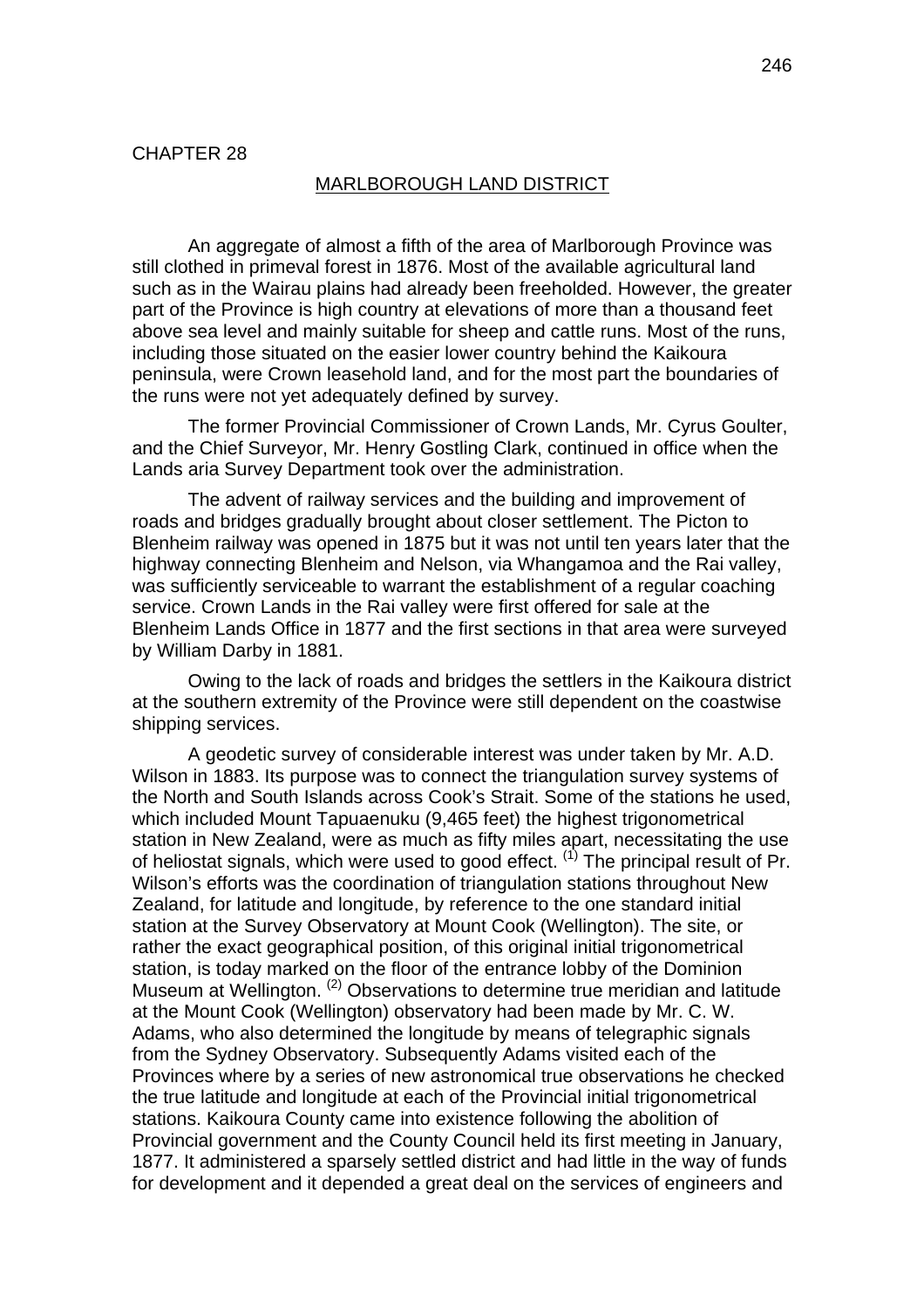surveyors of the Departments of Public Works and Lands and Survey. The Kaikoura Roads Board, which had been established seven years earlier, and was responsible for the construction and maintenance of district roads and bridges, continued in office until it was merged in the County Council in 1884. At that time the road from Kaikoura township northwards to the mouth of the Clarence River was little better than a pack track and the treacherous Clarence had vet to be bridged. Consequently the Kaikoura community preferred overland communication with Canterbury rather than with Blenheim. In 1882, with Government approval, construction of the main road from Waiau northwards was commenced and was completed as far as Kaikoura township in 1887. Three years later it reached the Clarence, where the bridge had been constructed in 1887, and an all purpose road linked Christchurch and Blenheim.

Closer settlement In the Kaikoura County commenced when the Government, acting under the provisions of the Land Act of 1885, proclaimed two small Village-Homestead settlements. These were the Hapuku settlement, proclaimed in 1886 and the Conway settlement, in 1887.

Despite the growing demand for land, the fact that most of the leases of the larger holdings had several years to run delayed the subdivisional plans. The introduction of the graduated land tax in 1891 and the Advances to Settlers Act of 1894 which was to liberalise the acquisition of Crown Lands by intending settlers, helped to bring about the subdivision of both Crown and privately owned land. In 1895, because many of the leases of the larger runs were terminating the following year, the Government became more active In surveying large tracts throughout the Land District.

As a preliminary to the subdivisional surveys, Mr. Sidney Weetman, who had succeeded Mr. H. G. Clark as Commissioner of Crown Lands and Chief Surveyor In June, 1893, was responsible for organising trigonometrical and topographical surveys covering the greater part of the southern and eastern regions of the Land District. Staff Surveyor Morgan Carkeek, assisted by Mr. D. W. Gillies, was responsible for the surveys covering the Awatere Valley and westwards, and District Surveyor F. Stephenson Smith, assisted by Mr. T. W. Hughes, was responsible for the surveys in the Kaikoura county. (3)

These surveys, which aggregated more than 500,000 acres, Involved the defining of many miles of boundaries and were not completed until 1902. As the work progressed further staff surveyors and private contract surveyors were engaged in subdividing the blocks that became available on the expiration of the leases. The first of these blocks was opened to the public by the Lands and Survey Department for selection on 23rd September, 1895. This was situated in the Hundalee district in Kaikoura County and comprised thirteen farms an twelve small grazing runs totalling over 32,000 acres. Thereafter, from time to time, depending on public demand, further subdivisions were opened for selection. This was a period of great activity by members of the engineering and surveying professions.

The construction of the railway southwards from Blenheim was commenced In 1893 but it was built In stages as closer settlement, brought about by the subdivision of some of the larger privately owned agricultural estates created a demand for railway services. By 1915 the railway had reached Wharanui and there it halted until 1936 when a fresh start was made.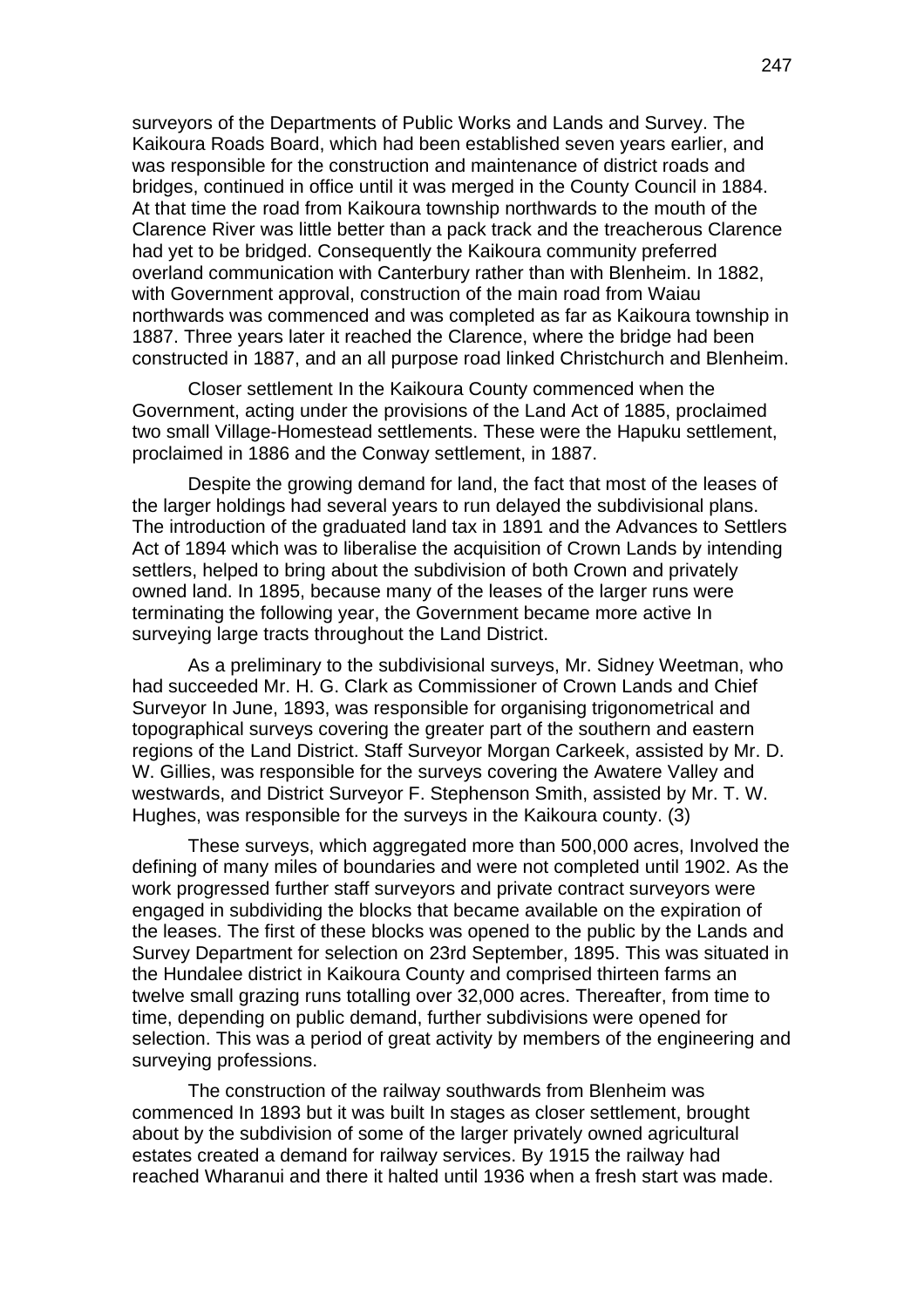Kaikoura township was reached In March, 1944 and with the completion of the construction of the line from Parnassus in December that year the South Island Main Trunk railway from Bluff to Picton was opened.

The Land for Settlement Act of 1892 enabled the Government to acquire and subdivide a number of private estates. By 1899 the largest of the estates so acquired in Marlborough was the Starborough run of approximately 35,000 acres. A noteworthy acquisition was that of Sir George Clifford's Flaxbourne property in 1908. The negotiations prior to the purchase were prolonged and litigious. The compensation claimed by the owner was much more than twice the price offered by the Crown. The ensuing Court hearings constituted the most important land law case ever to be decided in New Zealand. The first session held in 1894 lasted sixteen days without reaching a satisfactory agreement. Reconvened in 1905 a further eleven days were spent without success. Finally In 1908, when the Court was again reconvened, an agreement was reached after eight days of argument and the compensation for the acquisition of Flaxbourne estate of approximately 56,000 acres was finalised.

There was a change of controlling officers in Marl borough in January, 1897 when Mr. Weetman was transferred to Canterbury on promotion and was succeeded by Mr. C. W. Adams who held the office until the end of May, 1904 when he retired from the service. The next controlling officer was Mr. Henry Trent who two years later was transferred on promotion to Hawkes Bay. Mr. Frank Stephenson Smith, who had been responsible for a great deal of the field work in Marlborough, became Commissioner of Crown Lands and Chief Surveyor on 1st July 1906.

CHAPTER 28

#### MARLBOROUGH LAND DISTRICT

Notes and References

- 1. See 'The New Zealand Surveyor' Vol. XV No. 8 April, 1934 p.279.
- 2. See 'The New Zealand Surveyor' Vol. XV No. 13 October, 1936 p.472.
- 3. See A. J. H. R. 1891 C.1 for reports of the Lands and Survey Department. The annual reports give details of the work of the field staff of the Department in the various districts.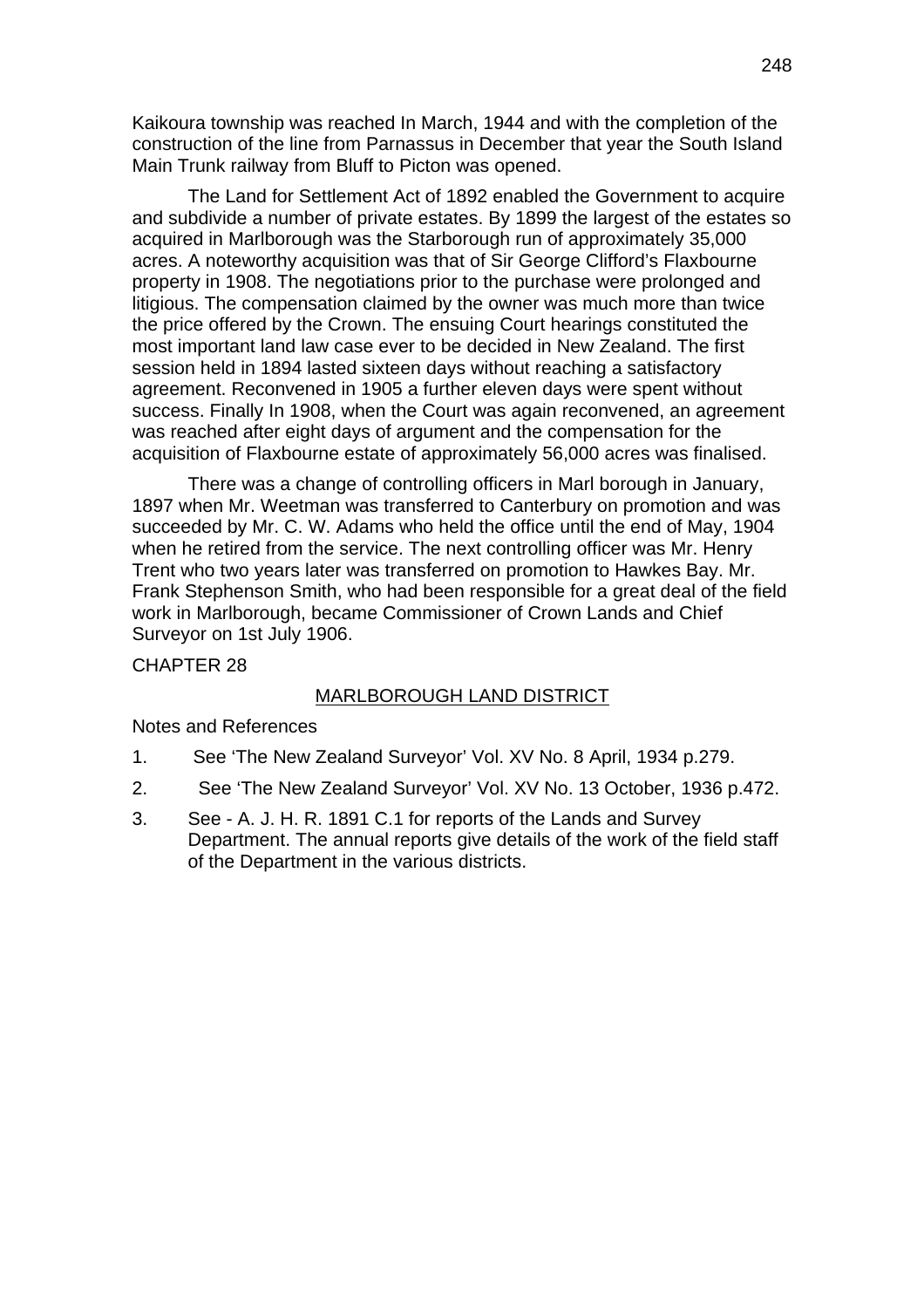### CANTERBURY LAND DISTRICT

On the inauguration of the Department of Lands and Survey in 1876, John Marshman was appointed Commissioner of Crown Lands and Samuel Hewlings continued as Chief Surveyor for Canterbury. Both were veteran surveyors who had taken part in the surveying and development of Canterbury from the beginning of settlement by the Canterbury Association in 1850. Hewlings retired in 1877 and was succeeded by J. H. Baker who later held the dual offices of Commissioner and Chief Surveyor when Marshman retired in 1884.

The advent and the extension of the railways resulted in an influx of immigrants and saw the commencement of the subdivision of the large land holdings. In 1877 most of the remaining Crown Lands along the railways had been sold or disposed of by lease. The holders of large estates in the former Canterbury Association's region also began to subdivide and land sales were booming. Funds accruing as a result of these sales placed the local road boards in a sound financial position and the surveyors and engineers were fully occupied with the subdivisional surveys and the necessary roading.

The eminent Canterbury settler, William Rolleston, became Minister of Lands in 1879. He introduced and promoted the Village Settlement legislation which enabled agricultural workers and labourers to obtain, on liberal terms, the purchase or lease of village allotments of one acre and rural sections not exceeding fifty acres, on which they could subsist during the periods during which they were not engaged on seasonal work on the large agricultural and pastoral estates in the neighbourhood. Numerous villages or hamlets throughout the Colony had their origins under this legislation.

Another facet of this legislation was an attempt to prevent land aggregation by wealthy land owners. Purchasers of Crown Land were restricted to a maximum of 640 acres and were obliged to make a statutory declaration that they would personally work the property. This system, despite the best intentions of the legislators, led to a certain amount of abuse known as "dummyism", a process whereby a not too reluctant landless person could be induced by an unscrupulous wealthy landowner who, himself, was prohibited by the legislation from purchasing Crown Land, to make the necessary declarations and obtain the land with funds provided by the said prohibited person. Under this clandestine arrangement the supposed "purchaser" or "dummy" would reside on the property for the prescribed period, really as agent for the prohibited person, and subsequently the property would be "sold" to the person who provided the money in the first place, thus circumventing the law.

During the 1880s New Zealand was In the throes of a financial depression and the Village Settlement scheme, as did the various small farms schemes on similar occasions, helped materially to sustain the Colony until better times returned. Eventually, however, it was found that, when fully developed, many of these farmlets were too small to constitute an economical family farming unit, and consequently there began an agitation for larger allotments. A contributing factor to the demand for more land was the advent of the refrigeration Industry which created a demand for farm products. A natural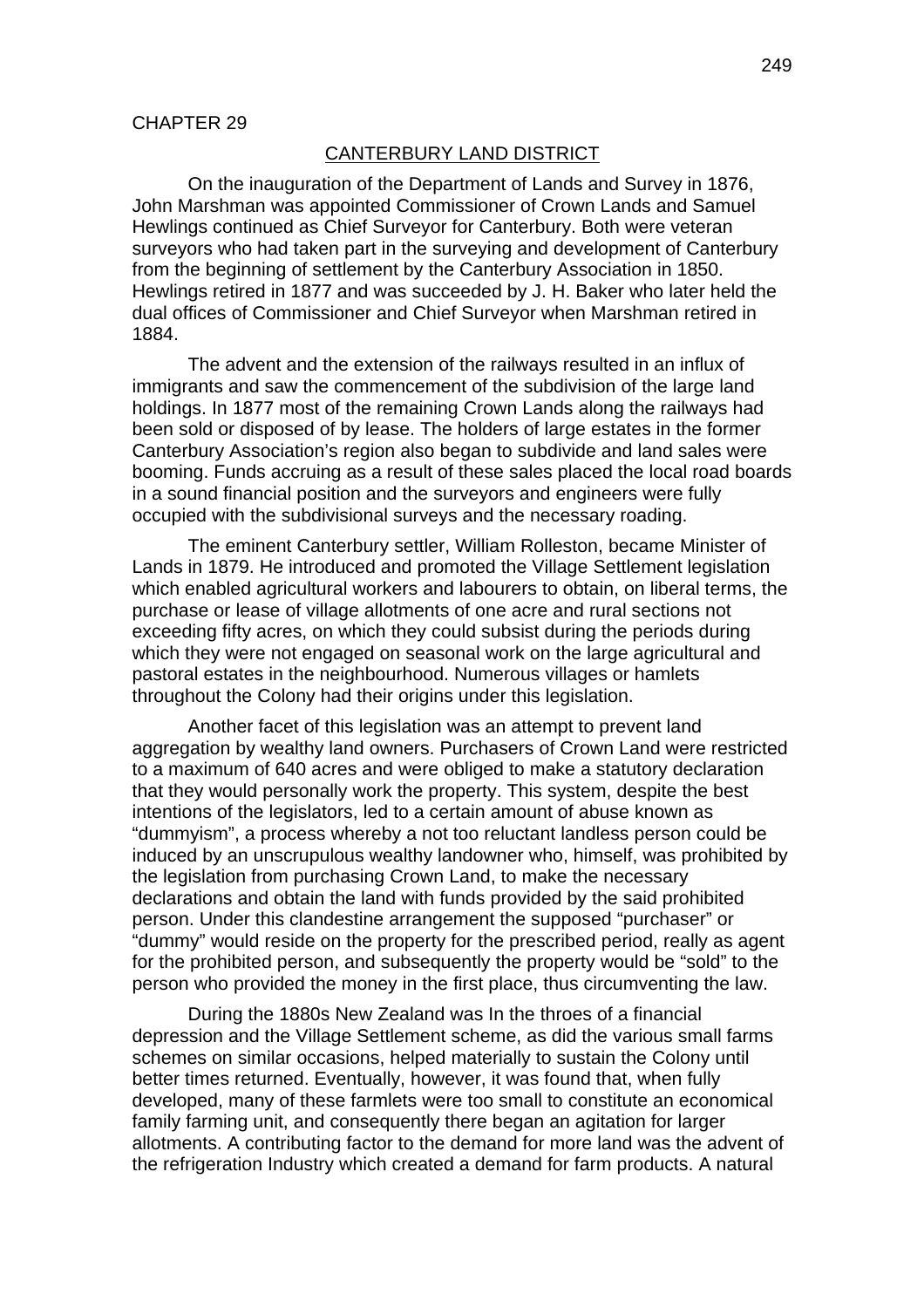consequence was the agitation that then began for the Government to acquire and subdivide some of the larger holdings which were only partly developed and to legislate against further land aggregation by wealthy capitalists.

A leading advocate for the subdivision of the larger holdings and an opponent of the squatter faction was the surveyor, and later a farmer in South Canterbury, Edwin Percy Sealy. In 1881 he published his radical political pamphlet, 'Are We to Stay Here?' in which he proposed several important agrarian reforms. The political power of the dominant landholding faction was greatly reduced by the passing of the Electoral Act, 1879 which extended to every male over twenty-one years of age, the right to vote, subject to certain residential qualifications, which included the possession of a Miner's Right.

The attack on land aggregation became a major issue in the House of Representatives and a much quoted example of aggregation was that of a large estate lying between the Hororata and Rakaia rivers which had been acquired over a number of years by Mr. (later Sir) John Hall who was Premier from 1879 to  $1882^{(1)}$ 

The liberalising of the acquisition of Crown Lands by bona fide and competent settlers, either by purchase or by lease, was provided in the Land Act of 1885, introduced by the Hon. John Ballance, Minister of Lands. This Act also placed limits on the areas that could be acquired by any one purchaser. Amended and extended in 1887 and 1888 the Act was superseded by the Land Act of 1892 which incorporated many of the desired agrarian reforms.

There still remained the problem of acquiring privately owned land for the purposes of closer settlement. In 1892 a Lands for Settlement Act was introduced by the Hon. (later Sir) John McKenzie, Minister of Lands. This provided for the establishment of a Land Purchase Board which was to be responsible for the inspection and reporting to Government upon private freehold land the owners of which offered it to the Government f or sale. If found suitable f or subdivision and closer settlement, it could be purchased by the Crown and offered for selection under the lease-in-perpetuity tenure, the area of a holding being limited to 320 acres. This Act proved to be ineffective, particularly in the case of the purchase of the Cheviot Estate of 85,361 acres the purchase of which was effected under special legislation. The 1892 Act was superseded in 1894 by a new Land for Settlements Act which included clauses of a compulsory nature empowering the Crown to take privately owned land for settlement purposes, subject to the payment of reasonable compensation. This Act was amended several times and the amendments were incorporated In the Land for Settlements Consolidation Act of 1900.

Throughout the Colony, in the decade following the 1894 Act some hundreds of thousands of acres were acquired and subdivided by the Government. A greater area was acquired in Canterbury than In any other province.<sup>(2)</sup>

At the same time private owners of agricultural estates were active In subdividing their properties. A typical example was Longbeach the 30,000 acre agricultural estate of John Grigg, in .Ashburton County.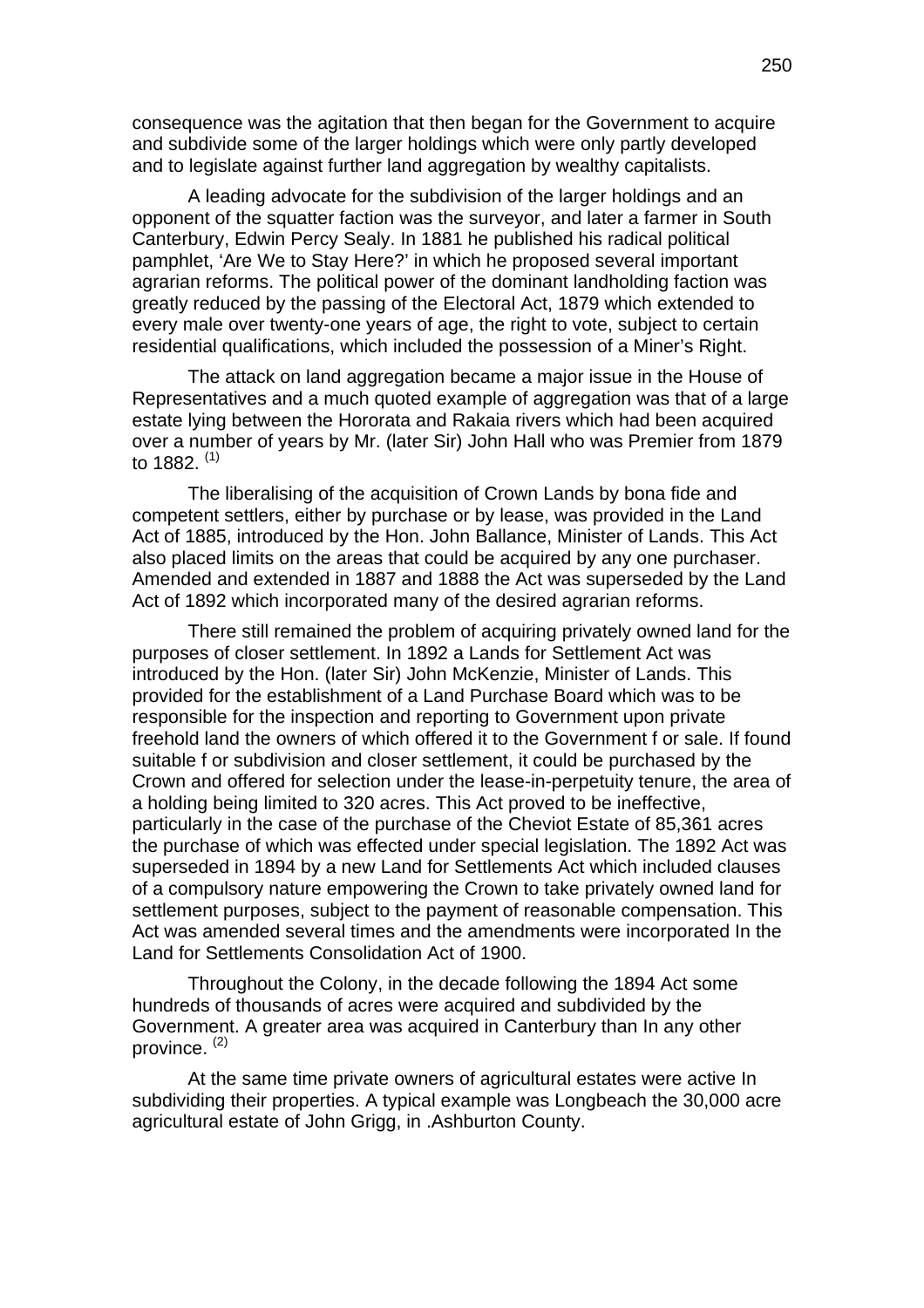Of great assistance to the purchasers of these private subdivisions was the Advances to Settlers Act of 1894 which enabled bona fide settlers to acquire, with Government assistance, the land they needed.

In keeping with the closer settlement and the large increase In the volume of agricultural and pastoral products, the roads and railways were progressively developed.

On the arable plains the change from sheep farming to cropping, especially of wheat, turned the attention of the land owners to watering and also dewatering problems. In some cases extensive swamps, such as on John Grlgg's Longbeach estate, called for large scale communal drainage schemes. On the other hand there were large tracts of poorly watered country that could be brought to full production only by providing large scale publicly owned irrigation schemes.

The first feasibility survey for an irrigation scheme was made as early as 1866 by C. E. Fooks and the first water races were constructed at Westerfield under his direction in 1869. He also was responsible for surveying the Longbeach swamps with a view to drainage.

Engaged by the Provincial Council, Henry Wrigg, consulting engineer and surveyor, in September, 1873 presented his report and assessment of the feasibility of economically irrigating various parts of the Canterbury plains. The Canterbury Water Supply Act of 1874 empowered the Canterbury authorities to construct water races in the district between the Waimakariri and the Rakaia Rivers. The preliminary surveys were made and contracts were let and work commenced on the construction of the initial scheme in August, 1876. Since then large areas have been irrigated by water races of which today there are several thousands of miles in Canterbury.

In 1864 the Canterbury Railway and Bridge Commission, consisting of the engineers and surveyors Edward Dobson, Edward Richardson, Edward Wright, James Wylde and Richard Harman, had recommended the coastal route for the railway northwards from Christchurch and after protracted political controversy this route was accepted by Government. The construction surveys for the first section were put in hand by Messrs. W. B. Bray and T. S. Tancred in March, 1870. The line was opened to Kaiapoi in April, 1872 and had reached Amberley in 1876.

By stages the line advanced slowly northwards, the main obstacles to be overcome being not only the bridging of the major rivers but also the state of the public finances. The line was opened to Waipara in October, 1880, the Hurunui bridge was completed in 1886 and the line opened for traffic as far as Culverden in February that year. Thence it was carried as far as the southern bank of the Waiau and construction ceased there in 1919. An alternative route for the Christchurch-Blenheim connection had been surveyed along the coastal route and was adopted by Government and the line from Waipara to Parnassus was opened in 1912. Eventually the section between Parnassus and Kaikoura was completed in December, 1944.

Two branch lines were surveyed in 1872, the first from Rangiora to Oxford and the second from Kaiapoi to West Eyreton. Both were built and the Oxford line opened in June, 1875 and the West Eyreton line in December the same year.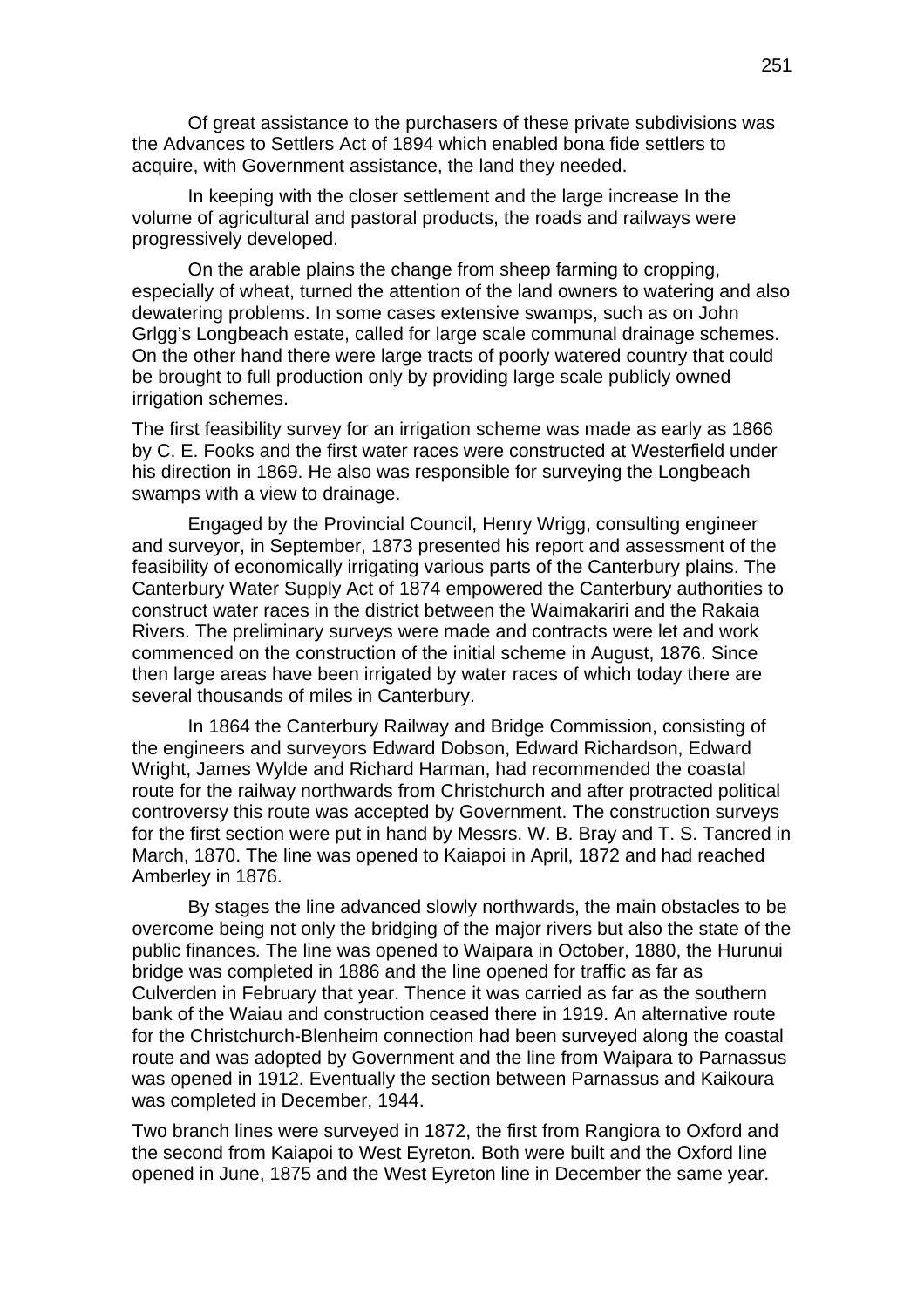Subsequently these lines were linked at Bennet's Junction. In 1877-8 the Waimakariri gorge bridge, which was for the dual purpose of railway and road traffic, was constructed and the Oxford line was linked with the Midland line at Sheffield. In 1932, during the financial depression, the sections between Sheffield and Oxford and between Bennet's and Horrelville were closed. Since then both lines have been abandoned and the rails removed.

The construction of the Main Line from Christchurch southwards was commenced by the Provincial Government in May, 1865 and was opened as far as Selwyn river in October, 1867. Owing to difficulties encountered in bridging the Selwyn, construction of the line was delayed for a while and was resumed after Vogel's public works and immigration policy had come into operation and the General Government had taken over the responsibility for railway construction.

The line was completed to .Ashburton in August, 1874, and to Timaru in February, 1876 and reached Oamaru in February, 1877. The section from Oamaru to the Waitaki river had been completed in September 1875 and the entire line between Christchurch and Dunedin was opened to Traffic In August, 1878.

Several branch lines were constructed or commenced during the Provincial era. That from Rolleston to Sheffield, via Darfield, was completed in December, 1874, with a spur line from Darfield to Whitecliffs opened in November, 1875. A branch line from Hornby to Leeston, via Lincoln was completed in 1875 and carried on to Southbridge in 1886. A spur line from Lincoln to Little River was opened in 1880.

Certain lines were built pursuant to the District Railways Act of 1877 under which the Government empowered approved companies to construct the lines and reserved the right to purchase the lines from the companies after they had been in operation for seven years. One such line was the Rakaia and Ashburton Forks Railway which was built by a company which terminated construction in 1880 when the point where the town of Methven was laid out was reached. This line was purchased by the Government in 1885.

The line from Tinwald to Mount Somers was built in 1880 and that from Washdyke to Fairlie was completed in 1884. Likewise the short line from Studholme Junction to Waimate, built by the Waimate Gorge Railway Company was completed in 1884.

A railway from Canterbury to Greymouth and thence to Nelson was first mooted in 1866, when several possible routes were suggested. Following a commission of enquiry in 1882, eleven feasibility surveys from various points on the Canter bury railway system were made in 1883 and the Commission finally accepted the route via Arthur's Pass as being the best available. Under the Midland Railway Company Contract Act of 1888 the Company undertook to construct the line, a condition of the contract requiring the completion of the line by 1895. The section of line within Canterbury Land District, i.e. between Springfield and Otira, contained the most formidable terrain facing the constructors. Between Springfield and Arthur's Pass sixteen tunnels and five massive viaducts, as well as five sizable bridges were required and then the lengthy tunnel had to be driven through the Southern Alps.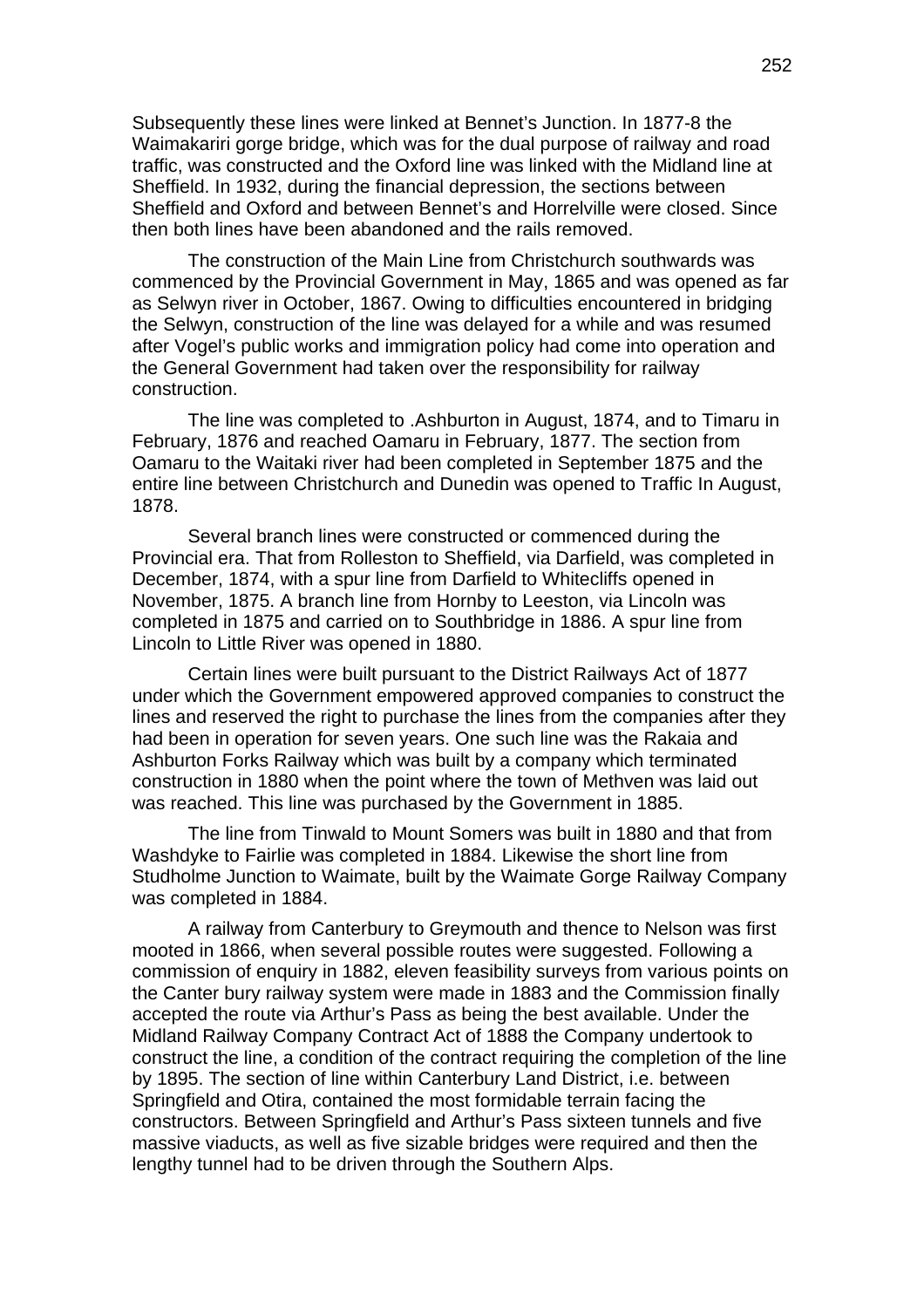The section of railway between Sheffield and Springfield, built by the Government, was commenced in April, 1879 and opened in January the following year. Construction from Springfield towards Arthur's Pass was commenced by the Midland Railway Company in January, 1890. It became obvious that the Company could not complete its contract within the prescribed time and the Government was dissatisfied with the rate of progress. After some litigation with the Company the Government exercised its powers under the Railways Construction and Land Act and on 25th May 1895 took over the assets of the Company and assumed responsibility for completing the line.

The section from Jackson's to Otira was completed in 1899 but it was not until July, 1914 that the Springfield Arthur's Pass section was completed. The contractors for the Otira Tunnel, Messrs. J. McLean and Sons, commenced construction in May, 1908 but met with great difficulties and had to default in 1912. The Public Works Department took over the completion of the tunnel which was pierced in August, 1918, and was finally opened to traffic in May, 1923. The tunnel which is five miles and twenty-five chains in length has an elevation of 2,435 feet above Mean Sea Level at the Arthur's Pass (Canterbury) end and of 1,586 feet at Otira, with an average gradient of 1 in 33. So well had the engineers and surveyors performed their tasks that when the headings met in 1918 differences in alignment and elevation were found to be minute, being about three inches in each case.

Concurrently with the surveying of the settlements, roads and railways, the Government staff surveyors were carrying out the triangulation surveys required to control the other surveys. In northern Canterbury this work was the responsibility of J. S. Welch; in central Canterbury by Messrs. G. H. M. McClure, James Hay and L. 0. Mathias; in the southern districts by T. N. Brodrick and H. Maitland. As the work extended into the Southern Alps the survey parties, as were their colleagues in the Westland and Otago Districts, were accounting for numerous "first ascents" of the peaks of the Alps on which the survey stations were established. A number of these were more than 6,000 feet in elevation and there was a certain element of danger to the members of the survey parties working at the higher altitudes.

Describing the conditions encountered by his party McClure reported in 1889.

"I was impeded in the earlier part of the season by bad weather, and during November there was fully 2 ft. of snow round the camp. In consequence of the previous severe winter and the high altitude of the country, some being over 9,000 feet, among the glaciers there was a certain amount of danger attached to traversing the head waters of the rivers, through avalanches; and, later through the rivers being in flood, we had to work wet to the waist, continually crossing and re-crossing the rivers; in fact, during a flood in the Clyde, one of my men nearly drowned in attempting to cross with the theodolite".

He did not mention that he, himself, had been fortunate to survive, with minor injuries, a fall into a crevasse.  $(4)$ 

The rapid development of the agricultural and refrigeration industries and the expansion of wool production as the Colony emerged from the financial depression of the 1880s and the early 1890s, coupled with the liberalising of the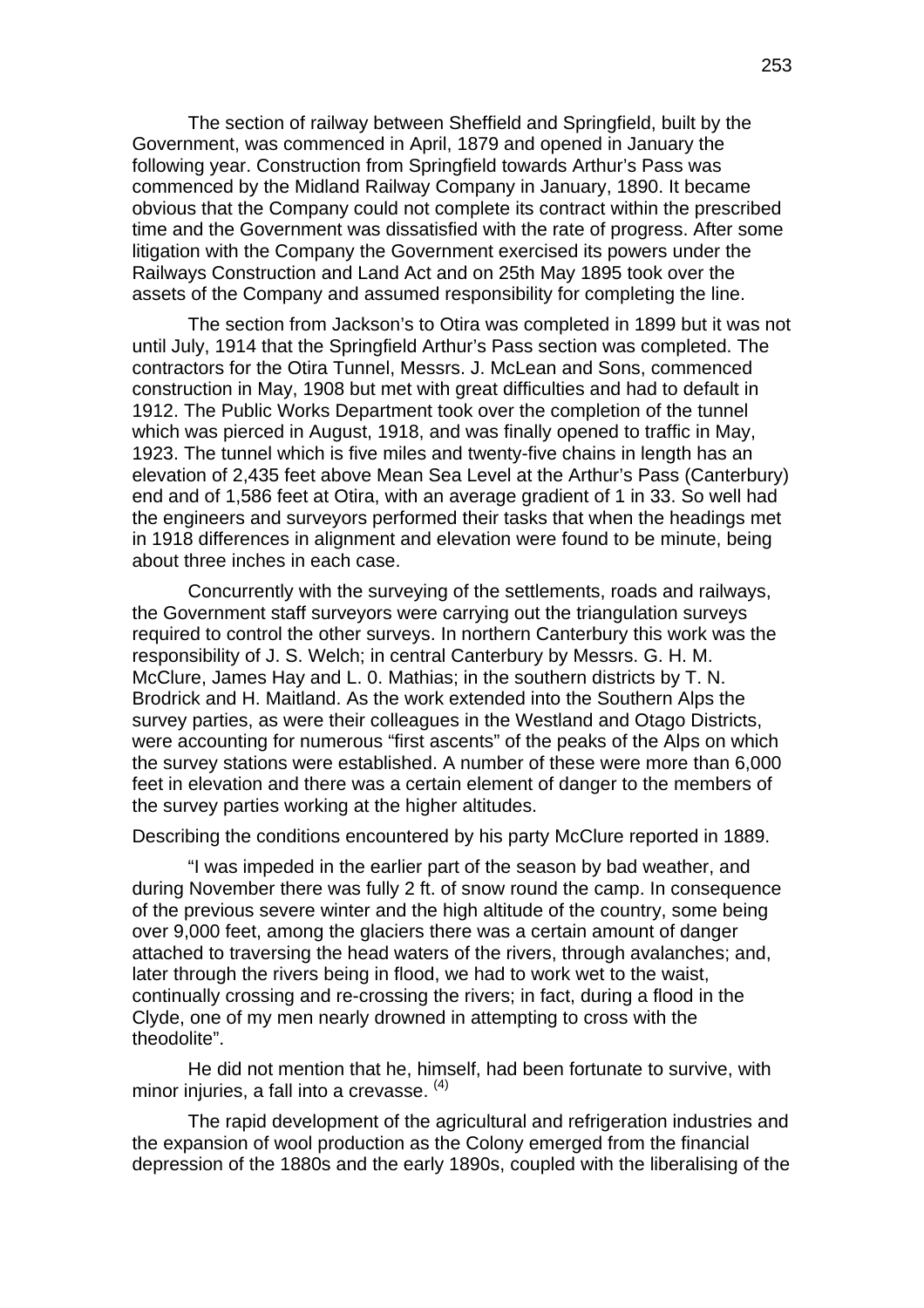land laws, produced a spate of land subdivision and road and bridge building that taxed the resources of the engineering and surveying professions. More surveyors were required and the number of practitioners was augmented by Immigrant professionals and by the training of the local youths. A high standard of competency was asked of those entering the profession in New Zealand where a surveyor was required to be proficient in all branches of survey work. The training of a cadet was the responsibility of the master surveyor to whom he was indentured.

In Canterbury the first classes teaching subjects appertaining to engineering and surveying became available through Canterbury University College which was affiliated to the New Zealand University. The College was set up in 1872 and the classes commenced In 1874. Four faculties were established, of which that of mathematics and natural history was directed by Professor C. H. H. Cook and that of geology and palaeontology under Sir Julius von Haast. Three special Schools were developed at the College, viz. School of Art in 1882; School of Engineering in 1890, under Professor R.J. Scott (a cousin of Captain Robert Falcon Scott R. N. of Antarctic fame); School of Forestry in 1921. However, the first course of lectures directly concerned with engineering and surveying were given at the College from 1887 to 1892 by the veteran engineer-surveyor, Edward Dobson. (5)

The Canterbury surveyors were represented by Walter Kitson on the steering committee which set up the Institute of Surveyors in 1888. Another active member of the Canter bury Branch was Charles Hastings Bridge who was President of the Institute in 1917-1 8.

In May, 1891 J. H. Baker exchanged places with J. W. A. Marchant of Wellington and in March the following year Baker was appointed Assistant Surveyor General an office he held in conjunction with that of Chief Surveyor for Wellington Land District. When Baker retired at the end of 1896 Marchant returned to Wellington and in January, 1902 he became Surveyor General for New Zealand.

The offices of Commissioner of Crown Lands and Chief Surveyor for Canterbury were held by Mr. Sidney Weetman from July, 1897 until he retired in 1902 and he was succeeded by Thomas Humphries who, in turn, became Surveyor General in 1906 and was succeeded in Canterbury by E. C. Gold Smith.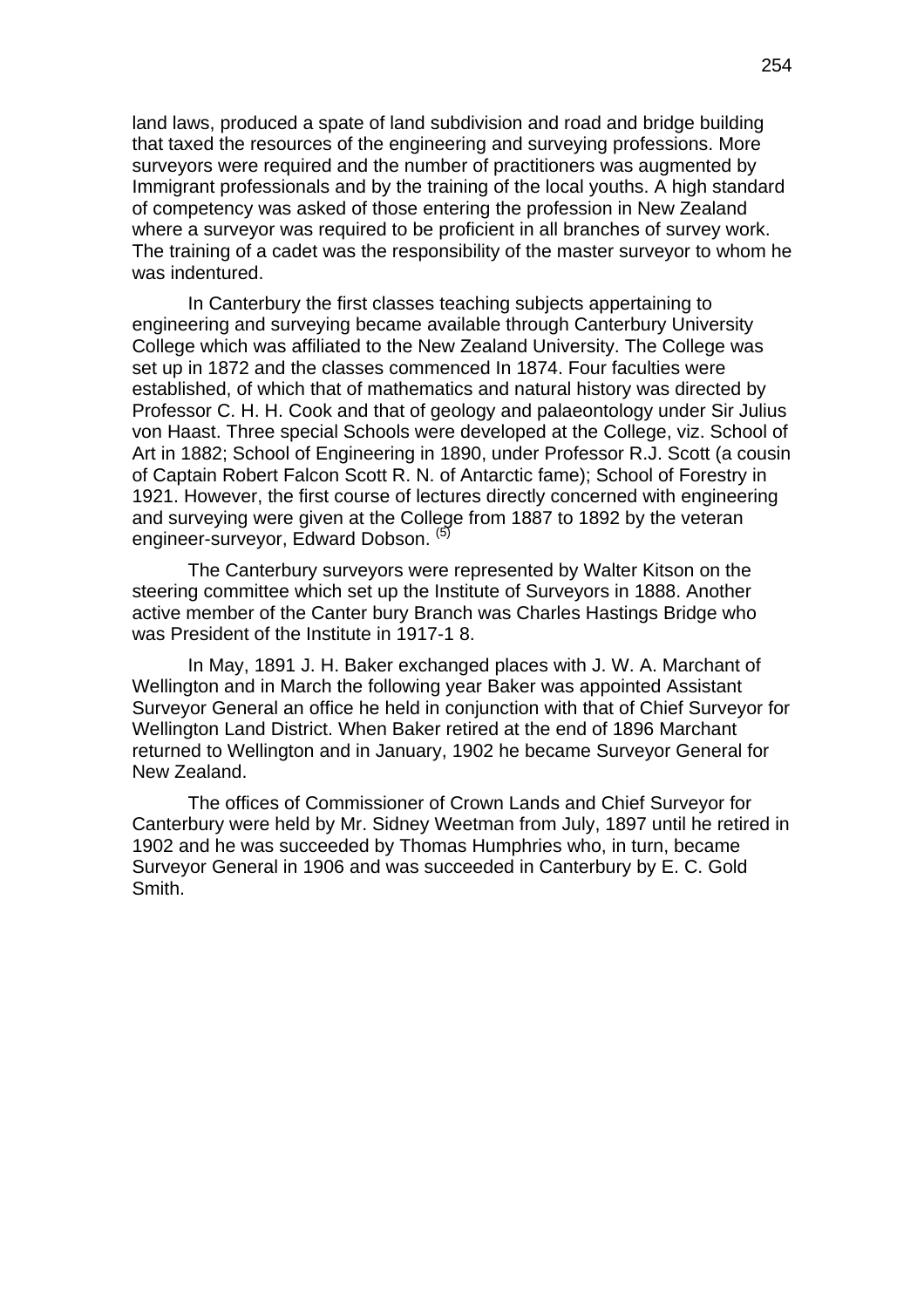# CHAPTER 29

# CANTERBURY LAND DISTRICT

- I. See map in N. Z. Parliamentary Debates, Vol. 103. Also 'A History of Canterbury' Vol. II (1854-76) (Edited by W. J. Gardner) 1971 Appendix III.
- 2. See also 'A History of Canterbury' Vol. III, (1876-1950) by W. H. Scotter. (Edited by W. J. Gardner) 1971 pp. 209-219.
- 3. During several years before Otira tunnel was pierced it was the practice for groups of senior surveying students from Canterbury University College School of Engineering, under the direction of Mr. W. P. Robinson, F. R. G. S., lecturer in surveying, and with the sanction of the Public Works engineers, to spend the long vacations making check surveys of the alignment and levels for the tunnel.
- 5. See A. J. H. R. Report of the Survey Department, 1888-89, C 1A. Report of the Chief Surveyor for Canterbury.
- 5. Edward Dobson bequeathed to his fellow surveyors and engineers the benefit of his more than forty years of pioneering experience in New Zealand and Australia in his writings which include "Public Works of Canterbury" and "Pioneer Engineering" (1880). In the latter, which is a text book for student engineers and surveyors, he illustrates his subject with problems he faced in the construction of the road over Arthur's Pass in 1865-66. The construction of this road was a prodigious feat in the days of pick, shovel and wheelbarrow. Edward Dobson and his son Sir Arthur Dudley Dobson, (after whom the Pass was named) are honoured and commemorated by the New Zealand Institution of Engineers by the Dobson Award.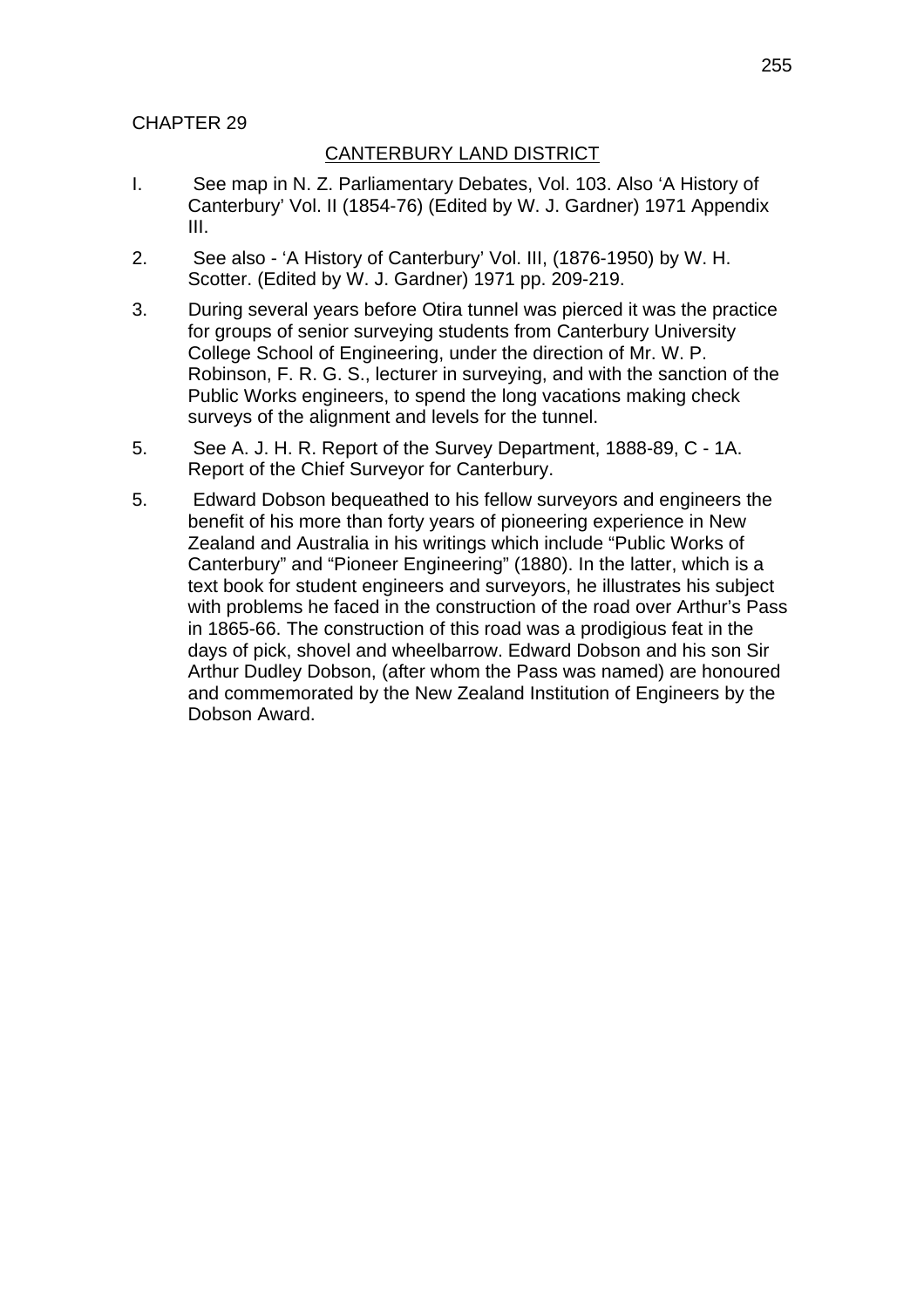### WESTLAND LAND DISTRICT

The gold mining industry was virtually at its zenith in Westland when the last gold rush of any consequence occurred at Kumara in 1876 simultaneously with the ending of Provincial government and the founding of the Department of Lands and Survey. (1) Gerard Mueller, who had succeeded Sir Malcolm Fraser in 1871 , continued as Chief Surveyor for Westland under the Department, and in 1885 also became Commissioner of Crown Lands.

Heavy traffic between Westland and the rest of New Zealand in 1876 depended on coastal shipping or on the solitary overland highway from Greymouth to Canterbury via Arthurs Pass. The first proposals for a railway connecting Greymouth with Nelson were included in the Nelson, Cobden and Westport Railway Act of 1866 which was renewed and extended in 1868. The reconnaissance survey was made by Henry Wrigg in 1867 of a route down the Buller River to Westport and also by way of Inangahua to Greymouth and Cobden. Construction authorised under the Railways Act of 1872 was commenced at Greymouth and Cobden and the section to Brunner was completed in 1880. However, an earlier railway between Greymouth and Brunner, for colliery purposes, had been opened in April 1876. The line was subsequently continued to Stillwater where in 1885 the Midland Company took over the construction. The Stillwater to Reefton section was completed to Reefton in 1892 where the Government again resumed responsibility. The Stillwater to Jackson's section was completed by the Midland Company in 1893 and thereafter the Public Works Department took over the completion of the line via Otira.<sup>(2)</sup>

The railway from Greymouth to Hokitika was surveyed and construction commenced in 1879 but it was not completed until 1893 when it was opened for traffic. Later this line was continued southwards and terminated at Ross. This section was opened for traffic in 1909.

In the goldfields the earlier primitive methods of gold extraction, i.e. panning and cradling of the alluvial deposits in the watercourses, were soon superseded by more sophisticated techniques in the areas where it was necessary to bring hydraulic forces to bear on the dry gravel terraces and conglomerate formations.

Groups of claim owners for companies, amalgamated their claims, and employed surveyors to locate suitable sources of water supply and lay out the routes and rights-of-way for the aqueducts required to deliver the water at the sluicing claims. Much of the work of the surveyors at that time was in connection with the registration in the Warden's Court of the mining leases and various easements appurtenant to them. (3)

when it became apparent that the more profitable gold-bearing alluvial country was already taken up, more attention was given by the prospectors to searching for the mother lode that was the source of the alluvial deposits. Gold bearing quartz reefs in the Inangahua district of the Nelson West Coast Goldfield had been discovered in 1870 and reef mining had commenced at Reefton the following year.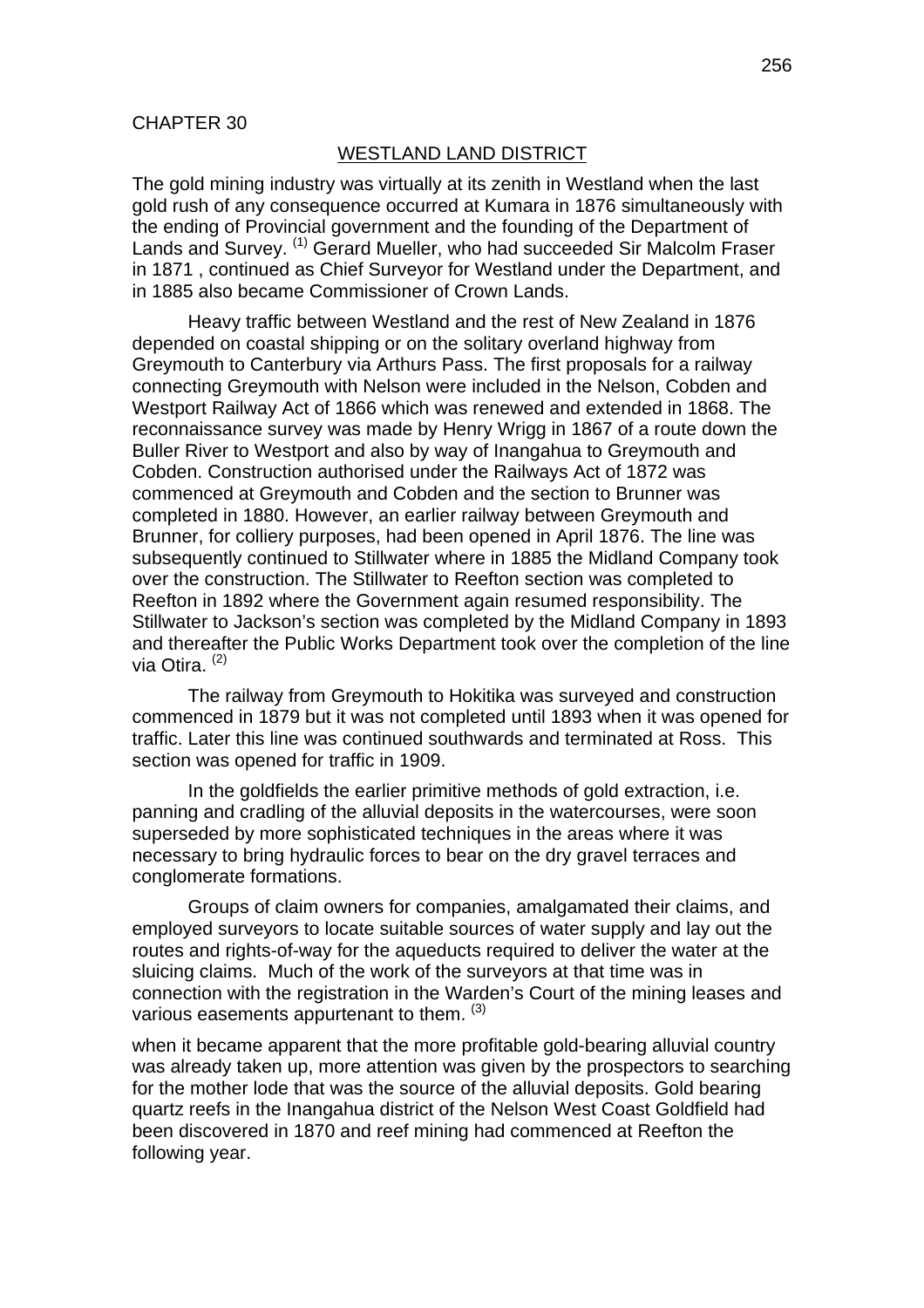In Westland, despite the difficult forested terrain and the inclement climate, the surveyors and prospectors continued to explore and to move into the upper reaches of the rivers and into the alpine regions in search of the elusive lodes. Under the direction of Chief Surveyor Gerhard Mueller, who had earlier been responsible for much of the exploration and topographical surveying in south Westland, the major trigonometrical survey of the Westland Land District was commenced in 1877.  $(4)$  The arduous field work was performed by G. J. Roberts with C. H. Douglas as his assistant. It was not until 1881 that Roberts was able to complete this triangulation by connecting with the Canterbury system after traversing the glaciers and snowfields among the summits of the Southern Alps.

Sluicing as an effective method of extracting gold from the alluvial deposits began to decline in the 1880's and by the turn of the century practically all of the more easily available deposits had been worked over. To work the more difficult deposits companies were formed to undertake the dredging of the river beds and the adjacent deep shingle beds. After the turn of the century the dredging business also began to decline and by 1914 there were few companies still operating.

With the gradual decline in gold mining the redundant miners turned to other indigenous industries such as timber and flax milling and especially farming. Once again the small farm association" and similar legislation coupled with the State Advances to Settlers Act, proved to be of great benefit to the land seekers. Settlements in Westland had commenced under the Waste Lands Act of 1870 which with several minor amendments was continued under Part XI of the Waste Lands Administration Act of 1876. Thereafter settlement was controlled under the appropriate legislation by the General Government and several settlements were established in Westland. Staff surveyors who carried out the necessary surveys from time to time included Messrs. W. Wilson, G. T. Murray, W. G. Murray and C. Galway.

 By the early 1890's the boom days of gold mining had passed and there was a steady decline in population numbers in Westland. A more stable era began at the beginning of the new century.

After almost twenty years as Chief Surveyor for Westland G. J. Mueller was promoted as Chief Surveyor for the Auckland Land District. His successor in Westland in May, 1891 was John Strauchon who in turn was succeeded by David Barron in 1893; William George Murray in 1896 and George John Roberts in 1902.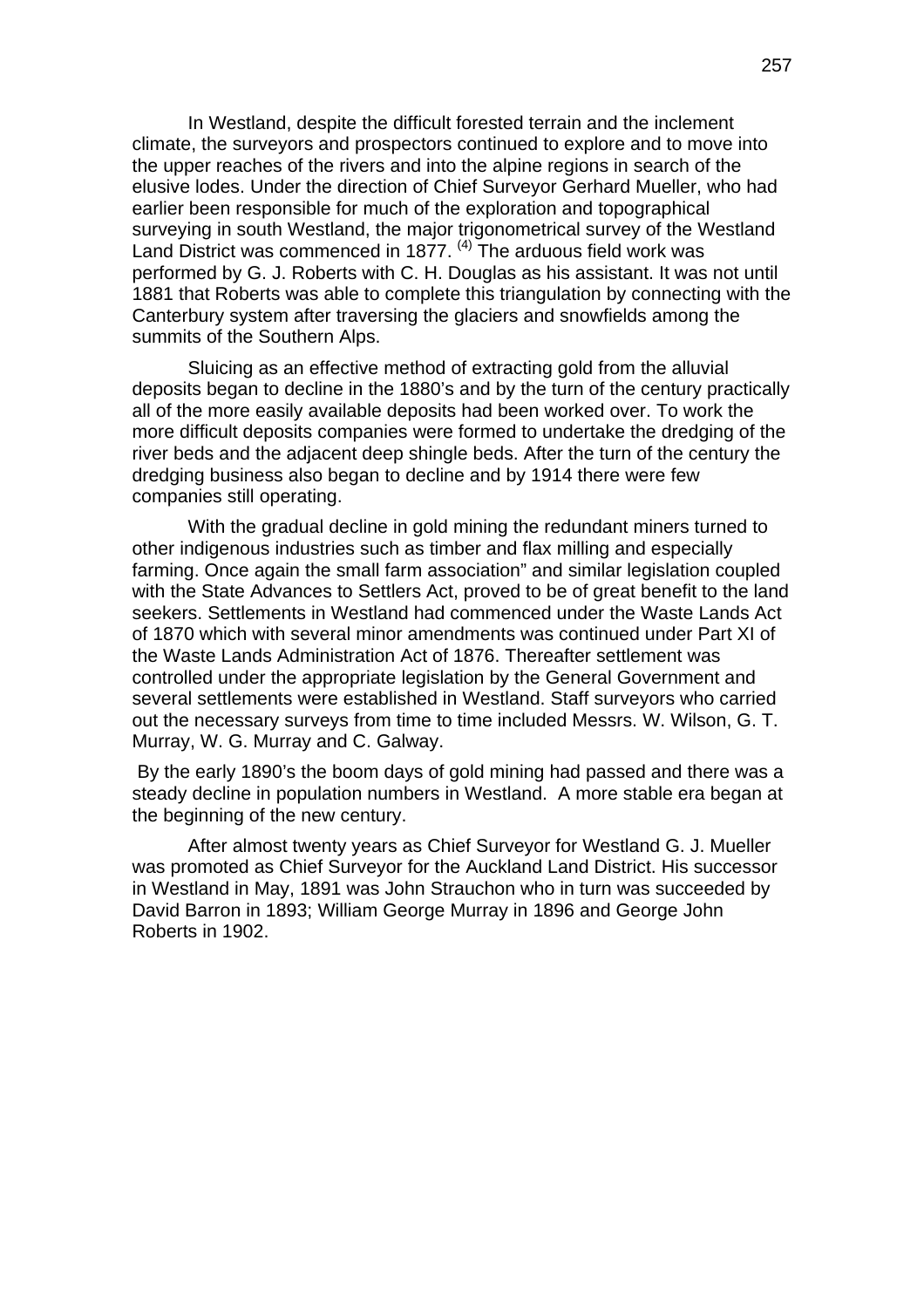## CHAPTER 30

### WESTLAND LAND DISTRICT

Notes and References

- 1. "The West Coast Gold 'Rushes" by P. R May. 2nd (revised) edition, 1967 p.233 etc. for a complete history.
- 2. See also "Railways of New Zealand" by Davis B. Leitch, 1972, which has a full historical outline of New Zealand railways, and is part of the 'Railways of the World" series published by L. Fullerton, of Auckland and David and Charles, Newton Abbot, England.
- 3. See also "A History of Gold Mining in New Zealand" by J .H. M. Salmon, published by Government Printer, 1963.
- 4. See "My Dear Bannie" (Gerhard Mueller's letters from the West Coast, 1865-66) edited by M. V. Mueller, 1958, (Pegasus Press), which gives an account of Mueller's early exploration of southern Westland. Also a footnote to p.220 states - "Baron Ferdand von Mueller, after whom the Mueller Glacier is named, was a distinguished botanist and explorer who settled in Australia in l847 and came the first director of the Melbourne Botanical Gardens".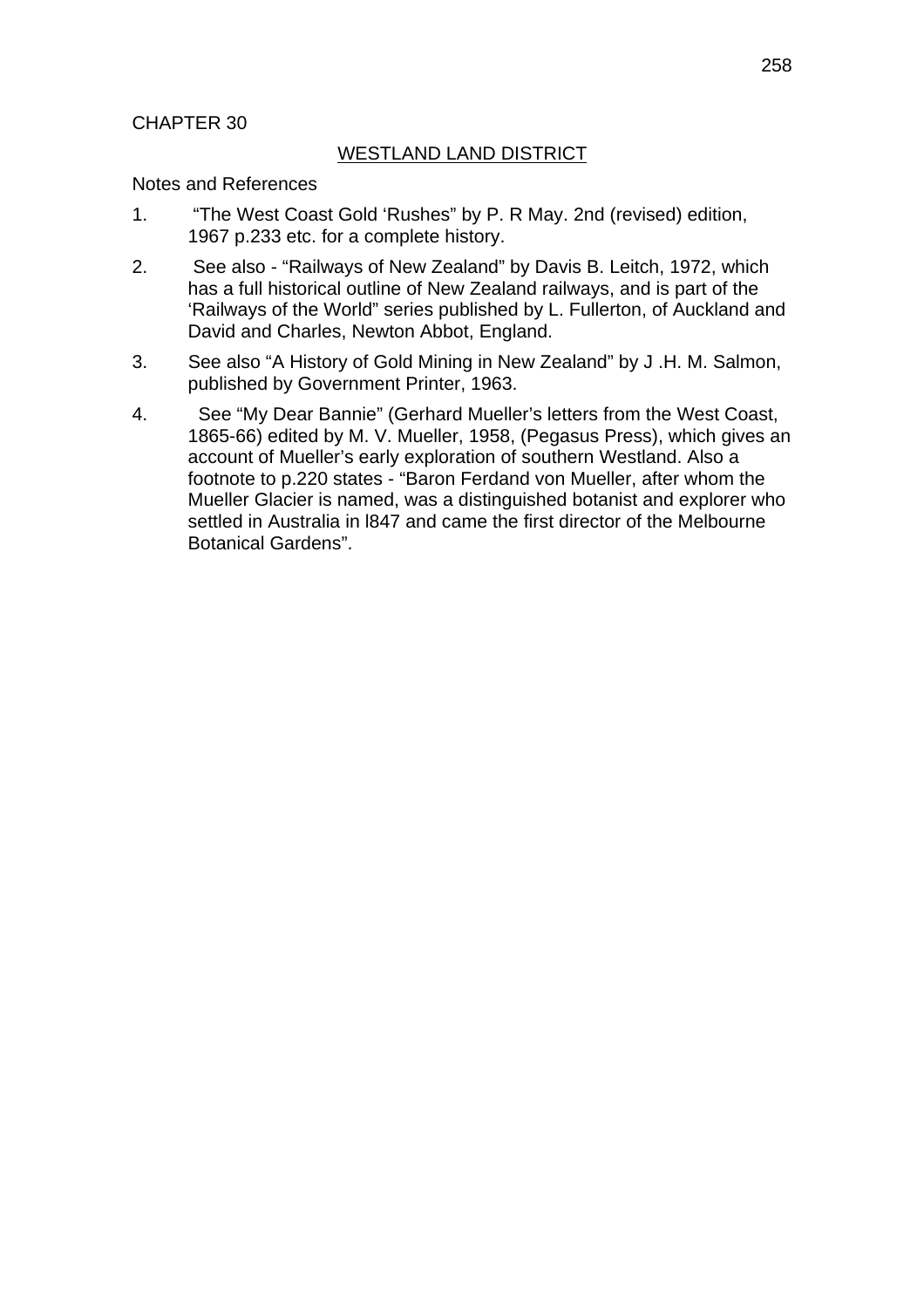#### OTAGO LAND DISTRICT

When James McKerrow moved to Wellington in 1876 as Secretary for Lands, his successor as Chief Surveyor for Otago was William Arthur who previously had been Provincial engineer responsible for road and railway construction.

Because of its extensive and highly productive gold fields, Otago was in a much stronger position financially than any other Province at the time of the abolition of Provincial government end consequently had in progress a considerable programme of public works, including roads and railways. Under General Government these developments were continued and expanded and eventually Otago, except for its western alpine regions, was better supplied with roads and railways than any other part of the Colony. Under construction was the South Island Main Trunk Railway. The section from Oamaru to the Waitaki river was completed in 1875 and on completion of the Waitaki railway bridge the line between Oamaru and Christchurch was opened in February 1877. Construction from Oamaru southwards reached Moeraki (Hampden) in November 1876 and was continued towards Waikouaiti. The line from Dunedin to Waikouaiti was completed in May 1878 and the whole line between Dunedin and Christchurch was opened to traffic on 8 August 1878.

From Dunedin southwards the line reached Clutha River in September 1875. The Kaitangata Coal Company, which had commenced mining in 1863 and had depended on coastal shipping between Port Molyneux and Dunedin, now founded the Kaitangata Railway and Coal Company and with Mr. G. M. Barr as its surveyor and engineer, built the line from Kaitangata to Stirling and in 1878 the first consignment of coal was dispatched to Dunedin by rail.

By January 1878 the Government line had been constructed as far as Balclutha. Shortly afterwards the section being constructed from Gore northwards had reached Clinton. With the completion of the section between Balclutha and Clinton the whole line between Invercargill and Christchurch was opened to traffic on 22 January 1879.

The advent of the main trunk railway provided a basic requirement for the closer settlement of large tracts of agricultural land, mainly Crown owned, that previously had been held under lease or licence for grazing purposes. On the termination of the leases and licences this land was progressively made available for subdivision and disposed of by sale or lease. The Land Act of 1877 introduced, inter ails, the disposal of Crown Lands on a deferred payment tenure. The popularity of this system, which enabled persons of small means to become landholders, was demonstrated by the fact that throughout the Colony between the years of 1877 and 1891, when this tenure was abolished, there were no less than 7,687 selections aggregating 1,028,023 acres.

Branch railways were commenced with the object of serving the new settlements and ultimately connecting the earlier established mining centres. The colossal task involved in the subdivisional and triangulation surveys and the surveying of the necessary roads and railways extended over several decades. A small Departmental field staff controlled operations. District Surveyors were placed in charge of branch offices at c Lawrence and Naseby, where they were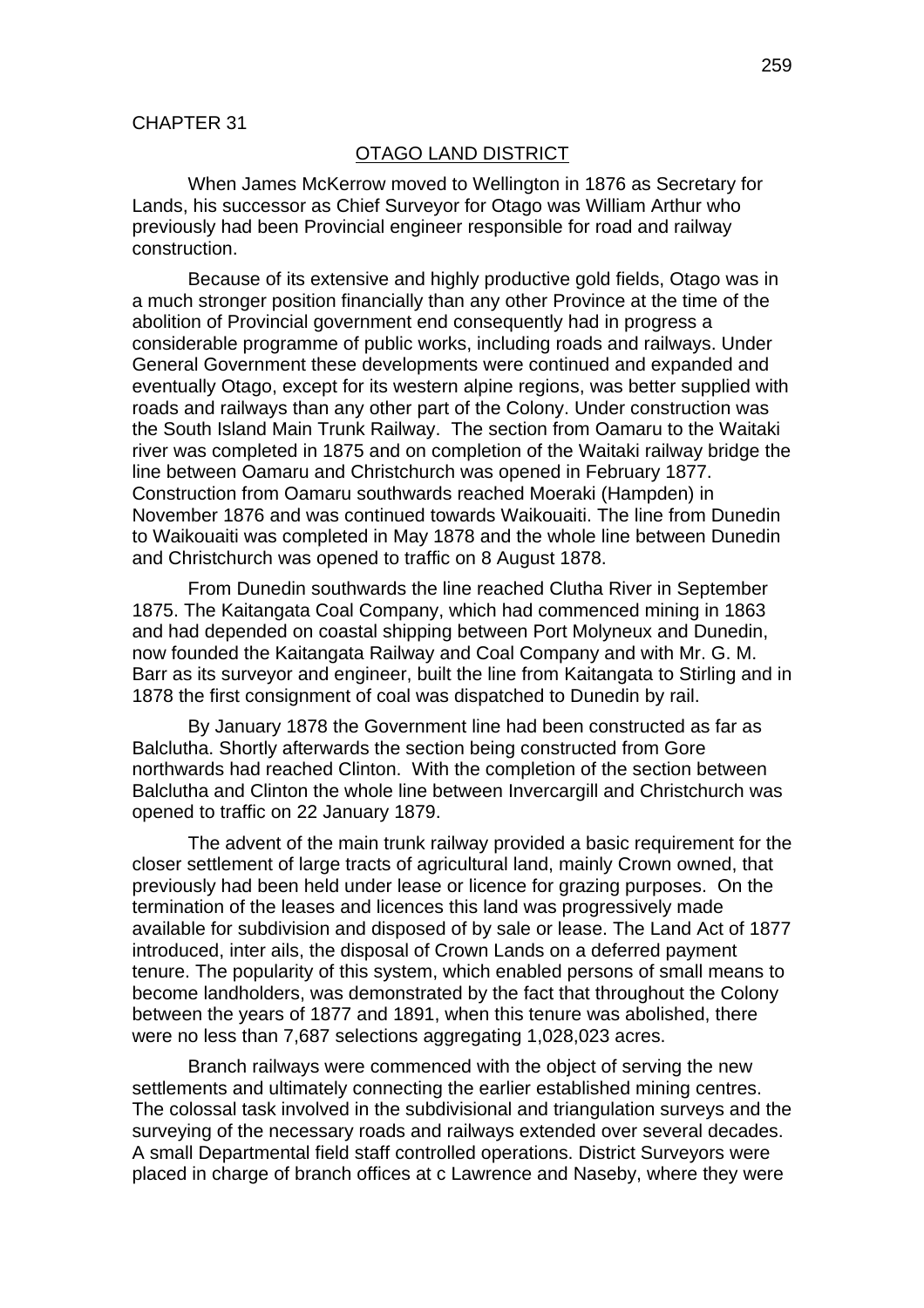also responsible for the control of mining surveys. Much of the triangulation and subdivisional surveying was carried out by contract surveyors.

The Otago Central railway was commenced at Wingatui in 1879 and reached Middlemarch in 1891, Hyde in 1894, Ranfurly in 1898, Omakau in 1904 and Clyde via Alexandra in 1907. Eventually it was continued to Cromwell which was reached in 1921.

The branch line from Milton to Lawrence was completed in 1877 but it was not until 1906 that the extension west ward was undertaken. Beaumont was reached in 1914, Miller's Flat in 1925 end the terminus at Roxburgh in 1928. The Tapanui branch line was opened between Waipahi and Herriot in 1880 and later continued to Edievale.

In northern Otago the line from Pukeuri to Kurow was opened in 1883 and later two short spur lines were built; one from Oamaru to Ngapara and another from Palmerston to Dunback.

In southern Otago a line from Balclutha to Glenoamaru was opened in 1868 and subsequently constructed as far as Tahakopa. This line was instrumental in the settling of the Catlins district.

In 1876 little was known about the interior of the vast mountainous region in western Otago comprising more than three million acres, most of which is now included in the Fiordland National Park which is under the control of the Commissioner of Crown Lands for Southland.

In 1877 E. H. Wilmot was appointed District Surveyor and stationed at Queenstown which was then the centre of a very active mining district. Prospectors were still exploring the more remote regions and much of Wilmot's work was in connection with assessing and surveying mining claims. In 1880 he spent some time on a reconnaissance survey of the Routeburn and Hollyford valleys with the object of extending the Otago triangulation survey to the settlement at Martin's Bay. The following year this survey was commenced. In this typical trackless alpine region, where the dangerous rivers were flanked by high mountains clothed to the snowline by dense rain forest, all stores and equipment had to be man hauled except where a clumsy dug-out canoe could be used when traversing the rivers.  $(1)$ 

In 1881 Wilmot's field party, temporarily under Cadet A.D. Burns and comprising Frederick Pitt, Ronald Raymond and Kennedy, was travelling from Martin's Bay to Queenstown after completing the season's work when a tragedy occurred at the crossing of Pyke River near its confluence with the Hollyford. Both rivers were in heavy flood. The canoe was too small to carry the whole party and its equipment. Pitt and P successfully took the equipment across the Pyke but on the return trip to pick up their companions, .Raymond landed Pitt on a small island in midstream and continued in the canoe which soon proved unmanageable by one person in the strong current. The canoe was swept towards another small island near the junction with the Hollyford and Raymond mar to land but lost the canoe. He managed to swim to the other side of the Hollyford but in attempting to rejoin his companions he was drowned. Burns and Kennedy went back to Martin's Bay for assistance. As all the streams were in flood it was a week before they again reached the Pyke were able to rescue Pitt who had remained on the island, half naked and without food or shelter in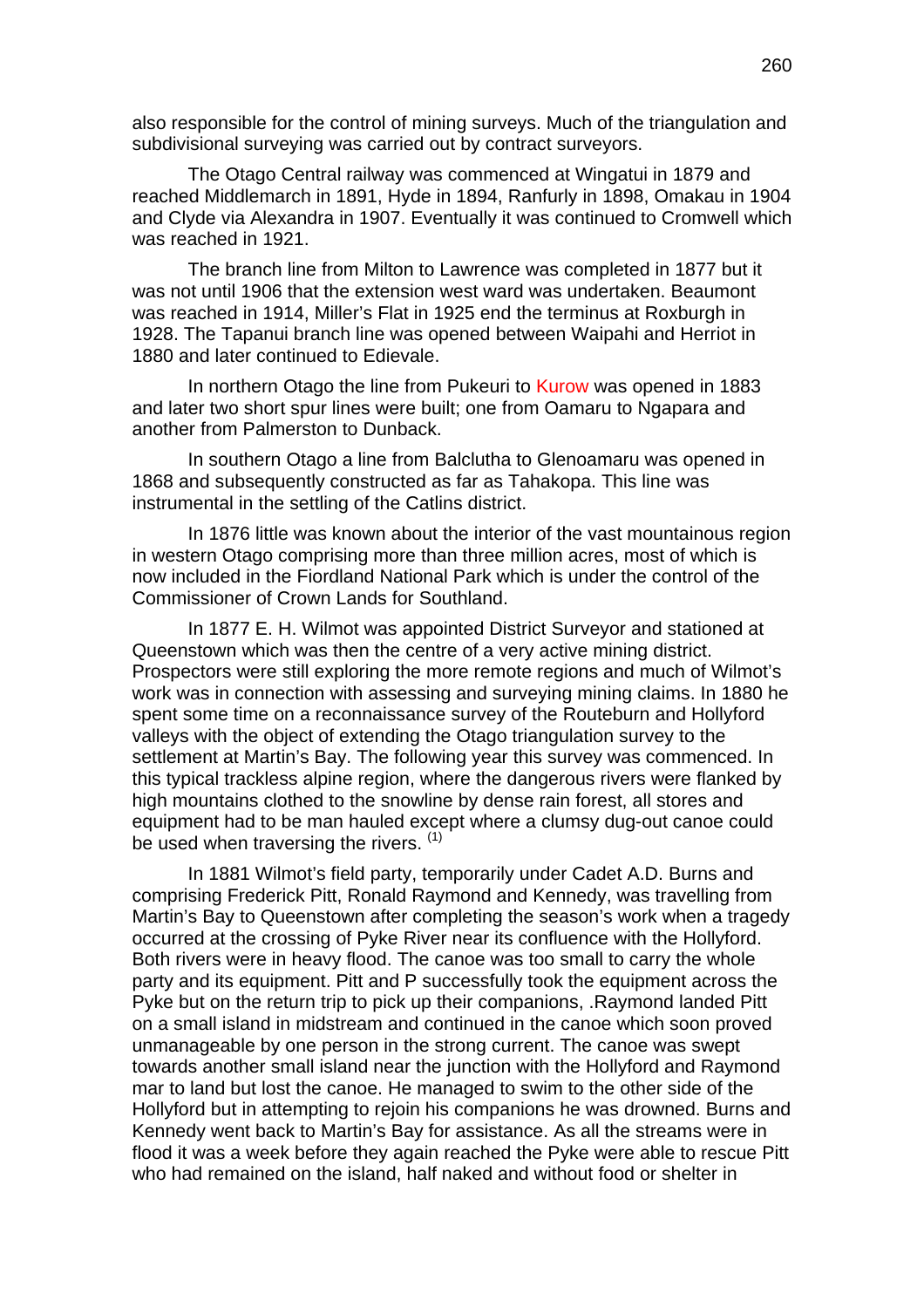almost incessant rain. He had no means of making a fire. By throwing stones he managed to kill a few small birds which he ate uncooked.

Travelling from Queenstown to meet the party, Mr. Wilmot had arrived at the Pyke crossing the day after the accident. He found the equipment but found no sign of the missing men. Being short of food he returned as quickly as possible to Queenstown where he enlisted the services of a Mr. Whitburn who had a good knowledge of the locality, to help in the search. Returning to the Pyke with all haste they arrived there soon after Pitt had been rescued. A search for Raymond proved fruitless. (2)

To complete the Hollyford survey Wilmot reorganized his party in December 1882 and returned to Martin Bay. He sailed from Bluff in the Government Steamer "STELLA", taking with him a suitable boat for use on the rivers and lakes. On the way the Stella called at several of the sounds, including Milford Sound which Wilmot hoped to include in his survey. With the old survey depot at Jamestown as his headquarters Wilmot, despite the very wet season and flooded rivers, was able to survey much of the surrounding district. The very difficult approach from inland to Milford Sound made it impossible at that time to include the Sound in his survey.  $(3)$ 

Then William Arthur died in August 1885 his successor as Chief Surveyor was Charles Williams Adams who, in 1888, revived the search for a practicable route from the interior to Milford. In 1887 Quintin Mackinnon had reconnoitred several miles up the Clinton river at the head of Lake Te Anau. On 2 September the following year, accompanied by Ernest Mitchell, he set out from Lake Manapouri to seek a pass from the Clinton to Milford. They tramped most of the way up the eastern shore of Te Anau and then used a boat to take them a mile or two up the Clinton where they made their base camp. From there they blazed a trail to the headwaters of the Clinton. After a month of arduous work, when their supplies were almost exhausted, they surmounted the saddle 3,400 feet above sea level, at the head of the Clinton. This proved to be the key pass for a practicable walking route which today is the famed Milford Track. Mackinnon and Mitchell were expecting to meet the survey party led by C. W. Adams somewhere in the Arthur Valley but on reaching Lake Ada they found it impossible to proceed without a boat. Fortuitously one of Adams' field parties, exploring the Arthur with a canvas boat, came upon Mackinnon's track and found a message in a note which, hopefully, Mackinnon had stuck on a stake. The parties met just as Mackinnon and Mitchell ran out of food. <sup>(4)</sup>

The well equipped party under Adams had arrived at Milford by the Government Steamer "STELLA" on 28 September and there met Donald Sutherland, the "Milford Hermit" who already had spent ten years in the locality and had explored the surrounding country and discovered, inter alia, the Sutherland Falls. The object of Adams' expedition was to make a reconnaissance survey of the Arthur valley and

to find an overland route to Te Anau and also to survey the Milford region and measure the height of the Falls which at that time were believed to be the highest yet discovered anywhere. This survey proved the height to be 1,904 feet.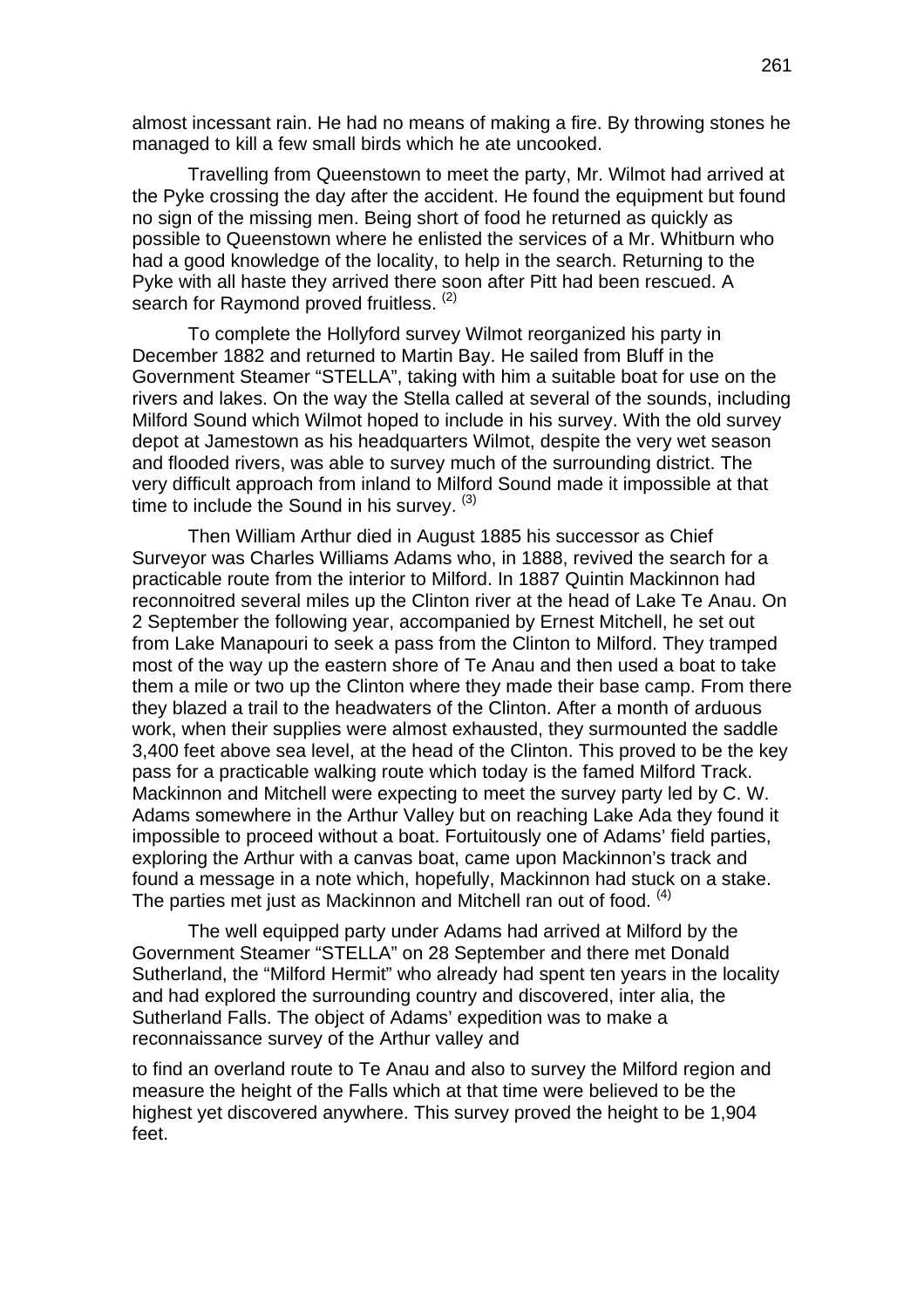Adams' party comprised his eighteen years old son who some years later as Dr. C. E. Adams, D.Sc. became the Government Astronomer; Assistant Surveyor G. A. Stables and W. Wyinks. The latter subsequently became Registrar General as head of the Department of Land and Deeds.

There were also two parties of professional photographers comprising three men each.  $(5)$  Also associated with the expedition were Mr. (later Sir) Thomas Mackenzie, M. P. for Clutha, and Mr. W. S. Pillans, a member of the survey staff. Mackenzie became Premier and Minister of Lands in 1912 while at the same time his brother, James Mackenzie, I. S. O. was Surveyor General. Mackenzie, Pillans and Wyinks explored the upper reaches of the Arthur and linked up with Mackinnon and Mitchell, thus completing the reconnaissance for the Milford Track.<sup>(6)</sup>

Early in 1889 W. H. Homer, a settler and prospector of Martin's Bay, accompanied by George Barber, explored the upper reaches of the Eglington end of the Hollyford. Homer reported finding in the range to the west of the Hollyford a saddle which, in his opinion, with some tunnelling would provide a suitable route for a dray between Te Anau and Milford. District Surveyor Wilmot was sent to make an investigation and his survey embraced the Eglington valley and the upper Hollyford. Wilmot's report was adverse but Homer persisted in advocating the tunnel scheme. Forty-five years later the tunnel was commenced and the road was built.

Assistant Surveyor Mackinnon was stationed at Te Anau to supervise the construction of the Milford Track. Alone in his whaleboat he left Te Anau on the 30 November 1893 to sail to his depot on the Clinton. When he failed to arrive at his destination a search party was sent out and after several days his sunken boat was found with all his equipment but no sign of the missing man, who was presumed drowned. (7)

Thomas Mackenzie, M. P. was again in Fiordland in 1894 when, with W. S. Pillans and two other companions, he explored the Spey River valley at the western end of Lake Manapouri. Before their supplies ran out they had discovered Pillans' Pass and Mackenzie Pass and had traversed some distance down the Seaforth river, but they were forced to return to Manapouri. Two years later Mackenzie organized another party and went by ship to Supper Cove at the eastern extremity of Dusky Bound. From there they explored the Seaforth valley with the intention of linking up with the survey of two years before, but failed to make the connection before they were obliged to return to their base. Mackenzie's report and map of his expeditions are included as appendices to the Report for 1895 of the Lands and Survey Department published in the Journals of the House of Representatives.<sup>(8)</sup> This map shows that his 1894 survey could not be reconciled with that of 1896. The matter was clarified in 1897 when Wilmot traversed the whole course of the Spey and the Seaforth. He also explored the route from Western Arm of Lake Manapouri to Deep Cove in Doubtful Bound via Wilmot Pass. Today the road built by the Ministry of Works and Development in connection with the Manapouri hydro-electric scheme follows this route.

The records of the Departments of Lards and Survey and of Public Works and of Mines, from 1876 to the end of the century, disclose the prodigious amount of survey work that was accomplished during that period. In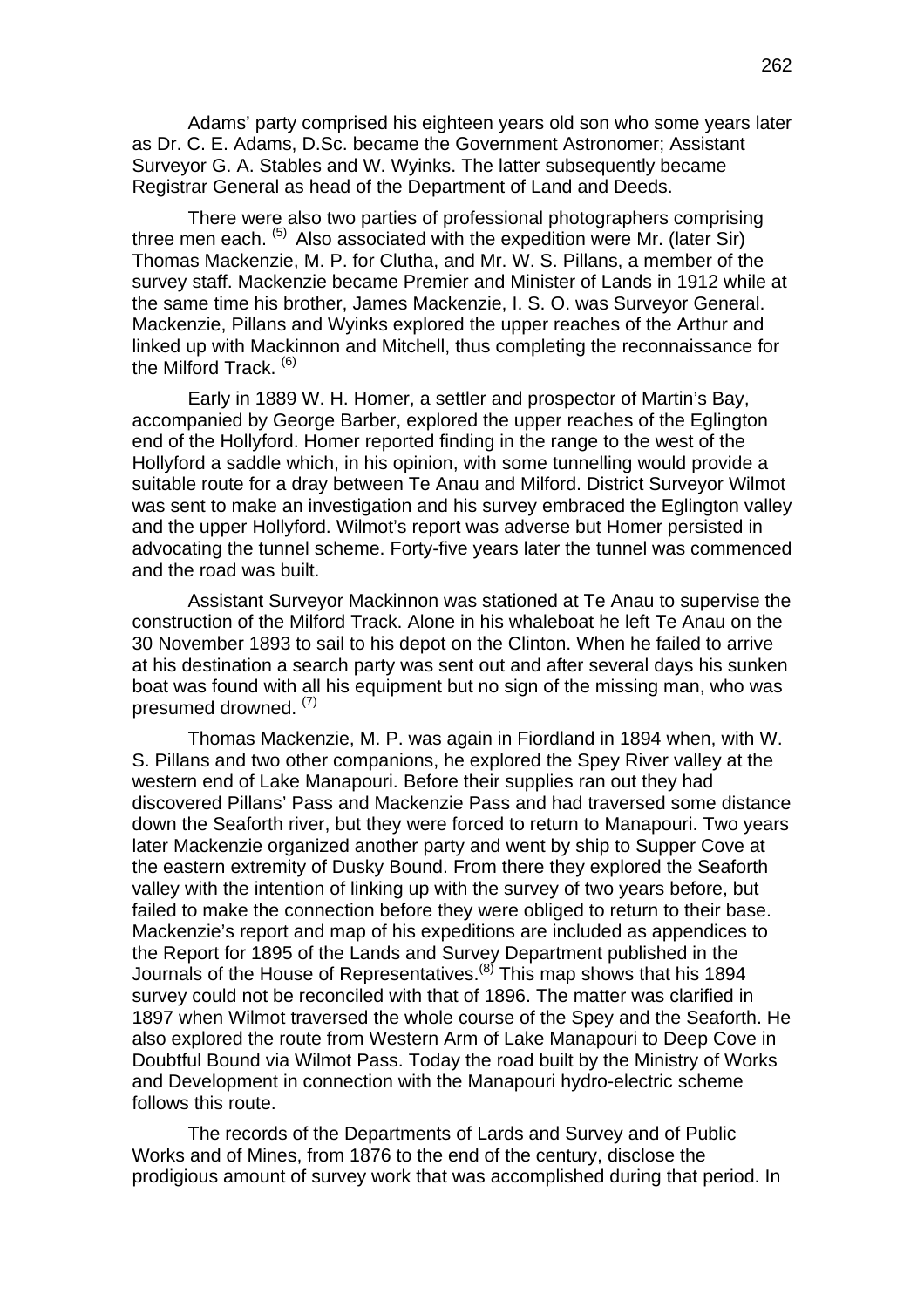Otago the control surveys were carried out by the small Departmental permanent staff, comprising at most six or seven surveyors, augmented from time to time by three or four temporary staff.

The triangulation was gradually extended to cover the whole of the Land District except the mountainous Fiordland.

New Zealand's greatest political proponent of closer settlement was Mr. (later Sir) John McKenzie who represented the Otago electorate of Waiheme continuously from 1871 to 1900. As Minister of Lands and Agriculture from 1891 until his retirement in 1900 he was responsible for introducing legislation for liberalising the land laws. Under this legislation he also became Minister in charge of Land Valuation, State Advances to Settlers and Commissioner of State Forests. Many of the settlers who were aided by this legislation came from the mining community when the alluvial mining industry began to decline or from the workmen who had been employed on railways construction. A number of contract surveyors were employed in laying out the settlements.

Some of the staff surveyors later attained high office in the Government service. John Strauchon, who was responsible for a great amount of the triangulation work was Surveyor General for New Zealand from 1909 to 1912. E. H. Wilmot was Surveyor General from 1914 to 1920. John Langmuir, an experienced geodetic surveyor, preferring field work to administrative duties, declined promotion to Commissioner of Crown Lands or Chief Surveyor and became Inspecting Surveyor for the Dominion. David Barron, who was District Surveyor at Naseby, became Chief Surveyor and Commissioner of Crown Lands for Otago in 1901. An experienced engineer-surveyor, W. D. R. McCurdie, who surveyed much of the rugged Catlins district, ultimately became City Engineer for Dunedin in 1911.

John Edie, as staff surveyor from 1876 to 1898 and subsequently in private practice, worked in all parts of the Land District, including Catlin's Bush. In 1922 he was elected to represent Tuapeka in Parliament and in 1925 was elected to represent Clutha.

When C. Adams was promoted to Commissioner of Crown Lands and Chief Surveyor for Marlborough in 1897 his successor as Chief Surveyor for Otago was John Hay who, in 1901, was promoted Commissioner of Crown Lands and Chief Surveyor for Southland.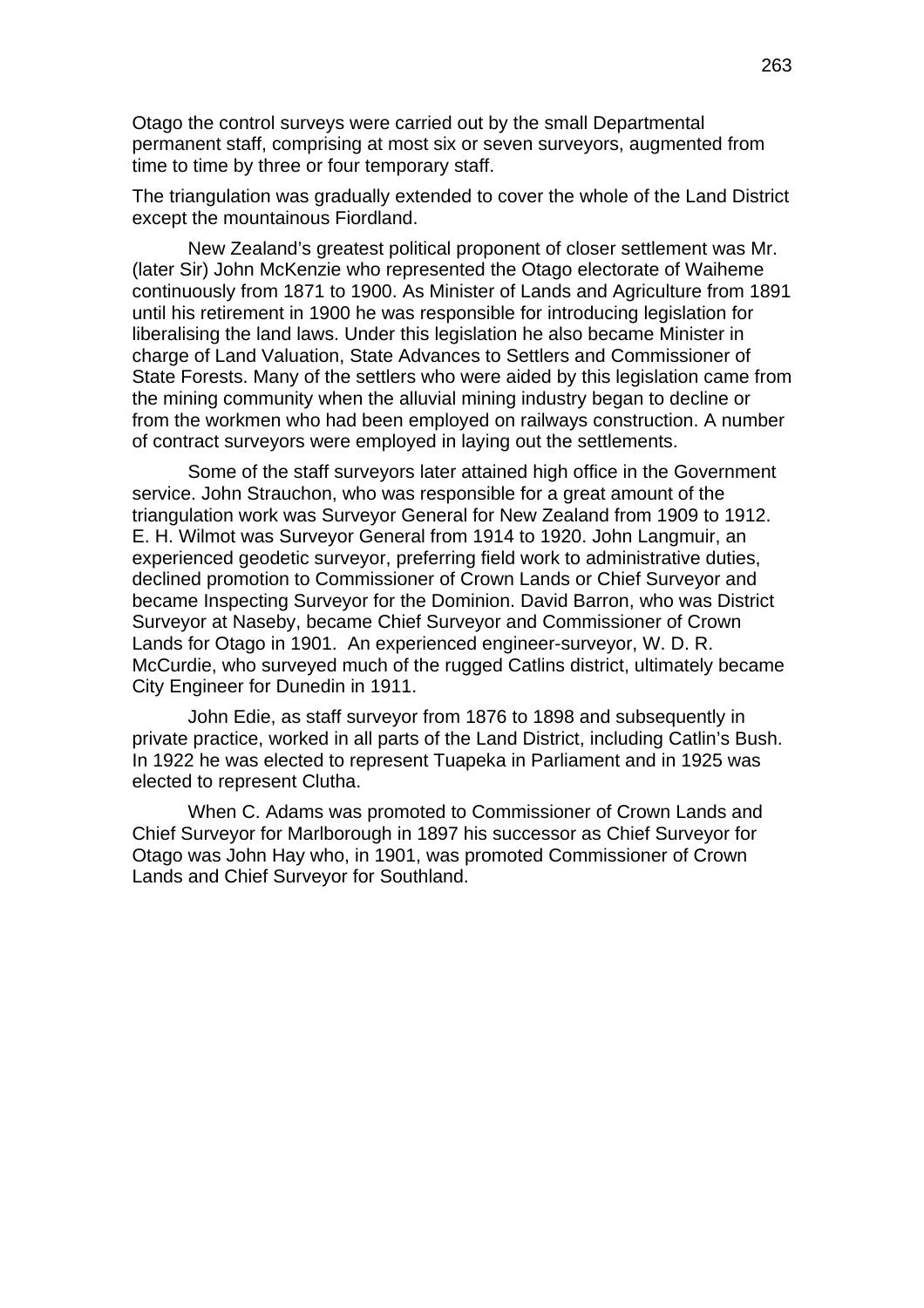# CHAPTER 31

# OTAGO LAND DISTRICT

## Notes and References

1. A. J. H. 1880 H 27 p.20

Also -Evening Star, Dunedin, 16 June 1883

2. See - Southland News. 13 April 1882.

Also - Pioneers of Martin's Bay by Mrs. P. Mackenzie (Southland Historical Society) l947, Chapter DC recounts the Pyke River tragedy.

Also - Early Fiordland by Dr. John Hall-Jones (A. H & A. W. Reed 1968, Chapter 11

- 3. See Evening Star, Dunedin, 16 June 1883.
- 4. See Early Fiordland, by Dr. J. Hall-Jones p. 1O5 et seq.
- 5. One party of photographers comprised Messrs. G. Moodie, H. Burton and R. Ferguson of the firm of Burton Brothers. The other comprised Messrs. F. Muir, J. Forrest and P. Brodie of Morris' firm. Some samples of their work are included in Early Fiordland. Of special interest is the photograph of C. W. Adams' survey party facing p.97.
- 6. See the account in Early Fiordland Chapter 9 and also Sir Thomas McKenzie in Hansard, 1925.
- 7. Lands and Survey Department, Invercargill, file 13/1/12.
- 8. A. J. H. R., 1896, C.1 p.112.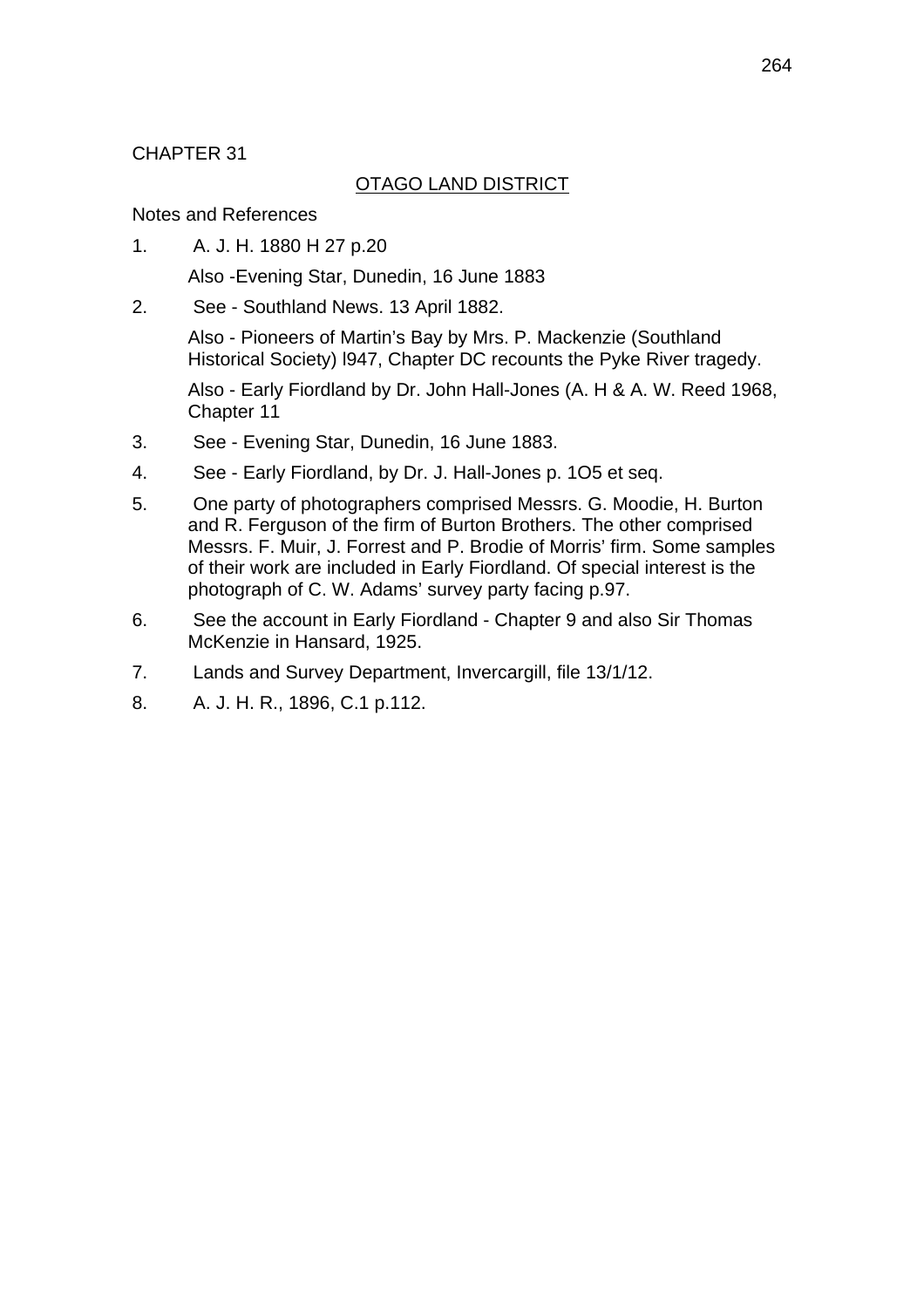#### CHAPTER 32

#### SOUTHLAND LAND DISTRICT, INCLUDING STEWART ISLAND

With the establishment of the Lands and Survey Department in 1877 Southland Land District was given independent control over surveying, whereas formerly control had been exercised by the Otago Provincial Surveyor. John Spence, formerly District Surveyor Queenstown, was appointed Chief Surveyor for Southland. Walter Henry Pearson continued in office as Commissioner of Crown Lands until October, 1884 when he was succeeded by Spence who held that office in addition to that of Chief Surveyor.

In Southland, as it was throughout the Colony, this was the beginning of a period of intensive surveying activity. The nationwide programme of railway and road construction induced a demand for closer settlement and, where conditions were suitable, a change from sheep farming to agriculture. Additional incentives were the introduction of the deferred payment for the disposal of Crown lands and the commencement of the refrigeration industry. Also, at no great distance eastward of the port of Invercargill lay the Crown owned district then known as the Seaward Moss on which there were magnificent stands of indigenous timber for which there was a ready market. Westward of Invercargill at Otatara, and more distantly at Otautau and Longwood, there were further mature indigenous forests. A flourishing timber milling industry grew as the roads and railway became available. Gradually, as the forest was cleared, the land became available for settlement.

The railway from Invercargill to Kingston was completed in July, 1878. The following year the main line from Invercargill to Dunedin was completed and the lines under construction from Makarewa Junction to Riverton and to Otautau were opened. From Riverton to Orepuki the line was opened in June, 1881.

The essential control surveys were provided by extending the triangulation and much of this work was accomplished by staff surveyors John Hay and John Strauchon. The Chief Surveyor's annual report for 1879 states that during the previous year Hay had completed the triangulation of 107,1400 acres. <sup>(1)</sup> During the following years extensive topographical surveys were made by John Hay, J. Strauchon, H. R. Dundas and J. Tresseder.

The most extensive of these surveys was by Hay in 1883 when he commenced the survey of some 554,000 acres, mainly in the southern fiord district. This survey embraced the whole territory westward of Waiau River as far as Preservation Inlet and northward to within sight of the Seaforth River. Included were Lakes Hauroko and Poteriteri. An essential part of Hay's equipment was a canvas boat which he end his assistants hauled through the trackless forest over the hills from lake to lake. Much of this territory is now included in the Fiordland National Park.<sup>(2)</sup>

Until 1883 there h been little surveying activity on Stewart Island since J. H. Baker surveyed some native reserves and connected by triangulation with the mainland in 1870. Then a road was surveyed and constructed between Port William and Halfmoon Bay. Reporting in 1888 the Chief Surveyor stated that owing to a considerable amount of mining activity at Port Pegasus the requisite surveys had been made by Messrs. John Hay, H. T. Dundas and T. S. Miller.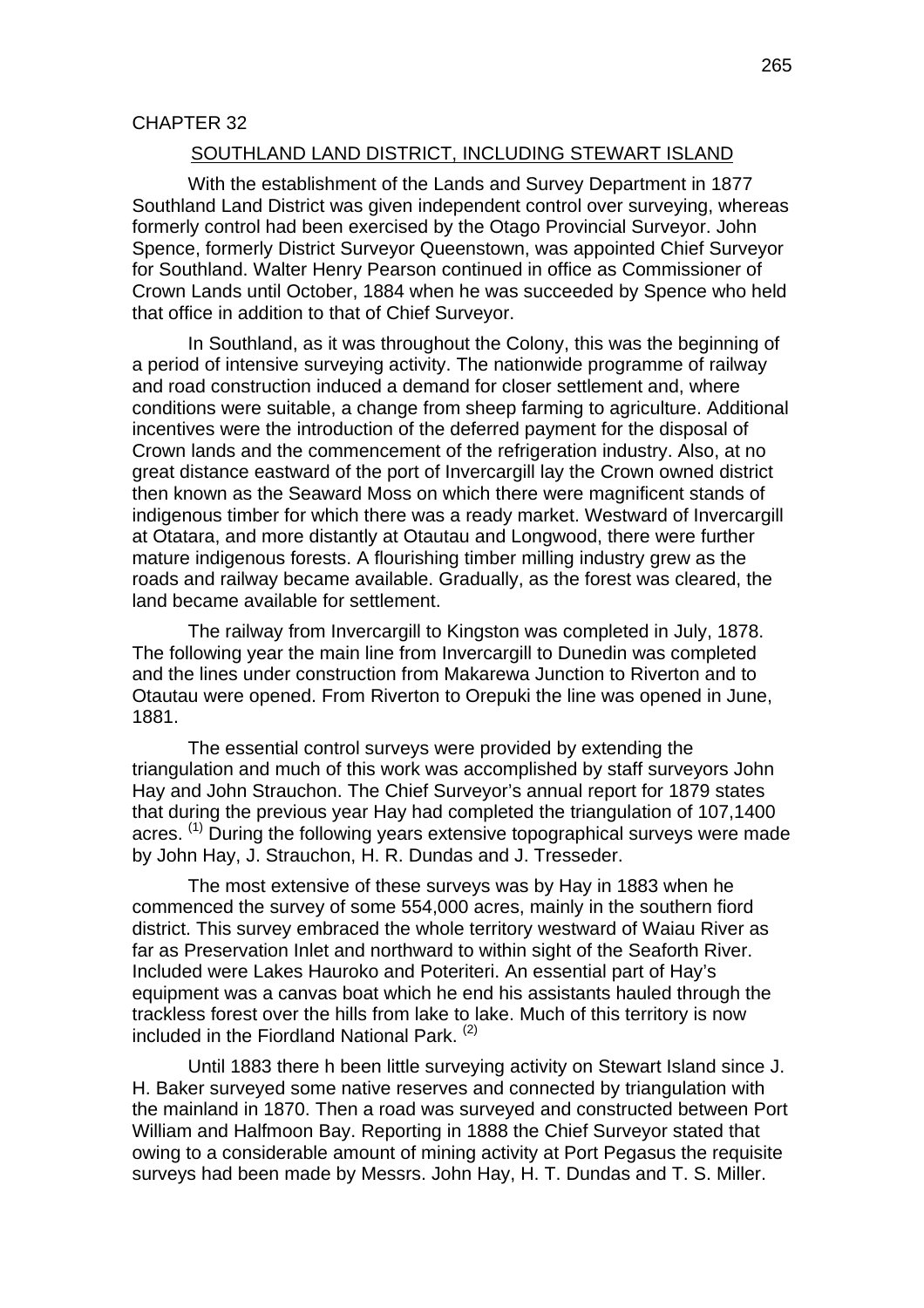Hay had also surveyed Ruapuke Island for the Native Land Court. The Chief Surveyor stated that the interior of Stewart Island had never been mapped, the coastal features having simply been adopted from Admiralty charts. He recommended that a topographical and trigonometrical survey of the southern end of the island be completed. <sup>(3)</sup> These surveys, comprising some 145,000 acres were eventually made by Dundas between 1894 and 1896.  $(4)$ 

At the northern end of the Land District in 1876, and particularly the Waimea Plains, the land was held in large pastoral runs, both freehold and Crown leasehold, that had originated in the earlier "2,000 acres scheme". V/hen the Land Act of 1877 was passed the run-holders realised the likelihood of the leases being terminated end their holdings which contained much good agricultural land, being resumed by the Crown and subdivided for closer settlement.

To avert this possibility and to keep control of the development of the runs in their own hands, the run-holders, with the assistance of some influential capitalists, two of whom were former Ministers of Finance,  $(5)$  formed the New Zealand Agricultural Company which was incorporated in London in December, 1878. Commencing operations in 1879 the Company began by establishing ownership over 170,000 acres of freehold end 139,000 acres of leasehold. Of this it was estimated that there were about 121,500 acres of good agricultural land, mainly in the Waimea Plains. The first subdivisions into suitable agricultural farms, situated near Gore, were made available f or sale or lease in September, 1879. <sup>(6)</sup>

Earlier there had been a request for the General Government to build a railway across the plains linking Gore and Lumsden, but the Government had declined to act. Under the provisions of the District Railways Act of 1877 a private company was formed, most of its directors and shareholders being also those of the New Zealand Agricultural Company. The Waimea Plains Railway Company commenced operations in January, 1879, the contractors working from both Gore and Lumsden. The Company's engineer was H. P. Higginson and the resident engineer and surveyor was A. R. W. Fulton. The line was completed and opened in July, 1880. The Government took over this line in November, 1886. For many years the railway served in the development of the district but with the improvements to the roads and the competition of the road services it became uneconomic and the line was officially closed in March, 1971. A branch line from Riversdale to Waikaia had been built and was opened in January 1909. This branch was officially closed in 1959.

Over the years several surveyors were involved in the work of subdividing the large estates and laying out the townships on the Waimea plains. Those principally concerned were the Hon. G. F. Richardson, William Begg and James Blaikie.

At the southern end of the Land District the surveyors were actively engaged in progressively laying out the rural settlements and the townships, the roads and railways and the surveys in connection with the mining and timber industries.

To open up the coalfields the railway from Otautau to Nightcaps was completed in 1882 and was later extended to Ohai. Commencing in 1886 the construction of the line through the Seaward Bush district progressed stage by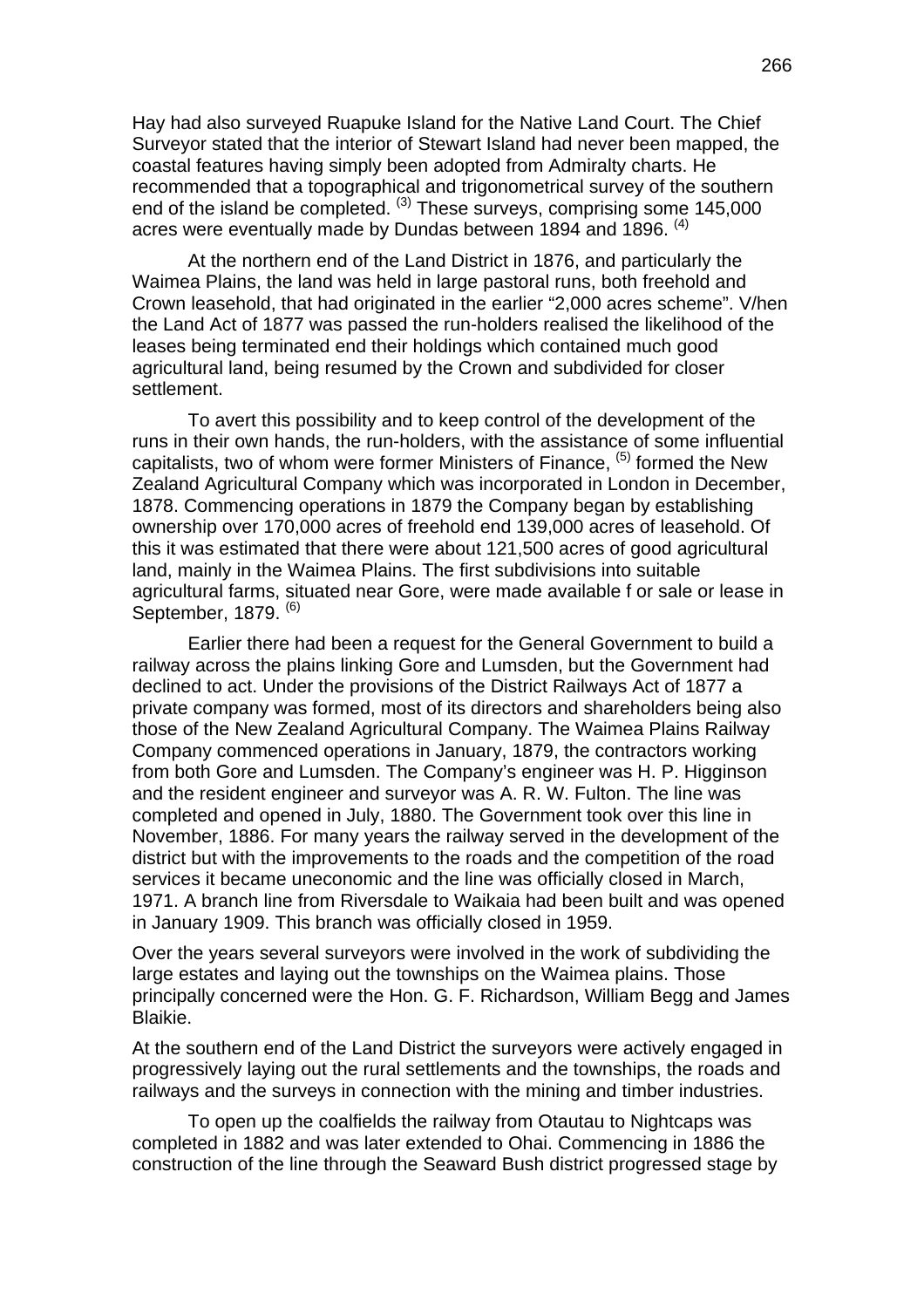stage and was opened as far as Gorge Road in 1896. Then, after several lengthy interruptions it was carried forward to Tokanui where construction terminated in 1909. Dray road connections with Fortrose and Waikawa were built, serving many thousands of acres of settlement land along the route.

Spur lines to serve new agricultural settlements were built; that from Lumsden to Mossburn in 1887; from Winton to Hedgehope in 1889 and from Edendale to Glenham in 1900. By the end of the century Southland had more miles of railway relative to its size and population than any of the other Land Districts. In Southland, as in every Land District in New Zealand to cope with the increasing demand for survey services, the numbers of Government staff surveyors and also the private practitioners, had more than doubled between 1877 and 1900.

When John Spence resigned in May 1891 , he was succeeded as Commissioner of Crown Lands and Chief Surveyor by G. W. Williams. When the latter died in November, 1896, David Barron was appointed and held office until he was transferred on promotion to the Otago District in January, 1901, when John Hay was appointed Commissioner of Crown Lands and Chief Surveyor for Southland.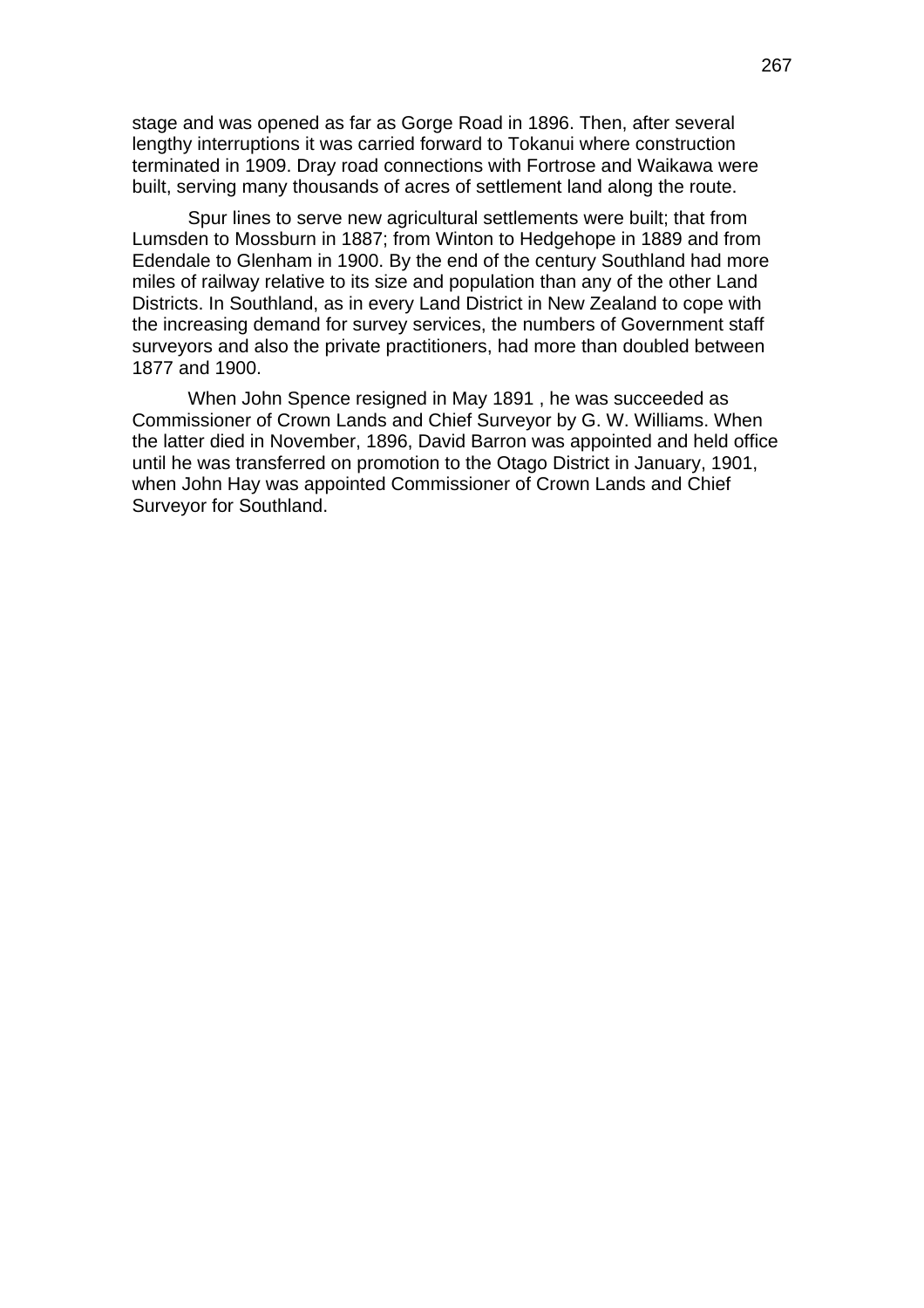CHAPTER 32

# SOUTHLAND LAND DISTRICT INCLUDING STEWART ISLAND

References and notes

- 1. A. J. H. R. 1879, H. No. 19.
- 2. A. J. H. R., 1883, C. No. 2.
- 3. A. J. H. R., 1888, C. 1A
- 4. A. J. H. R, 1896, C. No. 1.
- 5. The former Ministers of Finance were Sir Julius Vogel, K. C. M. G., and the Hon. W. J. M. Larnach.
- 6. For a concise account of the formation and operations of the New Zealand Agricultural Company an of the Waimea Plains Railway Company, Ltd., see chapters I V and VI of "The Riversdaleans" compiled by Stanley Slocombe for the Riversdale and District Centennial Committee, 1973.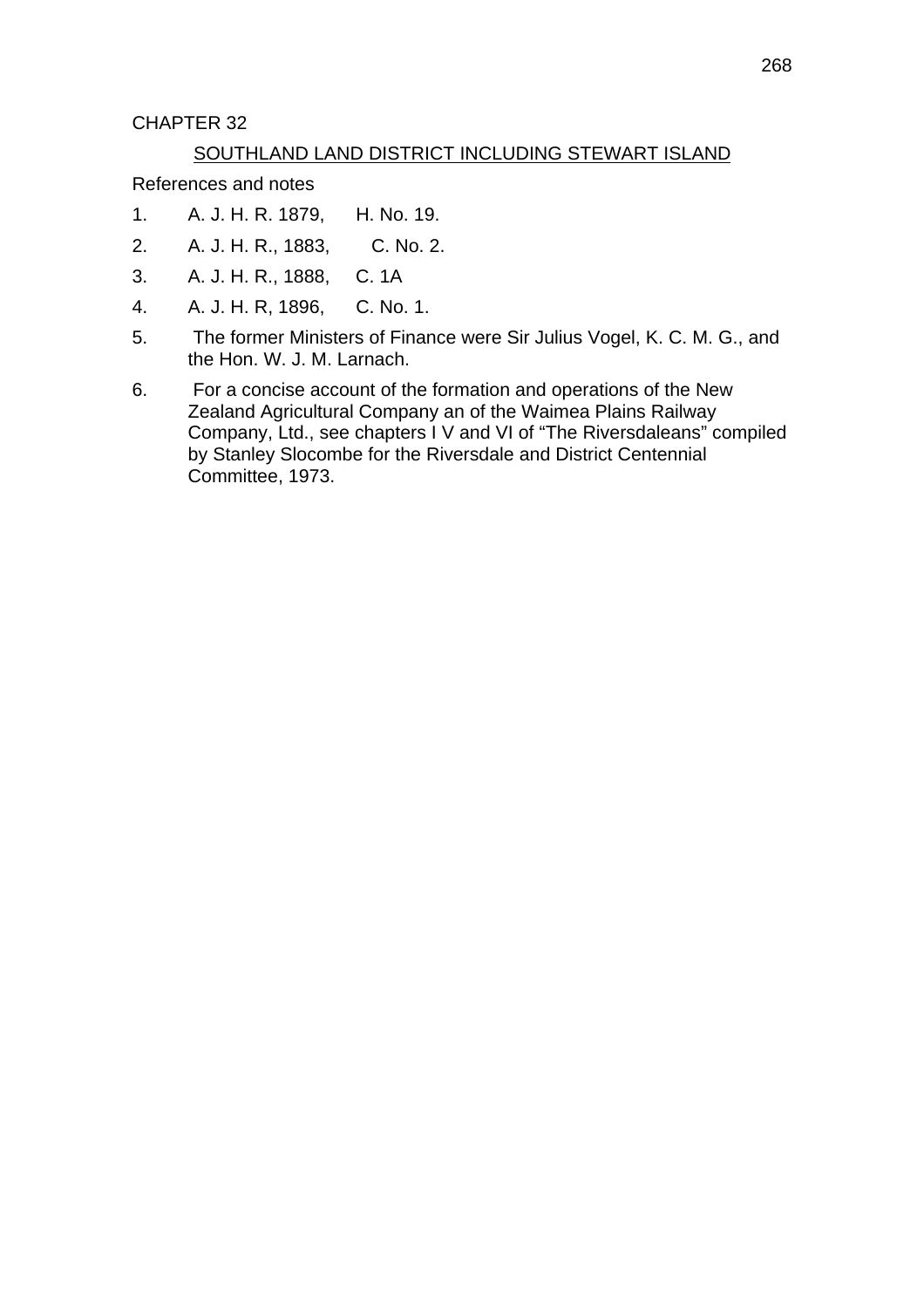### THE NEW ZEALAND INSTITUTE OF SURVEYORS

Because all land titles originated in a Crown Grant and because all subsequent dealings in such land, and all dealings in Maori lands, were subject to Government control, the surveying profession and the practice of surveying in New Zealand was dominated by Government authorities. Entrance to the profession and the granting of licences were regulated by the Survey Department, and all statutory surveys were subject to Departmental inspection and approval. Prior to the establishment of the Lands and Survey Department in 1876, statutory regulations required that surveys be carried out by Authorized Surveyors, i.e. those whose credentials and competency had been assessed by the relevant Provincial Chief Surveyor and had passed his examination which comprised set papers in surveying subjects and practical field tests.

In the Regulations and Instructions of the Survey Department promulgated by the Surveyor General (J. T. Thomson) in 1879, the qualifications for surveyors were defined. Three classes of surveyors were mentioned; Government staff surveyors, contract surveyors and private surveyors. Contract surveyors were defined as those Authorized Surveyors who had satisfactorily practised for not less than five years as such and were then certified by the Surveyor General as qualified to undertake Government contract surveys. Private surveyors were defined as those Authorized Surveyors carrying out surveys as required under various statutes an whose plans were subject to examination and approval by the Department.  $(1)$ 

Private surveyors were required to obtain a diploma of competency which was issued by the Surveyor General after the applicant had passed an examination set by the local Chief Surveyor. The scope of this examination was set out in the Regulations.

The Regulations of 1879 stipulated that candidates for examination must have served a cadetship or apprenticeship under an Authorized Surveyor of not less than three years of which two years had been served in the field. In 1886 the stipulated period was extended to four years of which three were to be spent in the field. The master surveyor to whom the cadet was indentured or apprenticed, was responsible for the training of the cadet in all branches of surveying.

Under these Regulations the salary scales for Government survey cadets were specified. Also fees chargeable for surveys for the Native Land Court and for the surveying of certain classes of Crown Land( by private surveyors were tabulated. These salary scales and scales of fees undoubtedly influenced the fees chargeable for all classes of survey work both Government and private. (2)

The continual increase in the dealings affecting freehold land, and the establishment of municipalities greatly increased the scope of employment of the private surveyors whose numbers were augmented accordingly. For some time it h been recognized that a properly organized professional institution authorized to represent the views and aspirations of its members, was needed, and that its functions should include the dissemination of information concerning advances in scientific and technological knowledge of interest to its members and of assistance in the education of the survey cadets.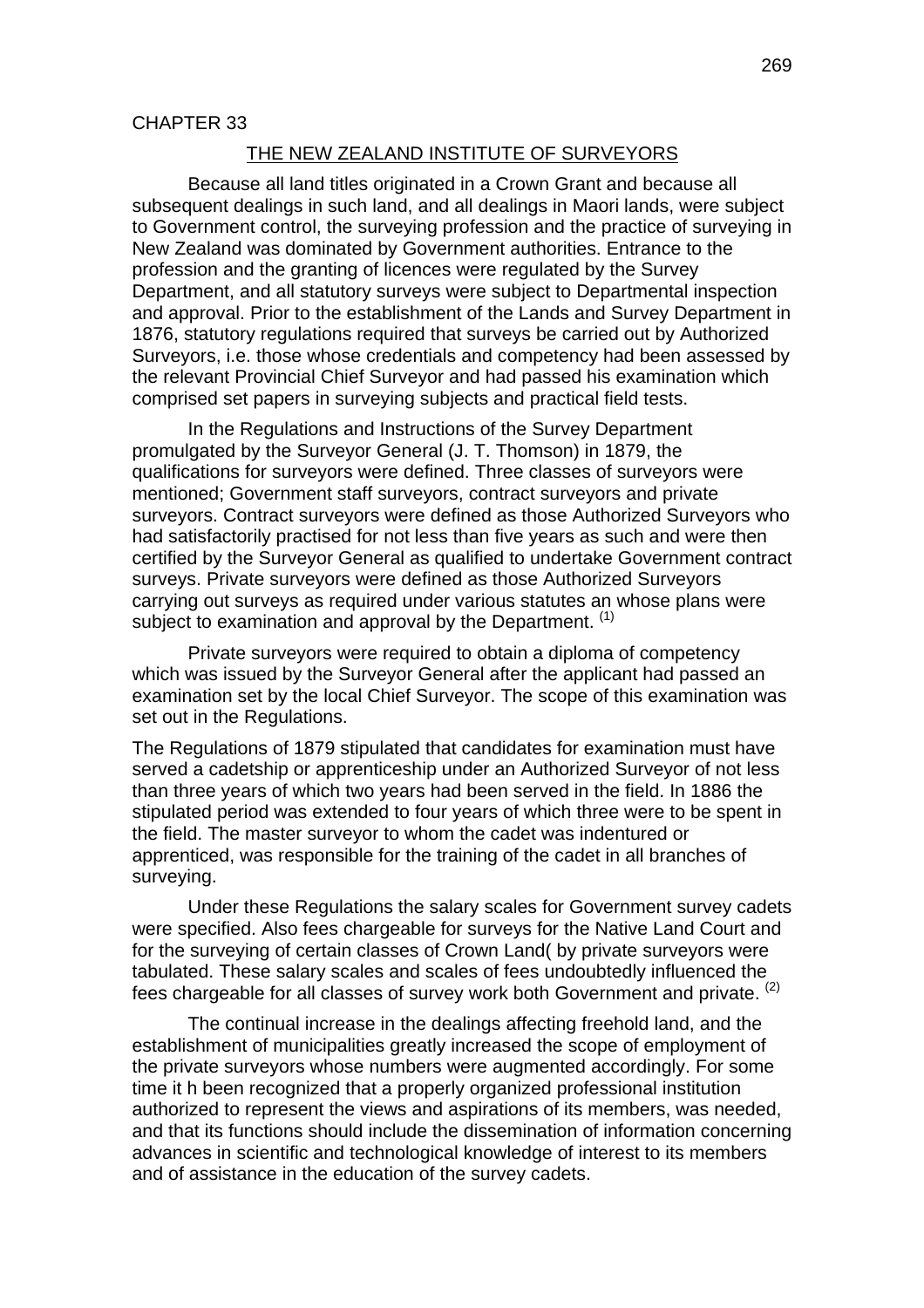Some of the surveyors had been active in helping to establish the philosophical societies, such as the Nelson Institute and the New Zealand Institute, (later known as the Royal Society of New Zealand) which had functioned in the in centres during the Provincial era. Some surveyors helped to promote secondary and tertiary education, including the University of New Zealand, which was inaugurated in 1870 and began to function in 1874.

In Great Britain in 1834 members of the surveying profession had formed themselves into a professional body known as the Surveyor's Institution. This institution was granted a Royal Charter in 1881 and is now known as the Royal Institution of Chartered Surveyors. After 1881 entry was solely by examination conducted by the Institution. Briefly its objects are -

(A) to secure the advancement and facilitate the acquisition of that knowledge which constitutes the profession of a Surveyor.

(B) to promote the general interests of the profession and to maintain and extend its usefulness for the public advantage.

The creation of the British Royal Institution was of great interest to the surveyors in New Zealand and Australia who proceeded to establish their own institutions for the same objects as their British confreres. In New Zealand the advent of steam navigation, the railways and the electric telegraph had eliminated the former isolation of the Provinces and made it practicable for surveyors, and others, to hold general assemblies.

The initiative in forming the New Zealand Institute of Surveyors was taken by several Wellington men who sent out a circular letter to men in each of the land Districts. The chosen correspondents were mainly surveyors holding office positions as Chief Draughtsmen (Deputy Chief Surveyors) and Land Transfer Draughtsmen (now Land Transfer Surveyors), all of whom were most likely to be in touch with all private surveyors in their Districts. Including the six Wellington men there were eighteen surveyors from different Districts who formed the organizing committee. They were as follows :

Joseph Bird, of New Plymouth; James Rochfort, of Gisborne; W. Kitson, of Christchurch; R. Garrett, of Wanganui; G. M. Barr, of Dunedin; A. Mackay, of Eketahuna; G. Fitzgerald, of Nelson and Marlborough; H. Gordon, of Hokitika and Greymouth; John King, of Wairarapa; T. W. Downes, and M. Carkeek, both of Otaki, H. Baker, of Napier; and James Mackenzie, John Davis, Thomas Ward, A. O' N. O'Donahoo, A. P. Mason and James McKerrow of Wellington. <sup>(3)</sup>

Probably because Auckland and Invercargill were at that time an ocean journey from Wellington, those places were not represented by a delegate, but subsequent lists of members show that surveyors in those districts were in full accord with the proceedings.

The eighteen delegates assembled at the Athenaeum at Wellington on 3 September 1888 and submitted lists of 216 proposed members of an Institute, and called e general meeting for the following day. Evidently all available surveyors had been advised beforehand, because, although the minutes of the meeting do not record the number in attendance, there is evidence that at least 157 voted during the proceedings. At this meeting the Institute was launched and officers were elected. These were as follows: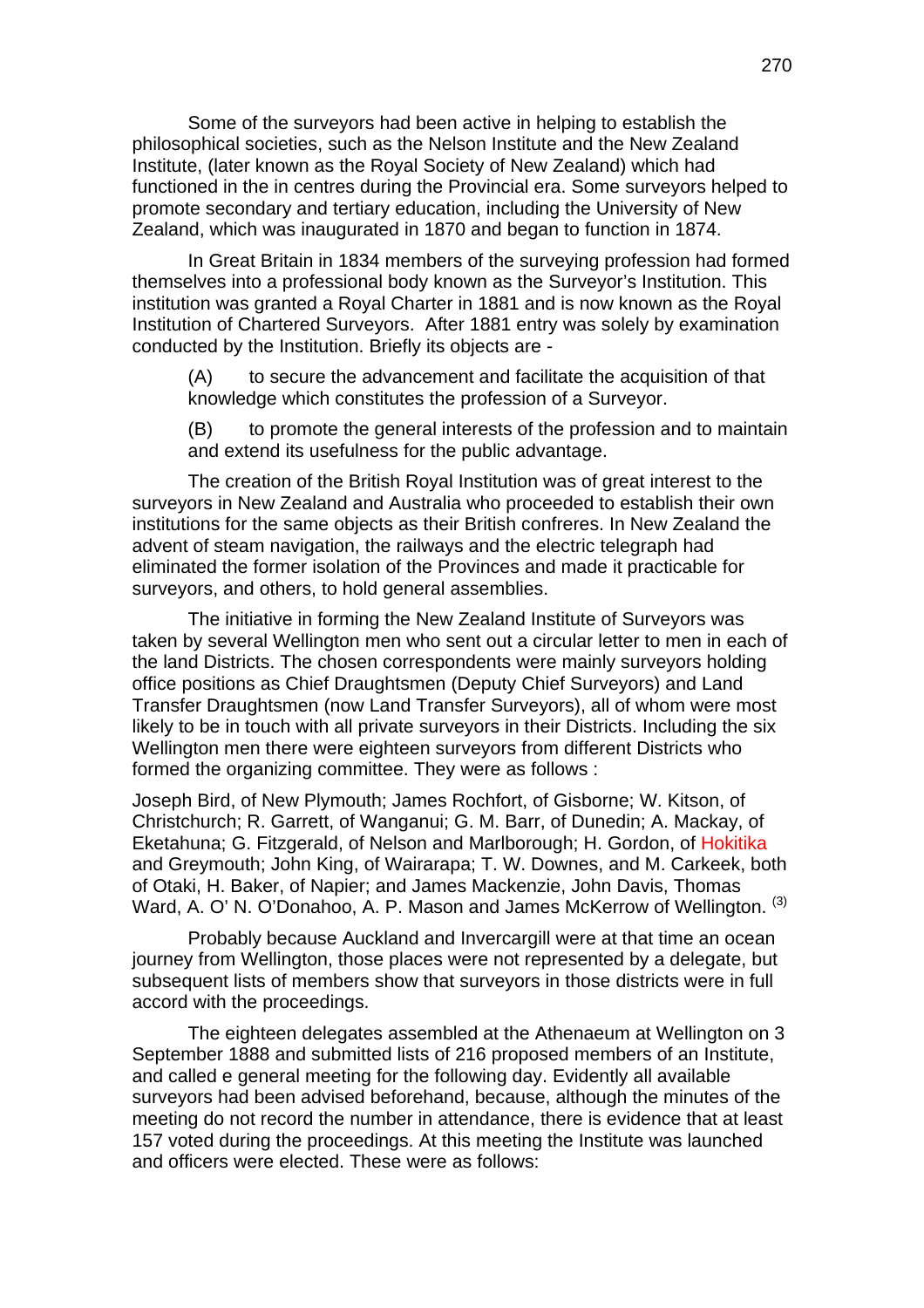President: James McKerrow, F. R. A. S. ,F. R. G. S., Surveyor General

Vice Presidents: S. Percy Smith, F. R. G. S. and G. M. Barr, M. I. C. E.

Hon. Secretary and Treasurer: Thomas Ward, C. E.

Council: A. Barron, M. Carkeek, A. R. W. Fulton, M. I. C. E., H. A. Gordon, F. R. G. S, J. A. Marchant, A. O' N. O'Donahoo and James Rochfort, A. M. I. C. E.

The first Rules and By-laws were approved 22 October, 1888. At first the Institute was a voluntary association and it remained so for the first fifty years of its existence. Its undoubted success depended entirely on the loyalty of its members. In May, 1889 the Council decided on the form of its Journal, the New Zealand Surveyor, and Edward Tregear I. S. O., F. R. G. S., was appointed editor.

The first Annual Report shows the membership as 220 with 11 Associate Members. Two matters of paramount importance engaged the attention of the Institute during the first years of its existence, firstly obtaining through Parliament an Act of Incorporation and secondly the reform of standards and the method of making and authorizing surveyors by establishing a central Board of Examiners.

A Bill was drafted and was sponsored by the Hon. G. F. Richardson, Minister of Lands and Immigration (1887-91) who was a member of the Institute and its President for a number of years. Although the Bill Was actually passed on two occasions by the Legislative Council, it was rejected by the House of Representatives on the grounds that it would create a close corporation and would therefore be contrary to the public interest.

The Institute persisted in its efforts and each session an attempt was made to reintroduce it to Parliament. Encouragement to the Institute came as the result of resolutions passed at the first Australasian Conference of Surveyors held in Melbourne in 1892 at which "Professional Federation" was proposed and was accepted on behalf of New Zealand by its delegate Mr. A. O' N. O'Donahoo. To give effect to this proposal it would be necessary to constitute in New Zealand an Examining Board on similar lines to the Australian Boards. The immediate outcome was that the Land Act of 1892 contained a provision for the setting up of a Central Board of Examiners but without representation of the Institute upon it. However this Board, which was constituted by Order in Council, was not appointed until 1897.

Meanwhile the Institute was still pressing for its Act of Incorporation. In 1895 a special committee of the Council redrafted the Surveyor' s Bill but although Sir Robert Stout took charge of it he was not able to bring it before the House although at this stage it had been passed for the second time by the Legislative Council.

In 1898 the President of the Institute, Mr. H. A. Field, M. P. for Otaki, took charge of the Bill but was not able to get it before the House at all, in consequence of the crowded condition of the order paper.

In January, 1900 the Council of the Institute resolved to take steps to secure the appointment to the Board of Examiners of at least two members who were not officials of the Lands and Survey Department. This compromise proved to be acceptable to Government and the amended Bill was introduced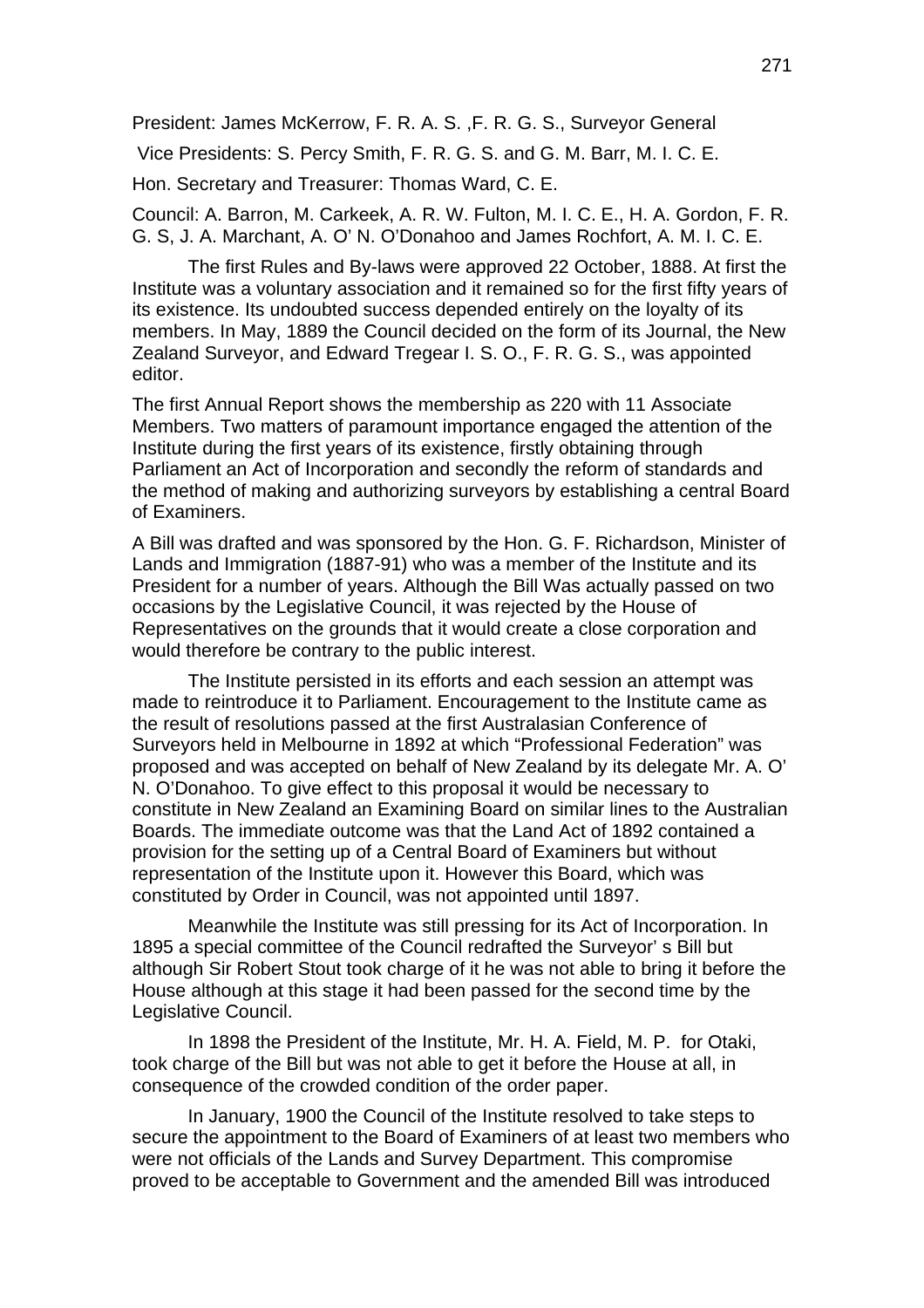by the Hon. (later Sir) John McKenzie, and the New Zealand Institute of Surveyors and Board of Examiners Act Was passed on 20 October 1900. <sup>(4)</sup>

The Board, which comprised the Surveyor General, Chairman ex officio, two members appointed by the Governor and two by the Institute of Surveyors and a Secretary, who was an official of the Survey Department, first met in April, 1901.

The members were -

Alexander Barron, Acting Surveyor General, Chairman

J. W. A. Marchant, Minister's Nominee.

M. Carkeek, Minister's Nominee.

G. F. Richardson, Institute's representative.

A. O' N. O'Donahoo, Institute's representative.

T. M. Grant, Secretary.

At the conference of the Australasian Surveyors held in Melbourne in 1902 the New Zealand Institute was represented by the Hon. G. F. Richardson. Reciprocity of certificates of competency between the Australian states and New Zealand was arranged and thereafter the examination papers were set by each of the Australian states and New Zealand in rotation.

The Surveyor's Act of 1938 which came into force on 1 July, 1939, vested in the Survey Board and in the Institute certain powers of control over the profession and also certain disciplinary powers. Membership of the Institute was made compulsory for all practising registered surveyors who were required to pay the prescribed practising fees. It became a punishable offence for any unregistered person to act as if he was an authorized surveyor. This Act, which was passed by the first Labour Administration, was much in keeping with the legislation concerning compulsory unionism which was introduced about that time. Nevertheless, the Act reserved to the Minister of Lands, through the Survey Board, certain governing powers over the Institute, such as; firstly, prescribing the syllabus and conducting the examination for new entrants to the profession; secondly, exercising disciplinary power over members of the profession; and thirdly, exercising statutory authority over the Scale of Charges covering work performed by registered surveyors.

However, these matters are outside the purview of our pioneer surveyors and the history of surveying in the twentieth century remains to be written.

The Institute of Surveyors has been fortunate in the calibre of the men who have presided over its proceedings. This was especially so during the formative years. All of the early executive officers had seen long service in the field and their qualities of leadership, foresight and executive ability had been tested and proved during the strenuous pioneering period. Listed below are early Presidents who were foundation members of the Institute.

| James McKerrow, F. R. A. S., F. R. G. S.         | President 1888-90 and 1907-08 |
|--------------------------------------------------|-------------------------------|
| Stephenson Percy Smith, F. R. G. S.              | 1891-92                       |
| Henry Andrew Gordon, F. R. G. S., A. M. I. C. E. | 1893-94                       |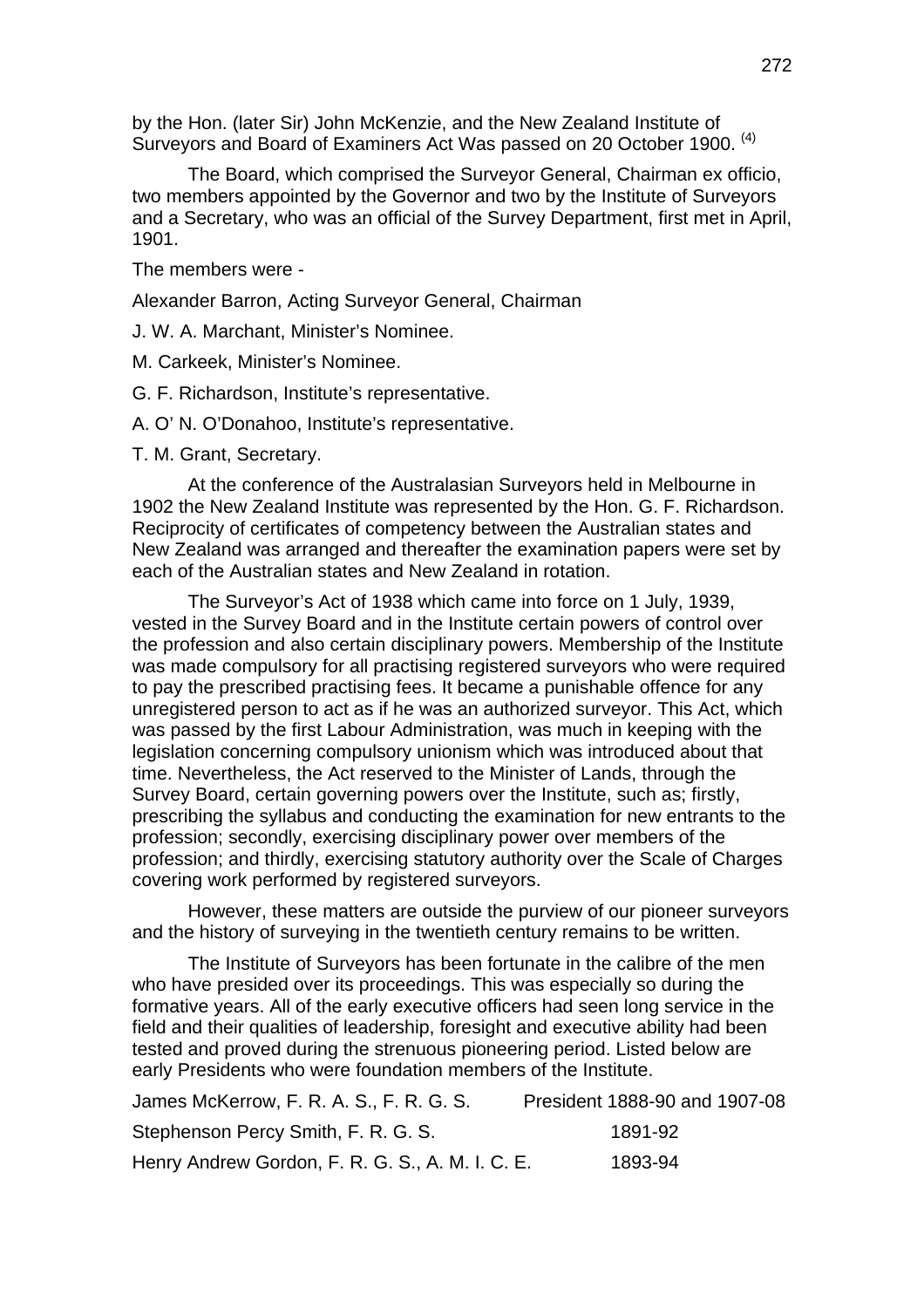| Hon. George Frederick Richardson | 1895-97 and 1900 to<br>1906 and pt. 1909 |
|----------------------------------|------------------------------------------|
| <b>Henry August Field</b>        | 1898-99                                  |
| James Edward Fulton, M. I. C. E. | pt 1909-1910                             |
| Thomas Humphries, F. R. A. S.    | 1911-16                                  |
| <b>Charles Hastings Bridge</b>   | 1917-18                                  |
| John Strauchon, I. S. O.         | 1919-20                                  |

From the beginning the Institutes official journal, the New Zealand Surveyor, maintained a high standard and kept its members, some of whom were working in the more remote regions, informed on current advances in the fields of science and technology and on new legislation affecting the profession. Edward Tregear edited the first five half-yearly issues and in 1891 was succeeded by Mr. C. W. Adams who continued as editor until 1917.

The approved objects of the new Institute were as follows :

- 1. To secure uniformity of practice among surveyors.
- 2. To define the nature and extent of the education expected from candidates for entry to the profession.
- 3. To provide a competent and sufficient authority to pronounce the opinions of the whole profession upon the conduct of any of its members, and upon any matters touching their general interest or well-being.
- 4. To secure to surveyors employed directly or indirectly in the public service a recognised official position.
- 5. To afford the various branches of the public service requiring the assistance of surveyors some guarantee of the competency of men seeking employment.
- 6. To provide means for the discussion of professional questions, with a view to mutual improvement and to promote the cultivation of friendly relations between surveyors.